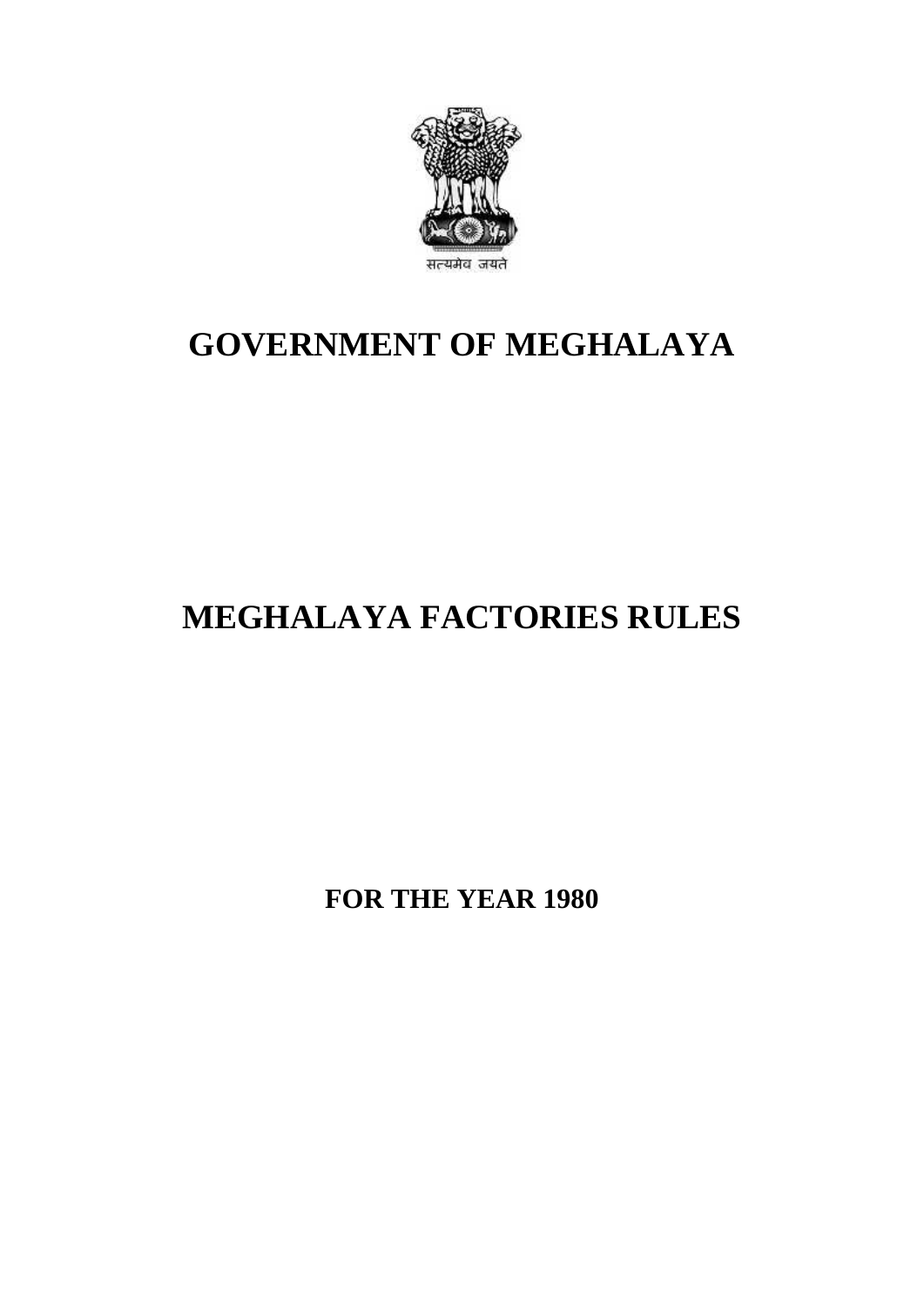#### **THE MEGHALAYA FACTORIES RULES, 1980**

#### **CHAPTER I**

#### **PRELIMINARY**

- 1. **Short title, extent and commencement**—(1) These rules may be called the Meghalaya Factories Rules, 1980. **EXAMPERT SHALL SET SHALL SHALL SHALL SHALL SHALL SHALL SHALL SHALL SHARE SHALL SHALL SHALL SHALL SHALL SHALL SHALL SHALL SHALL SHALL SHALL SHALL SHALL SHALL SHALL SHALL SHALL SHALL SHALL SHALL SHALL SHALL SHALL SHALL SHAL** 
	-
	- (3) They shall come into force at once.
- 2. **Definitions**—In these Rules unless there is anything repugnant in the subject or context— (a) "*Act*" means the Factories Act, 1948.
	- (b) "*Appendix*" means an appendix appended to these Rules.
	- (c) "*Artificial* humidification" means the introduction of moisture into the air of a room by any artificial means whatsoever, except the unavoidable escape of stream or water vapour into the atmosphere directly due to a manufacturing process : "Appendix" means an appendix appended to these Rules.<br>"Artificial humidification" means the introduction of moisture into the air of a room<br>by any artificial means whatsoever, except the unavoidable escape of stream or wat

screens placed in opening at times when the temperature of the room is 26.5 degrees Centigrade or more, shall not be deemed to be artificial humidification.

- (d) "*Belt*" includes any driving strap or rope.
- (e) "*Degrees*" (of temperature) means degrees on the Centigrade scale.
- (f) "*District Magistrate*" includes such other official as may be appointed by the State Government in that behalf.
- (g) "*Fume*" includes gas or vapour.
- (h) "*Health Officer*" means the Municipal Health Officer or District Health Officer or such other official as may be appointed by the State Government in that behalf.
- (i) "*Hygrometer*" means an accurate wet and dry bulb hygrometer conforming to the prescribed conditions as regards construction and maintenance.
- good repair.
- (k) "*Manager*" means the person responsible to the occupier for the working of the factory for the purposes of the Act.
- (j) "*Maintained*" means maintained in an efficient state, in efficient working order and in good repair.<br>
(k) "*Manager*" means the person responsible to the occupier for the working of the factory for the purposes of the meanings as and when used in the Act.
- 1. (1) All words and expressions used in these rules but not defined shall have the same<br>meanings as and when used in the Act.<br>3. **Submission of plan**—The State Government or the Chief Inspector of Factories may<br>require fo existence on the date of commencement of the Act or which has not been constructed or extend since then. Such plans shall be drawn to the scale showing— **Submission of plan**—The State Government or the Chief Inspector of Factories may require for the purpose of the Act, submission of plans of any factory which was either in existence on the date of commencement of the Act existence on the date of commencement of the Act or which has not been constructed or<br>extend since then. Such plans shall be drawn to the scale showing—<br>(a) The site of the factory an immediate surroundings including adjac
	- other structures, roads, drains, etc.;
	- example in the scale showing—<br>The site of the factory an immediate surroundings including adjacent buildings and<br>other structures, roads, drains, etc.;<br>The plan, elevation and necessary cross section of the factory buildin The site of the factory an immediate surroundings including adjacent build<br>other structures, roads, drains, etc.;<br>The plan, elevation and necessary cross section of the factory buildings indi-<br>relevant details relating to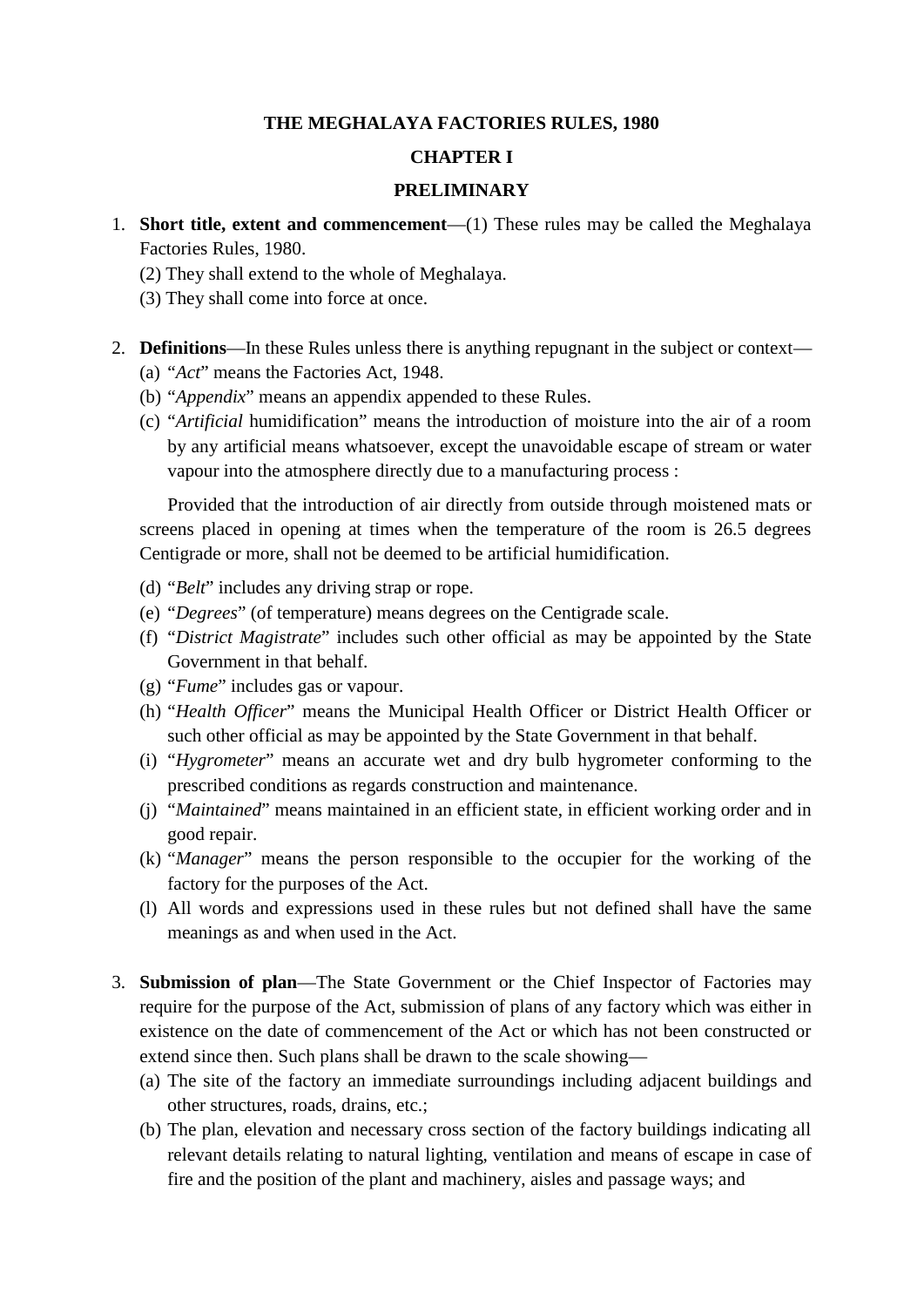- (c) Such other particulars as the State Government or the Chief Inspector, as the case may be, may require.
- 4. **Approval of plans**—(1) No site shall be used for the location of a factory or no building<br>
in a factory be constructed, reconstructed, extended or taken into use as a factory or part (c) Such other particulars as the State Government or the Chief Inspector, as the case may<br>be, may require.<br>**Approval of plans**—(1) No site shall be used for the location of a factory or no building<br>in a factory be constru previous permission in writing is obtained from the State Government or the Chief Inspector. In a factory be constructed, reconstructed, extended or taken into use as a factory or part<br>of a factory, or any other extension of plant of machinery carried out in a factory unless<br>previous permission in writing is obtai previous permission in writing is obtained from the State Government or the Chief Inspector.<br>
(2) Application for such permission shall be made in Form No, 1 which shall be accompanied by the following documents:<br>
(a) A fl

accompanied by the following documents:

- process in its various stages; (2) Application for such permission shall be made in Form<br>accompanied by the following documents:<br>(a) A flow chart of the manufacturing process supplemented by a<br>process in its various stages;<br>(b) Plans in duplicate drawn incompanied by the following documents:<br>
A flow chart of the manufacturing process supplemented by a brief description of the<br>
process in its various stages;<br>
Plans in duplicate drawn to scale showing—<br>
i) The site of the
- - buildings and other structures, roads, drains, etc.; and
- Frames in its various stages;<br>
Plans in duplicate drawn to scale showing—<br>
i) The site of the factory and immediate surroundings including adjacent<br>
buildings and other structures, roads, drains, etc.; and<br>
ii) The plan, e duplicate drawn to scale showing—<br>The site of the factory and immediate surroundings including adjacent<br>buildings and other structures, roads, drains, etc.; and<br>The plan, elevation and necessary cross-section to the variou The site of the factory and immediate surroundings including adjacent<br>buildings and other structures, roads, drains, etc.; and<br>The plan, elevation and necessary cross-section to the various buildings,<br>indicating all releva the plant and machinery, aisles and passage ways; and ii) The plan, elevation and necessary cross-section to the various buildings, indicating all relevant details relating to natural lighting ventilation and means of escape in case of fire. The plans shall also clearly indic
- 

(3) If the Chief Inspector is satisfied that the plans are in consonance with the requirements of the Act, he shall, subject to such conditions as he may specify, approve them may signing and returning to the applicant one copy of each plan; or he may call of such other particulars as he may require to enable such approval to be given.

- 5. **Application for registration and grant of licence**--The occupier of every factory, shall submit to the Chief Inspector an application in Form No. 2 for the registration of the factory of these Rules.<br>6. Grant of licenc submit to the Chief Inspector an application in Form No. 2 for the registration of the factory of these Rules.
- in Form No. 3 prescribed for the purpose and on payment of the fees specified in the Schedule hereto. 6. Grant of licence—(1) A licence to work a factory shall be granted by the Chief Inspector<br>in Form No. 3 prescribed for the purpose and on payment of the fees specified in the<br>Schedule hereto.<br>(2) Every licence granted o

December of the year for which the licence is granted or renewed.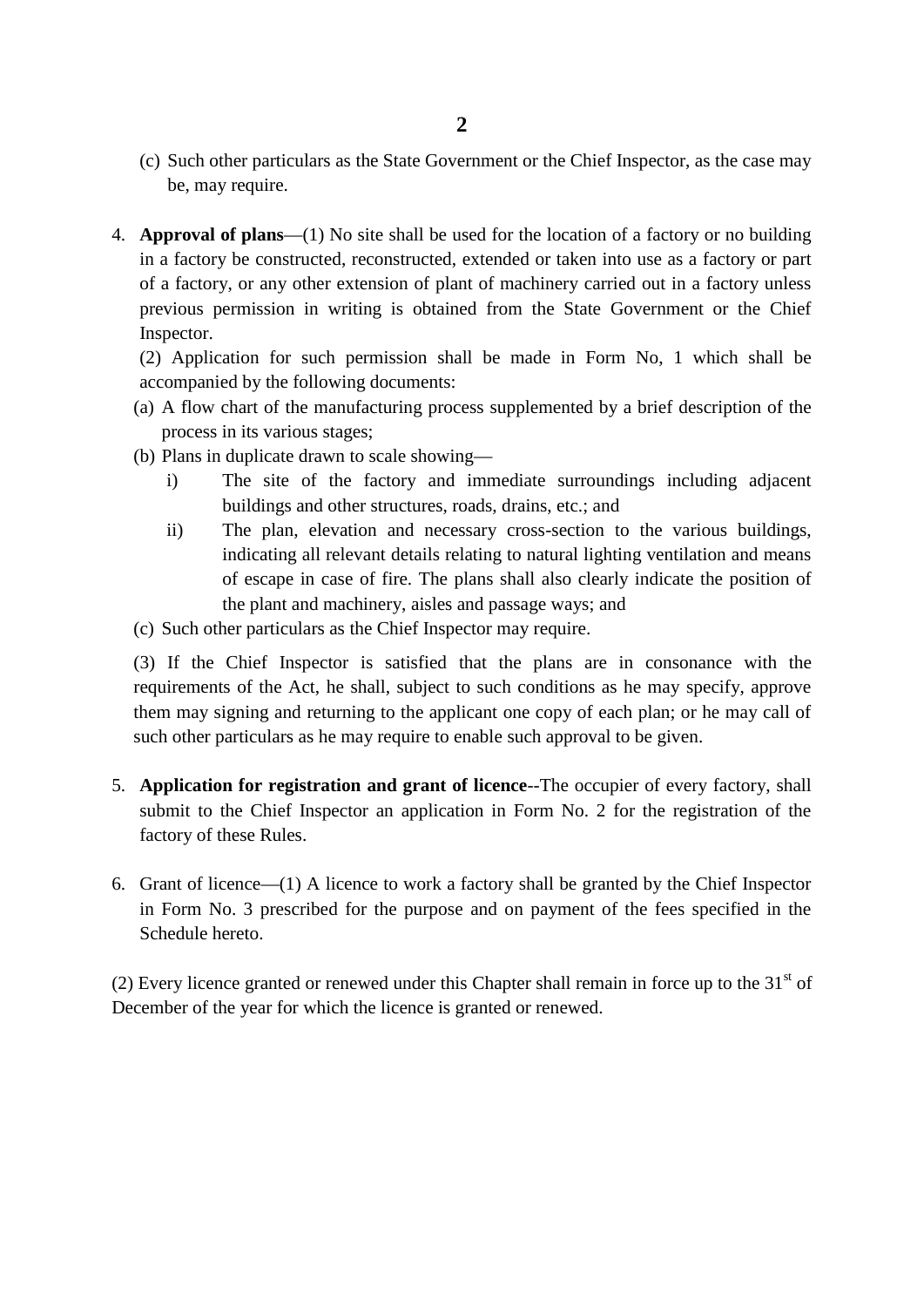#### **SCHEDULED A**

#### **Scale of fees payable for Licence and annual renewal of Licence for Factories defined in Section 2 (m) of the Factories Act, 1948 other than Electricity Generating (or Transforming) stations**

|                                                 | Maximum number of persons to be employed during the<br>year |       |       |                    |                                                                                 |       |                  |               |
|-------------------------------------------------|-------------------------------------------------------------|-------|-------|--------------------|---------------------------------------------------------------------------------|-------|------------------|---------------|
|                                                 |                                                             |       |       |                    |                                                                                 |       |                  |               |
|                                                 | (1)                                                         | (2)   | (3)   | (4)                | (5)                                                                             | (6)   | (7)              | (8)           |
| Quantity of<br>K.W. in<br>stalled (Max.<br>K.W. | 20                                                          | 50    | 100   | 250                | 500                                                                             | 750   | 1000             | Above<br>1000 |
|                                                 | Rs.                                                         | Rs.   | Rs.   | Rs.                | Rs.                                                                             | Rs.   | R <sub>s</sub> . | Rs.           |
| <b>NIL</b>                                      | 25                                                          | 60    | 125   | 200                | 300                                                                             | 450   | 600              | 850           |
| 10 K.W.                                         | 100                                                         | 175   | 275   | 425                | 625                                                                             | 825   | 1,150            | 1,825         |
| 50 K.W.                                         | 175                                                         | 275   | 425   | 625                | 825                                                                             | 1,150 | 1,825            | 2,700         |
| 100 K.W.                                        | 275                                                         | 425   | 625   | 825                | 1,150                                                                           | 1,825 | 2,700            | 3,350         |
| 250 K.W.                                        | 425                                                         | 625   | 825   | 1,150              | 1,825                                                                           | 2,700 | 3,350            | 4,025         |
| 500 K.W.                                        | 625                                                         | 825   | 1,125 | 1,825              | 2,700                                                                           | 3,350 | 4,025            | 4,700         |
| 1,000 K.W.                                      | 825                                                         | 1,150 | 1,825 | 2,700              | 3,350                                                                           | 4,025 | 4,700            | 5,375         |
| Above 1,000<br>K.W.                             | 2,025                                                       | 2,700 | 3,350 | 4,025              | 4,700                                                                           | 5,375 | 6,050            | 6,700         |
|                                                 |                                                             |       |       | <b>SCHEDULED B</b> |                                                                                 |       |                  |               |
|                                                 |                                                             |       |       |                    | Scale of fees payable for Licence and annual renewal of Licence for Electricity |       |                  |               |
|                                                 |                                                             |       |       |                    | <b>Generating (or Transforming) Stations</b>                                    |       |                  |               |

# **SCHEDULED B**<br> **Generating (or Transforming) Stations**<br> **Generating (or Transforming) Stations**<br> **Generating (or Command Stations**)

| <b>SCHEDULED B</b><br>Scale of fees payable for Licence and annual renewal of Licence for Electricity<br><b>Generating (or Transforming) Stations</b> |                                     |                  |  |  |
|-------------------------------------------------------------------------------------------------------------------------------------------------------|-------------------------------------|------------------|--|--|
| Total installed capacity of the generating (or<br>transforming) plant (in $K.W$ )                                                                     | Number of workers<br>to be employed | Fees payable.    |  |  |
|                                                                                                                                                       |                                     | R <sub>s</sub> . |  |  |
| $50$ K.W. or less                                                                                                                                     | 10 or above                         | 30               |  |  |
| Over 50 K.W. not over $100$ K.W.                                                                                                                      | Do                                  | 75               |  |  |
| Over $100$ K.W. not over $150$ K.W.                                                                                                                   | Do.                                 | 115              |  |  |
| Over $150$ K.W. not over $300$ K.W.                                                                                                                   | Do                                  | 150              |  |  |
| Over $300$ K.W. not over $750$ K.W.                                                                                                                   | Do                                  | 225              |  |  |
| Over 750 K.W. not over 1,000 K.W.                                                                                                                     | Do                                  | 340              |  |  |
| Over 1,000 K.W. not over 5,000 K.W.                                                                                                                   | Do                                  | 675              |  |  |
| Over 5,000 K.W. not over 10,000 K.W.                                                                                                                  | Do.                                 | 1.125            |  |  |
| Over 10,000 K.W. not over 50,000 K.W.                                                                                                                 | Do.                                 | 1,875            |  |  |
| Over 50,000 K.W.                                                                                                                                      | Do                                  | 2,250            |  |  |

7. **Amendment of licence**—(1) A licence granted under Rule 6 may be amended by the Chief Inspector.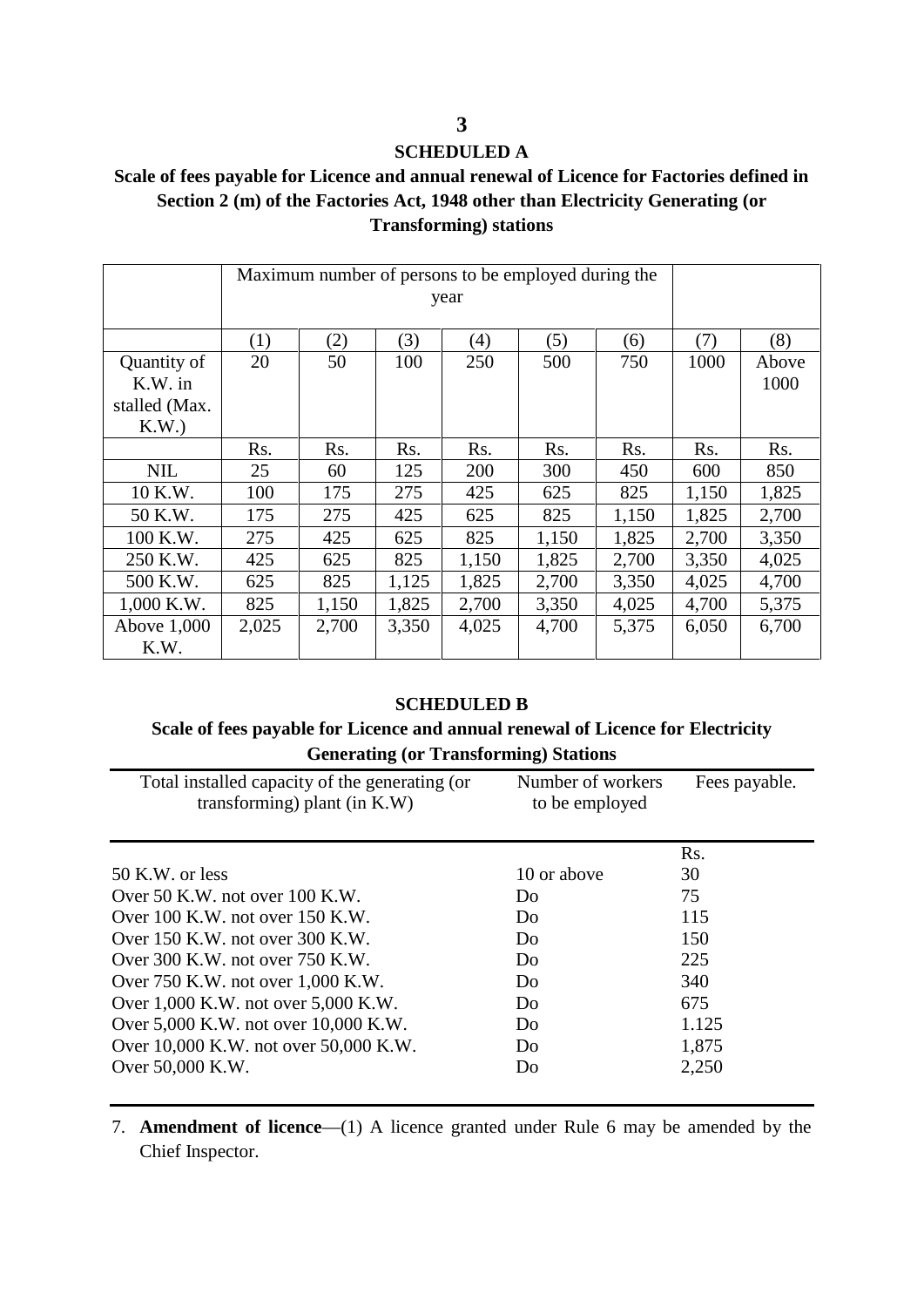(2) A licence who desires to have his licence amended shall submit it to the Chief Inspector 4<br>(2) A licence who desires to have his licence amended shall submit it to the Chie<br>with an application stating the nature of the amendment and reasons therefore.<br>(3) The fee for the amendment of a licence shall be ten rup

(3) The fee for the amendment of a licence shall be ten rupees plus the amount (if any) by which the fee that would have been payable if the licence had originally been issued in the amended form, exceeds the fee originally paid for the licence.

Provided that the occupier of premises in use as a factory on the date of the (3) The fee for the amendment of a licence shall be ten rupees plus the amount (if any) by which the fee that would have been payable if the licence had originally been issued in the amended form, exceeds the fee originall the commencement of these rules.

8. **Renewal of licence**—(1) A licence may be renewed by the Chief Inspector.

(2) Every application for the renewal of a licence shall be in Form No. 2 in duplicate, and shall be made not less than two months before the date on which the licence expires, and, if the application is so made, the prem shall be made not less than two months before the date on which the licence expires, and, if the application is so made, the premises shall be held to be duly licenced until such date as the Chief Inspector renews the licence. shall be made not less than two months before the date on which the licence expires, and, if the application is so made, the premises shall be held to be duly licenced until such date as the Chief Inspector renews the lic

if the application is so made, the premises shall be held to be duly licenced until such date<br>as the Chief Inspector renews the licence.<br>(3) The same fee shall be charged for the renewal of a licence as for the grant there the fee ordinarily payable for the licence. Provided that if the application for renewal is not received within the time specified in sub-rule (2), the licence shall be renewed only on payment of a fee 25 percent in excess of the fee ordinarily payable for the licen sub-rule (2), the licence shall be renewed only on payment of a fee 25 perce-<br>the fee ordinarily payable for the licence.<br>**Transfers of licence**—(1) The holder of a licence may, at any time before<br>the licence, apply for p

(2) Transfers of licence—(1) The holder of a licence may, at any time before the expiry of the licence, apply for permission to transfer licence to another person.<br>
(2) Such application shall be made to the Chief Inspector transfer, enter upon the licence under his signature, an endorsement to the effect that the licence has been transferred to the person named.

(3) A fee of ten rupees shall be charged on each such application.

- 10. **Procedure on death or disability of licensee**—If a licensee dies or becomes insolvent, the person carrying on the business of such licensee shall not be liable to any penalty (3) A fee of ten rupees shall be charged on each such application.<br> **Procedure on death or disability of licensee**—If a licensee dies or becomes insolvent,<br>
the person carrying on the business of such licensee shall not be time as may reasonably be required to allow him to make an application for the amendment of the licence under Rule 7 in his own name for the unexpected portion of the the person carrying<br>under the Act for exercitive as may reason<br>amendment of the licence. 11. **Loss of Licence—Where a** licence granted under these Rules is lost or accidentally in Loss of Licence—Where a licence granted under these Rules is lost or accidentally
- destroyed, a duplicate may be granted on payment of a fee of rupees ten.
- 12. **Payment of fees**—(1) Every application under these Rules shall be accompanied by a treasury receipt showing that the appropriate fee has been paid into the local treasury under the head of account 08—Labour and Employment—E—Fees realised under the Factories Act, 1948: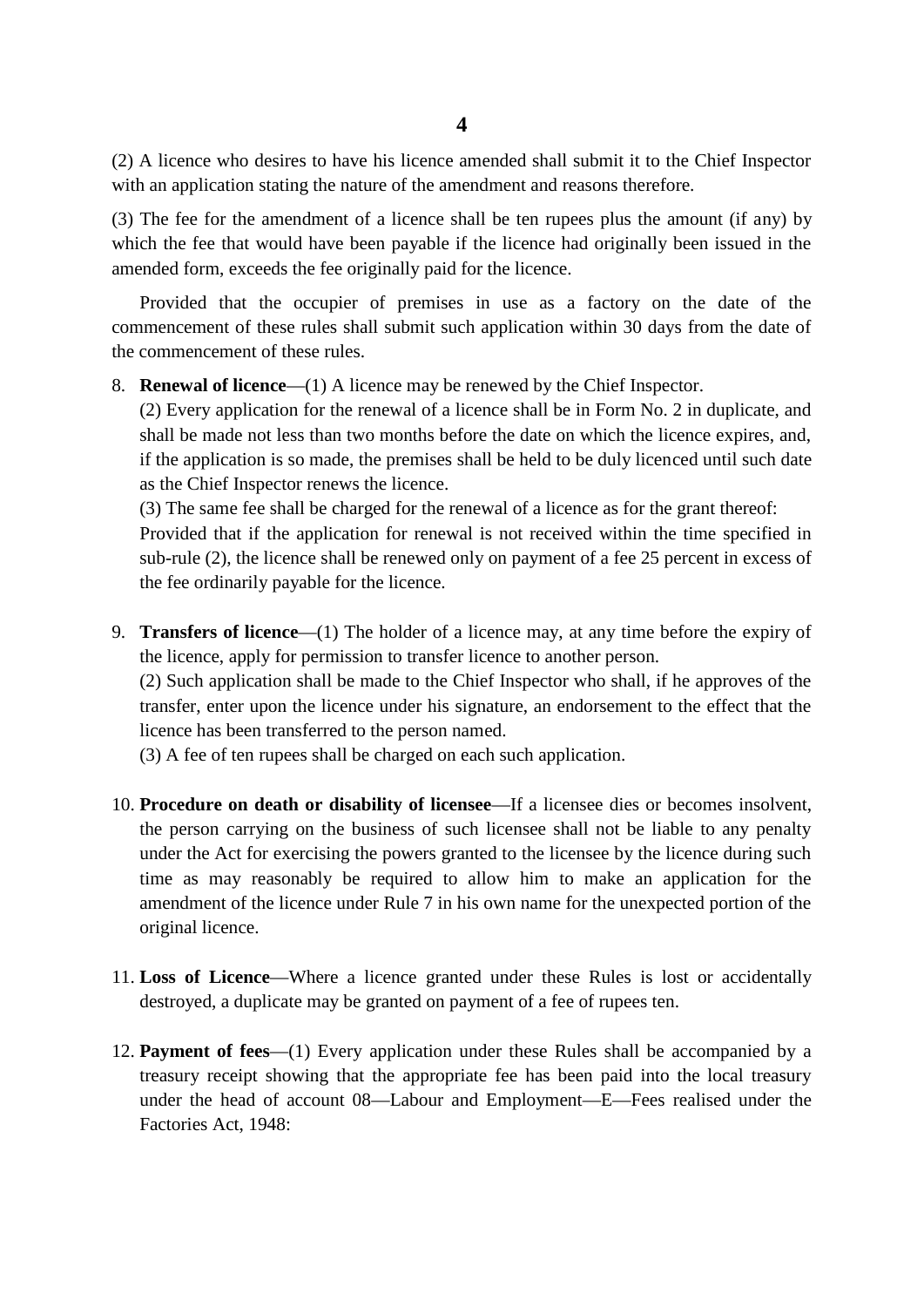Provided that the appropriate fee may alternatively be paid by a crossed cheque or a bank draft on any nationalized bank or by a postal order drawn in favour of the Chief Inspector.

(2) If an application for the grant, renewal or amendment of a licence is rejected, the fee paid shall be refunded to the applicant.

13. **Prohibition of use of a premises as factory without a valid licence**—An occupier shall not use any premises as a factory or carry on any manufacturing process in a factory If the refunded to the applicant.<br> **Prohibition of use of a premises as factory without a valid licence**—An occupier shall<br>
not use any premises as a factory or carry on any manufacturing process in a factory<br>
unless a lic being:

Provided that if a valid application for grant of licence or renewal of licence has been submitted and the required fee has been paid the premises shall be deemed to be fully Provided that if a valid application for grant of licence or renewal of licence has been<br>submitted and the required fee has been paid the premises shall be deemed to be fully<br>licensed until such date as the Chief Inspector writing to grant or renew the licence. *Rules 3 to 13 have been prescribed Section 6 (c) of the Act.*<br>
14. **Notice of occupation**—The notice of occupation shall be in Form No. 2

#### **COMMENTS**

#### **COMMENTS**

**Form No. 2 has been prescribed Section 6 (c) of the Act.**<br> **Form No. 2 Form No. 2 Form No. 2 Form No. 2 Form No. 2 Form No. 2 has been prescribed Section 7 (1) of the Act.**<br> **ge of manager**—The notice of chang 15. **Notice of change of manager**—The notice of change of manager shall be in Form No. 4 **COMMENTS**

*Form No. 4 has been prescribed under sub-section (4) of Section 7 of the Act.*

#### **CHAPTER II INSPECTING STAFF**

- 16. **Qualification of an Inspector—No person shall be appointed as an Inspector for the purpose of the Act unless he possesses of the Act unless he possesses the qualifications as INSPECTING STAFF**<br>16. **Qualification of an Inspector**—No person shall be appointed as<br>purpose of the Act unless he possesses of the Act unless he possesse<br>hereunder—<br>(a) He must not be less than 23 years or more than 35 y 16. **Qualification of an Inspector**—No person shall be appointed as an Inspector for the<br>purpose of the Act unless he possesses of the Act unless he possesses the qualifications as<br>hereunder—<br>(a) He must not be less than 2
- 
- 

hereunder—

- provide of the Act unless he possesses of the Act unless he possesses the qualifications as<br>
eunder—<br>
i) Had a good general education up to the pre-degree standard of a recognised<br>
university; university;
- iii) Secured a degree or diploma equivalent to a degree of a recognised university;<br>
Secured a degree or diploma equivalent to a degree of a recognised university,<br>
iii) Secured a degree or diploma equivalent to a degree o in any branch of Engineering, Technology or Medicine and preferably with practical experience of at least two years in a workshop or a manufacturing concern of good standing and in the case of Medical Inspector an experience of at least two years in a public hospital or factory, medical department or alternatively a diploma in industrial medicine; and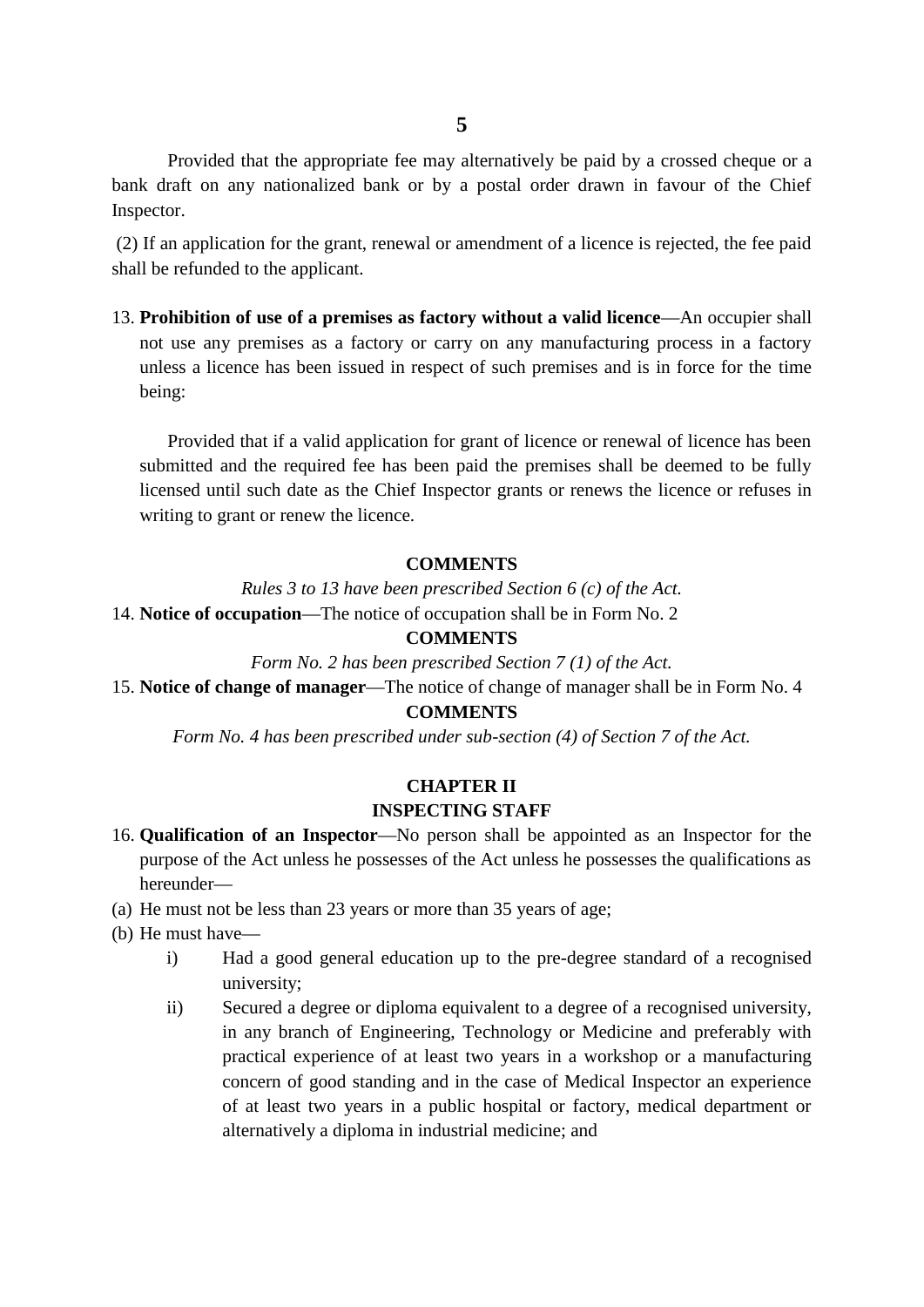(c) Where for a particular, post, special knowledge to deal with special problems is required, the Government may, in addition to the basic qualifications, prescribe appropriate qualifications for such a post.<br> **COMMENTS**<br> *This rule has been prescribed Section 8 (1) of the Act.* qualifications for such a post.

#### **COMMENTS**

- 17. **Powers of Inspector—An** Inspector shall, for the purpose of the execution of the Act, have power to do all or any of the following things, that is to any—
- This rule has been prescribed Section 8 (1) of the Act.<br>17. **Powers of Inspector**—An Inspector shall, for the purpose of the execution of the Act,<br>have power to do all or any of the following things, that is to any—<br>(a) To **Powers of Inspector**—An Inspector shall, for the purpose of the execution of the Act, have power to do all or any of the following things, that is to any—<br>To photograph any worker, to inspect, examine, measure, copy, phot apparatus, any register or document, or anything provided for the purpose of securing the health, safety or welfare of the workers employed in a factory; (a) To photograph any worker, to inspect, examine, measure, copy, photograph, sketch or test, as the case may be, any building or room, any plant, machinery, appliance or apparatus, any register or document, or anything pr
- medical examinations as may be necessary for the purposes of his duties under the Act; and (b) In the case of an Inspector who is duly qualified medical practitioner, to carry out such
- under the Act or in discharge of his duties as an Inspector. (c) To prosecute, conduct or defend before a court any complaint or other proceeding arising<br>under the Act or in discharge of his duties as an Inspector.<br>**COMMENTS**<br>This rule has been prescribed Section 9 of the Factories

#### **COMMENTS**

18. **Duties of Certifying Surgeons**—(1) For the purposes of the examination and certification of young persons who wish to obtain certificates of fitness, the Certifying Surgeon shall arrange a suitable time and place for the attendance of such persons, and shall give previous notice in writing of such arrangements to the manager of factories situated within the local limits assigned to him. Surgeon shall arrange a suitable time and place for the attendance of such persons, and shall give previous notice in writing of such arrangements to the manager of factories situated within the local limits assigned to hi

the certificate is granted shall be taken on them. On being satisfied as to the correctness of the entries made therein and of the fitness of the person examined, he shall sign the foil (2) The Certifying Surgeons shall issue his certificates in Form No. 5. The foil and counterfoil shall be filled in and the left thumb-impression of the person in whose name the certificate is granted shall be taken on the certificate is granted. The foil so delivered shall be certificate of fitness granted under Section 69. All counterfoils shall be kept by the Certifying Surgeon for a period of a least two years after the issue of the certificate.

(3) The Certifying Surgeon shall, upon request by the Chief Inspector, carry out such examination and furnish him with such report as he may indicate, for any factory or class or description of factories where—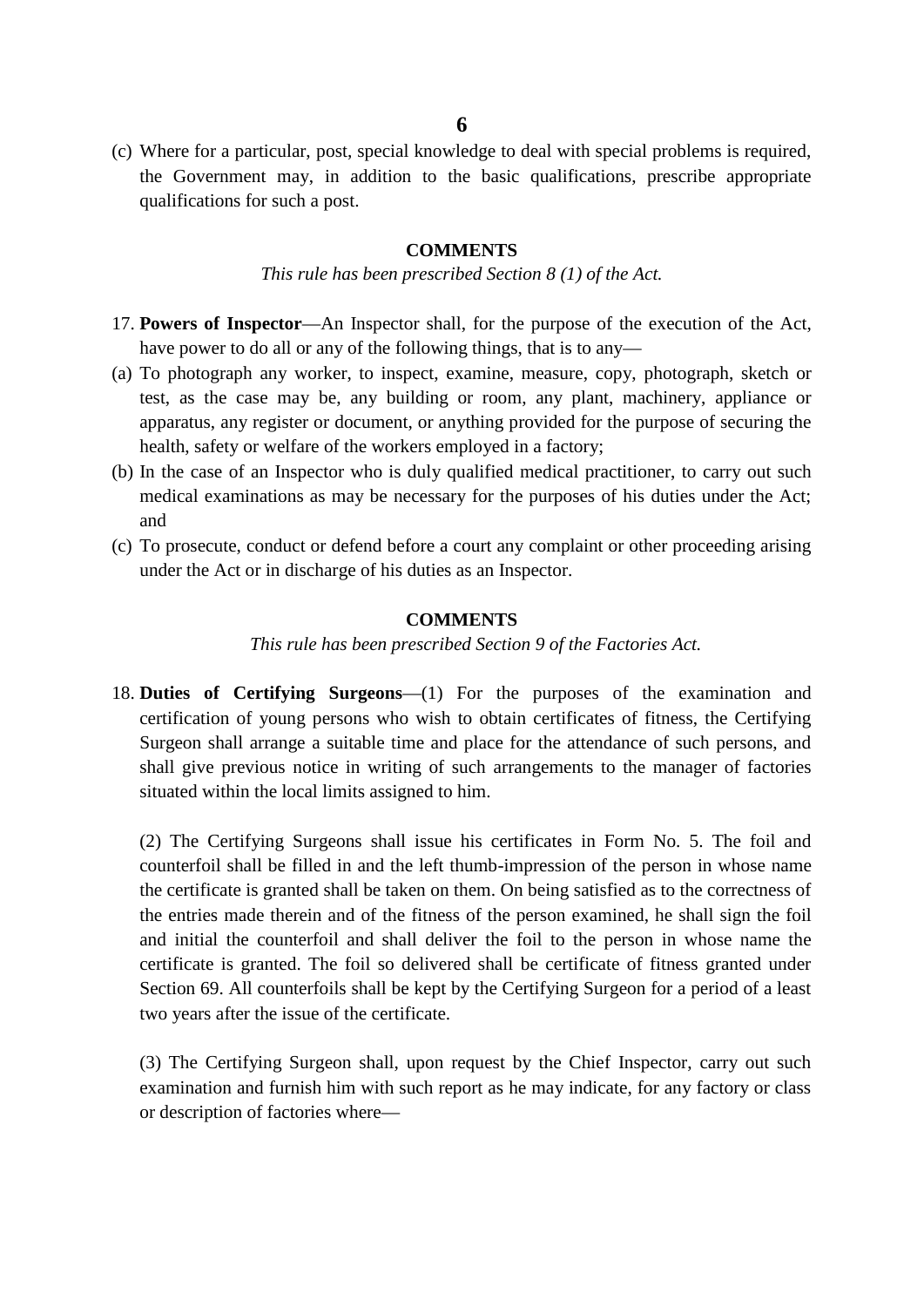- <sup>7</sup><br>
(a) Cases if illness have occurred which it is reasonable to believe one due to the nature<br>
of the manufacturing process carried on, or other conditions of work prevailing of the manufacturing process carried on, or other conditions of work prevailing therein, or (a) Cases if illness have occurred which it is reasonable to believe one due to the nature<br>of the manufacturing process carried on, or other conditions of work prevailing<br>therein, or<br>(b) By reason of any change in the manu
- Cases if illness have occurred which it is reasonable to believe one due to the nature<br>of the manufacturing process carried on, or other conditions of work prevailing<br>therein, or<br>By reason of any change in the manufacturin new substance for use in a manufacturing process, there is a likelihood of injury to the health of workers employed in that manufacturing process, or (b) By reason of any change in the manufacturing process carried on, or in the substances used therein, or by reason of the adoption of any new manufacturing process or of any
- injury to their health. (c) Young person are, or are about to be, employed in any work which is likely to cause

rules relating to dangerous operations, the Certifying Surgeon shall visit the factories (4) For the purpose of the examination of persons employed in process covered by the relating to such dangerous operations. rules relating to dangerous operations, the Certifying Surgeon shall visit the factories<br>within the local limits assigned to him at such intervals as are prescribed by the rules<br>relating to such dangerous operations.<br>(5) A

within the local limits assigned to him at such intervals as are prescribed by the rules<br>relating to such dangerous operations.<br>(5) At such visits the Certifying Surgeon shall examine the persons employed in such<br>processes Heath Register (Form No. 6) which shall be kept by the factory manager and produced to the Certifying Surgeon at each visit.

(6) If the Certifying Surgeon finds as a result of his examination that any person From Ro. 6) which shall be kept by the factory manager and produced to the Certifying Surgeon at each visit.<br>
(6) If the Certifying Surgeon finds as a result of his examination that any person employed in such process is n think fit and no person after suspension shall be employed in that process without the (6) If the Certifying Surgeon finds as a result of his examination employed in such process is no longer fit for medical reasons to work he shall suspend such person from working in that process for such think fit and no p the shall suspend such person from working in that process for such time as he may<br>think fit and no person after suspension shall be employed in that process without the<br>written sanction of the Certifying Surgeon in the He

any process in which any person is employed or is likely to be employed.

(8) The manager of a factory shall provide for the purpose of any medical examination which the Certifying Surgeon wishes to conduct at the factory (for his examination which any person is employed or is likely to be employed.<br>
(8) The manager of a factory shall provide for the purpose of any medical examination which the Certifying Surgeon wishes to conduct at the factory (fo cleaned and adequately ventilated and lighted and furnished with a screen, a table (with writing materials) and chairs.

#### **COMMENTS**

*For this rule see sub-section (4) of Section 10 of the Factories Act.*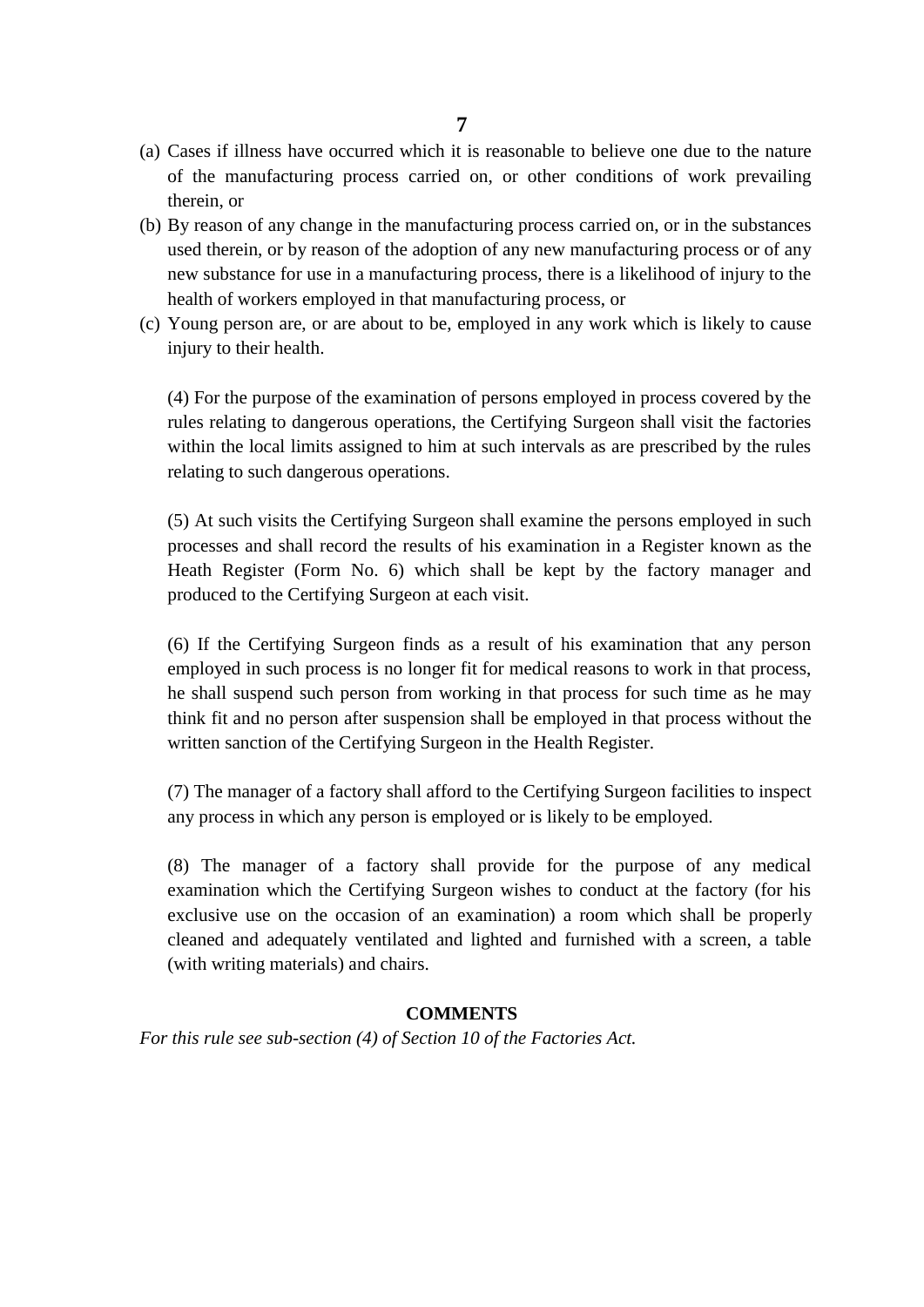#### CHAPTER III

#### **HEALTH**

19. **Record of white-washing, etc**.—The record of dates on which white-washing, colour washing, varnishing, etc., are carried out shall be entered in a Register maintained in Form No. 7 washing, varnishing, etc., are carried ou<br>Form No. 7<br>**COM**<br>*For this rule see Section 17(1) of the Act.*<br>20. Cleanliness of walls and ceilings—(1) Cl

#### **COMMENTS**

20. Cleanliness of walls and ceilings—(1) Clause (d) of sub-section (1) of Section 11 of the<br>20. Cleanliness of walls and ceilings—(1) Clause (d) of sub-section (1) of Section 11 of the<br>Act shall not apply to the class or Act shall not apply to the class or description of factories or parts of factories specified in the Schedule hereto: Cleanliness of walls and ceilings—(1) Clause (<br>Act shall not apply to the class or description of<br>the Schedule hereto:<br>Provided that they are kept in a clean state<br>vacuum-cleaning or other effective means;<br>Provided further

Provided that they are kept in a clean state by washing, sweeping, brushing, dusting,

Provided further that the said Clause (d) shall continue to apply—

- Schedule hereto:<br>
Provided that they are kept in a clean state by washing, sweeping, brushing, dusting,<br>
uum-cleaning or other effective means;<br>
Provided further that the said Clause (d) shall continue to apply—<br>
(a) As re employed in the room is less 14.2 cubic meters; Provided further that the said Clause (d) shall continue to apply—<br>
(a) As respects factories or parts of factories specified in Part A of the said Schedule,<br>
to work-rooms in which the amount of cubic space allowed for ev
- to work rooms in which the amount of cubic space allowed for every person employed in the room is less than 70.8 cubic meters; (b) As respects factories or parts of factories specified in Part B of the said Schedule, to work rooms in which the amount of cubic space allowed for every person employed in the room is less than 70.8 cubic meters; (c) T As respects factories or parts of factories specifie<br>to work rooms in which the amount of cubic<br>employed in the room is less than 70.8 cubic met<br>To engine-houses, fitting shops, lunch-rooms, c<br>rooms, rest-rooms and wash pl to work rooms in which the amount of cubic space allowed for every person employed in the room is less than 70.8 cubic meters;<br>
(c) To engine-houses, fitting shops, lunch-rooms, canteens, shelters, crèches, cloak-rooms, re
- 
- meters above the floor or stair.

(2) If it appears to the Chief Inspector that any part of a factory, to which by virtue of sub-rule (1) any of provisions of the said Cl. (d) do not apply, or apply as varied by sub-rule (1), is not being kept in a clean state, he may, by written notice, require the occupier to whitewash or colour-wash, wash, paint or varnish the same, and in the event of the occupier failing to comply with such requisition within two months from the date of the notice, sub-rule (1) shall cease to apply to such part of a factory, unless, the Chief Inspector otherwise determines.

#### **SCHEDULE PART A**

- 
- 1. Blast furnaces<br>2. Brick and tile works i **2.** Brick and tile works in which unglazed brick or tiles are made.<br>
2. Brick and tile works in which unglazed brick or tiles are made.<br>
3. Cement works. 1. Blast furnaces<br>2. Brick and tile works<br>3. Cement works.<br>4. Chemical works. 1. Blast furnaces<br>2. Brick and tile works i<br>3. Cement works.<br>4. Chemical works.<br>5. Copper mills. 1. Blast furnaces<br>2. Brick and tile wor<br>3. Cement works.<br>4. Chemical works.<br>5. Copper mills.<br>6. Gas works.
- 
- 
- 2. Brick and t<br>3. Cement wo<br>4. Chemical v<br>5. Copper mil<br>6. Gas works.
- 

#### **8**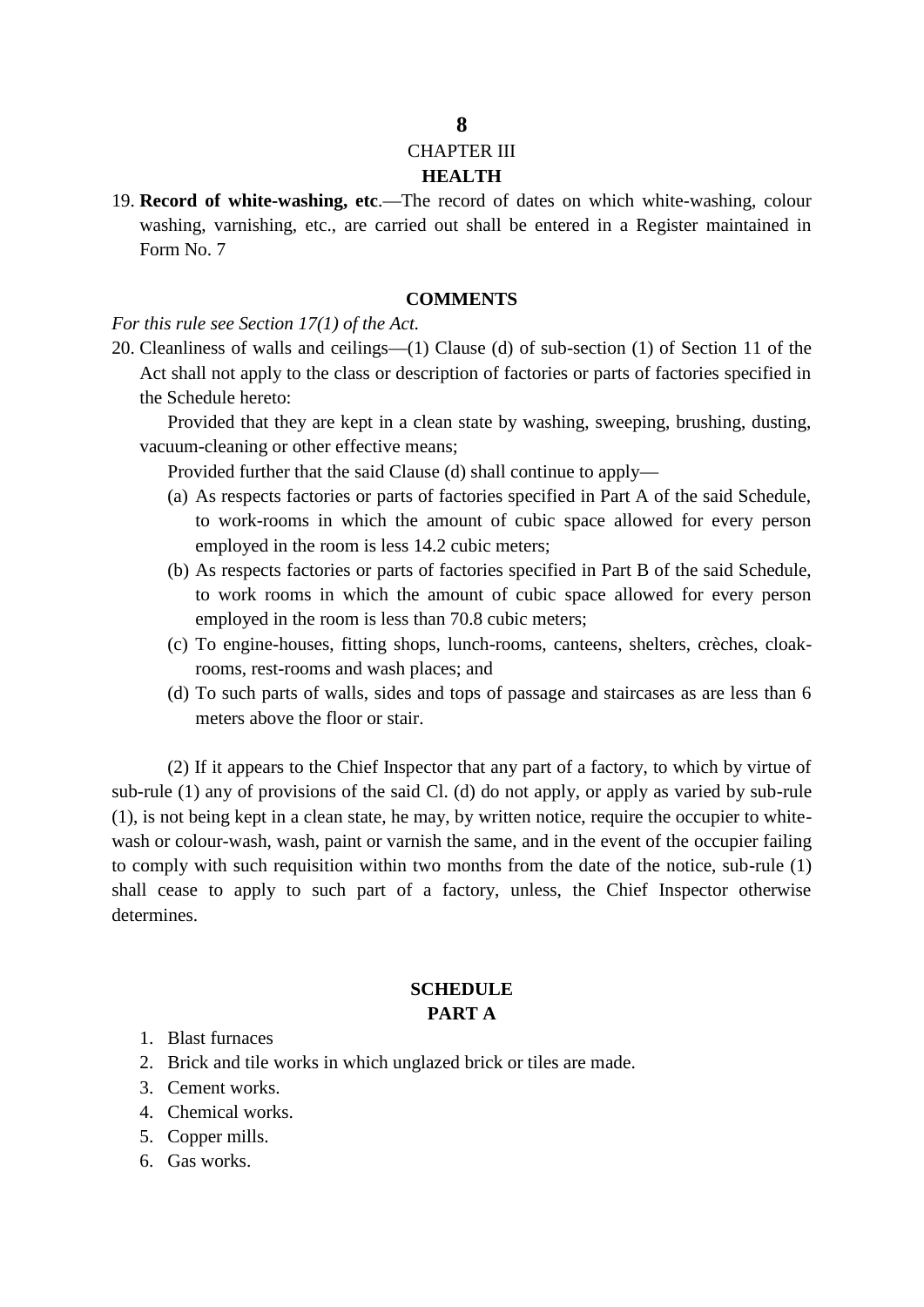- 
- 7. Iron and Steel mills.<br>8. Stone, slate and marble works.
- 9. The following parts of factories:
	- (a) Rooms used only for the storage of articles.
- (a) Trom and Steel mills.<br>
(b) Stone, slate and marble works.<br>
(a) Rooms used only for the storage of articles.<br>
(b) Rooms in which the walls or ceilings consist (b) Iron and Steel mills.<br>
Stone, slate and marble works.<br>
The following parts of factories:<br>
(a) Rooms used only for the storage of articles.<br>
(b) Rooms in which the walls or ceilings consist of galvanised iron, glazed br glass, slate, asbestos, bamboo, thatch. The following parts of factories:<br>
(a) Rooms used only for the storage of articles.<br>
(b) Rooms in which the walls or ceilings consist of galvanised iron, g<br>
glass, slate, asbestos, bamboo, thatch.<br>
(c) Parts in which dense
	-
	- (a) Rooms used only for the storage of articles.<br>
	(b) Rooms in which the walls or ceilings consist of galvanised iron, glazed bricks,<br>
	glass, slate, asbestos, bamboo, thatch.<br>
	(c) Parts in which dense team is continuously extent, except in brush works. (c) Parts in which dense team is continuously evolved in the process.<br>
	(d) Parts in which pitch, tar or like material is manufactured or is use<br>
	extent, except in brush works.<br>
	(e) Parts of a glass factory known as the gla (c) Parts in which dense team is continuously evolved in the process.<br>
	(d) Parts in which pitch, tar or like material is manufactured or is used to a substantial<br>
	extent, except in brush works.<br>
	(e) Parts of a glass factor
	-
	- process. (e) Parts of a glass factory known as the glass house.<br>
	(f) Rooms in which graphite is manufactured or is used to a substantial extent in any<br>
	process.<br>
	(g) Parts in which coal, coke, oxide of iron, ore, lime or stone is c (e) Parts of a glass factory known as the glass house.<br>
	(f) Rooms in which graphite is manufactured or is used to a substantial extent in any<br>
	process.<br>
	(g) Parts in which coal, coke, oxide of iron, ore, lime or stone is c
	-
	- above the floor. process.<br>
	(g) Parts in which coal, coke, oxide of iron, ore, lime or stone is crushed or grounds.<br>
	(h) Parts of walls, partitions, ceilings or tops of rooms which are at least 6 meters<br>
	above the floor.<br>
	(i) Ceilings or to (h) Parts of walls, partitions, ceilings or tops of rooms which are at least 6 meters<br>above the floor.<br>(i) Ceilings or tops of rooms in print works bleach works or dye works, with the<br>exception of finishing rooms or wareh
	- exception of finishing rooms or warehouses.
- where a wet process is carried on. 1. Coach and motor body works.<br>2. Electric generating or transforming 2. Electric generating or transforming stations.<br>
2. Electric generating or transforming stations.<br>
2. Electric generating or transforming stations.

#### **PART B**

- 1. Coach and motor body v<br>
2. Electric generating or tra<br>
3. Engineering works.<br>
4. Factories in which sugar
- 
- 
- 
- **FART B**<br>1. Coach and motor body works.<br>2. Electric generating or transforming stations.<br>3. Engineering works.<br>4. Factories in which sugar is refined or manufactured.<br>5. Foundries other than foundries in which brass castin 1. Coach and motor body works.<br>
2. Electric generating or transforming stations.<br>
3. Engineering works.<br>
4. Factories in which sugar is refined or manufactured.<br>
5. Foundries other than foundries in which brass casting is 2. Electric generating<br>3. Engineering works<br>4. Factories in which<br>5. Foundries other tha<br>6. Gun factories.<br>7. Ship-building worl
- 
- 
- 3. Engineering works.<br>4. Factories in which sugar i<br>5. Foundries other than foun<br>6. Gun factories.<br>7. Ship-building works.<br>8. Those parts of factories w 4. Factories in which sugar is refined or manufactured.<br>5. Foundries other than foundries in which brass casting is carried on.<br>6. Gun factories.<br>7. Ship-building works.<br>8. Those parts of factories where unpainted or unvar

*For this rule see Section 11, sub section (2) of the Factories Act.* 21. **Disposal of trade-wastes and effluents**—(1) In the case of a factory where the drainage system is proposed to be connected to the public sewerage s system is proposed to be connected to the public sewerage system, prior approval of the arrangement made shall be contained from the local authority. 21. **Disposal of trade-wastes and effluents**—(1) In the case of a factory where the drainage system is proposed to be connected to the public sewerage system, prior approval of the arrangement made shall be contained from

prior approval of the arrangement made for the disposal of trade-wastes and effluents shall be obtained from the Public Health authorities or such authority as the State (2) In the case of a factory situated in a pl<br>prior approval of the arrangement made for<br>shall be obtained from the Public Health<br>Government may appoint in this behalf. Government may appoint in this behalf.<br> **COMMENTS**<br> *This rule has been formed under sub-section (2) of Section 12 of the Act.* 

#### **COMMENTS**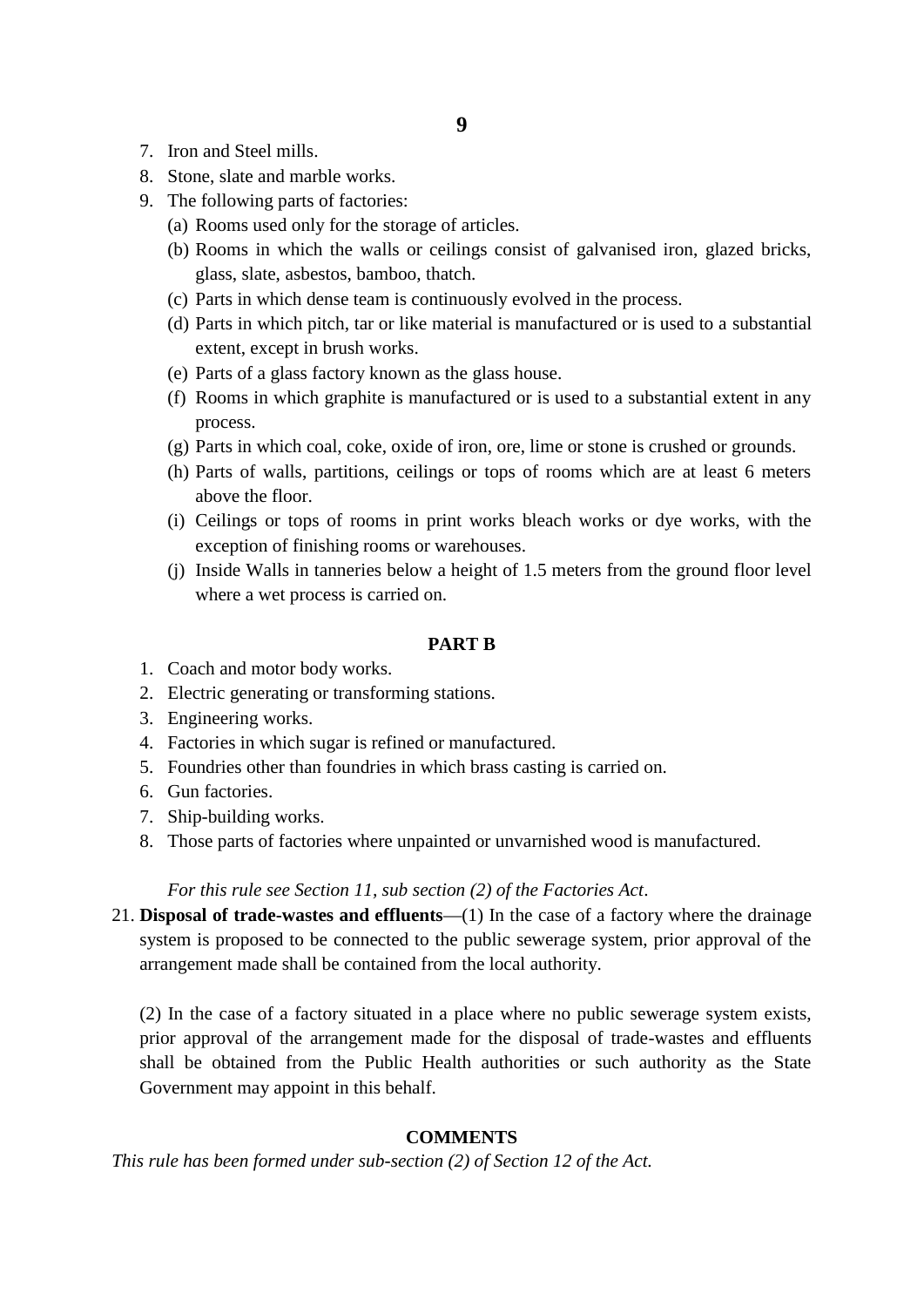22. **Ventilation and temperature**—(1) Limits of temperature and air movement—In any **factory the maximum wet-bulb temperature** (1) Limits of temperature and air movement—In any factory the maximum wet-bulb temperature of air in a workroom at a height of 1.5 meters above the floor level shall not exceed 30 above the floor level shall not exceed 30 degrees centigrade and adequate air movement of at least 30 meters per minute shall be provided; and in relation to dry-bulb temperature the wet bulb temperature in the workroom at the said height shall not exceed that shown in the Schedule annexed hereto, or as regards a dry-bulb reading intermediate between the two dry-bulb readings that specified in relation to the higher of these two dry-bulb readings;

| Dry-bulb temperature                                                                               | Wet-bulb temperature                                                                                                                                                           |
|----------------------------------------------------------------------------------------------------|--------------------------------------------------------------------------------------------------------------------------------------------------------------------------------|
| $30^0C$ to $34^0C$<br>$35^0C$ to $39^0C$<br>$40^0C$ to $44^0C$<br>$45^{\circ}$ C to $47^{\circ}$ C | $29^0$ C<br>$28.5^0 C$<br>$28^0$ C<br>$27.5^0C$                                                                                                                                |
|                                                                                                    | Provided that if the temperature measured with a thermometer inserted in a hollow<br>glove of 15 centimetres diameter coated mat black outside and kept in the environment for |

#### **SCHEDULE**

glove of 15 centimetres diameter coated mat black outside and kept in the environment for not less than 20 minutes exceeds the dry-bulb temperature of air, the temperature so recorded Provided that if the temperature measured with a thermometer inserted if glove of 15 centimetres diameter coated mat black outside and kept in the environt less than 20 minutes exceeds the dry-bulb temperature of air, the Provided that if the temperature measured with a thermometer inserted in a hollow<br>glove of 15 centimetres diameter coated mat black outside and kept in the environment for<br>not less than 20 minutes exceeds the dry-bulb temp

not less than 20 minutes exceeds the dry-bulb temperature of air, the temperature so recorded<br>by the globe thermometer shall be taken in place of the dry-bulb temperature:<br>Provided further that when the reading of the wetextent:

Provided further that this requirement shall not apply in respect of factories covered by Section 15 of the Act and in respect of factories where the nature of work carried on involves production of excessively high temperature referred to in Clause (ii) of sub-section (1) to which workers are exposed for short periods of time into exceeding one hour followed by an interval of sufficient duration in thermal environments not exceeding those otherwise laid down in this rule:

Provided further that the Chief Inspector, having due regard to the health of the workers, may in special and exceptional circumstances, by an order in writing, exempt any factory or part of a factory from the foregoing requirements, in so far as restricting the Iaid down in this rule:<br>
Provided further that the Chief Inspector, having due regard to the health of the<br>
workers, may in special and exceptional circumstances, by an order in writing, exempt any<br>
factory or part of a fa that he may consider necessary subject to such conditions as he may specify.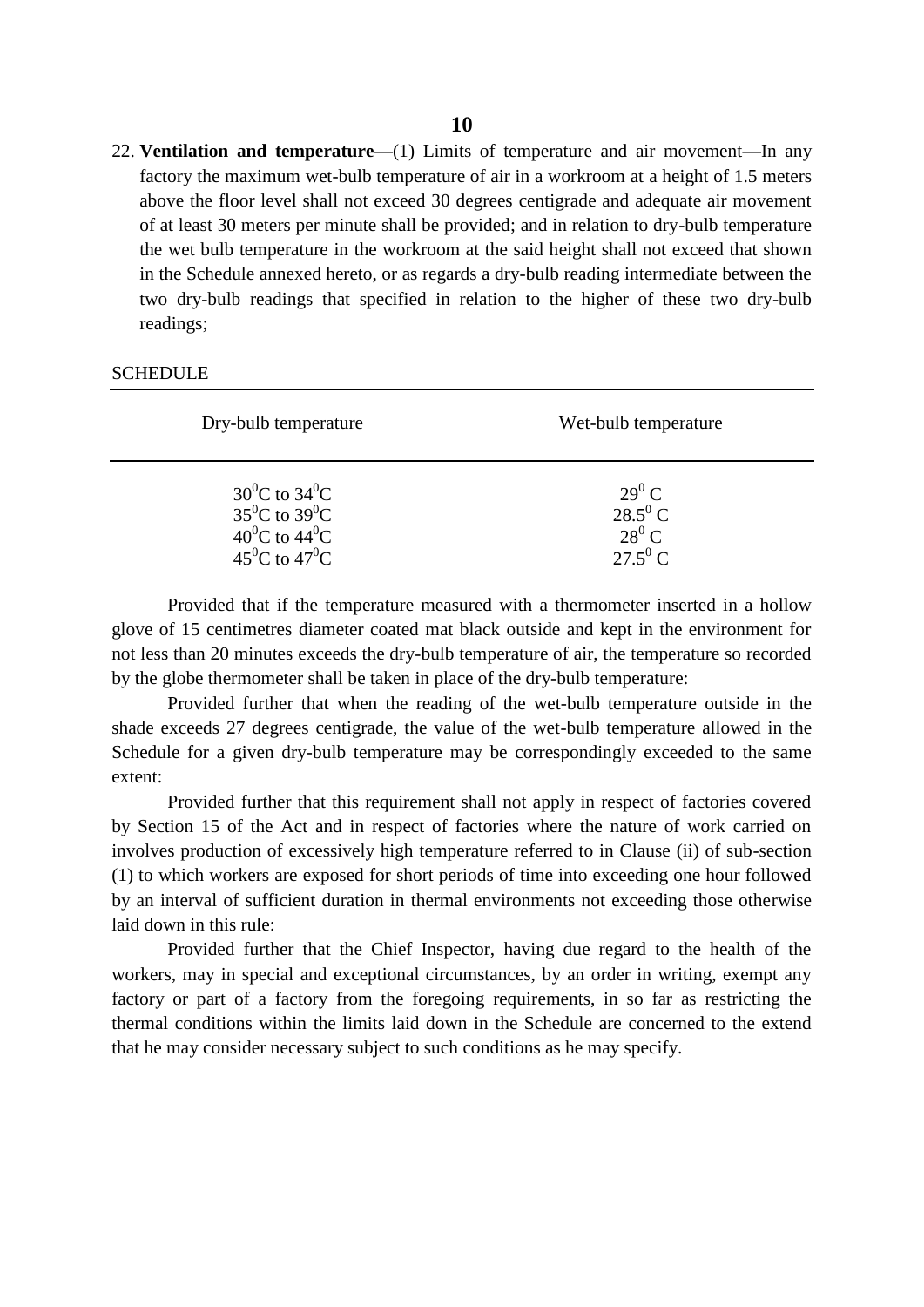(2) *Provision of thermometers*—(a) If it appears to the Inspector that in any factory, the temperature of air in a work-room is sufficiently high and is likely to exceed the limits prescribed in sub-rule (1), may serve on the temperature of air in a work-room is sufficiently high and is likely to exceed the limits **11**<br>(2) Provision of thermometers—(a) If it appears to the Inspector that in any factory,<br>the temperature of air in a work-room is sufficiently high and is likely to exceed the limits<br>prescribed in sub-rule (1), may serv 11<br>
(2) *Provision of thermometers*—(a) If it appears to the Inspector that in any factory,<br>
the temperature of air in a work-room is sufficiently high and is likely to exceed the limits<br>
prescribed in sub-rule (1), may se at such positions as approved by the Inspector twice during each working shift by a person especially nominated for the purpose by the manager and approved by the Inspector.

(b) If the Inspector has reason to believe that a substantial amount of heat is added inside the environment of a workroom by radiation from walls, roof or other solid surroundings, he may serve on the managers of the factory an order requiring him to provide one or more globe thermometers referred to in the first proviso in sub-rule (1) and further requiring him to place the globe thermometers at place specified by him and keep a record of the temperatures in a suitable register.

(3) Ventilation—(a) In every factory the amount of ventilating openings in a workroom below the caves shall, except where mechanical means of ventilation as required by Clause (b) below are provided, be of an aggregate area of not less than 15 per cent of the floor area and so located as to afford a continued supply of fresh air: (3) Ventilation—(a) In every factory the amount of ventilating openings in a om below the caves shall, except where mechanical means of ventilation as required use (b) below are provided, be of an aggregate area of not le

ventilating openings if he is satisfied that having regard to the location of the factory, orientation of the workroom, prevailing winds, roof height and the nature of manufacturing process carried on, sufficient supply of fresh air into the workroom is afforded during most part of the working time: carried on, sufficient supply of fresh as<br>the working time:<br>Provided further that this requirement<br>s—<br>i) Covered by Section 16 ; or<br>ii) In which temperature and humidi

Provided further that this requirement shall not apply in respect of work-room of factories in the working time:<br>
Provided further that this requirement shall not apply in respect of work-<br>
ii) Covered by Section 16; or<br>
ii) In which temperature and humidity are controlled by refrigeration.<br>
ere in any factory ow

Provided further that this requirement shall not apply in respect of work-room of<br>factories—<br>i) Covered by Section 16; or<br>ii) In which temperature and humidity are controlled by refrigeration.<br>(b) Where in any factory owin ventilation opening under Clause (a) of this sub-rule cannot be complied with or in the opinion of the Inspector the temperature of air in a workroom is sufficiently high and is likely to exceed the limits prescribed in sub-rule (1), he may serve on the manager of the factory an by mechanical means. (c) order requiring him to provide additional ventilation either by means of roof ventilations or<br>by mechanical means.<br>(c) The amounts of fresh air supplied by mechanical means of ventilation in an hour shall be<br>equivalent

to exceed the limits prescribed in sub-rule (1), he may serve on the manager of the factory an order requiring him to provide additional ventilation either by means of roof ventilations or by mechanical means.<br>(c) The amou order requiring him to provide additional ventilation either by means of roof ventilations or<br>by mechanical means.<br>(c) The amounts of fresh air supplied by mechanical means of ventilation in an hour shall be<br>equivalent to by mechanical<br>(c) The amount<br>equivalent to a<br>evenly through<br>inlet velocities.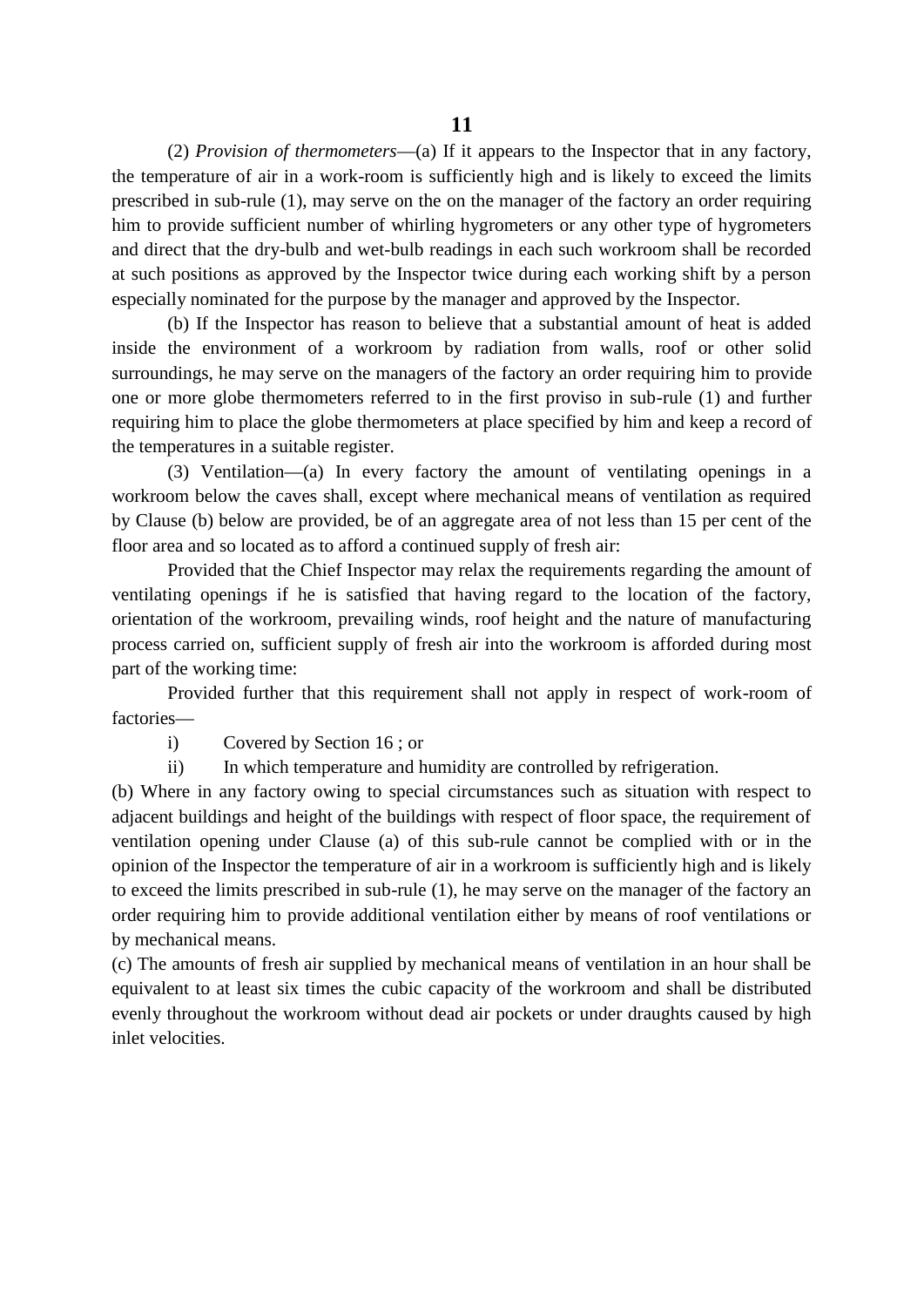(d) In regions wherein summer  $(15^{th}$  March-15<sup>th</sup> July) dry-bulb temperature of outside air in the shade during most part of the day exceed 35 degrees centigrade and simultaneous wet the shade during most part of the day exceed 35 degrees centigrade and simultaneous wet bulb temperatures are 25 degrees centigrade or below and in the opinion of the Inspector the **12**<br>(d) In regions wherein summer  $(15^{th}$  March- $15^{th}$  July) dry-bulb temperature of outside air in the shade during most part of the day exceed 35 degrees centigrade and simultaneous wet bulb temperatures are 25 degre (d) In regions wherein summer  $(15^{th}$  March- $15^{th}$  July) dry-bulb temperature of outside air in the shade during most part of the day exceed 35 degrees centigrade and simultaneous wet bulb temperatures are 25 degrees ce the shade during most part of the day exceed 35 degrees centigrade and simultaneous wet<br>bulb temperatures are 25 degrees centigrade or below and in the opinion of the Inspector the<br>manufacturing process carried on in the w bulb temperatures are 25 degrees centigrade or below and in the opinion of the Inspector the manufacturing process carried on in the workroom of a factory permits thermal environments with relative humidity of 50 per cent where supply of outside air is provided by mechanical means through ducts in a plenum<br>system, by means of central air washing plants.<br>**COMMENTS**<br>This rule has been prescribed under Section 13 of the Act.<br>23. **When artifici** with relative humidity of 50 per cent or more, the I<br>factory an order to have sufficient supply of outsid<br>through water sprays either by means of unit type<br>where supply of outside air is provided by mech<br>system, by means o

#### **COMMENTS**

- 23. **When artificial humidification not allowed**—There shall be no artificial humidification in any room of a cotton spinning or weaving factory— (a) By the use of steam during any period when the dry bulb temperature of that room exceeds 29.5 degrees centigrade; and
- exceeds 29.5 degrees centigrade; and
- (a) By the **artificial humidification not allowed**—There shall be no artificial humidification<br>in any room of a cotton spinning or weaving factory—<br>(a) By the use of steam during any period when the dry bulb temperature of hygrometer at that time, or as regards a dry bulb reading intermediate between any low dry bulb readings indicated consecutively in the Schedule when dry bulb reading does not exceed the wet bulb reading to the extent indicated in relation to the lower of these two dry bulb readings:

| Dry bulb | Wet bulb       | Dry bulb | Wet bulb       | Dry bulb | Wet bulb |
|----------|----------------|----------|----------------|----------|----------|
|          | $\overline{2}$ | 3        | $\overline{4}$ | 5        | 6        |
| 15.5     | 14.5           | 25.0     | 24.0           | 34.5     | 30.0     |
| 16.0     | 15.0           | 25.5     | 24.5           | 35.0     | 30.5     |
| 16.5     | 15.5           | 26.0     | 25.0           | 35.5     | 31.0     |
| 17.0     | 16.0           | 26.5     | 25.5           | 36.0     | 31.0     |
| 17.5     | 16.5           | 27.0     | 26.0           | 36.5     | 31.5     |
| 18.0     | 17.0           | 27.5     | 26.0           | 37.0     | 31.5     |
| 18.5     | 17.5           | 28.0     | 26.5           | 37.5     | 31.5     |
| 19.0     | 18.0           | 28.5     | 27.0           | 38.0     | 32.0     |
| 19.5     | 18.5           | 29.0     | 27.0           | 38.5     | 32.0     |
| 20.0     | 19.0           | 29.5     | 28.0           | 39.0     | 32.0     |
| 20.5     | 19.5           | 30.0     | 28.0           | 39.5     | 32.5     |
| 21.0     | 20.0           | 30.5     | 28.5           | 40.0     | 32.5     |
| 21.5     | 20.5           | 31.0     | 28.5           | 40.5     | 33.0     |
| 22.0     | 21.0           | 31.5     | 29.0           | 41.0     | 33.0     |
| 22.5     | 21.5           | 32.0     | 29.0           | 41.5     | 33.0     |
| 23.0     | 22.0           | 32.5     | 29.5           | 42.0     | 33.0     |
| 23.5     | 22.5           | 33.0     | 29.5           | 42.5     | 33.0     |
| 24.0     | 23.0           | 33.5     | 29.5           | 43.0     | 33.5     |
| 24.5     | 23.5           | 34.0     | 30.0           | 43.5     | 33.5     |

**SCHEDULE**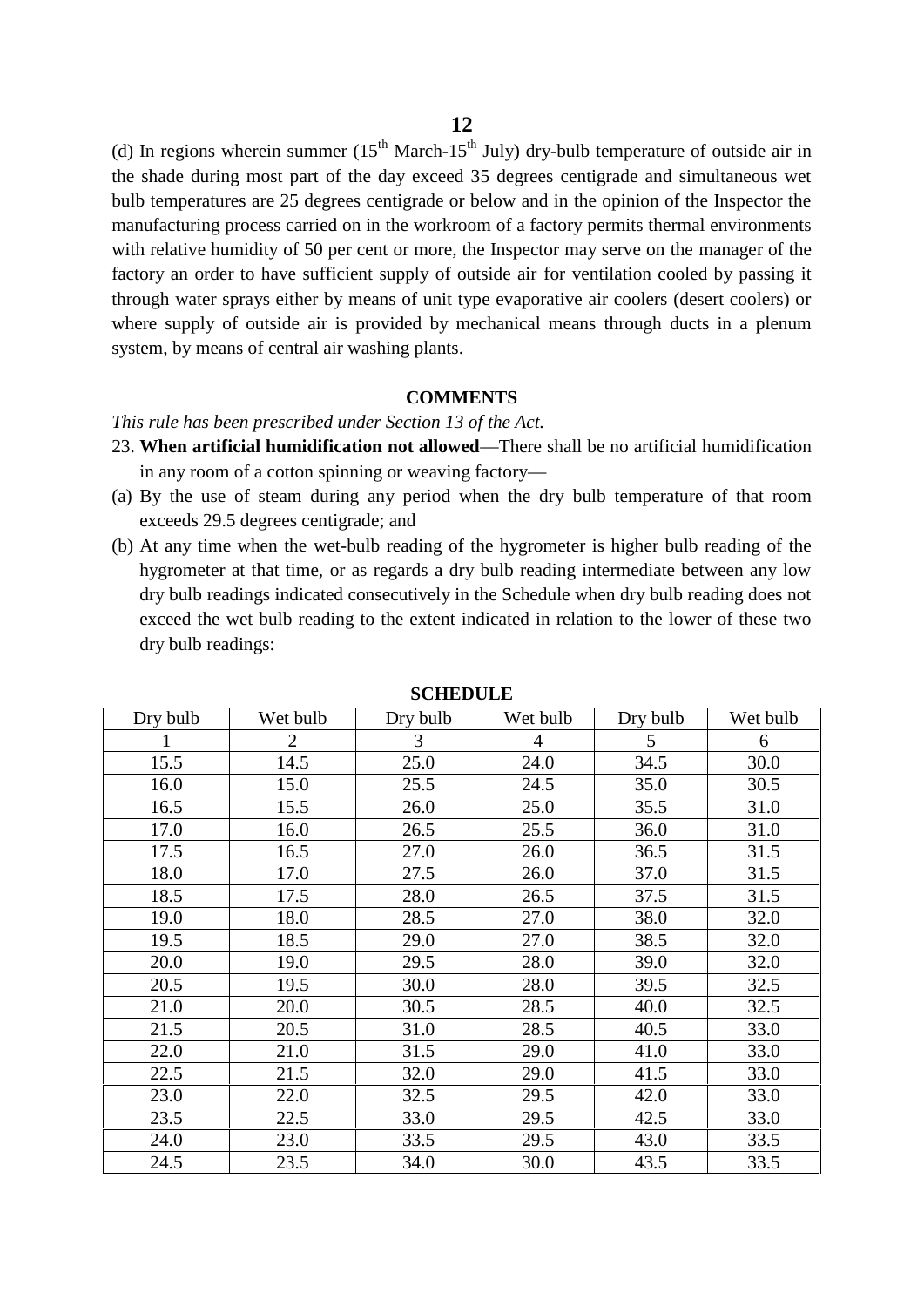Provided, however, that Clause (b) shall not apply when the difference between the 13<br>
Provided, however, that Clause (b) shall not apply when the difference between the<br>wet bulb temperature as indicated by the hygrometer in the department concerned and the<br>wet bulb temperature taken with a hygrometer ou Provided, however, that Clause (b) shall not apply when the difference between the wet bulb temperature as indicated by the hygrometer in the department concerned and the wet bulb temperature taken with a hygrometer outsid

- wet bulb temperature as indicated by the hygrometer in the department concerned and the wet bulb temperature taken with a hygrometer outside in the shade is less than 2 degrees.<br>**Provision of hygrometer**—In all departments maintained in such positions as are approved by the Inspector. The number of hygrometers shall be regulated according to the following scale: wherein artificial humidification is adopted, hygrometers shall be provided and maintained in such positions as are approved by the Inspector. The number of hygrometers shall be regulated according to the following scale:<br>
- (a) *Weaving department*—One hygrometer for departments with less than 500 looms, and extra hygrometer for each 5,670 cubic meters or part thereof, in excess of this;
- (b) *Other departments*—One additional hygrometer shall be provided and maintained outside each cotton spinning and weaving factory wherein artificial humidification is adopted, and in a position approved by the Inspector for taking hygrometer shade readings. extra hygrometer for each 5,670 cubic meters or part thereof, in excess of this;<br>
(b) *Other departments*—One additional hygrometer shall be provided and maintained outside<br>
each cotton spinning and weaving factory wherein
- limits of humidity allowed by the Schedule to Rule 23 are never exceeded, he may, for any department other than the weaving department, grant exemption from the and in a position approved by the Inspector for taking hygrometer shade readings.<br> **Exemption from maintenance of hygrometers**—When the Inspector is satisfied that the<br>
limits of humidity allowed by the Schedule to Rule 23 any department other than the weaving department, grant<br>maintenance of the hygrometer. The Inspector shall record such exe<br>Copy of Schedule to Rule 23 to be affixed near every hygrometer.<br>the Schedule to Rule 23 shall be a
- 26. **Copy of Schedule to Rule 23 to be affixed near every hygrometer**—A legible copy of the Schedule to Rule 23 shall be affixed near each hygrometer.<br>27. Temperature to be recorded at each hygrometer—At each hygrometer maintained in
- 26. **Copy of Schedule to Rule 23 to be affixed near every hygrometer**—A legible copy of the Schedule to Rule 23 shall be affixed near each hygrometer.<br>27. **Temperature to be recorded at each hygrometer**—At each hygrometer accordance with Rule 24, correct wet and dry bulb temperatures shall be recorded thrice approved by the Inspector. mperature to be recorded at each hygrometer—At each hygrometer maintained in ordance with Rule 24, correct wet and dry bulb temperatures shall be recorded thrice y during each working day by competent persons nominated by

accordance with Rule 24, correct wet and dry bulb temperatures shall be recorded thrice<br>daily during each working day by competent persons nominated by the Manager and<br>approved by the Inspector.<br>The temperature shall be ta circumstances, such additional readings and between such hours, as the Inspector may The temperature shall be taken between 7 a.m. and 9 a.m., between 11 a.m. and 2 p.m.<br>(but not in the rest interval) and between 4 p.m. and 5.30 p.m. In exceptional<br>circumstances, such additional readings and between such h The temperature shall be taken between 7 a.m. and 9 a.m., between 11 a.m. and 2 p.m.<br>(but not in the rest interval) and between 4 p.m. and 5.30 p.m. In exceptional<br>circumstances, such additional readings and between such h entries. The Register shall always be available for inspection by the Inspector.

28. **Specifications of hygrometer**—(1) Each hygrometer shall comprise of two mercurial Prescribed Form No.8, maintained in the factory. At the end of each month the persons<br>who have taken the readings shall sign the Register and certify the correctness of the<br>entries. The Register shall always be available f thermometers of wet bulb and dry bulb of similar construction and equals in dimensions, scale and divisions of scale. They shall be mounted on a frame with a suitable reservoir containing water.

(2) The wet bulb shall be closely covered with a single layer of muslin, kept wet by means of a wick attached to it and dropping into the water in the reservoir. The muslin covering and the wick shall be suitable for the purpose, clean and free from oil or grease.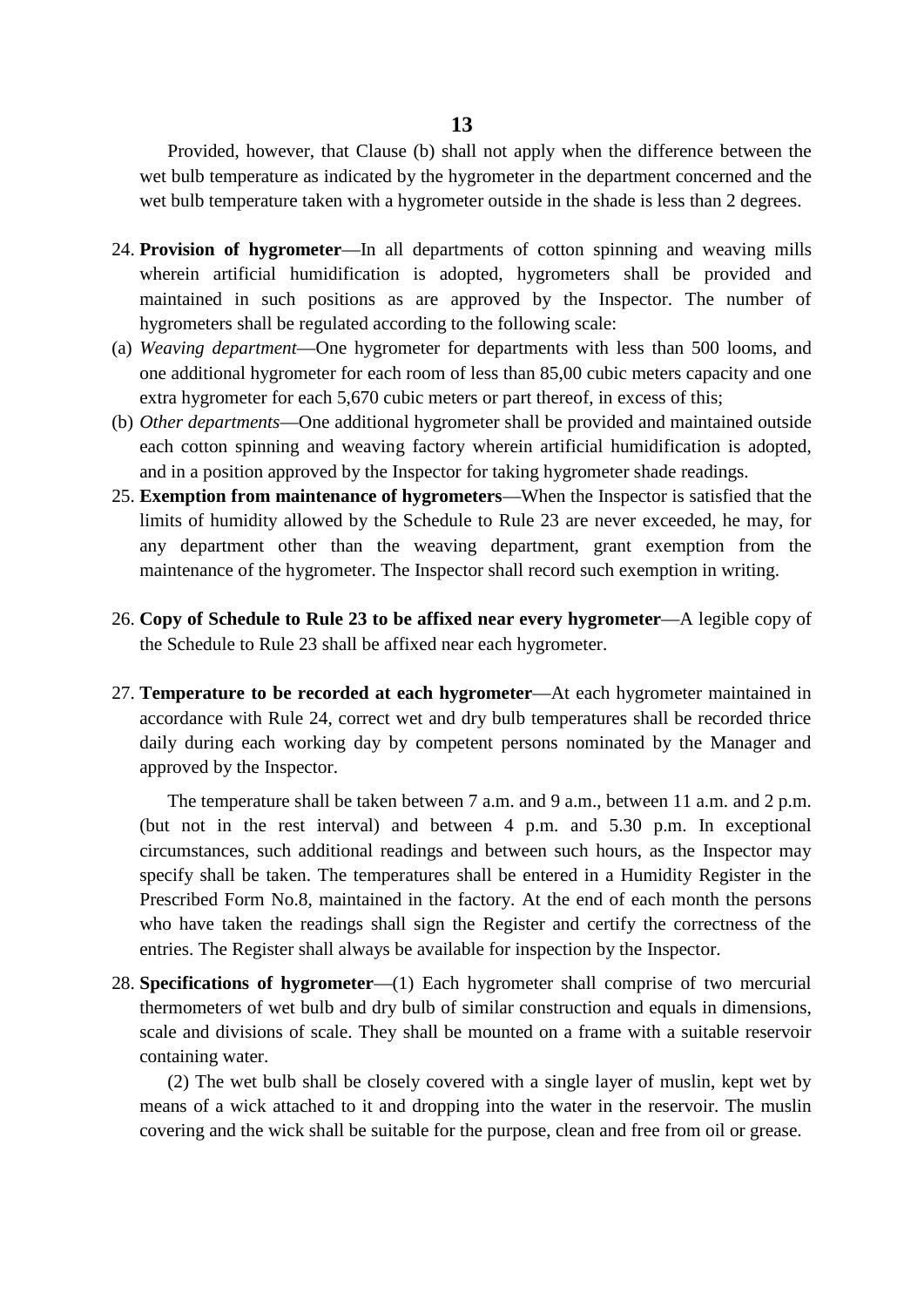(3) No part of the wet bulb shall be within 76 millimetres from the dry bulb or less than 25 millimetres from surface of the water in the reservoir and the water reservoir shall be below it, on the side of it away from the dry bulb. millimetres from surface of the water in the reservoir and the water reservoir shall be<br>t, on the side of it away from the dry bulb.<br>(4) The bulb shall be spherical and of suitable dimensions and shall be freely exposed<br>id

(4) The bulb shall be spherical and of suitable dimensions and shall be freely exposed on all sides to the sir of the room.

column shall be readily distinguishable at a distance of 60 centimetres.

(4) The bulb shall be spherical and of suitable dimensions and shall be freely exposed<br>ides to the sir of the room.<br>(5) The bores of the stems shall be such that the position of the top of the mercury<br>shall be readily dis

between 10 and so degrees centigrade.<br>
(7) Every degree from 10 degree<br>
horizontal lines on the stem, each fifth d<br>
intermediate degrees and the temperatur<br>
15,20,25,30,35,40,45 and 50.<br>
(8) The marking as above shall be (7) Every degree from 10 degrees up to 50 degrees shall be clearly marked by tal lines on the stem, each fifth degree shall be marked by longer marks than the diate degrees and the temperature marked opposite each fifth de horizontal lines on the stem, each fifth degree shall be marked by longer marks than the (6) Each thermometer shall be graduated so that accurate readings may be taken between 10 and so degrees centigrade.<br>
(7) Every degree from 10 degrees up to 50 degrees shall be clearly marked by horizontal lines on the st

10 and 20 degrees shall be indicated readings, be in error by more than one-ninth of a degree. intermediate degrees and the temperature marked opposite each fifth degree, i.e., 10, 15,20,25,30,35,40,45 and 50.<br>(8) The marking as above shall be accurate, that is to say, at no temperature between 10 and 20 degrees sha

(10) The accuracy of each thermometer shall be certified by the National Physical Laboratory, Delhi or some competent authority appointed by the Chief Inspector and such certificate shall be attached to the Humidity Register. 29. The maintained in efficient order—Each thermometer shall be maintained by the Chief Inspector and such certificate shall be attached to the Humidity Register.<br>29. Thermometers to be maintained in efficient order—Each t

- maintained at all time during the period of employment in efficient working order, so as to give accurate indications and in particular— (a) The mometers to be maintained in efficient order—Each thermometer shall maintained at all time during the period of employment in efficient working order, so to give accurate indications and in particular—<br>(a) The wick 29. **Thermometers to be maintained in efficient order**—Each thermometer shall be maintained at all time during the period of employment in efficient working order, so as to give accurate indications and in particular—<br>(a)
- 
- Chief Inspector may direct the use of distilled water or pure rain water in any particular null or mills in certain localities; and (a) The wick and the muslin covering of the wet bulb shall be renewed once a week;<br>
(b) The reservoir shall be filled with water which shall completely renew once a day. The<br>
Chief Inspector may direct the use of distilled
- employment.
- 30. **Inaccurate thermometer not to be used without fresh certificate**—If an Inspector null or mills in certain localities; and<br>No water shall be applied directly to the wick or covering during the period of<br>employment.<br>**Inaccurate thermometer not to be used without fresh certificate**—If an Inspector<br>gives n from the date of such notice, be deemed to be accurate unless and until it has been reexamined as prescribed and a fresh certificate obtained which certificate shall be kept attached to the Humidity Register. 1. **Hygrometer not to be affixed to wall, etc., unless protected by wood—(1)** No hygrometer shall be affixed to a wall, pillar, or other surface unless protected there from
- hygrometer shall be affixed to a wall, pillar, or other surface unless protected there from by wood or other non-conducting material at least 12 millimetres in thickness and distant Hygrometer not to be affixed to wall, etc., unless<br>hygrometer shall be affixed to a wall, pillar, or other surf<br>by wood or other non-conducting material at least 12 mill<br>at least 25 millimetres from the bulb of each thermo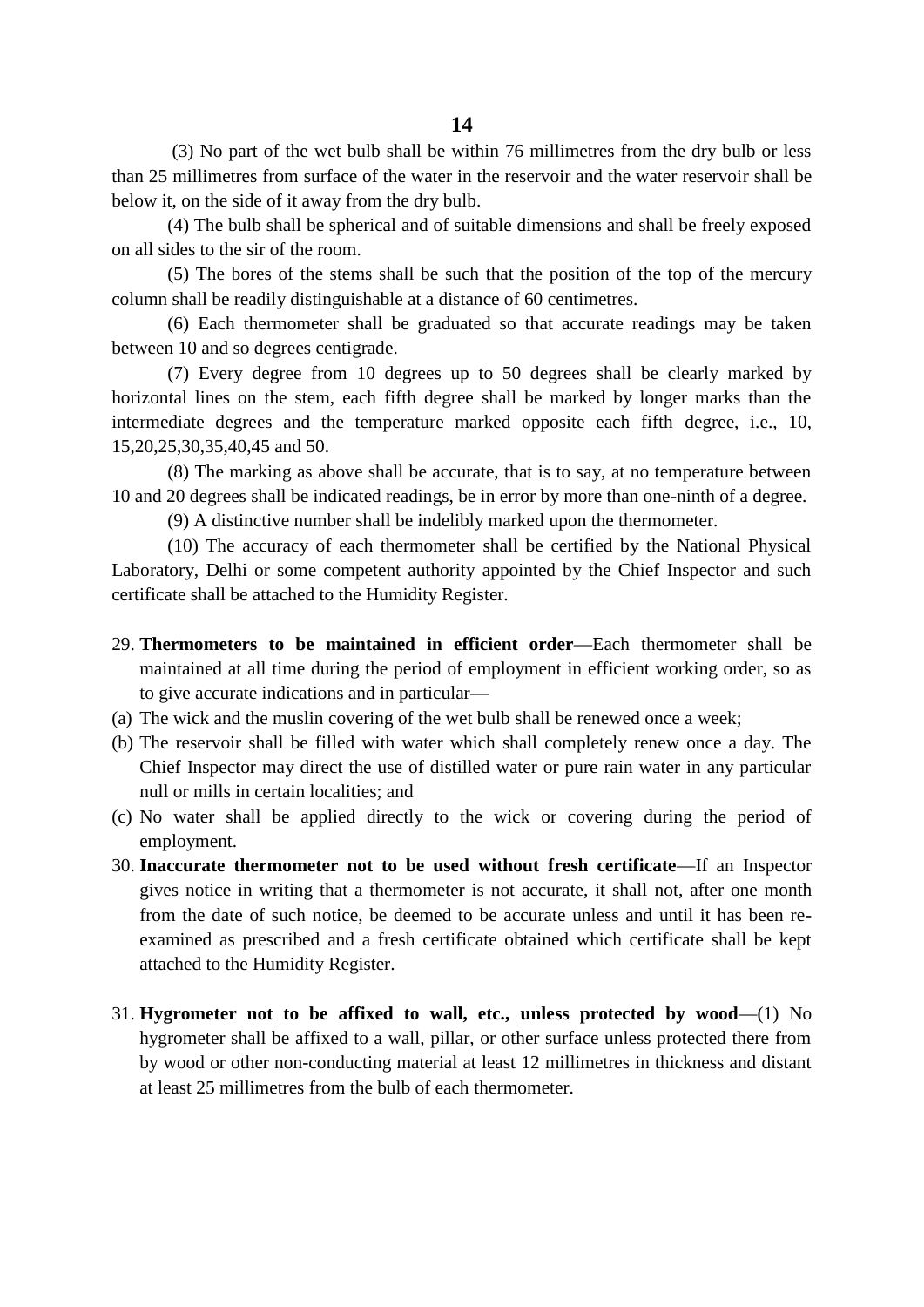(2) No hygrometer shall be fixed at a height of more than 170 centimetres from the floor to the top of thermometer stem or in the direct draughts from a fan, window, or ventilating opening.

- 32. **No reading to be taken within 15 minutes of removal of water**—No reading shall be taken for record on any hygrometer within 15 minutes of the removal of water in the reservoir.
- 33. **Hot to introduce steam for humidification**—In any room in which steam pipes are used for the introduction of steam for the purpose of artificial humidification of the air the following provision shall apply :
- (a) The diameter of such pipes shall not exceed 50 millimetres and in the case of pipes installed after  $1<sup>st</sup>$  day of January, 1979 the diameter shall not exceed 25 millimetres.
- (b) Such pipes shall be as short as is reasonably practicable;
- (c) All hangers supporting such pipes shall be separated from the bare pipes by an efficient insulator not less than 12.50 millimetres in thickness;
- (d) No uncovered jet from such pipe shall project more than 11.5 centimetres beyond the outer surface of any cover;
- (e) The steam pressure shall be as low as practicable and shall not exceed 5 kilogram per square centimetres; and
- (f) The pipe employed for the introduction of steam into the air in a department shall be effectively covered with such non-conducting materials, as may be approved by the Inspector in order to minimise the amount of heat radiated by them into the department.

#### **COMMENTS**

*Rules 23 to 33 have been framed under Section 15 of the Factories Act.*

- 34. **Lighting Application and commencement**—Subject as in these Rules provided, Rules 34 to 38 shall apply to factories in which persons are being regularly employed in a manufacturing process or processes for more than 48 hours a week, or in shifts; provided that nothing in these Rules shall be deemed to require the provision of lighting of specified standard in any building or structure so constructed that, in the opinion of the Chief Inspector it would not be reasonably practicable to comply with such requirement.
- 35. **Lighting of interior parts**—(1) The general illumination over those interior parts of a factory or where persons are regularly employed shall not be less than 65 lux measured in the horizontal plane at a level of 90 centimetres.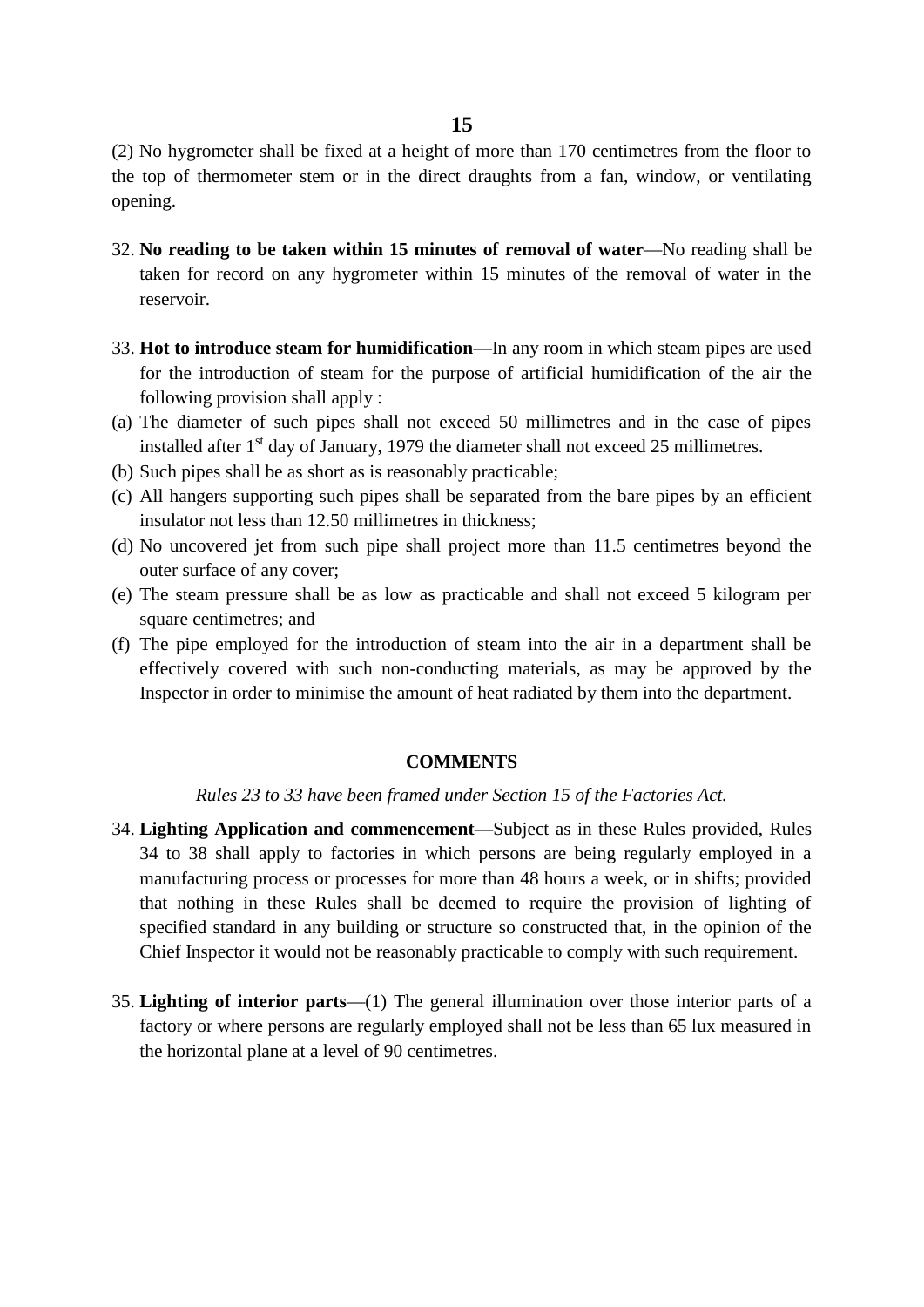Provided that in any such parts in which the mounting height of the light source for general illumination necessarily exceeds 7.6 meters measured from the floor or where the structure off the room or the position or construction of the fixed machinery or plant prevents the uniform attainment of this standard, the general illumination at the said level shall be not be less than 22 lux and where work is actually being done the illumination shall be not less than 65 lux.

(2) The illumination over all other interior parts of the factory over which persons employed pass shall, when and where a person is passing be not less than suitable for the nature of the work.

(3) The standard specified in this rules shall be without prejudice to the provision of any additional illumination required to render the lighting sufficient and suitable for the nature of the work.

36. **Prevention of glare**—(1) Where any source of artificial light in the factory is less than 4.9 meters above floor level, no part of the light source or of the light fitting having a brightness greater than 1.55 candles per square centimetres (4.87 lamborts) shall be visible to persons whilst normally employed within 30 meters of the source, except where the angle of elevation from the eye to the source or part of the fitting, as the case may be, exceeds 20 degrees.

(2) Any local light, that is to say an artificial light designed to illuminate particularly the area or part of the area of work of a single operative or small group of operative working near each other, shall be provided with a suitable shade of opaque material to prevent glare or with other effective means which the light source is completely screened from the eyes of every person employed at a normal working place, or shall be so placed that part no such person is exposed to glare there from.

- 37. **Powers of Chief Inspector to exempt**—Where the Chief Inspector is satisfied in respect of any particular factory or part thereof or in respect of any description of work-room or process that any requirement of Rules 34 to 36 is inappropriate or is not reasonably practicable, he may, by order in writing, exempt the factory or part thereof, or description of work-room or process from such requirement to such extent and subject to such conditions as he may specify.
- 38. **Exemption from Rule 35**—(1) Nothing in Rule 35 shall apply to the parts of factories specified in Part 1 of the Schedule annexed hereto.

(2) Nothing in sub-rule (1) of Rule 35 shall apply to the factories or parts of factories respectively specified in Part II of the said Schedule.

#### **SCHEDULE**

#### **PART I**

Parts of factories in which light sensitive photographic materials are made or used in an exposed condition.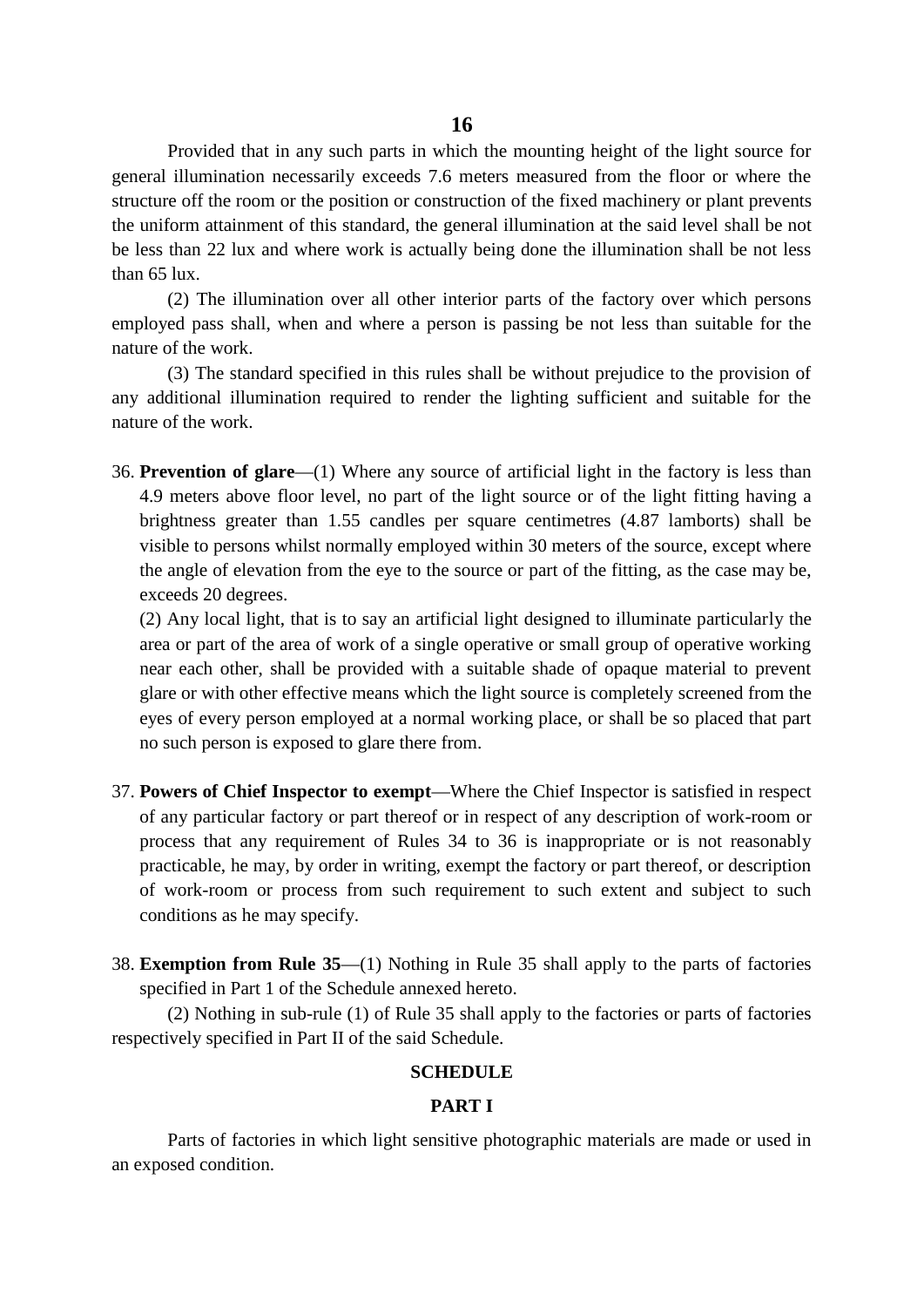#### **PART II**

- 1. Cement works.
- 2. Works for the crushing and grinding of line-stone.
- 3. Gas works.
- 4. Coke oven works.
- 5. Electrical stations.
- 6. Flour Mills
- 7. Malting and breweries.
- 8. Parts of factories in which the following processes are carried on:
	- (a) Concrete or artificial stone making.
	- (b) Conversion or iron into steel.
	- (c) Smelting of iron ore.
	- (d) Iron or steel rolling.
	- (e) Hot rolling or forging, tampering or annealing of metals.
	- (f) Glass blowing and other working in molten glass.
	- (g) Tar distilling.
	- (h) Petroleum refining and blending.

### **COMMENTS**

*Rules 34 to 38 have been prescribed under Section 17 (4) of the factories Act.*

- 39. **Quantity of drinking water**—The quantity of drinking water to be provided for the workers in every factory shall be at least 5 litres per worker employed in the factory and such drinking water shall be readily available at all times during working hours.
- 40. **Source of supply**—The water provided for drinking shall be supplied—
- (a) From a public water supply system; or
- (b) From any other source approved in writing by the Health Officer.
- 41. **Means of supply**—If drinking water is not supplied directly from taps either connected with public water supply system or any other water supply system of the factory approved by the Health Officer, it shall be kept in suitable vessels, respectable or thinks fitted with taps and having dust proof covers and placed on raised stands or platforms in shade and having suitable arrangement of drainage to carry away the spilt water. Such vessels, receptacles or tanks shall be kept clean and the water renewed at least once every day. All practicable measures shall be taken to ensure that the water is free from contamination.
- 42. **Cleanliness of well or reservoir**—(1) Drinking water shall not be supplied from any open well or reservoir unless it is so constructed, situated, protected and maintained as to be free from the possibility of pollution by chemical or bacterial and extraneous impurities.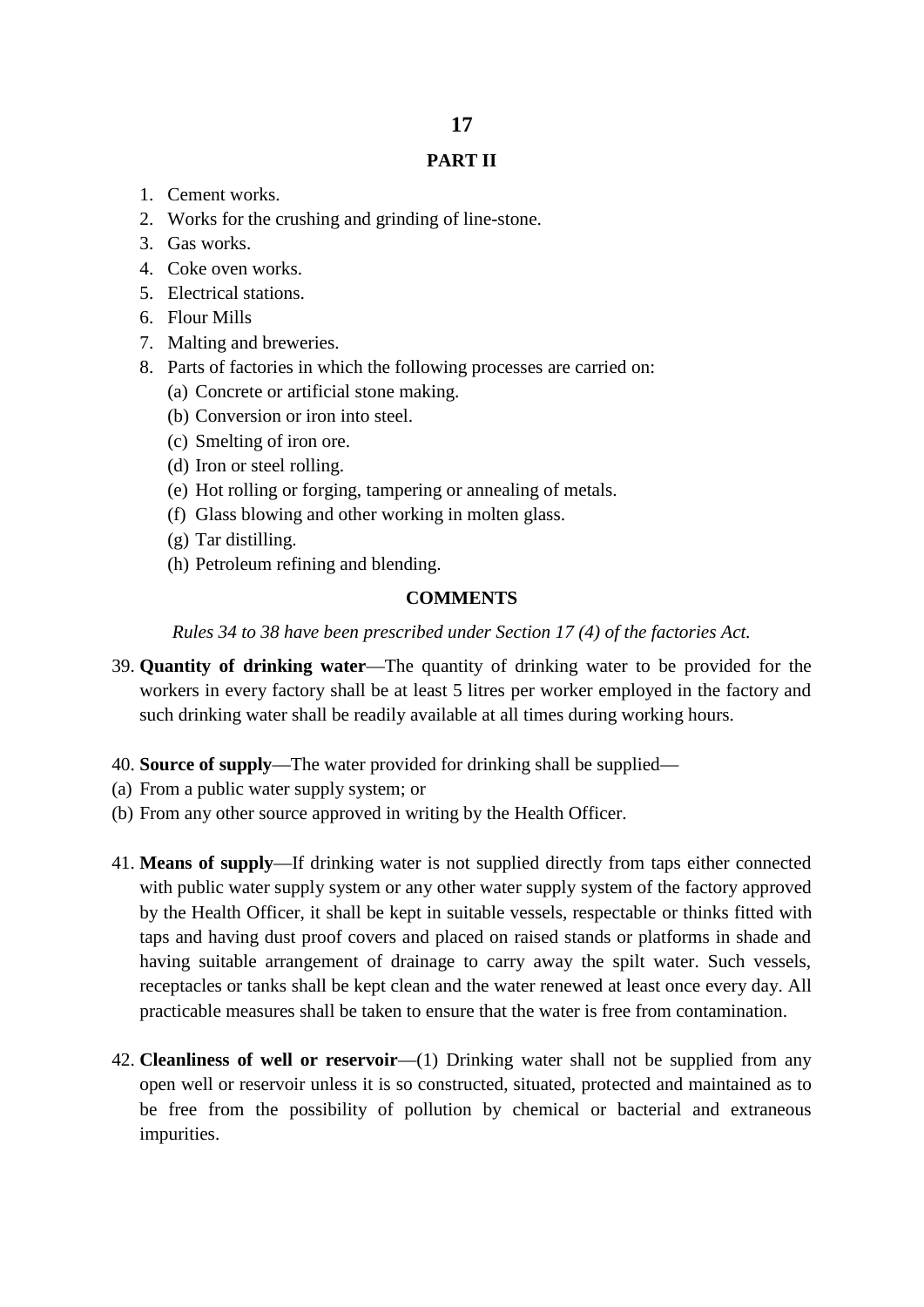(2) Where drinking water is supplied from such well or reservoir the water in it shall be sterilized once a week or more frequently if the Inspector by written order so requires, and the date on which sterilising is carried out shall be recorded.

Provided that this requirement shall not apply to any such well or reservoir if water therein is filtered and treated to the satisfaction of the Health Officer before it is supplied for consumption.

- 43. **Report from Health Officer**—The Inspector may, by order in writing, direct the manager to obtain, at such time or at such intervals as he may direct, a report from the Health Officer as to the fitness for human consumption of the water supplied to the workers, and in every case to submit to the Inspector a copy of such report as soon as it is received from the Health Officer.
- 44. **Cooling of water**—In every factory wherein more than two hundred and fifty workers are ordinarily employed—
- (a) The drinking water supplied to the workers shall from the  $15<sup>th</sup>$  April to the  $15<sup>th</sup>$  September in every year, be cooled by ice or other effective method;

Provided that if ice is placed in the drinking water, the ice shall be clean and wholesome and shall be obtained only from a source approved in writing by the Health officer;

- (b) The cooled drinking water shall be supplied in every canteen, lunch-room and rest-room and also at conveniently accessible points throughout the factory which for the purpose of these Rules shall be called "Water Centres";
- (c) The water centres shall be sheltered from the weather adequately drained;
- (d) The number of water centres to be provided shall be one "centre" for every 150 persons employed at any one time in the factory:

Provided that in the case of a factory where the number of persons employed exceeds 500 it shall be sufficient if there is one such "centre" as aforesaid for every 150 persons up to the first 500 and one for every 500 persons thereafter;

- (e) Every "water centre" shall be maintained in a clean and orderly condition; and
- (f) Every water centre shall be in charge of a suitable person who shall distribute the water, and such person should be provided with clean clothes while on duty:

Provided that this requirement shall not apply to any factory in which suitable mechanically operated drinking water refrigerating units are installed to the satisfaction of the Chief Inspector.

#### **COMMENTS**

*Rules 39 to 44 have been framed under sub-section (4) of Section 18 of the factories Act.*

45. **Latrine accommodation**—Latrine accommodation shall be provided in every factory on the following scale: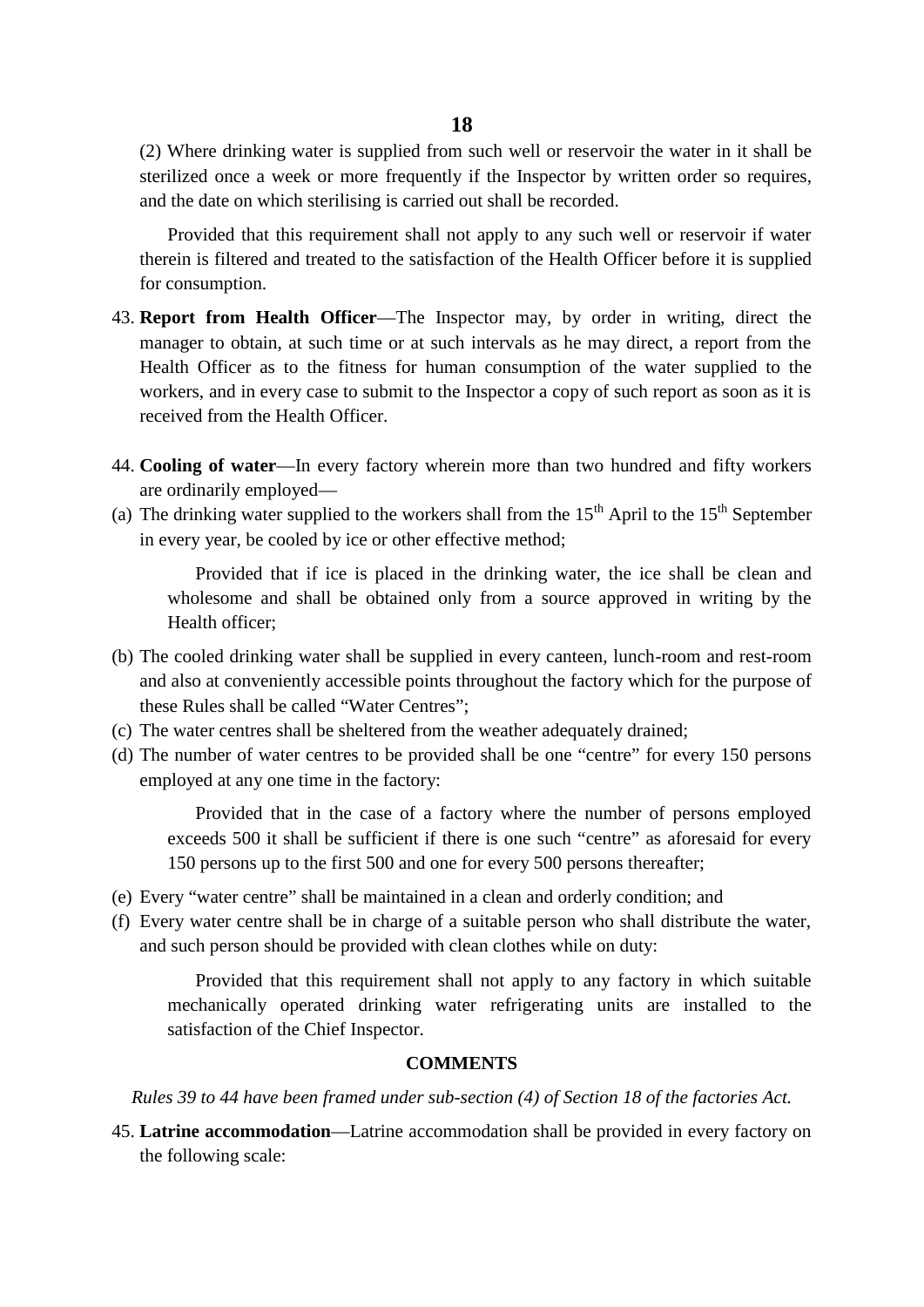- (a) Where females are employed, there shall be at least one latrine for every 25 females;
- (b) Where males are employed, there shall be at least one latrine for every 25 males;

Provided that, where the number of males employed exceeds 100, it shall be sufficient if there is one latrine for every 25 males up to the first 100; and one for every 10 thereafter.

In calculating the number of latrines required under this rule any odd number of workers less than 25 or 50, as the case may be, shall be reckoned as 25 or 50.

- 46. **Latrines to conform to Public requirement**—Latrine, other than those connected with an efficient water-borne sewage system; shall comply with the requirements of the Public Health Authorities.
- 47. **Privacy of latrines**—Every latrine shall be under cover and so partitioned off as to secure privacy, and shall have a proper door and fastenings.
- 48. **Sign-boards to be displayed**—Where workers of both sexes are employed, there shall be displayed outside each latrine block a notice "For men Only" or "For women Only" as the case may be, in the language understood by majority of the workers. The notice shall also bear the figure of a man or woman, as the case may be.
- 49. **Urinal accommodation**—Urinal accommodation shall be provided for the use of male workers and there shall be at least one urinal of not less than 60 centimetres in length for every 50 Males:

Provided that where the number of males employed exceeds 500, it shall be sufficient if there is one urinal for every 50 males up to the first 500 employees, and one for every 100 thereafter.

In calculating the urinal accommodation required under this rule any old number of workers less than 50 or 100, as the case may be, shall be reckoned as 50 or 100.

- 50. **Urinals to conform to public health requirements**—Urinals, other than those connected with an efficient water-borne sewage system and urinals in a factory wherein more than two hundred and fifty workers are ordinarily employed shall comply with the requirements of the Public Health Authorities.
- 51. **Certain latrines and urinals to be connected to sewage system**—When any general system of underground sewage with an assured water supply for any particular locality is provided in a municipality, all latrines and urinals of a factory situated in such locality shall, if the factory is situated within 30 meters of an existing sewer, be connected with that sewerage system.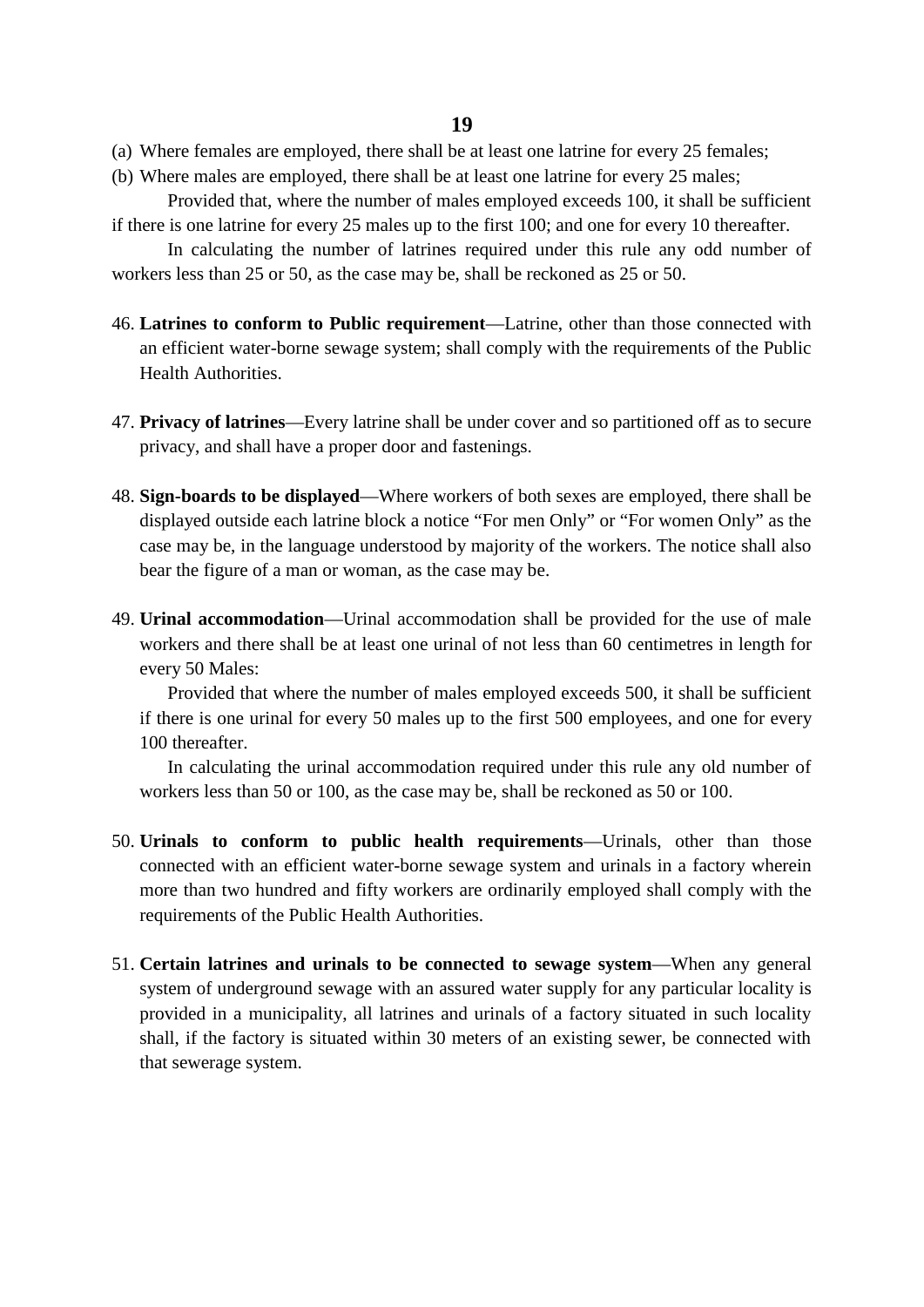52. **White-washing, colour-washing of latrines and urinals**—The walls, ceilings and portions of every latrine and urinal shall be white-washed or colour washed and the white-washing or colour-washing shall be repeated at least once in every period of four months. The dates on which the white-washing or colour-washing is carried out shall be entered in the prescribed Register (Form No. 7):

Provided that this rule shall not apply to latrines and urinals, the walls, ceilings or partitions of which are laid in glazed tiles or otherwise finished to provide a smooth, polished impervious surface and that they are washed with suitable detergent and disinfectants at least once in every period of four months.

53. **Construction and maintenance of drains**—All drains carrying waste or sullage shall be constructed in masonry or other impermeable material and shall be regularly flushed and the effluent disposed of by connecting such drains with a suitable drainage line:

Provided that, where there is no such drainage, line, the effluent shall be deodorized and rendered innocuous and then disposed of in a suitable manner to the satisfaction of the Health Officer.

54. **Water taps in latrines**—(1) Where piped water supply is available a sufficient number of water taps, conveniently assessable shall be provided in or near such latrine accommodation.

(2) If piped water supply is not available sufficient quantity of water shall be kept stored in suitable receptacles near the latrines.

#### **COMMENTS**

#### *See Section 19 (13) of the factories Act.*

- 55. **Number and location of spittoons**—The number and location of spittoons to be provided shall be to the satisfaction of the Inspector.
- 56. **Type of spittoons**—The spittoons shall be of any of the following types:
- (a) A galvanised iron container with a conical funnel-shaped cover. A layer of suitable disinfectant liquid shall always be maintained in the container;
- (b) A container filled with dry, clean sand, and covered with layer of bleaching powder;
- (c) Any other type approved by the Chief Inspector.
- 57. **Cleaning of spittoons**—The spittoons mentioned in Clause (a) of Rule 56 shall be emptied, cleaned and disinfected at least once every day and the spittoons mentioned in Clause (b) of Rule 56 shall be cleaned by scrapping out the top layer of sand as often as necessary or at least once every day.

#### **COMMENTS**

*Rules 55 to 57 have been framed under Section 20 (2) of the factories Act.*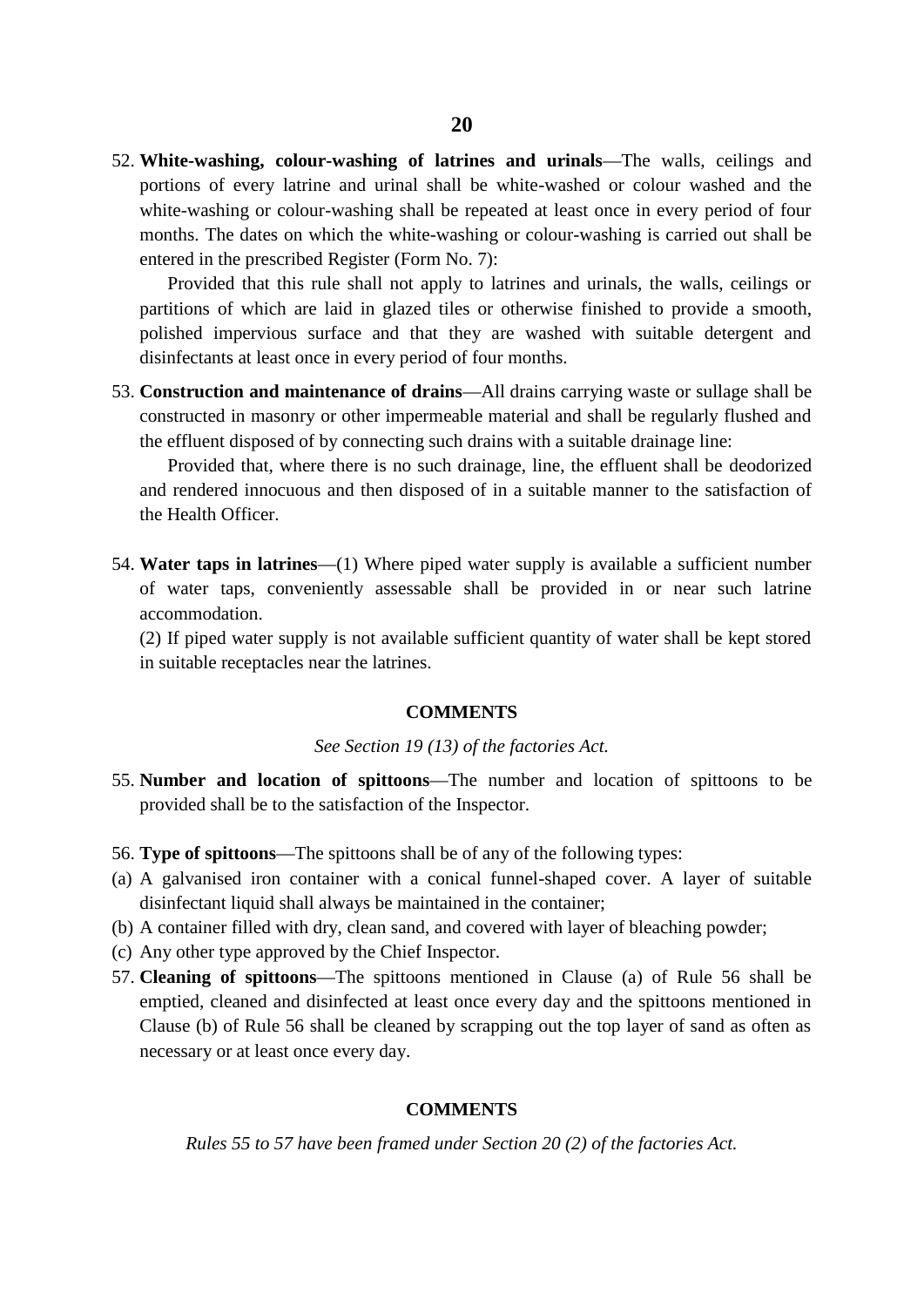#### **21 CHAPTER IV SAFETY**

58. Further safety precautions—Without prejudice to the provisions of sub-section (1) of Section 21 in regard to the fencing of machines, the further precautions specified in the Schedules annexed hereto shall apply to the machines noted in each Schedule.

#### **COMMENTS**

*This rule has been prescribed under Section 21 of the Factories Act.*

#### **SCHEDULE I**

#### **Cotton textiles**

1. *Cotton Openers, Scutchers, Combined Openers and Scutchers, Scutchers-Lap Machines, Hard Waste Breakers, etc*—(1) All Cotton Openers, Scutchers, Combined Openers and Scutchers, Scutchers-Lap Machines, Hard Waste Breakers are similar machines shall be driven by separate motors or from counter-shafts provided with fast and loose pulleys and efficient belt shifting devices.

(2) In all Openers, Combined Openers and Scutchers, Scutchers-Lap Machines, Hard Waste Breakers and similar machines, the beater covers and doors, which give access to any dangerous part of the machine shall be fitted with effective interlocking arrangements which shall prevent—

- (a) The covers and doors being opened while the machine is in motion; and
- (b) The machine being re-started until the covers and doors are closed;

Provided that in respect of doors or openings other than dirt doors or desk doors, such openings shall be so fenced as to prevent access to any dangerous parts of the machine if effective interlocking arrangement is not provided.

(3) In all Openers, Combined Openers and Scutchers, Scutchers-Lap Machines, Hard Waste Breakers and similar machines, the openings giving access to the dust chamber shall be provided with permanently fixed fencing, which shall, while admitting light, yet prevent contact between any problem of a worker's body and the beater grid bars.

2. *Combined Openers and Scutcher, Scutcher-lap, Silver, Machines, Derby Doublers and Ribbon Machines*—(1) The lap forming rollers shall be fitted with a guard or cover which shall prevent access to the intake of the lap roller and fluted roller as long as the weighed rack is down.

(2) The guard or cover shall be so locked that it cannot be raised until the machine is stopped and the machine cannot be started until the guard or cover is closed.

3. *Carding Machines*—All cylinder doors shall be secured by an automatic locking device which shall prevent the door being opened until the cylinder has ceased to revolve and shall render it impossible to re-start the machine until the door has been closed: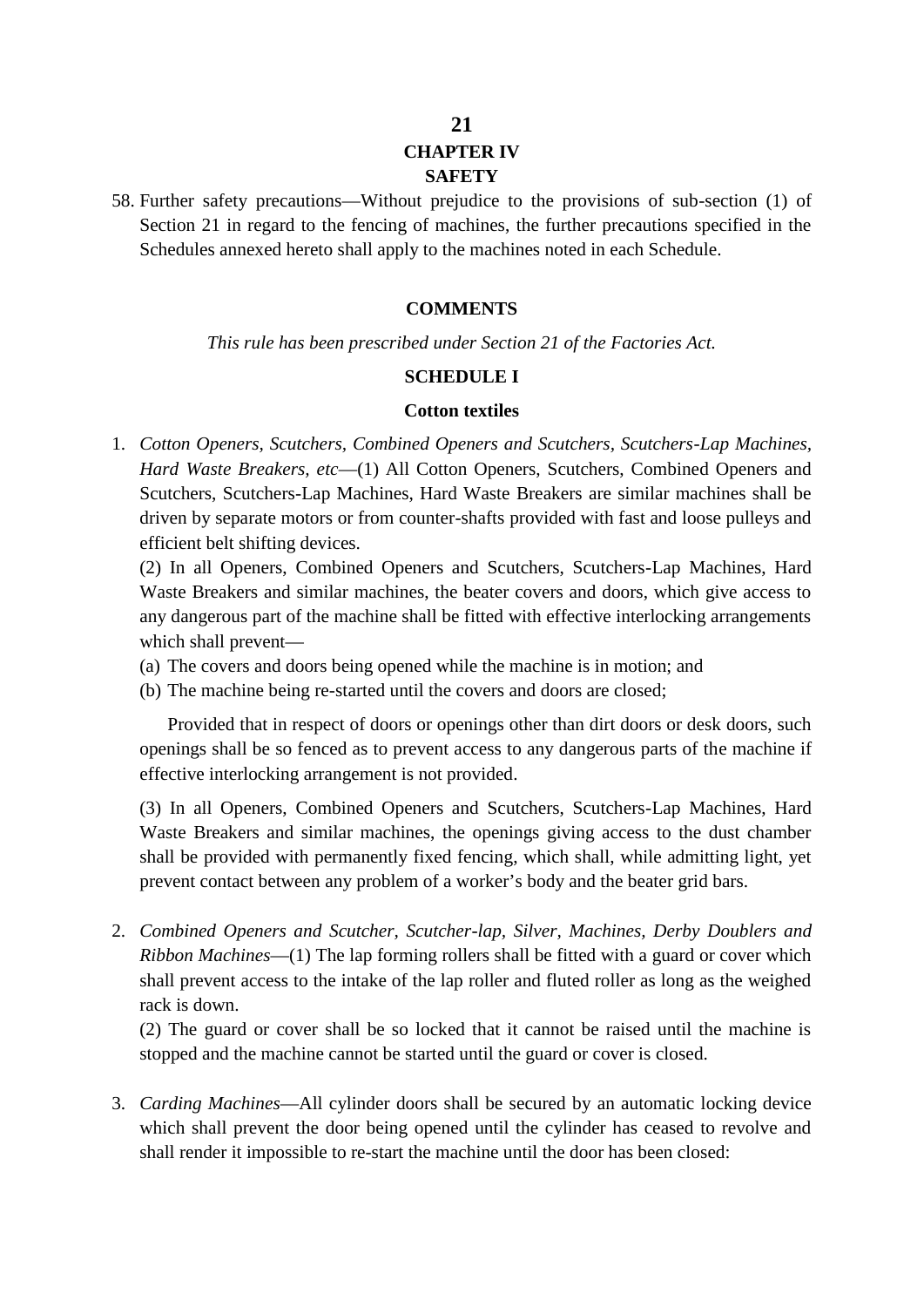Provided that the latter requirement in respect of automatic locking device shall not apply while stripping or grinding operations are carried out:

Provided further that stripping or grinding operations shall be carried out only by specially trained adult workers wearing light fitting clothing whose names have been recorded in the register prescribed in sub-section (1) of Section 22.

- 4. *Speed Frames*—Headstocks shall be fitted with automatic locking arrangement which shall prevent the doors giving access to jack box wheels being opened whole the machinery is in motion and shall render it impossible to re-start the machine until the doors have been closed.
- 5. *Self-acting Mules*—The drive shall be from counter-shaft which shall be provided with fast and loose pulleys and efficient belt shifting devices.
- 6. *Calendaring Machines, etc*—In respect of calendaring machines, mangles and similar machines, all such machines shall be provided with an efficient "nip" guard along the whole length on the intake side of each pair of bowls and similar parts, which shall be so fitted and maintained whilst the rollers or bowls are in motion, as to prevent access to the point of contact of the roller or bowls.

#### **SCHEDULE II**

#### **Cotton Ginning**

*Line Shaft*—The Line Shaft or second motion in cotton ginning factories, when below floor level, shall be completely enclosed by a continuous wall or unclimable fencing with only so many openings as are necessary for access to the shaft for removing cotton seed, cleaning and oiling; and such openings shall be provided with gates or doors which shall be kept closed and locked

#### **SCHEDULE III**

#### **Wood-working Machinery**

- 1. *Definitions*—For the purposes of this Schedule—
	- (a) "*Wood-working machine*" means a circular saw, band saw, planning machine, chain mortising machine or vertical spindle moulding machine operating on wood or cork;
	- (b) "*Circular saw*" means a circular saw working in a bench (including a rack bench) but does not include a pendulum or similar saw which is moved towards the wood for the purpose of cutting operation;
	- (c) "*Band saw*" means a band saw, the cutting portion of which runs in a vertical direction but does not include a log saw or band re-sawing machine; and
	- (d) "*Planning machine*" means a machine for overhand planning or for thicknessing or for both operations.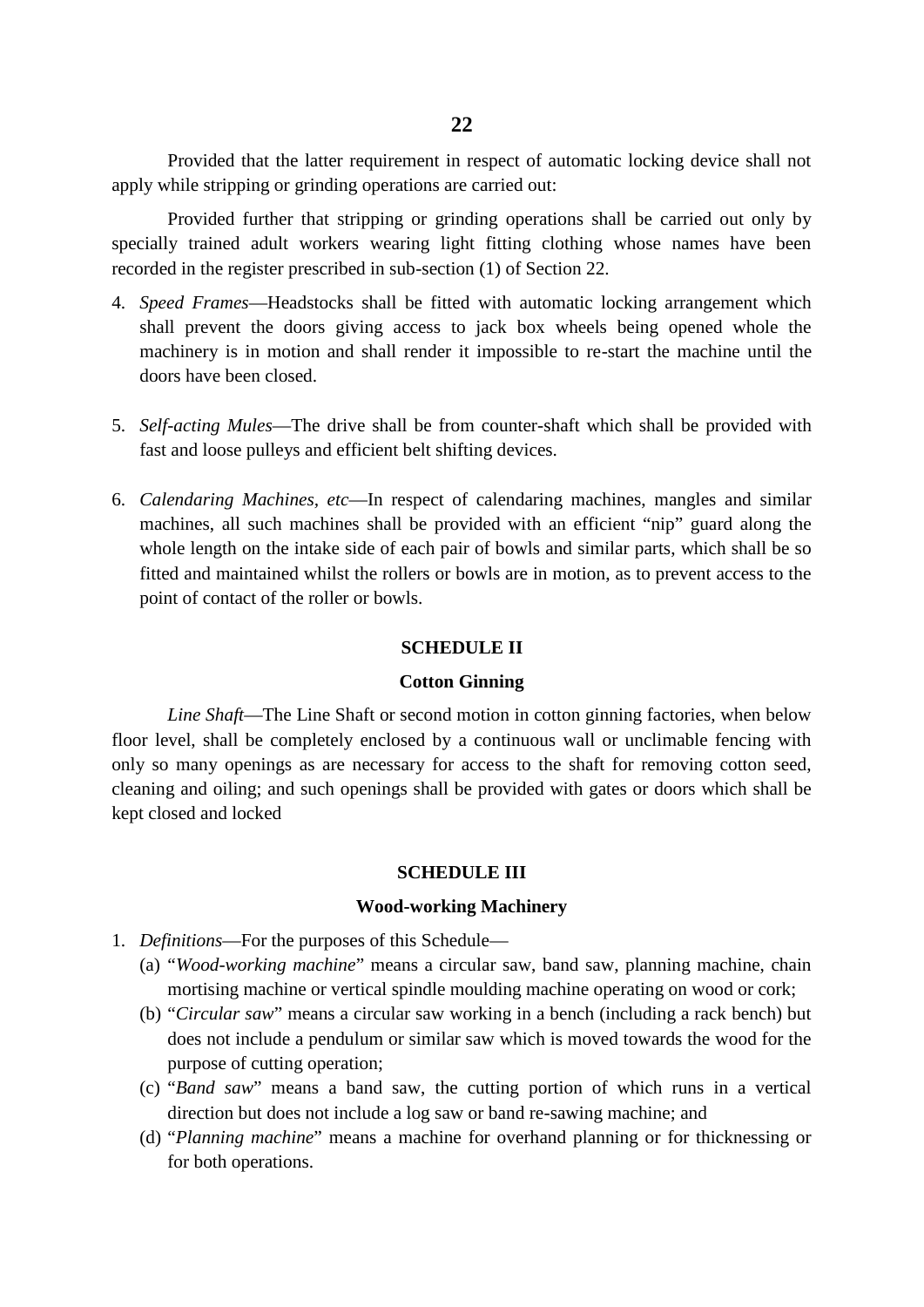- 2. *Stopping and starting device*—An efficient stopping and starting device shall be provided on every wood-working machine. The control of this device shall be in such a position as to be readily and conveniently operated by the person in charge of the machine.
- 3. *Space around machine*—The space surrounding every wood-working machine in motion shall be kept free from obstruction.
- 4. *Floor*—The floor surrounding every wood-working machine shall be maintained in good and level condition, and not be allowed to become slippery, and as far as practicable shall be kept free from chips or other loose material.
- 5. *Training and supervision*—(1) No person shall be employed at a wood-working machine unless he has been sufficiently trained to work that class of machine or unless he works under the adequate supervision of a person who has a thorough knowledge of the working of the machine.

(2) A person who is being trained to work a wood-working machine shall be fully and carefully instructed as to the dangers of the machine and the precaution to be observed to secure safe working of the machine.

- 6. *Circular saws*—Every circular saw shall be fenced as follows:
	- (a) Behind and in direct line with the saw there shall be a riving knife, which shall have a smooth surface, shall be strong, rigid and easily adjustable, and shall also conform to the following conditions:
		- i) The edge of the knife nearer the saw shall form an arc of a circle having a radius not exceeding the radius of the largest saw used on the bench;
		- ii) The knife shall be maintained as close as practicable to the saw, having regard to the nature of the work being done at the time, and at the level of the bench table the distance between the front edge of the knife and the teeth of the saw shall not exceed 12 millimetres; and
		- iii) For a saw of a diameter of less than 60 centimetres the knife shall extend upwards from the bench table to within 25 millimetres of the top of the saw, and for a saw of a diameter of 60 millimetres or over shall extend upwards from the bench table to a height of at least 23 centimetres;
	- (b) The top of the saw shall be covered by a strong and easily adjustable guard, with a flange at the side of the saw farthest from the fence. The guard shall be kept so adjusted that the said flange shall extend below the roots of the teeth of the saw. The guard shall extend from the top of the riving knife to a point as low as practicable at the cutting edge of the saw; and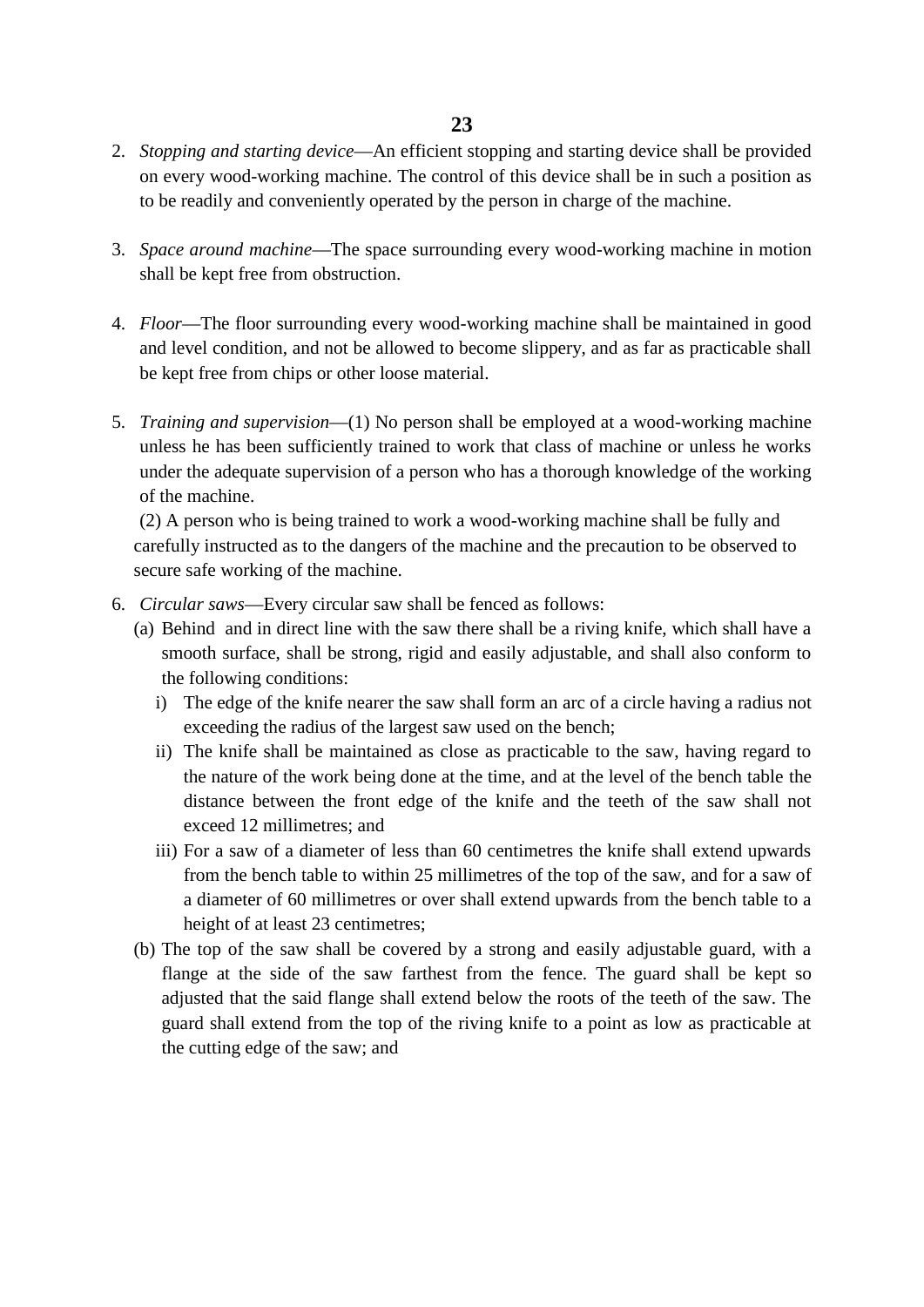- (c) The part of the saw below the bench table shall be protected by two plates of metal or other suitable material, one on each side of the saw; such plate shall not be more than 15 centimetres apart, and shall extend from the axis of the saw outwards to a distance of not less than 5 centimetres beyond the teeth of the saw. Metal plates, if not headed, shall be of a thickness of at least 1.25 millimetres or if beaded be of a thickness of at least .67 millimetres.
- 7. *Push Stick*—A push stick or other suitable appliance shall be provided for use at every circular saw and at every vertical spindle moulding machine to enable the work to be done without unnecessary risk.
- 8. *Band Saw*—Every band saw shall be guarded as follows:
	- a) Both sides of the bottom pulley shall be completely incased by the sheet or expanded metal or other suitable material;
	- b) The front of the top pulley shall be covered with sheet or expanded metal or other suitable material; and
	- c) All portions of the blade shall be enclosed or otherwise securely guarded except the portion of the blade between the bench table and the top guide.
- 9. *Planning Machines*—(1) A planning machine (other than a planning machine which is mechanically fed) shall not be used for overhand planning unless it is fitted with a cylindrical cutter block.

(2) Every planning machine used for overhead planning shall be provided with a "Bridge' guard capable of covering the full length and breadth of the cutting slot in the bench, and so constructed as to be easily adjusted both in a vertical and horizontal direction.

(3) The feed roller of every planning machine used for thicknessing, except the combined machine for overhead planning and thicknessing shall be provided with an efficient guard.

10. *Vertical spindle moulding machines*—(1) The cutter of every vertical spindle moulding machine shall be guarded by the most efficient guard having regard to the nature of the work being performed.

(2) The wood being moulded at a vertical spindle moulding machine shall, if practicable, be held in a jig or holder of such construction as to reduce as far as possible the risk of accident to the worker.

- 11. *Chain mortising machines*—The chain of every chain mortising machine shall be provided with a guard which shall enclose the cutters as far as practicable.
- 12. *Adjustment and maintenance of guards*—The guards and other appliances required under this Schedule shall be—
	- (a) Maintained in an efficient state
	- (b) Constantly kept in position while the machinery is in motion, and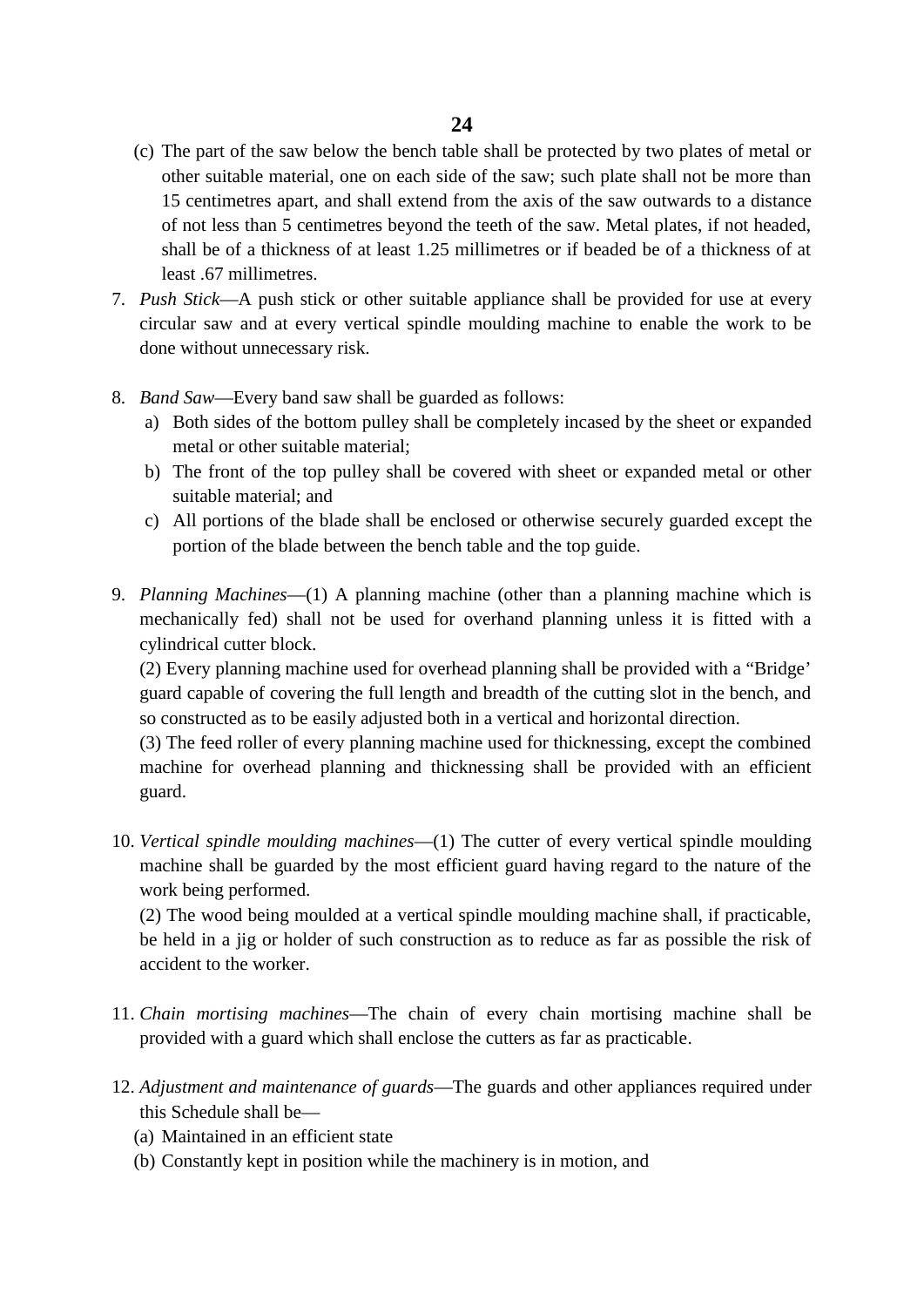- (c) So adjusted as to enable the work to be done without unnecessary risk.
- 13. *Exemption*—Paragraph 6, 8, 9 and 10 shall not apply to any wood-working machine in respect of which it can be proved that other safeguards are provided, maintained and used which render the machine as safe as it would be, if guarded in the manner prescribed in the Schedule.

#### **SCHEDULE IV Rubber Mills**

1. *Installation of machines*—Mills for breaking down, cracking, granting mixing, refining and warming rubber or rubber compounds shall be so installed that the top of the front roll is not less than 105 centimetres above the floor of working level;

Provided that in existing installations where the top of the front roll is below this height a strong rigid distance bar guard shall be fitted across the front of the machine in such position that the operator cannot reach the nip of the rolls.

- 2. *Safety devices*—(1) Rubber mills shall be equipped with—
	- (a) Hoppers so constructed or guarded that it is impossible for the operators to come into contact in any manner with the nip of the rolls; or
	- (b) Horizontal safety-trip rods or tight wire cables across both front and rear, which will, when pushed or pulled, operate instantly to disconnect the power and apply the brakes, or reverse the rolls.

(2) Safety-trip rods or tight-wire cables on rubber mills shall extend across the entire length of the face of the rolls and shall be located not more than 175 centimetres above the floor of working level.

(3) Safety-trip rods or tight-wire cables on rubber mills shall be examined and tested daily in presence of the manager or other responsible person and if any defect is disclosed by such examination and test the mill shall not be used until such defect has been remedied.

#### **SCHEDULE V**

#### **Centrifugal Machines**

- 1. *Definition*—"Centrifugal Machines" include centrifugal extractors, separators and driers.
- 2. Every centrifugal machines shall be—
	- (a) Of good design and construction and of adequate strength;
	- (b) Properly maintained; and
	- (c) Examined thoroughly by a competent person at regular intervals.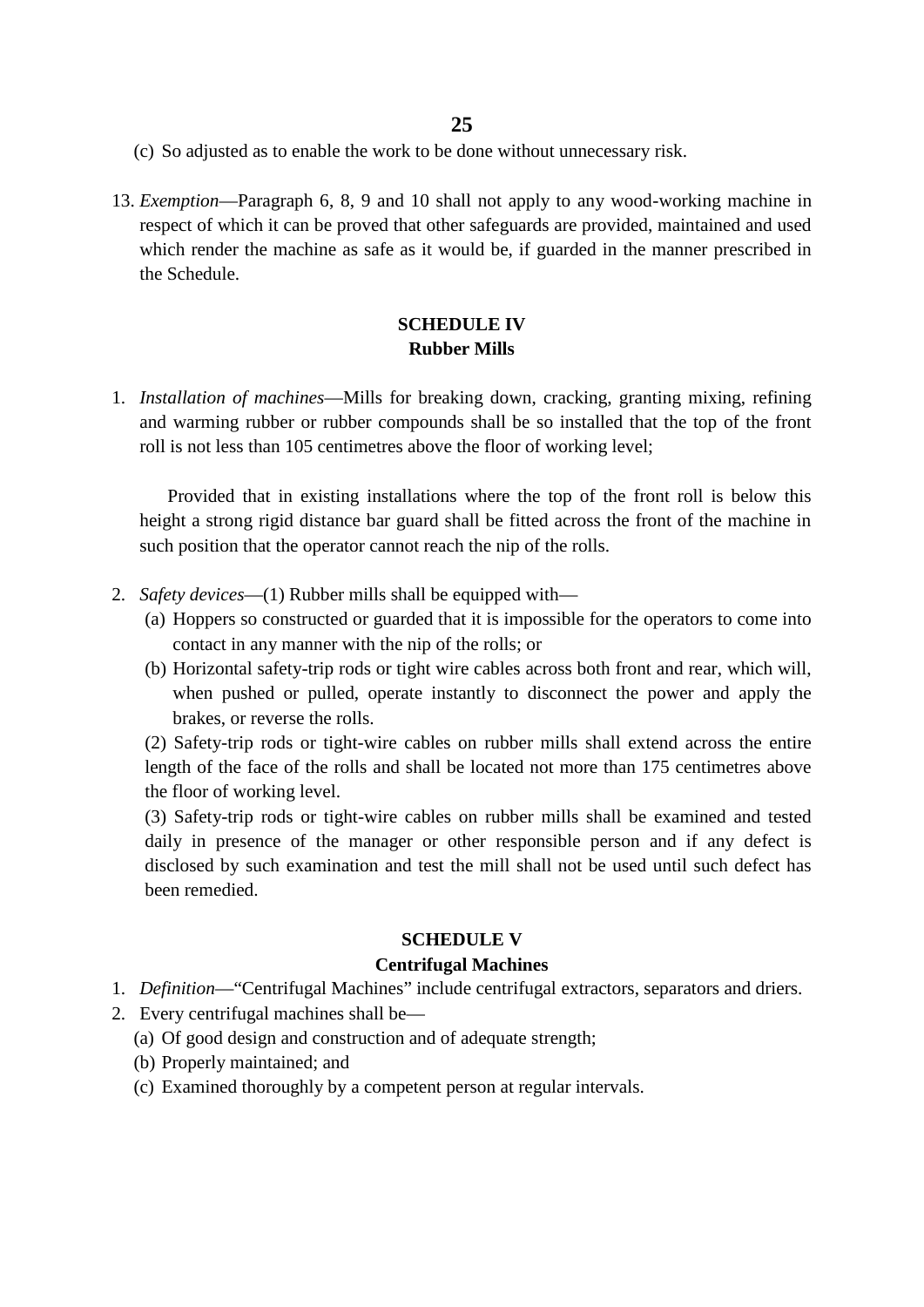3. *Interlocking guard for drum or basket*—(1) The cage housing, the rotating drum or basket of every centrifugal machine shall be provided with a strong lid, the design and construction of the cage as well as of the lid shall be such that not access is possible to the drum and basket when the lid is closed.

(2) Every centrifugal machine shall be provided with an efficient interlocking device that will effectively prevent the lid referred to in sub-paragraph (1) from being opened while the drum or basket is in motion and prevent drum or basket being set in motion while the lid is in the open position.

- 4. *Braking arrangement*—Every centrifugal machine shall be provided with effective braking arrangement capable of bringing the drum or basket to rest within as short a period of time as reasonably practicable after the power is cut off.
- 5. *Operating speed*—No centrifugal machine shall be operated at a speed in excess of the manufacturer's rating which shall be legibly stamped at easily visible places both on the inside of the basket and on the outside of the machine casing.
- 6. *Exceptions*—Sub-paragraph (2) of paragraph 3, paragraphs 4 and 5 shall not apply in case of top lung machines or similar machines used in the sugar manufacturing industry.
- 59. **Register of workers employed for work on or near machinery in motion**—In every factory a register shall be maintained in Form No. 9 in which the name and other particulars of every such workers as may be employed for such examination or operation a referred to in the provision to sub-section (1) of Section 21 shall be entered.

#### **COMMENTS**

#### *This rule has been prescribed under Section 22 (1) of the Factories Act.*

- 60. **Employment of young person on dangerous machines**—The machines specified in Sections 28, 29 and 30 and the machines mentioned below shall be deemed to be of such dangerous character that young person shall not work at them unless the provisions of sub-section (1) of Section 23 are complied with:
	- (a) Power passes other than hydraulic presses;
	- (b) Melting machines used in the metal trades;
	- (c) Circular saws;
	- (d) Platen printing machines;
	- (e) Guillotine machines.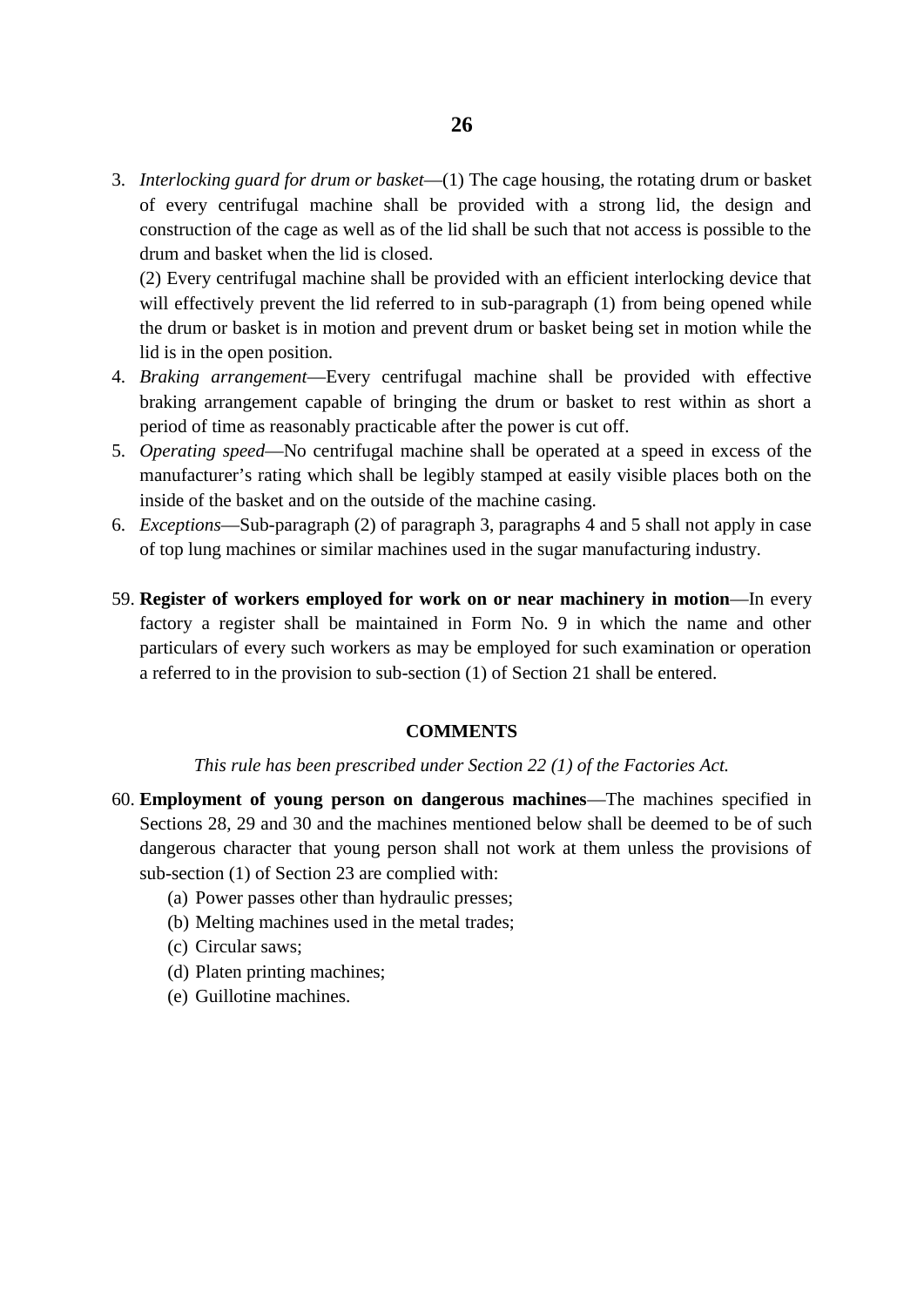#### **COMMENTS**

*This rule has been framed under Section 23 (2) of the Factories Act.*

61. Hoists and lifts—(1) A register shall be maintained to record particulars of examinations of hoists and lifts and shall give particulars as shown in Form No. 10:

(2) In pursuance of the provisions of sub-section (4) of Section 28, in respect of any class or description of hoist or lift specified in the first column of the following Schedule, the requirements of Section 28 specified in the second column of the said Schedule and set opposite to that class or description of hoist or lift shall not apply.

| Class or description of hoist or lift<br><b>Requirements which shall not apply :</b><br>Sub-section $(1)$ (b) in so far as it requires a<br>Hoists or lifts mainly used for raising<br>gate at the bottom landing; sub-section (1)<br>materials or charging last furnaces of lime<br>(d); sub-section $(1)$ (e).<br>kilns<br>Sub-section $(1)$ (b) in so far as it requires the<br>Hoists not connected with mechanical power<br>and which are not used for carrying persons<br>hoistway or liftway enclosure to be so<br>constructed as to prevent any person or thing |
|-------------------------------------------------------------------------------------------------------------------------------------------------------------------------------------------------------------------------------------------------------------------------------------------------------------------------------------------------------------------------------------------------------------------------------------------------------------------------------------------------------------------------------------------------------------------------|
|                                                                                                                                                                                                                                                                                                                                                                                                                                                                                                                                                                         |
| from being trapped between any part of the<br>hoist or lift and any fixed structure or moving<br>part; sub-section $(1)$ (c).                                                                                                                                                                                                                                                                                                                                                                                                                                           |

#### **SCHEDULE**

#### **COMMENTS**

*This rule has been framed under Section 23 (2) of the Factories Act.*

62. **Lifting machines, chains, ropes and lifting tackles**—(1) No lifting machine and no chain, rope or lifting tackle except a fibre rope or fibre rope sling, shall be taken into use in any factory for the first time in that factory unless it has been tested and all parts have been thoroughly examined by a competent person and certificate of such a test and examination specifying the safe working load or loads and signed by the person making the test and the examination, has been obtained and is kept available for inspection.

(2) Every jib-crane so constructed that the safe working load may be varied by the raising or lowering of the jib, shall have attached thereto either an automatic indicator or safe working loads or an automatic jib angle indicator and a table indicating the safe working loads at corresponding inclinations of the jib or corresponding radii of the load.

(3) A table showing the safe working loads for every kind and size of chains, rope or lifting tackle in use, and in the case of a multiple sling, the safe working loads at different angles of the legs shall be posted in the store in which the chains, ropes or lifting tackles are kept and in prominent positions on the premises, and no chain, rope or lifting tackle not shown in table shall be used:

Provided that this sub-rule shall not apply in respect of such lifting tackle if the safe workings load thereof, or in the case of multiple slings, the safe working load at different angles of the legs is plainly marked upon it.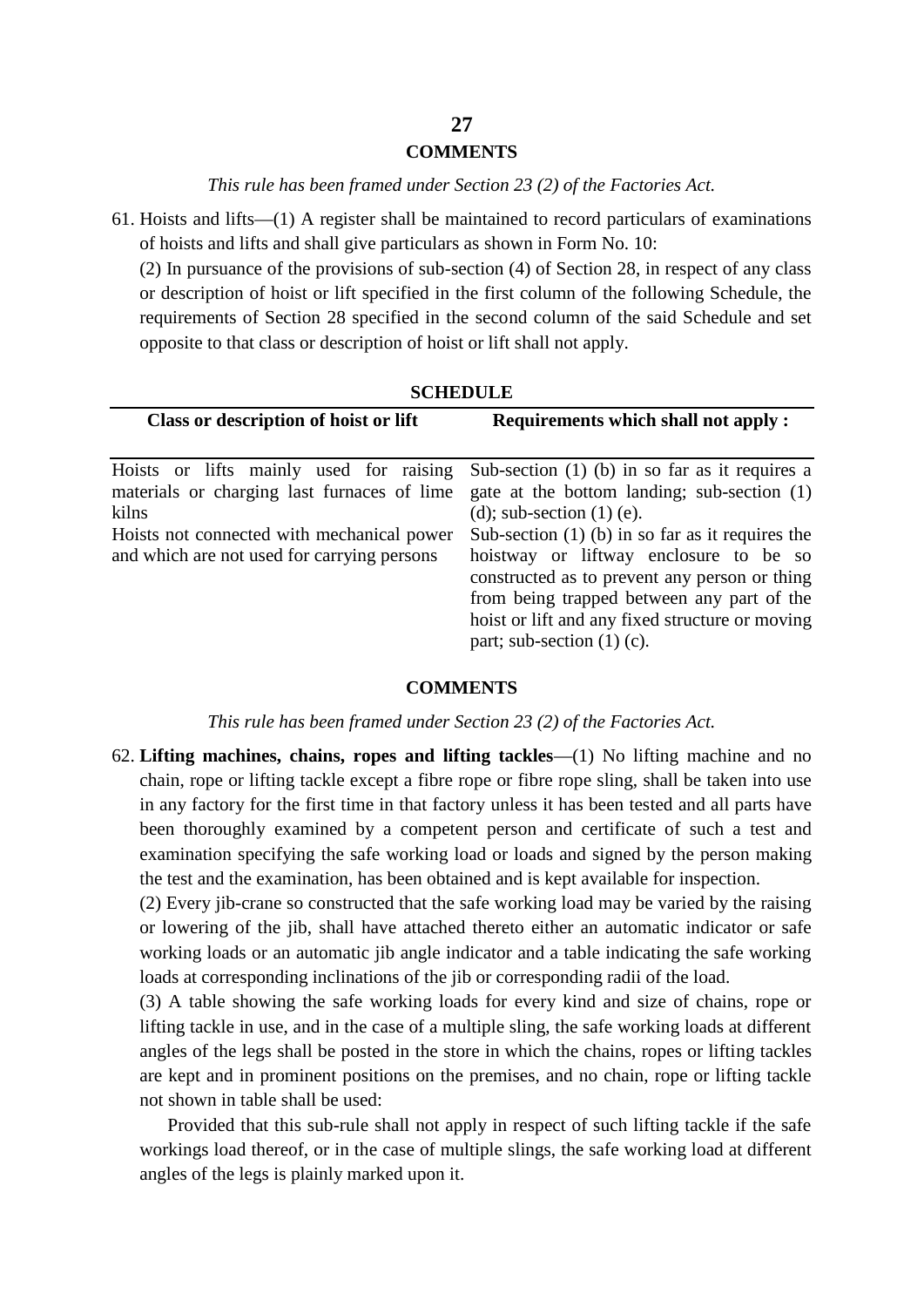(4) The register to be maintained under Clause (a) (iii) of sub-section (1) of Section 29 of the Act shall contain the following particulars and shall be kept readily available for inspection:\

- (a) Name of occupier of factory;
- (b) Address of the factory;
- (c) Distinguishing number or mark, if any, and description sufficient to identify the lifting machine, chain, rope or the lifting tackle.
- (d) Date when the lifting machine, chain, rope or lifting tackle was first taken into use in the factory:
- (e) Date and number of the certificate relating to any test and examination made under sub-rules (1) and (9) together with the name and address of the person who issued the certificate;
- (f) Date of each periodical thorough examination made under Clause (a) (iii) of sub section (1) of Section 29 of the Act and sub-rule (8) and by whom it was carried out;
- (g) Date of annealing or other heat treatment of the chain and other lifting tackle made under sub-rule (7) and by whom it was carried out;
- (h) Particular of any defects affecting the safe working load found at any such thorough examination or after annealing and of the steps taken to remedy such defects.

(5) All rails on which a travelling crane moves and every track on which the carriage of a transporter or runway moves shall be of proper size and adequate strength and have an even running surface and every such rail or track shall be properly laid adequately supported and properly maintained.

(6) To provide access to rail tracks of overhead travelling cranes suitable passage-ways of a least 50 centimetres width the boards and double hand rails 90 centimetres high shall be provide alongside, and clear of, the rail tracks of overhead travelling cranes, such that no moving part of the crane can strike persons on the ways, and the passage-ways shall be at, lower than the crane track itself. Safe access ladders shall be provided at suitable intervals to afford access to these passage-ways, and from passage-ways to the rail tracks:

Provided that the Chief Inspector may, for reasons to be specified in writing, exempt any factory in respect of any overhead travelling crane from the operation f any provision of this sub-rule subject to such conditions as he may specify.

(7) All chains and lifting tackle, except a rope sling shall, unless they have been subjected to such other heat treatment as may be approved by the Chief Inspector of Factories, be effectively annealed under the supervision of a competent person at the following intervals:

- (a) All chains, slings, rings, hooks, shackles and swivels used in connection with molten metal or molten slag or when they are made of 12.5 millimetres bar or smaller, once at least in every six months;
- (b) All other chains, rings, hooks, shackles and swivels in general use once at least in every twelve months: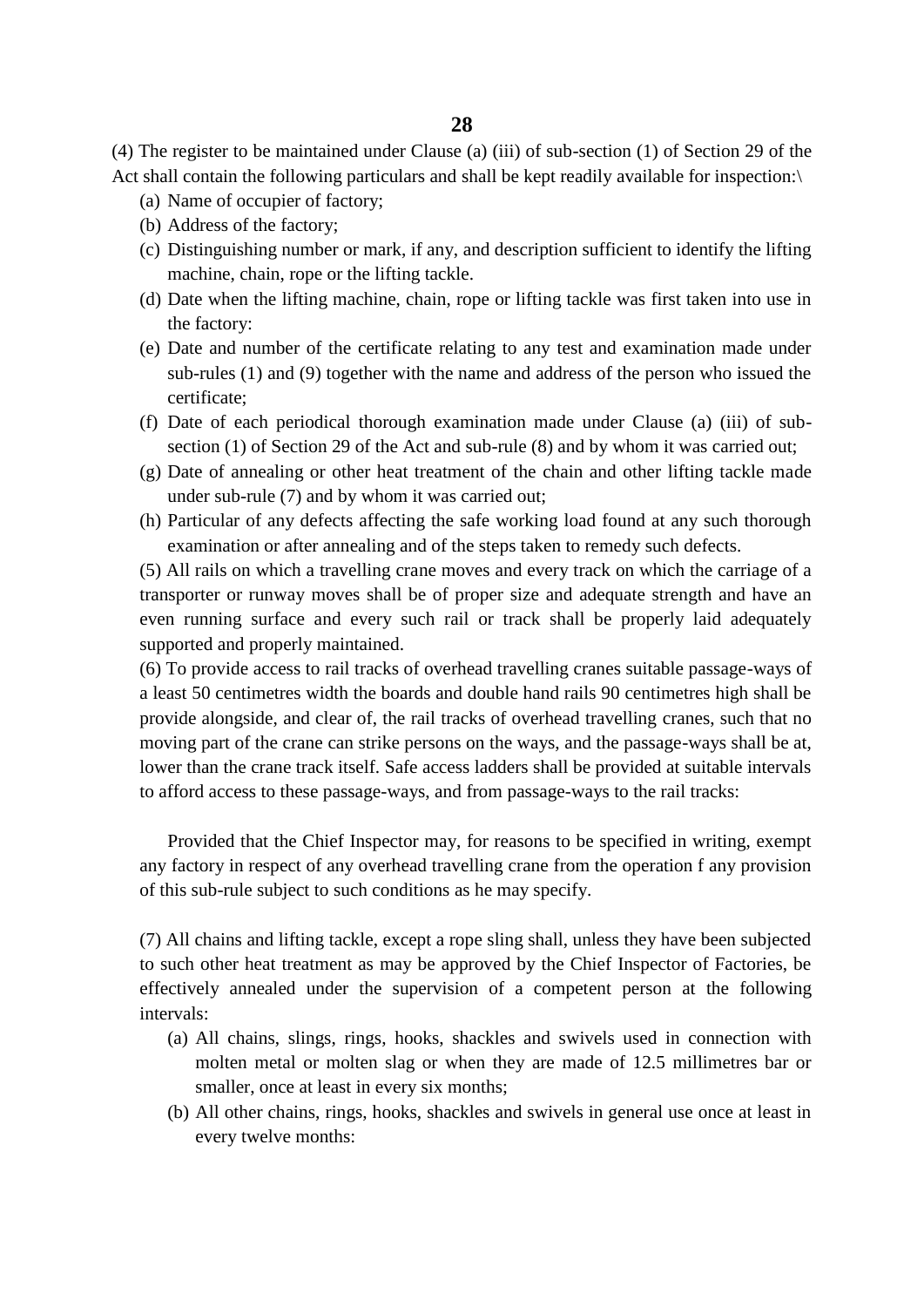Provided that chains and lifting tackle not in frequent use shall, subject to the Chief Inspector's approval, be annealed only when necessary. Particulars of such annealing shall be entered in a register prescribed under sub-rule (4).

(8) Nothing in the foregoing sub-rule (7) shall apply to the following classes of chains and lifting tackles:

- (a) Chains made of malleable cast iron;
- (b) Plate link chains;
- (c) Chains, rings, hooks, shackles and swivels made of steel or of any non-ferrous metal;
- (d) Pitched chains, working on sprockets or pocketed wheels;
- (e) Hooks an swivels having screw threaded parts or ball bearing or other case hardened parts;
- (f) Rings, hooks, shackles and swivels permanently attached to pitched chains, pulleys blocks or weighing machines;
- (g) Sockets, shackles secured to wire ropes by white-metal capping;
- (h) Bordeaux connections;

Provided that such chains and lifting tackles shall be thoroughly examined by a competent person once at least in every twelve months and particulars entered in the register kept in accordance with sub-rule (4).

(9) All lifting machines, ropes, chains and lifting tackles, except at fibre rope slings, which have been lengthened, altered or repaired by welding or otherwise shall, before being again taken into use, be adequately re-tested and re-examined by a competent person and a certificate of such test and examination be obtained, and particulars entered in the register kept in accordance with sub-rule (4).

(10) No person under 18 years of age and no person who is not sufficiently competent and reliable shall be employed as driver of a lifting machine whether driven by mechanical power or otherwise, or to give signals to a driver.

(11) Where the Chief Inspector of Factories is satisfied that in a factory due to shut down or for any other reasons it is not practicable to maintain a minimum distance of 6 meters between the person employed or working on or near the wheel track of a travelling crane and the crane, he may, on the request of the manager, reduce the distance to such extent as he may consider necessary and also prescribe further precaution indicating appointment of suitable number of supervisors to ensure the safety of the persons while they employed or working on or near the track.

#### **COMMENTS**

#### *This rule has been framed as provided in Section 29 of the Factories Act.*

#### 63. **Pressure vessels or plant**—(1) Interpretation—In this rule—

(a) "*Design pressure*" means the maximum pressure that a pressure vessel or plant is designed to withstand safety when operating normally;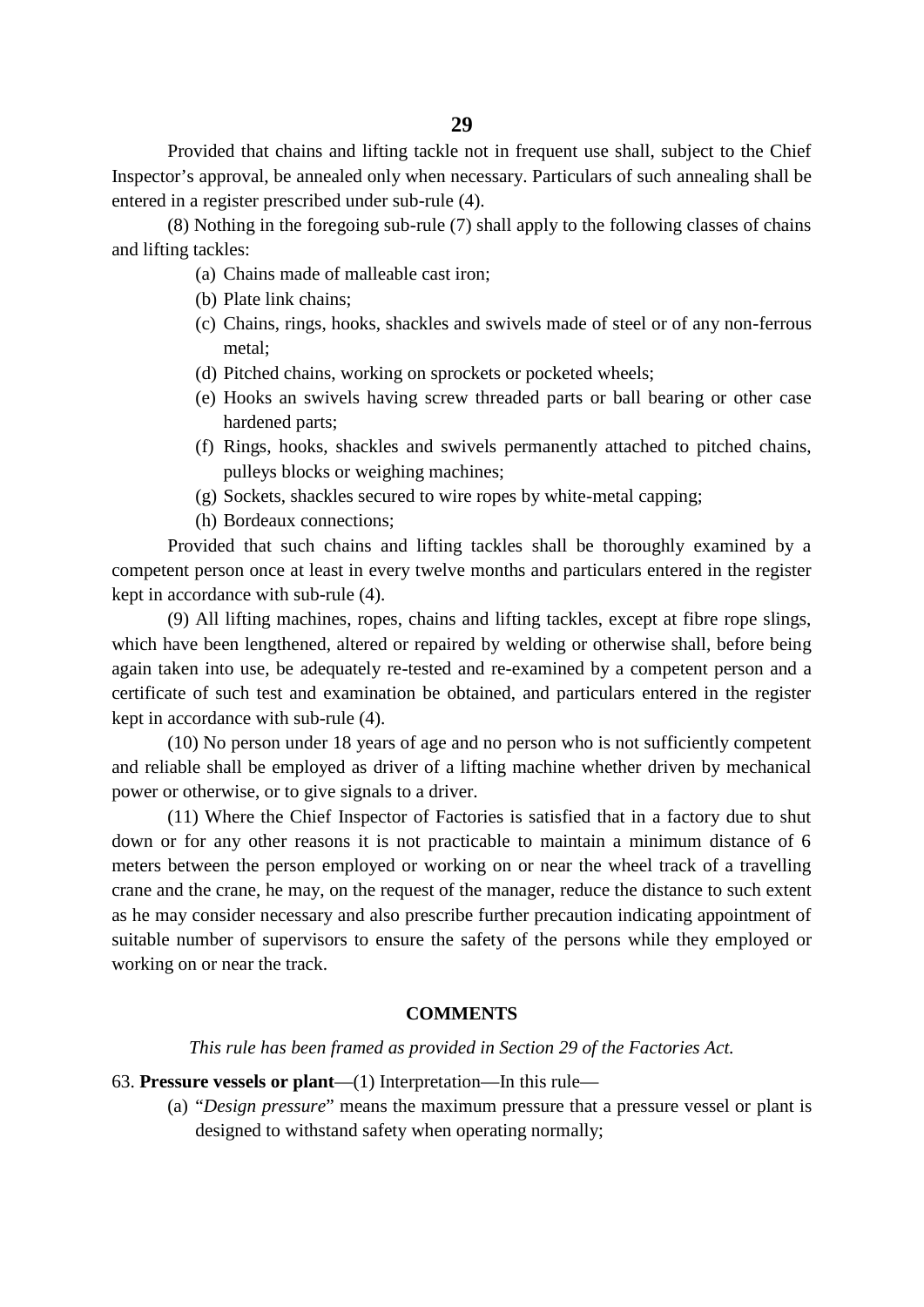- (b) "*maximum permissible working pressure*" means the maximum pressure at which a pressure vessel or plant is permitted to be operated or used under this rule and is determined by the technical requirements of the process;
- (c) "*Plant*" means a system of piping that is connected to a pressure vessel and is used to contain a gas vapour of liquid under pressure greater than the atmospheric pressure and includes the pressure vessels;
- (d) "*Pressure vessel*" means a vessel that may be used for containing, storing, distributing, transferring, distilling, processing or otherwise handling any gas vapour or liquid under pressure greater than the atmospheric pressure and includes any pipeline fitting or other equipment attached thereto or used in connection therewith; and
- (e) "*Competent person*" means a person who is, in the opinion of the Chief Inspector, capable by virtue of his qualification, training and experience of conducting a thorough examination and pressure tests required on a pressure vessel or plant, and of making a full report on its conditions.
- (2) *Exceptions*—Nothing in this rule shall apply to—
	- (a) Vessels having internal diameter not exceeding 150 millimetres and a capacity not exceeding 142 litres;
	- (b) Vessels made of ferrous materials having an internal operating pressure not exceeding 1 Kilogram per square centimetre;
	- (c) Steam boiler, steam and feed pipes and their fitting coming under the purview of Indian Boilers Act, 1923;
	- (d) Metal bottles or cylinders used for storage or transport of compresses gases or liquefied or dissolved gases under pressure covered by the Gas Cylinder Rules, 1949 framed under the Indian Explosives Act, 1884;
	- (e) Vessels in which internal pressure is due solely to the static head of liquid;
	- (f) Vessels with a nominal water capacity not exceeding 500 litres connected in a water pumping system containing air that is compressed to serve as a cushion;
	- (g) Vessels for nuclear energy application;
	- (h) Refrigeration plant having a capacity of 3 tons or less of refrigeration in 24 hours; and
	- (i) Working cylinders of steam engines or prime movers, feed pumps and steam traps, turbine casting, compressor cylinders, steam separators or dryers, steam strainer, steam de-super heaters, oil separators, air receivers for fire sprinkler installation; air receivers of monotype machines; provided the maximum working pressure of the air receiver does to exceed 1.33 Kilograms per square centimetres and the capacity 85 litre, air receivers of electrical circuit breakers; air receivers of electrical relays; air vessels on pumps, pipe coils, accessories of instruments and appliances such as cylinders and piston assemblies used for operating relays and interlocking type of guards, vessels with liquids subjected to static head only; and hydraulically operating cylinders other than any cylinder communicating with an air loaded accumulator.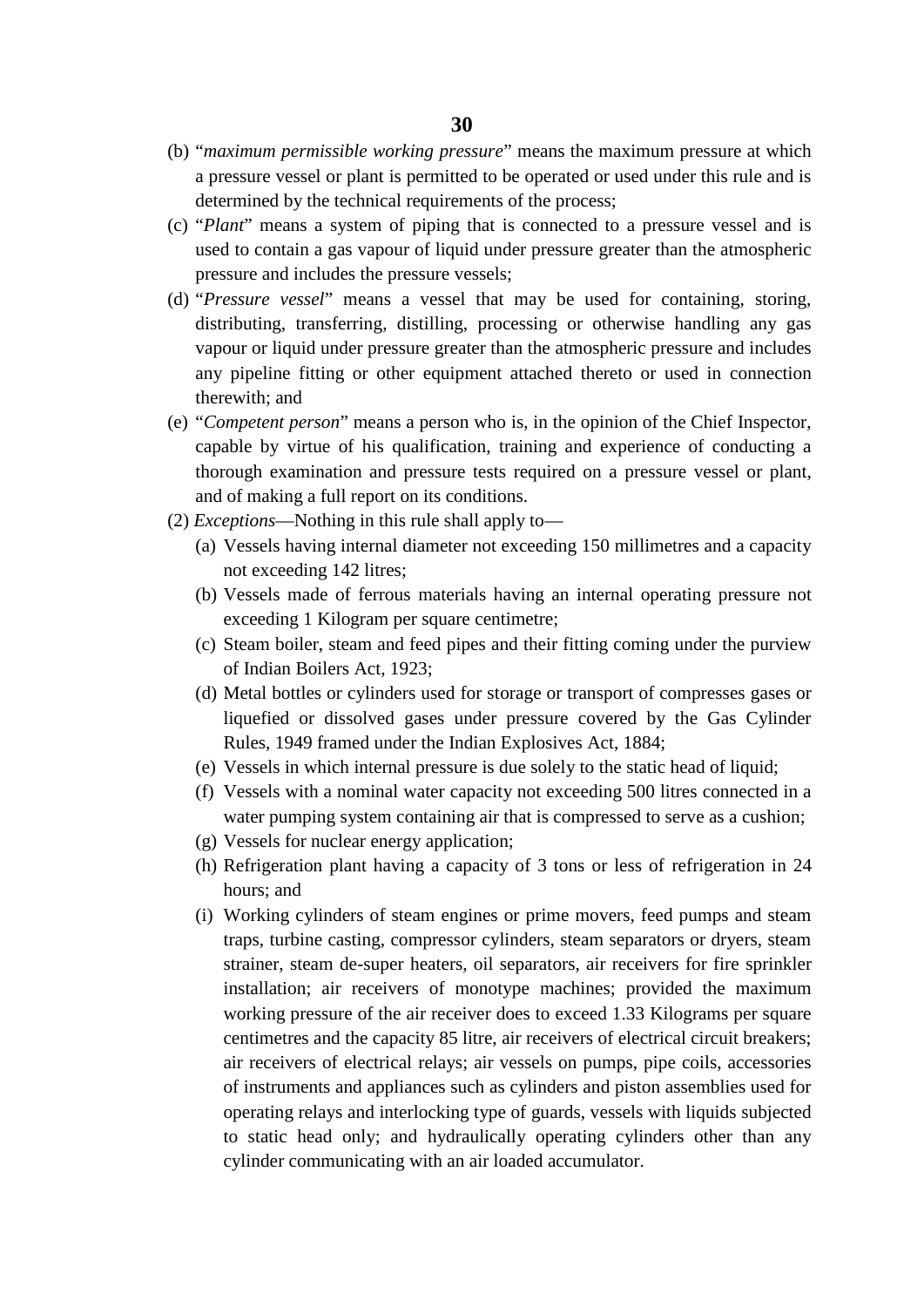- (3) *Design and construction*—Every pressure vessel or plant used in a factory—
	- (a) Shall be properly designed on sound engineering practice;
	- (b) Shall be of god construction, sound materials, adequate strength and free from any patent defects; and
	- (c) Shall be properly maintained in a safe condition:

Provided that the pressure vessel or plant in respect of the design and construction of which there is an Indian standard or standard of the country of manufacture or any other law or regulation in force, shall be designed and constructed in accordance with the said standard, law or regulation, as the case may be, and a certificate thereof shall be obtained from the manufacturer or from the competent person which shall be kept and produced on demand by an Inspector.

- (4) *Safety devices*—Every pressure vessel shall be fitted with—
	- (a) A suitable safety valve or other effective pressure relieving device of adequate capacity to ensure that the maximum permissible working pressure of the pressure vessel shall not be exceeded. It shall be set to operate at a pressure not exceeding the maximum permissible working pressure and when more than one protective device is provided, only one of the devices need be set to operate at the maximum permissible working pressure and the additional device shall be set to discharge at a pressure not more than 5 per cent in excess of the maximum permissible working pressure;
	- (b) A suitable pressure gauge with a dial range not less than 1.5 times the maximum permissible working pressure, easily visible and designed to show at all times the correct internal pressure and marked with a prominent red mark at the maximum permissible working pressure of the pressure vessel;
	- (c) A suitable nipple and globe valve connected for the exclusive purpose of attaching at test pressure gauge for checking the accuracy of the pressure gauge referred to in Clause (b) of this sub-rule;
	- (d) A suitable stop valves or valve by which the pressure vessel may be isolated from the other pressure vessels or plant or source of supply of pressure. Such a stop valve or valves shall be located as close to the pressure vessels as possible and shall be easily accessible; and
	- (e) A suitable drain cock or valve at the lowest part of the pressure vessel for the discharge of the liquid or other substances that may collect in the pressure vessel:

Provided that it shall be sufficient for the purpose of this sub-rule if the safety valve or pressure relieving device, the pressure gauge and the stop valve are mounted on a pipeline immediately adjacent to the pressure vessel and where there is a range of two or more similar pressure vessels served by the same pressure lead, only one set of such mountings need be fitted on the pressure lead immediately adjacent to the range of pressure vessels, provided they cannot be isolated.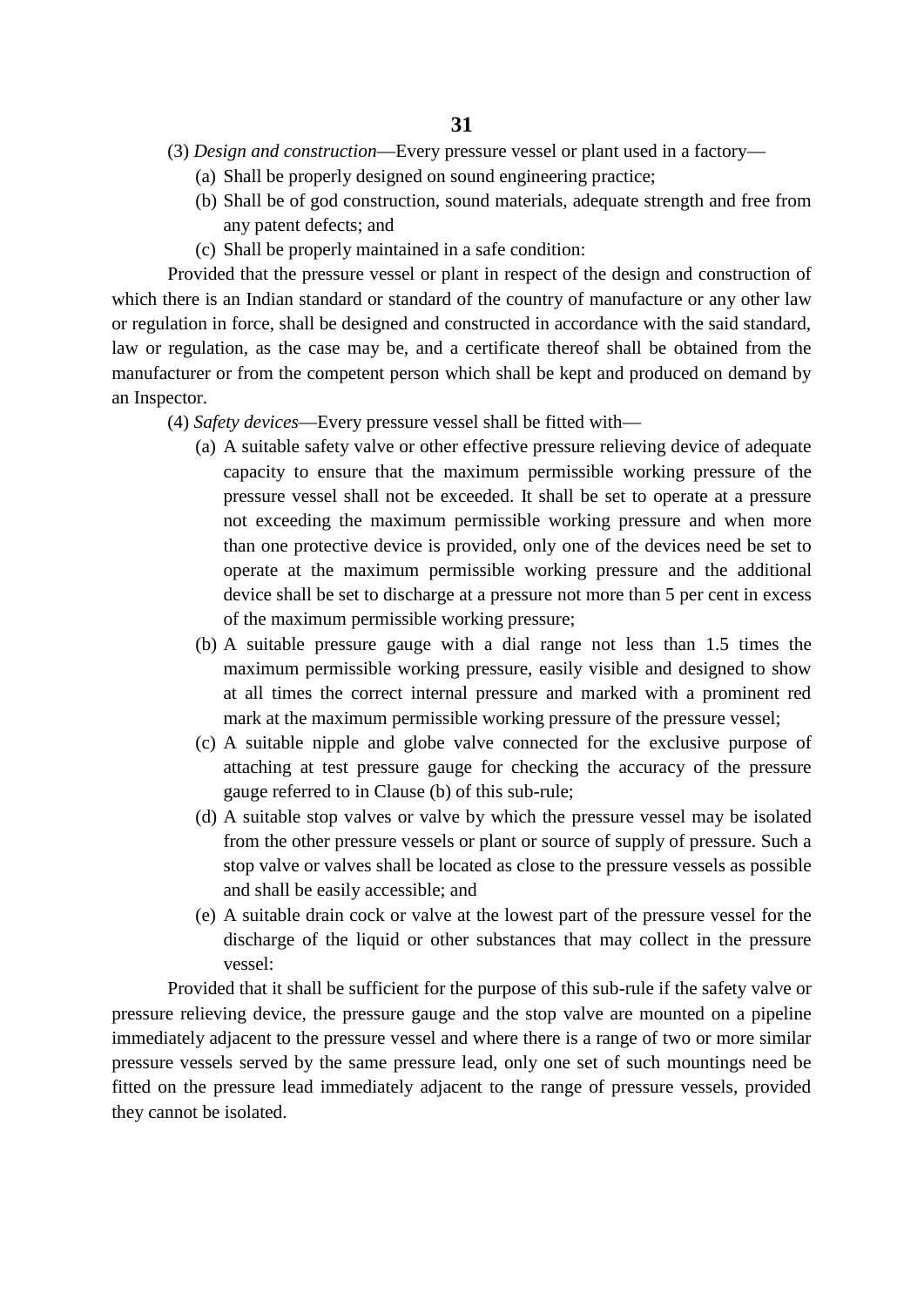(5) *Pressure reducing device*—(a) Every pressure vessel which is designed for a working pressure less than the pressure at the source of supply, or less than the pressure which can be obtained in the pipe connecting the pressure vessel with any other source of supply, shall be fitted with a suitable pressure reducing valve or other suitable automatic device to prevent the maximum permissible working pressure of the pressure vessel being exceeded.

(b) To further protect the pressure vessel in the event of failure of the reducing valve or device at least one safety valve having a capacity sufficient to release all the steam, vapour or gas without undue pressure rise as determined by the pressure at the source of supply and the size of the pipe connecting the source of supply, shall be fitted on the low pressure size of the reducing valve.

(6) *Pressure vessel or plant being taken into use*—(a) No new pressure vessel or plant shall be taken into use in a factory after coming into force of this rule unless it has been hydrostatically tested by a competent person at a pressure at least 1.3 times the design pressure and no pressure vessel or plant which has been previously used or has remained isolated or idle for a period exceeding 2 months or which has undergone alterations or repairs shall be taken into use in a factory unless it has been thoroughly examined by a competent person externally and internally, if practicable and has been hydrostatically tested by the competent person at a pressure which shall be 1.5 times the maximum permissible working pressure;

Provided, however, that the pressure vessel or plant which is so designed and constructed that it cannot be safely filled with water cannot be tolerated, shall be pneumatically tested at a pressure not less than the design pressure or the maximum permissible working pressure as the case may be:

Provided further that the pressure vessel or plant which is lined with glass shall be tested hydrostatically or pneumatically as required at a pressure not less than the design pressure or maximum permissible working pressure, as the case may be.

Design pressure shall be not less than the maximum permissible working pressure and shall take into account the possible fluctuation of pressure during actual operation.

(b) No pressure vessel or plant shall be used in a factory unless there has been obtained from the maker of the pressure vessel plant or from the competent person a certificate specifying the design pressure or maximum permissible working pressure thereof and stating the nature of tests to which the pressure vessel or plant and its firings (if any) have been subjected, and every pressure vessel or plant so used on a factory shall be marked so as to enable it to be identified as to be the pressure vessel or plant to which the certificate relates and the certificate shall be kept available for perusal by the Inspector.

(c) No pressure vessel or plant shall be permitted to be operated or used at a pressure higher than its design pressure or the minimum permissible working pressure as shown in the certificate.

(7) *In-service test and examination*—(a) Every pressure vessel or plant in service shall be thoroughly examined by a competent person—

i) Externally, once in every period of six months;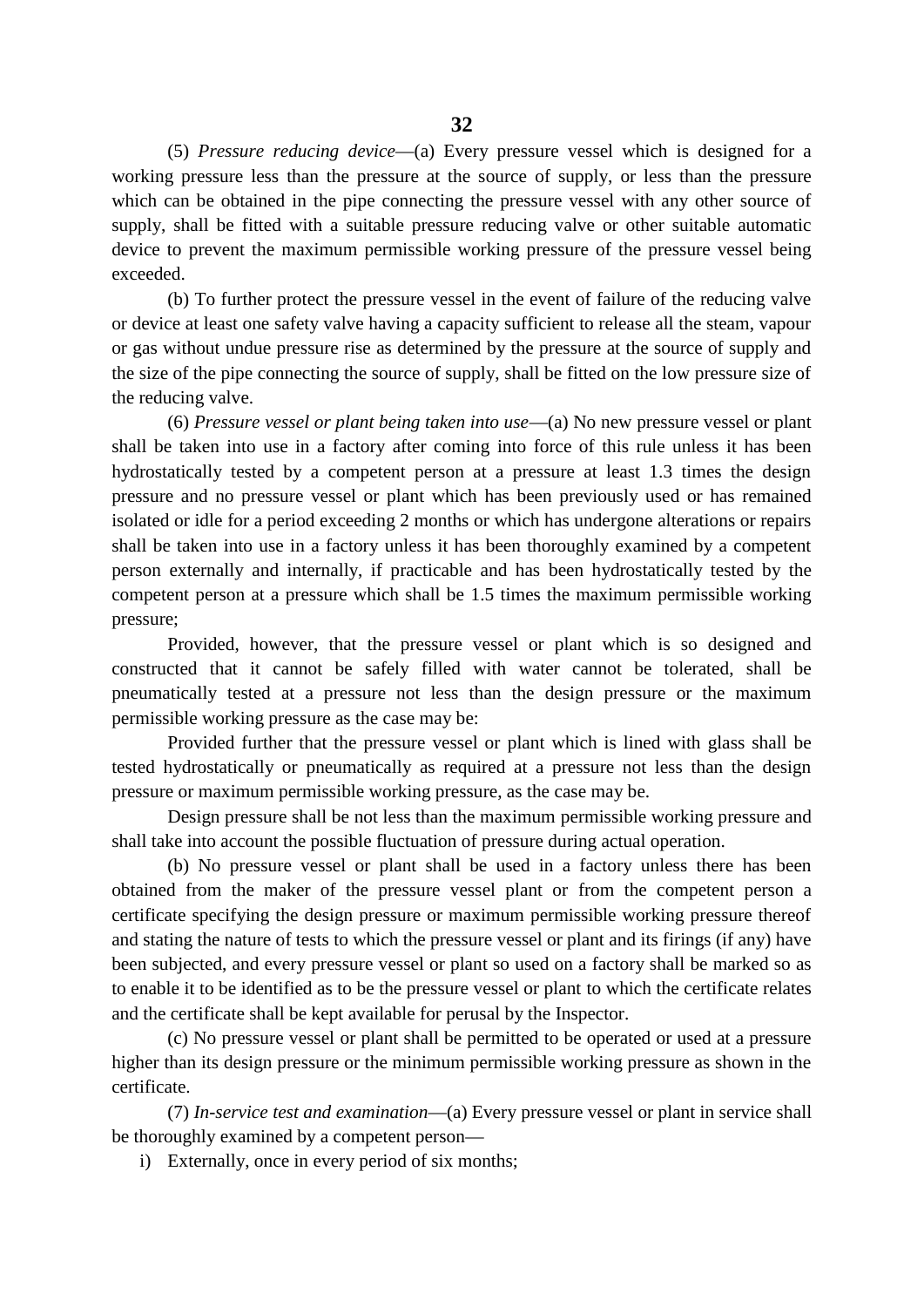Provided that if by reason of the construction of pressure vessel or plant a thorough internal examination is not possible this examination may be replaced by hydrostatic test which shall be carried out once in every period of two years:

Provided further that for a pressure vessel or plant in continuous process which cannot be frequently opened, the period of internal examination may be extended to four years; and

iii) Hydrostatically tested once in every period of four years:

Provided that in respect of a pressure vessel or plant with thin walls, such as sizing cylinder made of copper or any other non-ferrous metal, periodic hydrostatic test may be dispensed with subject to the condition that the requirements laid down in sub-rule (8) are fulfilled:

Provided further that when it is impracticable to carry out through external examination of any pressure vessel or plant every six months as required in sub-clause (i) of this clause, or if owing to its construction and use a pressure vessel or plant cannot be hydrostatically tested as required in sub-clauses (ii) and (iii) of this clause, a thorough external examination of the pressure vessel or plant shall be carried out at least once in every period of two years and at least once in every period of four years a thorough systematic non-destructive test like ultrasonic test for metal thickness or other defects of all parts the failure of which ultrasonic test for metal thickness or other defects of all parts the failure of which might lead to eventual rupture of the pressure vessel or plant shall be carried out.

(b) The pressure for the hydrostatic test to be carried out for the purpose of this sub-rule shall be 1.25 times the design pressure or 1.5 times the maximum permissible working pressure, whichever is less.

(8) *Thin walled pressure vessel or plant*—(a) In respect of any pressure vessel or plant of thin walls such as sizing cylinder made of copper or any other non-ferrous metal, the maximum permissible working pressure shall be reduced at the rate of 5 per cent of the original maximum permissible working pressure for every year of its use after the first five years and no such cylinder shall be allowed to continue to be used for more than twenty years after it was first taken into use.

(b) If any information as to the date of construction, thickness of walls or maximum permissible working pressure is not available, the age of such pressure vessel or plant shall be determined by the competent person in consultation with the Chief Inspector from the other particular available with the manager.

(c) Every new and second hand pressure vessel or plant of thin walls to which repairs likely to affect its strength or safety have been carried out, shall be tested before use to at least times its maximum permissible working pressure.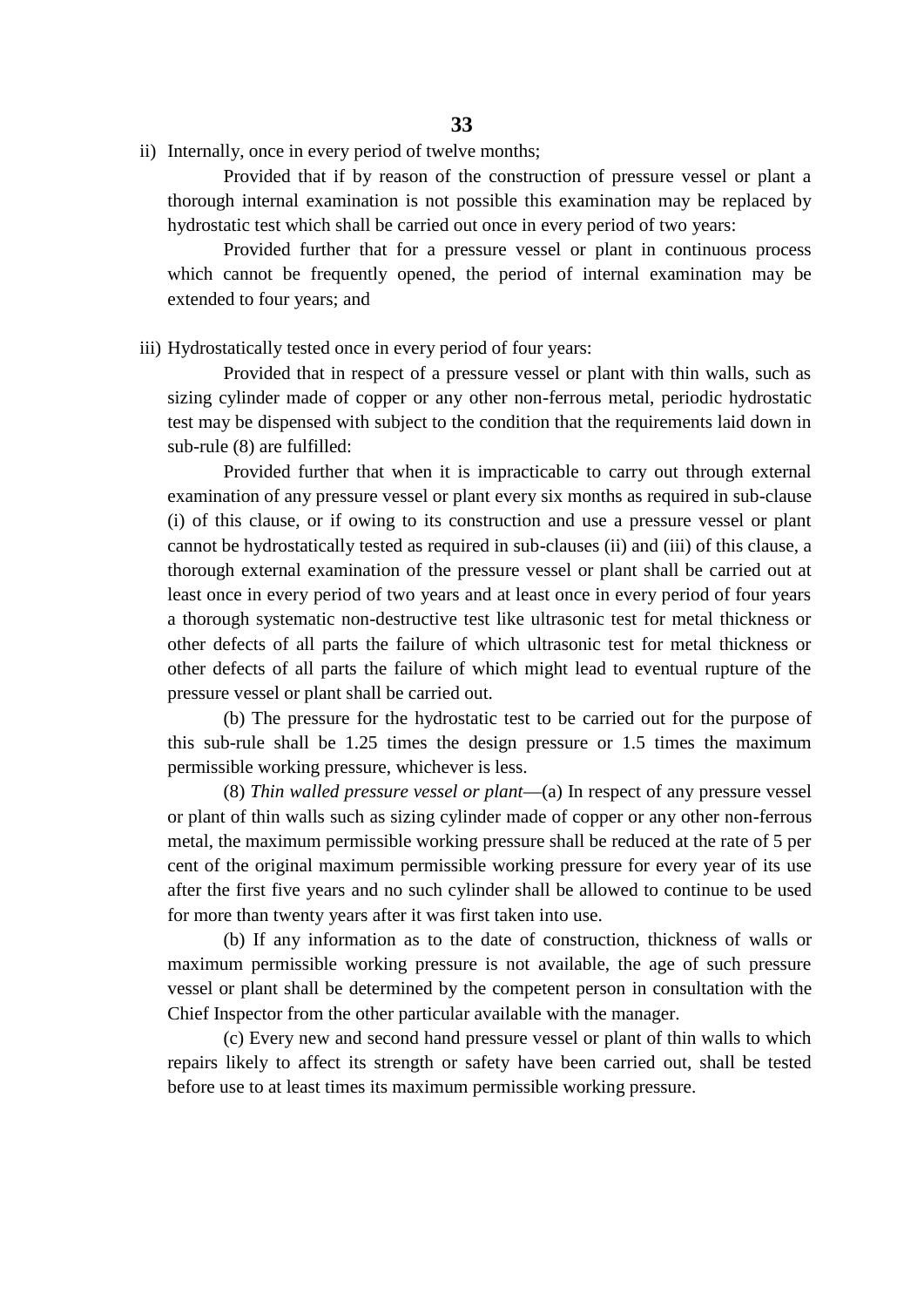(9) *Report by competent person*—(a) If during any examination any doubt arises as to the ability of the pressure vessel or plant to work safely until the next prescribed examination the competent person shall enter in the prescribed register his observations, findings and conclusions with other relevant remarks with reasons and may authorise the pressure vessel or plant to be used and kept in operation subject to a lowering of maximum permissible working pressure or to more frequent or special examination or test, or subject to both of these conditions.

(b) A report of every examination or test carried our shall be completed in Form No. 11 and shall be signed by the person making the examination or test and shall be kept available for perusal by the Inspector at all hours when the factory or any part thereof is working.

(c) Where the report of any examination under this rule specified any conditions for securing the safe working of any pressure vessel or plant the pressure vessel or plant shall not be used unless the specified condition is fulfilled.

(d) The competent person making report of any examination under this rule shall, within seven days of the completion of the examination, send to the Inspector a copy of the report in every case where the maximum permissible working pressure is reduced or the examination shows that the pressure vessel or plant or any part thereof cannot continue to be used with safety unless certain repairs are carried out or unless any other safety measure is taken.

(10) *Application of other laws*—(a) The requirements of this rule shall be in addition to and without any prejudice to and not in derogation of the requirements of any other law in force

(b) Certificates or reports of any examination or test of any pressure vessel or plant to which sub-rules (7) to (9) do not apply, conducted or required to be conducted under any law in force and other relevant record relating to such pressure vessel or plant shall be properly maintained as required under the said law and shall be produced on demand by the Inspector.

64. **Water-sealed gasholder**—(1) The expression "Gasholder" means a water-sealed gasholder which has a storage capacity of not less than 141.5 cubic meters.

(2) Every gasholder shall be of adequate material and strength, sound construction and properly maintained.

(3) Where there is more than one gasholder in a factory, every gasholder shall be marked in a conspicuous position with a distinguishing number or letter.

(4) Every gasholder shall be thoroughly examined externally by a competent person at least once in a period of 12 months.

(5) In the case of gasholder of which any lift has been in use for more than 10 years, the internal state of the sheeting shall, within one year of the coming into operation of these rules and thereafter at least once in every period of four years, be examined by a competent person by means of electronic or other accurate devices: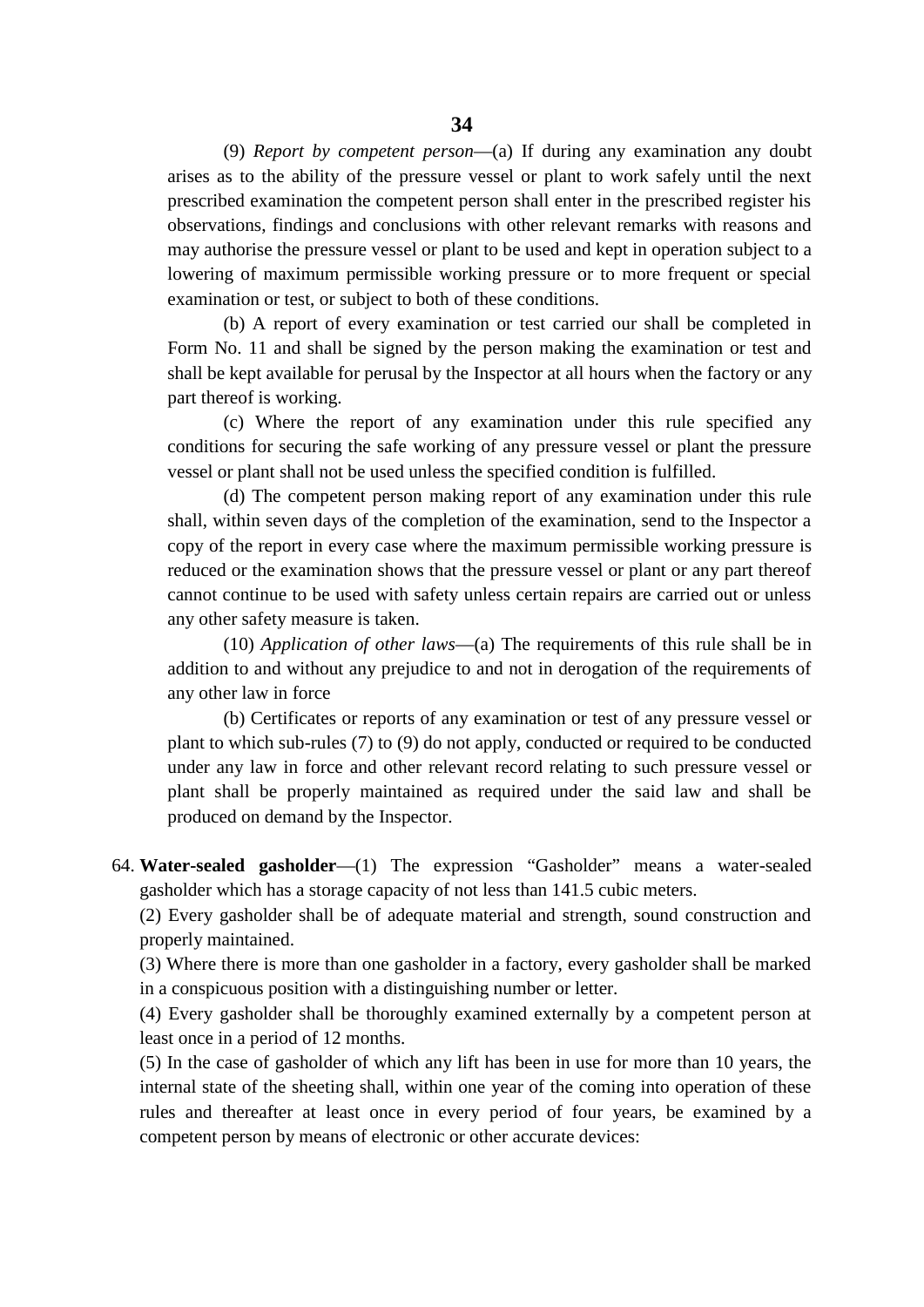Provided that if the Chief Inspector is satisfied that such electronic or other accurate devices are not available, he may permit the cutting of samples from the crown and the sides of the holder:

Provided further that if the above examination raises doubt, an internal visual examination shall be made.

(6) All possible steps shall be taken to prevent or minimise ingress of impurities in the gasholder.

(7) No gasholder shall be repaired or demolished except under the direct supervision of a person who, by his training, experience knowledge of the necessary precautions against risks of explosion and of persons being overcome by gas is competent to supervise such work.

(8) (a) All sample discs cut under sub-rule (5) above shall be kept readily available for inspection.

(b) A permanent register in Form No. 12 duly signed by the occupier or manager shall be maintained.

(c) The results of examinations by the competent person carried out as required under sub-rules (4) and (5) shall be recorded in Form No. 13.

(d) A copy of the report in Form No, 13 shall be kept in the register in Form No. 12 and both the register and the report shall be readily available for inspection.

(9) The Inspector of Factories shall inspect the gasholder at least once in a period of 12 months.

#### **COMMENTS**

*Rules 63 and 64 have been prescribed under Section 31 (2) of the Factories Act.*

65. **Excessive weights**—(1) No woman or young person shall, unaided by another person, lift, carry or move by hand or on head, any material, article, tool or appliance exceeding the maximum limit in weight set out in the following Schedule:

#### **SCHEDUE**

| Persons              |   | Maximum weight of material, article,<br>tool or appliance |  |  |
|----------------------|---|-----------------------------------------------------------|--|--|
| (a) Adult female     | . | 30 Kilograms                                              |  |  |
| (b) Adolecent male   | . | 30 Kilograms                                              |  |  |
| (c) Adolecent female | . | 20 Kilograms                                              |  |  |
| (d) Male child       | . | 16 Kilograms                                              |  |  |
| (e) Female child     | . | 14 Kilograms                                              |  |  |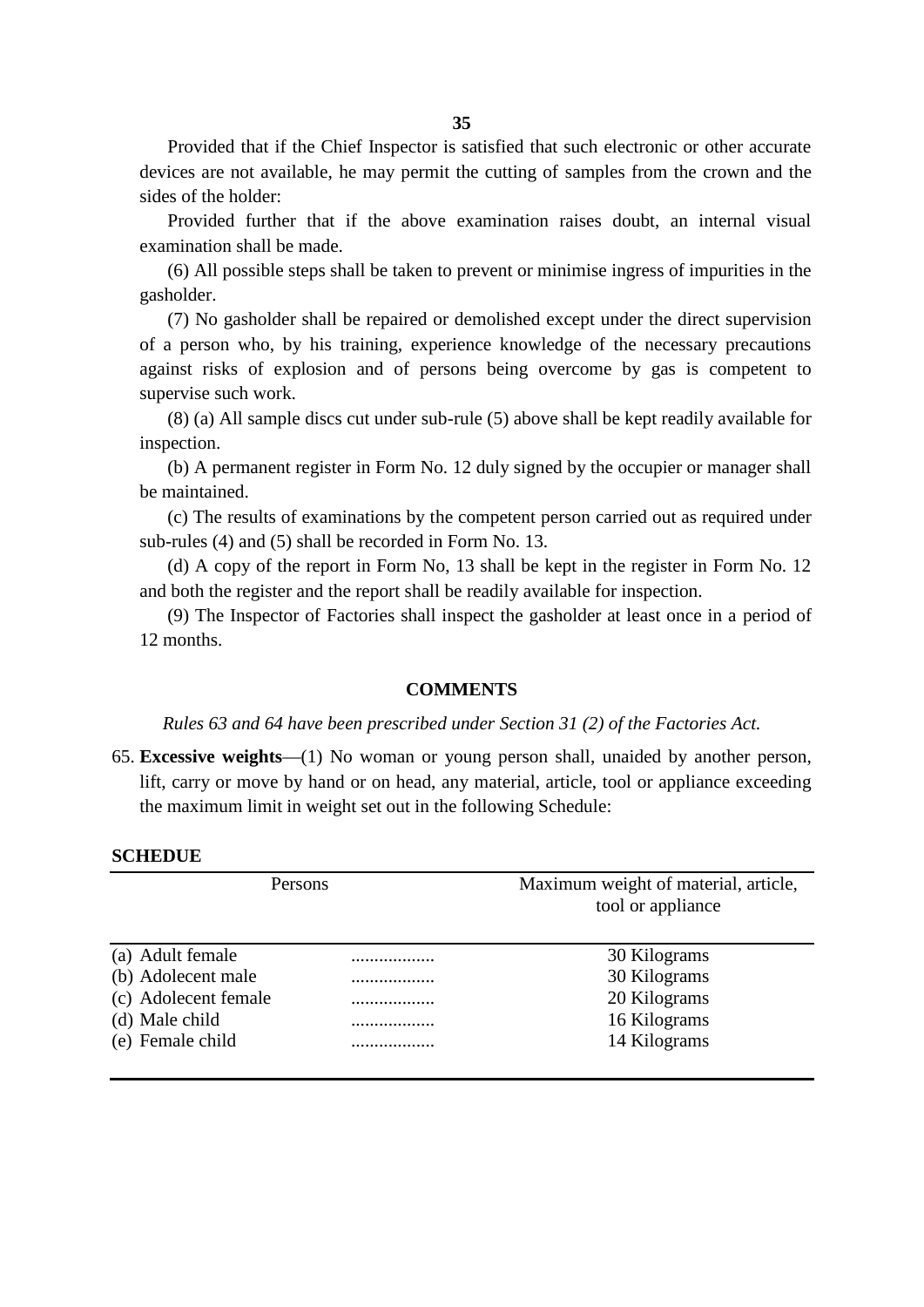(2) No woman or young person shall engage, in conjunction with others in lifting, carrying or moving by hand or on head, any material, article, tool or appliance if the weight thereof exceeds the lowest weight fixed by the Schedule to sub-rule (1) for any of the persons engaged, multiplied by the number of the persons engaged.

#### **COMMENTS**

#### *This rule has been prescribed under Section 34 (2) of the Factories Act.*

- 66. **Protection of eyes**—Effective screens or suitable goggles shall be provided for the protection of persons employed in or in the immediately vicinity of the following processes.
- (a) The processes specified in Schedule I annexed hereto, being processes which involve risk of injury to the eyes from particles or fragments thrown off in the course of the process.
- (b) The processes specified in Schedule II annexed hereto, being processes which involve risk of injury to the eyes by reason of exposure to excessive light or infra-red or ultra radiations.

## **SCHEDULE**

- 1. Breaking, cutting, dressing or carving of bricks, stone concrete slag or similar materials by means of a hammer, chisel, pick or similar hand tool, or by means of portable tool driven mechanical power, and the dry grinding of surfaces of any such material by means of wheel or disc driven by mechanical power where in any of the foregoing cases, particles or fragments are liable to be thrown off towards the face of the operator in the course of the process.
- 2. Dry grinding of surfaces of metal by applying them by hand to a wheel, disc or hand driven by mechanical power, and of surfaces of metal by means of a portable tool driven by mechanical power.
- 3. Dividing into separate parts of metal, bricks, stone, concrete or similar materials by means of a high speed saw driven by mechanical power or by means of an abrasive cutting-off wheel or disc driven by mechanical power.
- 4. Turning of metals or articles of metal, where particles or fragments are liable to be thrown off towards the face of the operator in the course of the process.
- 5. Drilling by means of portable tools, where particles or fragments are liable to be thrown off towards the face of the operator in the course of the process.
- 6. Welding and cutting of metals by means of an electric, oxyacytylene or similar process.
- 7. Hot fettling of steel casting by means of a flux-injected nburner or air torch, and de seaming of metal.
- 8. Fettling of metal castings involving the removal of metal including runners, gates and rises; and removal of any other material during the course of such fettling.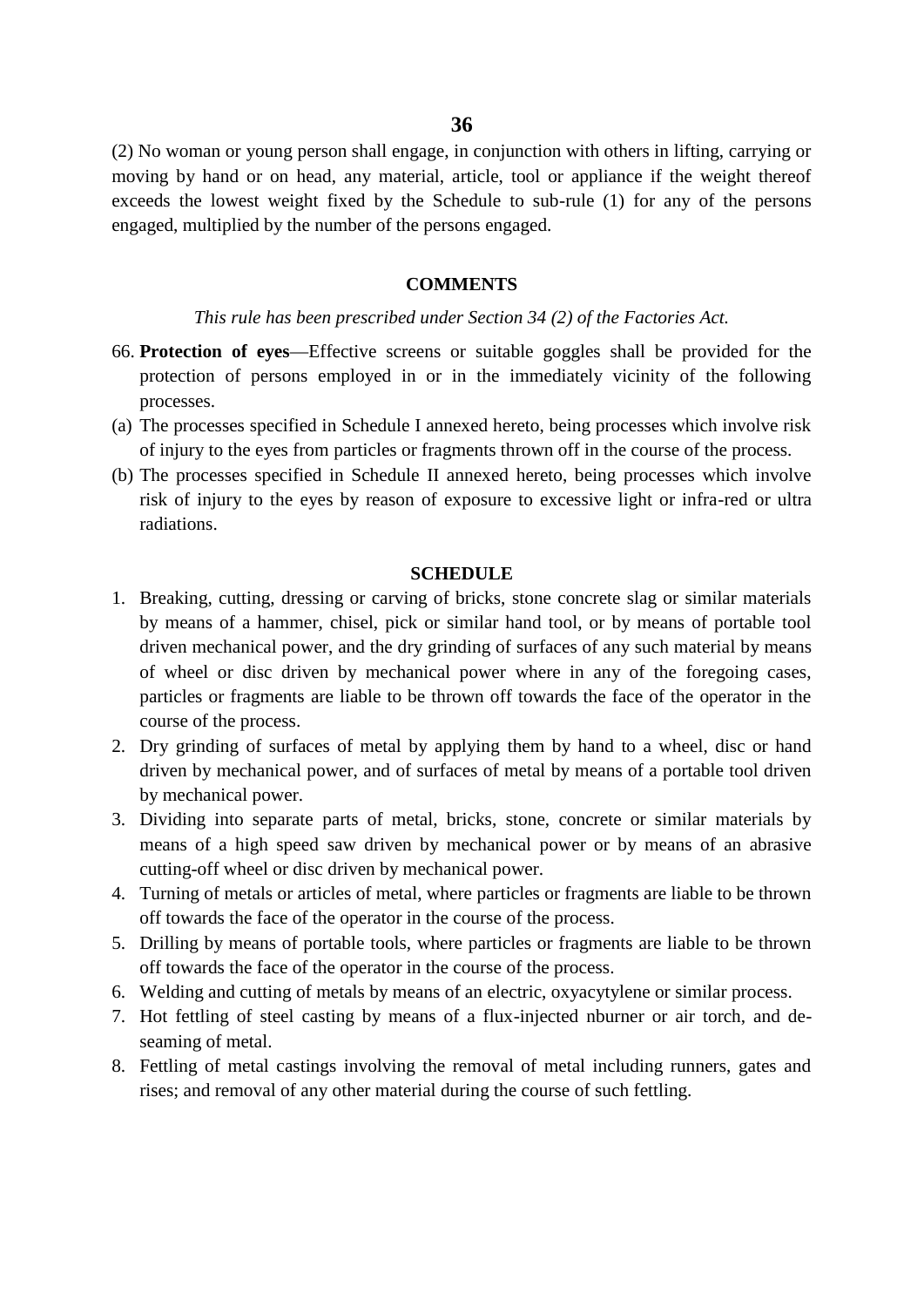- 9. Chipping of metal, and chipping, knocking out, cutting out or cutting off of cold rivets, bolts, nuts, lugs, pins, collar or similar articles from any structure or plant, or from part of any structure or plant, by means of a hammer, chisel punch or similar hand tool, or by means of a portable tool driven by mechanical.
- 10. Chipping or scurfing of paint, scale slag, rust or other corrosion from the surface of metal and other hard materials by means of a hand tool or by a portable tool driven by mechanical power.
- 11. Breaking of scrap metal by means of a hammer or by means of a tool driven by mechanical power.
- 12. Routing of metal, where particles or fragments are liable to be thrown off towards the face of the operator in the course of the process.
- 13. Work with drop hammers and power hammers used in either case for the manufacture of forgings, and work by any person not working with such hammers, whose work is carried on in such circumstances and in such a position that particles or fragments are liable to be thrown off towards his face during work with drop hammers or power hammers.
- 14. Work at a furnace where there is risk to the eye from molten metal.
- 15. Pouring or skimming of molten metal.
- 16. Work involving risk to the eyes from not sand being thrown off.
- 17. Turning or dressing of an abrasive wheel.
- 18. Handling in open vessels or manipulation of strong acids or dangerous corrosive liquids or materials, and operation, maintenance, or dismantling of plant or any part of plant, being plant or part of plant which contains or has contained such acids, liquids or materials, unless the plant or part of plant has been so prepared (by isolation, reduction of pressure or otherwise) treated, or designed and constructed as to prevent risk of injury.
- 19. Any other process wherein there is a risk of injury to eyes from particles or fragments thrown off during the course of the process.

## **SCHEDULE II**

- 1. Welding or cutting of metals by means of an electrical, oxyacetylene or similar process.
- 2. All work on furnaces where there is risk of exposure to excessive light or infra-red radiations.
- 3. Processes such as rolling, casting or foregoing of metals, where there is risk of exposure to excessive light or infra-red radiations.
- 4. Any other process wherein there is a risk of injury to eyes from exposure to excessive light or infra-red or ultra-violet radiations.

### **COMMENTS**

#### *This rule has been prescribed under Section 35 of the Factories Act.*

67. **Minimum dimensions of manholes**—Every chamber, tank, vat, pipe, flue or other confined space, which persons may have to enter and which may contain dangerous fumes to such an extent there is other effective means of egress, be provided with a manhole which may be rectangular, oval or circular in shape, and which shall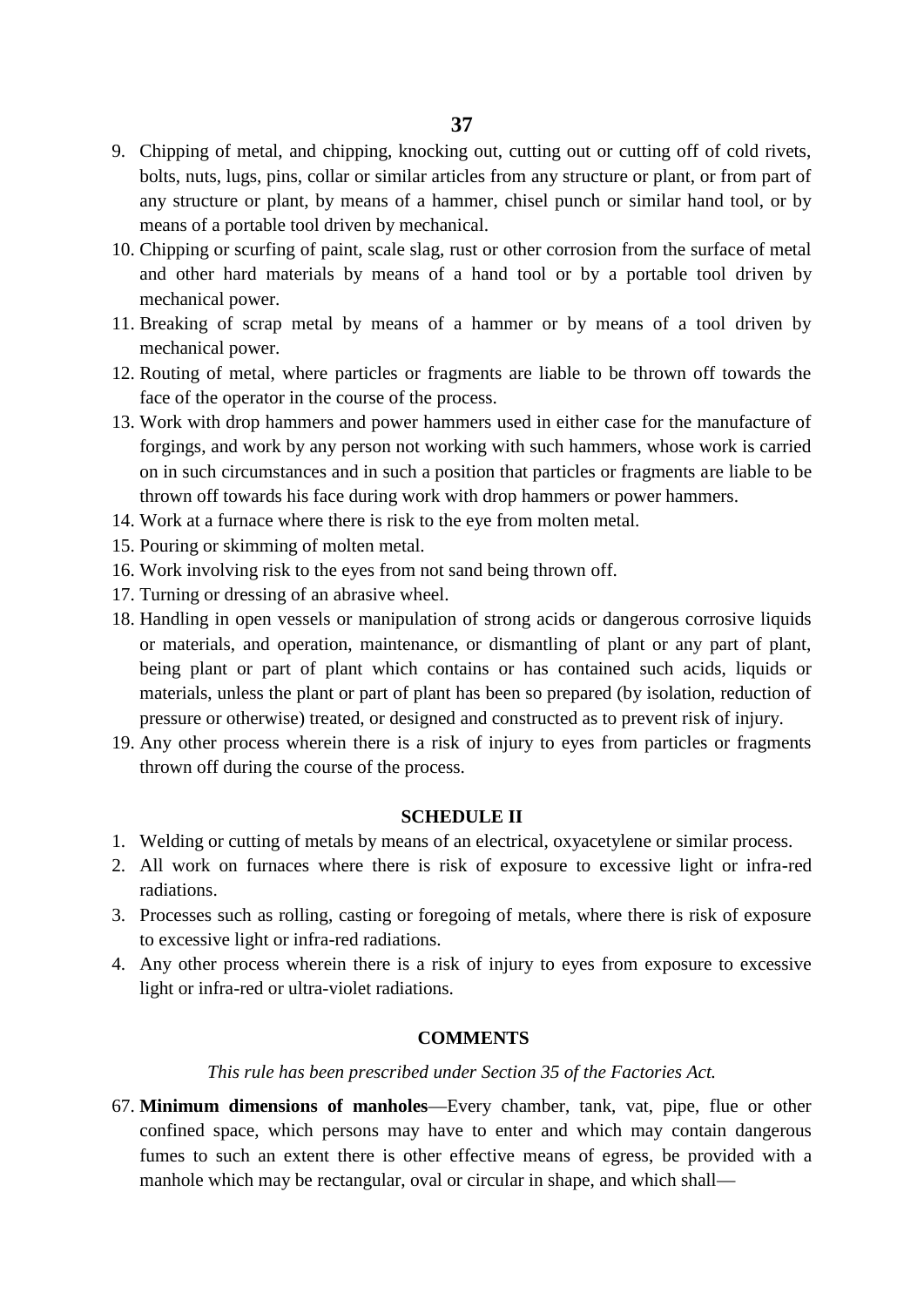**38**

- (a) In the case of a rectangular or oval shape, be not less than 40 centimetres long and 30 centimetres wide; and
- (b) In the case of a circular shape, be not less than 40 centimetres in diameter.

## **COMMENTS**

*This rule has been framed as provided under sub-section (6) of Section 36 of the Factories*

*Act.*

- 68. **Exemptions**—The requirements of sub-section (4) of Section 37 shall not apply to the following processes carries on in any factory.
- (a) The operation of repairing a water-sealed gas-holder by the electric welding process subject to the following conditions:
	- i) The gas-holder shall contain only the following gases, separately or mixed at a pressure, greater than atmospheric pressure, namely, town gas, coke-oven gas, producer gas, blast furnace gas or gases other than air, used in their manufacture.

Provided that this exemption shall not apply to any gas-holder containing acetylene or mixture of gases to which acetylene has been added intentionally; and

- ii) Welding shall only be done by the electric welding process and shall be carried out by the experienced operatives under the constant supervision of a competent person;
- (b) The operation of cutting or welding steel or wrought iron gas mains and services by the application of heat, subject to the following conditions:
	- i. The main or service shall be situated in the open air, and it shall contain only the following gases, separately or mixed at a pressure greater than atmospheric pressure, namely, town gas, coke-oven gas, producer gas, blast furnace gas, or gases other than air, used in their manufacture.
- ii. The main or service shall not contain acetylene or any gas or mixture of gases to which acetylene has been added intentionally;
- iii. The operation shall be carried out by an experienced person or persons and at least 2 persons (including those carrying out the operations) experienced in work on gas mains and over 18 years of age shall be present during the operations;
- iv. The site of operation shall be free from any inflammable or explosive gas or vapour;
- v. Where acetylene gas is used as a source of heat in connection with an operation, it shall be compressed and contained in a porous substance in a cylinder; and
- vi. Prior to the application of any flame to the gas main or service, this shall be pierced or drilled and the escaping gas ignited.
- (c) The operation of repairing an oil tank, on any ship by the electric welding process, shall be subject to the following conditions:
	- i. The only oil contained in the tank shall have a flash point of not less than 5.5 degrees centigrade (closed test) and a certificate to this effect shall be obtained from a competent analyst;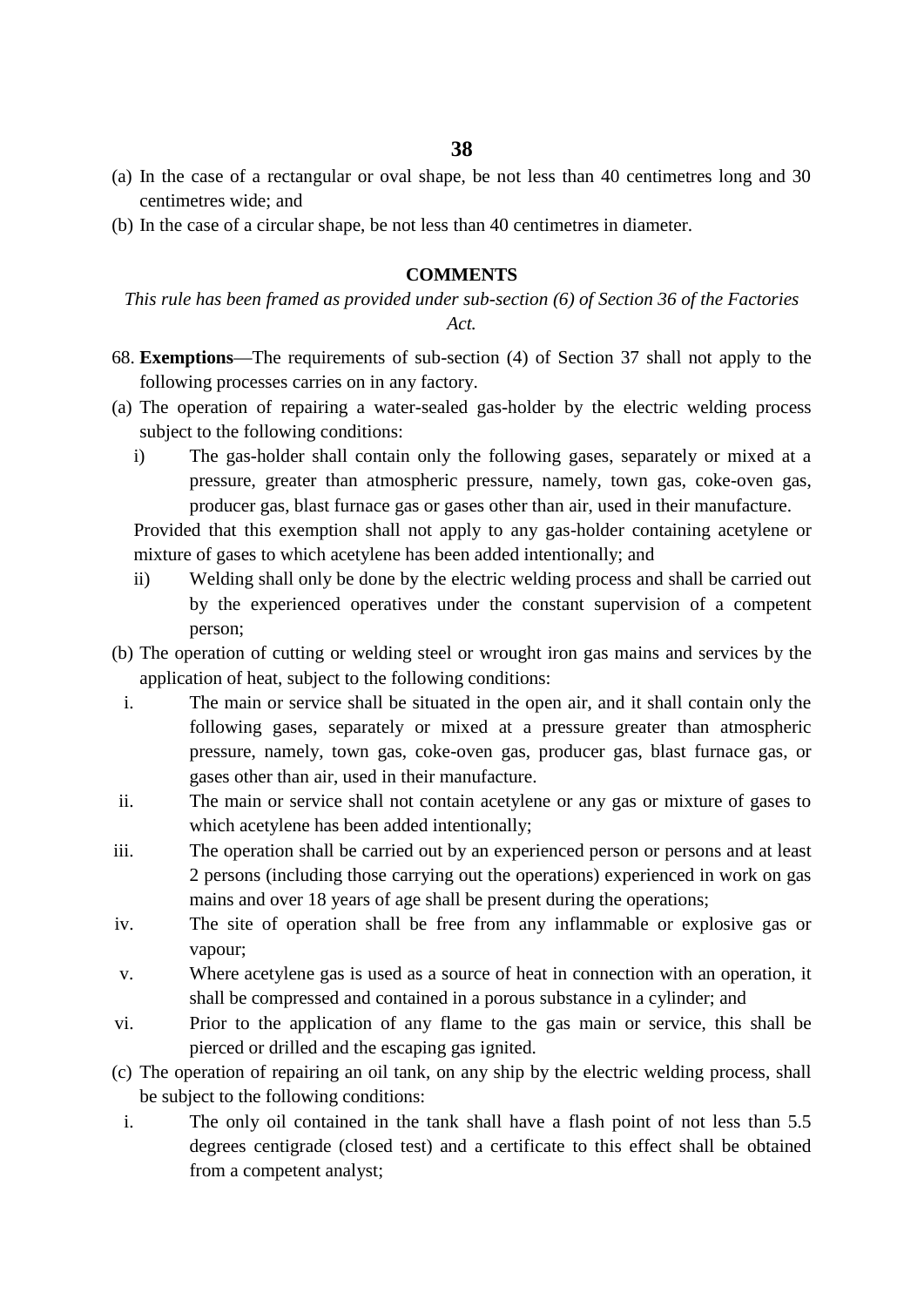- ii. The analyst's certificate shall be kept avible for inspection by an Inspector, or by any person employed or working on the ship;
- iii. The welding operation shall be carried out only on the exterior surface of the tank at a place—(a) which is free from oil or oil leakage in inflammable quantities; and (b) which is not less than 30 centimetres below the nearest part of the surface of the oil within the tank; and
- iv. Welding shall be done only by the electric welding and shall be carried out by experienced operatives under the constant supervision of a competent person.

## **COMMENTS**

*This rule has been framed as provided under sub-section (5) of Section 37 of the Factories Act.*

- 69. **Means of escape in case of fire**—(1) Every factory shall be provided with adequate means of escape in case of fire for the persons employed therein, and without prejudice to the generality of the foregoing—
- (a) Each room of factory building shall, in relation to its size and the number of persons employed in it, be provided with an adequate number of exits for use in case of fire though not necessarily confined to such use, so positioned that each person will have a reasonably free and unobstructed passage from his work place to an exits;
- (b) No exit intended for use in case of fire shall be less than 90 centimetres in width nor less than two metres in height;
- (c) In the case of a factory building or part of a factory building of more than one storey and in which not less than twenty persons work at any one time, there shall be provided at least one substantial stairway permanently constructed either inside or outside the building and which affords direct and unimpeded access to ground level;
- (d) In the case of a factory building or part of a factory building in which twenty or more persons work at any one time above the level of the ground floor, and wherein explosive or highly inflammable materials are used or stored, or which is situated below ground level, the means of escape shall include at least two separate and substantial stairways permanently constructed either inside or outside the building and which afford direct and unimpeded access to ground level; and
- (e) I very stairway in a factory which affords a means of escape in case of fire shall be provided with a substantial hand-rail which if the stairway has an open side shall be on that side, and if the stairway has two sides, such handrail shall be provided on both sides.
	- (2) In the case of a building constructed or converted for use as a factory after the date of the passing of the Act, the following additional requirements shall apply:
		- (a) At least one of the stairways provided and shall be of fire-resisting materials;
		- (b) Every hoist-way or lift-way inside a factory building shall be completely enclosed with fire-resistance materials and all means of access to the hoist or lift shall be fitted with doors of fire-resisting materials;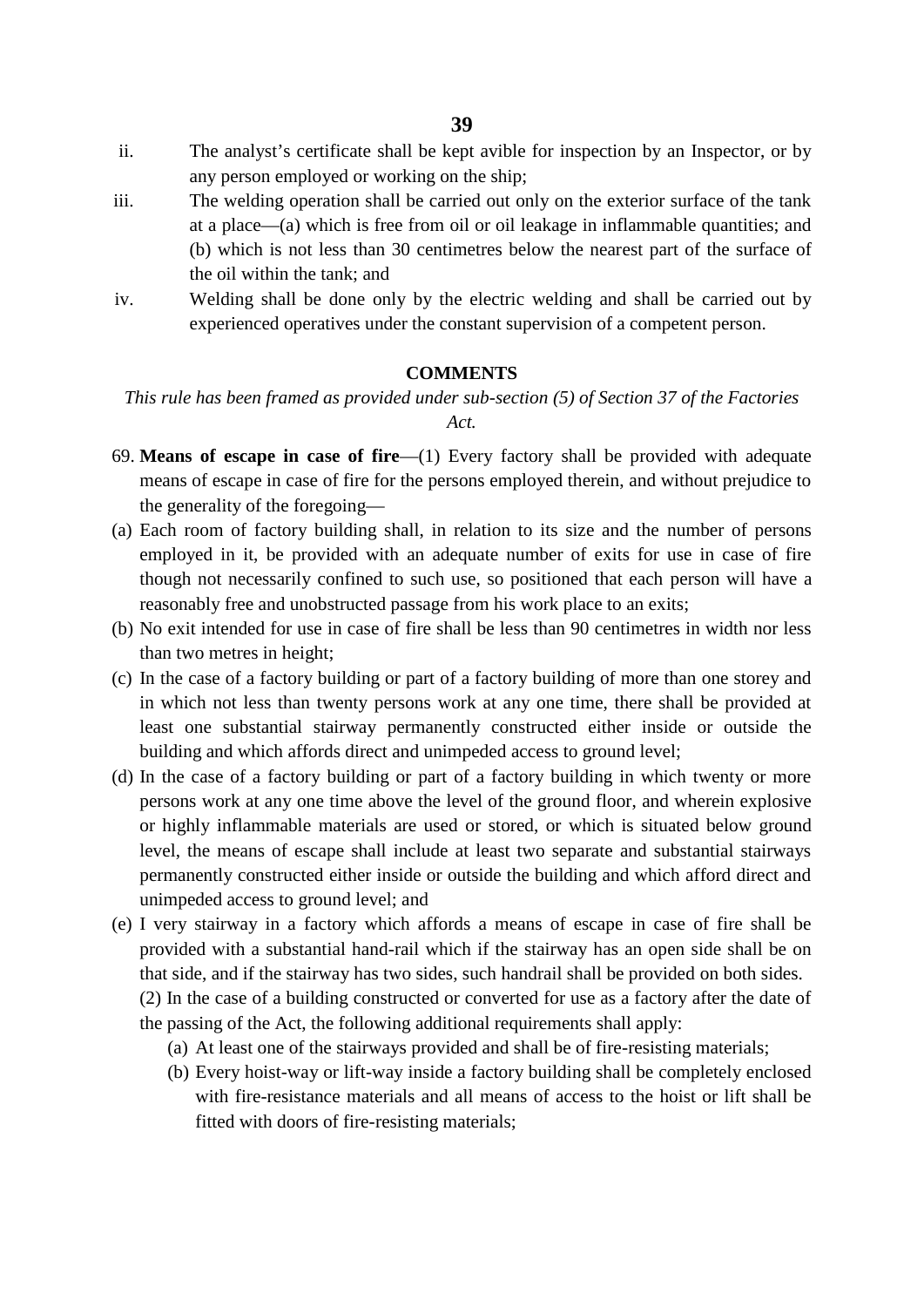Provided that any such hoist-way or lift-way shall be enclosed only at the top by some materials easily broken by fire or be provided with a vent at the top;

- (c) No fire escape stair shall be constructed at an angle greater than  $45^{\circ}$  from the horizontal;
- (d) No part of a factory building shall be farther (along the line of travel) than 45 metres from any fire escape stair; and
- (e) No stairway shall be less than 115 centimetres in width.

# **COMMENTS**

*This rule has been prescribed under Section 38 (1) of the Factories Act.*

70. **Fire fighting apparatus and water supply**—(1) (a) In every factory there shall be provided and maintained adequate first-aid fire fighting equipment for fighting fire in the early stages. The types and scale of equipment to be provided and the manner of testing, installation, inspection and maintenance of these equipments shall conform to the Indian Standard I.S.: 2190-1971.

(b) For the purpose of this rule, wherever the Indian Standard referred to in Clause (a) mentions that the requirements concerning the scale of first-aid fighting appliance and other relevant matters are to be determined by the Inspecting Authority having jurisdiction, such inspecting authority shall be officers appointed under Section 8 of the Act:

Provided that if the Chief Inspector is of the opinion that other suitable fire fighting arrangements which have been provided in the factory building or room satisfies partly or fully the purpose of this sub-rule, he may by an order in writing, grant exemption (which he may at his discretion revoke) specifying the extent to which the requirements in this sub-rule are relaxed in respect of the building or room.

(2) In every factory, adequate provision of water supply for fire fighting shall be made and where the amount of water required in litres per minute, as calculated from formula A+B+C+D divided by 1000, is 5.0 litre or more, power driven trailer pumps of adequate capacity to meet the requirement of water as calculated above shall be provided and maintained.

In the above formula—

- A = the total area in square meters of all floors including galleries in all buildings of the factory;
- B = the total area in square meters of all floors and galleries including open spaces in which combustible materials are handled or stored;
- C = the total area in square meters of all floors over 15 meters above ground level; and
- $D =$  the total area in square meters of all floors of all buildings other than those of fire resisting construction:

Provided that in areas where the fire risk involved does not require use of water such areas under B, C or D may, for the purpose of calculation, be halved:

Provided further that where the areas under B, C or D are protected by permanent automatic fire-fighting installations approved by any fire association or fire insurance company, such areas may, for the purpose of calculation, be halved: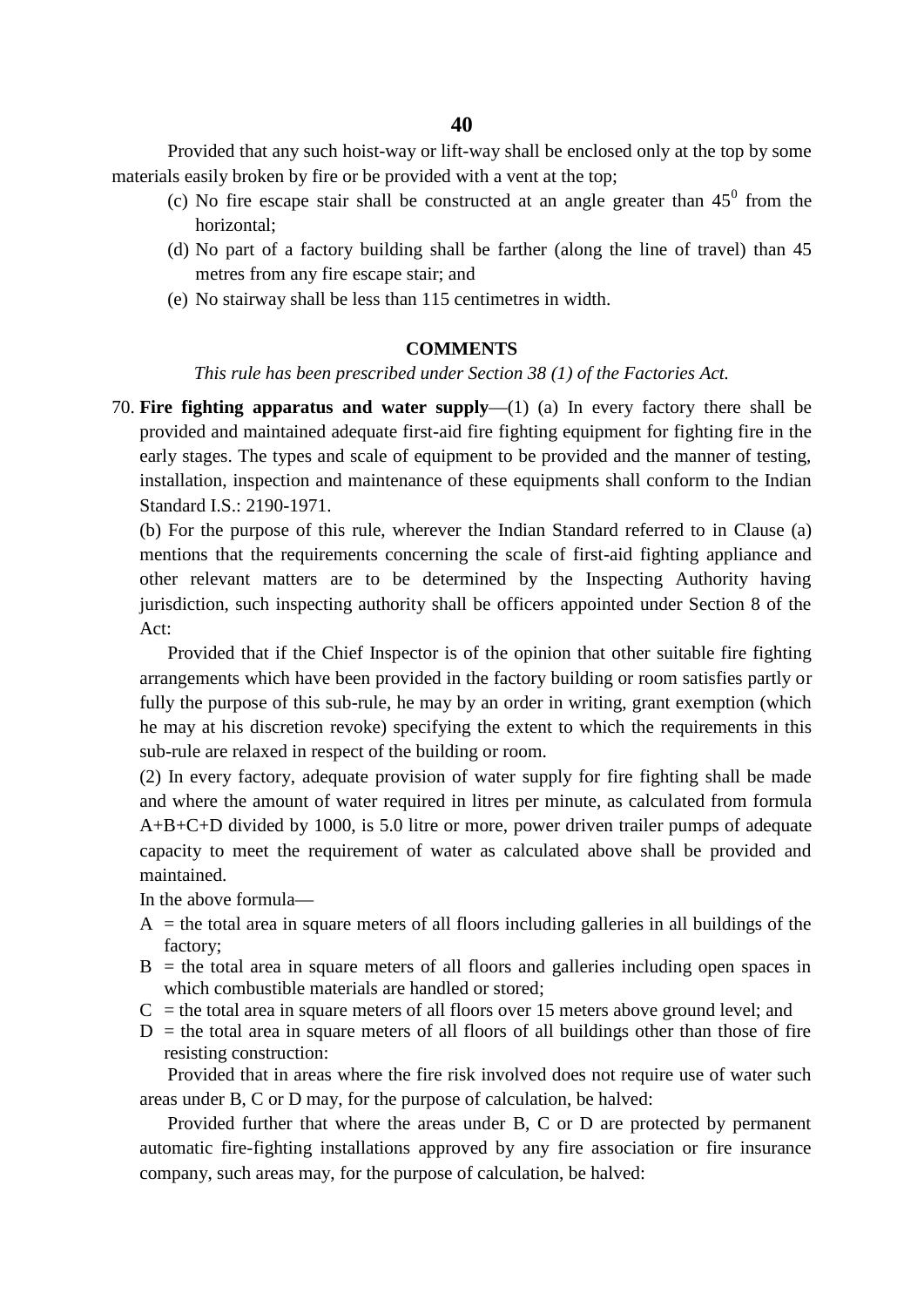Provided also that where the factory is situated at not more than 3 kilometres from an established city or town fire service, the pumping capacity based on the amount of water arrived at by the formula above may be reduced by 25 per cent but no account shall be taken of this reduction in calculating water supply required under sub-rule (7).

(3) Each trailer pump shall be provided with equipment as per Schedule A. Such equipment shall conform to Indian Standard specification whether they exist.

(4) Trailer pumps shall be housed in separate shed/sheds which shall be sited close to a principal source of water supply in the vicinity of the main risk of the factory.

(5) In factories where the area is such as cannot be reached by manhauling of trailer pumps within reasonable time, vehicles with towing attachment shall be provided at the scale of one every four trailer pumps with a minimum of one such vehicle kept available a tall time.

(6) Water supply shall be provided to gibe flow of water as required under sub-rule (2) for at least 100 minutes. At least 50 per cent of this water supply or 4,50,000 litres whichever is less, shall be in the form of static tanks of adequate capacities (not less than 450,000 litres each) distributed round the factory with due regard to potential fire risks in the factory. Where piped supply is provided, the size of the main shall not be less than 10 centimetres' diameter and it shall be capable of supplying a minimum of 4,500 litres per minute at a pressure of not less than 0.7 Kilogram per square centimetre.

(7) Each factory shall detail a trained officer who shall be responsible for the proper maintenance and upkeep of all fire-fighting equipments.

(8) If the Chief Inspector is satisfied in respect of any factory or any part of the factory that owing to the exceptional circumstances such as in adequacy of water supply or in frequency of the manufacturing process or for any other reason, to be recorded in writing, all or any of the requirements of the rules are impracticable or not necessary for the protection of workers, he may by order in writing (which he may at his discretion revoke), exempt such factory or part of that factory from all or any of the provisions of the rules subject to conditions as he may by such order prescribe.

### **SCAHEDULE A**

## **For light Trailer pumps (680litres/minute)**

1 armoured suction hose, of 9 metres length, with wrenches.

1 Metal suction strainer.

1 Basket strainer.

1 Two-way suction collecting-head.

1 Suction adapter.

10 Unlined or rubber lined 70 m.m. delivery of 25 meters length hose complete with quickrelease couplings.

1 Diving Breaching piece.

2 Branch pipes with 15 m.m. nozzles.

1 Diffuser Nozzle.

1 Standpipe with blank cap.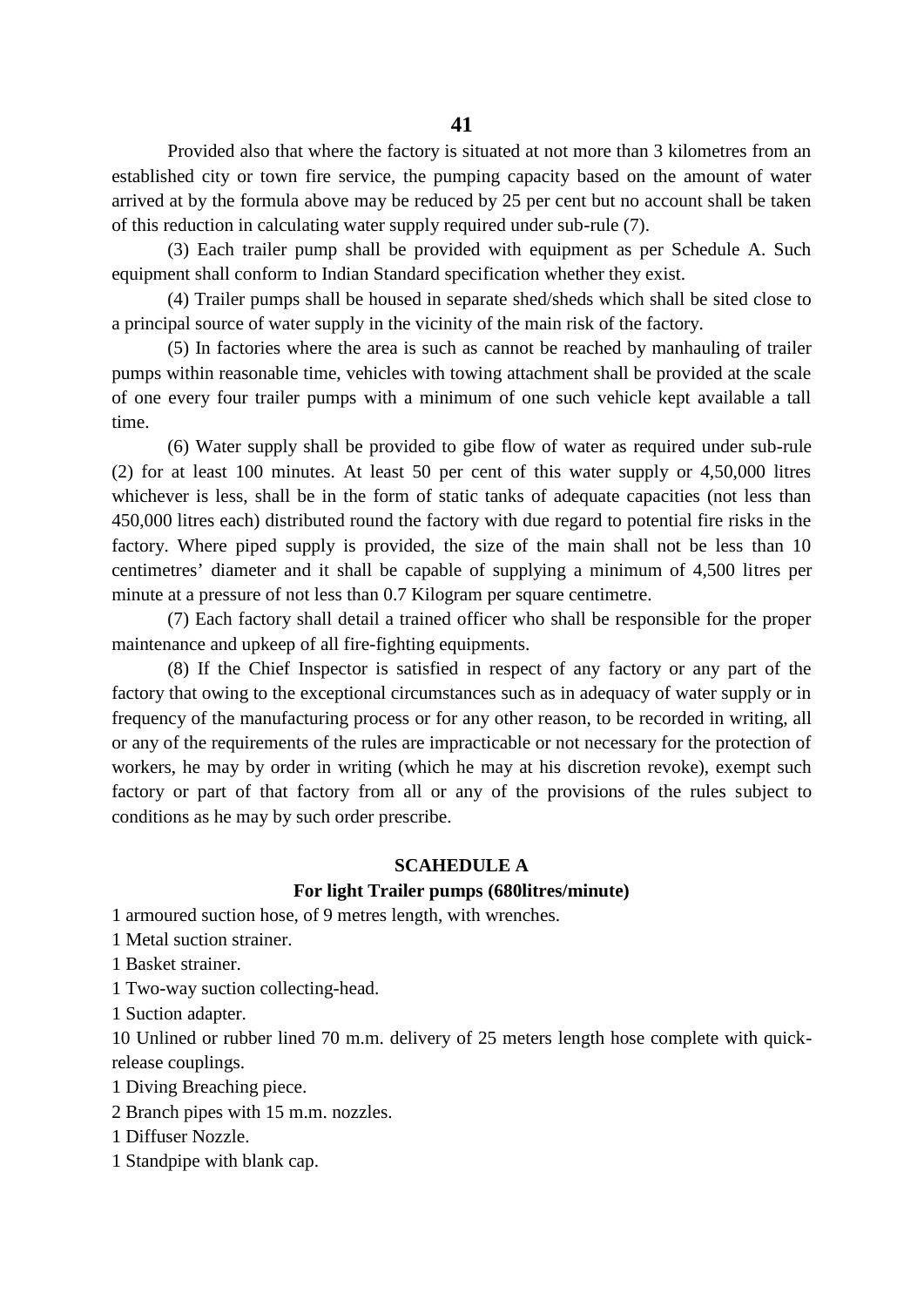- 1 Hydrant-key.
- 4 Collapsible canvas buckets.
- 1 Fire hook (peventer) with cutting edge.
- 1 25 m.m. manila rope of 30 meters length.
- 1 Extension ladder of 9 meters length (where necessary).
- 1 Heavy axe.
- 1 Spade
- 1 Pick axe.
- 1 Crowbar.
- 1 Saw
- 1 Hurricane lamp.
- 1 Electric Torch.
- 1 Pair Rubber Gloves.

# **For large trailer pump (1800 litres/minutes)**

- 1 Armoured suction hose, of 9 metres length, with wrenches.
- 1 Metal strainer.
- 1 Basket strainer.
- 1 Three-way suction collecting-head.
- 1 Suction adapter.

14 Unlined or rubber lined 70 m.m. delivery of 25 meters length complete with quick-release couplings.

- 1 Diving breaching piece.
- 1 Collecting breaching-piece.
- 4 Breach pipes with one 25 m.m. two 20 m.m. and one diffuser nozzle.
- 2 Standpipes with blank caps.
- 2 Hydrant-key.
- 4 Collapsible canvas buckets.
- 1 Ceiling hook (peventer) with cutting edge.
- 1 50 m.m. manila rope of 30 meters length.
- 1 Extension ladder of 9 meters length (where necessary).
- 1 Pair Rubber Gloves.
- 1 Heavy axe.
- 1 Spade
- 1 Pick axe.
- 1 Crowbar.
- 1 Saw
- 1 Hurricane lamp.
- 1 Electric Torch.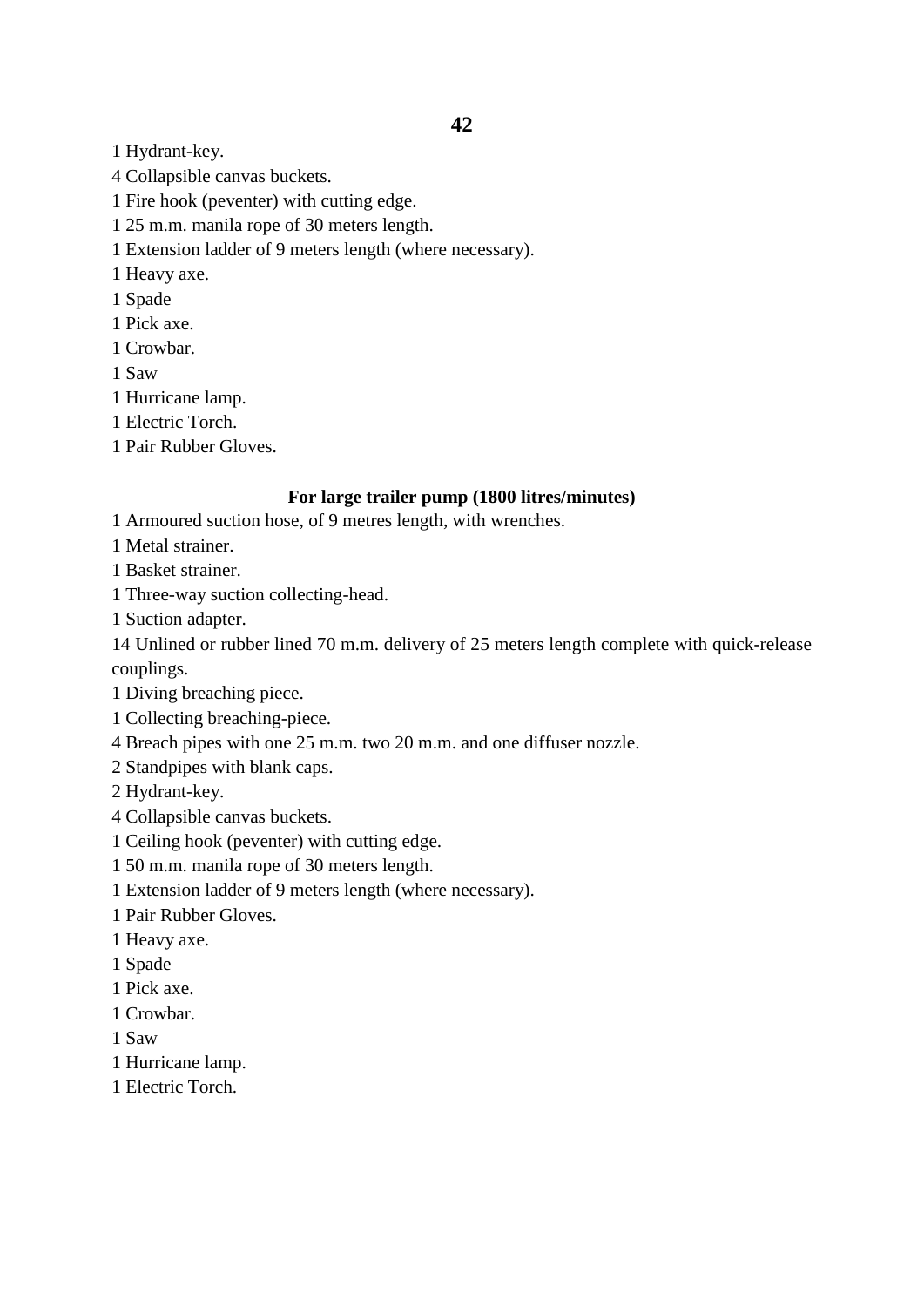Note—If it appears to the Chief Inspector of Factories that in any factory the provision of breathing apparatus is necessary he may, by order in writing, require the occupier to provide suitable breathing apparatus in addition to the equipment for light trailer pump or large trailer pump as the case may be.

#### **COMMENTS**

*This rule has been framed under sub-section (7) of Section 38 and Section 112 of the Factories Act.*

- 71. **Safety Officers**—(1) *Qualifications*—(a) A person shall not be eligible for appointment as a Safety Officer unless he
	- i. Possesses—
		- (aa) a recognised degree in any branch of engineering or technology and has had practical experience of working in factory in a supervisory capacity for a period of not less than 2 years; or

(bb) a recognised degree in physics or chemistry and has had practical experience of working in factory in a supervisory capacity for a period of not less than 5 years; or

(cc) a recognised diploma in any branch of engineering or technology and has had practical experience of working in factory in a supervisory capacity for a period of not less than 5 years; or

- ii. Possesses a degree or diploma in industrial safety recognised by the State Government in this behalf; and
- iii. Has adequate knowledge of the language spoken by majority of the workers in the region in which the factory where he is to be appointed is situated.
- (b) Notwithstanding the provisions contained in Clause (a) any person who-
	- i. Possesses a recognised degree or diploma in engineering or technology and has had experience of not less than 5 years in a department of the Central or State Government which deals with the administration of the Factories Act, 1948 or the Indian Dock Labourers Act, 1934; or
- ii. Possesses a recognised degree or diploma in engineering or technology and has had experience of not less than 5 years' full time, on training education, consultancy, or research in the field of accidents' prevention in industry or in any institution;

Shall also be eligible for appointment as a Safety Officer:

Provided that the Chief Inspector may, subject to such conditions as he may specify, grant exemption from the requirements of this sub-rule, if in his opinion, a suitable person possessing the necessary qualifications and experience is not available for appointment;

Provided further that, in the case of a person who has been working as a Safety Officer for a period of not less than 3 years on the date of commencement of this rule, the Chief Inspector may, subject to such condition as he may specify, relax all or any of the above said qualifications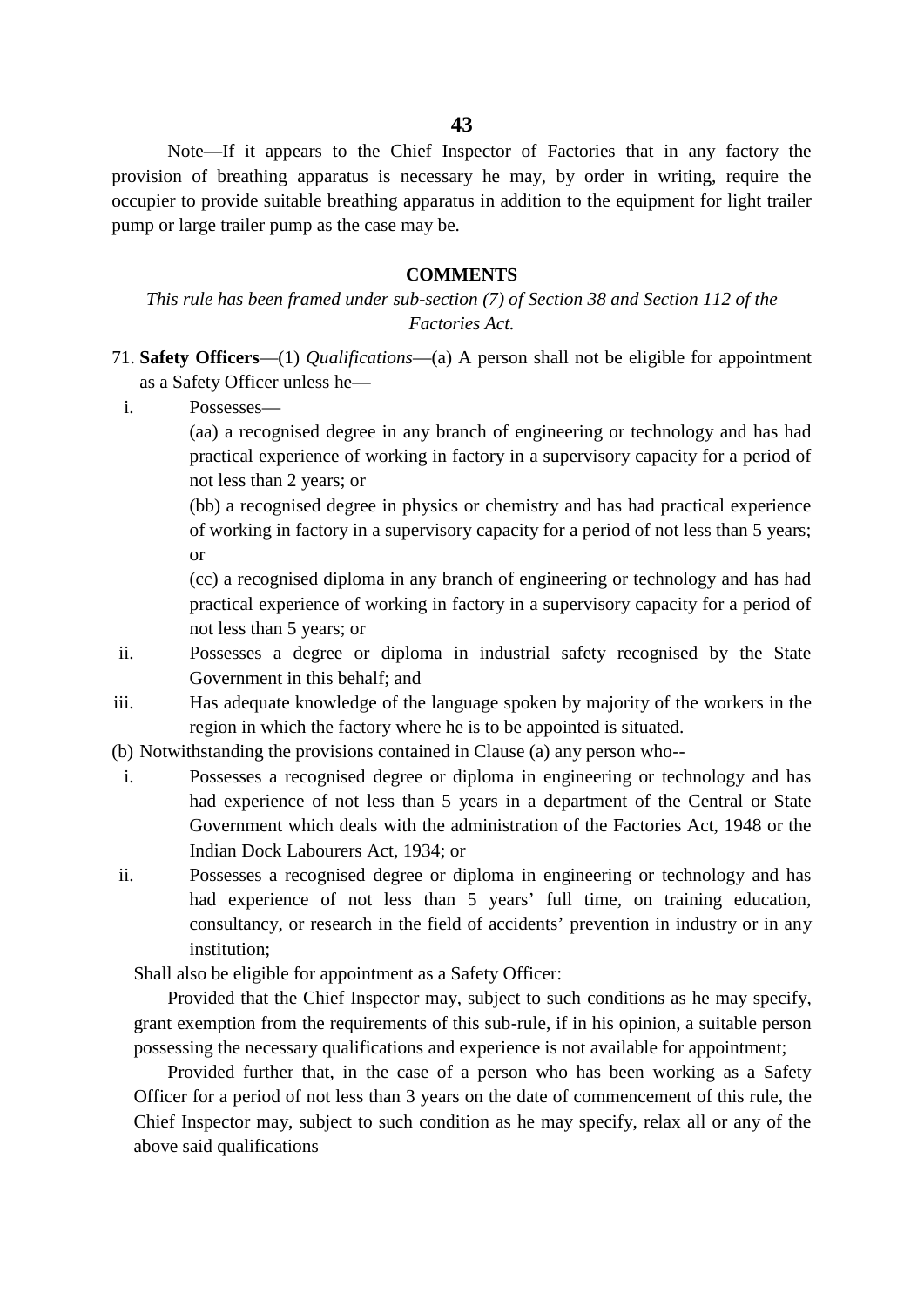(2) *Conditions of service*—(a) Where the number of Safety Officers to be appointed in a factory as required by a notification in the official Gazette exceeds one, one of them shall be designated as the Chief Safety Officer and shall have a status higher than that of the others. The Chief Safety Officer shall be in overall charge of the safety functions as envisaged in sub-rule (3) and other Safety Officers working under his control.

(b) The Chief Safety Officer or the Safety Officers in the case of factories where only one Safety Officer is required to be appointed shall be given the status of a senior executive and he shall work directly under the control of the chief executive of the factory. All other Safety Officers shall be given appropriate status to enable them to discharge their functions effectively.

(c) The scale of pay and the allowances to be granted to the Safety Officers including the Chief Safety Officer, and the other conditions of their service shall be the same as those of the other officers of corresponding status in the factory.

(d) In the case of dismissal or discharge, a Safety Officer shall have a right to appeal to the State Government whose decision therein shall be final.

(3) *Duties of Safety Officers*—(a) The duties of the Safety Officer shall be to advise and assist the factory management in the fulfilment of its obligations, statutory or otherwise, concerning prevention of personal injuries and maintaining a safe working environment. These duties shall include the following, namely—

- i) To advise the concerned departments in planning and organising measures necessary for the effective control of personal injuries;
- ii) To advise on safety aspects in all job studies, and to carry out detailed job safety studies of selected jobs;
- iii) To check and evaluate the effectiveness of the action taken or proposed to be taken to prevent personal injuries;
- iv) To advise the purchasing and stores departments in ensuring high quality and availability of personal protective equipment;
- v) To provide advice on matters related to carrying out plant safety inspections;
- vi) To carry out plant safety inspections in order to observe the physical conditions of work and the work practices and procedures followed by workers and to render advice on measures to be adopted for removing the unsafe physical conditions and preventing unsafe actions by workers;
- vii)To render advice on matters related to reporting and investigation of industrial accidents and diseases;
- viii) To investigate selected accidents;
- ix) To investigate the cases of industrial disease contracted and dangerous occurrences portable under Rule 117;
- x) To advice on the maintenance of such records as are necessary relating to accidents, dangerous occurrence and industrial diseases;
- xi) To promote setting up of Safety Committees and act as adviser and catalysts to such Committees;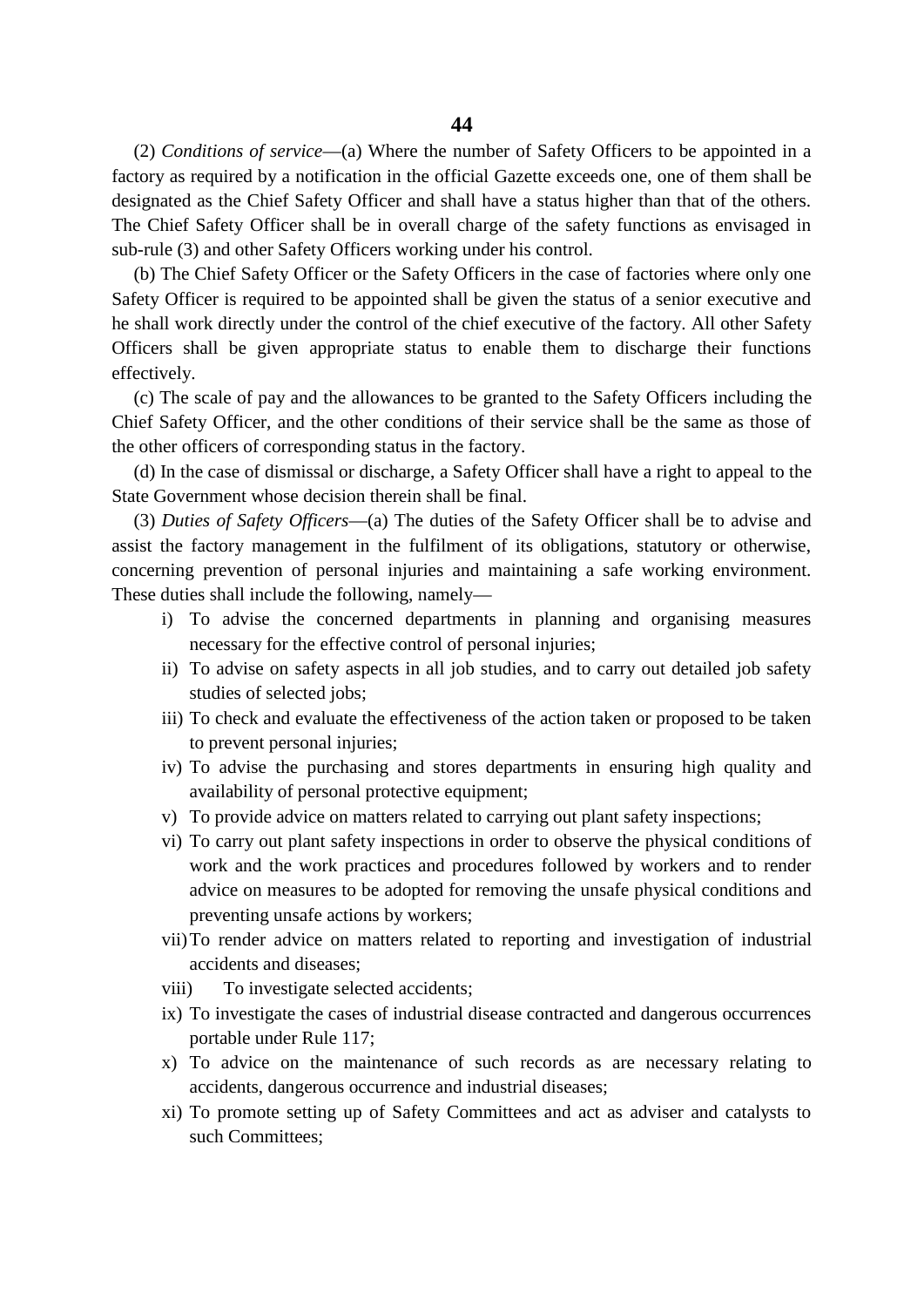- xii)To organise in association with the concerned departments, campaigns, competitions, contests and other activities which will develop and maintain the interest of the workers in establishing and maintaining safe conditions of work and procedures; and
- xiii) To design and conduct either independently or in collaboration with the training department, suitable training and educational programme for the prevention of personal injuries.

(4) *Facilities to be provided to Safety Officers*—An occupier of the factory shall provide each Safety Officer with such facilities, equipment and information as are necessary to enable him to discharge his duties effectively.

(5) *Prohibition of performance of other duties*—No Safety Officer shall be required or permitted to do any work which is inconsistent with or detrimental to the performance of the duties prescribed in sub-rule (3).

#### **COMMENTS**

*This rule has been prescribed under Section 40-B of the Factories Act.*

72. **Buildings and structures**—No building, wall, chimney, bridge, tunnel, road, gallery, stairway, ramp, floor, platform, staging, or other structure whether of a permanent or temporary character, shall be constructed, situated or maintained in any factory in such a manner as to cause risk of bodily injury.

## **COMMENTS**

*For this rule and Rules 13 to 16, see Section 41 of the Factories Act.*

- 73. **Machinery and plant**—No machinery, plant or equipment, shall be constructed, situated, operated or maintained in any factory in such a manner as to cause risk of bodily injury.
- 74. **Methods of work**—No process or work shall be carried on in any factory in such a manner as to cause risk of bodily injury.
- 75. **Stacking and storing of materials, etc**—No materials or equipment shall be stacked or stored in such a manner as to cause risk of bodily injury.
- 76. **Use of polymerising machines in the printing departments of cotton textile mills**—(1) The following precautions shall be taken when fabrics are processed in polymerising or curing machine for fixing print by the emulsion technique, namely—
	- (a) Printed fabrics shall be thoroughly dried by passing then over drying cans or through a hot flue or other equally effective means, before the same are allowed to pass through the polymerising machine;
	- (b) The exhaust flap or dampers shall be provided with a hole or opening so that at least two-third of it is always open;
	- (c) Infra-red ray heaters of the machines shall be cut off while running the prints;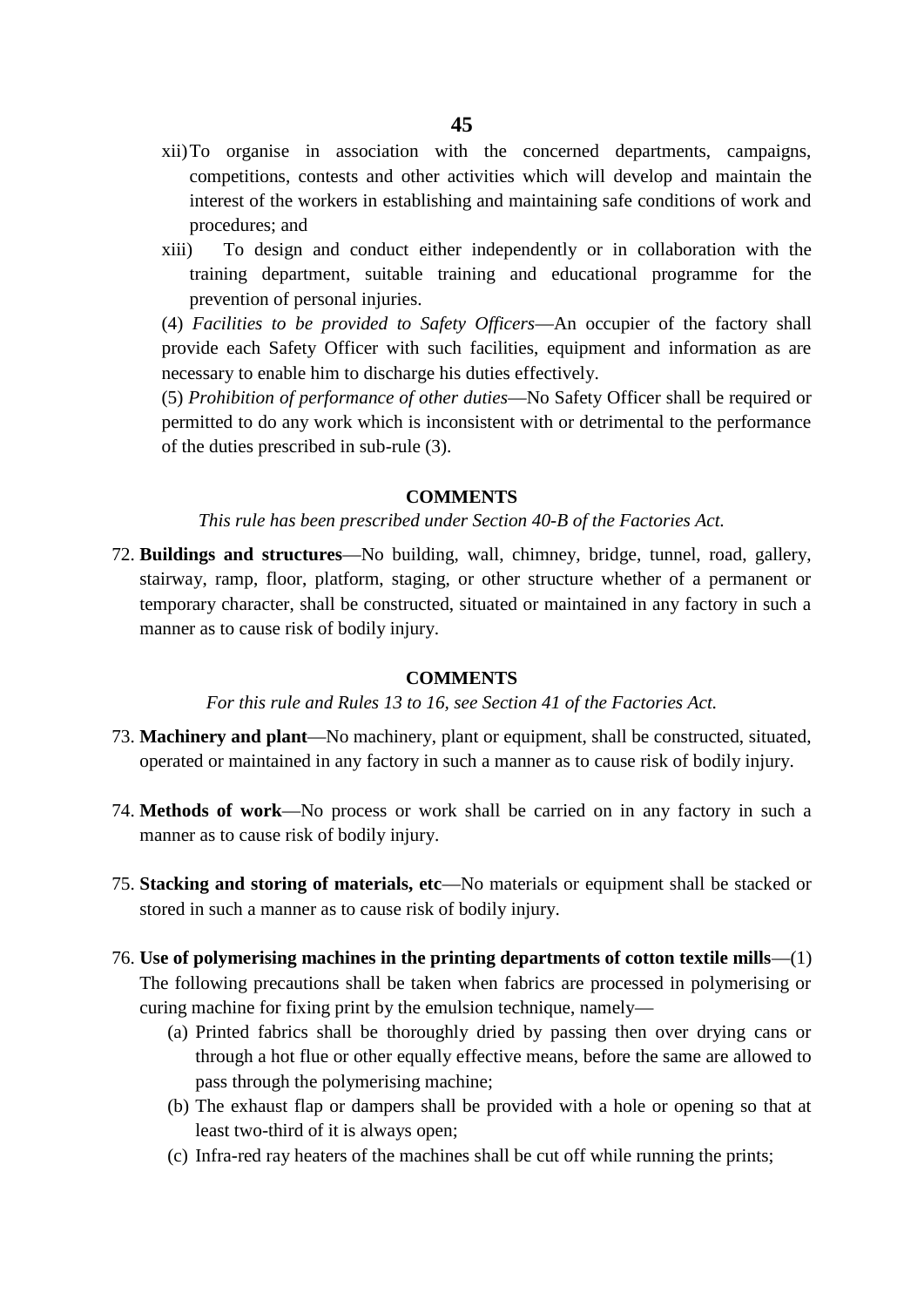- (d) The electrical heater shall be connected to a separate circuit and shall be provided with an isolation switch so as to ensure that it is completely cut off in an emergency;
- (e) The electrical heater shall be so located that if there is any dropping of the solvent due to condensation, it does not directly come in contact with the heaters;
- (f) The drive of the exhaust fan shall be interlocked with the main drive of the machine in such a way that if the exhaust motor stops, the machine including all heating devices shall also stop;
- (g) The electrical heater shall have thermostats to regulate the temperature so that the heaters shall automatically cut off, if the temperature rises above the pre-set value;
- (h) Adequate flaps shall be provided on top of the machine which can open and let off fumes outside the workroom in case of an explosion or in case any pressure is built up;
- (i) Filter gauze shall be cleaned at least once a week;
- (j) Exhaust duct shall be cleaned at least once a week; and
- (k) Tension of the V-belt drive of the fans shall be checked every week.

(2) The machine shall be examined under the direct supervision of a responsible person designated by the occupier or manager, who, by his experience and knowledge of necessary precautions against risks of explosion, is fit to supervise such work.

(3) A register shall be maintained in which the details of the various checks carried under sub-rule (2) shall be entered and every entry made therein shall be signed by the person making the checks.

- 77. **Shipbuilding and ship-repairing**—(1) *Application*—This rule shall apply as respects work carried out in any of the operation defined in sub-rule (2).
	- (2) *Definitions*—In this rule unless there are anything repugnant in the subject or context-
		- (a) "*certificate of entry*" means a certificate which is given by a person who is a competent analyst and who is competent to give such certificate, and that he has in an adequate and suitable manner tested the atmosphere in the oil-tank or oil-tanks specified in the certificate and found that having regard to all the circumstances of the case including the likelihood otherwise of the atmosphere being or becoming dangerous, entry to the oil-tanks without wearing breathing apparatus may in his opinion be permitted;
		- (b) "*hot work*" means any work which involves—
	- i. Welding, burning, soldering, brazing, sand blasting or chipping by spark producing tools;
- ii. Use of non-flameproof electrical equipment or equipments with internal combustion engines; and includes any other work which is likely to produce sufficient heat, capable lighting, flammable gases or vapours;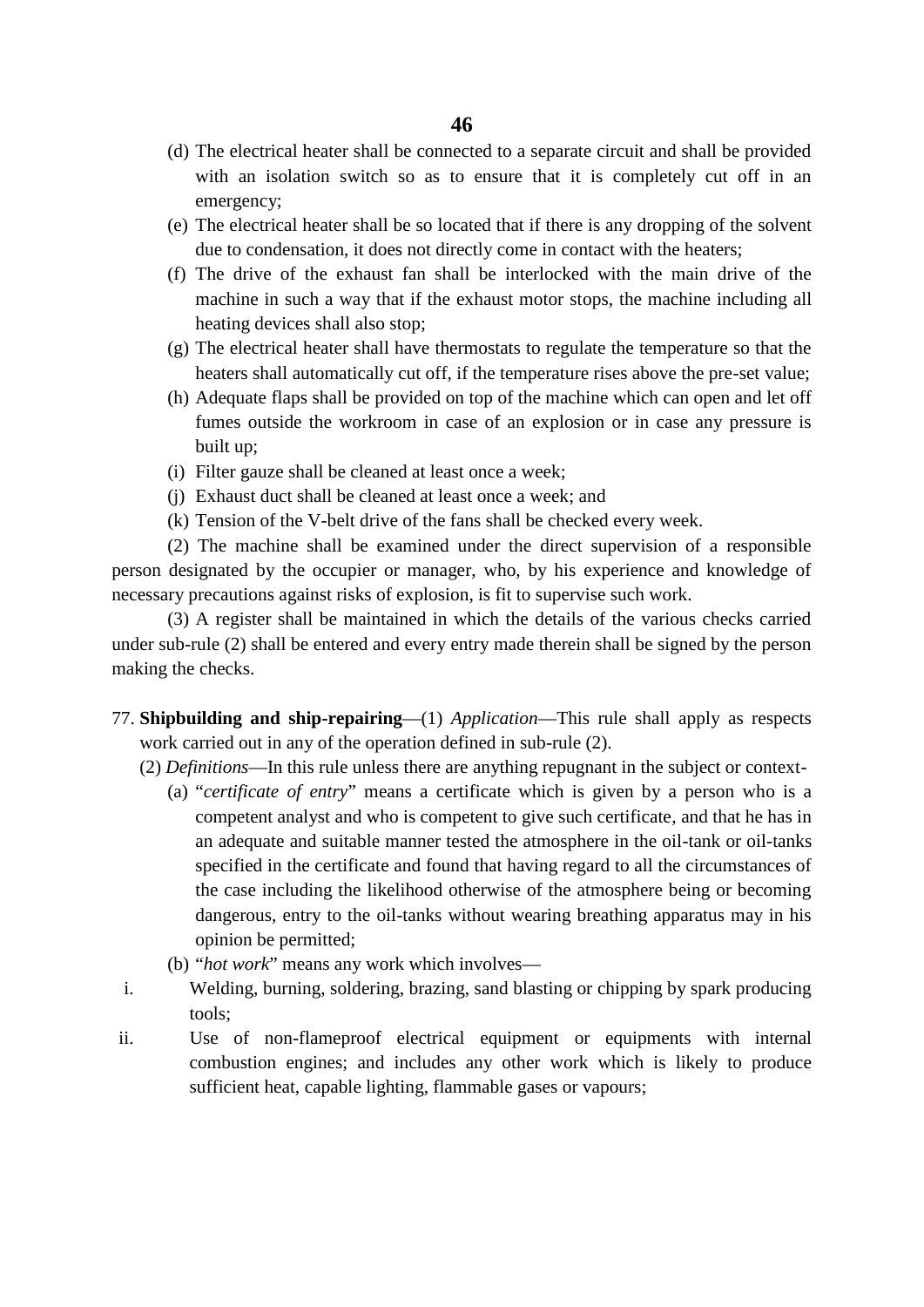- (c) "*naked light certificate*" means a certificate which is given by a person who is a competent analyst and who is competent to give such certificates, and certifies that he has in an adequate and suitable manner tested for the presence of flammable vapour the oil-tank compartment, space or other part of the vessel specified in the certificate and found it to be free there from and that having regard to all the circumstances of the case, including the likelihood or otherwise of the atmosphere becoming flammable, the use of naked lights, fires, lamps or heated rivest or any hot work to be carried out may in his opinion be permitted in the oil-tank, compartment, space or other part of the vessel specified in the certificates;
- (d) "*oil*" means any liquid which has a flash point below 132 degrees centigrade and also includes lubricating oil, liquid methane, liquid butane and liquid propane. *Explanation*—Flash point wherever it occurs in this rule shall be flash point as determined by Abel Closed Cup or Pensky-Marten Closed Cup procedures as described in IS 1448-1960.
- (e) "*oil-tank*" means any tank or compartment in which oil is or has been carried;
- (f) "*the operations*" means
	- i) Construction, reconstruction, or breaking up of any ship or vessel, repairing, refitting, painting and finishing; and
	- ii) The scaling scurfing or cleaning of its boilers (including combustion chambers or smoke boxes); and
	- iii) The cleaning of its bilges or oil-fuel or any of it tanks last used for carrying oil.

For the purpose of this definition the expression "oil" means oil of any description whether or not oil within the meaning of foregoing definition of that expression;

- (g) "*ship and vessel*" have the same meanings as in the Merchant Shipping Act, 1958;
- (h) "*shipyard*" means any yard or dry dock (including the precincts thereof) in which ships or vessels are constructed, reconstructed, repaired, refitted or finished;
- (i) "*stage*" means any temporary platform on or from which persons employed perform work in connection with operations, but does not include a boatswain's chair;
- (j) "*staging*" includes any stage, and any upright thwart, thwart pin, wedge, distance dice, belt or other appliance or materials not being part of the structure of the vessel, which is used in connection with the support of any stage, and any guardrails connected with a stage; and
- (k) "*tanker*" means a vessel constructed or adopted for carrying a cargo of oil in bulk.

## **ACCESS AND STAGING**

(3) *General access to vessels in a shipyard*—All main gangways giving general access to a vessel in a shipyard, whether from the ground or from wharf or quay, and all gross gangways leading from such a main gangway on to the vessel, shall--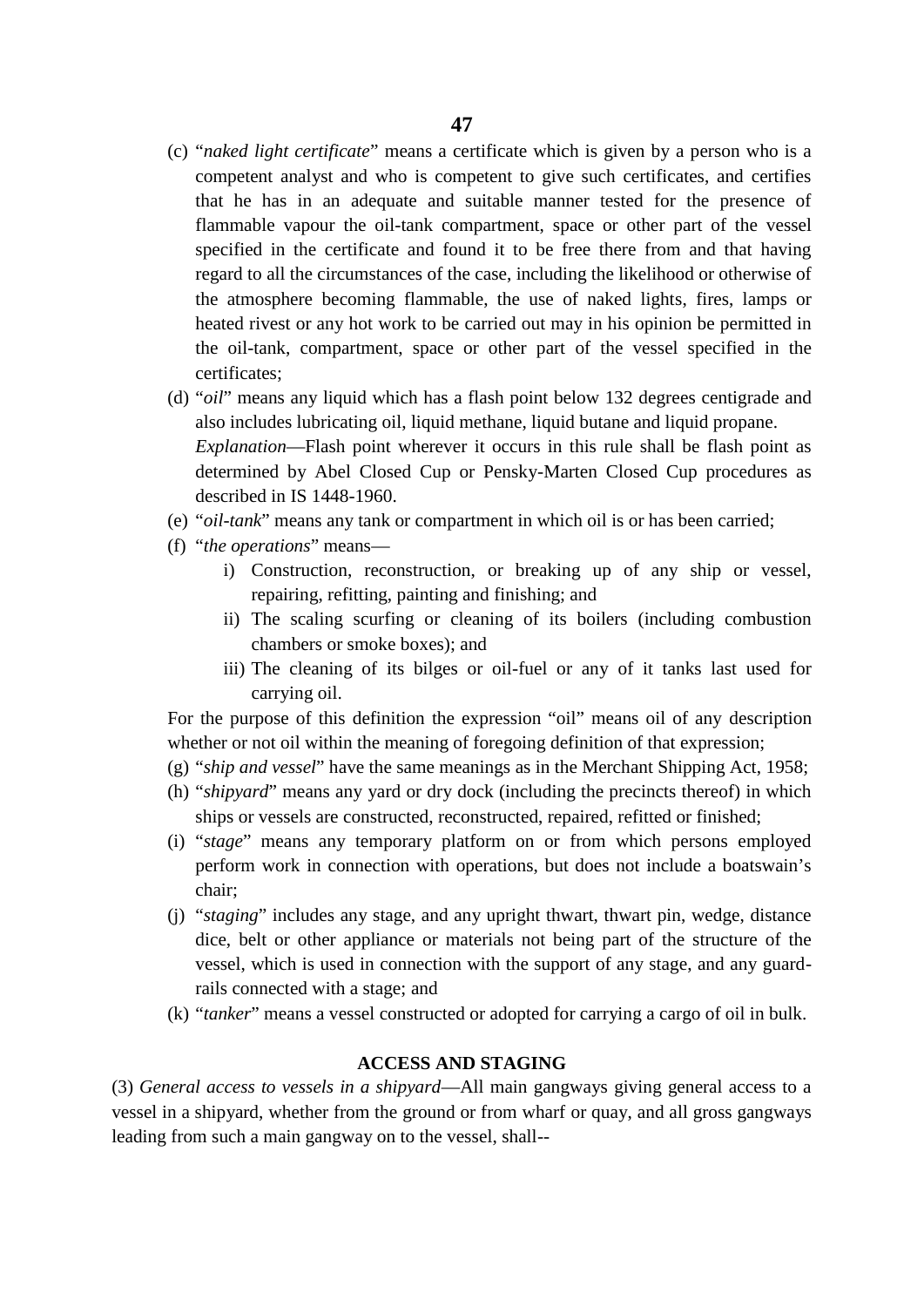- (a) Be at least 60 centimetres wide;
- (b) Be securely protected on each side to a height of at least 90 centimetres by strongly constructed upper and lower handrails and by a secure toe-board projecting at least 15 centimetres above the floor;
- (c) Be of good construction, sound materials and adequate strength;
- (d) Be stable and, whatever practicable, of permanent construction;
- (e) Be kept in position as long as required; and
- (f) Maintained in good repair.

(4) *Access to dry dock*—(a) Every flight of steps giving access from ground level either to an altar or to the bottom of a dry shall be provided throughout on each side with a substantial hand-rail. In the case of an open side, secure fencing to a height of at least 90 centimetres shall be provided by means of upper and lower rails, taut ropes or chains, or by other equally safe means. For the purpose of this clause a flight of steps which is divided into two by a chute for material, with no space between either side of the chute and the steps, shall be deemed to be one flight of steps.

(b) Such hand rails and fencings as aforesaid shall be kept in position save when and to the extent to which their absence is necessary (whether or not for the purposes of the operations) for the access of persons, or for the movement of materials or vessels or for traffic or working, or for repairing out handrails or fencing removed for any of these purposes shall be kept readily available and shall be replaced as soon as practicable.

(5) *Access to vessel in dry dock*—(a) If a ship is lying in a dry dock for the purpose of undergoing any of the operations, shall be provided as means of access for the use of workers at such times as they have to pass to, or from, the ship or dry dock—

- i) Where reasonably practicable one or more ship's accommodation ladders; or
- ii) One or more soundly constructed gangways or similar construction.

(b) The means so provided shall be not less than 55 centimetres' wide properly secured and fenced throughout on each side to a clear height of 90 centimetres by means of upper and lower rails, taut ropes or chain or by any other safe means, except that in the case of the ship accommodation ladders, such fencing shall be necessary on the one side only, provided where the other side is properly protected by the ship's side.

(c) Where at any dry dock, there is gangway giving access from an altar of the dock to a vessel which is in the dock for the purpose of undergoing any of the operations, and the edge the altar is unfenced, adequate hand-holds shall be available for any length of the altar which workers commonly use when passing between the gangway and the nearest flight of steps which give access to ground level.

(6) *Access to and from bulwarks*—Where there is a gangway leading on to a bulwark of a vessel there shall be provided—

(a) Wherever practicable, a platform at the in-board end of the gangway with safe means of access there from to the dock; or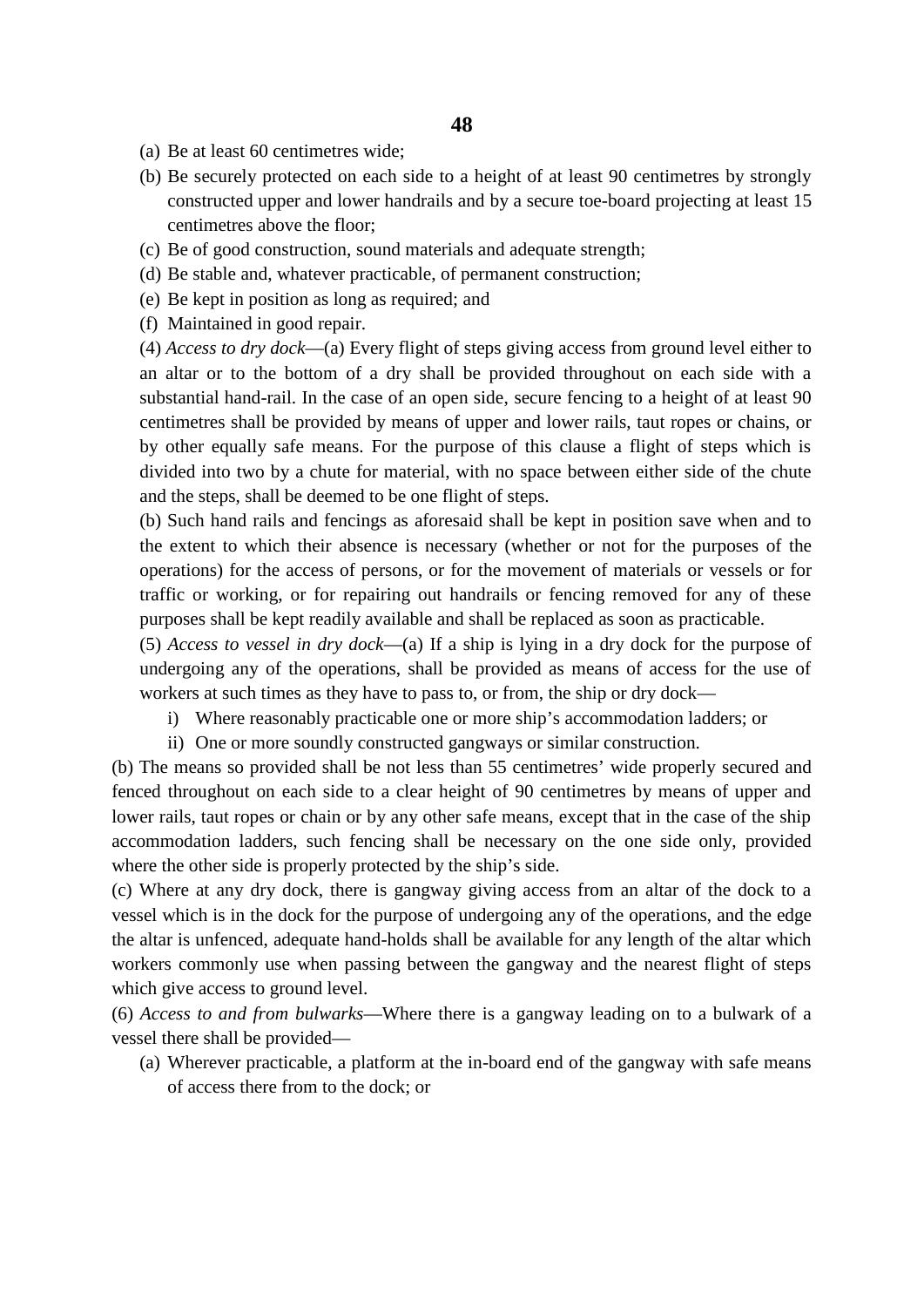(b) Where such a platform is not practicable, a second gangway or stairway leading from a bulwark on to the dock are, either attached from the first gangway or placed contiguous to it, in which case means of access, securely protected by fencing shall be provided from the one to the other.

(7) *Access to staging, etc*.—(a) Where outside staging is erected in a shipyard, there shall be provided sufficient ladders giving direct access to the stages having regard to the extent of the staging and to the work to be done.

(b) Where a vessel is under construction or reconstruction and workers are liable to go forward craft or athwartship across or along uncovered deck-beams, or across or along floors, sufficient plank shall be provided on those deck-beams or on those floors of the purpose of access to or from places of work, and sufficient and suitable portable ladders shall be provided so as to give access either from the ground or other bottom plating to the top of the floor.

(c) Without prejudice to any other provision in this rule requiring a greater width, no footway or passageway constructed of planks shall be less than 45 centimetres side.

(8*) Ladders*—(a) Subject to Clauses (b) and (c) of this sub-rule, every ladder which affords a means of access, communication or support to a person shall—

- i) Be soundly constructed and properly maintained, and
- ii) Be of adequate strength for the purpose for which it is used, and
- iii) Be securely fixed either—
- (aa) as near its upper resting place as possible, or

(bb) where this is impracticable at its base or where such fixing is impracticable a person shall be stationed at the base of the ladder when in use to prevent it from slipping, and

iv) Unless there is other adequate hand-hold extend to a height of at least 75 centimetres above the place of landing or the highest rung to be reached by the foot of any person working on the ladder, as the case may be, or, if this is impracticable, to the greatest practicable height.

(b) Requirements (iii) and (iv) of the preceding clause of this sub-rule shall not apply

to fixed ladder of a ship or to a rope ladders. Effective measures by means of roping off or other similar means shall be taken to prevent the use of fixed ladders of a ship which do not comply with requirements (i) and (ii) of that clause.

(c) any worker who removes any ladder and sets it up in a new position shall as regards that ladder, comply with requirement (iii) of Clause (a) of this sub-rule.

(d) Rope ladders shall provide foot-hold of a depth including any space behind the ladder of not less than 12 centimetres and, so far as it reasonably practicable, suitable provision shall be made for preventing such ladders from twisting.

(9) *Lasting of ladders*—(a) A fibre rope, or a rope made with stands consisting of wire cores covered with fibre shall not be used to secure a ladder used for the purpose of the operations.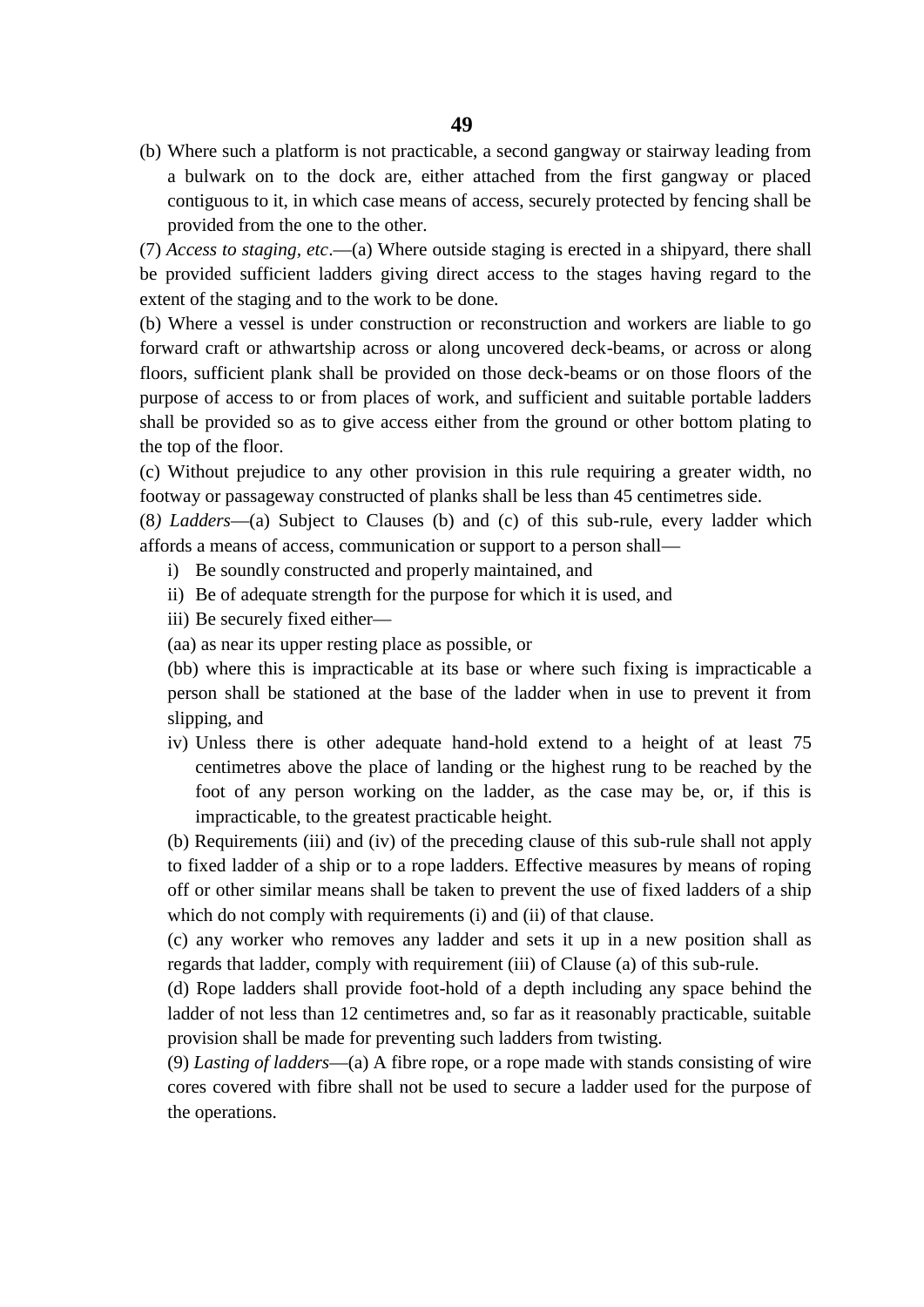(b) A wire rope shall not be used to secure any such ladder unless its ends are ferruled, but this provision shall not apply in the case of an end which is so situated or protected that a person using the ladder is not liable to come into contact with it so as to suffer injury.

(10) *Material for staging*—(a) A sufficient supply of sound and substantial material and appliances shall be available in convenient place or places for the construction of staging.

(b) All planks and other materials and appliances intended to be used or re-used for staging shall be carefully examined before being taken into use or re-use in any staging. Every examination required by this clause shall be carried out by a person competent for the purpose.

(11) *Staging, dry dock altars and shoring sills*—(a) All staging and every part thereof shall be of good construction, of suitable and sound material and of adequate strength for the purpose for which it is used and shall be properly maintained and every upright and thwart shall be kept so fixed, secured or placed in position as to prevent, so far as is reasonably practicable, accidental displacement.

(b) All planks forming stages shall be securely fastened to prevent them from slipping unless they extend 45 centimetres or more beyond the inside edge of the thwart or support on which they rest.

(c) All staging used in connection with the operations shall be inspected before use, and thereafter at regular and frequent intervals, by a responsible person.

(d) All dry dock altars and shoring sills on or from which people perform work in connection with the operations shall be of sound construction and properly maintained.

(e) All parts of stages, all parts of footways or passageways constructed of planks, and all parts of dry dock altars or shoring sills, being on or from which persons perform work in connection with the operations, shall so far as is reasonably practicable, be kept clear of all substance likely to make foot-hold or hand-hold insecure.

(12) *Upright use for hoisting block*—(a) If any upright forming parts of staging is used as a fixing for a fully block for hoisting materials—

- i) It shall be properly housed in the ground or shall otherwise be adequately secured so as to prevent it from rising; and
- ii) It shall be suitably protected against damage by the action the chain or wire or other means of securing the pulley block to the upright.

(b) No upright forming part of staging shall be used as an anchorage for a load pulley block unless the upright is not likely to be displaced by such use.

(13) *Support of stages on planks*—Planks supported on the rungs of ladders shall not be used to support stages.

(14) *Suspended stages*—(a) Stages suspended by ropes or chains shall be secured as far as possible so as to prevent them from swinging.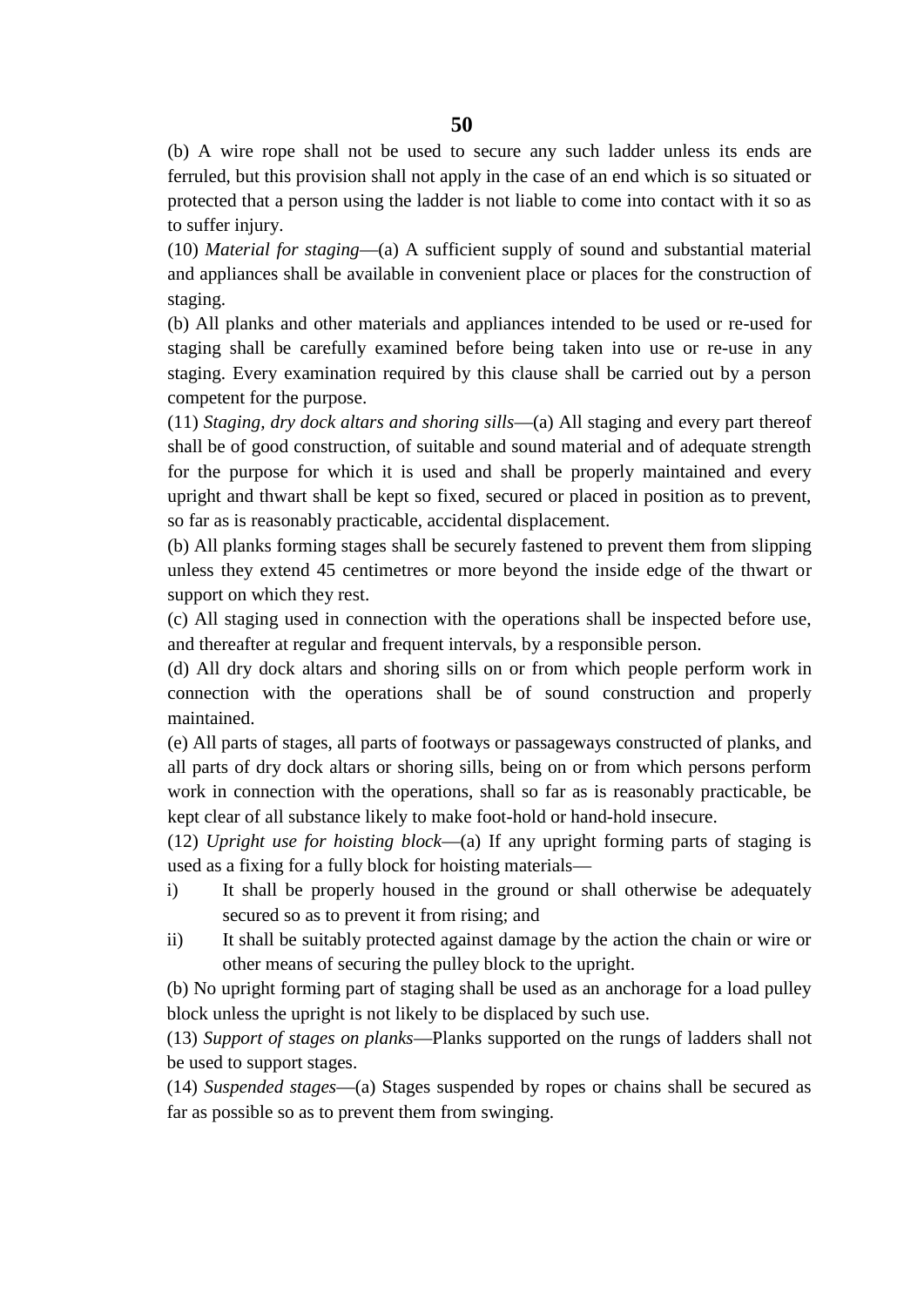(b) A fibre rope, or a rope made of strands consisting of wire cores covered with fibre, shall not be used for suspending a stage except that fibre ropes may be used in the case of a stage of which the suspension ropes are received through blocks.

(c) Chains, ropes, blocks and other gear used for the suspension of stages shall be of sound materials, adequate strength and suitable quality, and in good condition.

(d) Appropriate steps shall be taken to prevent ropes or chains used for supporting a stage from coming into contact with sharp edges of any part of a vessel.

(15) *Boatswains' chairs*—(a) Boatswains' chairs and chains, ropes or other gear used for their suspension shall be of sound material, adequate strength and suitable quality and the chains, ropes or other gear shall be securely attached.

(b) Suitable measures shall be taken to prevent where possible the spinning of a boatswains' chair and to prevent any occupant falling there from.

(16) Rising stage—All planks forming a rising at the bow end of a vessel shall be securely fastened to prevent them from slipping.

(17) *Width of staging*—Without prejudice to the other provisions of these sub-rules, all stages shall be of sufficient width as is reasonable in all the circumstances of the case to secure the safety of the persons working thereon.

(18) *Stage from which a person is liable to fall more than 2 metres or into water*—(a) This sub-rule applies to stages from which a person is liable to fall at a distance of more than 2 metres or into water in which there is s risk of drowning.

(b) Every stage to which this sub-rule applies—

- i. Shall so far as is reasonably be closely boarded, planked or plated;
- ii. Shall be so constructed or placed that a person is not liable to fall as aforesaid through a gap in the staging not being a gap it necessary and not larger than necessary having regard to the nature of the work being carried on; and
- iii. Shall be at least 45 centimetres wide.

(c) Every side of a stage to which this sub-rule applies shall--

- iii) If it is not a side immediately adjacent to any part of a vessel, be fenced (subject to the provisions of Clauses (d) to (g) of this sub-rule) with a guard rail or guard rails to a height of at least one meter above the stage which rail or rails shall be so placed as to prevent so far as practicable the fall of persons from the stage or from any raised standing place on the stage; or
- iv) If it is a side immediately adjacent to any part of a vessel, be placed as near as practicable to that part having regard to the nature of the work being carried on and to the nature of the structure of the vessel.

(d) In the case of stages which are suspended by ropes or chains and which are used solely for painting the fencing required by sub-Clause (i) of the preceding clause may be provided by means of taut guard-rope or taut guard-ropes.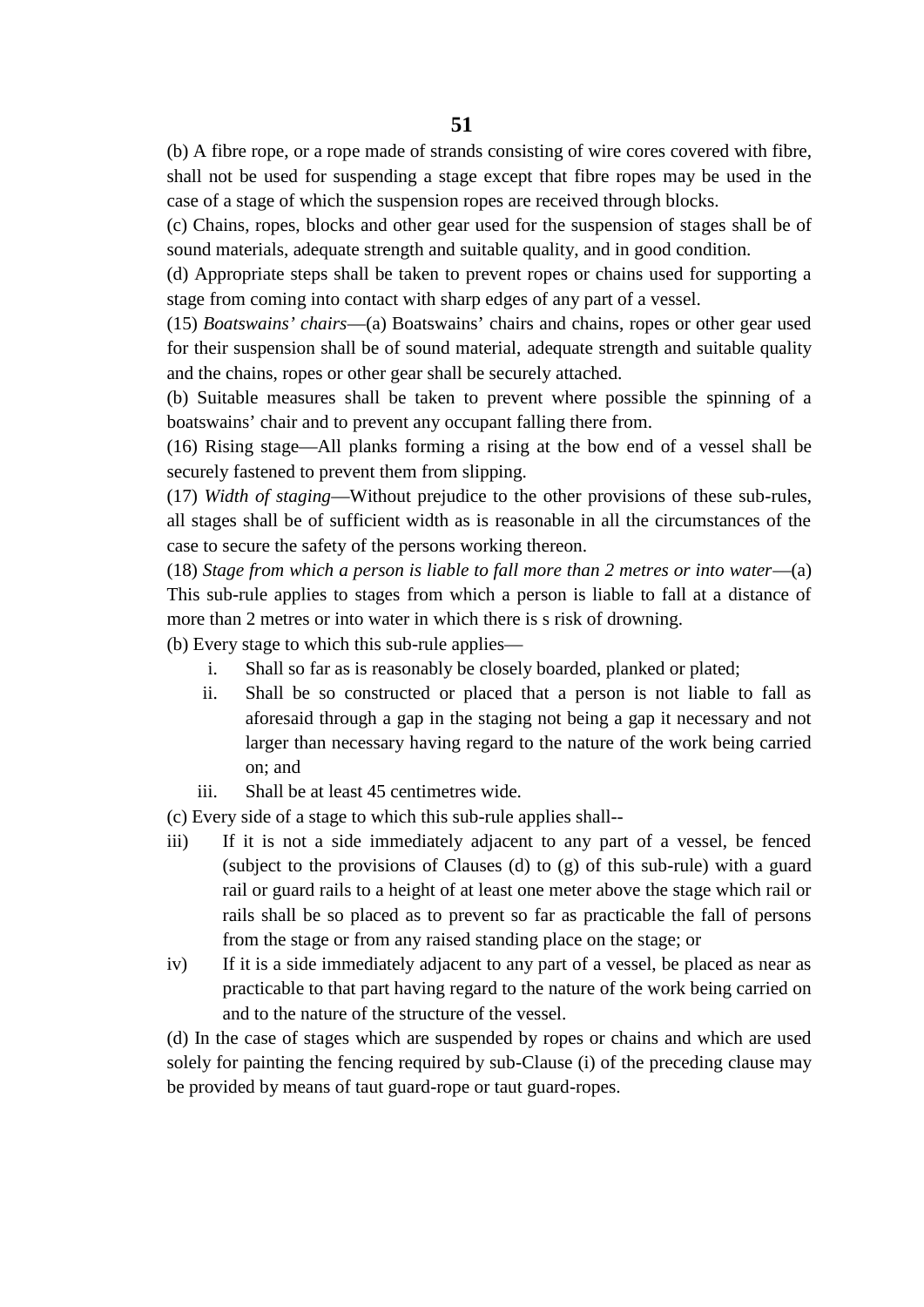(e) No side of stage or, as the case may be, no part of the side of stages need be fenced in pursuance of Clause (c) (i) of this sub-rule in cases where, and so long as, the nature of the work being carried on, makes the fencing of that side or, as the case may be, that part impracticable.

(f) Guard-rails provided in pursuance of Clause (c) (i) of sub-rule may be removed for the time and to the extent necessary for the access of persons or for the movement of materials, but guard-rails removed for either of these purposes shall be replaced as soon as practicable.

(g) Where it is not reasonably practicable to comply with the provisions of Clause (c) (i) of this sub-rule, workers shall be provided with suitable safety belts equipped with life lines which are secured with a minimum amount of slack to a fixed structure.

(19) *Fencing of dry docks*—(a) Fencing shall be provided at or near the edges of a dry dock at ground level, including edges above flights of steps and chutes for materials. The height of such fencing shall at not point be less than one meter.

(b) Such fencing as aforesaid shall be kept in position save when and to the extent to which its absence is necessary (whether or not for the purposes of the operation) for the access of persons, or for movement of materials or vessels or the traffic or working, or for repairs, but fencing removed for any of these purposes shall be kept readily available and shall be replaced as soon as practicable.

(20) *Protection of openings*—(a) Every side or edge of an opening in a deck or tank top of a vessel being a side or edge which may be a source of danger to the workers, except where and while the opening is securely covered or where the side or edge is protected to a height of not less than 75 centimetres by a coaming or other part of the vessel, be provided with fencing to a height of not less than 90 centimetres above the edge or side and such fencing shall be kept in position save when and to the extent to which its absence is necessary (whether or not for the purposes of the operation) for the access of persons, or the movement of materials or for traffic or working, or for repair, but fencing removed for any of these purposes shall be kept readily available and shall be replaced as soon as practicable.

(b) Clause (a) of this sub-rule shall not apply—

- i. To that part of an opening in a deck or tank top which is at the head of a stairway or ladder way intended to be used while the operations are being carried on; or
- ii. To parts of a deck or tank top which are intended to be plated, except such parts where the plating has necessarily to be delayed so that the opening may be used for the purpose of the operations.

(21) *Fall of articles from stages*—Where workers are at work outside a vessel on a stage adjacent to part of the structure of the vessel and other workers are at work directly beneath that stage, the planks of the stage shall be in such a position that no article liable to cause injury to the workers can fall between the planks, and the inside plank of the stage shall be placed as near as practicable to the structure of the vessel having regard to the nature of the work being carried on.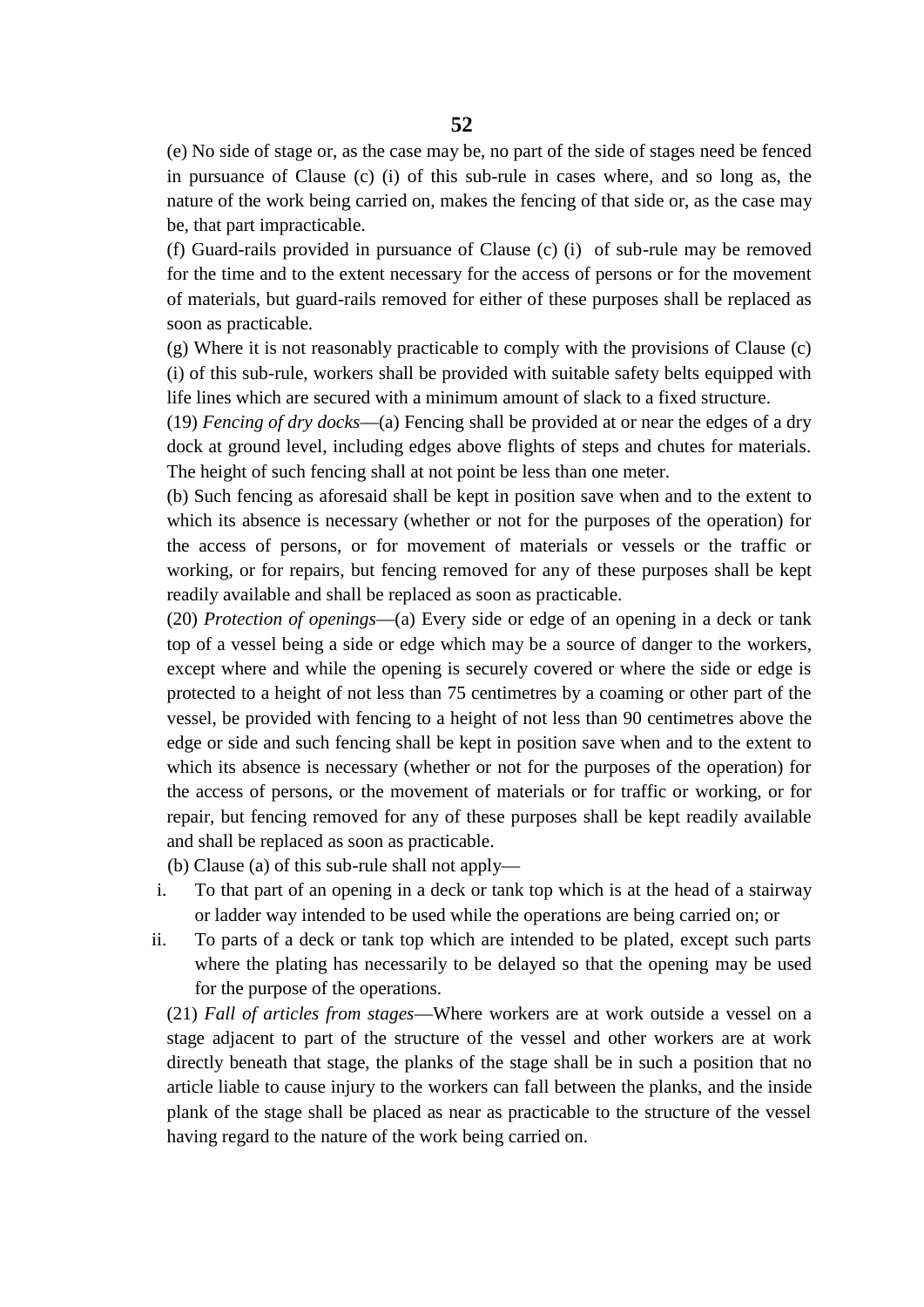(22) Boxes for rivets, etc.—(a) Boxes or other suitable receptacles for rivets, nuts, bolts and welding rods shall be provided for the use of workers.

(b) It shall be the duty of the workers to use, so far as practicable, the boxes or other suitable receptacles so provided.

(23) *Throwing down materials and articles*—(a) Subject to the provisions of Clause (b) of this sub-rule, parts of staging tools and other articles and materials shall not be thrown down from a height where they are liable to cause injury to workers, but shall be properly lowered.

(b) When the work to be done necessarily involves the throwing down from a height of articles or materials, conspicuous notice shall be pasted to warn persons from working or passing underneath the place from which articles or materials may fall, or the work shall be done under the direct supervision of a competent person in authority.

(c) No person shall throw any articles or materials from a height except in accordance with the requirements of this sub-rule.

(24) *Loose articles or materials*—So far as practicable, steps shall be taken to minimise the risk arising from loose articles or materials being left lying about in any place from which they fall on workers or persons passing underneath.

# **RAISING AND LOWERING**

(25) *Secureness of loads*—(a) Loads shall be securely suspended or supported whilst being raised or lowered and all reasonable precautions shall be taken to prevent danger from slipping or displacement.

(b) Where by reason of the nature of position of the operations load is liable, whilst being moved by a lifting machine or lifting tackle, to come into contact with any object so that the object may become displaced, special measures be adopted to prevent the danger so far as reasonably practicable.

(26) *Support of lifting machine and lifting tackle*—Every lifting machine and all lifting tackle shall be adequately and suitably supported or suspended having regard to the purpose for which it is used.

(27) *Wire ropes with broken wires*—No wire ropes shall be used if in any length of ten diameters the total number of visible broken wires exceeds five percent of the total number of wires, or if the rope shows signs of excessive wear or corrosion or other serious defect.

(28) *Splices in wire ropes*—A thimble or loop splice made in any wire rope shall have at least cut out of each strand. All tucks shall be against the lay of the rope;

Provided that this sub-rule shall not operate to prevent the use of another form of splice which can be shown to be as efficient as the form of splice specified in this sub-rule.

(29) *Knotted chains, etc*—(a) No chain or wire rope shall be used when there is a known tide in any part thereof.

(b) No chain which is shortened or joined to another chain by means of bolts and nuts shall be used: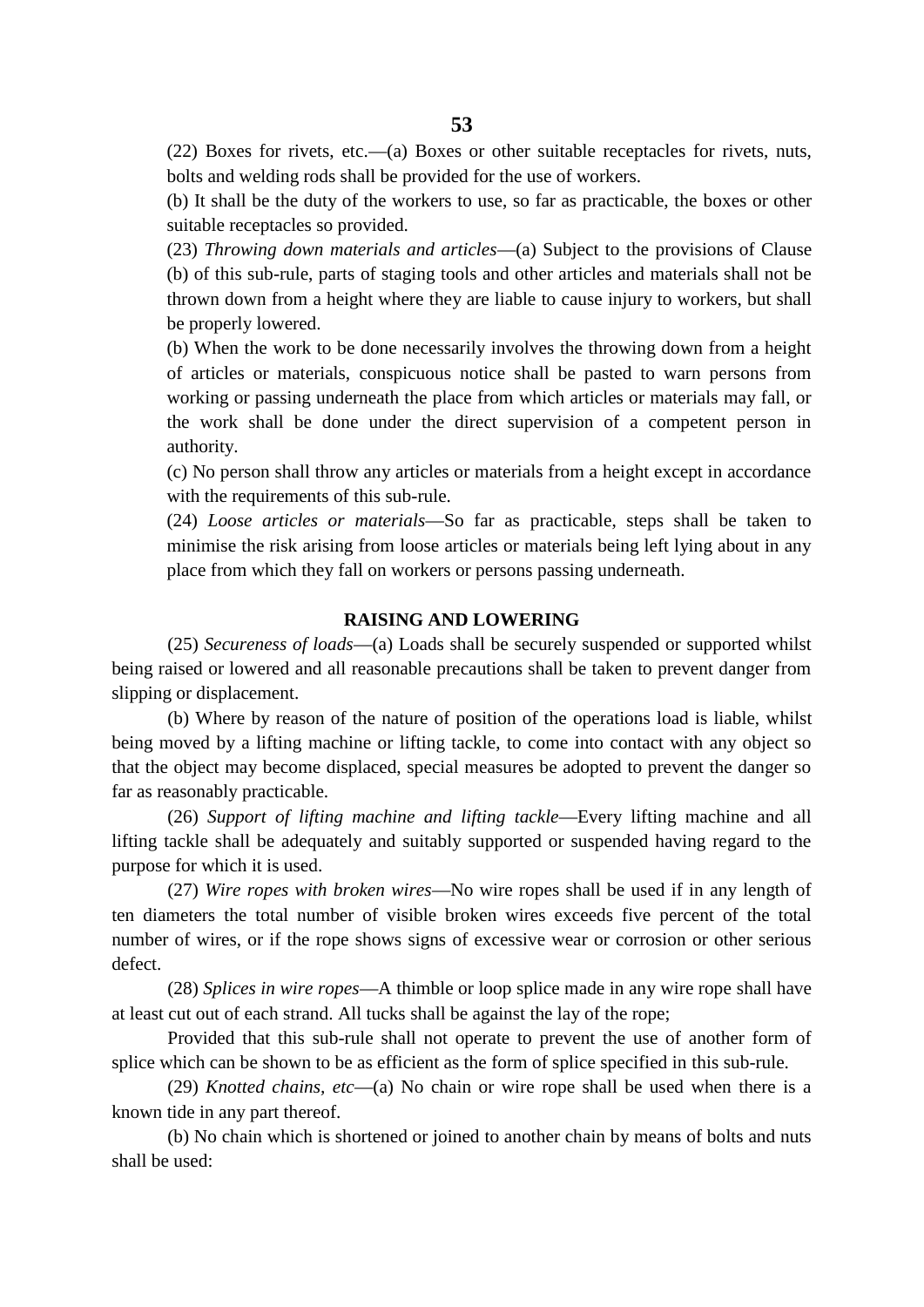**54**

Provided that this does not exclude the use of a chain bolted or joined to another chain by an approved and properly constructed attachment.

(30) *Precaution against damage to chains and ropes*—Appropriate steps shall be taken to prevent, so far as practicable, the use of chains or ropes for raising or lowering in circumstances in which they are in or liable to come into contact with sharp edges of plant, materials or loads, or with sharp edges of any part of the vessel on which work is carried out.

(31) *Loads on lifting appliances*—No load shall be left suspended from a lifting appliance other than a self-sustaining, manually operated lifting appliance unless there is competent person in charge of the appliance while the load is so left.

(32) *Heavy loads*—Where there is reason to believe that a load being lifted or lowered on a lifting appliance weighs more than 20 tonnes its weight shall be ascertained by means of an accurate weighing machine or by the estimation of a person competent for the purpose, and shall be clearly marked on the load:

Provided that this sub-rule shall not apply to any load lifted or lowered by a crane which has either a fixed or a derricking jib and which is lifted with an approved type of indicator in good working order which—

- a) Indicates clearly to the driver or person operating the crane when the load being carried approaches the safe working load of the crane for the radius of the job which the load is carried; and
- b) Gives an efficient sound signal when the load moved is in excess of the safe working load of the crane at that radius.

# **PRECAUTIONS AGAINST ASPHYXIATION INJURIOUS FUMES OR EXPLOSIONS**

(33) *Certification for entry into confined spaces likely to contain dangerous fumes*—A space shall not be certified under Section 36 (3) (a) of the Act, unless—

- (a) Effective steps have been taken to prevent any ingress of dangerous fumes;
- (b) Any sludge or other deposit liable to give off dangerous fumes has been removed and space that contains no other material liable to give of dangerous fumes; and
- (c) The space has been adequately ventilated and tested for dangerous fumes and has a supply of air adequate for respiration;

Provided that no account shall be taken for the purposes of Clause (b) of this sub-rule of any deposit, or other material liable to give off dangerous fumes in insignificant quantities only.

(34) *Precautions against shortage of oxygen*—No person shall enter or remain in any confined space in a vessel, being a confined space in which there is reason to apprehend that the proportion of oxygen in the air is so low as to involve risk of persons being overcome, unless either—

- (a) The space has been and remains adequately ventilated and a responsible person has tested it and certified that it is safe for entry without breathing apparatus; or
- (b) He is wearing suitable breathing apparatus and a safety belt securely attached to a rope, the free end of which is held by a person standing outside the confined space.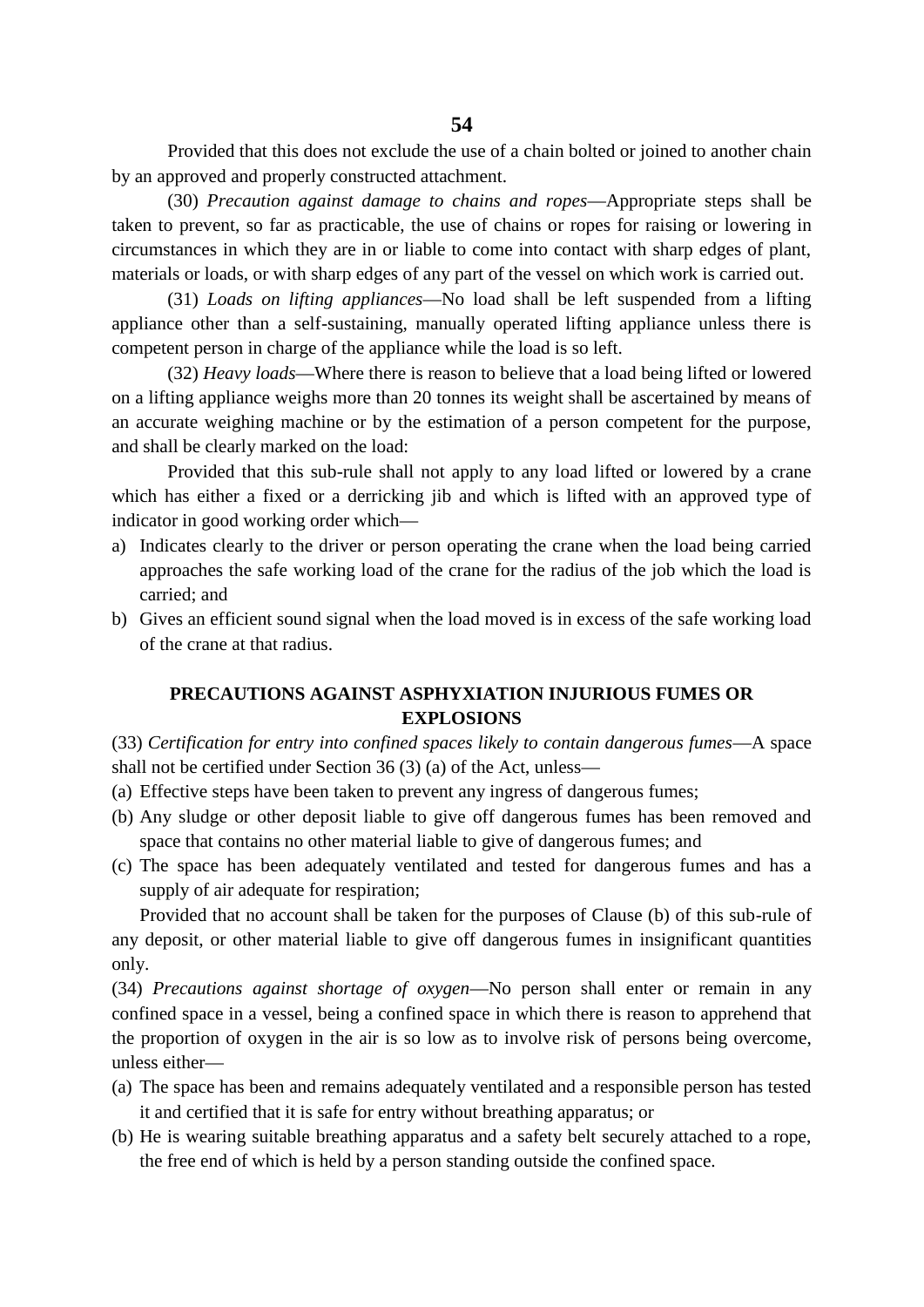(35) *Rivet fires*—(a) Rivet fires shall not be taken into or used in or remain in any confined space on board or in a vessel unless there is adequate ventilation to prevent the accumulation of fumes.

(b) No person employed shall move a rivet fire into any confined space on board or in a vessel unless he has been authorised by employer to move the fire into that space.

(36) *Gas cylinders and acetylene generators*—(a) No cylinder which contains or has contained oxygen or any flammable gas or vapour at a pressure above atmospheric pressure and no acetylene generating plant, shall be installed or placed within 5 meters of any substantial source of heat (including any boiler or furnace when alight) other than burner or blow-pipe operated from the cylinder or plant.

(b) No such cylinder and no such plant shall be taken below the weather deck in the case of a vessel undergoing repair, or below the top-most completed deck in the case of a vessel under construction, unless it is installed or placed in a part of the vessel which is adequately ventilated to prevent any dangerous concentration of gas or fumes.

(37) *Further provision as to acetylene generators*—(a) The following provisions shall be observed as respects any acetylene generating plant:

- i) No such plant shall be installed or placed in any confined space unless effective and suitable provision is made for securing and maintaining the adequate ventilation of that space so as to prevent, so far as practicable, any dangerous accumulation of gas;
- ii) Any person attending or operating any such plant shall have been fully instructed in its working and a copy of the maker's instructions for that type of plant shall be constantly available for his use;
- iii) The charging and clearing of such plant shall, so far as practicable, be done during daylight; and
- iv) Partly spent calcium carbide shall not be re-charged into an acetylene generator.

(b) No person shall smoke or strike a light or take a naked light or a lamp or in into any acetylene generator house or shed or in or into dangerous proximity to any acetylene generating plant in the open air or on board a vessel:

Provided that this clause shall not apply as respect a generator in the open air or on board a vessel which, since it was last charged has been thoroughly cleaned and freed from any calcium carbide and acetylene gas.

(c) A prominent notice prohibiting smoking, naked lights and lamps shall be exhibited on or near every acetylene generating plant whilst it is charged or is being charged or is being cleaned.

(38) *Construction of plant for cutting, welding or heating metal*—(a) Pipes or hoses for the supply of oxygen or any flammable gas or vapour to any apparatus for cutting, welding or heating metal shall be of good construction and sound material and be properly maintained.

(b) Such pipes or hoses shall be securely attached to the apparatus and other connections by means of suitable clips or other equally effective appliances.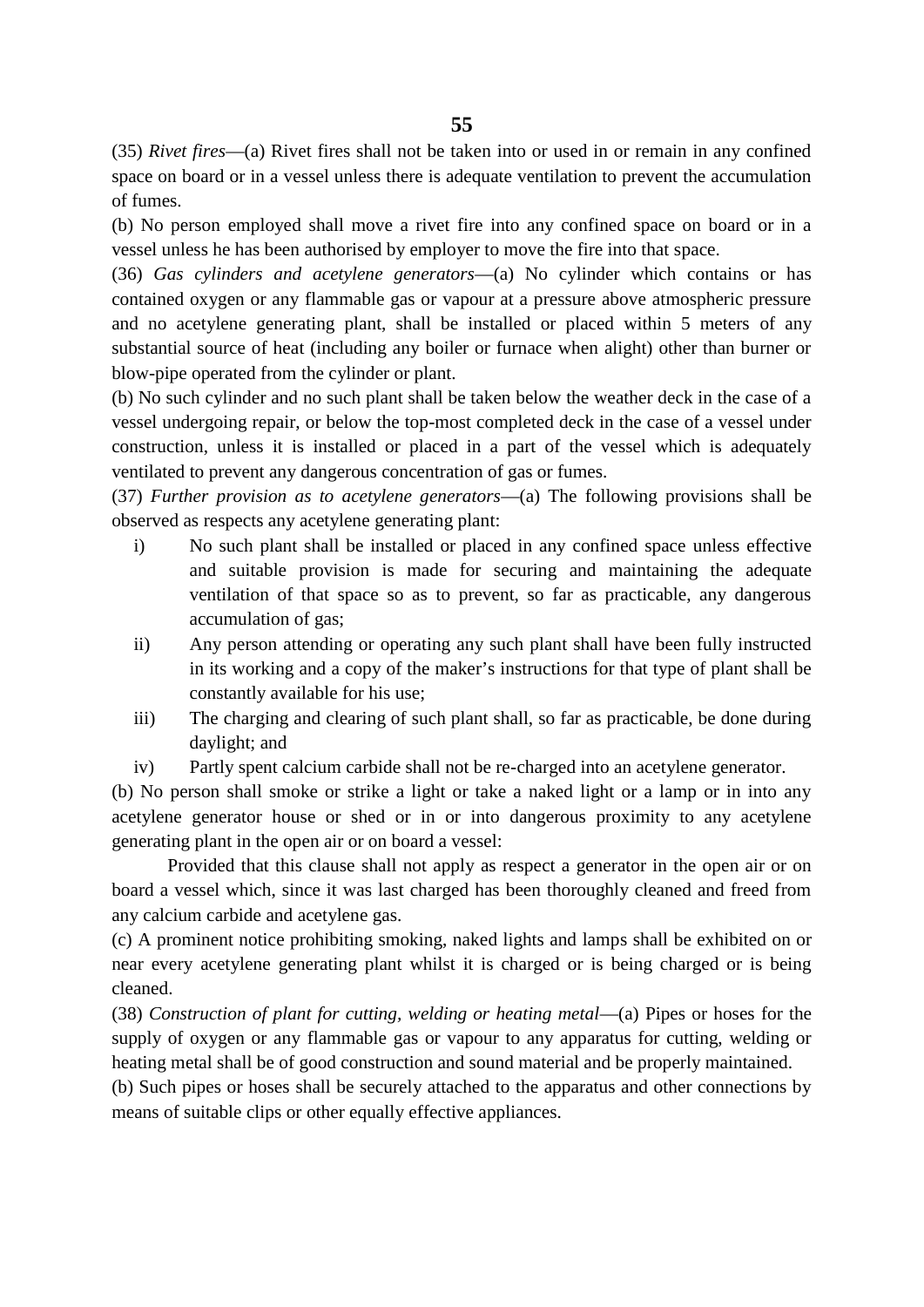(c) Efficient reducing and regulating valves for reducing the pressure of the gases shall be provided and maintained in connection with all cylinders containing oxygen or any flammable gas or vapour at a pressure above atmospheric while the gases or vapours from such cylinders are being in any process of cutting, welding or heating metal.

(d) Where acetylene gas is used for cutting, welding or hearing metal—

- i) A properly constructed and efficient back-pressure valve and flame arrester shall be provided and maintained in the acetylene supply pipe between each burner or blow pipe and the acetylene generator, cylinder or container from which it is supplied, and shall be placed as near as practicable to the burner or blow-pipe, except that these requirements shall not apply where an acetylene cylinder serves only one burner or blow-pipe; and
- ii) Any hydraulic valve provided in pursuance of the preceding sub-clause shall be inspected on each day by every person who uses the burner or blow-pipe on that day and it shall be the duty of every worker who used the burner or blow-pipe to inspect the hydraulic valve accordingly.

(e) The operating valves of burners or blow-pipes to which oxygen or any flammable gas or vapour is supplied for the purpose of cutting, welding or heating metal shall be so constructed, or the operating mechanism shall be so protected, that the valves cannot be opened accidentally.

(39) *Precaution after use of apparatus for cutting, welding or heating metal*—(a) In the case of apparatus on board a vessel used for cutting, welding or heating metal with the aid of oxygen or any flammable gas or vapour supplied at a pressure above atmospheric pressure the precaution specified in the following clauses of this sub-rule shall be taken when such use ceases for the day or for a substantial period and the apparatus is to be left on board, but need not be taken when such use is discontinued merely during short interruptions of work. The requirement in Clauses (c) and (d) of this sub-rule shall not apply during a meal interval; provided that a responsible person is placed in charge of the plant and equipment referred to therein.

(b) Supply valves of cylinders, generators, and gas mains shall be securely closed and the valve key shall be kept in the custody of a responsible person.

(c) Movable pipes or hoses used for conveying oxygen or flammable gas or vapour and the welding and cutting torches shall, in the case of a vessel undergoing construction, be brought to the top most completed deck, in the case of a vessel undergoing repair, to a weather deck or in either case to some other place of safety which is adequately ventilated to prevent any dangerous concentration of gas or fumes:

Provided that where, owing to the nature of the work, it is impracticable to comply with the foregoing requirements of this clause the pipes or hoses shall be disconnected from cylinders, generators or gas mains, as the case may be.

(d) When cylinders or acetylene generating plant have been taken below deck as permitted by Clause (b) of sub-rule (36) such cylinders or acetylene generating plant shall be brought to a weather deck or, in the case of a vessel undergoing construction, to the top most completed deck.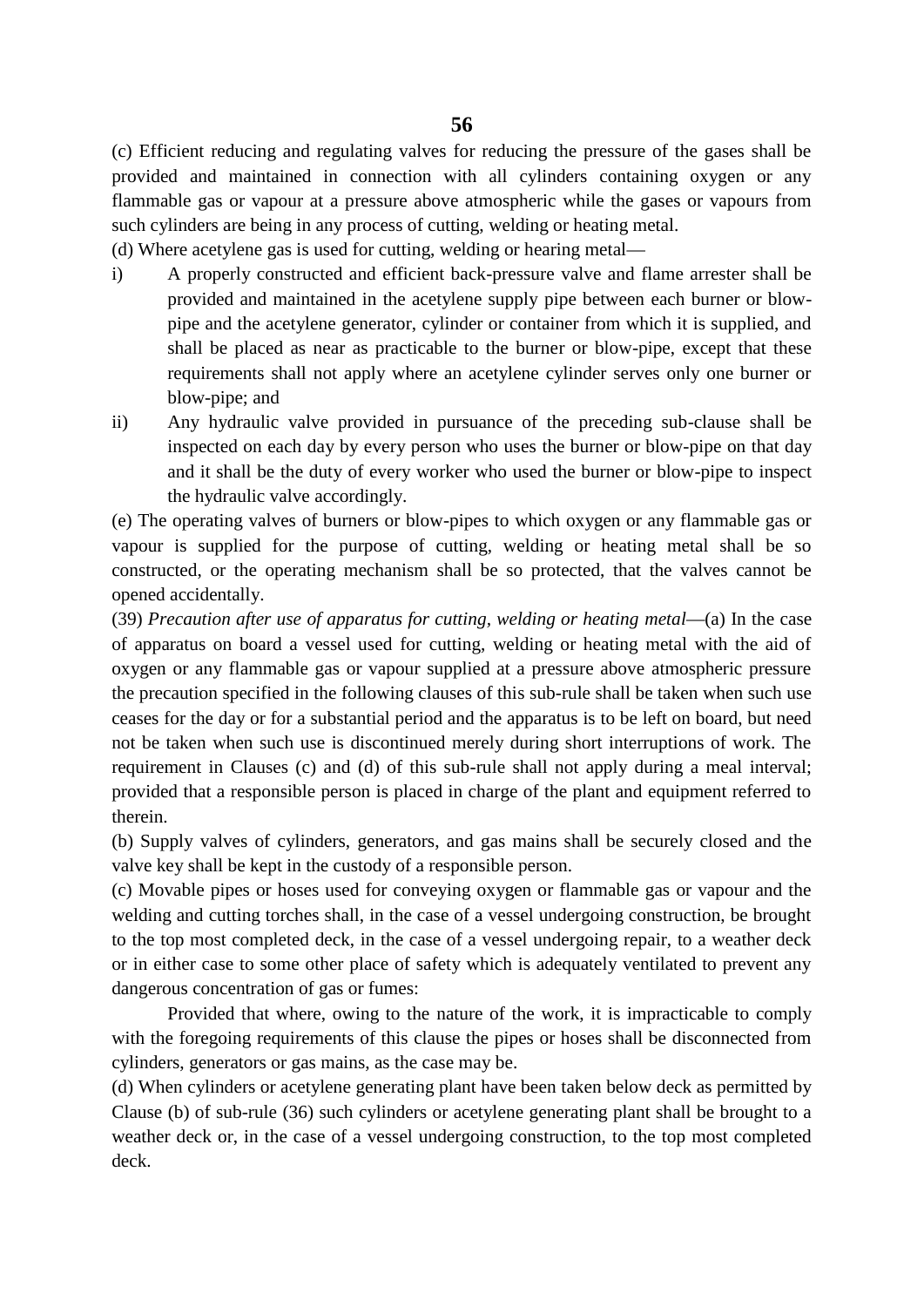(40) *Naked light and hot work oil carrying vessel*—(a) Subject to the provisions of Clause (b) of this sub-rule and to the provisions of sub-rule (48) and without prejudice to the provisions of sub-rule (46) and (47), naked light, fire or lamp (other than a safety lamp of a type approved for the purpose of this sub-rule)—

i) Shall be permitted to, or to be in, or any hot work permitted to be carried out in any part of a tanker, unless, since oil was last carried in that tanker, a naked light certificate has been obtained and is in force in respect of those parts of the tanker for which, in the opinion of competent analyst, a naked light certificate is necessary:

Provided that a naked light, fire or lamp of a kind specified in writing by a competent analysts may be applied tom, or be, in any hot work of a type specified by him carried on any part of the tanker so specified.

ii) Shall be permitted—

(aa) to be in any oil tank on board or in a vessel in which oil-tank the oil last carried was oil having a flash point of less than 23 degrees centigrade or was liquid methane, liquid propane or liquid butane, nor any hot work permitted to be carried out in any such oil tank or vessel, unless a naked light certificate has previously been obtained on the same day and is in force in respect of that oil-tank and of any oil-tank, compartment or space adjacent thereto;

(bb) to be applied to the outer surface of any oil-tank on board or in a vessel in which oil-tank the oil last carried was such oil as aforesaid, nor any work of such a nature which is likely to produce sufficient heat capable of igniting flammable gases or vapours permitted to be carried out on the outer surface of such oil-tank or vessel, unless a naked light certificate has previously been obtained on the same day and is in force in respect of that oil-tank;

(cc) to be applied to the outer surface of, or to be in, any compartment or space adjacent to an oil-tank on board or in a vessel in which oil-tank the oil last carried was such oil as aforesaid, nor any hot work permitted to be carried out in such compartment or space as aforesaid, nor any work of such nature which is likely to produce sufficient heat capable of igniting flammable gases or vapours, permitted to be carried out on the outer surface of such compartment or space, unless a naked light certificate has previously been obtained on the same day and is in force in respect of that compartment or space:

Provided that where in any such case referred to in paragraph (aa), (bb) or (cc) of this sub-clause a competent analyst has certified that daily naked certificates are unnecessary or are necessary only to specified extent, such a daily certificate need not be obtained or, as the case may be, need only be obtained or to the specified extent;

iii) Shall be permitted to be applied to the outer surface of, or to in, any oil tank on board or in a vessel nor any hot work permitted to be carried out in any such oil-tank or vessel, nor any work of such nature which is likely to produce sufficient heat capable of igniting flammable gases or vapours, permitted to be carried out on the outer surface of the oil-tank or vessel, unless, since oil was last carried in that oil tank, naked light certificate has been obtained and is in force in respect of that oil-tank;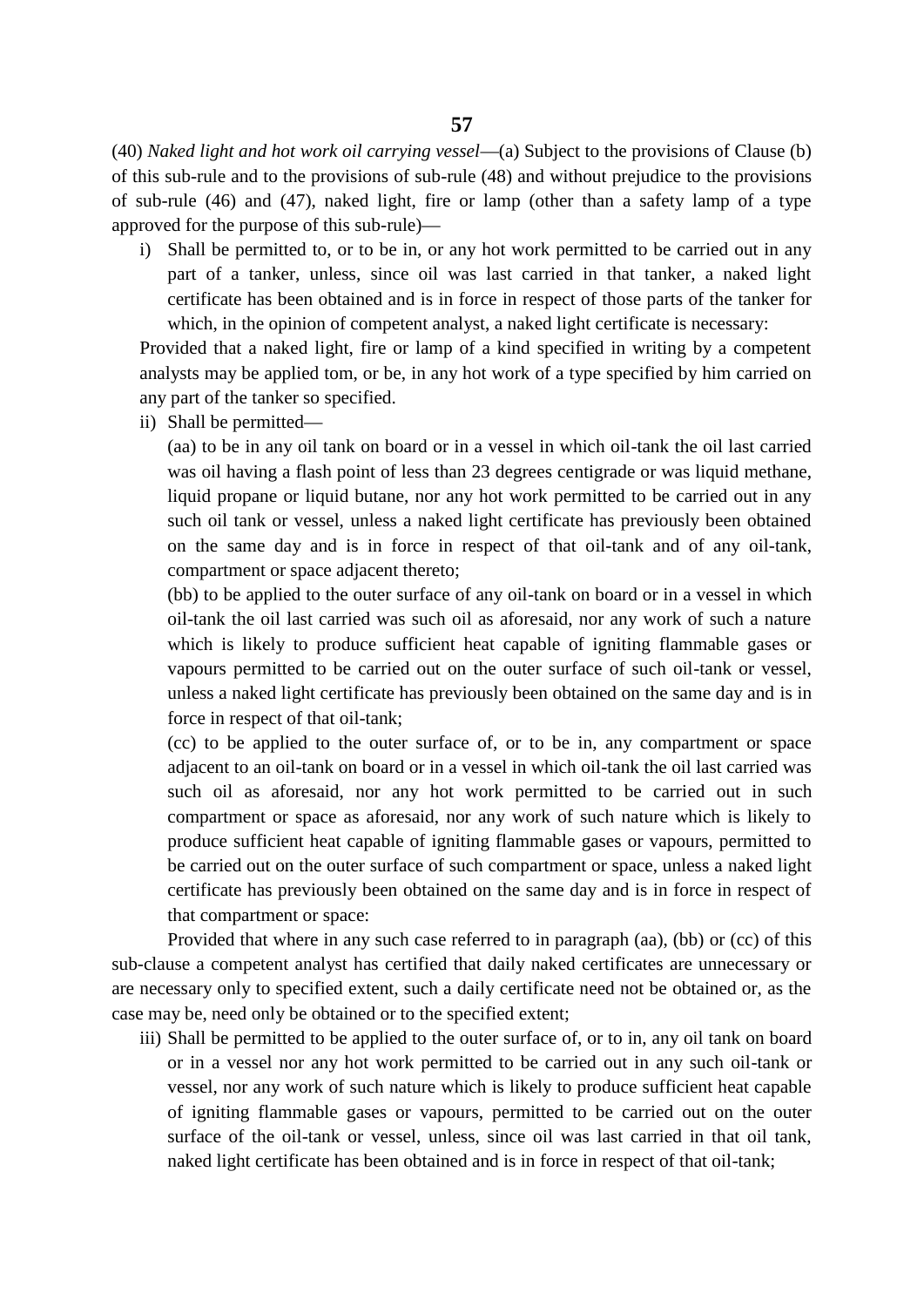iv) Shall be permitted to be applied to the outer surface of, or to be in, any compartment or space adjacent to an oil-tank on board or in a vessel nor any hot work permitted to be carried out in any such compartment or space, unless, since oil was last carried as cargo in that oil tank, a naked light certificate has been obtained and is in force in respect of that compartment or space.

(b) Notwithstanding anything in Clause (a) of this sub-rule, heated rivets may be permitted in any place without naked light certificate being in force in respect of that place if expressly so authorised by a competent analyst who certifies that after adequate and suitable testing he s satisfied regard to all the circumstances of the case, including the likelihood or otherwise of the atmosphere becoming flammable, that the place is sufficiently free from flammable vapour, but such heated rivets shall, where practicable, be passed through tubes.

(c) No person shall introduce, have or apply naked light, fire or lamp (other than safety lamp of a type approved for the purpose of this sub-rule) into, in or to any place where they are prohibited by this sub-rule.

(d) No person shall carry out hot work or any work of such nature which is likely to produce sufficient heat capable of igniting flammable gases or vapours, in any place or any surface where they are prohibited by this sub-rule.

(e) In this sub-rule the expression 'competent analyst' means an analyst who is competent to give a naked light certificate.

(41) *Entering oil-tanks*—(a) No person (other than an analyst entering with a view to issuing a certificate of entry shall, unless he is wearing a breathing apparatus of a type approved for the purpose of this sub-rule, enter or remain in an oil-tank on board or in a vessel unless, since the oil-tank last contained oil, a certificate of entry has been obtained and is in force in respect of the tank.

(b) Without prejudice to Clause (a) of this sub-rule, no person (other than an analyst entering as aforesaid) shall be allowed or required to enter or remain in an oil-tank on board or in a vessel in which oil-tank the oil last carried was oil having a flash point of less than 23 degrees centigrade unless, since the oil-tank last contained oil, an analyst has certified that the atmosphere is sufficiently free from flammable mixture.

(c) The provisions of this sub-rule are without prejudice to the requirements of subrule (34)

(42) *Duration of certificates*—Any naked light certificate or certificate of entry may be issued subject to a condition that shall not remain in force after a time specified in the certificate.

(43) *Posting certificates*—Every occupier for whom a naked light certificate or a certificate of entry is obtained shall ensure that the certificate or a duplicate thereof is posted as soon as may be and remains posted in a position where it may be conveniently read by all persons concerned.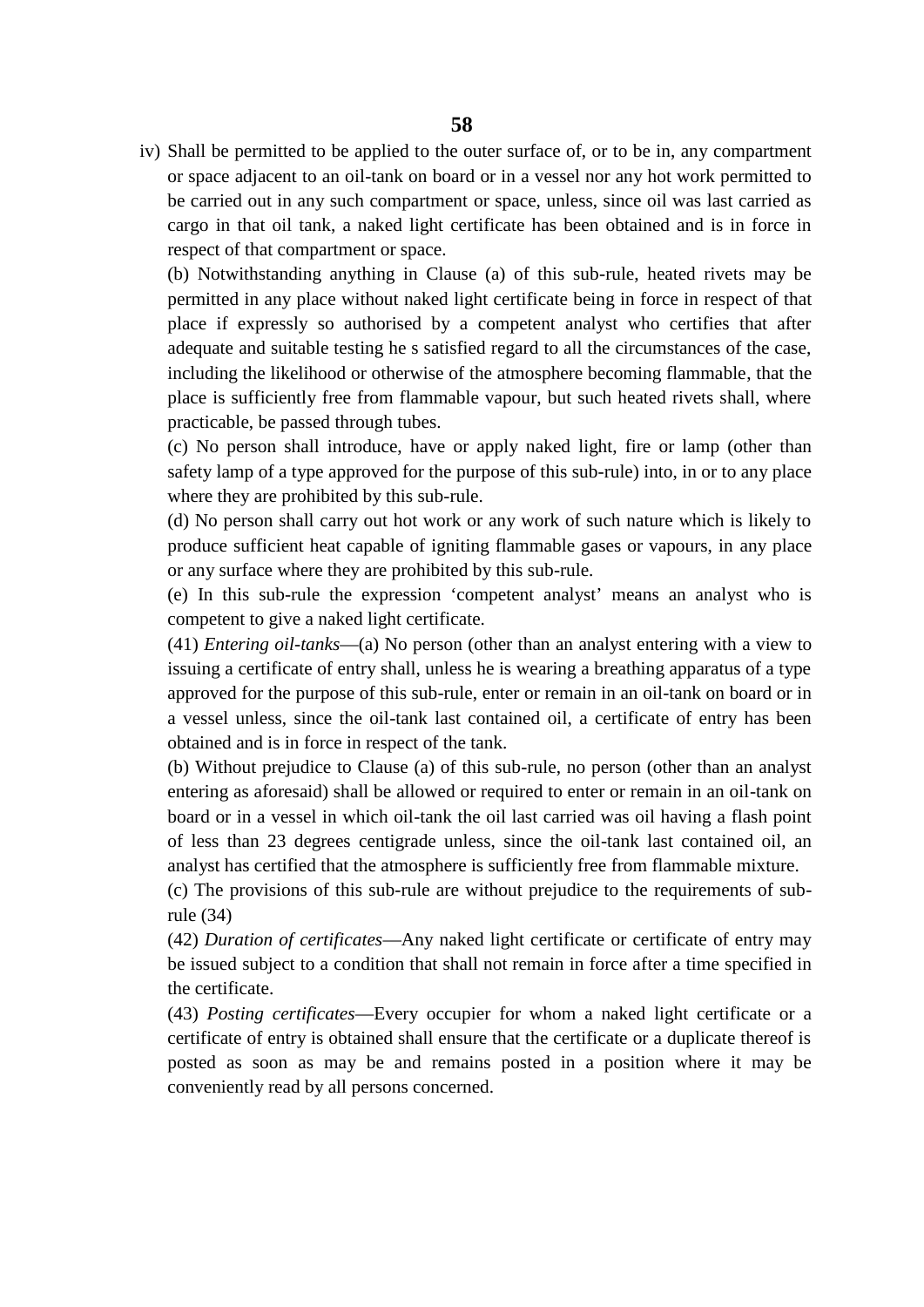(44) *Maintaining safe atmosphere*—(a) When conditions in an oil-tank in respect of which a naked light certificate has been issued are such that there is a possibility of oil vapour being released from residues or other sources, test shall be carried out by a competent analyst at such intervals as may be required so as to ensure that the conditions in the tank are maintained safely.

(b) Whenever hot work is carried on or a naked light, fire or lamp is allowed to be, on the weather deck over spaces, in respect of which a naked light certificate has not been issued, all covers of manholes and openings on deck and all valves (except those which are connected to high event pipes) connecting the weather deck with the said paces, shall be closed.

(c) A record of all the test carried out for the purpose of sub-rules (34), (40) and (41) shall be maintained in a register which should furnish the date, time, location and results of the test.

(45) *Cleaning of oil-tank*—(a) Subject to the provisions of sub-rule (48), before a test for flammable vapour is carried out with a view to the issue of a naked light certificate for the purposes of sub-rule (40) in respect of an oil-tank on board or in a vessel, that oil-tank shall, since oil was last introduced into the tank, be cleaned and ventilated in accordance with Clause (b) of this sub-rule.

(b) The said cleaning and ventilation shall be carried out by the following method:

- i) The oil-tank shall be treated in such manner and for such period as will ensure the vaporisation of all volatile oil;
- ii) All residual oil and any sludge or other deposit in the oil-tank shall be removed there from; and
- iii) After the oil-tank has been so cleaned—

(aa) all covers of manholes and other openings therein shall be removed and it shall be thoroughly ventilated by mechanical or other efficient means with a view to the removal of all oil vapour; and then.

(bb) the interior surfaces, if any deposit remains thereon, shall be washed or scraped down;

(46) *Invalidation of certificates*—(a) If during the course of work in, or to the outer surface of, any part of a tanker or aircraft carrier, any pipe or tank joint is opened or broken or any other event occurs so that there is a risk of oil vapour entering or arising in that part of the tanker or air, craft carrier, that work shall be suspended and thereafter any certificate of entry previously issued in respect of any oil-tank in that part and any naked light certificate previously issued in respect of that part shall be no longer in force.

(b) If (in the case of a vessel other than a tanker or aircraft carrier) during the course of work in any oil-tank or any compartment or space adjacent thereto, any pipe or tank joint is opened or broken or any other event occurs so that there is a risk of oil vapour entering or arising in the oil-tank or in nay compartment or space adjacent thereto that work shall be suspended and thereafter any certificate of entry previously issued in respect of the oiltank and any naked light certificate thereto shall be no longer in force.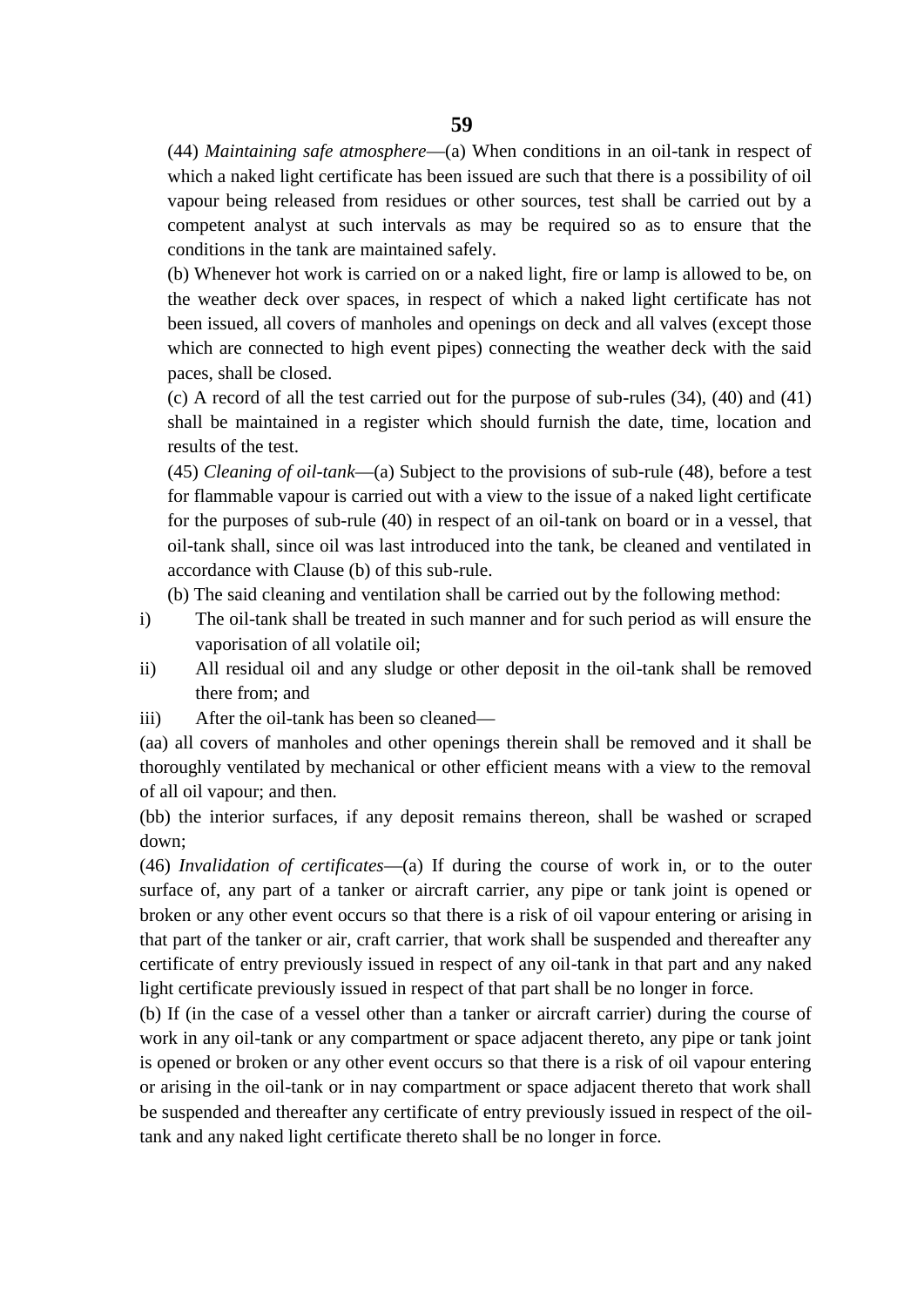(47) *Provisions as to work in other compartments or space*—(a) Without prejudice to the other provisions of this rule, if the presence of oil in such quantity and in such position as to be likely to give rise to fire or explosion is detected in any part of a vessel, being a part to which this sub-rule applies and in which repairs of the following kind are to be or are being undertaken that is to say, repairs, involving the use of a naked light, fire or lamp (other than a safety lamp of a type approved for the purpose of sub-rule (40), or involving hot work, such repairs shall not be started or continued until a naked light certificate has been issued or, as the case may be, reissued in respect of that part of the vessel.

(b) This sub-rule shall apply to bilges, shaft tunnels, pump rooms and to compartment and space other than those to which Clause (a) (iv) of sub-rule (40) applies.

(48) *Exemptions*—If the Chief Inspector is satisfied, by reason of the nature of the work and the circumstances in which it is carried out, that any provisions of sub-rules (33) to (45) or part thereof can be suspended or relaxed without danger to the health or safety of any person, he may grant suspension or relaxation in writing specifying such conditions as he may consider fit. Any such suspension or relaxation may be revoked at any time.

#### **PRECAUTION IN USE OF ELECTRICAL ENERGY**

(49) *Earthing*—Electrical energy other than that generated by an independent generating unit on board shall not be taken fir use, or used in, or in connection with any of the operations unless the body of the ship is insecurely earthed in such a manner as to ensure an immediate and safe discharge of energy to the earth. A ship or vessel shall not be considered as securely earthed for the purpose of the sub-rule only on account of it being partly submerged in water.

(50) *Arc welding—(*a) Electric arc welding shall not be carried on in connection with any the operations unless separate and fully insulated welding return conductor or conductors, as the case may be, of adequate electrical capacity are provided for return of the current to the transformer or generator of the welding set.

(b) The return end of source of the welding current shall not be earthed.

(c)All work in which welding be carried on shall be securely earthed independently to an earth electrode by means of conductor or conductors, as the case may be, of adequate capacity, unless all such work are connected to any structure of the ship or vessel in such a manner as to ensure adequate connection to earth as aforesaid.

(51) *Cutting of energy in certain cases*—Electrical energy shall be cut off from all portable electric tools and manual electrode holders within any tank, compartment or space referred to in sub-rules (34) and (40) or any other confined space during all times when such tools or holders are not in operation:

Provided that for determining whether any such portable electric tool or electrode holder is not in operation, no account shall be taken of brief interruption of work occurring during normal working:

Provided further that energy may not be cut off from any such equipment if a responsible person is left in charge of it in such tank, compartment or space concerned: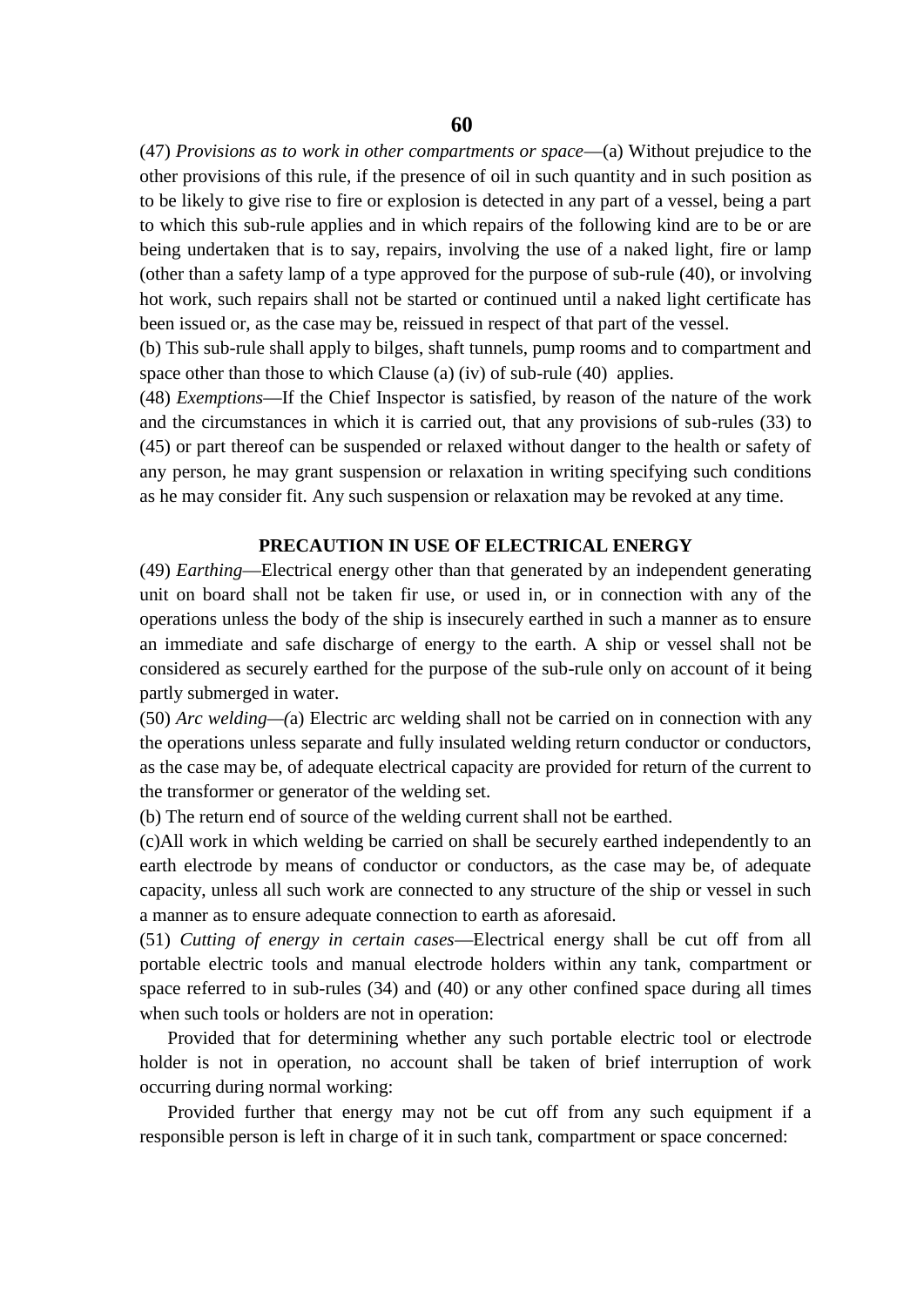Provided further that cutting of all electrical energy by operation of any switch or control provided on the portable tool or electrode holder itself should not be taken as fulfilling the requirements of this sub-rule.

## **MISCELLANEOUS SAFETY PROVISIONS**

(52) *Lighting*—All parts of a vessel and all other places where operations are being carried on, and all approaches to such parts to places to which a worker may be required to proceed in the course of his employment shall be sufficiently and suitably lighted. In providing such lighting, due regard shall be given to avoidance of glare and information of shadows, to the safety of the vessel and cargo, of the navigation of other vessels; and to any local statutory requirements as to the lighting of the harbour or deck.

(53) *Work in boilers, etc.*—(a) No work shall be permitted in any boiler furnace or boiler flute until it has been sufficiently cooled to make work safe for the workers.

(b) Before any worker enters any steam boiler which is one of a range of two or more boilers—

- i) All inlets through which steam or hot water might otherwise enter the boiler from any part of the range shall be disconnected from that part; or
- ii) All valves or taps controlling such entry shall be closed and securely locked.

(c) While workers remain in any steam boiler to which Clause (b) of this sub-rule applies all such inlets as are referred to in that clause shall remain disconnected or all such valves or taps as are therein referred to shall remain closed and securely locked.

(d) No worker shall be allowed or required to enter or remain in and no person shall enter or remain in, any steam boiler to which Clause (b) of this sub-rule applies unless the provisions of that clause are being compiled with.

(54) *Hatch beams*—The hatch beams of any hatch in use for the operations shall, if not moved, be adequately secured to prevent their displacement.

(55) *Jumped-up bolts*—Bolts which have been jumped up and rescrewed shall not be used for securing plates on the sides of vessels, and no workers shall use such bolts for this purpose.

(56) *Worker in or on life bolts*—(a) Before workers are permitted to work in or on any life boat, either stowed or in suspended position, precaution shall be taken to prevent the boat from falling due to accidental trapping of the releasing gear or movement of the davits, and capsizing of the boat if in docks.

(b) Workers shall not be permitted to remain in life boat while the life boats are being hoisted into final stowed position.

# **PROTECTIVE WEAR**

(57) *Hand protection*—Adequate protection for the hands shall be available for all workers when using, cutting or welding apparatus to which oxygen or any flammable gas or vapour is supplied at a pressure greater than atmospheric pressure or when engaged in machine caulking or machine riveting or in transporting or staking plates or in handling plates at machines.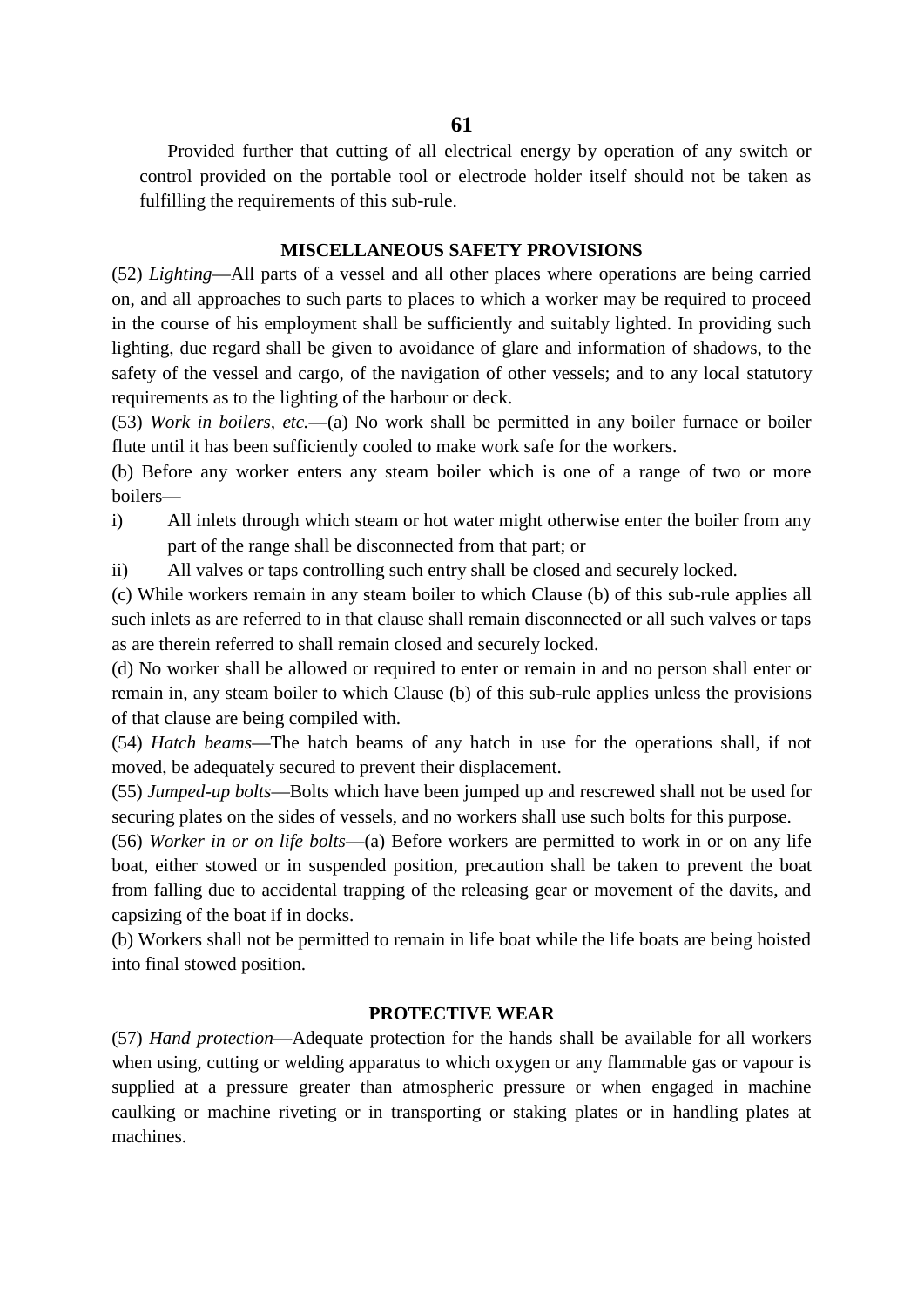(58) *Protection in connection with cutting and welding*—(a) Suitable goggles fitted with tinted eye-pieces shall be provided and maintained for all persons employed when using, cutting or welding apparatus to which oxygen or any flammable gas or vapour is supplied at a pressure above atmospheric pressure.

(b) There shall be provided and maintained for the use of all persons employed when engaged in the process of electric welding—

- i) Suitable helmets or suitable head-shields or suitable hand shields to protect the eyes and face from hot metal and from rays likely to be injurious; and
- ii) Suitable gauntlets to protect the hands and fore-arm from hot metal and from rays likely to be injurious.

(c) When electric welding is in progress at any place and persons other than those engaged in that process are employed in a position where the rays are likely to be injurious to their eyes, screens shall, where practicable, be provided at that place for the protection of those persons. Where it is not practicable to provide effective protection of those persons by screening, suitable goggles shall be provided for their use.

(59) *Eye protection for other processes*—Suitable goggles or effective screens shall be provided to protect the eyes of all workers in any of the following processes:

- (a) The cutting out or cutting off of cold rivets or bolts from boilers or other plant or from ships;
- (b) The chipping, scaling or scurfing of boiler or ship plates
- (c) Drilling by means of portable machine tools; and
- (d) Dry grinding of metals.

(60) *Head protection*—When workers are employed in areas where there is danger of falling objects they shall be provided with suitable safety helmets.

(61) *Safety belts and life lines*—(a) Whenever any worker is engaged on work at a place in which he is liable to fall more than 5 metres, he shall be provided with safety belts equipped with life lines which are secured with a minimum of slack, to a fixed structure unless any other effective means such a provision of guard rails or rope are taken to prevent his failing.

(b) All safety belts and life lines shall be examined at frequent intervals by a competent person to ensure that no belt or life line which is not in good condition is used.

# **HEALTH AND WELFARE**

(62) *Prohibition of employment of young persons in certain processes*—No young person shall be employed in—

- (a) The application of asbestos by means of a spray:
- (b) The breaking down for removal of asbestos logging;
- (c) The cleaning of sacks or other containers which have a contained asbestos;
- (d) The cutting of materials containing asbestos by means of portable power driven saws; or
- (e) The scaling, scurfing, or cleaning of boiler, combustion chambers, or smoke boxes, where his work exposes him to dust of such a character and to such an extent as to be likely to be injurious or offensive to persons employed in such work.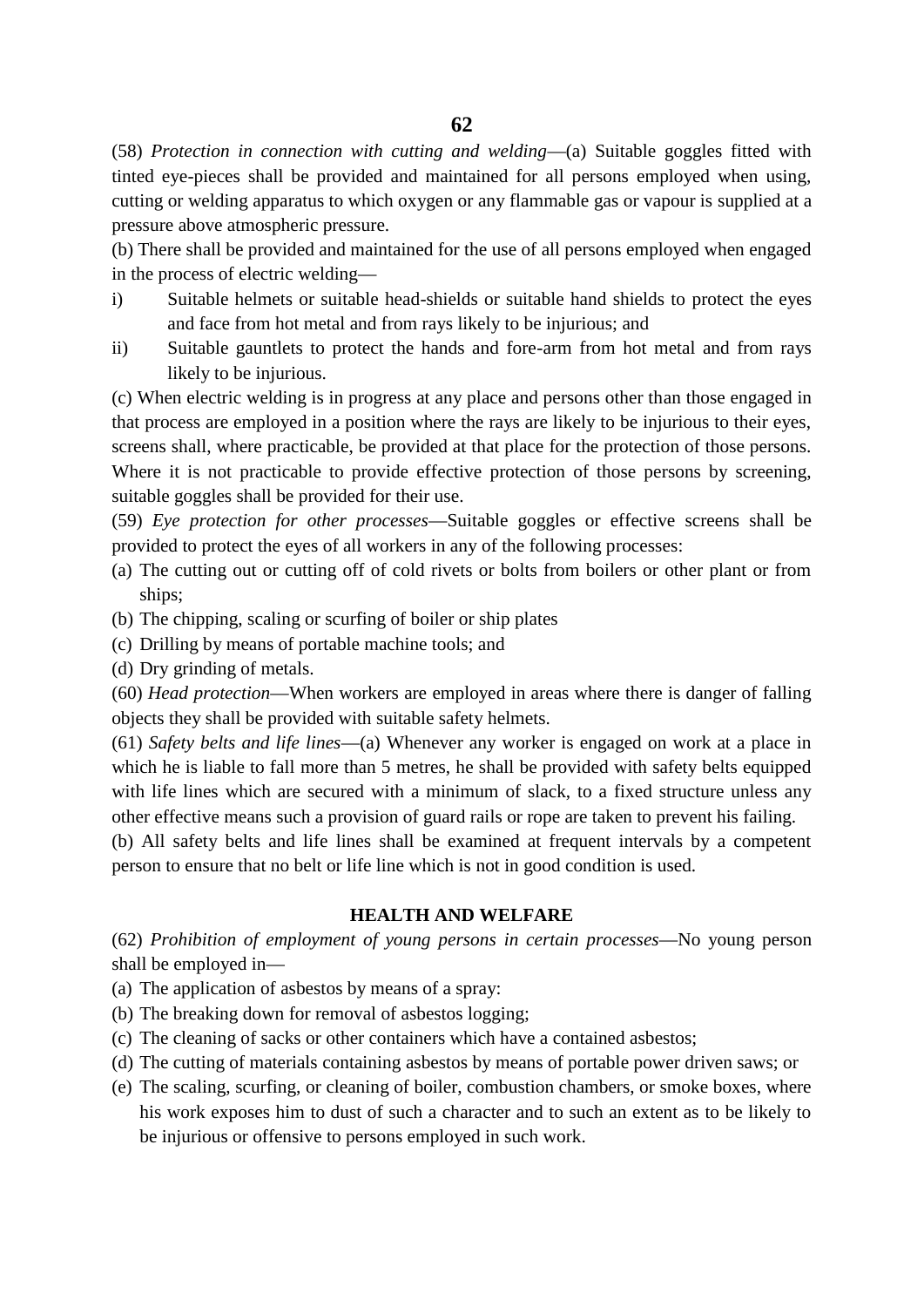**63**

(63) *Lead processes*—(a) Lead point shall not be applied in the form of a spray in the interior painting of any part of a ship or vessel.

(b) Wherever lead sheathing work is carried on for making cold storage chambers in the ships, efficient exhaust draughts with portable extractors should be provided to remove the lead fumes from the confined spaces.

(64) *Stretchers, ambulances and ambulance rooms, etc*—(a) In every shipyard there shall be provided and kept readily available—

- i) A sufficient number of suitably constructed sling stretchers or other similar appliances for raising injured person;
- ii) A sufficient number of carrying or wheel stretchers; and
- iii) A sufficient supply of suitable reviving apparatus and oxygen and the stretchers, appliances and apparatus so provided shall be properly maintained.

(b) In every shipyard there shall always be readily available during working hours a responsible person or responsible persons whose duty it is to summon an ambulance or other means of transport if needed in cases of accident or illness. Legible copies of a notice indicating that person or, as the case may be, those persons shall be affixed in prominent positions in every shipyard.

(c) In every shipyard other than a dry dock available for hire—

- i) In which the number of persons employed normally exceeds five hundred; or
- ii) In which the number of persons employed normally exceeds one hundred and which is more than ten miles from a hospital;

There shall be provided and maintained in good order and in clean condition a properly constructed ambulance room containing at least the equipment prescribed in the rules framed under Section 45 of the Act. The room shall be used only for the purpose of treatment and rest and shall be in the charge of a suitably qualified person who shall always be readily available during working hours, and record shall be kept of all cases of accident or sickness treated at the room.

# **TRAINING AND SUPERVISION**

(65) *Young person's*—(a) No young person shall, until he has been employed in a shipyard for at least six months, be employed in connection with the operations in a shipyard or a stage from which, or in any part of a ship where, he is liable to fall a distance of more than 2 meters or into water in which there is a risk of drowning.

(b) Any young person under the age of sixteen years shall, when employed in the operations in shipyard, be placed under the charge of an experienced workman.

(66) *Safety supervision*—In the case of every shipyard other than a dry dock available for hire, being a shipyard where the number of workers regularly or from time to time exceeds five hundred, a person experienced in the work of such yards shall be appointed and employed exclusively to exercise general supervision of the observance of these rules and to promote the safe conduct of the work generally.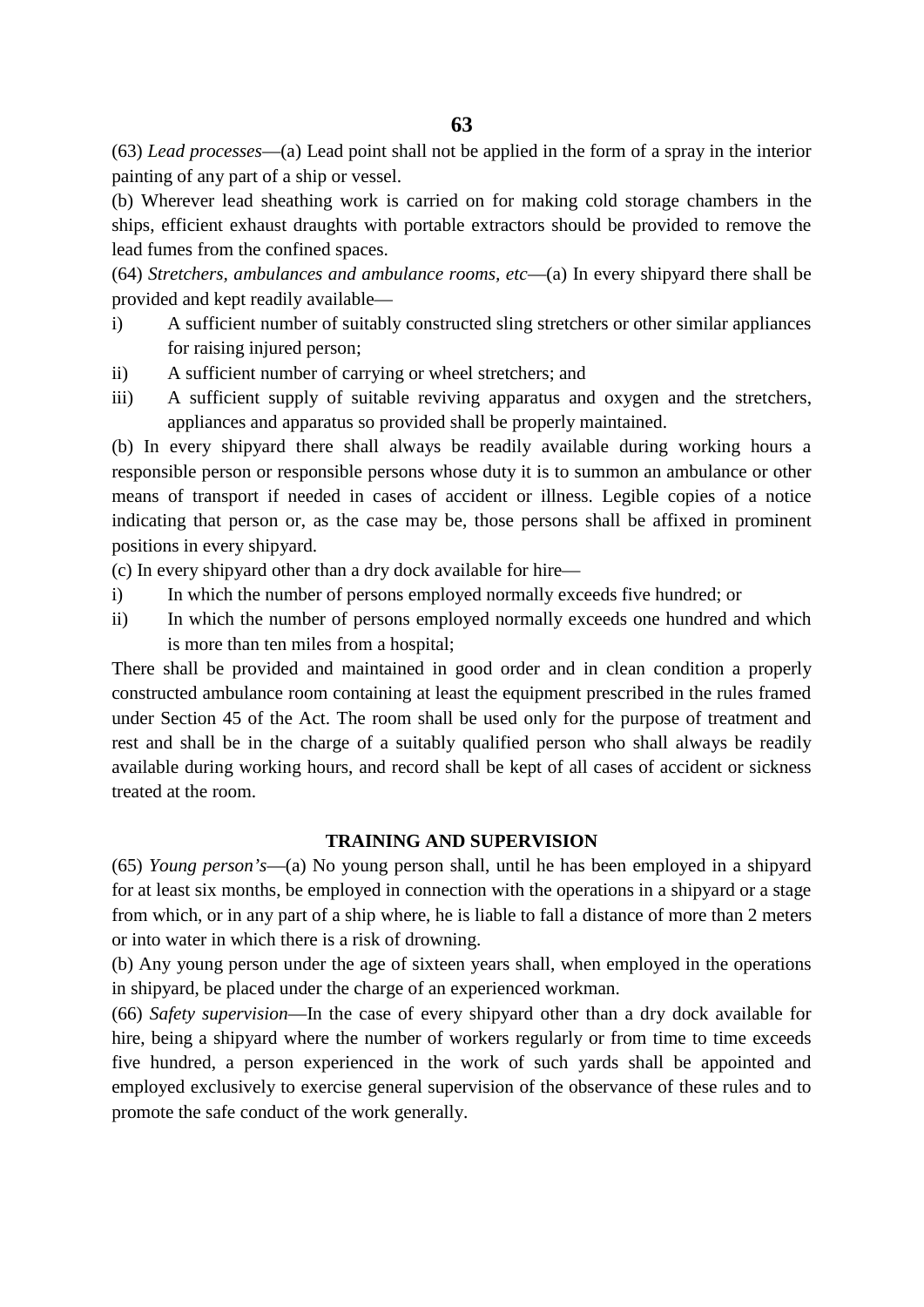78. **Reaction vessels and kettles**—(1) This rule applies to reaction vessels and kettles (hereinafter referred to as reaction vessels) which normally work at a pressure not above the atmospheric pressure but in which there is likelihood of pressure being created above the atmospheric pressure due to reaction getting out of control or any other circumstances. (2) In the event of the vessel being heated by electrical means, a suitable thermostatic control device shall be provided to prevent the temperature exceeding the safe limit.

(3) Where steam is used for heating purposes in a reaction vessel, it shall be supplied through a suitable pressure reducing valve or any other suitable automatic device to prevent the maximum permissible steam pressure being exceeded, unless the pressure of the steam in the supply line itself cannot exceed the said maximum permissible pressure.

(4) A suitable safety valve or rupture disc of adequate size and capacity shall be provided to effectively prevent the pressure being built up in the reaction vessel beyond the safe limit. Effective arrangements shall be made to ensure that the released gases, fumes, vapours, liquids or dusts, as the case may be, are led away and disposed of through suitable pipes without causing any hazard. Where flammable gases or vapours are likely to be vented out from the vessel the discharge end shall be provided with a flame arrestor. (5) Every reaction vessel shall be provided with a pressure gauge having the appropriate range.

(6) In addition to the devices as mentioned in the foregoing provisions, means shall be provided for automatically stopping the feed into the vessel as soon as process conditions deviate from the normal limits to an extent which can be considered as dangerous.

(7) Wherever necessary, an effective system for cooling, flooding or blanketing shall be provided, for the purpose of controlling the reaction and process conditions within the safe limits of temperature and pressure.

(8) An automatic auditory and visual warning device shall be provided for clear warning wherever process conditions exceed the present limits. This device wherever possible, shall be integrated with automatic process correction systems.

(9) A notice pointing out the possible circumstances in which pressure above atmospheric pressure may be built up in the reaction vessel, the dangers involved and the precautions to be taken by the operators shall be displayed at a conspicuous place near the vessel.

#### **COMMENTS**

*Rules 76 to 78 have been prescribed under Ss. 41 and 112 of the Factories Act.*

# **CHAPTER V**

#### **WELFAREE**

79. **Washing facilities**—(1) There shall be provided and maintained in every factory for the use of employed persons adequate and suitable facilities for washing which shall include soap and nail brushes or other suitable means of cleaning and the facilities shall be conveniently accessible and shall be kept in a clean and orderly condition.

(2) Without prejudice to the generality of the foregoing provisions the washing facilities shall include –

(a) A trough with taps or jets at intervals of not less than 60 centimetres; or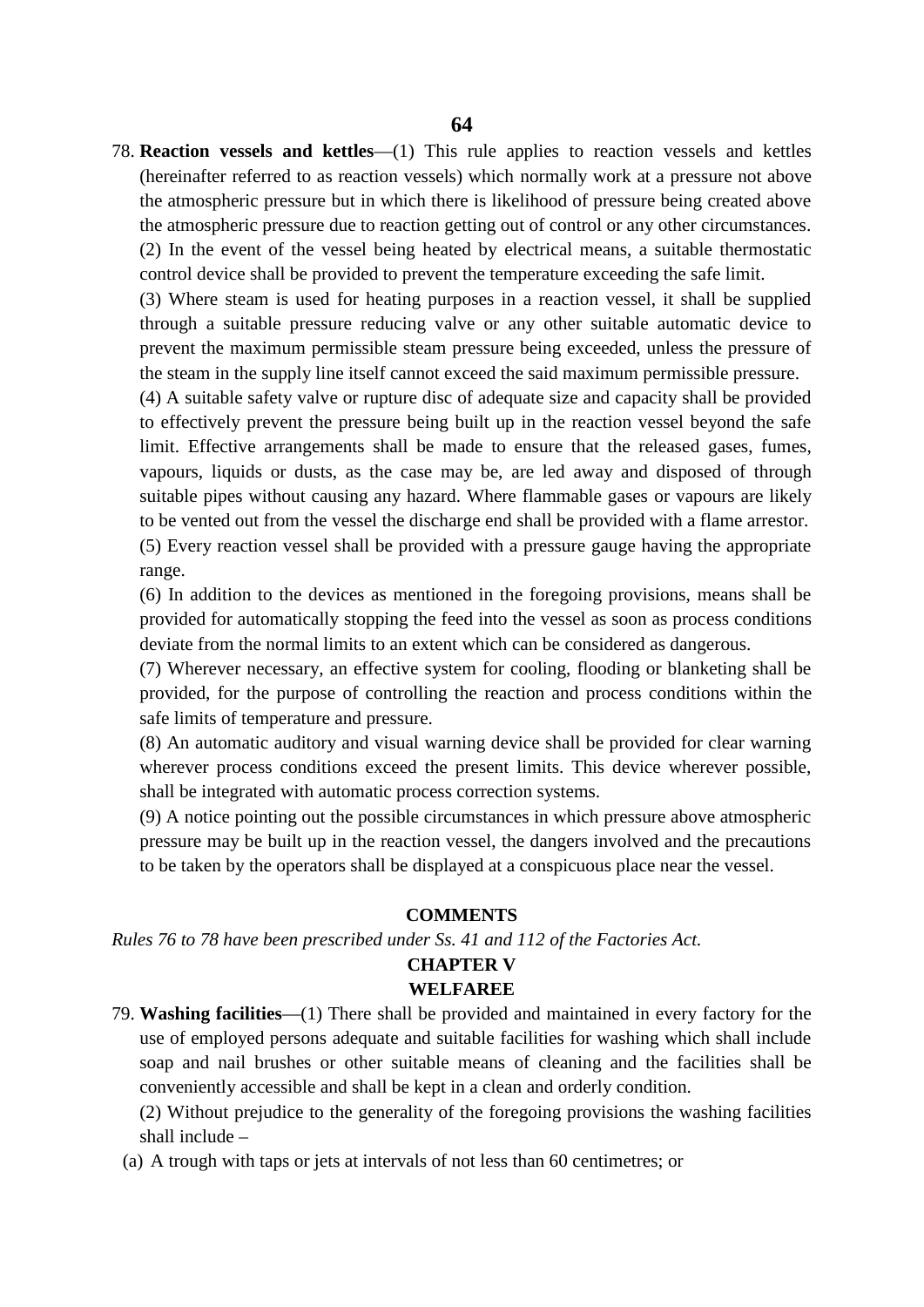(b) Wash-basins with taps attached thereto; or

- (c) Taps on stand pipes; or
- (d) Showers controlled by taps; or
- (e) Circular trough of the fountain type:

Provided that the Inspector may, having regard to the needs and habits of the workers, fix the proportion in which the aforementioned types of facilities shall be installed.

(3) (a) Every trough and basin shall have a smooth, impervious surface and shall be fitted with a waste pipe and plug.

(b) The floor or ground under and in the immediate vicinity of every trough, tap, jet, wash-basin, stand-pipe and shower shall be so laid or finished as to type a smooth impervious surface and shall be adequately drained.

(4) For persons whose work involve contact with any injurious or noxious substance there shall be at least one tap for every fifteen persons; and for persons whose work does not involve such contact the number of taps shall be as prescribed in the Schedule annexed hereto.

| SUNEDULE                            |   |                                         |
|-------------------------------------|---|-----------------------------------------|
| Number of workers                   |   | Number of taps                          |
|                                     |   |                                         |
| Up to $20$                          | . |                                         |
| 21 to 35                            | . |                                         |
| 36 to 50                            | . | 3                                       |
| 51 to 150                           | . | 4                                       |
| 151 to 200                          |   | 5                                       |
| Exceeding 200 but not exceeding 500 |   | 5 plus one tap for every 50 or fraction |
|                                     |   | of $50$                                 |
| Exceeding 500                       |   | 11 plus one tap for every 100 or        |
|                                     |   | fraction of 100.                        |
|                                     |   |                                         |

**SCHEDULE** 

(5) If female workers are employed, separate washing facilities shall be provided and so enclosed or screened that the interiors are not visible from any place where persons of the other sex work or pass. The entrance to such facilities bear conspicuous notice "For Women Only" in the language understood by the majority of the workers and shall also be indicated pictorially.

(6) The water supply to the washing facilities shall be capable of yielding at least 27 litres a day for each person employed in the factory and shall be from a source approved in writing by the Health Officer.

Provided that where the Chief Inspector is satisfied that such a yield is not practicable he may, by certificate in writing, permit the supply of a smaller quantity not being less than 5 litres per day for every person employed in the factory.

# **COMMENTS**

*This rule has been framed as provided in sub-section (2) of Section 42 of the Act.*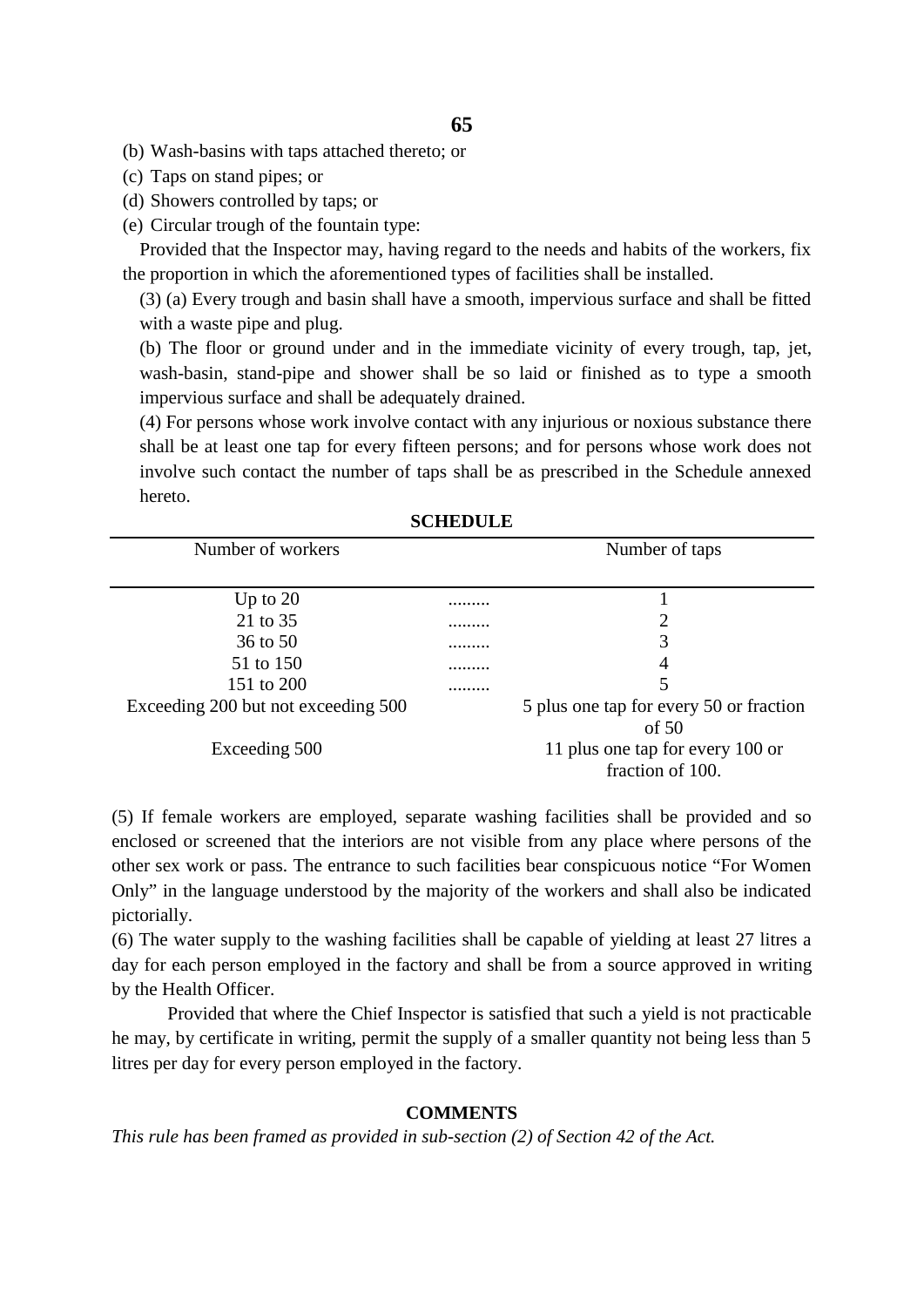80. **Faculties for keeping clothing**—All classes of factories mentioned in the Schedule annexed hereto shall provide facilities for keeping clothing not worn during working hours and for the drying of wet clothing. Such facilities shall include the provision of arrangement approved by the Chief Inspector of Factories.

## **SCHEDUKE**

## **Class of works**

Engineering Workshop Iron and Steel Works. Oil Mills. Chemicals Works. Automatic Workshops. Dyeing Works.

#### **COMMENTS**

*This rule has been framed under Section 43 of the Factories Act.*

- 81. **First-aid appliances**—The first-aid boxes or cupboards shall be distinctively marked with a red cross on a white background and shall contain the following equipments:
- (a) For factories in which the number of persons employed does not exceed ten or (in the case of factories in which mechanical power is not used) does not exceed fifty persons— Each first-aid box or cupboard shall contain the following equipments:
	- i) 6 small sterilized dressings.
	- ii) 3 medium size sterilized dressings.
	- iii) 3 large size sterilized dressings.
	- iv) 3 large size sterilized burn dressings.
	- v) One (60 ml.) bottle of cetrimide solution (1%) or a suitable antiseptic solution.
	- vi) One (60 ml.) bottle of mercurochrome solution (2%) in water.
	- vii) 1 (30 ml.) bottle containing sal-volatile having the dose and mode of administration indicated on the label.
	- viii) 1 pair of scissors.
	- ix) One roll of adhesive  $(2 \text{ cm}^*1 \text{ m})$ .
	- x) Six pieces of sterilized eye-pads in separate sealed packets.
	- xi) A bottle containing 100 tablets (each of 325 mg.) of aspirin or any other analgesic.
	- xii) Polythene wash bottle (1/2 litre, i.e., 500 cc) or washing eyes.
	- xiii) A snake-bite lancet.
	- xiv) 1 (30 ml.) bottle containing potassium permanganate crystals.
	- xv) One copy of first-aid leaflet issued by the Directorate General of Factory Advice Service and Labour Institute, Government of India, Bombay.
- (b) For factories in which mechanical power is used and in which the number of persons employed exceeds tem but does not exceed fifty-Each first-aid box or cupboard shall contain the following equipments:
	- i) 12 small size sterilized dressings.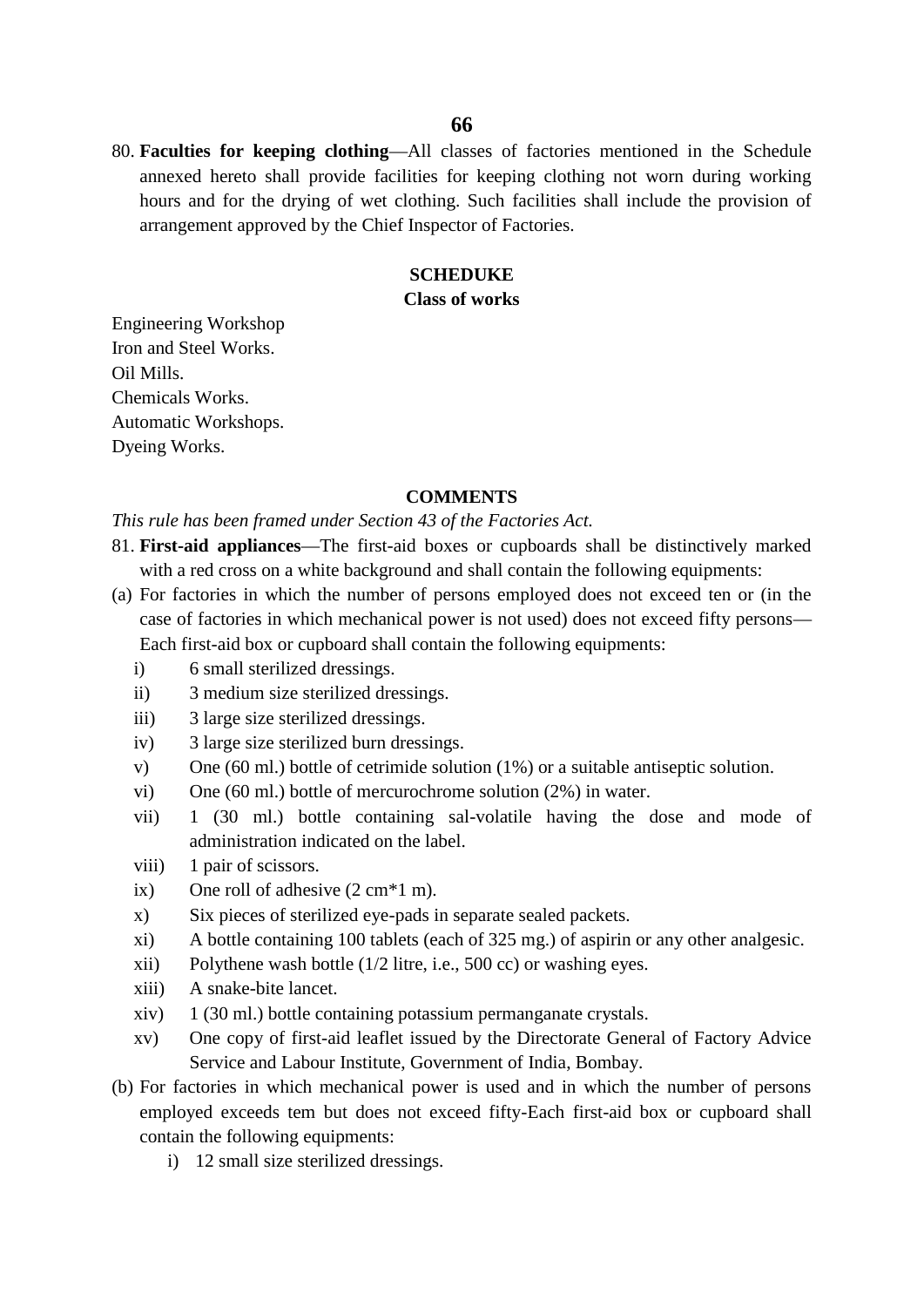- ii) 6 medium size sterilized dressings.
- iii) 6 large size sterilized burn dressings.
- iv) 6 large size sterilized burn dressings.
- v) 6 (15 gms.) packets sterilized cotton wool.
- vi) One (120 ml.) bottle of cetrimide solution (1%) or a suitable antiseptic solution.
- vii)One (120 ml.) bottle of mercurochrome solution (2%) in water.
- viii) 1 (60 ml.) bottle containing sal-volatile having the dose and mode of administration indicated on the label.
- ix) 1 pair of scissors.
- x) 2 rolls of adhesive plaster (2 cm.\*1 m).
- xi) Eight pieces of sterilized eye-pads in separate sealed packets.
- xii)One tourniquet.
- xiii) One dozen safety pins.
- xiv) A bottle containing 100 tablets (each of 325 mg.) of aspirin or any other analgesic.
- xv) One polythene wash bottle (1/2 litre, i.e., 500 cc.) for washing eyes.
- xvi) A snakebite lancet.
- xvii) 1 (30 ml.) bottle containing potassium permanganate crystals.
- xviii) One copy of first aid leaflet issued by the Directorate General of Factory Advice service and Labour Institute, Government of India, Bombay.
- (c) For factories employing more than 50 persons-Each first-aid box or cupboard shall contain the following equipments:
	- i) 24 small size sterilized dressings.
	- ii) 12 medium size sterilized dressings.
	- iii) 12 large size sterilized dressings.
	- iv) 12 large size sterilized burn dressings.
	- v) 12 (15 gms.) packets sterilized cotton wool.
	- vi) One (200ml.) bottle of cetrimide solution (1%) or a suitable antiseptic solution.
	- vii)One (200) bottle of mercurochrome (2 percent) solution in water.
	- viii) 1 (120 ml.) bottle of sal-volatile having the dose and mode of administration indicated on the label.
	- ix) 1 pair of scissors.
	- x) One roll of adhesive plaster (6 cm.\*1 m).
	- xi) Two rolls of adhesive (2 cm.\*1 m.)
	- xii)Twelve pieces of sterilized eye-pads in separate sealed packets.
	- xiii) A bottle containing 100 tablets (each of 325 mg.) of aspirin or any other analgesic.
	- xiv) One polythene wash bottle (500 cc) for washing eyes.
	- xv) 12 roller bandages 100 cm. wide.
	- xvi) 12 roller bandages 5 cm. wide.
	- xvii) 6 triangular bandages.
	- xviii) 1 tourniquet.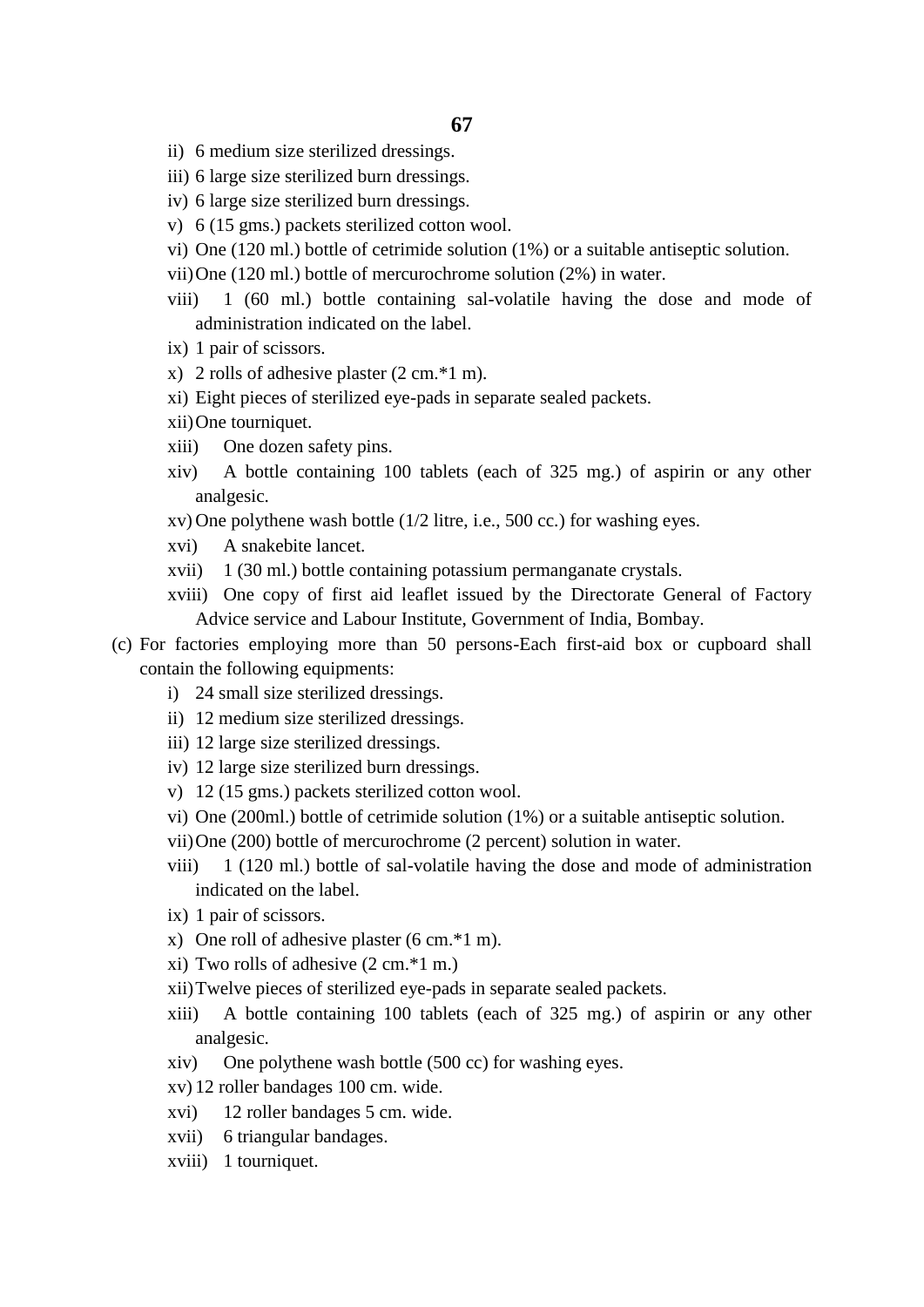- xix) A supply of suitable splints.
- xx) 2 packets of safety pins.
- xxi) Kidney tray.
- xxii) 1 snake-bite lancet.
- xxiii) 1 (30 ml.) bottle containing potassium permanganate crystals.
- xxiv) One copy of the first-aid leaflet issued by the Directorate General of Factory Advice service and Labour Institute, Government of India, Bombay:

Provided that items (xiv) to (xxi) inclusive, need not be included in the standard first aid box or cupboard (a) where there is a properly equipped ambulance room, or (b) if at least one box containing such items and placed and maintained in accordance with the requirements of Section 45 is separately provided.

(d) In lieu of the dressings required under items (i) and (ii), there may be substituted adhesive wound dressings approved by the Chief Inspector of Factories and other equipment or medicines that may be considered essential and recommended by the Chief Inspector of Factories from time to time.

## **COMMENTS**

*This rule has been framed under sub-section (1) of Section 45 of the factories Act.*

82. **Notice regarding first-aid**—A notice containing the names of the persons working within the precincts of the factory who are trained in first-aid treatment and who are in charge of the first-aid boxes or cupboard shall be pasted in every factory at a conspicuous place and near each such box or cupboard. The notice shall also indicate work-room where the said persons shall be available. The name of the nearest hospital and its telephone number shall also be mentioned prominently in the said notice.

#### **COMMENTS**

*This rule has been prescribed under Section 45 (3) of the Factories Act, read with Section 112 thereof.*

83. **Ambulance room**—(1) The ambulance room or dispensary shall be in-charge of a qualified medical practitioner assisted by at least one qualified nurse and such subordinate staff as the Chief Inspector may direct.

(2) There shall be displayed in the ambulance room or dispensary a notice giving the name, address and telephone number of the medical practitioner in-charge. The name of the nearest hospital and its telephone number shall also be mentioned prominently in the said notice.

(3) The ambulance room or dispensary shall be separate from the rest of the factory and shall be used only for the purpose of first-aid treatment and rest. It shall have a floor and shall be adequately smooth, hard and impervious walls and floors, and shall be adequately ventilated and lighted by both natural and artificial means. An adequate supply of wholesome drinking water shall be laid on and the room shall contain at least—

- i) A glazed sink with hot and cold water always available;
- ii) A table with a smooth top at least 180 cm. Etimes 105 cm;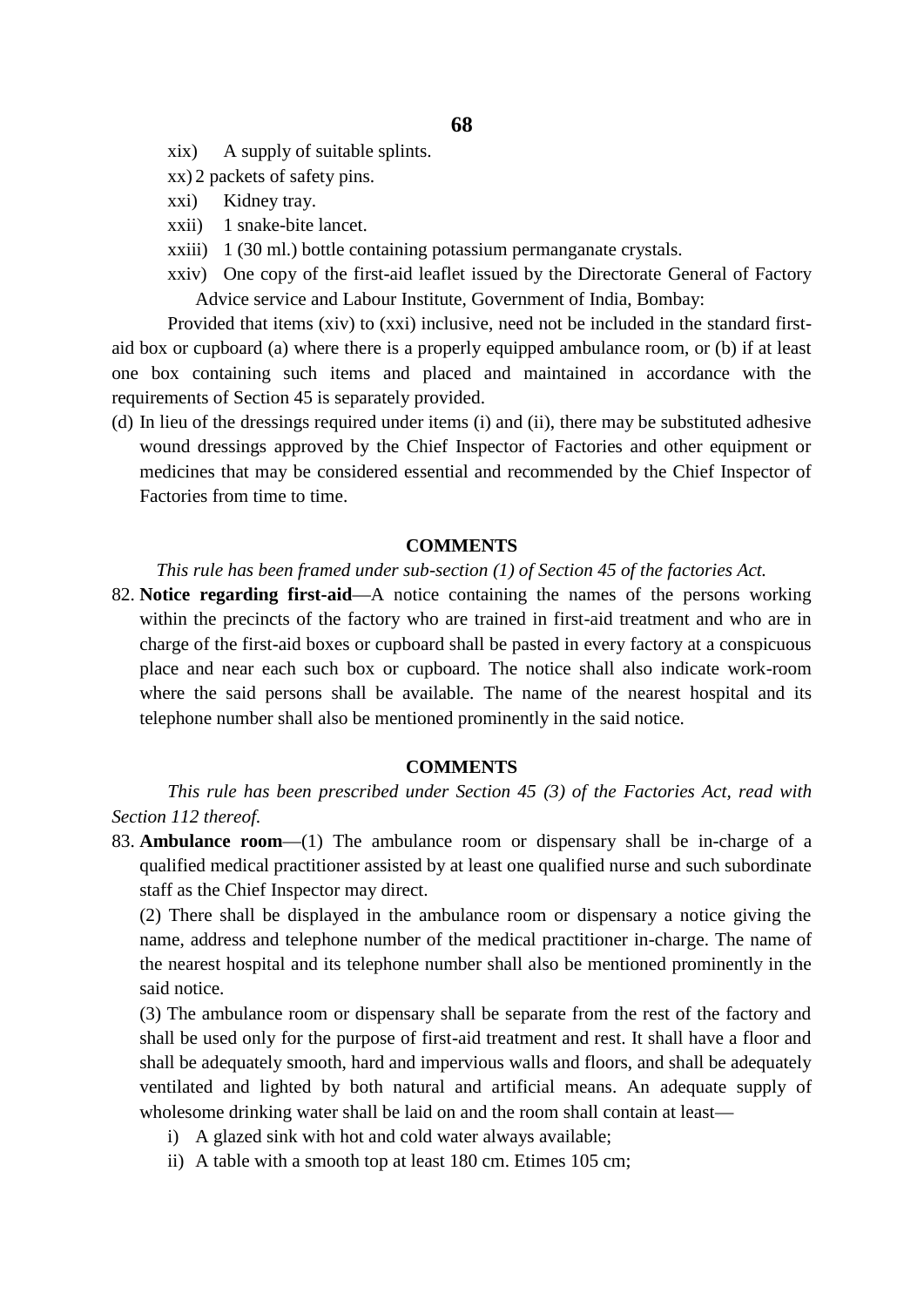- iii) Means for sterilizing instruments;
- iv) A couch;
- v) Two stretchers;
- vi) Two buckets or containers with close fitting lid;
- vii)Two rubber hot water bags;
- viii) A kettle and spirit stove or other suitable means of boiling water;
- ix) Twelve plain wooden splints 900 mm100 mm\*6 mm;
- x) Twelve " " "350 mm\*75 mm\*6 mm.
- xi) Six " " "250 mm\*50 mm\*12 mm.
- xii)Six woollen blankets;
- xiii) Three pairs of artery forceps;
- xiv) One bottle of spiritus ammoniac acromaticus (1.20 ml)
- xv) Smelling salts (60 gm);
- xvi) Two medium size sponges;
- xvii) Six hand towels;
- xviii) Four Kidney trays;
- xix) Four cakes of toilet, preferably antiseptic soap;
- xx) Two glass tumblers and two wine glasses;
- xxi) Two clinical thermometers;
- xxii) Two tea spoons;
- xxiii) Two graduated (120 ml.) measuring glasses;
- xxiv) Two mini measuring glasses;
- xxv) One wash bottle (1000 c.c.) for washing eyes;
- xxvi) One bottle (one litre) carbolic lotion 1 in 20;
- xxvii) Three chairs;
- xxviii) One screen;
- xxix) One electric hand torch;
- xxx) Four first-aid boxes or cupboards stocked to the standards prescribed under item (c) of Rule 81;
- xxxi) An adequate supply of anti-tetanus toxide;
- xxxii) Injections—morphia, pethidine, atropine, adrenaline, coramine, novocan (6 each)
- xxxiii) Coramine liquid (60 ml);
- xxxiv) Tablets—Antihistaminic, antispasmodic (25 each);
- xxxv) Syringes with needles—2 c.c., 10 c.c. and 50 c.c.;
- xxxvi) Three surgical scissors;
- xxxvii)Two needle holders, big and small;
- xxxviii) Suturing needles and material;
- xxxix) Three dissecting forceps;
- xl) Three dressing forceps;
- xli)Three scalpels.
- xlii) Rubber bandage—pressure bandage;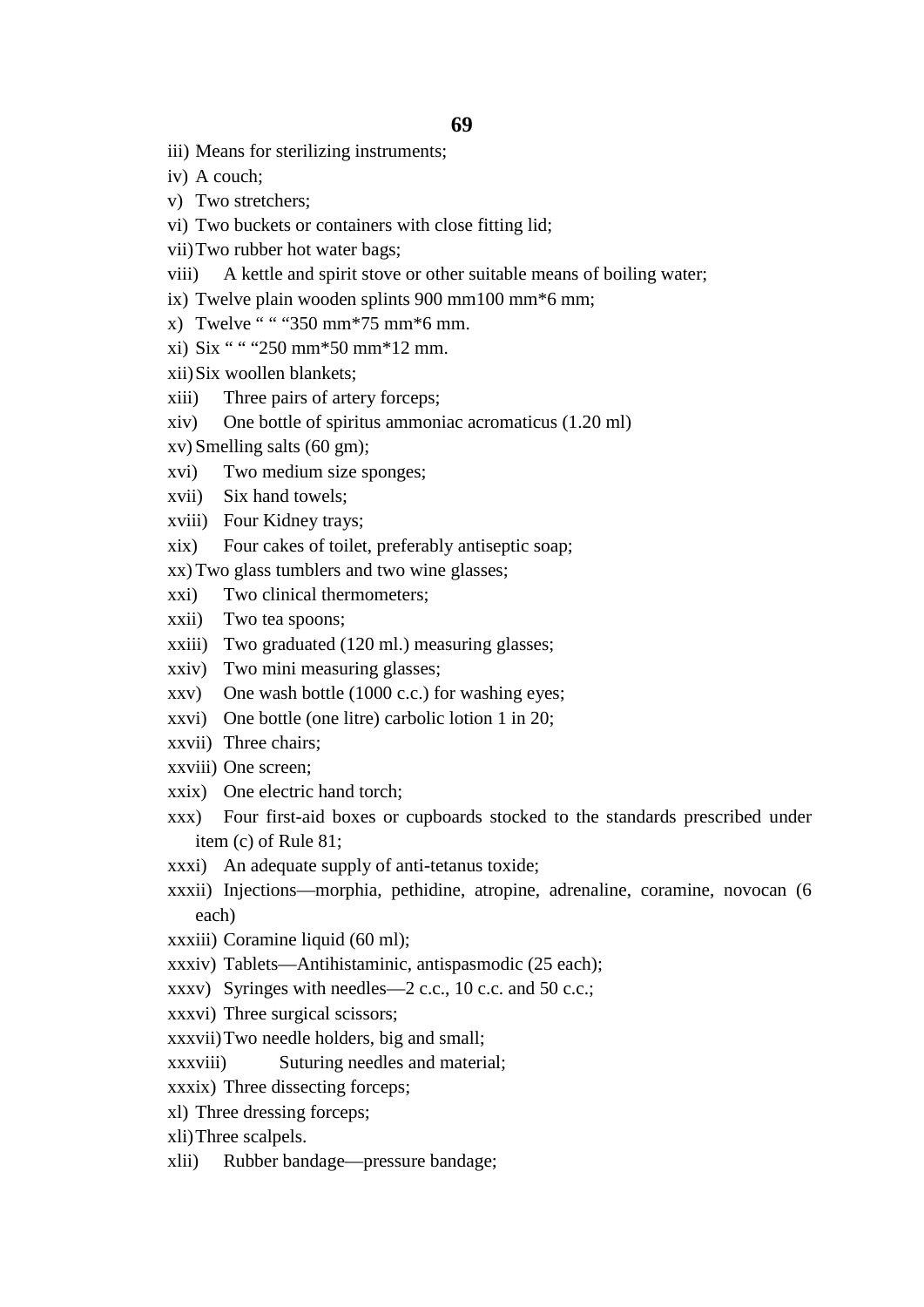xliii) One stethoscope;

xliv) Oxygen cylinder with necessary attachments.

(4) The occupier of every factory to which these rules apply shall, for the purpose of removing serious cases of accident or sickness, provide in the premises and maintain in good condition a suitable conveyance unless he has made arrangements for obtaining such a conveyance from a hospital.

(5) The Chief Inspector of Factories may, by an order in writing, exempt any factory from the requirements of this rule, subject to such conditions as he may specify in that order, if a hospital ambulance room or dispensary is maintained at or within 200 meters of the precincts of the factory and such arrangements are made as to ensure the immediate treatment of all injuries sustained by workers within the factory and for providing rest to workers so injured.

*Explanation*—For the purpose of this rule, "qualified medical practitioner" means a person holding a qualification granted by an authority specified in the Schedule to the Indian Medical Degrees Act, 1916, or in the Schedule to the Indian Medical Act, 1956.

## **COMMENTS**

*This rule has been framed as provided under sub-section (2) of Section 45 of the Factories Act.*

84. **Canteens**—(1) The occupier of every factory notified by the State Government, and wherein more than two hundred and fifty workers are ordinarily employed shall provide in or near the factory an adequate canteen according to the standards prescribed in these rules.

(2) The manager of a factory shall submit for the approval of the Chief Inspector plans and site plan, in duplicate, of the building, to be constructed or adopted for use as a canteen.

(3) The canteen building shall be situated not less than 15 meters from any latrine, uniral, boiler house, coal stacks, ash dumps and any other sources of dust smoke or obnoxious fumes.

Provided that the Chief Inspector may in any particular factory relax the provisions of the sub-rule to such an extent as may be reasonable in the circumstances and many require measures to be adopted to secure the essential purpose of this sub-rule.

(4) The canteen building shall be constructed in accordance with the plans approved by the Chief Inspector and shall accommodate at least a dining hall, kitchen, store room, pantry and washing places separately for workers and for utensils.

(5) In a canteen the floor and inside walls up to a height of 1.2 meters from the floor shall be made of smooth and impervious materials, the remaining portion of the inside walls shall be made smooth by cement plaster or in any other manner approved by the Chief Inspector.

(6) The doors and windows of a canteen building shall be of fly-proof construction and shall allow adequate ventilation.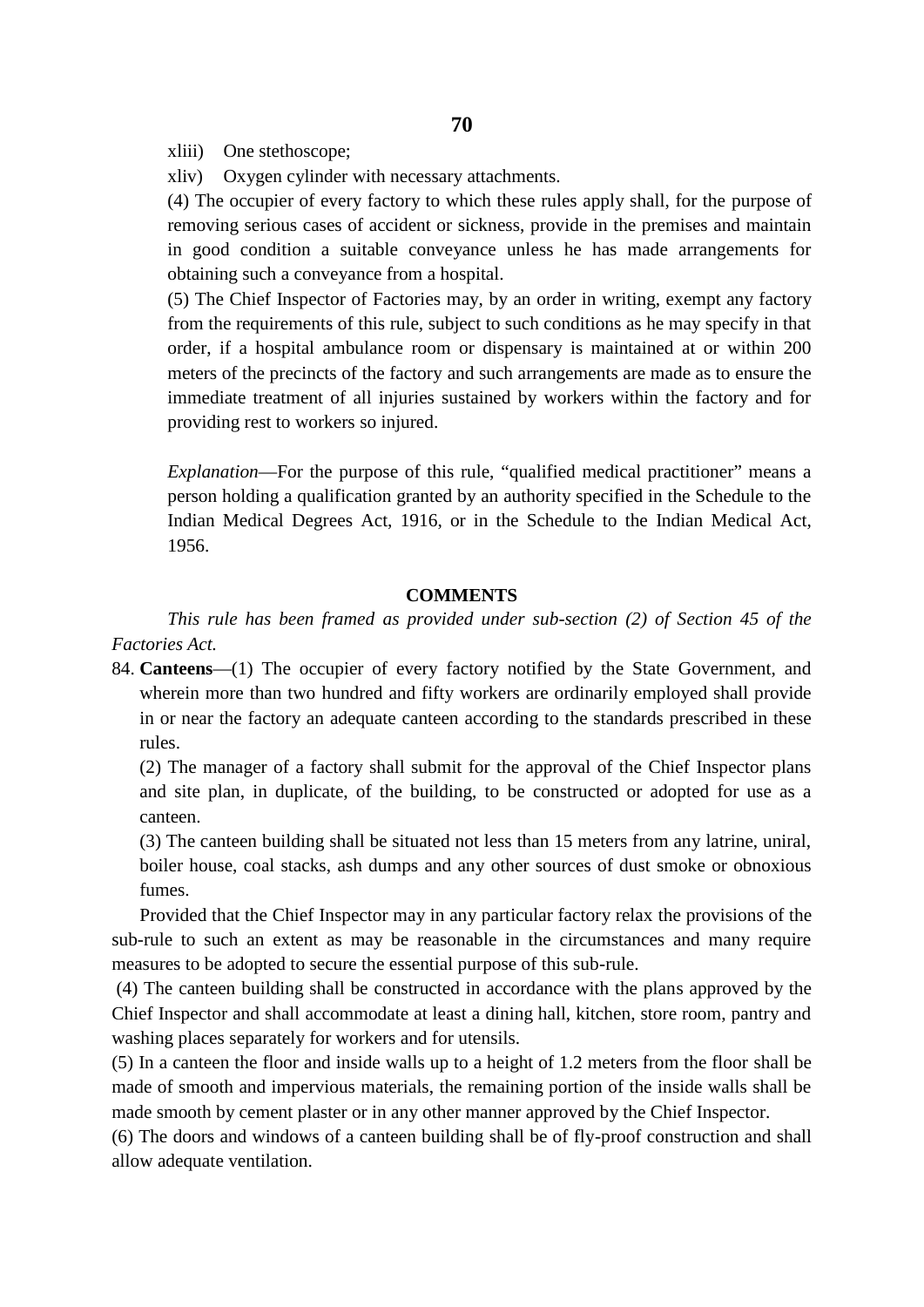(7) The canteen shall be sufficiently lighted at all times when any persons have access to it.

- (8) (a) In every canteen
	- i) All inside walls of rooms and all ceilings and passages and stairs cases shall be line washed or colour-washed at least once in each year, or painted once in three years dating from the period when last lime-washed, colour-washed or painted, as the case may be;
	- ii) All wood work shall be varnished or painted once in three years dating from the period when last varnished or painted;
	- iii) All internal structural iron or steel work shall be varnished or painted once in three years dating from the period when last varnished or painted:

Provided that inside walls of the kitchen shall be lime-washed once every four months.

(b) Records of dates on which lime-washing, colour-washing, varnishing or painting is carried out shall be maintained in the prescribed Register (Form No. 7)

(9) The precints of the canteen shall be maintained in a clean and sanitary condition. Waste water shall be carried away in suitable covered drains and shall not be allowed to accremulate so as to cause a nuisance. Suitable arrangements shall be made for the collection and disposal of garbage.

85. **Dining hall**—(1) The dining hall shall accommodate at a time at least 30 per cent of the workers working at a time:

Provided that in any particular factory or in any particular class of factories, the State Government may, by a notification in this behalf, alter the percentage of workers to be accommodated.

(2) The floor area of the dining hall, excluding the area occupied by the service counter and any furniture except tables and chairs, shall be not less than 0.93 square meter dinner to be accommodated as prescribed in sub-rule (1).

(3) A portion of the dining hall and service counter shall be partitioned off and reserved for women workers in proportion to their number. Washing places for women shall be specified and screened to secure privacy.

(4) Sufficient tables, chairs or benches shall be available for the number of dinners to be accommodated as prescribed in sub-rule (1).

86. **Equipments**—(1) There shall be provided and maintained sufficient utensils, crockery, furniture and any other equipment necessary for the efficient running of the canteen. Suitable clean clothes for the employees serving in the canteen shall also be provided and maintained.

(2) The furniture, utensils and other equipment shall be maintained in a clean and hygienic condition. A service counter, if provided, shall have a top of smooth and impervious material. Suitable facilities including an adequate supply of hot water shall be provided for the cleaning of utensils and equipment.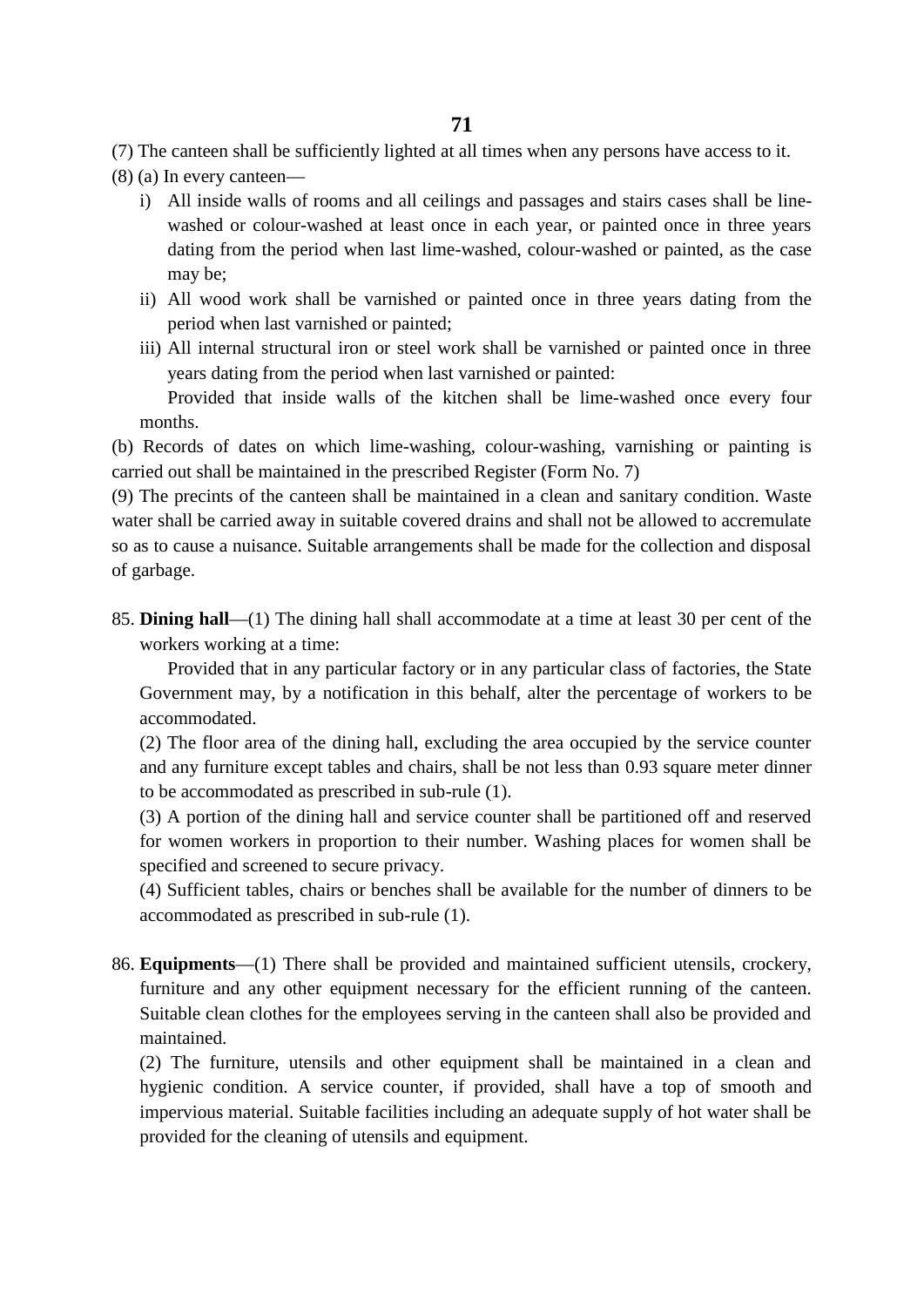87. **Prices to be changed**—(1) Food, drink and other items served in the canteen shall be sold a non-profit basis and the prices charged shall be subject to the approval of the Canteen Managing Committee:

Provided that where a canteen is managed by workers' co-operative society, the prices to be charged may include a margin of profit up to maximum of 5 per cent of its working capital.

(2) In computing the prices referred to in sub-rule (1) the following items of expenditure shall not be taken into consideration, but will be borne by the occupier:

- (a) The rent for land and building;
- (b) The depreciation and maintenance charges of the building and equipment provided for the canteen;
- (c) The cost of purchase, repair and replacement of equipment including furniture, crockery, cutlery and utensils;
- (d) The water charges and expenses for providing lighting and ventilation;
- (e) The interest on the amount spent on the provision and maintenance of the building, furniture and equipment provided for the canteen;
- (f) The cost of fuel required for cooking or heating foodstuffs or water; and
- (g) The wages of the employees serving in the canteen and the cost of uniforms, if any, provided to them.

(3) The charges per portion of food-stuff, beverages and any other items served in the canteen shall be conspicuously displayed in the canteen.

88. **Accounts**—(1) All books of accounts, registers and any other documents used in connection with the running of the canteen shall be produced on demand to an Inspector.

(2) The accounts pertaining to the canteen shall be audited, once in every twelve months by registered accountants and auditors. The Balance-sheet prepared by the said auditors shall be submitted to the Canteen Managing Committee not later than two months after closing of the audited accounts:

Provided that the Accounts pertaining to the canteen in a Government factory having its own Accounts Department may be audited in such Department:

Provided further that where the canteen is managed by a co-operative society registered under the Co-operative Societies Act, the account, pertaining to such canteen may be audited in a accordance with the provisions of the Co-operative Societies Act.

- 89. **Managing Committee**—(1) The manager shall appoint a Canteen Managing Committee which shall be consulted from time to time as to—
	- (a) The quality and quantity of food-stuffs to be served in the canteen;
	- (b) The arrangements of the menus;
	- (c) The time of meals in the canteen; and
	- (d) Any other matter as may be directed by the Committee;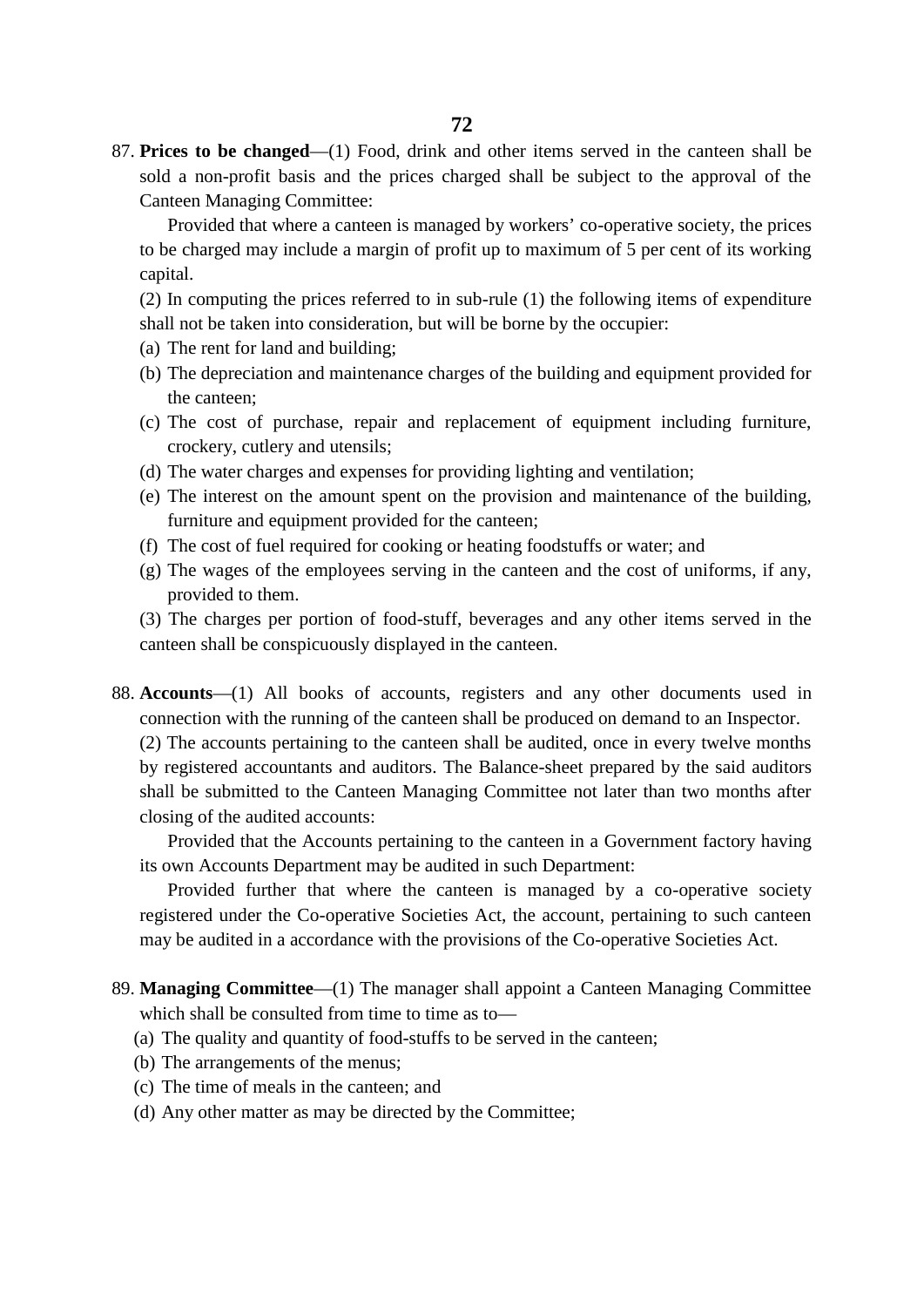Provided that where the canteen is managed by a co-operative society registered under the Co-operative Societies Act, it shall not be necessary to appoint a Canteen Managing Committee.

(2) The Canteen Managing Committee shall consist of an equal number of persons nominated by the occupier and elected by the workers. The number of elected workers shall be in the proportion of one for every 1,000 workers employed in the factory; provided that in no case shall there be more than 5 or less than 2 workers on the Committee.

(3) The Manager shall determine and supervise the procedure for elections to the Canteen Managing Committee.

(4) A Canteen Managing Committee shall be dissolved by the Manager two years after the last election, no account being taken of byte-election.

- 90. **Annual medical examination**—(1) Annual medical examination for fitness of each member of the canteen staff who handle foodstuff shall be carried out by the factory medical officer or the Certifying Surgeon, which should include the follows:
- (a) Routine blood examination;
- (b) Routine and bacteriological testing, of faeces and urine for germs of dysentery and typhoid fever; and
- (c) Any other examination including chest X-ray that may be considered necessary by the factory medical officer or the Certifying Surgeon.

(2) Any person who, in the opinion of the factory medical officer or the Certifying Surgeon, is unsuitable for employment on account of possible risk to the health of others shall not be employed as canteen staff.

#### **COMMENTS**

*Rules 84 to 90 have been prescribed under Section 46 of the factories Act.*

- 91. **Shelters, rest-rooms and lunch-rooms**—(1) the shelters or rest-rooms and lunch-rooms shall conform to the following standards and the manager of a factory shall submit for the approval of the Chief Inspector a site-plan in supplicate of the building to be constructed or adopted:
- (a) The building shall be soundly constructed and all the walls and roofs shall be of suitable heat resisting materials and shall be water proof. The floor and walls to a height of 90 centimetres shall be so laid or finished as to provide a smooth, hard and impervious surface;
- (b) The height of every room in the building shall be not less than 3.65 meters from floor level to the lowest part of roof and there shall be at least 1.12 square meters of floor area for every person employed: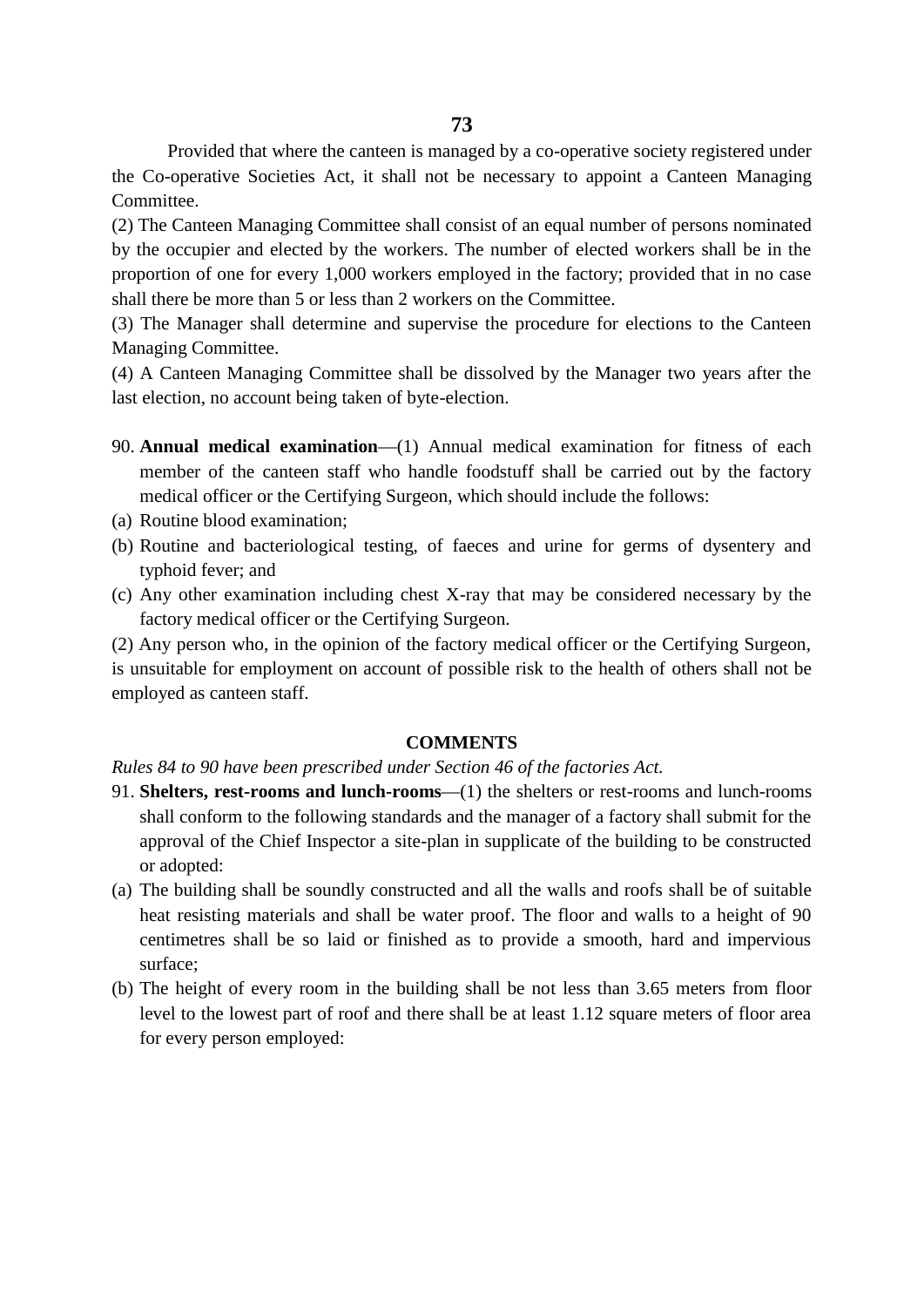Provided that—(i) workers who habitually go home for the their meals during the rest periods may be excluded in calculating the number of workers to be accommodated; and (ii) in the case of factories in existence at the date of commencement of the Act, where it is impracticable, owing to lack of space to provided 1.12 square meters of floor area for each person, such reduced floor area per person shall be provided as may be approved in writing by the Chief Inspector;

- (c) Effective and suitable provision shall be made in every room for securing and maintaining adequate ventilation by the circulation of fresh air and there shall also be provided and maintained sufficient and suitable natural or artificial lighting;
- (d) Every room shall be adequately furnished with chairs or benches with back-rests; and
- (e) Sweepers shall be employed whose primary duty it is to keep the rooms, building, and precincts thereof in a clean and tidy condition.
- 92. **Crèches**—(1) The cresh shall be conveniently accessible to the mother of the children accommodated therein and so far as is reasonably practicable it shall not be situated in close proximity to any part of the factory where obnoxious fumes, dust or odours are given off or in which excessively noisy processes are carried on.

(2) The building in which the crèche is situated shall be soundly constructed and all the walls and roofs shall be of suitable heat resisting materials and shall be water-proof. The floor and internal walls of the crèche shall be so laid or finished as to provide a smooth impervious surface.

(3) The height of the rooms in the building shall be not less than 3.65 meters from the floor to the lowest part of the roofs and there shall be not less than 1.86 sq. Meters of floor area for each child to be accommodated.

(4) Effective and suitable provision shall be made in every part of the crèche for securing and maintaining adequate ventilation by the circulation of fresh air.

(5) The crèche shall be adequately furnished and equipped and in particular there shall be one suitable cot or cradle with the necessary bedding for each child; (provided that for children over two years of age it will be sufficient if suitable bedding is made available); at least one chair or equivalent seating accommodation for the use of each mother while she is feeding or attending to her child, and a sufficient supply of suitable toys for the older children.

(6) A suitably fenced and shady open air play ground shall be provided or the older children;

Provided that the Chief Inspector may, be order in writing, exempt any factory from compliance with this sub-rule if he is satisfied that there is not sufficient space available for the provision of such a play ground.

93. **Wash rooms**—(1) There shall be in for adjoining the crèche a suitable wash room for the washing of the children and their clothing. The wash-room shall conform to the following standards: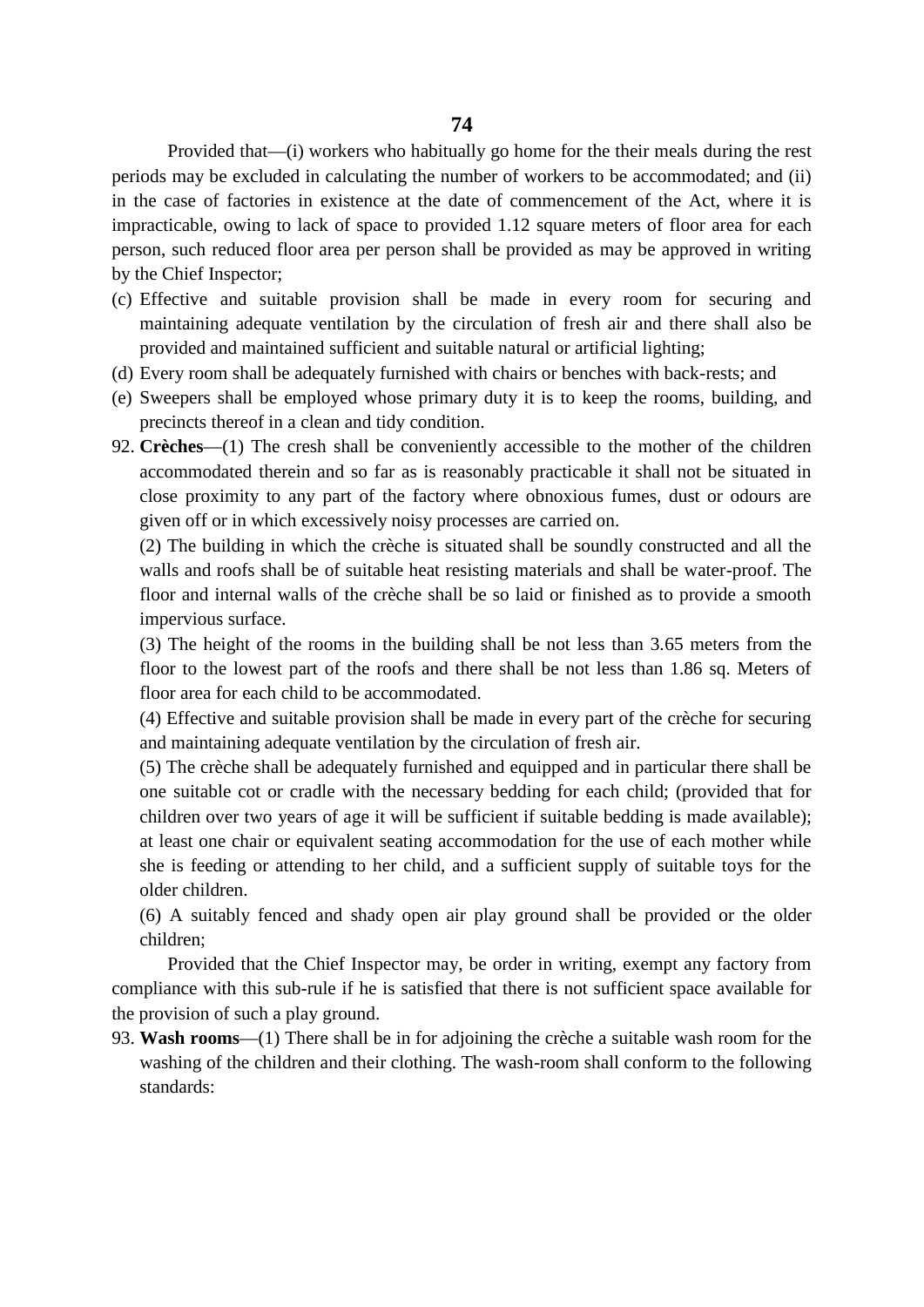- (a) The floor and internal walls of the room to a height of 90 centimeters shall be so laid or finished as to provide a smooth impervious surface. The room shall be adequately lighted ventilated and the floor shall be effectively drained and maintained in a clean and tidy condition;
- (b) There shall be at least one basin or similar vessel for every four children accommodated in the crèche at any one time together with a supply of water provided, if practicable, through taps from a source approved by the Health Officer. Such source shall be capable of yielding for each child a supply of at least 23 litres of water a day; and
- (c) An adequate supply of clean clothes, soap and clean towels shall be made available for each child while it is in the crèche.

(2) Adjoining the washing-room referred to in sub-rule (1), a latrine shall be provided for the sole use of the children in the crèche. The design of latrine and the scale of accommodation to be provided shall either be approved by the Public Health Authorities, or where there is no such Public Health Authority, by the Chief Inspector of the factories.

- 94. **Supply of milk and refreshment**—At least half a pint of clean pure milk shall be available for each child on every day it is accommodated in the crèche and the mother of each child shall be allowed in the course of her daily work three hour's intervals of at least 2 minutes each time to feed the child. For children above two years of age there shall be provided in addition an adequate supply of wholesome refreshment.
- 95. **Clothes for crèche staff**—The crèche staff shall be provided with suitable clean clothes for use while on duty in the crèche.

#### **COMMENTS**

*Rules 92 to 95 have been prescribed under sub-section (3) of Section 48 of the factories Act.*

96. **Exemption from the provision of crèche**—(1) In factories where the number of married women or widows employed does not exceed 15 or where the factory works for less than 180 days in a calendar year, or where number of children kept in the crèche was less than 5 in the preceding year, the Chief Inspector may exempt such factories from a the provisions of Section 48 and Rules 92 to 95 made there under, if he is satisfied that alternate arrangements as stipulated under sub-rule (2) are provided by the factory.

(2) (a) The alternate arrangements required in sub-rule (1) shall include a crèche building which has a minimum accommodation at the rate of 2 square meters per child and constructed in accordance with plans approved by the Chief Inspector.

- i) A suitable washroom for washing of the children and their clothing;
- ii) Adequate supply of soap and clean clothes and towel; and
- iii) Adequate number of female attendants who are provided with suitable clean clothes for use while on duty to lock after the children in the crèche.

(3) The exemption granted under sub-rule (1) may at any time be withdrawn by the Chief Inspector if he finds after such enquiry as he may deem fit, that the factory has committed a breach of this rule.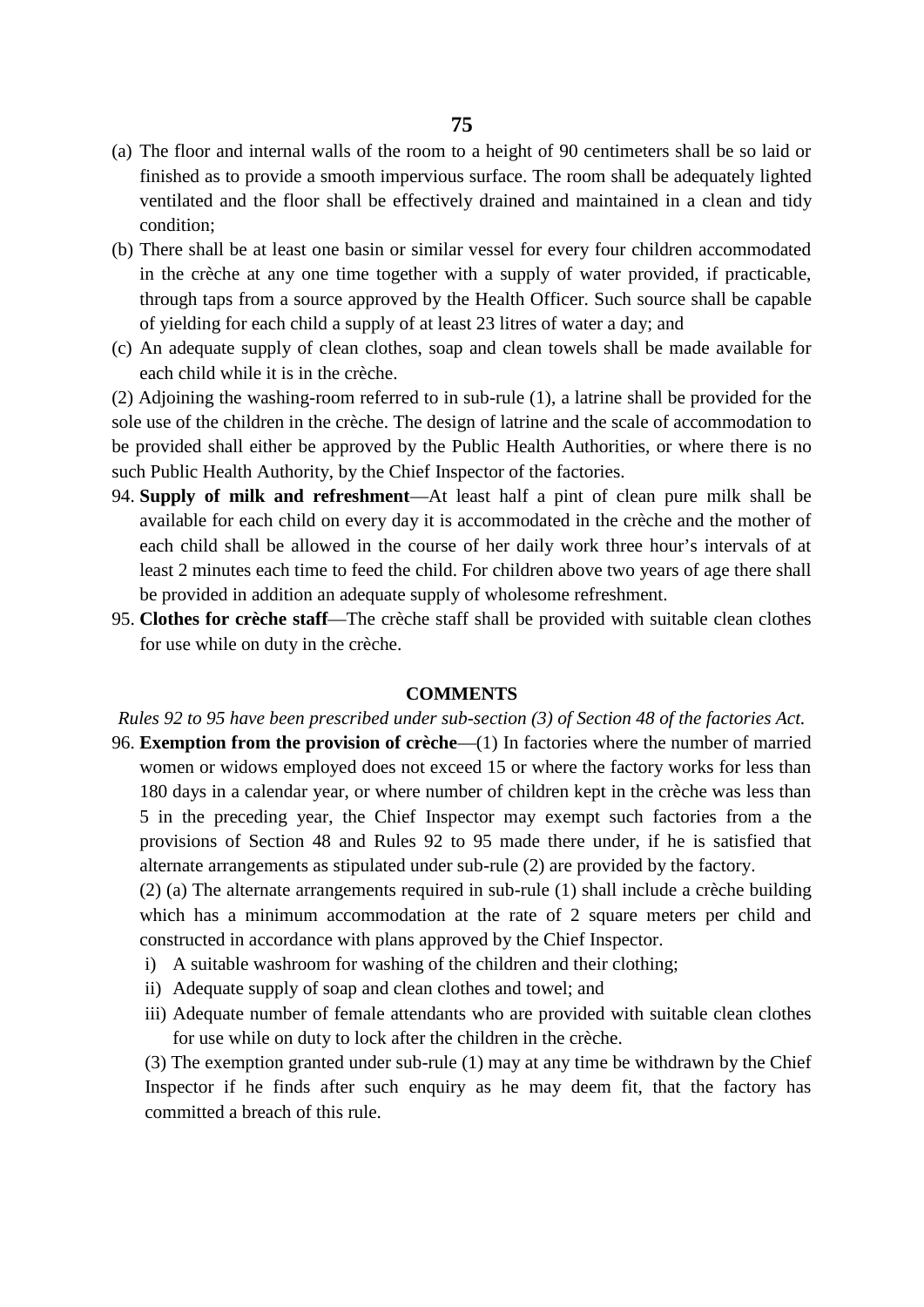97. **Welfare officers**—(1) *Number of Welfare Officers*—(a) The occupier of every factory employing between 500 and 2,000 workers shall appoint at least one Welfare Officer, and where the number of workers exceed 2,000 there shall be an Additional Welfare Officer for every additional two thousand workers or fraction thereof over 500. In a factory where both men and women workers are employed, the number of Women Welfare Officers to be appointed shall be in proportion to the women workers employed; provided that where the number of women employed is more than 100 and the total number of workers does not exceed 2,500 an additional Women Welfare officer shall be appointed.

(b) Where there are more than one Welfare Officers appointed, one of them shall be called the Chief Welfare Officer and the other Assistant Welfare Officers.

(2) *Qualifications*—A person shall not be eligible for appointment as Welfare Officer, unless he—

- (a) Possesses a degree of a University, recognised by the State Government in this behalf;
- (b) Has obtained a Degree or Diploma in Social Science from any institution recognised by the State Government in this behalf; and
- (c) Had adequate knowledge of the language spoken by the majority of the workers in the factory to which he is to be attached.

Provided that the State Government may, by notification in the official Gazette, grant exemption from the provisions of Clause (b) in suitable cases till such time as better facilities in the matter of training in Social Science are made available:

Provided further that in the case of person who is acting as a Welfare Officer at the commencement of these rules the State Government may, subject to such conditions as it may specify, relax all or any of the aforesaid qualifications.

(3) *Recruitment of Welfare Officers*—(a) The post of a Welfare Officer shall be advertised in at least two newspaper having a wide circulation in the State, one of which shall be an English newspaper.

(b) The selection shall be made from among the candidates applying for the post by a Committee appointed by the occupier of the factory.

(c) The appointment when made shall be noticed by the occupier to the State Government or such authority as the State Government may specify for the purpose, giving full details of the qualifications, etc. of the officer appointed and the conditions of the service.

(4) *Conditions of service of Welfare Officers*—(a) A Welfare Officer shall be given appropriate status corresponding to the status of the other executive heads of the factory and he shall be started on a suitable scale of pay the minimum of which shall not be less than Rs. 950 per month.

(b) The conditions of service of a Welfare Officer shall be the same as of other members of the staff of corresponding status in the factory.

Provided that, in the case of discharge or dismissal, the Welfare Officer shall have the right to appeal to the State Government whose decision thereon shall be final and finding upon the occupier.

(5) *Duties of Welfare Officers*—The duties of a Welfare Officer shall be—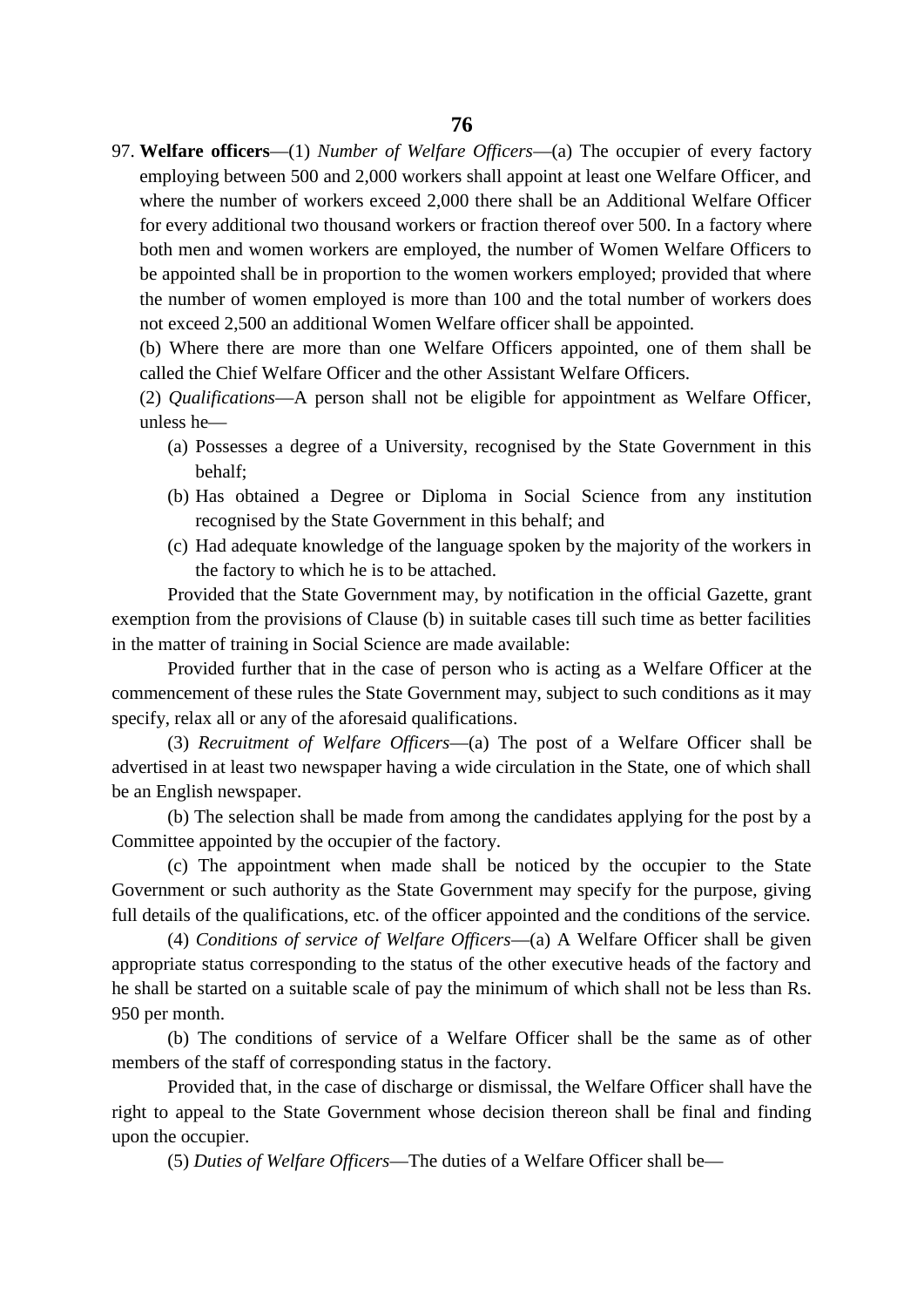- (a) To establish contacts and hold consultations with a view to maintaining harmonious relations between the factory management and workers;
- (b) To bring to the notice of the factory management the grievances of the workers, individual as well as collective, with a view of securing their expeditions redress and to act as a liaison officer between the management and labour;
- (c) To study and understand the point of view of labour in order to help the factory management to shape and formulate labour policies and to interpret these policies to the workers in a language they can understand;
- (d) To watch industrial relations with a view to using his influence in the event of a dispute between the factory management and workers and to help to bring about a settlement by persuasive effort;
- (e) To advise on fulfilment by the management and the concerned departments of the factory of obligations, statutory or otherwise, concerning regulation of working hours, maternity benefit, medical care, compensation for injuries and sickness and other welfare and social benefit measures;
- (f) To advice and assist the management in the fulfilment of its obligations, statutory or otherwise, concerning prevention of personal injuries and maintaining a safe work environment, in such factories where a Safety Officer is not required to be appointed under the enabling provisions under Section 40-B;
- (g) To promote relations between the concerned departments of the factory and workers which will bring about productive efficiency as well as amelioration in the working conditions and to help workers to adjust and adapt themselves to their working environments;
- (h) To encourage the formation of Works and Joint Production Committees, Co-operative Societies and Welfare Committees, and to supervise their work;
- (i) To encourage provisions of amenities such as canteens, shelters for rest, crèche, adequate latrine facilities, drinking water, sickness and benevolent scheme payments, pension and superannuation funds gratuity payments, granting of loans and legal advice to workers;
- (j) To help the factory management in regulating the grant of leave with wages and explain to the workers the provisions, relating to leave with wages and other leave privileges and to guide the workers in the matter of submission of application for grant of leave for regulating authorised absence;
- (k) To advice on provision facilities, such as housing facilities, foodstuffs, social and recreational facilities, sanitation, advice on individual personal problems and education of children;
- (l) To advice the factory management on question relating to training of new starters, apprentices, workers on transfer and promotion, instructors and supervisors, supervision and control of notice board and information bulletins to further of workers and to encourage their attendance at technical; and
- (m)To suggest measures which will serve to raise the standards of living of workers in general, and promote their well-being.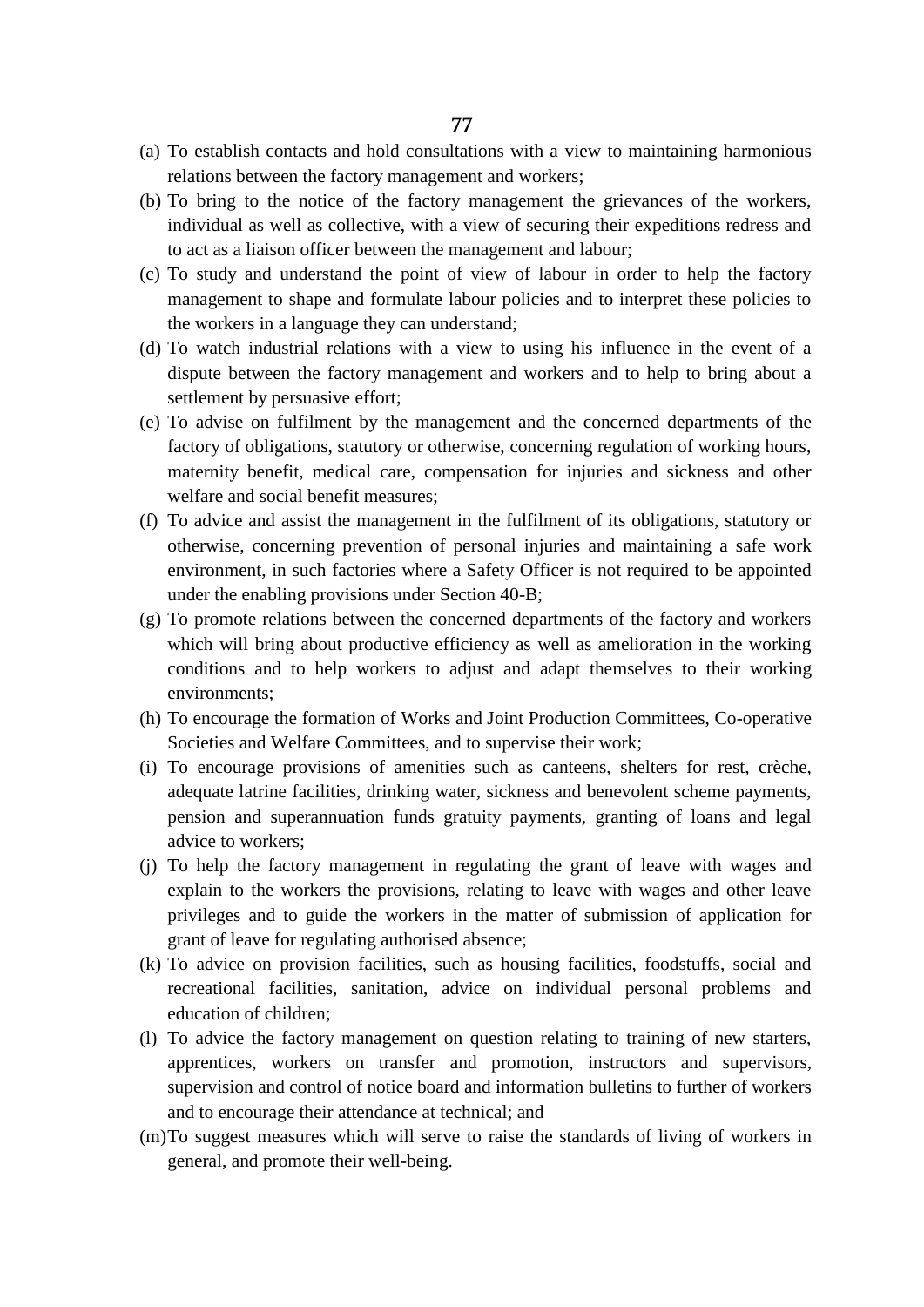(6) *Welfare Officers not to deal with disciplinary cases or appeal on behalf of the management against workers*—No Welfare Officer shall deal with any disciplinary case against workers or appeal a conciliation officer in a Court or Tribunal on behalf of the factory of the management against a worker or workers.

(7) *Power of exemption*—The State Government may, by notification in the official Gazette, exempt any factory or class or description of factories from the operation of any of the provisions of these rules subject to compliance with such alternative arrangements as may be approved.

#### **COMMENTS**

*This rule has been framed as provided in sub-section (2) of Section 49 and Section 50 of the Factories Act.*

#### **CHAPTER VI**

## **WORKING HOURS OF ADULTS**

98. **Compensatory holidays**—(1) Except in the case of worker engaged in any work which for technical reasons must be carried on continuously throughout the day, the compensatory holidays to be allowed under sub-section (1) of Section 53 of the Act shall be so spaced that not more than two holidays are given in one week.

(2) The Manager of the factory shall display, on or before the end of the month in which holidays are lost, a notice in respect of workers allowed compensatory holidays during the following months and of the dates thereof, at the place at which the notice of periods of work prescribed under Section 61 is displayed. Any subsequent change in the notice in respect of any compensatory holidays shall be made not less than three days in advance of the date of that holiday.

(3) Any compensatory holiday or holidays which a worker is entitled shall be given to him before he is discharged or dismissed and shall not be reckoned as part of any period of notice required to be given before discharge or dismissal.

(4) (a) The Manager shall maintain a Register in Form No. 14:

Provided that if the Chief Inspector of Factories is of the opinion that any muster-roll or register maintained as part of the routine of the factory or return made by the Manager, gives in respect of any or all of the workers in the factory the particulars required for the enforcement of Section 53, he may, by order in writing, direct that such muster-roll or register or return shall to the corresponding extent, be maintained in place of and be treated as the register or return required under this rule for that factory.

(b) The register maintained under Clause (a) shall be preserved for a period of three years after the last entry in it and shall be produced before the Inspector on demand.

### **COMMENTS**

*This rule has been framed as provided in sub-section (2) of Section 53 of the Factories Act.*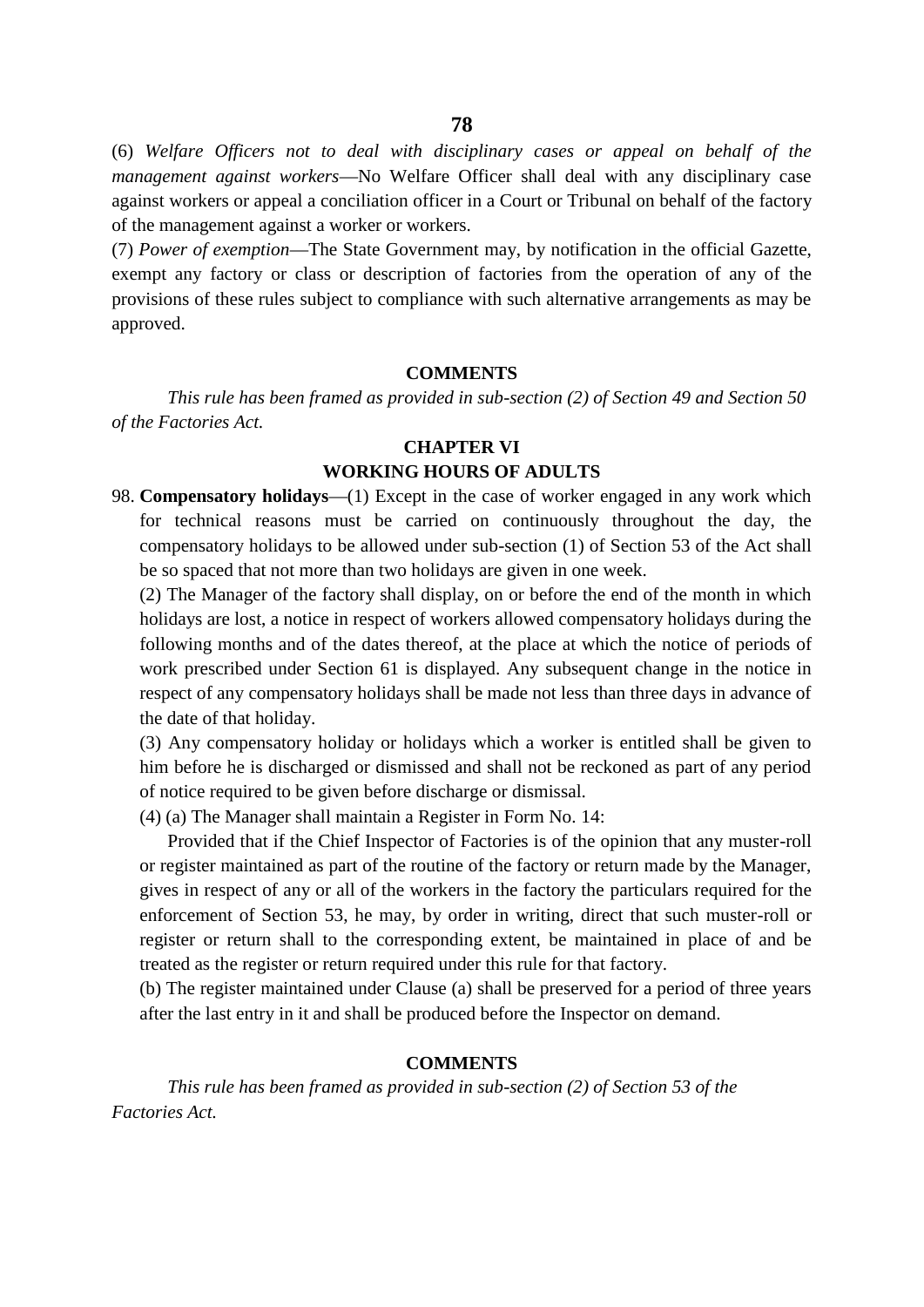99. **Muster-roll for exempted workers**—The Manager of every factory in which workers are exempted under Section 64 or 65 from the provisions of Section 51 or 54 shall keep a muster-roll in Form No. 15 showing the normal, piece-work rate of pay, or the rate of pay per hour, of all exempted employees. In this muster-roll shall be correctly entered the overtime hours of work and payments therefore of all exempted workers. The muster-roll shall always be available for inspection.

#### **COMMENTS**

*This rule has been framed under in sub-sections (4) and (5) of Section 59 of the Act.*

100. **Notice of periods of work for adults**—The notice of periods of work for adult workers shall be in Form No. 16

#### **COMMENTS**

*This rule has been prescribed under Section 61 (8) of the Act.* 101. **Register of adult workers**—The register of adult workers shall be in Form No. 17

#### **COMMENTS**

*This rule has been prescribed under Section 62 (2) of the Act.*

- 102. **Persons defined to hold positions of supervision or management**—The following persons shall be deemed to hold positions of supervision or management:
	- (a) All persons specified in the Schedule annexed hereto; and
	- (b) Any other person who, in the opinion of the Inspector holds a position of supervision of management.

#### **SCHEDULE**

List of persons to hold position of or management in factories:

- i) Managers.
- ii) Assistant Managers.
- iii) Engineers.
- iv) Foremen.
- v) Weaving Masters and Spinning Masters in Textile Mills.
- vi) Head Electricians.
- vii)Supervisors and Inspectors.
- 103. **Persons defined to hold confidential position**—All time keepers employed in a factory within the meaning of sub-section (1) of Section 62 shall be deemed to be employed in a confidential position in the factory.
- 104. **List to be maintained of persons holding confidential position or position of supervision or management**—A list showing the names and the designations of all persons to whom the provisions of sub-section (1) of Section 64 have been applied shall be maintained in every factory.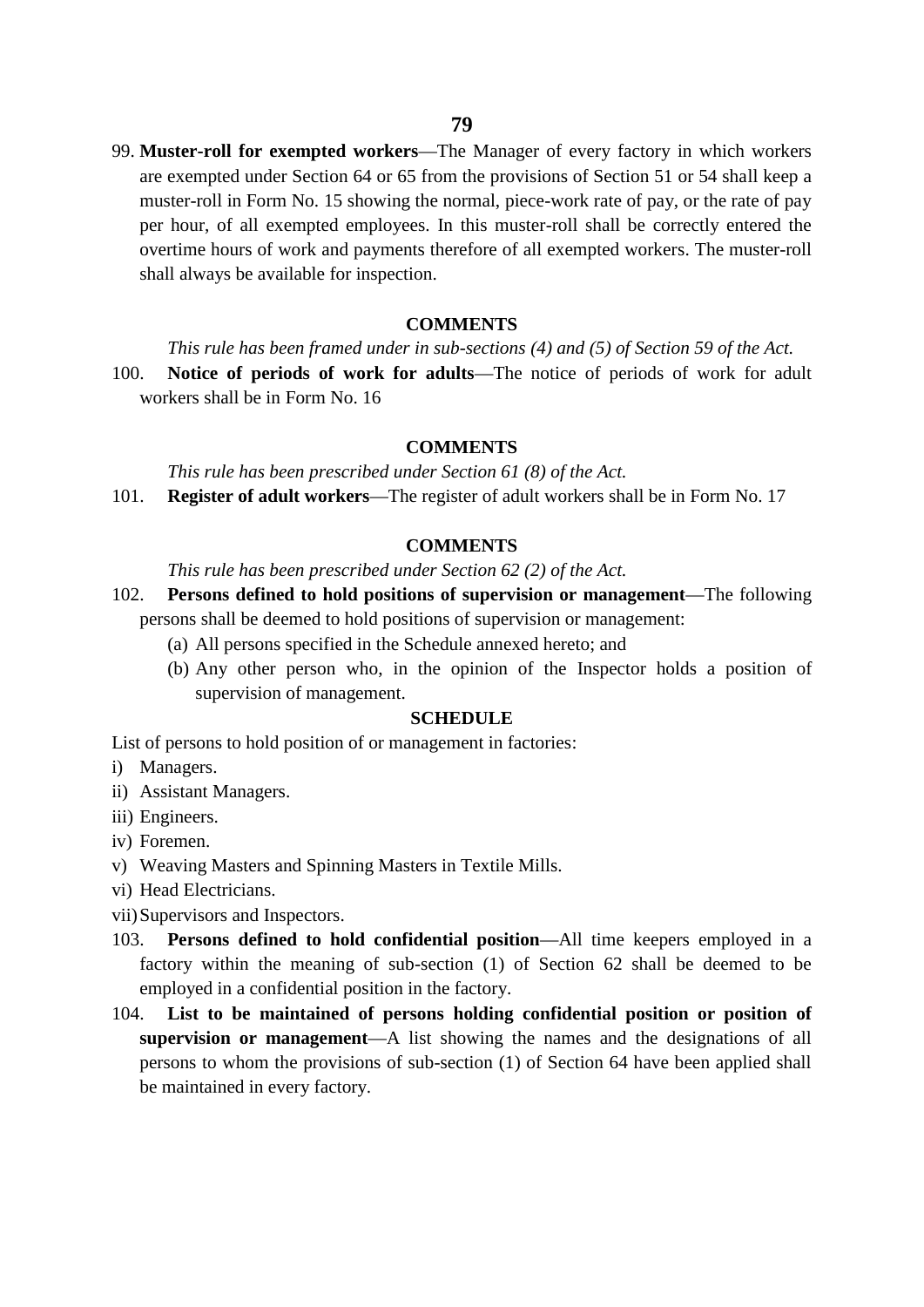105. **Exemption of certain adult male workers**—An adult male workers engaged in factories specified in column 2 of the Schedule hereto annexed on the work specified in column 3 of the said Schedule shall be exempted from the provisions of the sections specified in column 4 subject to the conditions, if any, specified in column 5 of the said Schedule.

| Sectio<br>n of<br>the<br>Act<br>empo<br>werin<br>g<br>grant<br>of<br>exem<br>ption | Class of<br>factory | Nature of exempted work |                        | Extent of<br>exemptio<br>$\mathbf n$ |               | Remarks                                                                                                                                                                                                                                                                                                                       |
|------------------------------------------------------------------------------------|---------------------|-------------------------|------------------------|--------------------------------------|---------------|-------------------------------------------------------------------------------------------------------------------------------------------------------------------------------------------------------------------------------------------------------------------------------------------------------------------------------|
| (1)                                                                                | (2)                 | (3)                     |                        | (4)                                  | (5)           |                                                                                                                                                                                                                                                                                                                               |
| 64(2)<br>(a)<br>and<br>64(3)                                                       | All<br>factories    | <b>Urgent</b> repairs   | 51,<br>54,<br>56<br>61 | Sections<br>52,<br>55,<br>and        | $\mathbf{i}$  | N <sub>o</sub><br>shall<br>worker<br>be<br>employed on such repairs<br>for more than 15 hours on<br>any one day, 39<br>hours<br>during<br>three<br>any<br>consecutive<br>days,<br>or $66$<br>hours during each period of<br>consecutive<br>days<br>seven<br>commencing from his first<br>employment<br>such<br>on<br>repairs. |
|                                                                                    |                     |                         |                        |                                      | $\mathbf{ii}$ | Within 24 hours of the<br>commencement of the work,<br>notice shall be sent to the<br>Inspector describing<br>the<br>nature of the urgent repairs<br>and the period probably<br>required<br>for<br>their<br>completion.                                                                                                       |
|                                                                                    |                     |                         |                        |                                      |               | iii) Exemption<br>from<br>the<br>provisions of Section 54<br>shall apply only in the case<br>of adult male workers.                                                                                                                                                                                                           |

**SCHEDULE**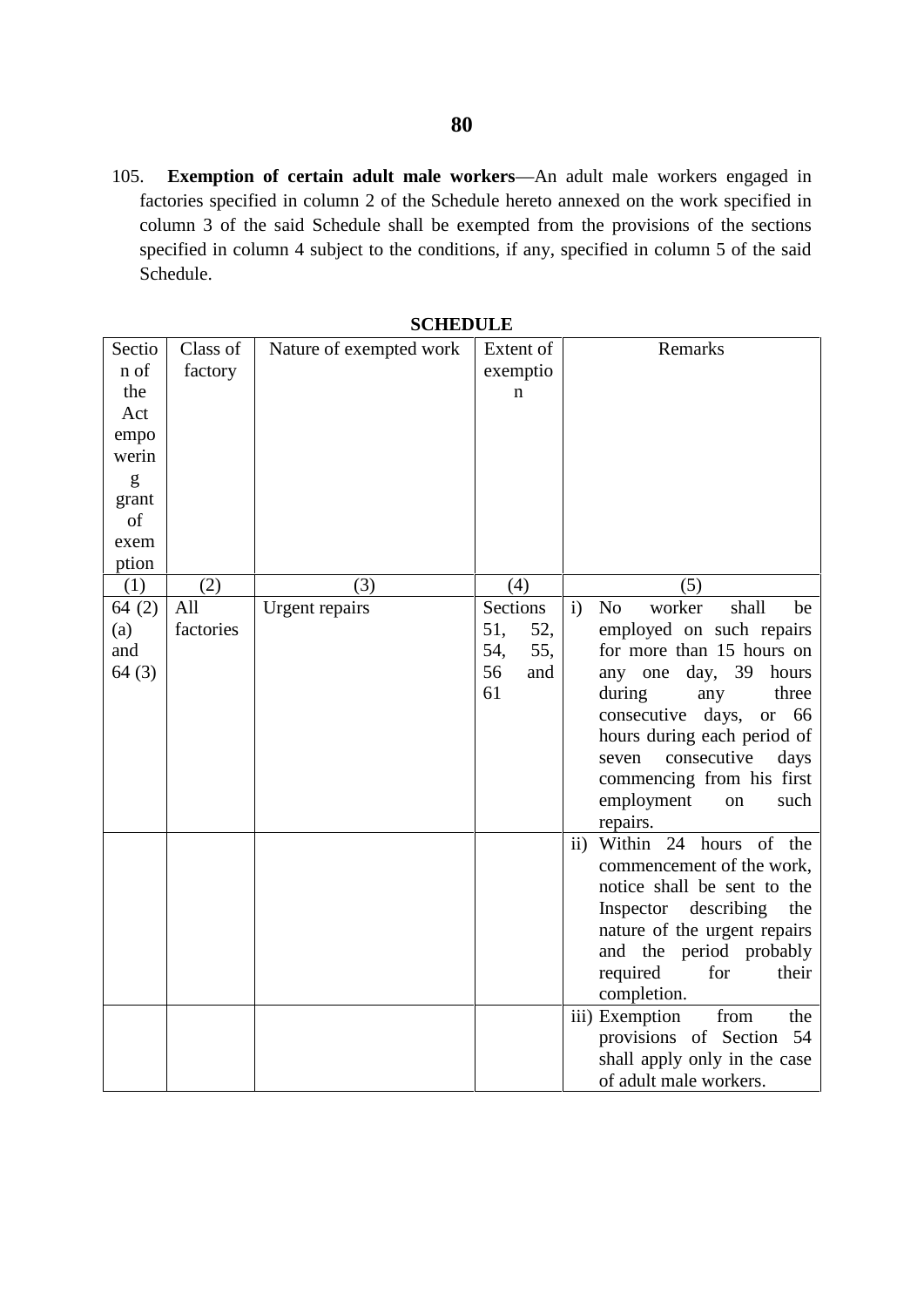| 64(2)<br>(b)<br>and<br>64(3) | All<br>factories                    | (a) Work in the machine<br>shop, the smithy or<br>the foundry or in<br>connection with<br>the<br>mill<br>gearing,<br>the<br>electric driving<br><b>or</b><br>lighting apparatus, the<br>mechanical<br>or<br>electrical lifts or the<br>steam or water pipes<br>or pumps of a factory. | Sections<br>51,<br>54,<br>55,<br>56<br>and 61           | The limits of work inclusive<br>of overtime shall not exceed<br>mentioned<br>those<br>in<br>$sub-$<br>section $(4)$ of Section 64.                                                                                                                                                                                        |
|------------------------------|-------------------------------------|---------------------------------------------------------------------------------------------------------------------------------------------------------------------------------------------------------------------------------------------------------------------------------------|---------------------------------------------------------|---------------------------------------------------------------------------------------------------------------------------------------------------------------------------------------------------------------------------------------------------------------------------------------------------------------------------|
|                              |                                     | (b) Work of examining or<br>repairing<br>any<br>machinery or other<br>part of the plant which<br>for<br>necessary<br>is<br>carrying on work in<br>the factory                                                                                                                         | Sections<br>51,<br>54,<br>55<br>and<br>61               | The limits of work inclusive<br>of overtime shall not exceed<br>mentioned in<br>those<br>$sub-$<br>section $(4)$ of Section 64.                                                                                                                                                                                           |
|                              |                                     | (c) Work in boiler houses<br>engine<br>and<br>rooms<br>such as lighting fires<br>in order to raise steam<br>generate<br><sub>or</sub><br>gas<br>preparatory to<br>the<br>of<br>commencement<br>regular work in the<br>factory                                                         | Do.                                                     | Do.                                                                                                                                                                                                                                                                                                                       |
| 64(2)<br>(c)<br>and<br>64(3) | All<br>factories                    | (a) Work performed by<br>drivers on<br>lighting<br>ventilating<br>and<br>humidifying apparatus                                                                                                                                                                                        | Do.                                                     | Do.                                                                                                                                                                                                                                                                                                                       |
|                              |                                     | (b) Work performed by<br>fire pumpmen                                                                                                                                                                                                                                                 | Do.                                                     | Do.                                                                                                                                                                                                                                                                                                                       |
| 64(2)<br>(d)<br>and<br>64(3) | $(1)$ Oil tank<br>installat<br>ions | Work<br>performed<br>by<br>workers connected with<br>pumping operations.                                                                                                                                                                                                              | Sections<br>51,<br>52,<br>55,<br>54,<br>56<br>and<br>61 | In the absence of a worker<br>who has failed to reopen for<br>duty, a shift worker shall be<br>followed to work the whole or<br>part of a subsequent shift;<br>provided that—<br>The next shift of the<br>$\mathbf{i}$<br>shift worker shall not<br>commence before<br><sub>a</sub><br>period of 16 hours has<br>elapsed. |

**81**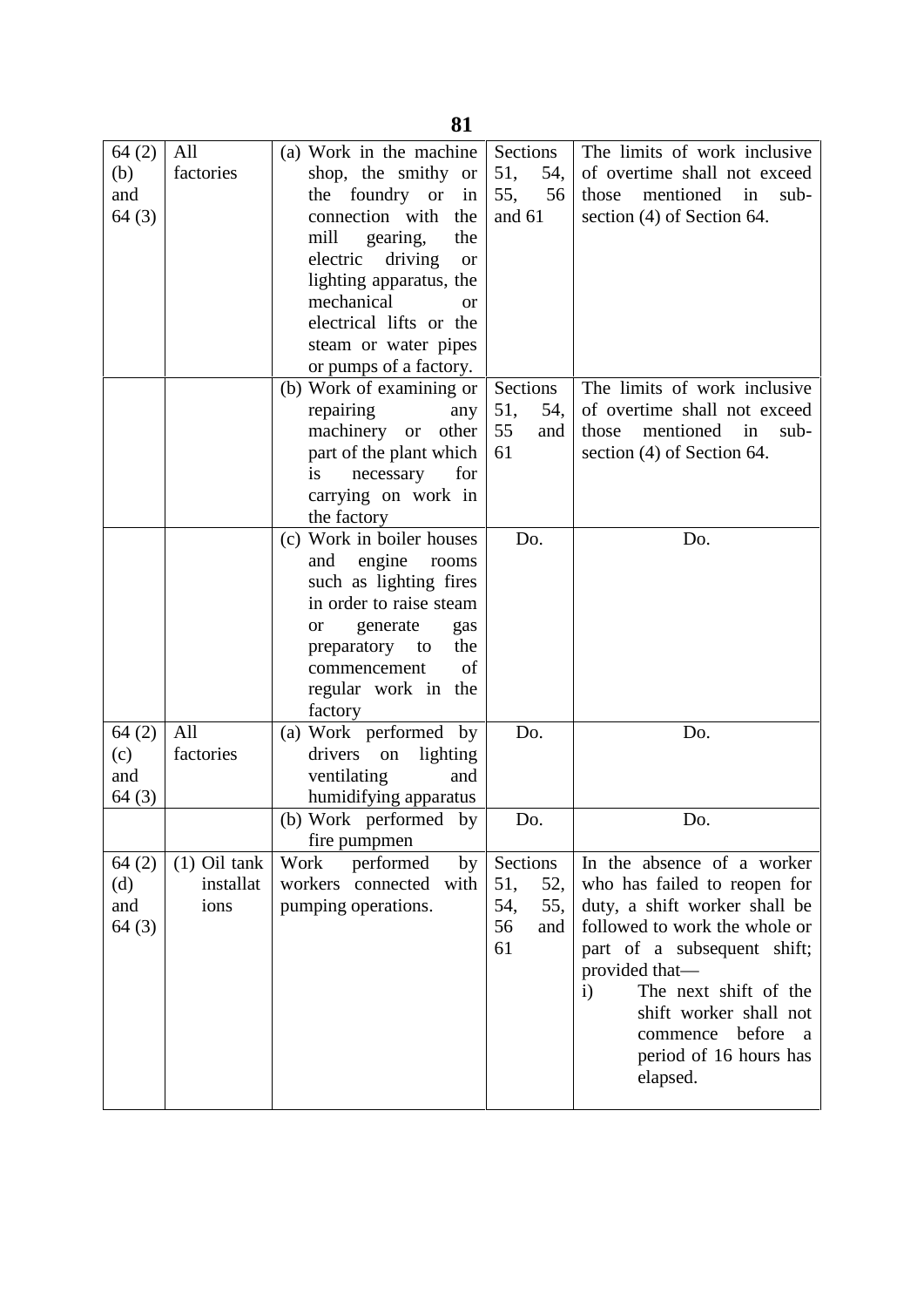|                                                               |                                                                                                                                                                                                       |           | ii)<br>$\overline{iii}$ )<br>iv) | Within 24 hours of<br>the commencement of<br>the sub-sequent shift,<br>notice shall be sent to<br>the<br>Inspector<br>describing<br>the<br>circumstances<br>under<br>which the worker is<br>required to work in<br>the subsequent shift;<br>The exemption will<br>be restricted to only<br>male adult workers;<br>and<br>The limits of work<br>inclusive of overtime<br>shall not exceed those<br>mentioned in<br>$sub-$<br>section (4) of Section<br>64. |  |
|---------------------------------------------------------------|-------------------------------------------------------------------------------------------------------------------------------------------------------------------------------------------------------|-----------|----------------------------------|-----------------------------------------------------------------------------------------------------------------------------------------------------------------------------------------------------------------------------------------------------------------------------------------------------------------------------------------------------------------------------------------------------------------------------------------------------------|--|
| $(2)$ Public                                                  | Operation<br>and                                                                                                                                                                                      | Sections  |                                  | Do.                                                                                                                                                                                                                                                                                                                                                                                                                                                       |  |
| hydroelect                                                    | maintenance of prime                                                                                                                                                                                  | 52,<br>54 |                                  |                                                                                                                                                                                                                                                                                                                                                                                                                                                           |  |
| ric supply<br>factories                                       | movers and auxiliaries,<br>transformers<br>and<br>switches.                                                                                                                                           | and 55    |                                  |                                                                                                                                                                                                                                                                                                                                                                                                                                                           |  |
| $(3)$ Public<br>electric<br>supply<br>companies<br>generating | Work of engine drivers<br>and assistants, generator<br>oilers and<br>attendants,<br>greasers, switch board<br>operators and pump men<br>electricity from oil in<br>internal<br>combustion<br>engines. | Do.       |                                  | Do.                                                                                                                                                                                                                                                                                                                                                                                                                                                       |  |
| (4) Electrical                                                | Work of operation and                                                                                                                                                                                 | Do.       |                                  | Do.                                                                                                                                                                                                                                                                                                                                                                                                                                                       |  |
| transformi                                                    | maintenance<br>of<br>the<br>transforming                                                                                                                                                              |           |                                  |                                                                                                                                                                                                                                                                                                                                                                                                                                                           |  |
| ng<br>factories                                               | plant,<br>switches<br>and                                                                                                                                                                             |           |                                  |                                                                                                                                                                                                                                                                                                                                                                                                                                                           |  |
|                                                               | synchronous                                                                                                                                                                                           |           |                                  |                                                                                                                                                                                                                                                                                                                                                                                                                                                           |  |
|                                                               | condensers.                                                                                                                                                                                           |           |                                  |                                                                                                                                                                                                                                                                                                                                                                                                                                                           |  |
| (5) Distilleries                                              | Work on the extraction<br>of sugar from various<br>bases, fermentation of<br>juice<br>sugar<br>and<br>distillation of fermented<br>wash.                                                              | Do.       |                                  | Do.                                                                                                                                                                                                                                                                                                                                                                                                                                                       |  |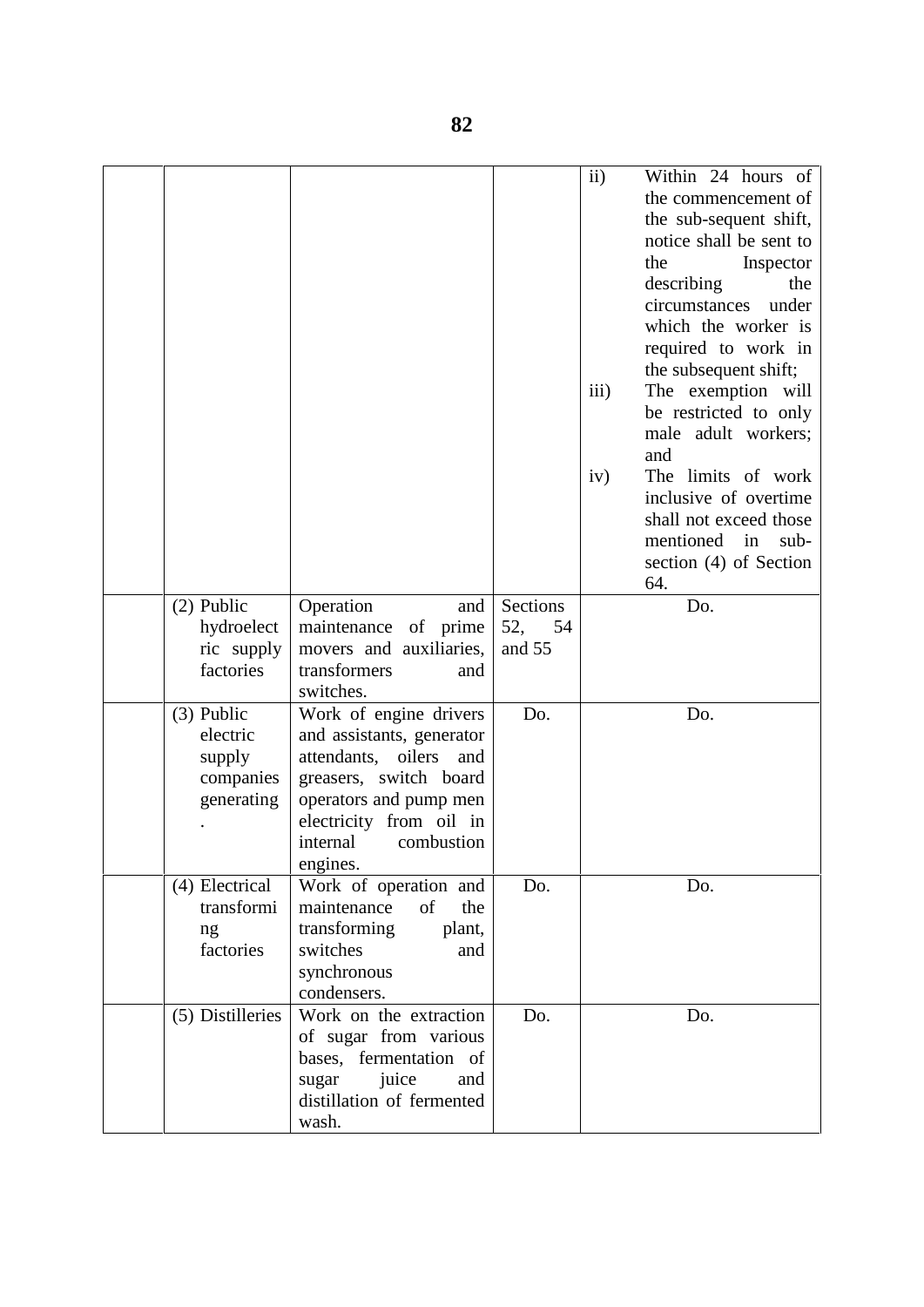|              | $(6)$ Sugar<br>factories.                   | Extraction of the juice from the cane,<br>clarification, evaporation and boiling of<br>the juice; curing of the massecuite; and<br>bagging.                                                                                                                                                                        | Do.                                 | Do.        |
|--------------|---------------------------------------------|--------------------------------------------------------------------------------------------------------------------------------------------------------------------------------------------------------------------------------------------------------------------------------------------------------------------|-------------------------------------|------------|
|              | (7) Chemical<br>factories.<br>(8) Vegetable | Work on the sulphur burners, chambers,<br>concentrators<br>and<br>pumps,<br>roasting<br>furnace, manufacture of hydrochloric and<br>nitric acid, sulphates, sulphides, nitrates,<br>superphosphates and chlorides; and work<br>chlorides; and work on the steam service.<br>Work of refining bleaching, filtering, | Do.<br>Do.                          | Do.<br>Do. |
|              | hydrogenera<br>tion<br>factories            | generation of hydrogen; hydrogenerating;<br>deodorising processes; compression of<br>oxygen and cylinder filling; and work on<br>the electrical power plant.                                                                                                                                                       |                                     |            |
|              | (9) Ice-factories                           | Work of the engine compressor drivers<br>and assistants and oilers.                                                                                                                                                                                                                                                | Do.                                 | Do.        |
|              | (10)<br>Oil mills                           | All work                                                                                                                                                                                                                                                                                                           | Sections 54<br>and 55               | Do.        |
|              | (11)<br>Flour<br>mills.                     | All work                                                                                                                                                                                                                                                                                                           | Sections 52<br>and 55               | Do.        |
|              | (12)<br>Glass<br>factories                  | (a) Work in attending to furnace.                                                                                                                                                                                                                                                                                  | Do.                                 | Do.        |
|              |                                             | (b) All work and processes from mixing<br>of<br>of<br>batch<br>to<br>removal<br>the<br>manufactured glassware from<br>the<br>lears.                                                                                                                                                                                | Sections 52                         | Do.        |
|              | (13)<br>Paper<br>factories                  | (a) All work on paper-making machinery<br>and on the generation and supply of<br>power connected therewith.                                                                                                                                                                                                        | Sections 54<br>and 55               | Do.        |
|              |                                             | $(b)$ Work<br>digesters,<br>choppers,<br>on<br>washers,<br>kneaders,<br>strainers<br>and<br>paper-making<br>machines,<br>beaters,<br>pumping plant reelers, cutters and<br>power plant.                                                                                                                            | Sections 52,<br>54 and 55           | Do.        |
|              | Rubber<br>(14)<br>tyre<br>factories.        | (a) All work on curing process                                                                                                                                                                                                                                                                                     | Section 55.                         | Do.        |
|              | (15)<br>Iron and<br>steel<br>factories      | All work on steel furnaces.                                                                                                                                                                                                                                                                                        | Section 51,<br>52, 54, 55<br>and 56 | Do.        |
| 64(2)<br>(i) | Newspapers<br>printing<br>factories         | Tele-printer Service                                                                                                                                                                                                                                                                                               | Section 51,<br>54 and 56            | Do.        |
| 64(2)<br>(i) | All factories                               | Loading and unloading of railway wagons,<br>lories or trucks.                                                                                                                                                                                                                                                      | Section 51,<br>52, 54, 55<br>and 56 | Do.        |

**83**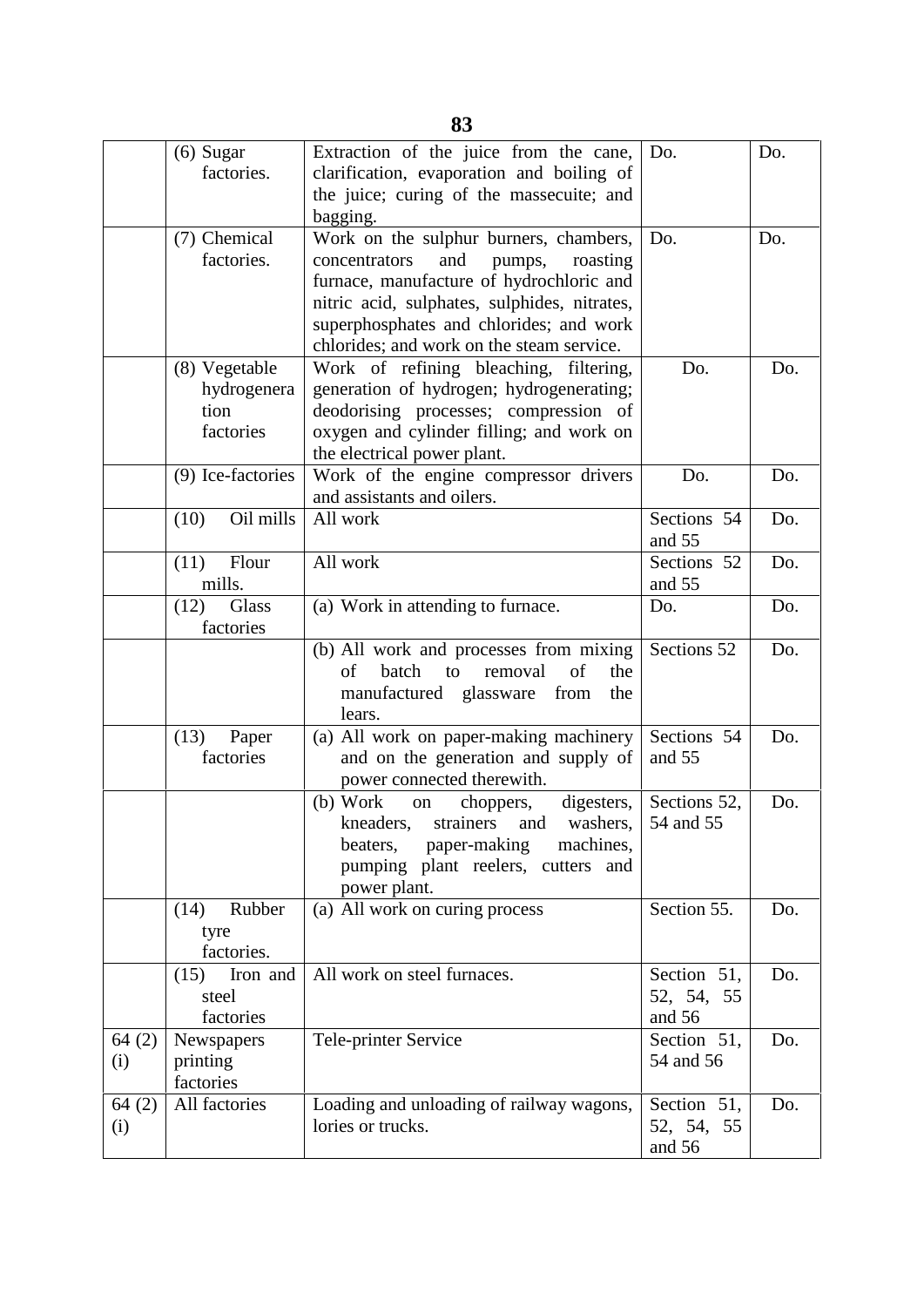Explanation—(1) The following shall be considered to be urgent repairs:

- (a) Repairs to any part of the machinery, plant or structure of a factory which are of such a nature that delay in their execution would involve danger to human life or safety or the stoppage of the manufacturing process;
- (b) Breakdown repairs to the prime movers, transmission or other essential plant of other factories, collieries, railways, dock-yards, harbours, tramways, motor transport, gas, electric generation and transmission, pumping or other similar essential or public utility services carried out in general engineering works and foundries, and which are necessary to enable such concerns to maintain their main manufacturing process, production or services during normal working hours;
- (c) Repairs to deep-sea ships and repairs to commercial aircraft done in a factory which are essential to enable such ships or aircraft to leave port at proper time or continue their normal operations in a sea-worthy or air-worthy condition, as the case may be; and
- (d) Repairs in connection with a change of motive power i.e., from steam to electricity or *vice-versa*, which such work, cannot possibly be done without stoppage of the normal manufacturing process.
- (2) Periodical cleaning is not included in the terms "examining" or "repairing".

#### **COMMENTS**

*Rules 102 to 105 have been prescribed under Section 64 of the Act.*

#### **CHAPTER VII**

#### **EMPLOYMENT OF YOUNG PERSONS**

106. **Notice of periods of work for children**—The notice of periods of work for child workers shall be in Form No. 18.

#### **COMMENTS**

*This rule has been framed under Section 72 (3) of the factories Act.* 107. **Register of child workers**—The register of child workers shall be in Form No. 19

#### **COMMENTS**

*This rule has been prescribed under Section 73 (2) of the Factories Act.*

#### **CHAPTER VIII**

#### **LEAVE WITH WAGES**

108. **Register of Leave with Wages**—(1) The manager shall keep a register in Form No. 20 hereinafter called the Register of Leave with Wages:

Provided that if Chief Inspector is of the opinion that any muster roll or register maintained as part of the routine of the factory or return made by the manager, gives in respect of any or all the workers in the factory, the particulars required for enforcement of Chapter VIII of the Act, he may, by order in writing, direct that such muster roll or register or return shall, to the corresponding extent, be maintained in place of and be treated as the register or return required under this rule in respect of that factory.

(2) The Register of Leave with Wages shall be prescribed for a period of three years after the last entry in it and shall be produced before the Inspector on demand.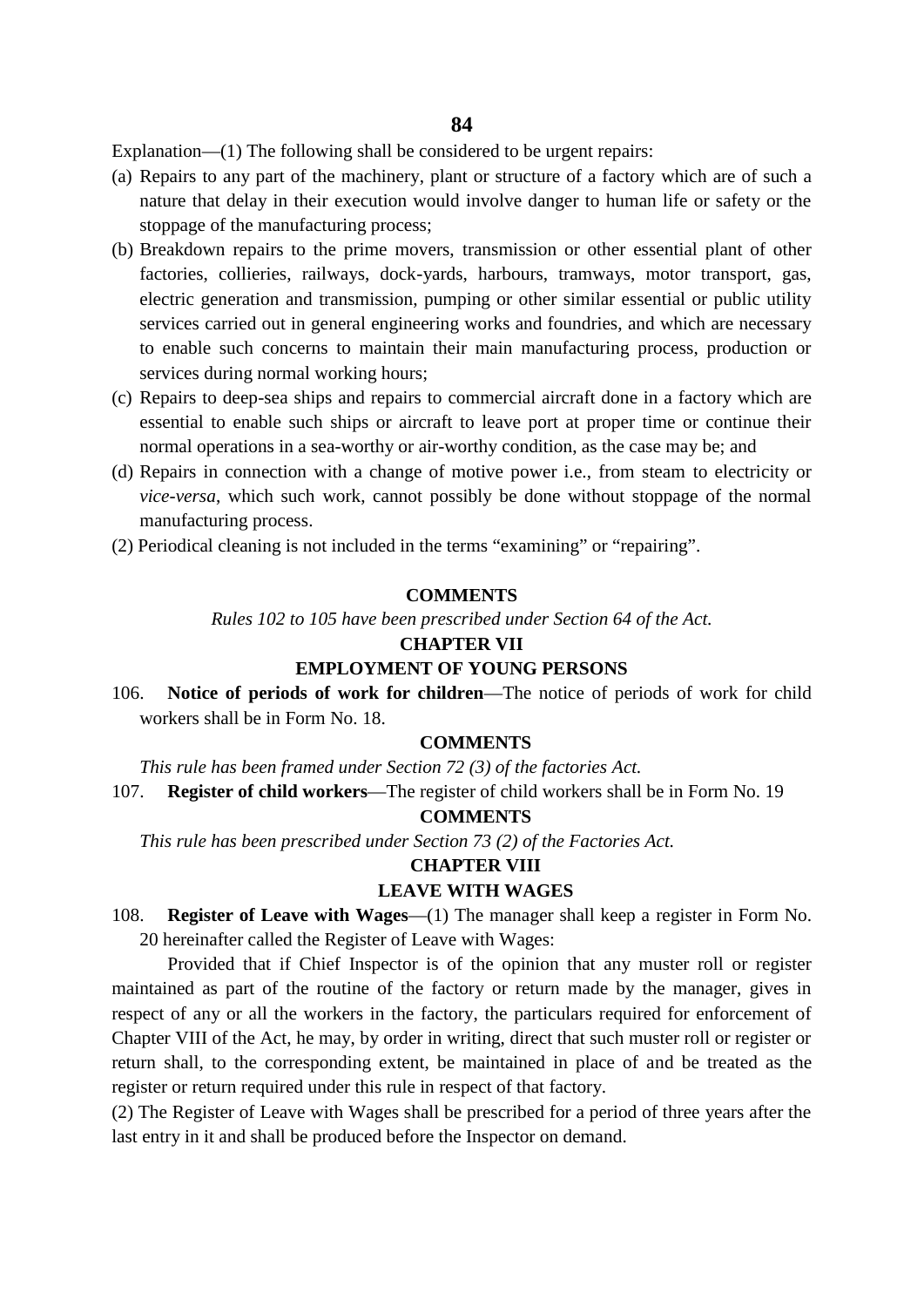109. **Leave Book**—(1) The manager shall provide each worker who has become entitled to leave during a calendar year, with a book in Form No. 21 (hereinafter called the Leave Book) not later than the  $31<sup>st</sup>$  January of the following calendar year. The Leave Book shall be the property of the worker and the manager or his agent shall not demand it except to make entries of the dates of holidays or interruptions in service, and shall not keep it for more than a week at a time.

Provided that in the case of a worker who is discharged or dismissed from service during the course of the year i.e., who is covered under sub-section (3) of Section 79 of the Factories Act, 1948, the manager shall issue an abstract from the "Register of Leave with Wages" (Form No. 20) within a week from the date of discharge or dismissal, as the case may be.

(2) If a worker loses his Leave Book, the manager shall provide him another copy on the payment of 50 paise and shall complete it from his record.

- 110. **Medical Certificate**—If any worker is absent from work and it appears that his absence is due to his illness, he shall, if required by his manager by a notice in writing, submit a medical certificate signed by a registered medical practitioner or by a registered or recognised Valid or Hakim stating the cause of the absence and the period for which the worker is, in the opinion of such medical practitioner, Valid or Hakim, unable to attend to his work.
- 111. **Notice to Inspector of involuntary unemployment**—The manager shall give, as soon as possible, a notice to the Inspector of every case of involuntary unemployment of workers, giving numbers of unemployed and the reason for their unemployment. Entries to this effect shall be made in the Register of Leave with Wages and the Leave Book in respect of each worker concerned.
- 112. **Notice by worker—**Before or on the completion of a period of twelve months' continuous service in the factory, as defined in Section 79, a worker may give notice to the manager of his intention not to avail himself of holidays falling due in the following period of twelve months. The manager shall make an entry to that effect in the Leave Book of the worker concerned.
- 113. **Notice to leave with wages**—(1) Except in regard to a worker who has given notice of his intention not to avail himself of holidays in the year in which these fall due, the manager shall, by a notice displayed at the place at which the notice of the period of work required by Section 61 is displayed, fix the dates on which leave with wages shall be allowed to each worker or group of workers including any worker who has accumulated his leave. This date shall not, in an individual case, be earlier than four weeks from the date of notice unless the worker agrees to take the leave earlier. The necessary entries shall be made in the Register of Leave with Wages and the leave book of the worker concerned.

(2) As far as circumstances permit, members of the same family comprising husband, wife and children shall be allowed leave on the same date.

(3) The manager may earlier alter the dates fixed for leave only after giving a notice of four weeks to the worker.

(4) A worker may exchange the period of his leave with another worker, subject to the approval of the manager.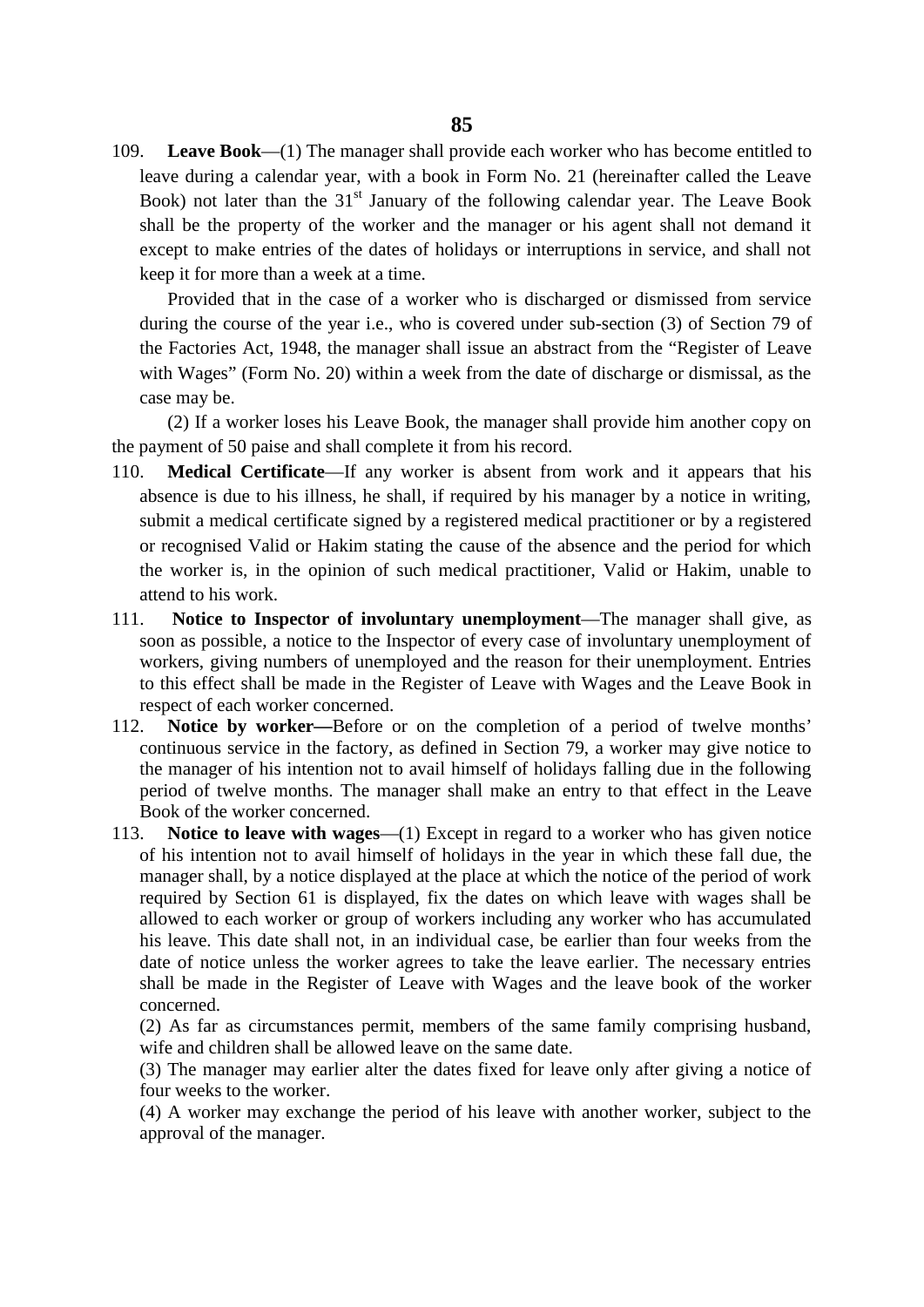- 114. **Payment of wages if the worker dies**—If a worker dies before he resumes work, the balance of his pay due for the period of holidays shall be paid to his nominee within one week of the intimation of the death of the worker. For this purpose each worker shall submit a nomination in Form No. 22 duly signed by himself and attested by who witnesses. The nomination shall remain in force until it is cancelled or revised by another nomination.
- 115. **Register to be maintained in case of exemption under Section 84**—(1) Where an exemption is granted under Section 84, the manager shall maintain a register showing the position of each worker as regards leave due, leave taken and wages granted.

(2) He shall display at the main entrance of the factory a notice giving full details of the system established in the factory for leave with wages and shall send a copy of it to the Inspector.

(3) No alteration shall be made in the Scheme approved by the State Government at the time of granting exemption under Section 84 without its previous sanction.

#### **COMMENTS**

Rules 108 115 have been framed under Sections 83 and 112 of the Act.

## **CHAPTER IX**

#### **Special provisions**

- 116. **Dangerous manufacturing processes or operations**—(1) The following manufacturing processes operations when carried on in any factory are declared to be dangerous operations under Section 87:
	- **I.** Manufacture of aerated water and processes identical thereto.
	- **II.** Electrolytic plating or oxidation of metal articles by use of an electrolyte containing chromic acid or other chromium compounds.
	- **III.** Manufacture and repair of electric accumulators.
	- **IV.** Glass manufacture.
	- **V.** Grinding or glazing of metals.
	- **VI.** Manufacture and treatment of lead and certain compounds of lead.
	- **VII.** Generating petrol gas from petrol.
	- **VIII.** Cleaning or smoothing, roughening, etc., of articles by a jet of sand metal shot or grit or other abrasive propelled by a blast compressed air or steam.
		- **IX.** Liming and tanning of raw hides and skins and processes incidental thereto.
		- **X.** Certain lead processes carried on in printing press and type foundries.
		- **XI.** Manufacture of pottery.
	- **XII.** Chemical works.
	- **XIII.** Manufacture of articles from refractory materials.
	- **XIV.** Handling and processing of asbestos, manufacture of any article of asbestos and any other process of manufacture or otherwise in which asbestos is used in any form.
	- **XV.** Handling or manipulation of corrosive substances.
	- **XVI.** Processing of cashew nut.
- **XVII.** Compression of Oxygen and Hydrogen produced by the electrolysis of water.
- **XVIII.** Process of extracting oils and fats from vegetable and animal sources in solvent extraction plants.
	- **XIX.** Manufacture or manipulation of manganese and its compounds.
	- **XX.** Manufacture or manipulation of dangerous pesticides.
	- **XXI.** Manufacture, handling and usage of benzene and substances containing benzene.
- **XXII.** Manufacturing process or operations in carbon disulphide plants.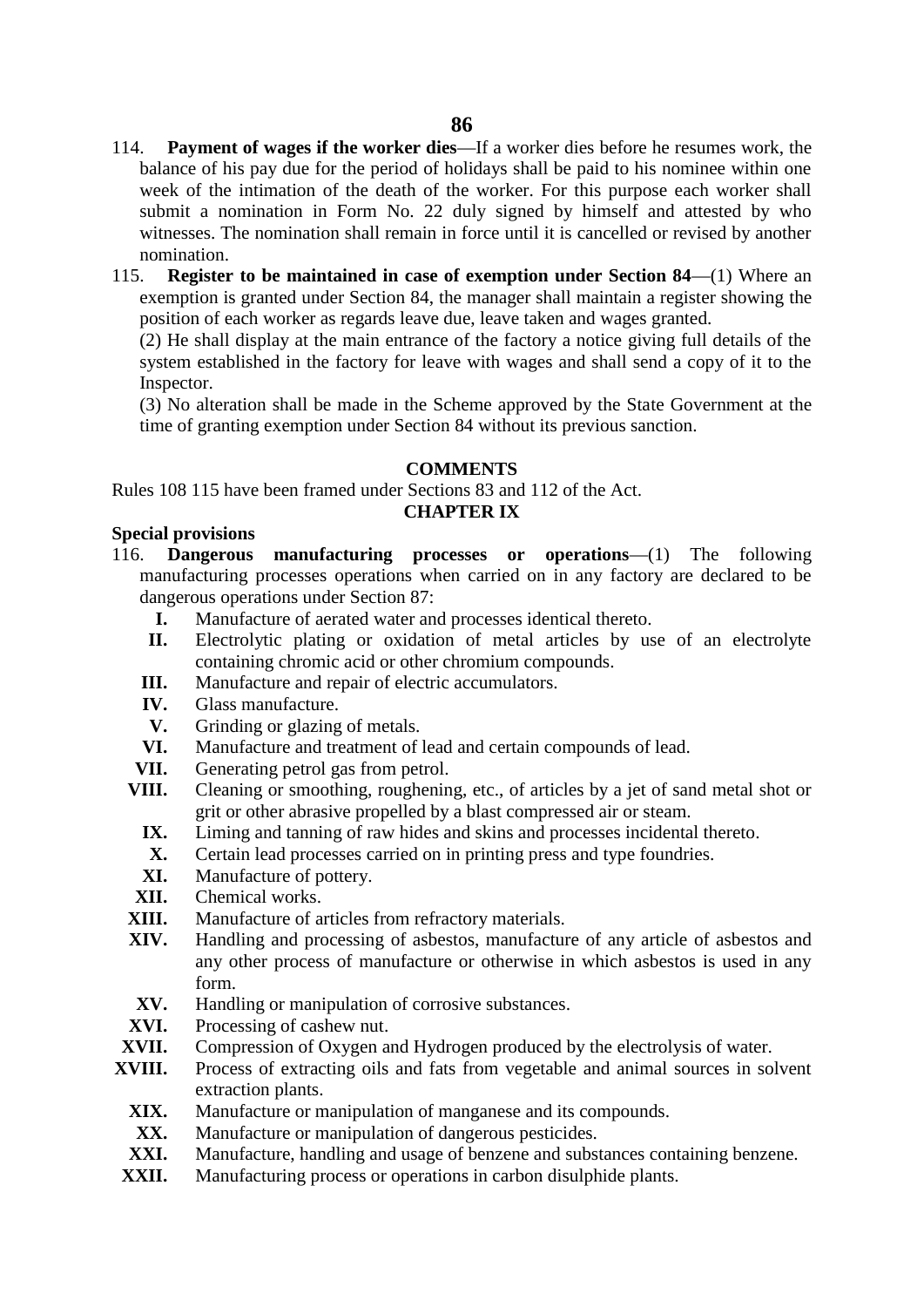**XXIII.** Manufacture of manipulation of carcinogenic dye intermediaries.

(2) The provisions specified in the Schedules annexed hereto shall apply to any class or description of factories wherein dangerous manufacturing processes or operations specified in each Schedule are carried on.

(3) (a) For the medical examination of workers to be carried out by the Certifying Surgeon as required by the Schedule annexed to this rule, the occupier of the factory shall pay fees at the rate of Rupees Five per examination of each worker every time he is examined.

(b) The fees prescribed in sub-rule (3) (a) shall be exclusive of any charges for biological, or other tests which may have to be carried out in connection with the medical examinations. Such charges shall be paid by the occupier.

(c) The fees to be paid for medical examinations shall be paid into the local treasury under the head of account 087—Labour and Employment—E—Fees realised under the Factories Act, 1948.

(4) Notwithstanding the provisions specified in the Schedule annexed to these rules the Inspector may by issue of order in writing to the manager or occupier of both, direct them to carry out such measures and within such time, as may be prescribed in such order with a view to removing conditionals dangerous to the health of the workers, or to suspend any process, where such process constitutes, in the opinion of the Inspector, imminent danger of poisoning or toxicity.

### **SCHEDULE I**

#### **Manufacture of Aerated waters and processes incidental thereto**

- 1. *Fencing of machines*—All machines for filling bottles or siphons shall be so constructed, placed or fence as to prevent, as far as may be practicable, a fragment of a bursting bottle or siphon or from striking any person employed in the factory.
- 2. *Face guards and gauntlets*—(1) The occupier shall provide and maintain in good condition for the use of all persons engaged in filling bottles or siphons—
- (a) Suitable face guards to protect the face, neck and throat, and
- (b) Suitable gauntlets for both arms to protect the whole hand and arms:

Provided that Paragraph 2 (1) shall not apply where bottles are filled by means of an automatic machine so constructed that no fragment of a bursting bottle can escape:

Provided further that where a machine is so constructed that only one arm of the bottle at work upon it is exposed to danger a gauntlet need not be provided for the arm which is not exposed to danger.

(2) The occupier shall provide and maintain in good condition for the use of all persons engaged in corking, crowning, screwing, wiring, foiling, capsuling, sighting or labelling bottles or siphons:

- (a) Suitable face-guards to protect the face, neck and throat, and
- (b) Suitable gauntlet for both arms to protect the arm and at least half of the palm and the space between the thumb and forefinger.
- 3. Wearing of face guards and gauntlets—All persons engaged in any of the processes specified in paragraph 2 of this Schedule shall, while at work in such process, wear the face-guards and gauntlets provided under the provisions of this paragraph.

### **SCHEDULE II**

## **Electrolytic plating or oxidation of metal articles by use of an electrolyte containing chromic acid or other chromium compounds**

(a) *Definitions*—For the purposes of this Schedule—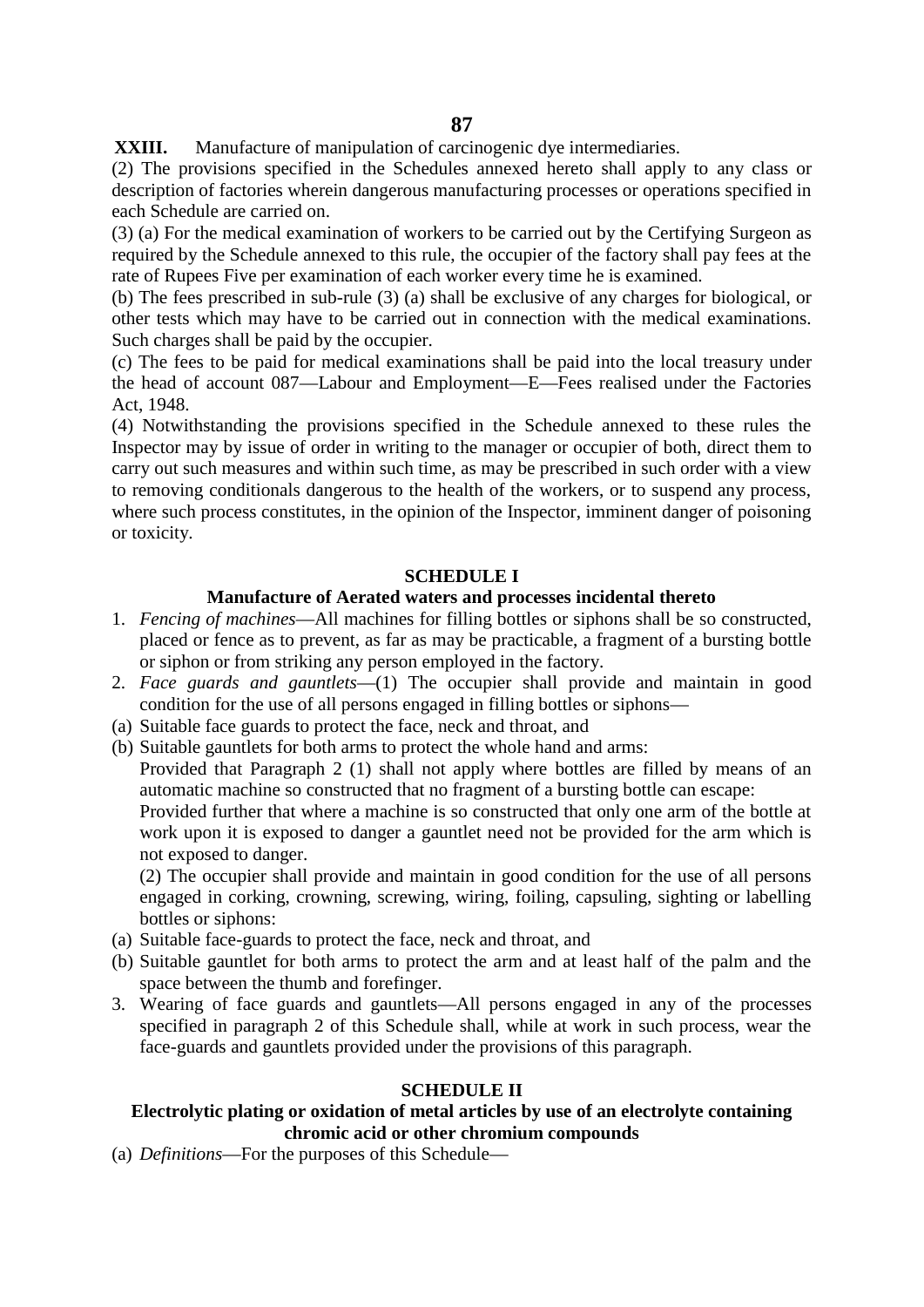- (a) "*Electrolytic chromium process*" means the electrolytic plating or oxidation of metal articles by the use of an electrolyte containing chromic acid or other chromium compounds;
- (b) "*Bath*" means any vessel used for an electrolytic chromium process or for any subsequent process;
- (c) "*Employed*" means in paragraphs 5, 7, 8 and 9 of this Schedule, employed in any process involving contact with liquid from a both; and
- (d) "Suspension" means suspension from employment in any process involving contact with liquid from any bath by written certificate in the Health Register (Form No. 24) signed by the Certifying Surgeon, who shall have power of suspension as regards all persons employed in any such process.
- (b) *Exhaust draught*—An efficient exhaust draught shall be applied to every vessel in which an electrolytic chromium process is carried on. Such draught shall be provided by mechanical means and shall operate on the vapour of spray given off in the process as near as may be at the point of origin. The exhaust draught appliance shall be so constructed, arranged and maintained as to prevent the vapour or spray entering into any room or place in which work is carried on.
- (c) *Prohibition relating to women and young person*—No woman, adolescent or child shall be employed or permitted to work at a bath.
- (d) *Floor of work-rooms*—The floor of every work room containing a bath shall be impervious to water. The floor shall be maintained in good and level condition and shall be washed down at least once a day.
- (e) *Protective clothing*—(1) The occupier of the factory shall provide and maintain in good and clean condition the following articles of protective clothing for the use of all persons employed on any process at which they are liable to come in contact with liquid from a bath and such clothing shall be worn by the persons concerned.
	- (a) Water-proof aprons and bibs, and
	- (b) For persons actually working at a bath, loose-fitting rubber gloves and rubber boots or other water proof footwear.

(2) The occupier shall provide and maintain for the use of all person employed suitable accommodation for the storage and adequate arrangements for the drying of the protective clothing.

- (f) *Cautionary placard*—A cautionary placard in the form specified by the Chief Inspector and printed in the language of the majority of the workers employed shall be affixed in a prominent place in the factory where it can be easily and conveniently read by the workers.
- (g) *Medical requisites*—The occupier shall provide and maintain a sufficient supply of suitable ointment and impermeable water-proof plaster in a separate box readily accessible to the workers and used solely for the purpose of keeping the ointment and plaster.
- (h) *Medical examination*—(1) Every person employed in electrolytic chrome process shall be examined by a Certifying Surgeon within 30 days of his first employment in the said process and if found, fit, shall be granted by the Certifying Surgeon a certificate of fitness in Form 23, and enter the first examination shall be examined by the Certifying Surgeon at intervals of not more than 3 months:

Provided that when Chief Inspector of Factories is of the opinion that conditions of work in the said process are unsatisfactory, he may, by order in writing, require the manager of the factory to have the person employed in the said process medically examined by a Certifying Surgeon at more frequent intervals.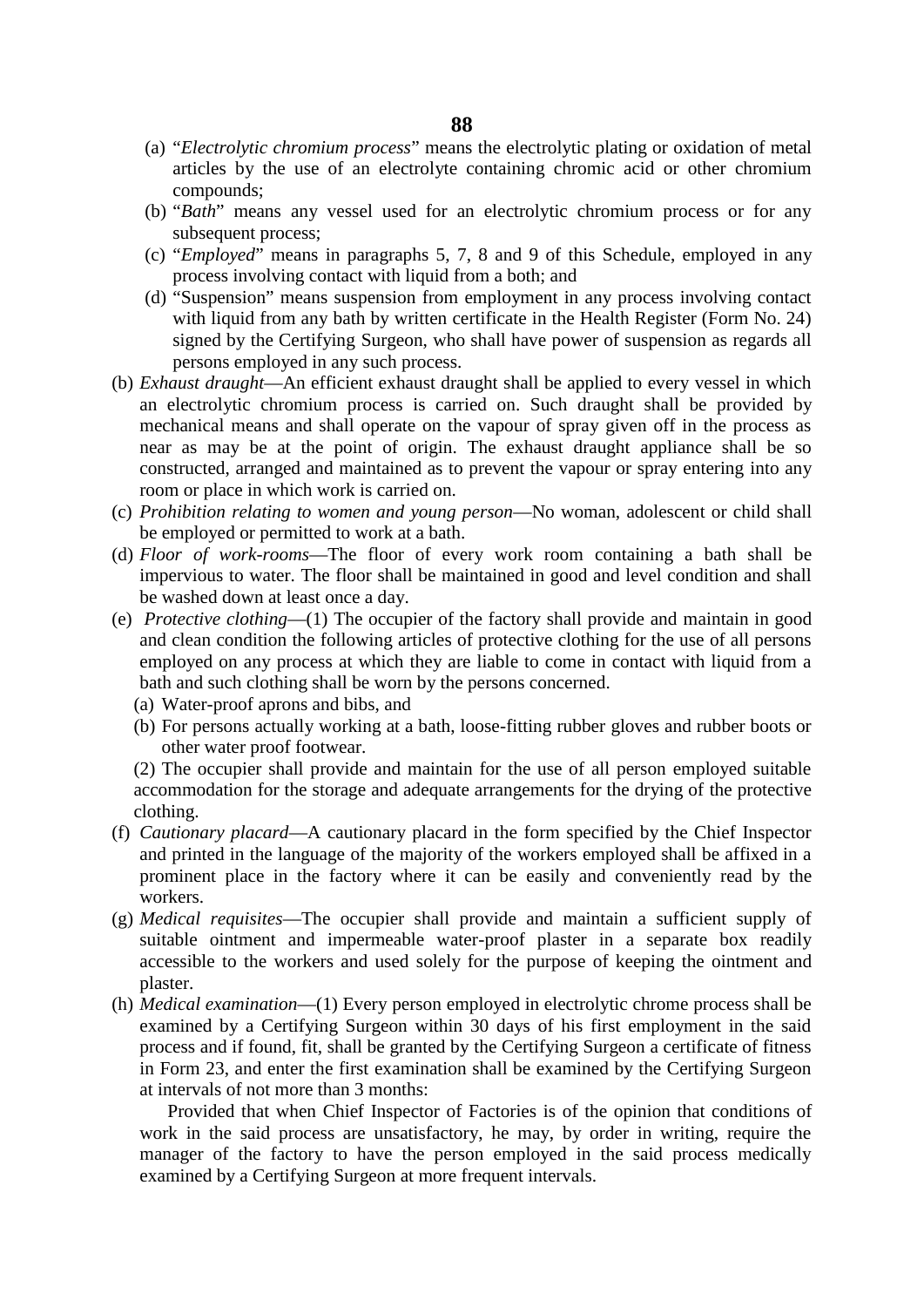(2) If at any time, the Certifying Surgeon is of opinion that any person is no longer fit for employment in the said process on the grounds that continuance therein would involve special danger to the health of the worker, he shall cancel the certificate of fitness issued to him.

(i) *Weekly examination*—(1) The occupier of every factory shall appoint a qualified medical practitioner where appointment shall be subject to confirmation by the Chief Inspector.

(2) No person shall be employed in electrolytic chrome process unless he has been examined and found fit for the said process by the qualified medical practitioner. Such examination shall include inspection of hands, forearms and nose and will be carried out at intervals of not more than one week. The results of such examination shall be maintained in a health register in Form 24. The register shall be kept by the manager ans shall contain the names of all persons employed in the said process and the certificate of fitness in respect of each person issued by the Certifying Surgeon shall be attached thereto.

(3) If at any time, the qualified medical practitioner is of opinion that any person is no longer fit for employment in the electrolytic chrome process, he shall make a record of his findings in the health register and intimate the manager in writing that the said person in unfit for work in the said process.

(4) No person so found unfit by the registered practitioner shall be sent by the manager to the Certifying Surgeon with a report from the qualified medical practitioner. The Certifying Surgeon after examination may suspend the said person from working in the said process. No person after suspension shall be employed without written sanction from the Certifying Surgeon entered in or attached to the health register.

### **SCHEDULE III**

### **Manufacture and repair of electric accumulator**

- 1. *Savings*—This Schedule shall not apply to the manufacture or repair of electric accumulators or parts thereof not containing lead or any compound of lead; or to the repair on the premises, if any accumulator forming part of a stationary battery.
- 2. *Definitions*—For the purposes of this Schedule—
	- *(a) "Lead process"* means the melting of lead or any material containing lead casting, pasting, lead burning, or any other work, including trimming, or any other abrading or cutting of pasted plates, involving the use, movement or manipulation of, or contact with, any oxide of lead;
	- *(b) "Manipulation of raw oxide of lead"* means any lead process involving any manipulation or movement of raw oxide of led other than its conveyance in a receptacle or by means of an implement from one operation to another;
	- *(c) "Suspension"* means suspension from employment in any lead process by written certificate in the Health Register (Form 6) signed by the Certifying Surgeon, who shall have power of suspension as regards all persons employed in any such process; and
	- *(d) "First employment"* means first employment in a lead process in a factory or workshop and also re-employment there in a lead process following any cessation of employment in such process for a period exceeding three calendar months.
- 3. *Prohibition relating to women and young person*—No woman or young person shall be employed or permitted to work in any lead process or in any room in which the manipulation of raw oxide of lead or pasting is carried on.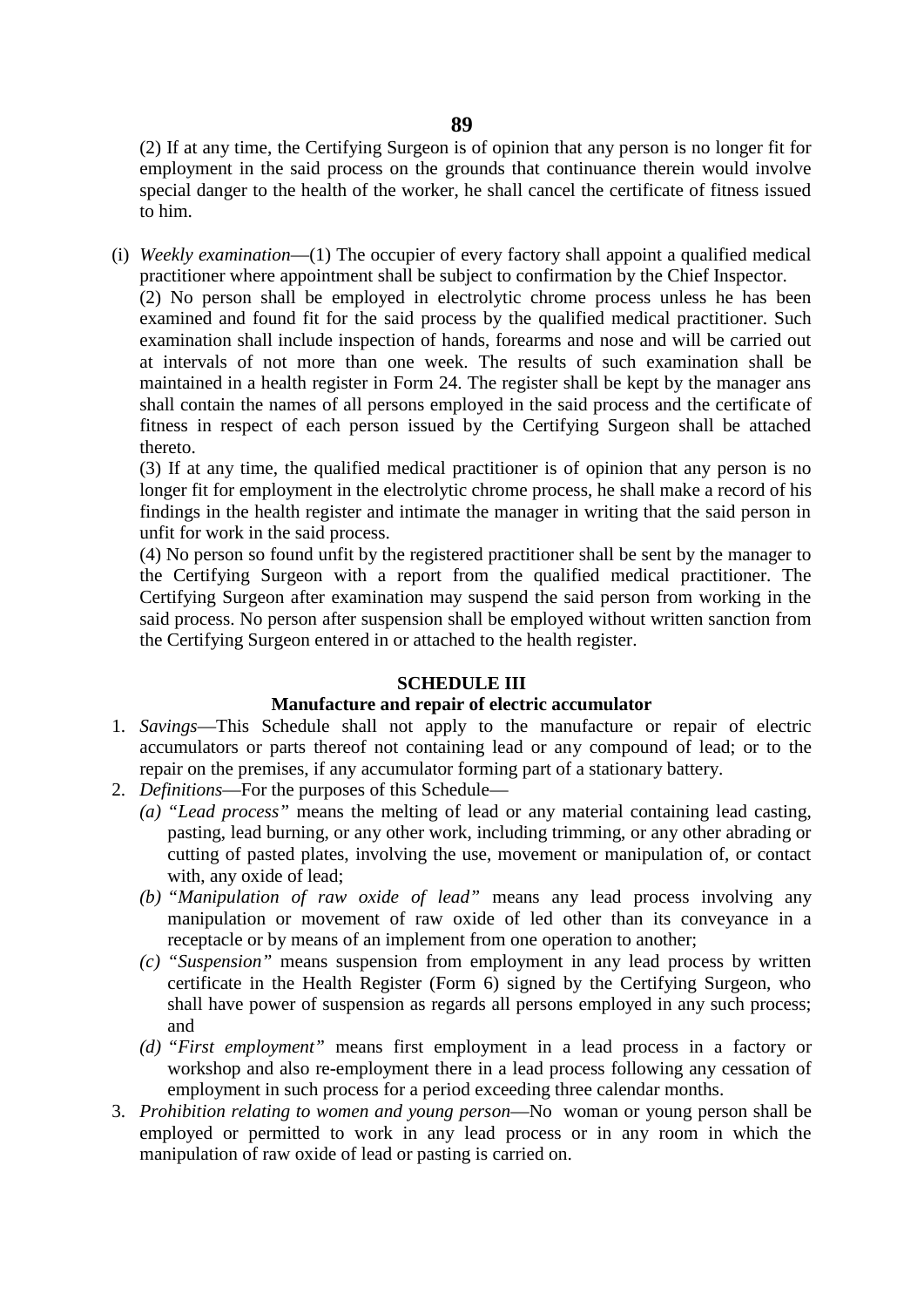- 4. *Separation of certain processes*—Each of the following processes shall be carried on in such a manner and under such conditions as to secure effectual separation from one another, and from any other process:
	- (a) Manipulation of raw oxide of lead;
	- (b) Pasting;
	- (c) Drying of pasted plates;
	- (d) Formation with lead burning (tacking) necessarily carried on in connection therewith; and
	- (e) Melting down of pasted plates.
- 5. *Air space*—In every room in which a lead process is carried on, there shall be at least 14.2 cubic meters of air space for each person employed therein, and in computing this air space no height over 3.65 meters shall be taken into account.
- 6. *Ventilation*—Every work-room shall be provided with inlets and outlets of adequate size as to secure and maintain efficient ventilation in all parts of the room.
- 7. *Distance between workers in pasting room*—In every pasting room the distance between the centre of the working position of any paster and that of the paster working nearest to him shall not be less than 1.5 meters.
- 8. *Floor of work-rooms*—(1) The floor of every room in which lead process is carried on shall be—
	- (a) Of cement or similar material so as to be smooth and impervious to water;
	- (b) Maintained in sound condition; and
	- (c) Kept free from materials, plant, or other obstruction not required for, or produced in, the process carried on in the room.

(2) In all such rooms other than grid casting shops the floor shall be cleansed daily after being thoroughly sprayed with water at a time when no other work is being on in the room.

(3) In grid casting stops the floor shall be cleansed daily.

(4) Without prejudice to the requirements of paragraphs (1), (2) and (3), where manipulation of raw oxide of lead or pasting is carried on, the floor, also be—

- (a) Kept constantly moist while work is being done;
- (b) Provided with suitable and adequate arrangements for drainage; and
- (c) Thoroughly washed daily by means of hose pipes.
- 9. *Work-benches*—The work benches at which any lead process is carried on shall—
	- (a) Have a smooth surface and be maintained in sound condition; and
	- (b) Be kept free from all materials or plant not required for, or produced in, the process carried on the thereat;

and all such work-benches other than those in grid casting shops shall—

- (c) Be cleansed daily either after being thoroughly damped or by means of a suction cleaning apparatus at a time when no other work is being carried on thereat; and all such work-benches in grid casting shops shall—
- (d) Be cleansed daily;

and every-work bench used for pasting shall—

- (e) Be covered throughout with sheet lead or other impervious materials;
- (f) Be provided with raised edges; and
- (g) Be kept constantly moist while pasting is being carried on.
- 10. *Exhaust draught*—(1) The following processes shall not be carried on without the use of an efficient exhaust draught;
	- (a) Melting of lead or materials containing lead;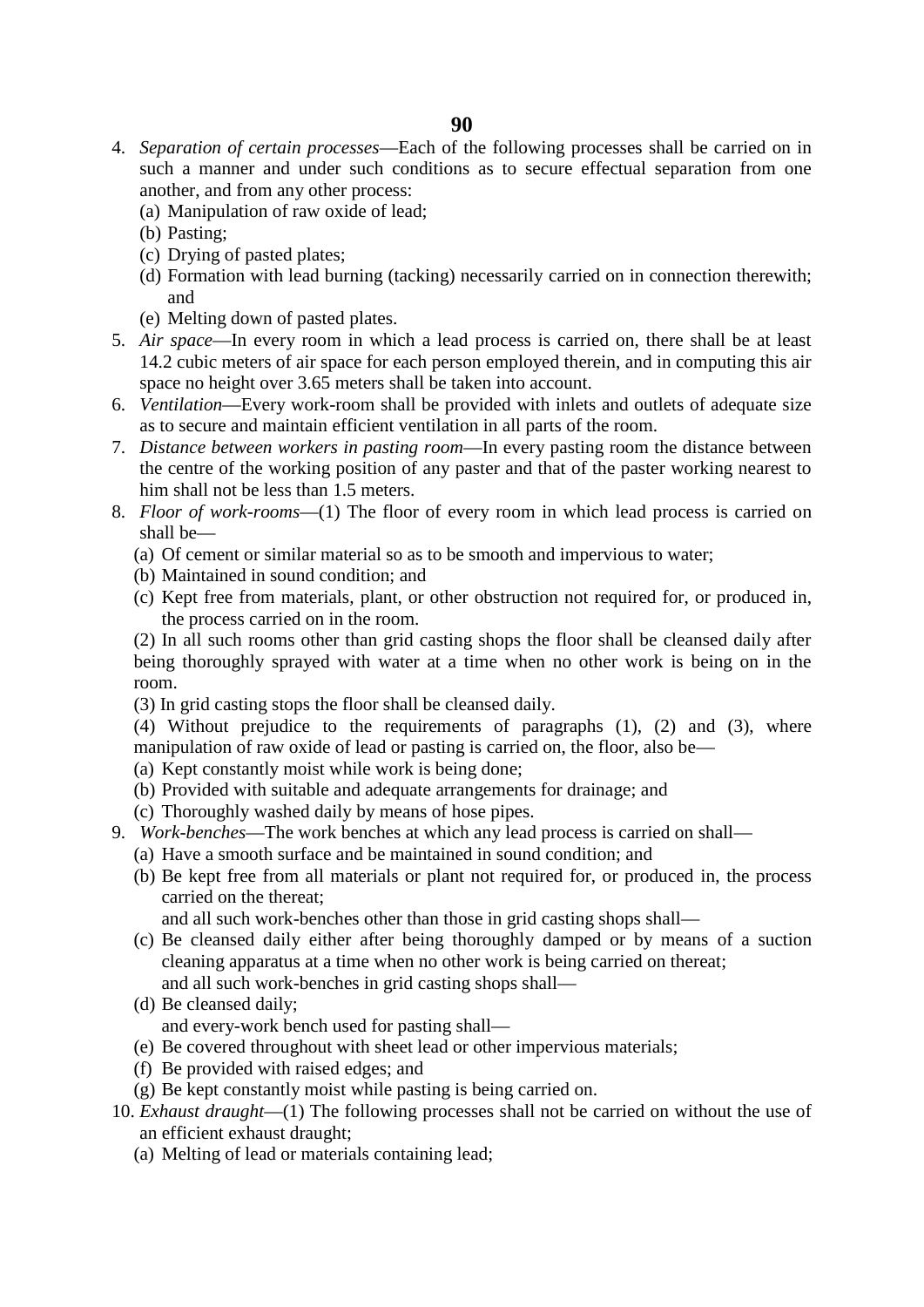- (b) Manipulation of raw oxide of lead, unless done in an enclosed apparatus so as to prevent the escapes of dust into the work-room;
- (c) Pasting;
- (d) Trimming, brushing, filling or any other abrading or cutting of pasted plates giving rise to dust; and
- (e) Lead burning, other than
	- i) Tacking in the formation room; and
	- ii) Chemical burning for the making of lead lining for cell cases necessarily carried on in such a manner that the application of efficient exhaust is impracticable.

(2) Such exhaust draught shall be affected by mechanical means and shall operate on the dust or fume given off as nearly as may be at its point of origin, so as to prevent it entering the air of any room in which persons work.

- 11. *Fumes and gases from melting pots*—The products of combustion produced in the heating of any melting pot shall not be allowed to escape into a room in which persons work.
- 12. *Container for dross*—A suitable receptable with tightly fitting cover shall be provided and used for dross as it is removed from every melting pot. Such receptable shall be kept covered while in the work-room, except when dross is being deposited therein.
- 13. *Container for lead waste*—A suitable receptable shall be provided in every work-room in which old plates and waste material which may give rise to dust shall be deposited.
- 14. *Racks and shelves in drying room*—(1) The rack or shelves provided in any drying room shall not be more than 2.4 meters from the floor nor more than 60 centimetres in width: Provided that as regards racks or shelves set or drawn down from both sides the total width shall not exceed 120 centimetres.

(2) Such racks or shelves shall be cleansed only after being thoroughly damped unless an efficient suction cleaning apparatus is used for this purpose.

- 15. *Protective clothing*—(1) Protective clothing shall be provided and maintained in good repair for all persons employed in—
	- (a) Manipulation of law oxide of lead;
	- (b) Pasting; and
	- (c) The formation room;
		- and such clothing shall be worn by the persons concerned.

(2) The protective clothing shall consist of a water-proof apron and water-proof footwear; and in addition, as regards persons employed in the manipulation of raw oxide of lead or in pasting, head coverings. The head coverings shall be washed daily.

- 16. *Mess-room*—There shall be provided and maintained for the use of all persons employed in a lead process and remaining on the premises during the meal intervals, a suitable mess-room, which shall be furnished with sufficient tables and benches, and adequate means for warming food. The mess-room shall be placed under the charge of a responsible person, and shall be kept clean.
- 17. *Cloak-room*—There shall be provided and maintained for the use of all persons employed in a lead process—
	- (a) A cloak-room for clothing put off during working hours with adequate arrangements for drying the clothing if wet, which accommodation shall be separated from any mess-room;
	- (b) Separate and suitable arrangements for the storage of protective clothing provided under paragraph 15.
- 18. *Washing facilities*—(1) There shall be provided and maintained in a cleanly state and in good repair for the use of all persons employed in a lead process—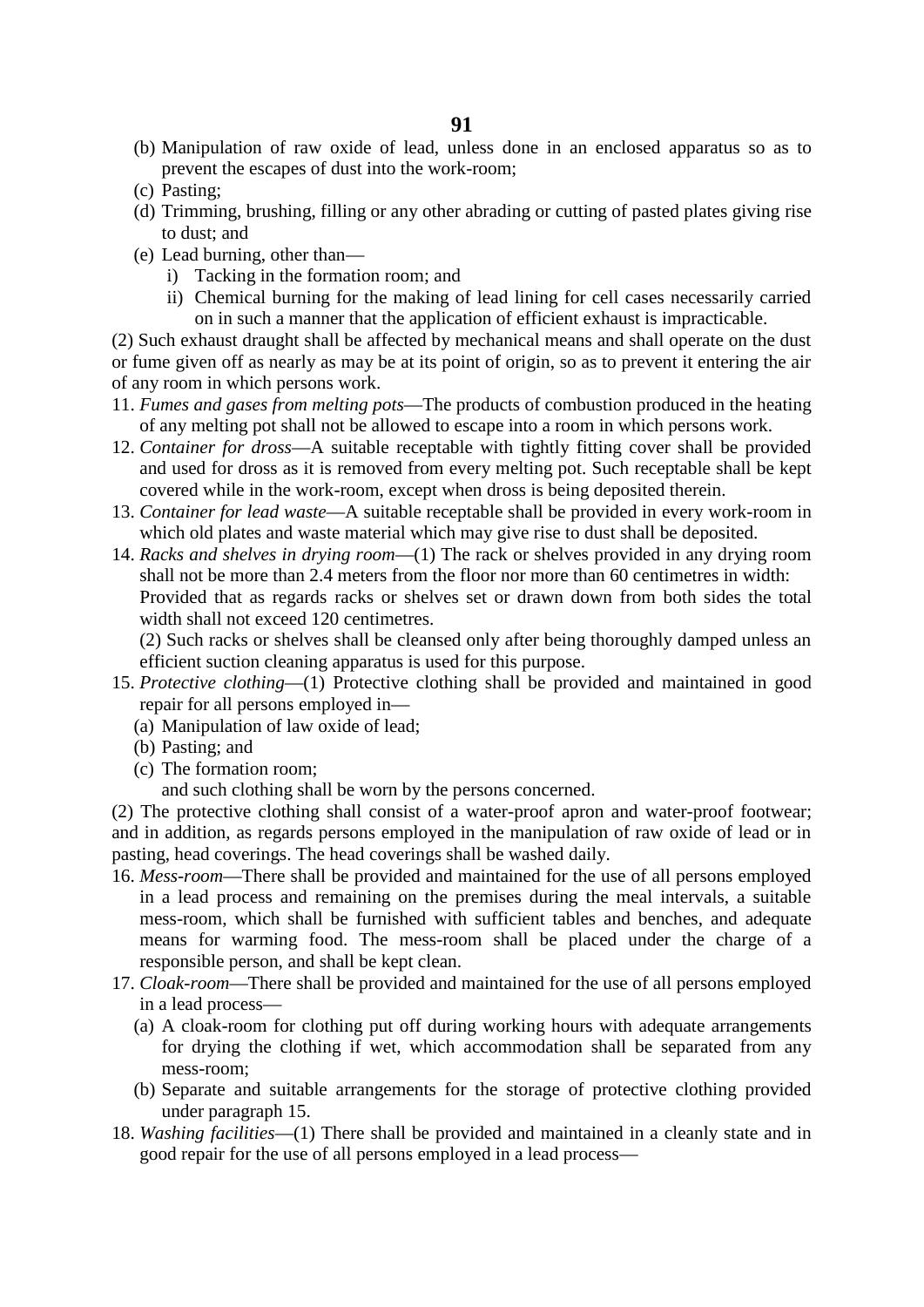- (a) A wash place under cover, with either
	- i) A trough with a smooth impervious surface fitted with a waste pipe, without plug and of sufficient length to allow of at least 60 centimetres for every five such persons employed at any one time, an having a constant supply of water from taps or jets above the trough at intervals of not more than 60 centimetres; or
	- ii) At least one wash basin for every five such persons employed at any one time, fitted with a waste pipe and plug and having a constant supply of water laid on;
- (b) A sufficient supply of clean towels made of suitable materials renewed daily, which supply, in the case of pasters and persons employed in the manipulation of raw oxide of lead, shall include a separate marked towel for each such worker; and
- (c) A sufficient supply of soap or other suitable cleansing material and of nail brushes.

(2) There shall, in addition, be provided means of washing in close proximity to the rooms in which manipulation of raw oxide of lead or pasting is carried on if required by notice in writing from the Chief Inspector.

19. *Time to be allowed for wishing*—Before each meal and before the end of day's work, at least ten minutes, in addition to the regular meal time, shall be allowed for washing to each person who has been employed in the manipulation of raw oxide of lead or in pasting:

Provided that if there be one basin or 60 centimetres of trough for each such person this rule shall not apply.

- 20. *Facilities for bathing*—Sufficient bath accommodation to the satisfaction of the Chief Inspector shall be provided for all persons engaged in the manipulation of raw oxide of lead or in pasting and a sufficient supply of soap and clean towels.
- 21. *Food, drinks, etc., prohibited in work-rooms*—No food, drink, pan and supari or tobacco be consumed or brought by any worker into any workroom in which any lead process is carried on.
- 22. *Medical examination*—(1) Every person employed in a lead process shall be examined by the Certifying Surgeon within seven days preceding or following the date of his first employment in such process and thereafter shall be examined by the Certifying Surgeon once in every calendar month, or at such other interval as may be specified in writing by the Chief Inspector, on a day of which due notice shall be given to all concerned.

(2) A Health Register in Form No. 6 containing the names of all person employed in a lead process shall be kept.

(3) No person after suspension shall be employed in a lead process without written sanction from the Certifying Surgeon entered in or attached to the Health Register.

#### **SCHEDULE**

### **Glass manufacture**

- 1. *Definitions*—For the purposes of this Schedule—
	- (a) "*Efficient exhaust draught*": means localised ventilation affected by mechanical means, for the removal of gas, vapour, dust or fumes so as to prevent them (as far as practicable under the atmospheric conditions usually prevailing) from escaping into the air of any place in which work in carried on. No draught shall be deemed efficient which fails to remove smoke generated at the point where such gas, vapour, fume, or dust originates.
	- (b) "*Lead compound*" means any compound of lead other than galena which, when treated in the manner described below yields to an aqueous solution of hydrochloric acid and a quantity of soluble lead compound exceeding, when calculated as lead monoxide, five per cent of the dry weight of the portion taken for analysis.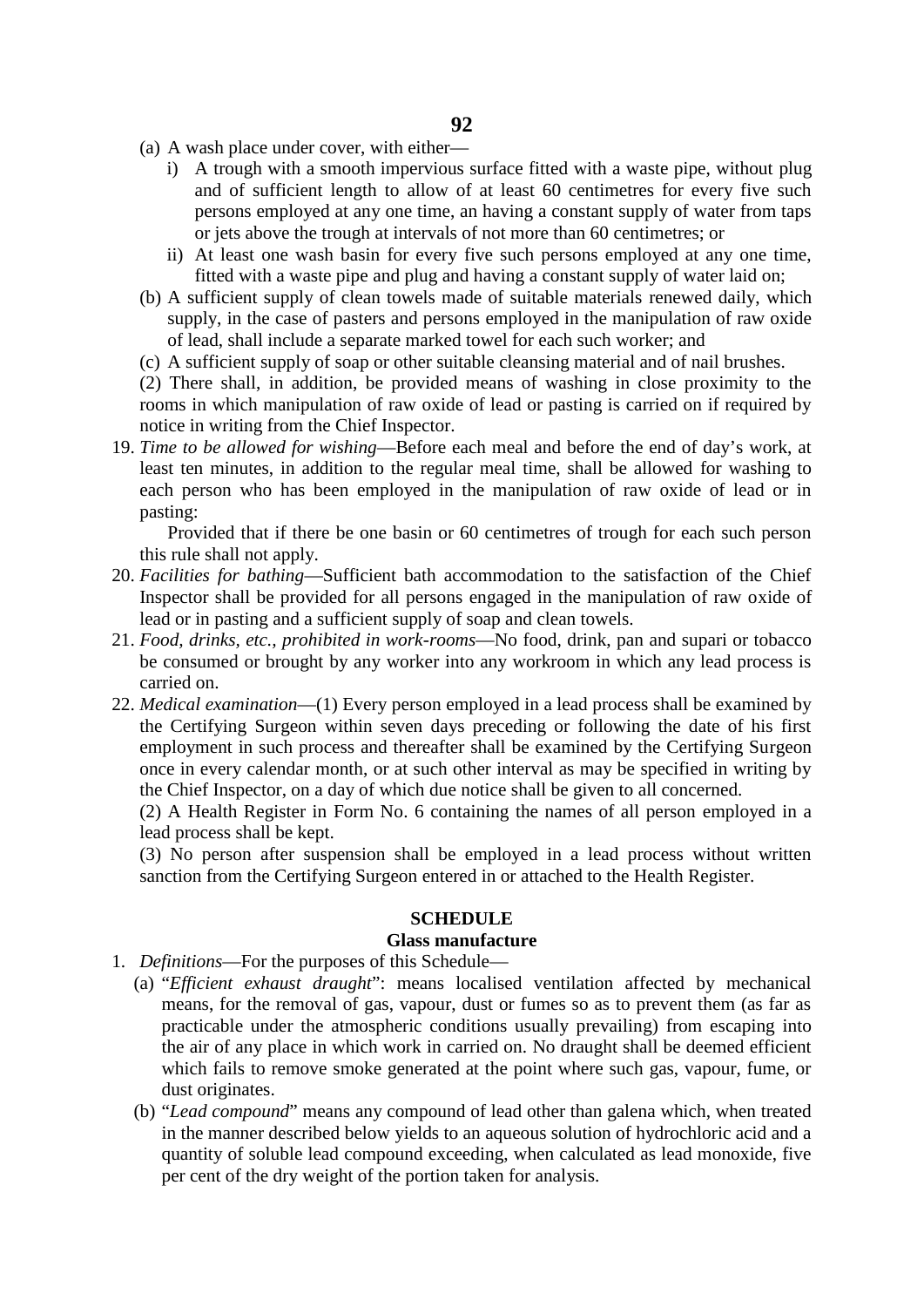The method of treatment shall be as follows:

A weighted quantity of the material which has been dried at 100 degrees

C and thoroughly mixed shall be continuously shaken for one hour, at the common temperature with 1,000 times its weight of an aqueous solution of hydrochloric acid containing 0.25 per cent by weight of hydrogen chloride. This solution shall thereafter be allowed to stand for one hour and then filtered. The lead salt contained in the clear filtrate shall then be precipitated as lead sulphide and weighed as lead sulphate.

- (c) "*Suspension*" means suspension from employment in any process specified in Paragraph 3 by written certificate in the Health Register Form No. 6 signed by the Certifying Surgeon who shall have power of suspension as regards all persons employed in any such process.
- 2. *Exhaust draught*—The following processes shall not be carried on except under an efficient exhaust draught or under such other conditions as may be approved by the Chief Inspector:
	- (a) The mixing of raw materials to form a "batch";
	- (b) The dry grinding, glazing and polishing of glass or any article of glass;
	- (c) All processes in which hydrochloric acid fumes or ammoniac vapours are given off;
	- (d) All processes in the making of furnace moulds or "pots" including the grinding or crushing of used "pots"; and
	- (e) All processes involving the use of a dry lead compound.
- 3. *Prohibition relating to women and young person*—No woman or young person shall be employed or permitted to work in any of the operations specified in paragraph 2 or at any place where such operations are carried on.
- 4. *Floor and work*-*benches*—The floor and work-benches of every room in which a dry compound of lead is manipulated or in which any process is carried on giving off silica dust shall be kept moist and shall comply with the following requirements:
	- (a) The floor shall be
		- i) Of cement or similar material so as to be smooth and impervious of water;
		- ii) Maintained in sound condition; and
		- iii) Cleansed daily after being thoroughly sprayed with water at a time when no other work is being carried on in the room; and
	- (b) The work-benches shall
		- i) Have a smooth surface and be maintained in sound condition; and
		- ii) Be cleansed daily either after being thoroughly damped or by means of a suction cleaning apparatus at a time when no other work is being carried on thereat.
- 5. *Use of hydrofluoric acid*—The following provisions shall apply to rooms in which glass is treated with hydrofluoric acid;
	- (a) There shall be inlets and outlets of adequate size so as to secure and maintain efficient ventilation in all parts of the room;
	- (b) The floor be covered with guttaparcha and be tight and shall slope gently down to a covered drain;
	- (c) The work-place shall be so enclosed in projecting hoods that openings required for bringing in the objects to be treated shall be as small as practicable; and
	- (d) The efficient exhaust draught shall be so contrived that the gases are exhausted downwards.
- 6. *Storage and transport of hydrofluoric acid*—Hydrofluoric-acid shall not be stored or transported except in cylinder or receptacles made of lead or rubber.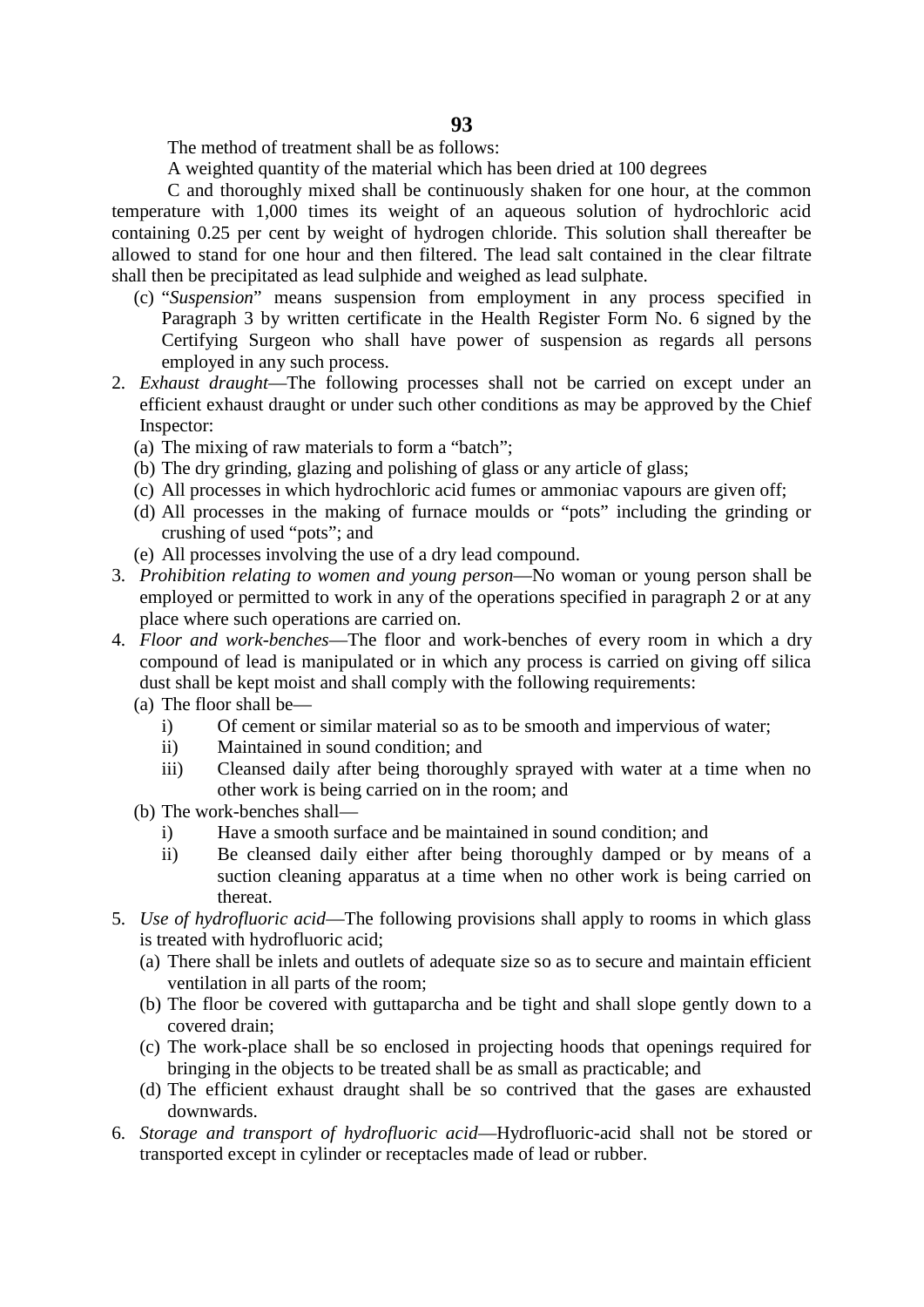- 7. *Blow pipes*—Every glass blower shall be provided with a separate blow pipe bearing the distinguishing mark of the person to whom it is issued and suitable facilities shall be readily available to every glass blower for sterilising his blow pipe.
- 8. *Food, drinks, etc., prohibited in workroom*—No food, drink, pen and supari or tobacco shall be brought into or consumed by any worker in any room or work-place wherein any process specified in paragraph 2 is carried on.
- 9. *Protective clothing*—The occupier shall provide, maintain in good repair and keep in a clean condition for the use of all persons employed in the processes specified in paragraph 2 suitable protective clothing, footwear and goggles according to the nature of the work, and such clothing, footwear, etc., shall be worn by the persons concerned.
- 10. *Washing facilities*—There shall be provided and maintained in a cleanly state and in good repair for the use of all persons employed in the process specified in paragraph 20—
	- (a) A wash place with either
		- i) A trough with a smooth impervious surface fitted with a waste pipe, without plug, and of sufficient length to allow of at least 60 centimetres for every five such persons employed at any one time, and having a constant supply of water from taps or jets above the trough at intervals of not more than 60 centimetres; or
		- ii) At least one wash basin for every five such persons employed at any one time, fitted with a waste pipe and a plug and having an adequate supply of water laid on or always readily available;
	- (b) A sufficient supply of clean towels made of suitable material renewed daily with a sufficient supply of soap or other suitable cleaning material and of nail brushes; and
	- (c) A sufficient number of stand pipes with taps—the number and location of such stand pipes shall be to the satisfaction of the Chief Inspector.
- 11. *Medical examination*—(1) Every person employed in any process specified in Paragraph 2 shall be examined by the Certifying Surgeon within seven days preceding or following the date of his first employment in such process and thereafter shall be examined by the Certifying Surgeon once in every calendar month or at such other intervals as may be specified in writing by the Chief Inspector on a day of which due notice shall be given to all concerned.

(2) A Health Register in Form No. 6 containing the names of all persons employed in any process specified in Paragraph 2 shall be kept.

(3) No person after suspension shall be employed in any process specified in Paragraph 2 without written sanction from the Certifying Surgeon entered in or attached to the Health Register.

12. *Exemption*—If the Chief Inspector is satisfied in respect of any factory or any class of process that owing to the special methods of work or the special conditions in a factory or otherwise, any of the requirements of this Schedule can be suspended or relaxed without danger to the persons employed therein, or that the application of this Schedule or any part thereof is for any reason impracticable, he may, by certificate in writing, authorise such suspension or relaxation, as may be indicated in the certificate for such period and on conditions as he may think fit.

### **SCHEDULE**

# **Grinding or glazing of metals and processes incidental thereto**

1. *Exception*—(1) Nothing in this Schedule shall apply to any factory in which only repairs are carried on except any part thereof in which one or more persons are wholly or mainly employed in the grinding or glazing of metals.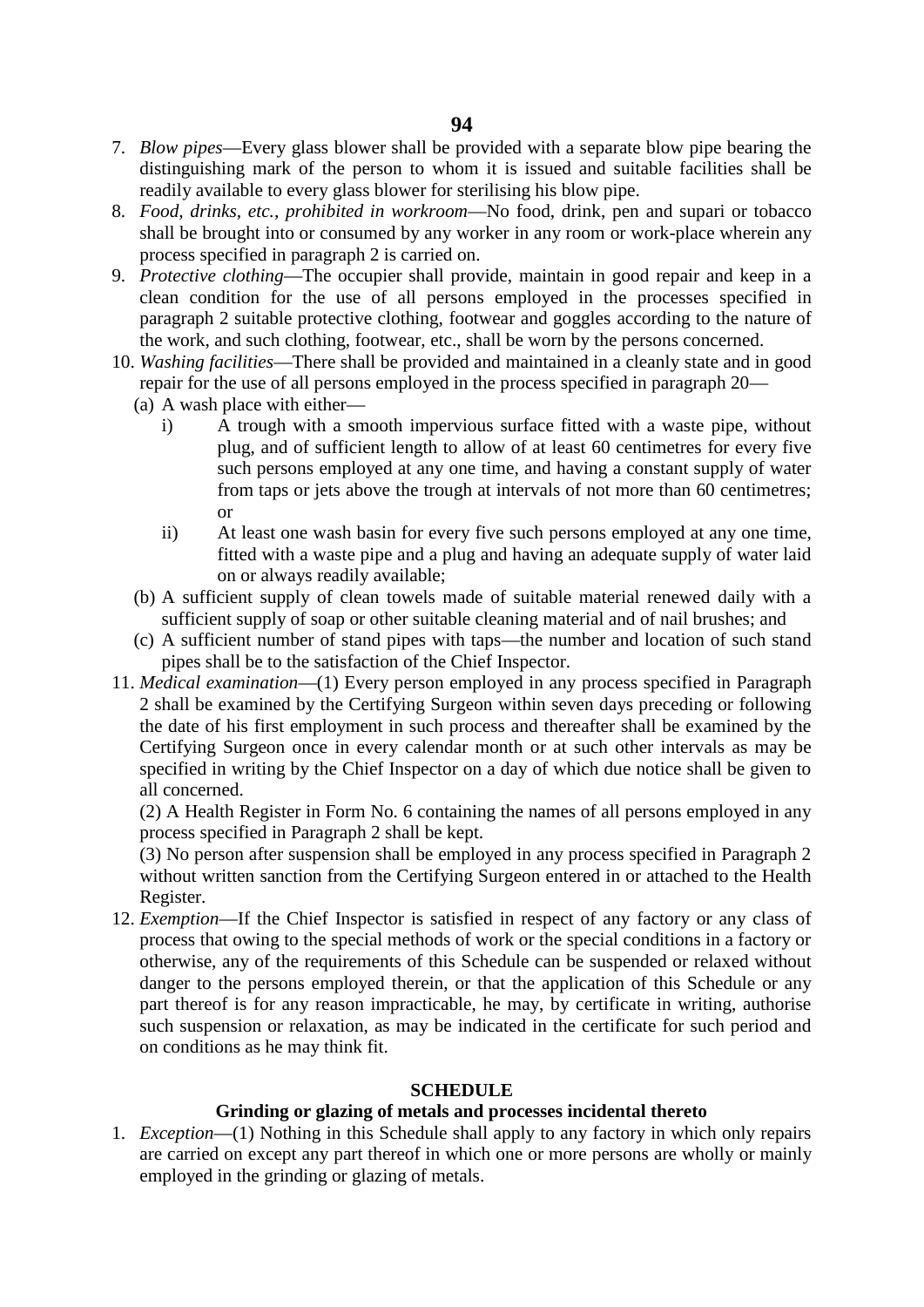(2) Nothing in this Schedule except Paragraph 4 shall apply to any grinding or glazing of metal carried on intermittently and at which no person is employed for more than 12 hours in any week.

2. *Definitions*—For the purposes of this Schedule—

- (a) "*Grindstone*" means a grindstone composed of natural or manufactured sandstone but does not include a metal wheel or cylinder into which blocks of natural or manufactured sandstone are fitted;
- (b) "*Abrasive wheel*" means a wheel manufactured of bonded emery or similar abrasive;
- (c) "*Grinding*" means the abrasion, by aid of mechanical power, of metal, by means of a grindstone or abrasive wheel;
- (d) "*Glazing*" means the abrading, polishing or finishing, by aid of mechanical power, of metal, by means of any wheel, buff, mop or similar appliance to which any abrading or polishing substance is attached to or applied;
- (e) "*Racing*" means the turning up, cutting or dressing of a revolving grindstone before it is brought into use for the first time;
- (f) "*Hacking*" means the chipping of the surface of a grindstone by a track or similar tool; and
- (g) "*Rodding*" means the dressing of the surface of a revolving grindstone by the application of a rod, bar or strip of metal to such surface.
- 3. *Equipment for removal of dust*—No racing dry grinding or glazing shall be performed without—
	- (a) A hood or other appliance so constructed, arranged, placed and maintained as substantially to intercept the dust thrown off;
	- (b) A dust of adequate size, air tight and so arranged as to be capable of carrying away the dust, which duct shall be kept free from obstruction and shall be provided with proper means of access for inspection and cleaning, and where practicable, with a connection at the end remote from the fan to enable the Inspector to attach thereto any instrument necessary for ascertaining the pressure of air in the said dust; and
	- (c) An fan or other efficient means of producing a draught sufficient to extract the dust;

Provided that the Chief Inspector may accept any other appliance that is, in his opinion, as efficient for the interception, removal and disposal of dust thrown off as a hood, duct and fan would be.

4. *Restriction of employment on grinding operations*—Not more than one person shall at any time perform the actual process of grinding or glazing upon a grindstone, abrasive wheel or glazing appliance.

Provided that this paragraph shall not prohibit the employment of persons to assist in the manipulation of heavy or bulky articles at any such grindstone, abrasive wheel or glazing appliance.

- 5. *Glazing*—Glazing or other processes, except processes incidental to wet grinding upon a grindstone shall not be carried on in any room in which wet grinding upon a grindstone is done.
- 6. *Hacking and rodding*—Hacking or rodding shall not be done unless during the process either an adequate supply of water is laid on at the upper surface of the grindstone, or adequate for the interception of dust are provided in accordance with the requirements of paragraph 3.
- 7. *Examination of dust equipment*—(1) All equipments for the extraction or suppression of dust shall at least once in every months be examined and tested by a competent person, and any defect disclosed by such examination and test shall be rectified as soon as practicable.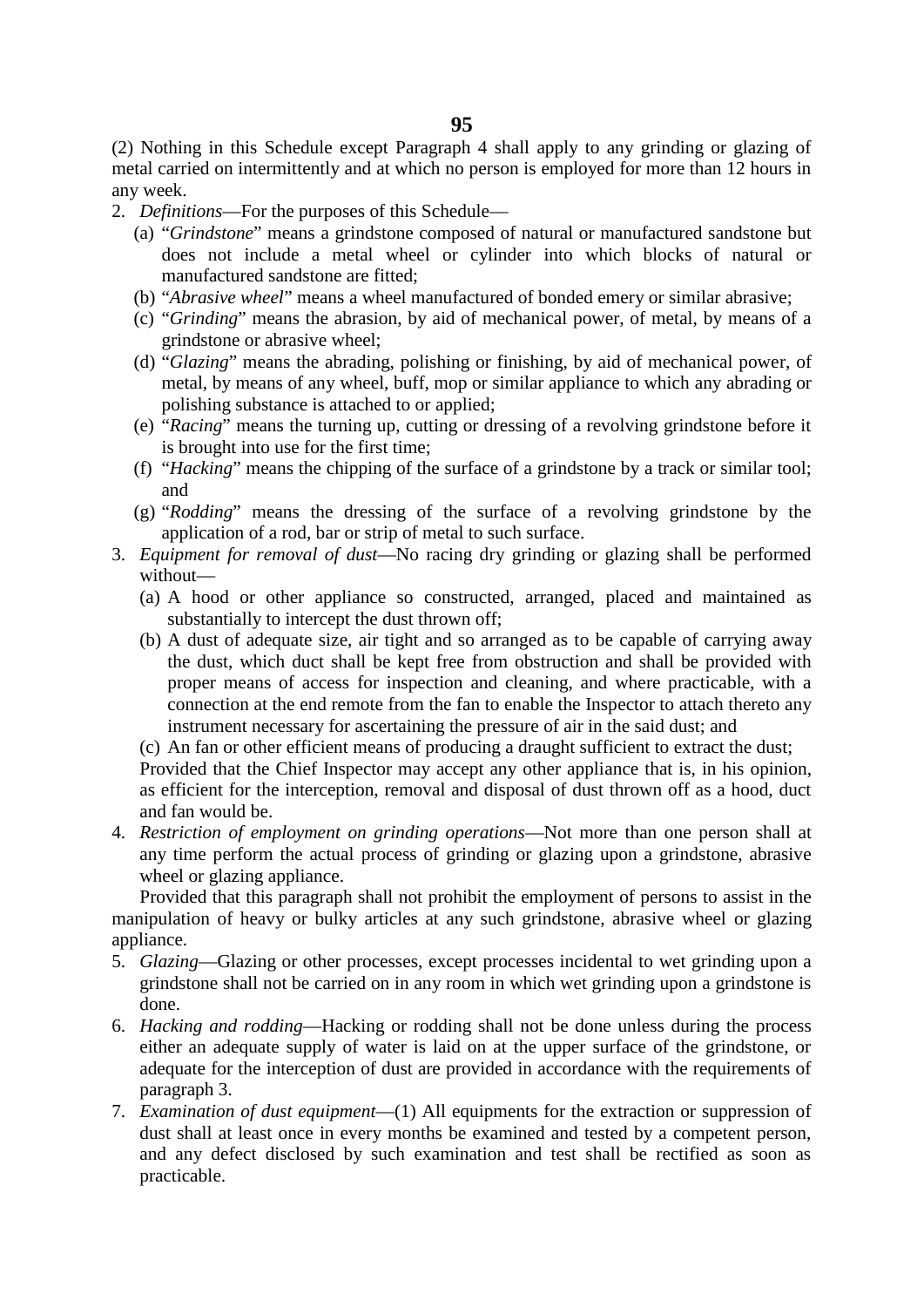(2) A register containing particulars of such examination and test shall be kept in Form No. 25.

8. *Examination*—The Chief Inspector may, by certificate in writing subject, to such conditions as he may specify therein, relax or suspend any of the provisions of this Schedule in respect of any factory if owing to the special methods of work or otherwise such relaxation or suspension is practicable without danger to the health or safety of the person employed.

### **SCHEDULE VI**

#### **Manufacture and treatment of lead and certain compounds of lead**

- 1. *Application*—This Schedule shall apply to all factories or parts of factories in which any of the following operations are carried on:
	- (a) Work at a furnace where the reduction or treatment of zinc or lead ores is carried on.
	- (b) The manipulation, treatment or reduction of ashes containing lead, the desilverising of lead or the melting of scrap lead or zinc.
	- (c) The manufacture of solder or alloys containing more than ten per cent of lead.
	- (d) The manufacture of any oxide, carbonate, sulphate, chromate, acetate, nitrate or silicate of lead.
	- (e) The handing or mixing of lead tetra-ethyl.
	- (f) Any other operation involving the use of a lead compound.
	- (g) The cleaning of work-rooms where any of the operations aforesaid are carried on.
- 2. *Definitions*—For the purposes of this Schedule—
	- (a) "*Lead Compound*" means any compound of lead other than galena which, when treated in the manner described below, yields to an acqueous solution of hydrochloric acid, a quantity of soluble lead compound exceeding, when calculated as lead monoxide, five per cent of the dry weight of the portion taken for analysis. In the case of paints and similar products and other mixtures containing oil or fat the "dry weight" means the dry weight of the material remaining after the substance has been thoroughly mixed and treated with suitable solvents to remove oil, fats, varnish or other media;

The method of treatment shall be as follows:

A weighed quantity of the material which has been dried at  $100^{\circ}$ C and thoroughly mixed shall be continuously shaken for one hour, at the common temperature with 1,000 times its weight of an acqueous solution of hydrochloric acid containing 0.25 per cent by weight of hydrogen chloride. This solution shall thereafter be allowed to stand for one hour and then filtered. This lead salt contained in the clear filtrate shall then be precipitated as lead sulphide and weighed as lead sulphate;

- (b) "*Efficient exhaust draught*" means localised ventilation effected by heat or mechanical means, for the removal of gas, vapour, dust or fumes so as to prevent them (as far as practicable under the atmospheric conditions usually prevailing) from escaping into the air of any place in which work is carried on. No draught shall be deemed efficient which fails to remove smoke generated at the point where such gas, vapour, fumes or dust originate.
- 3. *Prohibitions relating to women and young person*—No woman or young person shall be employed or permitted to work in any of the operations specified in paragraph 1.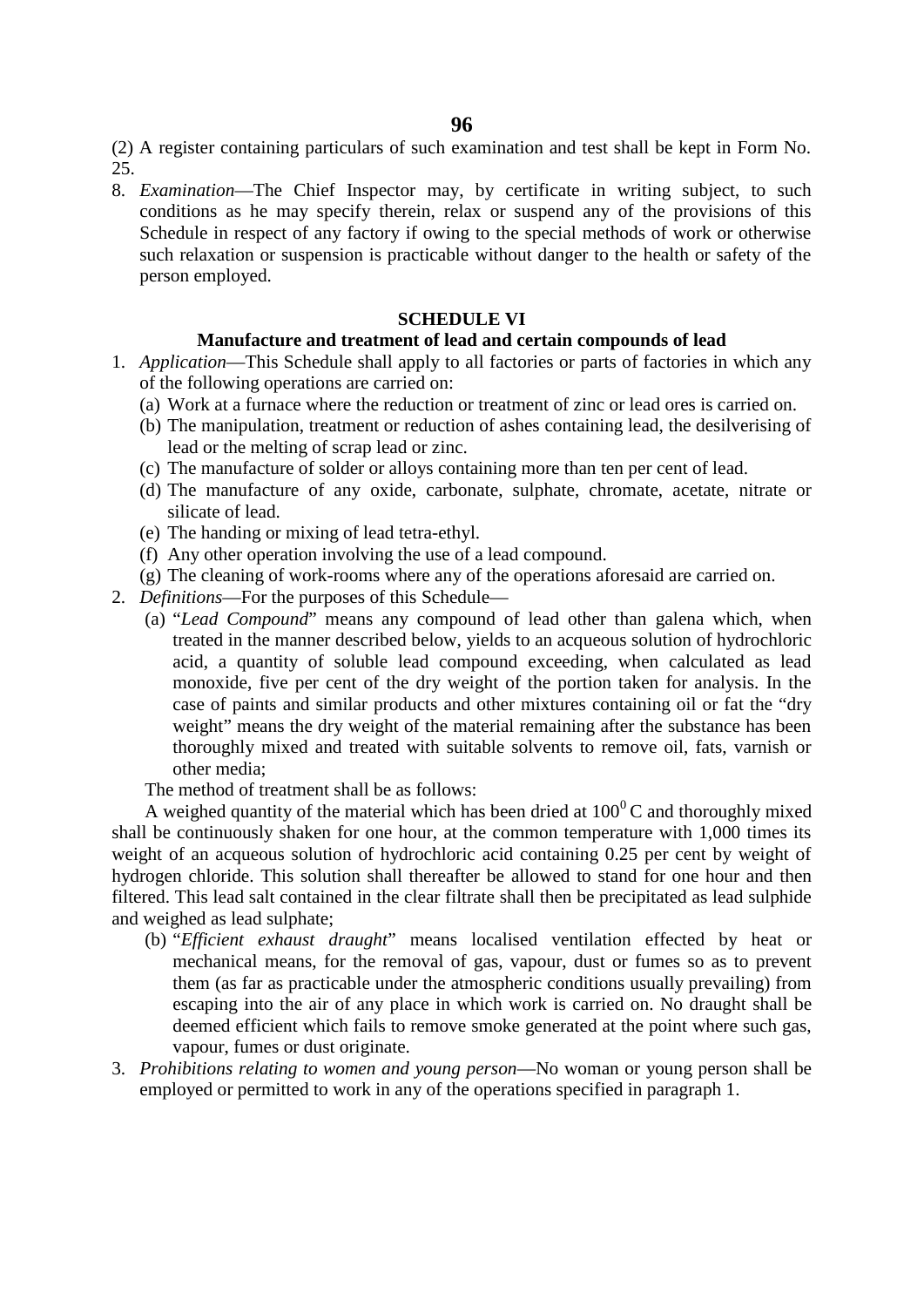- 4. *Requirements to be observed*—No person shall be employed or permitted to work in any process involving the use of lead compounds if the process is such that dust or fume from a lead compound is produced therein, or the person employed therein are liable to be splashed with any lead compound in the course of their employment unless the provisions of paragraph 6 to 14 are complied with.
- 5. *Exhaust draught*—Where dust, fume, gas or vapour is produced in the process, provision shall be made for removing them by means of an efficient exhaust draught so contrived as to operate on the dust, fume, gas or vapour as closely as possible to the point of origin.
- 6. *Food, drinks, etc*., *prohibited in workrooms*—No food, drink, pan and supari or tobacco shall be brought into or consumed by any worker in any work-room in which the process is carried on and no person shall remain in any such room during intervals for meals or rest.
- 7. *Protective clothing*—Suitable protective overalls and head coverings shall be provided, maintained and kept clean by the factory occupier and such overalls and head coverings shall be worn by the person employed.
- 8. *Cleanliness, of work rooms, tools, etc*—The rooms in which the persons are employed and all fools and apparatus used by them shall be kept in a clean state.
- 9. *Washing facilities*—(1)The occupier shall provide and maintain for the use of all persons employed suitable washing facilities consisting of—
	- (a) A trough with smooth impervious surface fitted with a waste pipe without plug and of sufficient length to allow at least 60 c.m. for every ten persons employed at any one time, and having a constant supply of clean water from taps or jets above the trough at intervals of not more than 60 c.m. ; or
	- (b) At least one wash-basin for every ten persons employed at any one time, fitted with a waste pipe and plug and having a constant supply of clean water;

Together with, in either case, a sufficient supply of nail brushes, soap or other suitable cleansing material and clean towels.

(2) The facilities so provided shall be placed under the charge of a responsible person and shall be kept clean.

- 10. *Mess-room or canteen*—The occupier shall provide and maintain for the use of the persons employed suitable and adequate arrangements for taking their meals. The arrangements shall consist of the use of a room separate from any workroom which shall be furnished with sufficient tables and benches, and unless a canteen serving hot meals is provided, adequate means of warming food. The room shall be adequately by the circulation of fresh air, shall be placed under the charge of a responsible person and shall be kept clean.
- 11. *Cloak room*—The occupier shall provide and maintain for the use of persons employed, suitable accommodation for clothing not worn during working, hours and for the drying of wet clothing.
- 12. *Certificate of fitness*—A person medically examined under Paragraph 13 and found fit for employment shall be granted by a Certifying Surgeon a certificate of fitness in Form No. 26 and such certificate shall be in the custody of the manager of the factory. The certificate shall be kept readily available for inspection by any Inspector and the person granted such a certificate shall carry with him, while at work, a token giving reference to such certificate.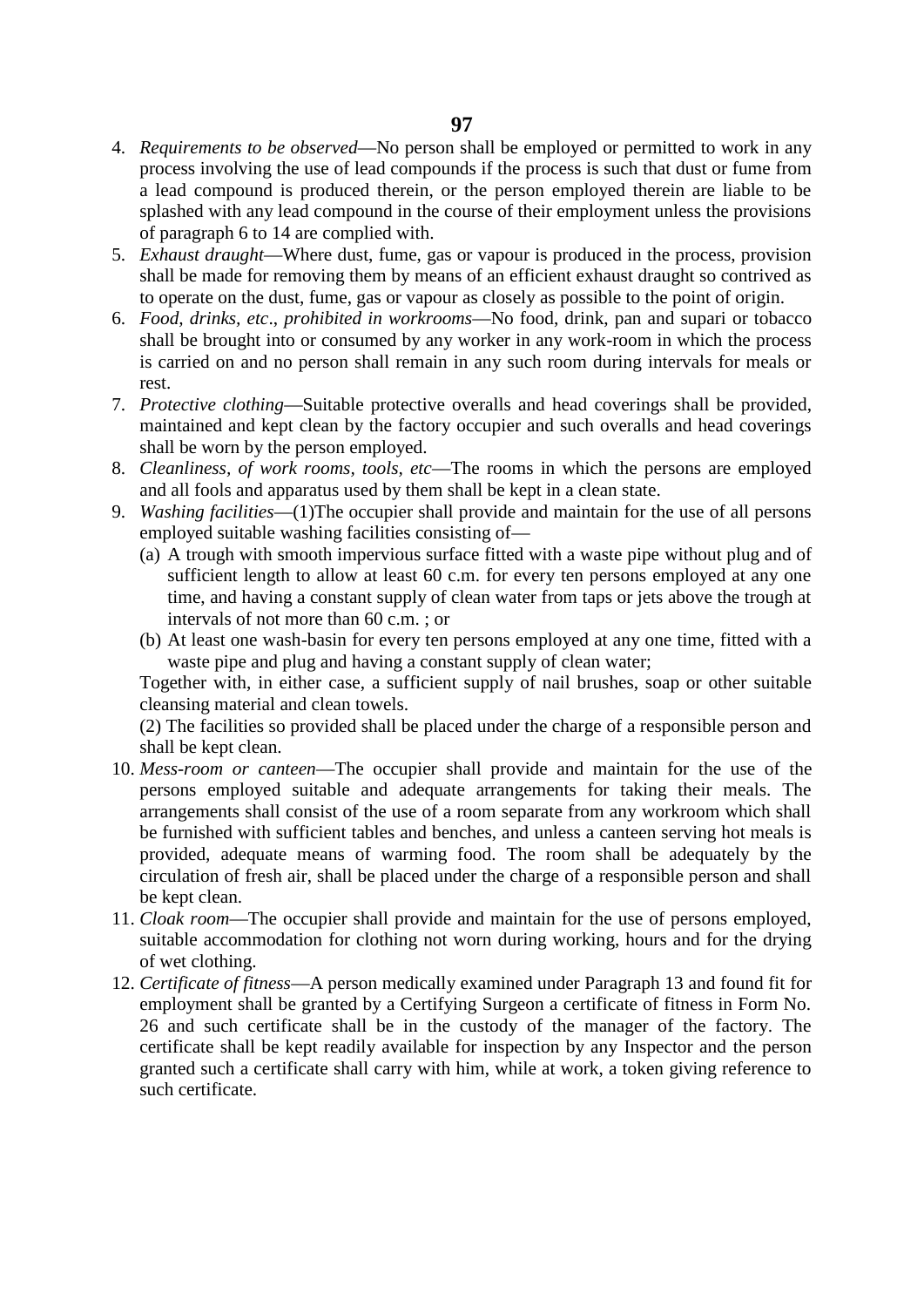13. *Medical examination*—(1) The person so employed shall be medically examined by a Certifying Surgeon within 14 days of his first employment in such process and thereafter shall be examined by the Certifying Surgeon at intervals of not more than three months, and a record of such examinations shall be entered by the Certifying Surgeon in the special certificate of fitness granted under paragraph 12.

(2) It at any time the Certifying Surgeon is of opinion that any person is no longer fit for employment on the grounds that continuance therein would involve special danger to heath, he shall cancel the special certificate of fitness of that person.

(3) No person whose special certificate of fitness has been cancelled shall be employed unless the Certifying Surgeon, after re-examination, again certifies him to be fit for employment.

14. *Exemptions*—Where the Chief Inspector is satisfied that all or any of the provisions of this Schedule are not necessary for the protection of the persons employed, he may, by certificate in writing, exempt any factory from all or any of such provisions, subject to such conditions as he may specify therein.

#### **SCHEDULE**

#### **Generating petrol gas from petrol**

- 1. *Prohibition relating to women and young person*—No woman or young person shall be employed or permitted to work in or shall be allowed to enter any building in which the generation of gas from dangerous petroleum is carried on
- 2. *Flame traps*—The plant for generation of gas from dangerous petroleum and associated piping and fittings shall be fitted with at least two efficient flame traps so designed and maintained as to prevent a flash back from any burner to the plant. One of these traps shall be fitted as close to the plant as possible. The plant and all pipes and valves shall be installed and maintained free from leaks.
- 3. *Generating building or room*—All plants for generation of gas from dangerous petroleum erected after the coming into force of the provisions specified in this Schedule, shall be erected outside the factory building proper in a separate well ventilated building (hereinafter referred to as the "generating building"). In the case of such plant erected before the coming into force of the provisions specified in this Schedule there shall be no direct communication between the room where such plants are erected (hereinafter referred to as the "generating room") and the remainder of the factory building. So far as practicable, such generating rooms shall be constructed of fire-resisting materials.
- 4. *Fire extinguishers*—An efficient means of extinguishing fires from dangerous petrol shall be maintained in an easily accessible position near the plant for generation of gas from dangerous petroleum.
- 5. *Plant to be approved by Chief Inspector*—Petrol gas shall not be manufactured except in a plant for generating petrol gas the design and construction of which has been approved by the Chief Inspector.
- 6. *Escape of petrol*—Effective steps shall be taken to prevent petrol from escaping into any drain or sewer.
- 7. *Prohibition relating to smoking, etc*—No person shall smoke or carry matches, fire or naked light or other means of producing a naked light spark in the generating room or building or in the vicinity thereof and warning notice in the language understood by the majority of the workers shall be pasted in the factory prohibiting smoking and the carrying of matches, fire or naked light or other means of producing a naked light or spark into such room or building.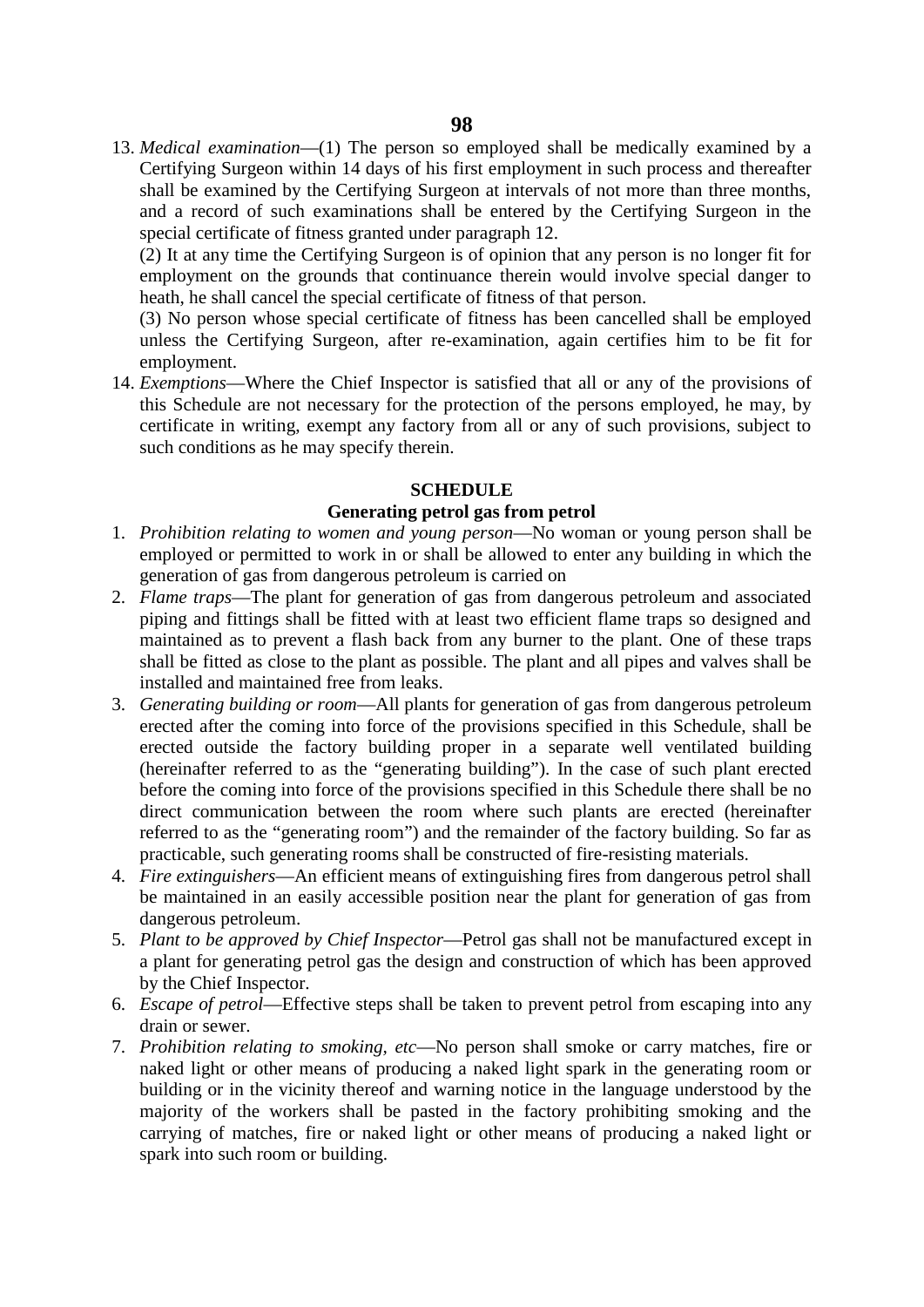- 8. *Access to danger petrol or container*—No unauthorised person shall have access to any petrol or to a vessel containing or having actually contained petroleum.
- 9. *Electric fittings*—All electric fittings shall be of flame-proof construction and all electric conductors shall either be enclosed in metal conduits or be lead-sheathed.
- 10. *Construction of doors*—All doors in the generating room or building shall constructed to open outwards or to slide and no door shall locked or obstructed or fastened in such a manner that it cannot be easily and immediately opened from the inside while gas is being generated and any person is working in the generating room or building.
- 11. *Repair of containers*—No vessel that has contained petrol shall be required in a generating room or building and no repairs to any such vessel shall be undertaken unless live steam has blown into the vessel and until the interior is thoroughly steamed out or other equally effective steps have been taken to ensure that it has been rendered free from petrol or inflammable vapour.

#### **SCHEDULE VIII**

# **Cleaning or smoothing, roughening, etc., of articles by a jet of sand, metal shot or grit or other abrasive propelled by a blast of compressed air or steam**

- 1. *Definitions*—For the purposes of this Schedule—
	- (a) "*Blasting*" means cleaning, smoothing, roughening, or removing of any part of the surface of any article by the use as an abrasive of a jet of sand, metal shot, grit or other material propelled by a blast of compressed air or steam;
	- (b) "*Blasting enclosure"* means a chamber, barrel, cabinet or any other enclosure designed for the performance of blasting therein;
	- (c) "*Blasting chamber"* means a blasting enclosure in which any person may enter at any time in connection with any work or otherwise;
	- (d) "*Cleaning of casting*" where done as an incidental or supplement process in connection with the making or metal castings, means the freeing of the casting, from adherent sand or other substance and includes the removal of cores and the general smoothing of a casting, bur does not include the free treatment.
- 2. *Prohibition of sand blasting*—Sand or any other substance containing free silica shall not be introduced as an abrasive into any blasting apparatus and shall not be used for blasting; Provided that this clause shall come into force two years after the coming into operation of this Schedule:

Provided further that no woman or young person shall be employed or permitted to work at any operation of sand blasting.

# **PRECAUTIONS IN CONNECTION WITH BLASTING OPERATION**

3. *Blasting to be done in blasting enclosure*—(1) Blasting shall not be done except in a blasting enclosure and no work other than blasting and any work immediately incidental thereto and clearing and repairing of the enclosure including the plants and appliances situated therein, shall be performed in a blasting enclosure. Every door, aperture and joint of blasting enclosure, shall be kept closed and air tight while blasting is being done therein.

(2) Blasting enclosure shall always be maintained in good condition and effective measures shall be taken to prevent dust escaping from such enclosure, and from apparatus connected therewith, into the air of any room.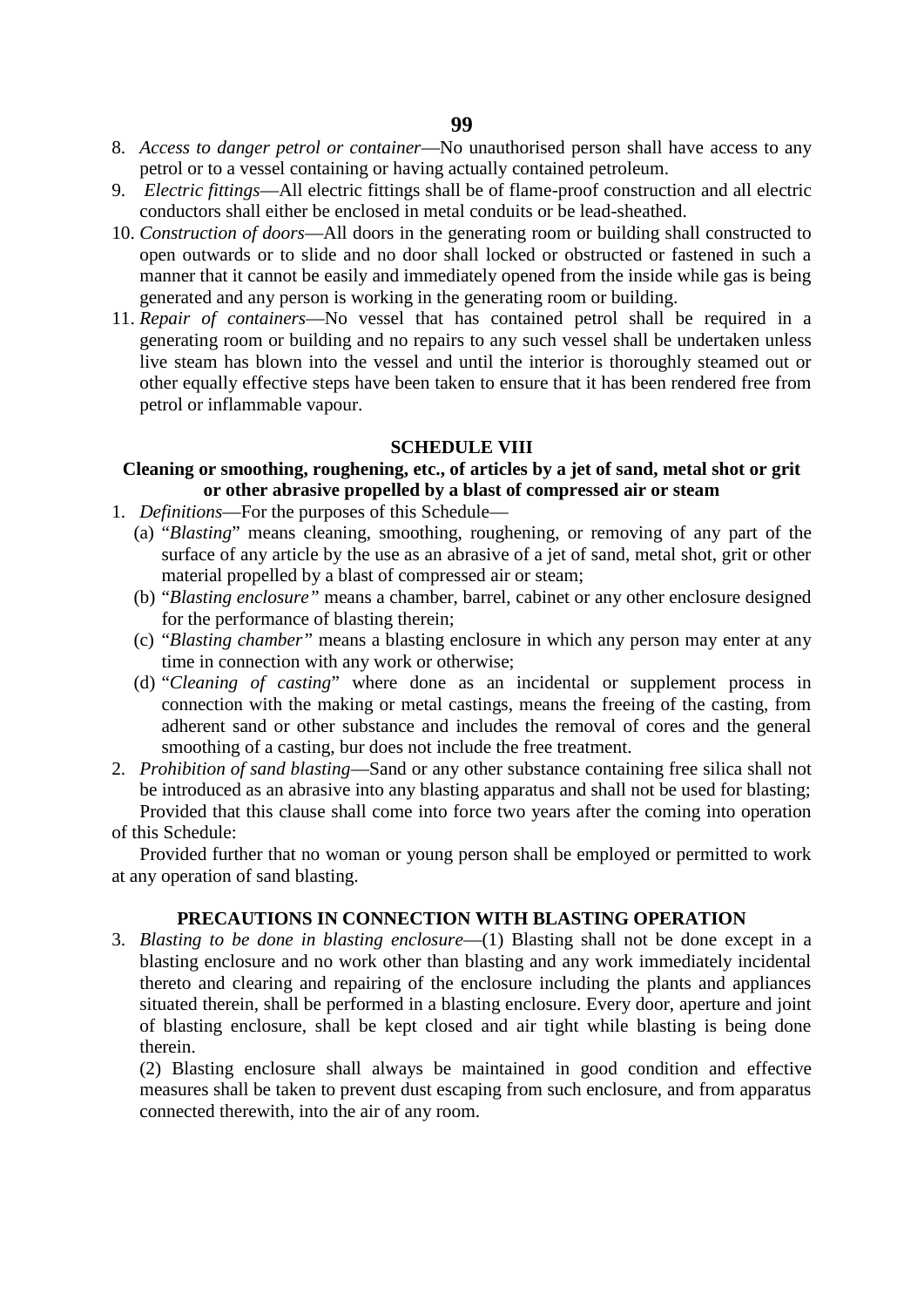(3) There shall be provided and maintained for and in connection with every blasting enclosure, efficient apparatus for separating, so far as practicable, abrasive which has been used for blasting and which is to be used again as an abrasive, from dust or particles of other materials arising from blasting: and no such abrasive shall be introduced into any blasting apparatus and used for blasting until it has been so separated:

Provided that this clause shall not apply, except in the case of blasting chambers, to blasting enclosures constructed or installed before the coming into force of this Schedule, if the Chief Inspector is of opinion that it is not reasonably practicable to provide such separating apparatus.

(4) There shall be provided and maintained in connection with every blasting enclosure efficient ventilating plant to extract by exhaust draught affected by mechanical means, dust produced in the enclosure. The dust extracted and removed shall be disposed of by such method and in such manner that it shall not escape into the air any room; and every other filtering or setting device situated in a room in which persons are employed, other than persons attending to such bag or other filtering or setting device, shall be completely separated from the general air of that room in an enclosure ventilated to the open air.

(5) The ventilating plant provided for the purpose of sub-paragraph (4) shall be kept in continuous operation whenever the blasting enclosure is in use whether or not blasting is actually taking place therein, and in the case of a blasting chamber it shall be in operation even when any person is inside the chamber for the purpose of cleaning.

4. *Inspection and examination*—(1) Every blasting enclosure shall be specially inspected by a competent person at least once in a every week in which it is used for blasting. Every blasting enclosure, the apparatus connected therewith and the ventilating, plant, shall be thoroughly examined and in the case of ventilating plant, tested by a competent person at least once in every month.

(2) Particulars of the result of every such inspection, examination or test shall forth while be entered in a register, which shall be kept in a form approved by the Chief Inspector and shall be available for inspection by any workman employed in or in connection with blasting in the factory. Any defect found on any such inspection, examination or test shall be immediately reported by the person carrying out the inspection, examination or test to the occupier, manager or other appropriate person and without prejudice to the foregoing requirements of this Schedule, shall be removed without avoidable delay.

5. *Provision of protective helmets, gauntlets and overalls*—(1) There shall be provided and maintained for the use of all persons who are employed in a blasting chamber, whether in blasting or in any work connected therewith or in cleaning such a chamber, protective helmets of a type approved by a certificate of the Chief Inspector, and every such person shall wear the helmet provided for his use while he is in the chamber and shall not remove it until he is outside the chamber.

*(2)* Each protective helmet shall carry a distinguishing mark indicating the person by whom it is intended to be used and no person shall be allowed or required to wear a helmet not carrying his mark or a helmet which has been worn by another person and has not since been thoroughly disinfected.

(3) Each protective helmet when in use shall be supplied with clean and not unreasonably cold air at a rate of not less than 170 litres per minute.

(4) Suitable gauntlets and overalls shall be provided for the use of all persons while performing blasting or assisting at blasting and every such person shall, while so engaged wear the gauntlet and overall so provided.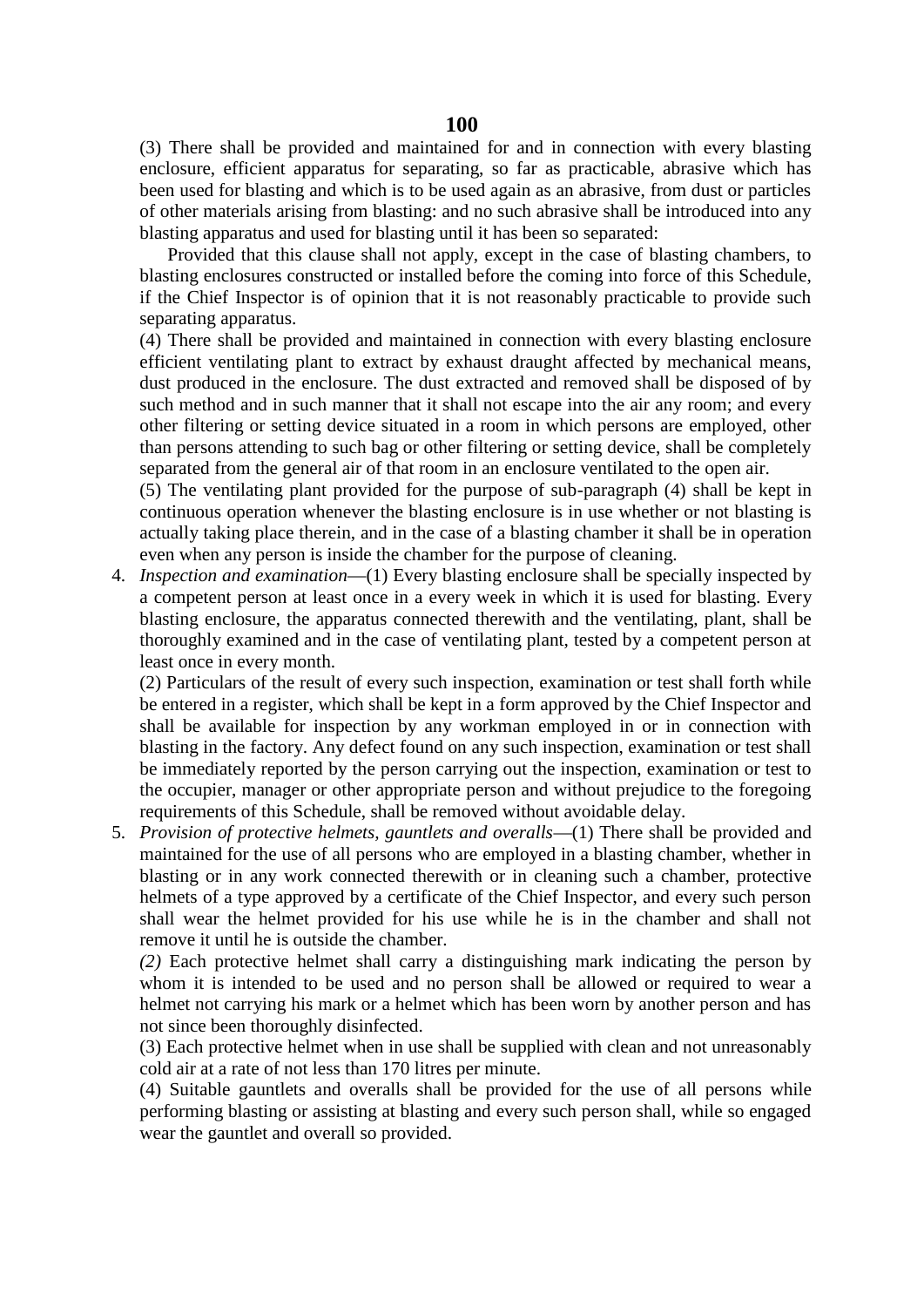6. *Precautions in connection with cleaning and other work*—(1) Where any person is engaged upon cleaning of any blasting apparatus or blasting enclosure or of any apparatus or ventilating plant connected therewith or the surroundings thereof or upon any other work in connection with any blasting apparatus or blasting enclosure or with any apparatus or ventilating plant connected therewith so that he is exposed to the risk of inhaling dust which has arisen from blasting all practicable measures shall be taken to prevent such inhalation.

(2) In connection with any cleaning operation referred to in paragraph 5, and with the removal of dust from filtering or setting devices all practicable measures shall be taken to dispose of the dust in such a manner that it does not enter the sir of any room. Vacuum cleaners shall be provided and used wherever practicable for such cleaning operations.

- 7. *Storage accommodation for protective wear*—Adequate and suitable storage accommodation for the helmets, gauntlets and overalls required to be provided by paragraph 5 shall be provided outside and conveniently near to every blasting enclosure and such accommodation shall be kept clean. Helmets, gauntlets and overalls when not in actual use shall be kept in this accommodation.
- 8. *Maintenance and cleaning of protective wear*—All helmets, gauntlets, overalls and other protective devices or clothing provided and worn for the purpose of this schedule, shall be kept in good condition and so far as is reasonably practicable shall be cleaned on every week day in which they are used. Where dust arising from the cleaning of such protective clothing or devices is likely to be inhaled all practicable measures shall be taken to prevent such inhalation. Vacuum cleaners shall, wherever practicable, be used for removing dust from such clothing and compressed air shall not be used for removing dust from any clothing.
- 9. *Maintenance of vacuum cleaning plant*—Vacuum cleaning plant used for the purpose of this Schedule shall be properly maintained.
- 10. *Restrictions in employment of young person's*—(1) No person under 18 years of age shall be employed in blasting or assisting at blasting or in any blasting chamber or in the cleaning of any blasting apparatus or any blasting enclosure or any apparatus or ventilating plant connected therewith or be employed on maintenance or repair work at such apparatus, enclosure or plant.

(2) No person under 18 years of age shall be employed to work regularly within 6.0960 meters of any blasting enclosure unless the enclosure is in a room and he is outside that room where he is effectively separated from any dust coming from the enclosure.

11. Power to exempt or relax—(1) If the Chief Inspector is satisfied that in any factory, or any class of factory, the use of sand or other substance containing free silica as an abrasive in blasting is necessary for a particular manufacture or process (other than the process incidental or supplement to making of metal castings) and that the manufacture or process cannot be carried on without the use of such abrasive or that owing to the special conditions or special method of work or otherwise any requirement of this Schedule can be suspended either temporarily or permanently, or can be relaxed without endangering the health of the persons employed or that application of any such requirements is for any reason impracticable or inappropriate, he may, with the previous sanction of the State Government, by an order in writing, exempt the said factory or class of factory from such provision of this Schedule, to such an extent and subject to such conditions and for such period as may be specified in the said order.

(2) Where an exemption has been granted under sub-paragraph (1) a copy of the order shall be displayed at a notice board at a prominent place at the main entrance or entrances to the factory and also at the place where the blasting is carried on.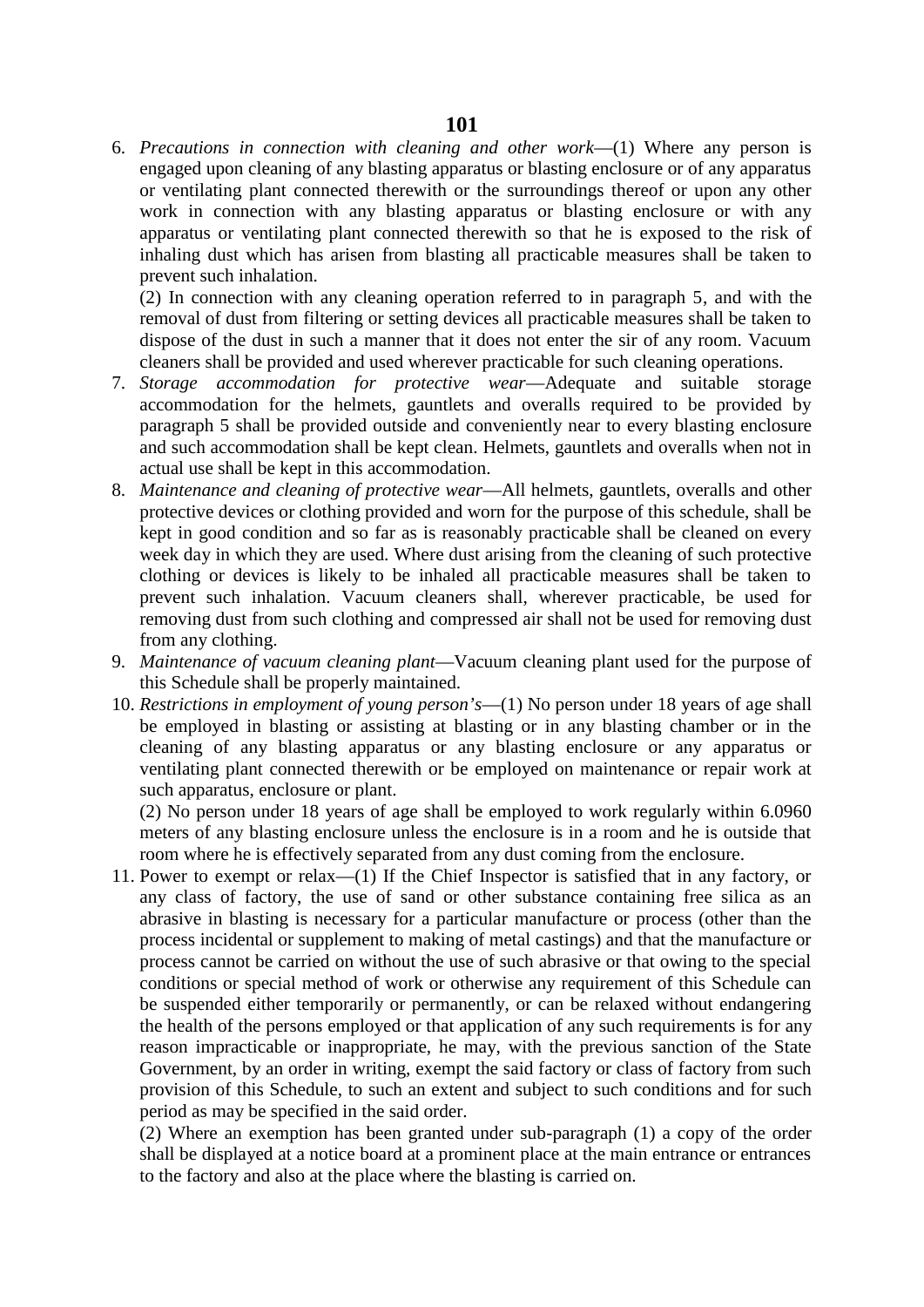# **102 SCHEDULE IX**

## **Liming and tanning of raw hides and skins and processes incidental thereto**

1. *Cautionary notices*—(1) Cautionary notices as to anthrax in the form specified by the Chief Inspector shall be affixed in prominent positions in the factory where they may be easily and conveniently read by the persons employed.

(2) A copy of warning notice as to anthrax in the form specified by the Chief Inspector shall be given to each employed when he is engaged, and subsequently if still employed, on the first day of each calendar year.

(3) Cautionary notices as to the effects of chrome on the skin shall be affixed in prominent positions in every factory in which chrome solutions are used and such notices shall be so placed as to be easily and conveniently read by the persons employed.

(4) Notices shall be affixed in prominent places in the factory stating the position of the "First Aid" box or cupboard and the name of the person in-charge of such box or cupboard.

(5) If any person employed in the factory is illiterate, effective steps shall be taken to explain carefully to such illiterate person the contents of the notices specified in sub paragraphs (1), (2) and (4) and if chrome solutions are used in the factory, the contents of the notice specified in sub-paragraph (3).

- 2. *Protective clothing*—The occupier shall provide and maintain in good condition the following articles of protective clothing:
	- (a) A waterproof footwear, leg coverings, aprons and rubber gloves for persons employed in processes involving contact with chrome solutions including the preparation of such solutions;
	- (b) Gloves and boots for persons employed in lime yard; and
	- (c) Protective footwear, aprons and gloves for persons employed in processes involving the handling of hides or skins other than in processes specified in Clause (a):

Provided that the gloves, aprons leg coverings or boots may be of rubber or leather, but the gloves and boots to be provided under sub-paragraphs (a) and (b) shall be of rubber;

Provided that the gloves may not be provided to persons fleshing by hand or employed in processes in which there is no risk of contact with lime, sodium sulphide or other caustic liquor.

- 3. *Washing facilities, mess-room and clock-room*—There shall be provided and maintained in a cleanly state and in good repair for the use of all persons employed—
	- (a) A trough with a smooth impervious surface fitted with a waste pipe without plug, and of sufficient length to allow of at least 60 centimetres for every ten persons employed at any one time, and having a constant supply of water from laps or jets above the trough at intervals of not more than 60 centimetres; or at least one wash basin for every ten such persons employed at any one time, fitted with a waste pipe and plug and having a constant supply of water together with, in either case, a sufficient supply of nail brushes, soap or other suitable cleaning material and clean towels;
	- (b) A suitable mess-room, adequate for the number remaining on the premises during the meal intervals, which shall be furnished with (1) sufficient tables and benches, and (2) adequate means for warming food and for boiling water;

The mess-room shall—

- i) Be separate from any room or shed in which hides or skins are stored, treated or manipulated;
- ii) Be placed under the charge of a responsible person; and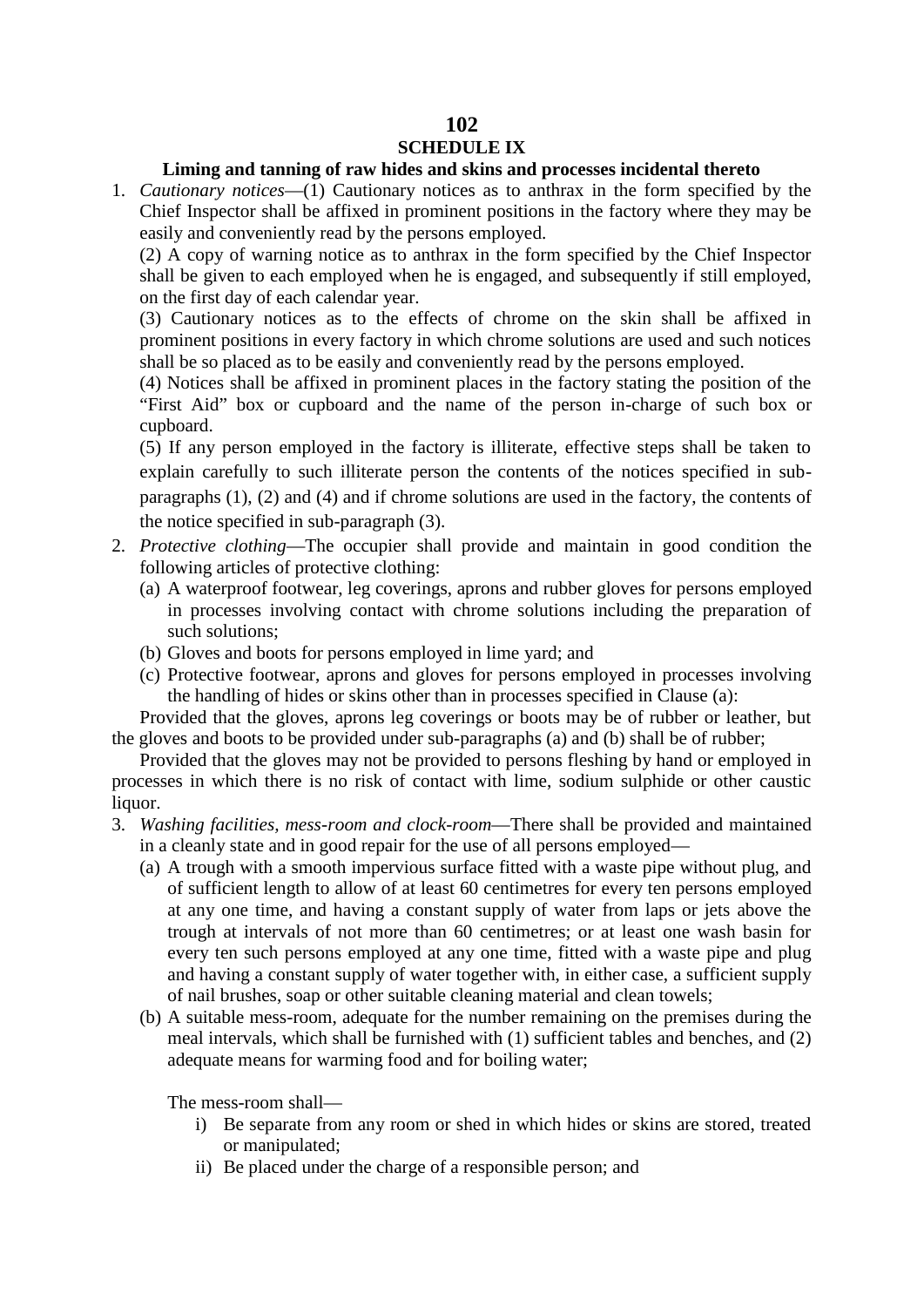- (c) Suitable accommodation for clothing put off during working hours and another accommodation for protective clothing and with adequate arrangements for drying up, the clothing if wet. The accommodation so provided shall be kept clean at all times and placed under the charge of a responsible person.
- 4. *Food, drinks, etc., prohibited in work-rooms*—No food, drink, pan and supari or tobacco shall be brought into or consumed by any worker in any work-room or shed in which hides or skins are stored, treated or manipulated.
- 5. *First*-*aid arrangements*—The occupier shall—
	- (a) Arrange for an inspection of the hands of all persons coming into contact with chrome solutions to be made twice a week by a responsible person; and
	- (b) Provide and maintain a sufficient supply of suitable ointment and impermeable waterproof plaster in a box readily accessible to the worker and used solely for the purpose of keeping the ointment and plaster.

### **SCHEDULE X**

# **Printing presses and type foundries and certain lead processes carried therein**

- 1. *Definitions*—For the purposes of this Schedule—
	- (a) "*Lead materials*" means materials containing not less than five per cent of lead;
	- (b) "*Lead process*" means
		- i) The melting of lead or any lead material for casting and mechanical composing; and
		- ii) The recharging of machines with used lead material; or
		- iii) Any other work including removal of dross from melting pots, cleaning of plungers; and
		- iv) Manipulation, movement or other treatment of lead material.
	- (c) "*Efficient exhaust draught*" means localised ventilation effected by heat or mechanical means, for the removal of gas, vapour, dust, or fumes so as to prevent them from escaping into the air of any place in which work is carried on. No draught shall be deemed efficient which fails to remove gas, vapour, fume or dust at the point where they originate.
- 2. *Exhaust draught*—(1) None of the following processes shall be carried on except with an efficient exhaust draught or, unless carried on in such a manner as to prevent free escape of gas, vapour, fumes or dust into any place in which work is carried on or, unless carried on in electrically heated and thermostatically controlled melting pots—
	- (a) Melting lead material; or slugs; and
	- (b) Heating lead material so that vapour containing lead is given off;

(2) Such exhaust draught shall be effected by mechanical means and so contrived as to operate on the dust, fume, gas or vapour given off as closely as may be at its point of origin.

- 3. *Prohibition relating to women and young person*—No woman or young person shall be employed or permitted to work in any lead process.
- 4. *Separation of certain processes*—Each of the following processes shall be carried on in such a manner and under such conditions as to secure effectual separation from one another and from any other process:
	- (a) Melting of lead or any lead material;
	- (b) Casting of lead ingots; and
	- (c) Mechanical composing.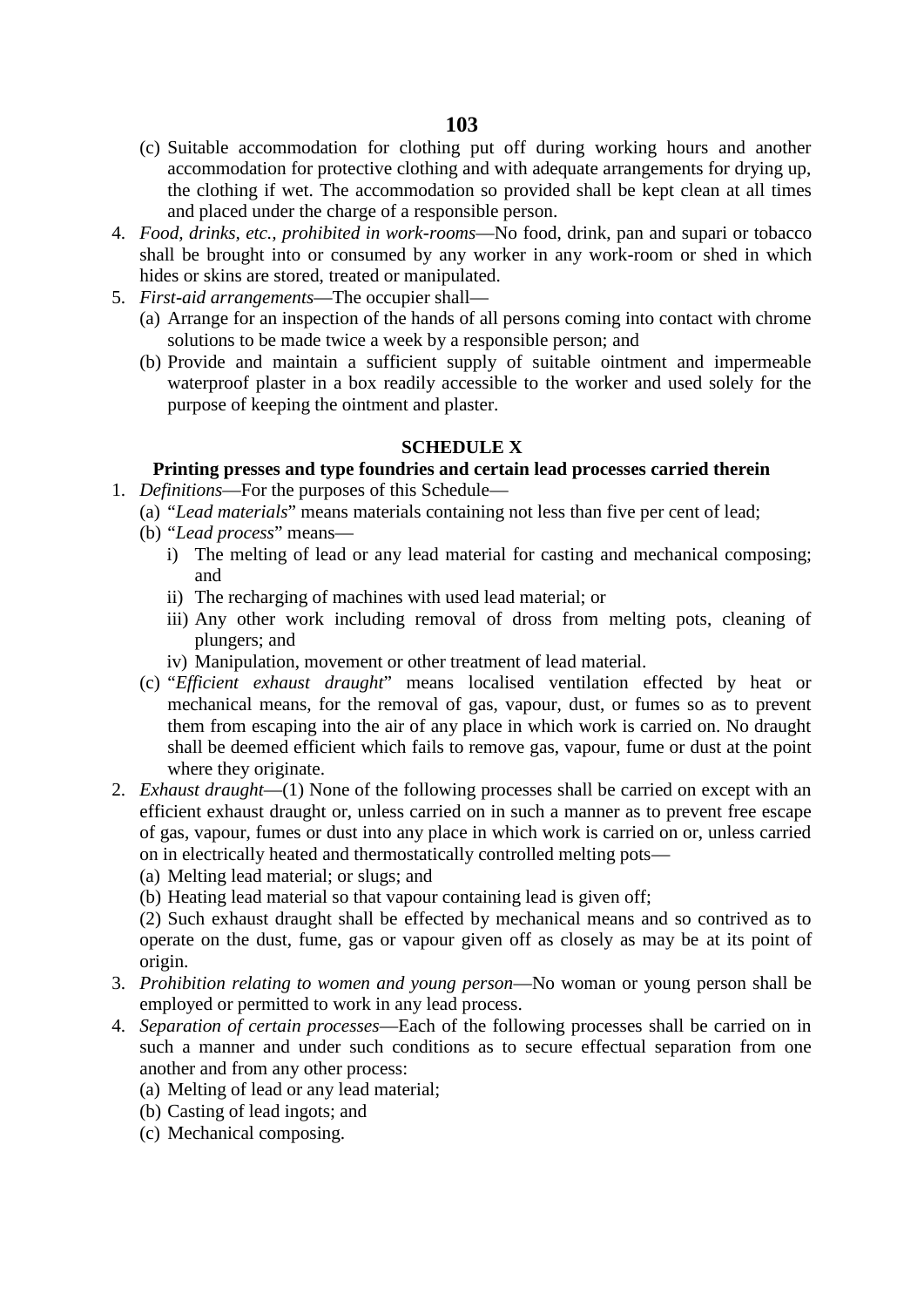# **104**

- 5. *Container for dross*—A suitable receptacle with tightly fitting cover shall be provided and used for dross as it is removed from every melting pot. Such receptacle shall be kept covered while in the work-room near the machine except when the dross is being deposited therein.
- 6. *Floor of work-room*—The floor of every work-room where lead process is carried on shall be—
	- (a) Of cement or similar material so as to be smooth and impervious to water;
	- (b) Maintained in sound condition; and
	- (c) Shall be cleansed throughout daily after being thoroughly damped with water at a time when no other work is being carried on at the place.
- 7. *Mess-room*—There shall be provided and maintained for the use of all persons employed in a lead process and remaining on the premises during the meal intervals, a suitable mess-room which shall be furnished with sufficient tables and benches.
- 8. *Washing facilities*—There shall be provided and maintained in a cleanly state and in good repair for the use of all persons employed in a lead process—
	- (a) A wash place with either
		- i) A trough with a smooth impervious surface fitted with a waste pipe without plug; and of sufficient length to allow at least 60 cms, for every five such persons employed at any one time and having a constant supply of water from taps or jets above the trough at intervals of not more than 60 cms; or
		- ii) At least one wash basin for every five such persons employed at any one time, fitted with a waste pipe and plug and having an adequate supply of water laid on or always readily available; and
		- iii) A sufficient supply of clean towels made of suitable material renewed daily with a sufficient supply of soap or other suitable cleansing material.
- 9. *Food, drinks, etc., prohibited in work-room*—No Food, drinks, pan and supari or tobacco shall be consumed or brought by any worker into any work-room in which any lead process is carried on.
- 10. *Medical examination*—(1) Every person employed in lead process shall be examined by the Certifying Surgeon within 14 days of his first employment in such processes and thereafter shall be examined by the Certifying Surgeon at intervals of not more than 3 months, and a record of such examination shall be entered by the Certifying Surgeon in the special certificate of fitness in Form No. 26.

(2) A Health Register containing names of all persons employed in any lead process shall be kept in Form No. 6.

(3) No person after suspension shall be employed in a lead process without the written sanction from the Certifying Surgeon, entered in the Health Register.

11. *Exemption*—Where the Chief Inspector is satisfied that all or any of the provisions of this Schedule are not necessary for the protection of persons employed, he may, by certificate in writing, exempt any factory from all or any of such provisions subject to such conditions as he may specify therein. Such certificate may at any time be revoked by the Chief Inspector.

# **SCHEDULE XI**

# **Manufacture of pottery**

- 1. *Savings*—These provisions shall not apply to a factory in which any of the following articles, but no other pottery, are made:
	- (a) Unglazed or salt glazed bricks and tiles; and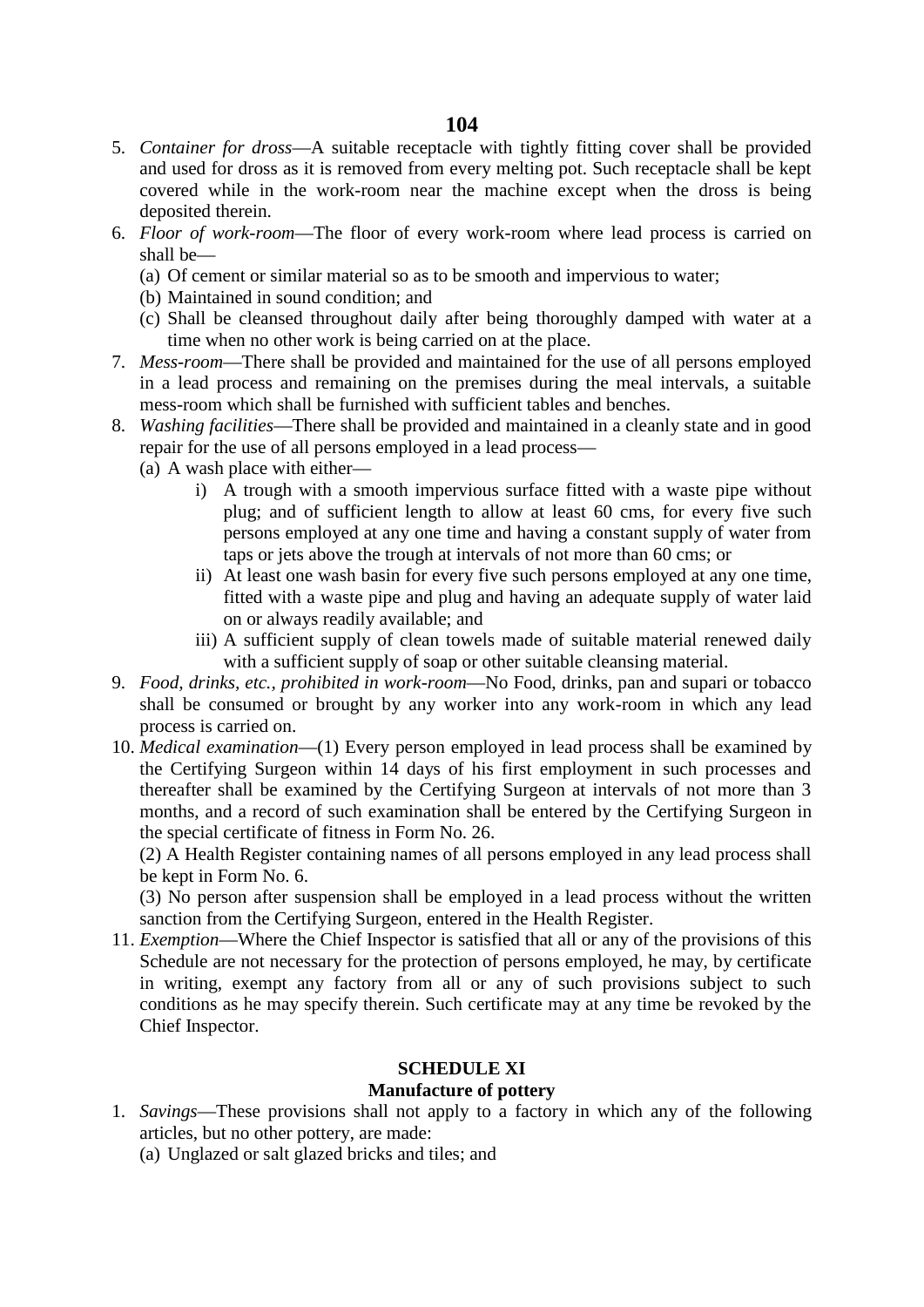- (b) Architectural terra-cotta made from plastic clay and either unglazed or glazed with a leadless glaze only.
- 2. *Definitions*—For the purposes of this Schedule—
	- (a) "*Pottery*" includes earthenware, stoneware, porcelain, china tiles and any other articles made from clay or from a mixture containing clay and other materials such as quartz, flint, filedspar and gypsum;
	- (b) "*Efficient exhaust draught*" means localised ventilation effected by mechanical or other means for the removal of dust or fume so as to prevent it from escaping into the air of any place in which work is carried on. No draught shall be deemed efficient which falls to remove effectively dust or fumes generated at the point where dust or fume originates;
	- (c) "*Fettling*" includes scalloping, towing, and papering, sand sticking, brushing or any other process of cleaning of pottery ware in which dust is given off;
	- (d) "*Leadless glaze*" means a glaze which does not contain more than one per cent of its dry weight of a lead compound calculated as lead monoxide;
	- (e) "*Low solubility glaze*" means a glaze which does not yield to dilute hydrochloric acid more than five per cent of its dry weight of a soluble lead compound calculated as lead monoxide when determined in the manner described below;

A weighed quantity of the material which has been dried at  $100<sup>0</sup>$  centigrade and thoroughly mixed shall be continuously shaken for one hour at the common temperature with 1,000 times its weight of an aqueous solution of hydrochloric acid containing 0.25 per cent by weight of hydrogen chloride. This solution shall thereafter be allowed to stand for one hour and then filtered. The lead salt contained in the clear filtrate shall then be precipitated as lead sulphide and weighed as lead sulphate.

- (f) "*Ground or powdered flint or quartz*" does not include natural sands; and
- (g) "*Pottery shop*" includes all places where pottery is formed by pressing or by any other processes and all places where shaping, fettling or other treatment of pottery articles prior for the biscuit fire is carried on.
- 3. *Efficient exhaust draught*—The following processes shall not be carried on without the use of an efficient exhaust draught;
	- (a) All processes involving the manipulation or use of a dry and unfritted lead compound.
	- (b) Fettling operations of any kind, whether on greenware or biscuit; provided that this shall not apply to the wet fettling, and to the occasional finishing of pottery articles without the aid of mechanical power;
	- (c) The shifting of clay dust or any other materials for making tiles or other articles by pressure, except where
		- i) This is done in a machine so enclosed as to effectually prevent the escape of dust; or
		- ii) The material to be sifted is so damp that no dust can be given off;
	- (d) Pressing of tiles from clay dust, an exhaust opening being connected with each press; and the pressing from clay dust of articles other than tiles, unless the material is so damp that no dust is given off;
	- (e) Fettling of tiles made from clay dust by pressure, except where the fettling is done wholly on, or with damp material; and the fettling of other articles made from clay dust, unless the material is so damp that no dust is given off;
	- (f) Process of loading and unloading of saggars where handling and manipulation ground and powdered flint, quartz, alumina or other materials are involved;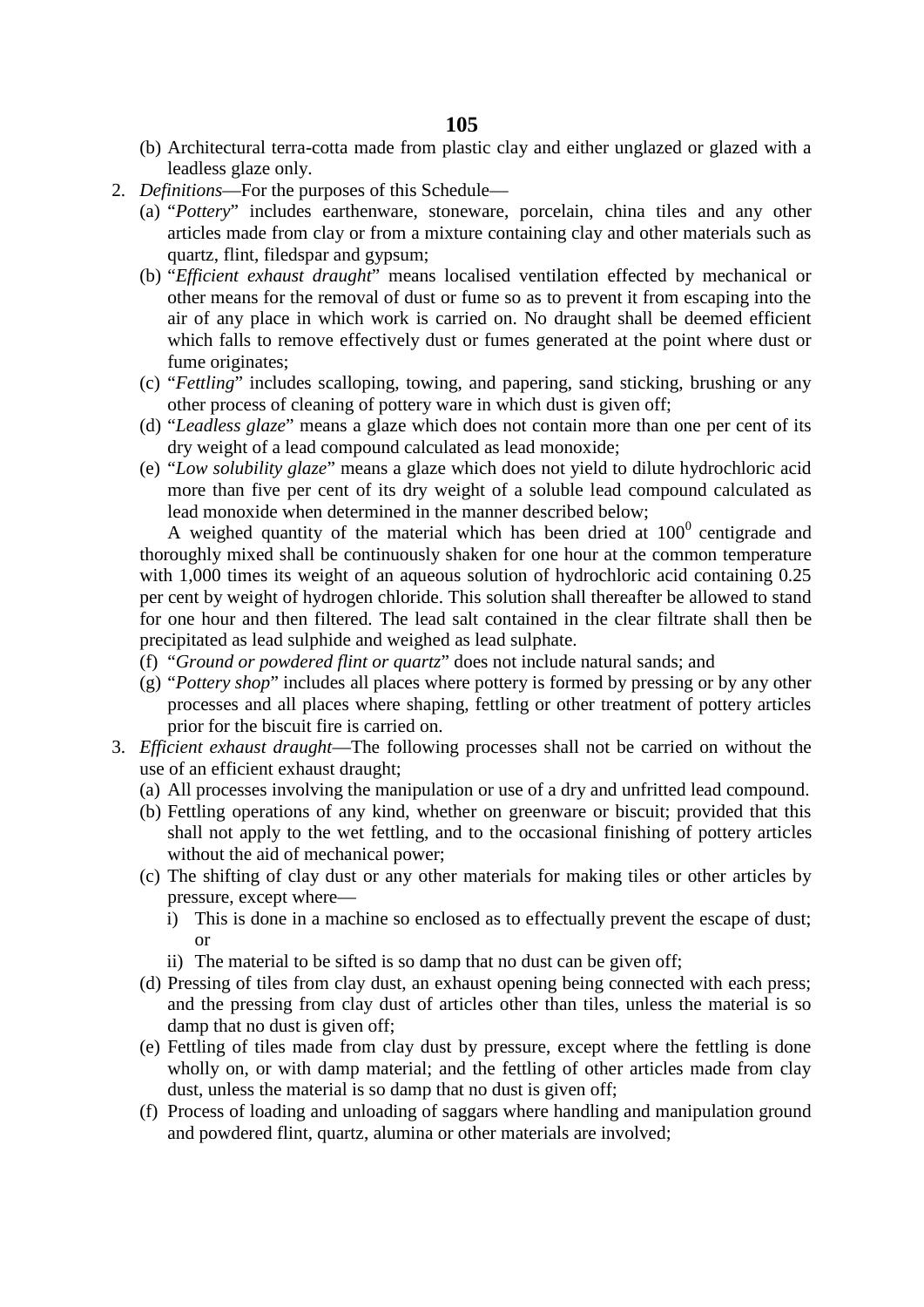## **106**

- (g) Brushing of earthenware biscuit, unless the process is carried on in a room provided with efficient general mechanical ventilation or other ventilation which is certified by the Inspector of Factories as adequate, having regard to all the circumstances of the case;
- (h) Fettling of biscuit-ware which has been fired in powdered flint or quartz except where this is done in machines so enclosed as to effectually prevent the escape of dust;
- (i) Ware cleaning after the application of glaze by dipping or other process.
- (j) Crushing and dry grinding of materials for pottery bodies and saggars, unless carried on in machines so enclosed as to effectively prevent the escape of dust or is so damp that no dust can be given off;
- (k) Sieving or manipulation of powdered flint, quartz, clay grog or mixture of these materials unless it is so damp that no dust can be given off;
- (l) Grinding if tiles on a power driven wheel unless an efficient water spray is used on the wheel;
- (m)Lifting and conveying of materials by elevators ad conveyors unless they are effectively enclosed and so arranged as to prevent escape of dust into the air in or near to any place in which persons are employed;
- (n) The preparation or weighing out of flow material, lawning of dry colours, colour dusting and colour blowing;
- (o) In mould making unless the bins or similar receptacles used to holding plaster of paris are provided with suitable covers ; and
- (p) The manipulation of calcined material unless the material has been made and remains so wet that no dust is given off.
- 4. *Separation of processes*—Each of the following processes shall be carried on in such a manner and under such conditions so as to secure effectual separation from one another wet process—
	- (a) Crushing and dry grinding or sleving of materials, fettling pressing of tiles, drying of clay and greenware, loading and unloading of saggars;
	- (b) All processes involving the use of dry lead compound.
- 5. *Prohibition on use of glaze*—No glaze which is not a leadless glaze or low solubility glaze shall be used in a factory in which pottery is manufactured.
- 6. *Prohibition relating to women and young person*—No woman and young person shall employed or permitted to work in any of the operations specified in paragraph 4 or at any place where such operations are carried on.
- 7. *Provision of screen to potter's wheels*—The potter's wheel (Jolly and Jaggers) shall be provided with screens or so constructed as to prevent clay scrapping being thrown off beyond the wheel.
- 8. *Control of dust during cleaning*—(1) All practical measures shall be taken by damping or otherwise to prevent dust arising cleaning of floors.

(2) Damp saw-dust or other suitable material shall be used to render the moist method effective in preventing dust rising into the air during the cleaning process which shall be carried out after work has ceased.

- 9. *Floor of certain workrooms*—The floors of potter's shops. Slip houses, dipping houses ware cleaning rooms shall be hard, smooth and impervious and shall be thoroughly daily by an adult male using a moist method.
- 10. *Protective equipment*—(1) The occupier shall provide and maintain suitable overalls and head coverings for all persons employed in process included under paragraph 3.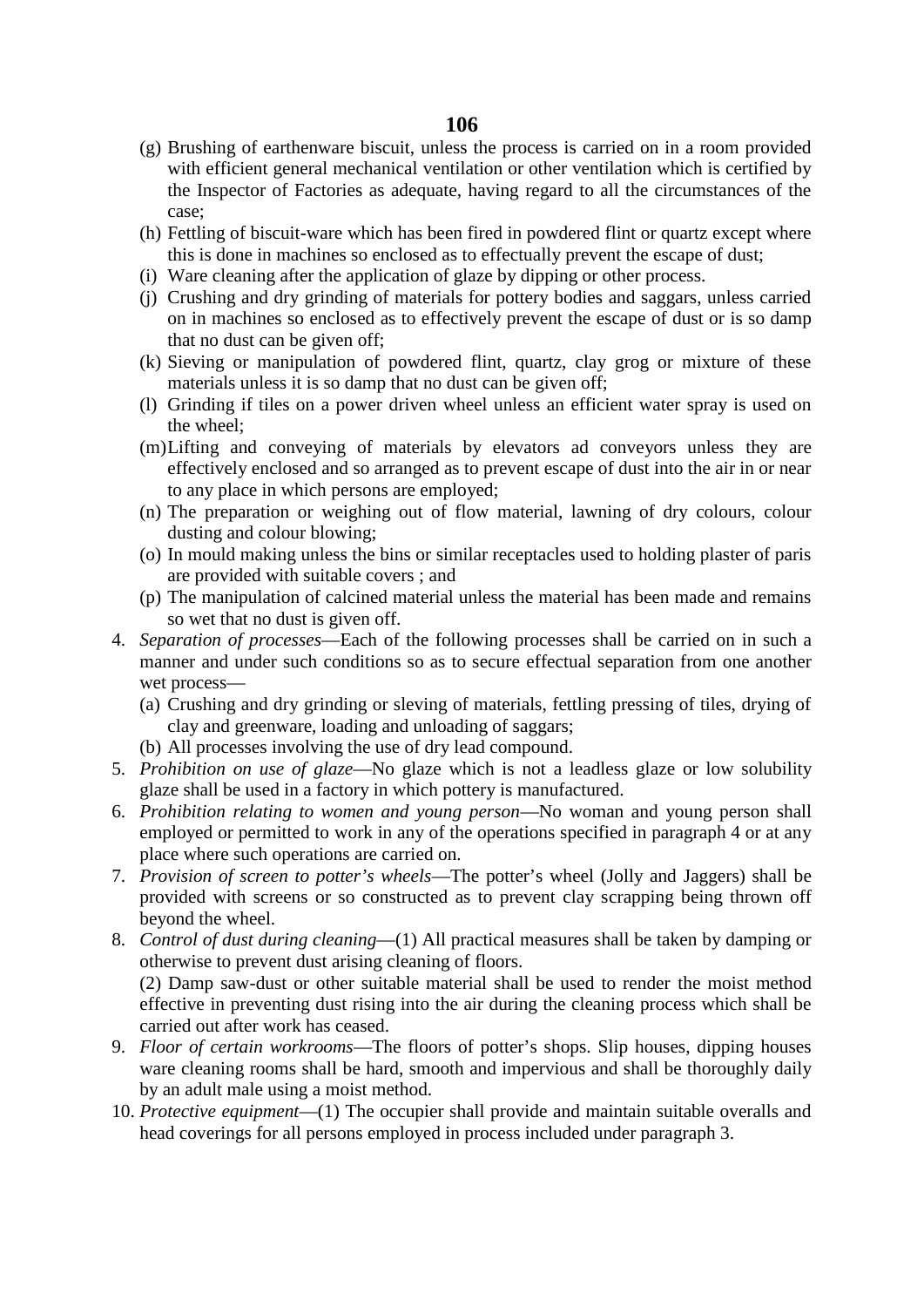(2) The occupier shall provided and maintain suitable aprons of a waterproof or similar material, which can be sponged daily for the use of the dippers, dippers assistants, throwers, jolly workers, casters, mould makers and filter press and pug mill workers.

(3) Aprons provided in pursuance of paragraph 10 (2) shall be thoroughly cleaned daily by the wearers by sponging or other wet process. All overalls and head coverings shall be washed cleansed and mended at least once a week and this washing, cleaning, or mending shall be provided for by the occupier.

(4) No person shall be allowed to work in emptying sacks of dusty materials, weighing out and mixing of dusty materials and charging of ball mills and plungers without wearing a suitable and efficient dust respirator.

- 11. *Washing facilities*—The occupier shall provide and maintain, in a cleanly state and in good repair for the use of all persons employed in any of the processes specified in paragraph 3—
	- (a) A wash place under cover, with either
		- i) A trough with smooth impervious surface fitted with a waste pipe without plug, and of sufficient length to allow at least two feet for every five such persons employed at any time, and having a constant supply of clean water from taps or jets above the trough at intervals of not more than two feet; or
		- ii) At least one tap or stand pipe for every five such persons employed at any one time, and having a constant supply of clean water, the tap or stand pipe being spaced not less than 4 feet apart; and
	- (b) A sufficient supply of clean towels made of suitable material changed daily, with sufficient supply of nail brushes and soap.
- 12. *Time allowed for waiting*—Before each meal and before the end of the day's work at least ten minutes, in addition to the regular meal times, shall be allowed for washing to each person employed in any of the processes mentioned in paragraph 3.
- 13. *Mess-room*—(1) There shall be provided and maintained for the use of all persons remaining within the premises during the rest intervals, a suitable mess-room providing accommodation of 0.93 square meter per head and furnished with
	- i) A sufficient number of tables and chairs or benches with back rest;
	- ii) Arrangements for washing utensils;
	- iii) Adequate means for warming food; and
	- iv) Adequate quantity of drinking water.

(2) The room shall be adequately ventilated by the circulation of fresh air and placed under the charge of a responsible person and shall be kept clean.

- 14. *Food, drinks, etc., prohibited in work-room*—No food, drink, pan and supari or tobacco shall be brought into or consumed by any worker in any work-room in which any of the processes mentioned in paragraph 3 are carried on and no person shall remain in any such room during intervals for meal or rest.
- 15. *Cloak-room*—There shall be provided and maintained for use of all persons employed in any of the processes mentioned in Clause 2—
	- (a) A cloak-room for clothing put off during working hours and such accommodation shall be separate from any mess-room; and
	- (b) Separate and suitable arrangements for the storage of protective equipment provided under paragraph 10.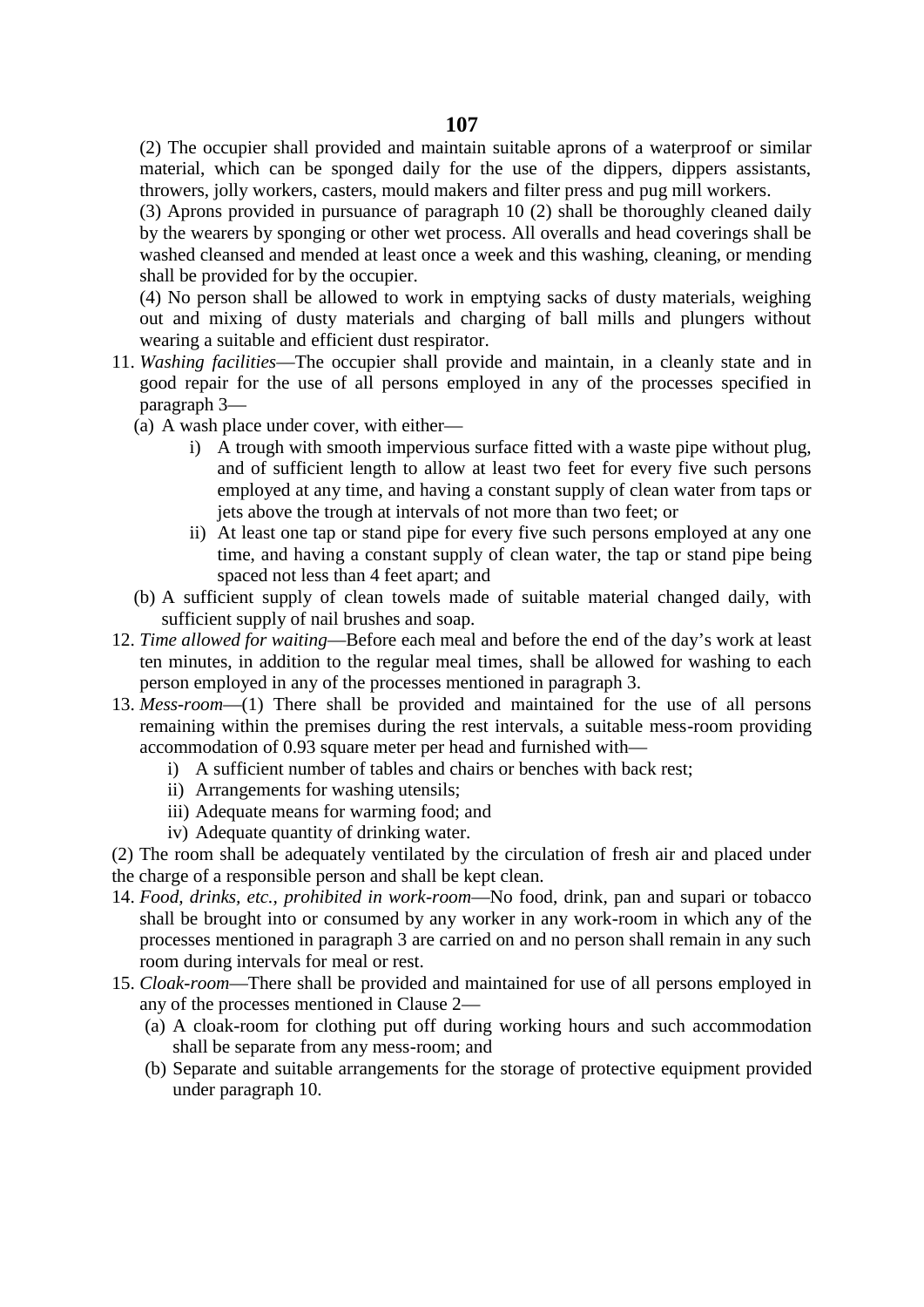- 16. *Medical examination*—(1) All persons employed in any process included under paragraph 3 shall be examined by the Certifying Surgeon within 7 days preceding or following the date of their first employment in such process; thereafter all persons employed in any process included under sub-paragraphs 3 (i) and (xiv) shall be examined by the Certifying Surgeon once in every three calendar months, and those employed in any process included in sub-paragraph 3 (ii) to (xiii) and (xv) and (xvi) once in every 12 months by the Certifying Surgeon. Records of such examinations shall be entered by the Certifying Surgeon in the Health Register and certificate of fitness granted to him under paragraph 17.
- 17. *Certificate of fitness*—A person medically examined under paragraph 16 and found fit for employment shall be granted by the Certifying Surgeon a certificate of fitness in Form 26 and such certificate shall be in the custody of the manager of the factory. The certificate shall be readily available for inspection by any Inspector and the person granted such a certificate shall carry with him while at work, a token giving reference to such certificate.
- 18. *Exemption*—If in respect of any factory the Chief Inspector of Factories is satisfied that all or any of the provisions of this Schedule are not necessary for the protection of the persons employed in such factory, he may, by a certificate in writing, exempt such factory from all or any such provisions, subject to such conditions as he may specify therein. Such certificate may at any time be revoked by the Chief Inspector without assigning any reasons.

#### **SCHEDULE XII**

#### **Chemical works**

- 1. *Application*—This Schedule shall apply to all manufacture and processes incidental thereto carried on in chemical works.
- 2. *Definitions*—For the purposes of this Schedule—
	- (a) '*Chemical works*' means any factory or such parts of any factory as are named in Schedule (1) to these Rules;
	- (b) '*Breathing Apparatus*' means (i) a helmet or face-piece with necessary connections by means of which a person using it in a poisonous asphyxiating or irritant atmosphere breathes ordinary air, or (ii) any other suitable apparatus approved in writing by the Chief Inspector;
	- (c) '*Life-belt*' means a belt made of leather or other suitable materials which can be securely fastened around the body, with a suitable length of rope attached to it, each of which is sufficiently strong to sustain the weight of a man;
	- (d) '*Efficient exhaust draught*' means localised ventilation effected by mechanical or other means for the removal of gas, vapour, fume, or dust to prevent it from escaping into the air of any place in which work is carried out;
	- (e) '*Suspension*' means suspension by written certificate in the Health Register signed by the Surgeon, from employment in any process mentioned in the certificate;
	- (f) '*Bleaching powder*' means the bleaching powder commonly called chloride of lime;
	- (g) '*Chlorate*' means chlorate or perchlorate;
	- (h) '*Caustic*' means hydroxide of potassium or sodium;
	- (i) '*Caustic pot*' means a metal pot fixed over a furnace of flue and surrounded by brick work such as is commonly used for concentrating caustic liquor, whether such pot be used for concentrating or boiling caustic or other luquor;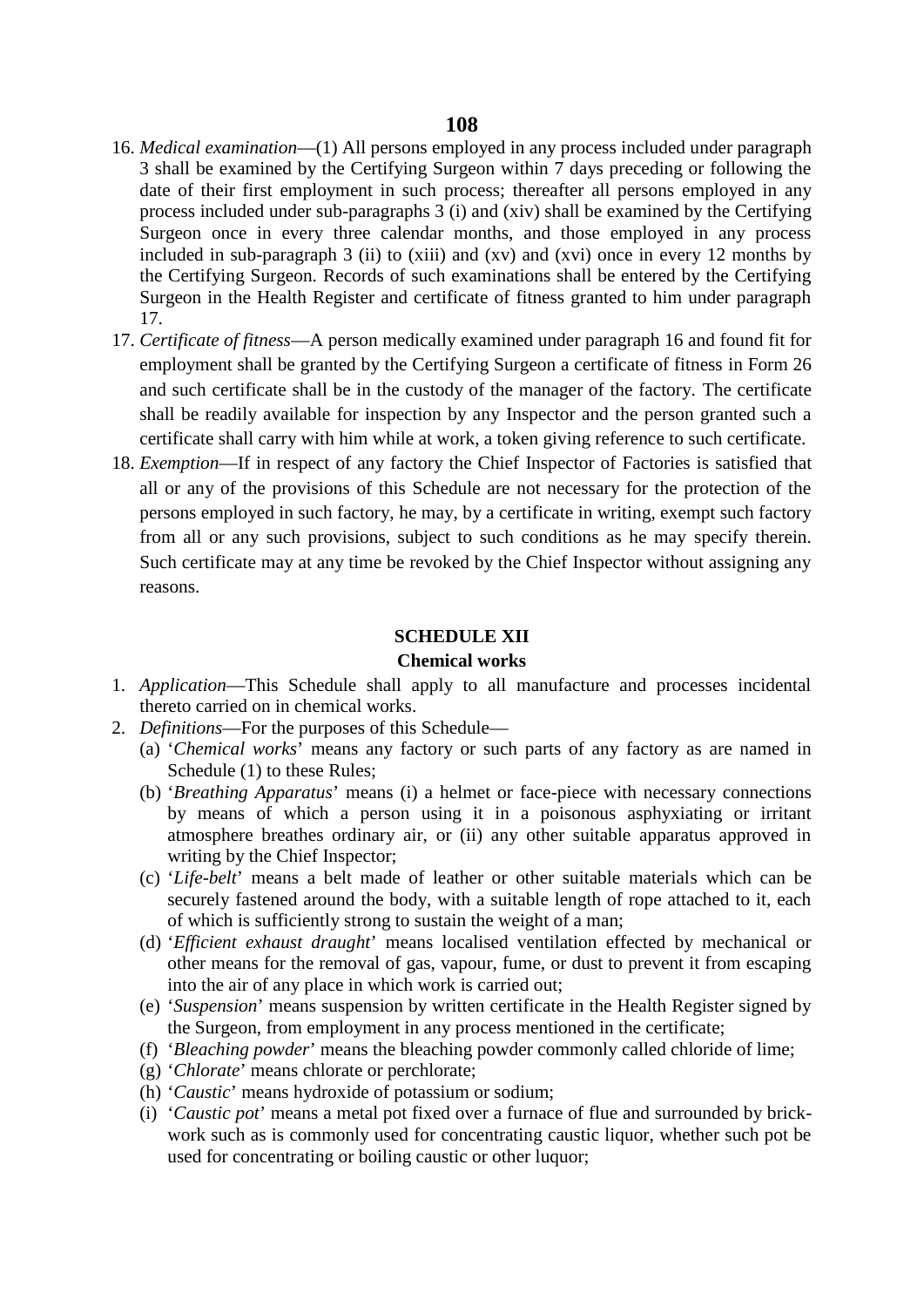- (j) '*Chrome process*' means the manufacture of chromate or bichromate of potassium or sodium, or the manipulation movement or other treatment of these substances in connection with their manufacture; and
- (k) '*Nitro or Amino-process*' means the manufacture of nitro or amino derivatives of phenol and of benzene or its homologues, and the making of explosive with the use of any of these substances.

### **PART 1**

# **APPLYING TO ALL THE WORKS IN APPENDIX A A—GENERAL**

- 3. *House-keeping*—(1) Every part of the ways, works, machinery and plant shall be maintained in a clean and tidy condition.
	- (2) Any spillage of materials shall be cleaned up without delay.

(3) Floors, platforms, stairways and gangways shall be kept free of temporary obstructions.

(4) There shall be provided easy means of access to all parts of the plant to facilitate cleaning, maintenance and repairs.

4. *Improper use of chemicals*—(a) No chemicals or solvents shall be used by workers for any purpose apart from the processes for which they are supplied.

(b) Workers shall be instructed on the possible dangers arising from such misuse. These instructions shall further be displayed in bold letters in prominent places in different sections.

- 5. *Storage of food*—No food, drink, tobacco, pan or similar articles shall be stored or consumed on in near any part of the plant.
- 6. *Testing of materials*—Workers shall be instructed on the possible dangers arising from the testing of materials, or of the use for drinking purposes of any vessel used in, or in connection with the manufacture of chemicals. These instructions shall further be displayed in bold letters in prominent places in the different sections.
- 7. *Process hazards*—(1) Before commencing any large scale experimental work, or any new manufacture, all possible steps shall be taken to ascertain definitely all the hazards involved both from the actual operations and the chemical reactions. The properties of the raw materials used, the final products to be made, and any by-products arising manufacture, shall be carefully studied and provisions shall be made for dealing with any hazards including effects on workers, which may arise during manufacture. Where necessary, advice shall be obtained from the Chief Inspector of Factories on measures to be taken in this regard.

(2) Information in writing giving details of the process, its hazards and the steps taken or proposed to be taken for the safety of workers as in (1) above should be sent to the Chief Inspector before commencing manufacture, handling or storage of any of the items covered under Appendix A, whether on experimental, pilot plant or large plant scale basis.

(3) The design of the buildings and plant shall be based on information so obtained as in (1) above.

8. *Unauthorised personnel*—(1) Unauthorised persons shall not be permitted to enter any section of the factory or plant where there are special dangers.

(2) Visitors—Visitors shall be provided, where necessary, with suitable safety equipment and shall be accompanied round dangerous plant by a responsible official.

9. *Instrument*—All instruments, such as pressure gauges, thermometers, flow meters and weighing machines shall be tested at regular intervals by a competent person, and records of these tests shall be kept in a register.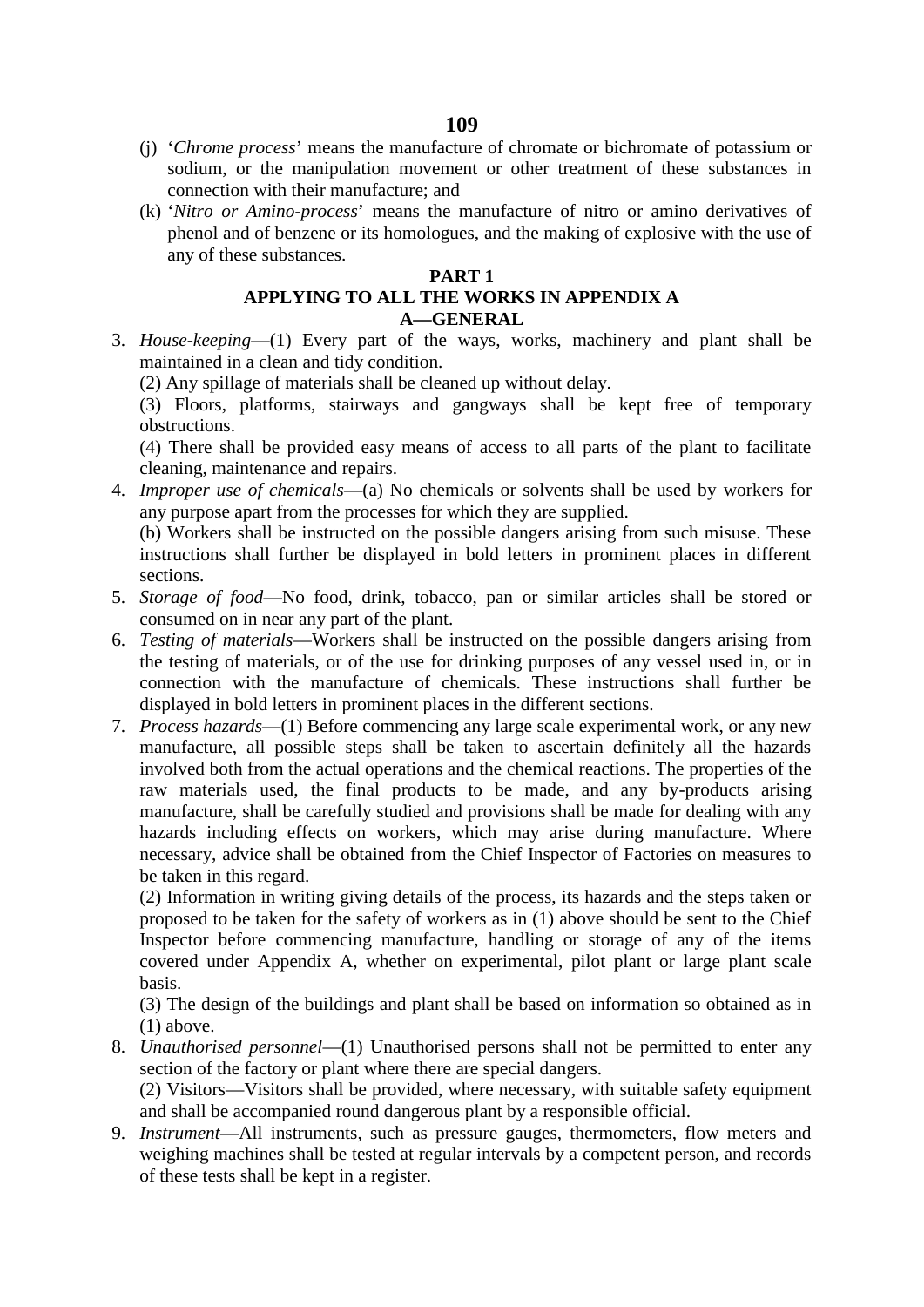- 10. *Cocks and valves*—Suitable valves shall be provided in all service lines at sufficiently short intervals for conveyance in blanking off, etc. All cocks and valves shall be operated at least once a month, and tested periodically by a competent person, and records of these tests shall be kept in a register. A plan of all service installations shall be kept readily available for perusal.
- 11. *Manhole*—No manhole shall be opened for entry until effective fencing has been erected around it.
- 12. *Emergency instruction*—Simple and special instructions shall be framed to ensure that effective measures will be carried out in cases of emergency, to deal with escapes of inflammable, poisonous of deleterious gases, vapours, liquids, or dusts. These instructions shall further be displayed in bold letters in prominent places in the different sections. All workers shall be trained and instructed in the action to be taken in such emergencies, and the general hazards of their employment.
- 13. *Protection of reaction mixtures*—Suitable arrangements shall be made to ensure that foreign matter of any sort can fall into reaction mixtures.
- 14. *Electrical apparatus—*Electrical plant, fitting, and conductors, shall, if exposed to a damp or corrosive atmosphere, be adequately protected. Periodic tests shall be carried out on all circuits.
- 15. *Place of work—*(a) Workers shall only be allowed in those places in which they have been given orders to work.

(b) In dangerous sections of a factory, the number of workers shall be kept to a minimum compatible with the need of the process.

16. Packing, storage and transport of chemicals—Chemicals shall be packed and stored in containers suitable for the purpose and of adequate strength or storage of transport. All such containers shall be suitably labelled so that they will be stored and transported in suh a manner as to ensure that in the event of a spillage, they will neither produce a reacting mixture, nor cause the development of toxic or fire risks in contact with other products in its vicinity, or with walls, floors, or dust thereon.

## **B—FIRE AND EXPLOSION RISKS**

17. Requirements regarding location of site, buildings, etc—Buildings and plants shall be sited with due regard to the dangers which may arise from the processes involved, and in particular shall be spaced at distances which are deemed safe from the fire and explosive risks connected with the processes in adjacent buildings. Due consideration shall be given to the effect of any processes carried out in adjacent factories.

(2) Where special dangers exist, separate buildings shall be used for the different parts of a process. They shall be placed at sufficient distances apart and shielded to prevent damage to each other in the event of fire or explosion, and shall be safeguarded by the provision of suitable blow-out panels or roofs. Where the risk of fire or explosion is considerable the building shall be divided by blast or protective screen walls.

(3) *Fire resistance*—No combustible materials shall be used in the erection of working buildings, unless there are special reasons necessitating their use, when they shall be rendered fire resistant. The roof shall be of light fire-resistant construction and floor shall be of impervious, fire-resistant material and shall be regularly maintained in such condition.

18. *Dangers of ignition (including lighting installation)*—(1) No internal combustion engine, and no electric motor or other electric equipment, and fittings and fixtures capable of generating sparks or otherwise causing combustion shall be installed or used in a building or danger zone. Electrical conductor shall be fitted with screwed steel conduit.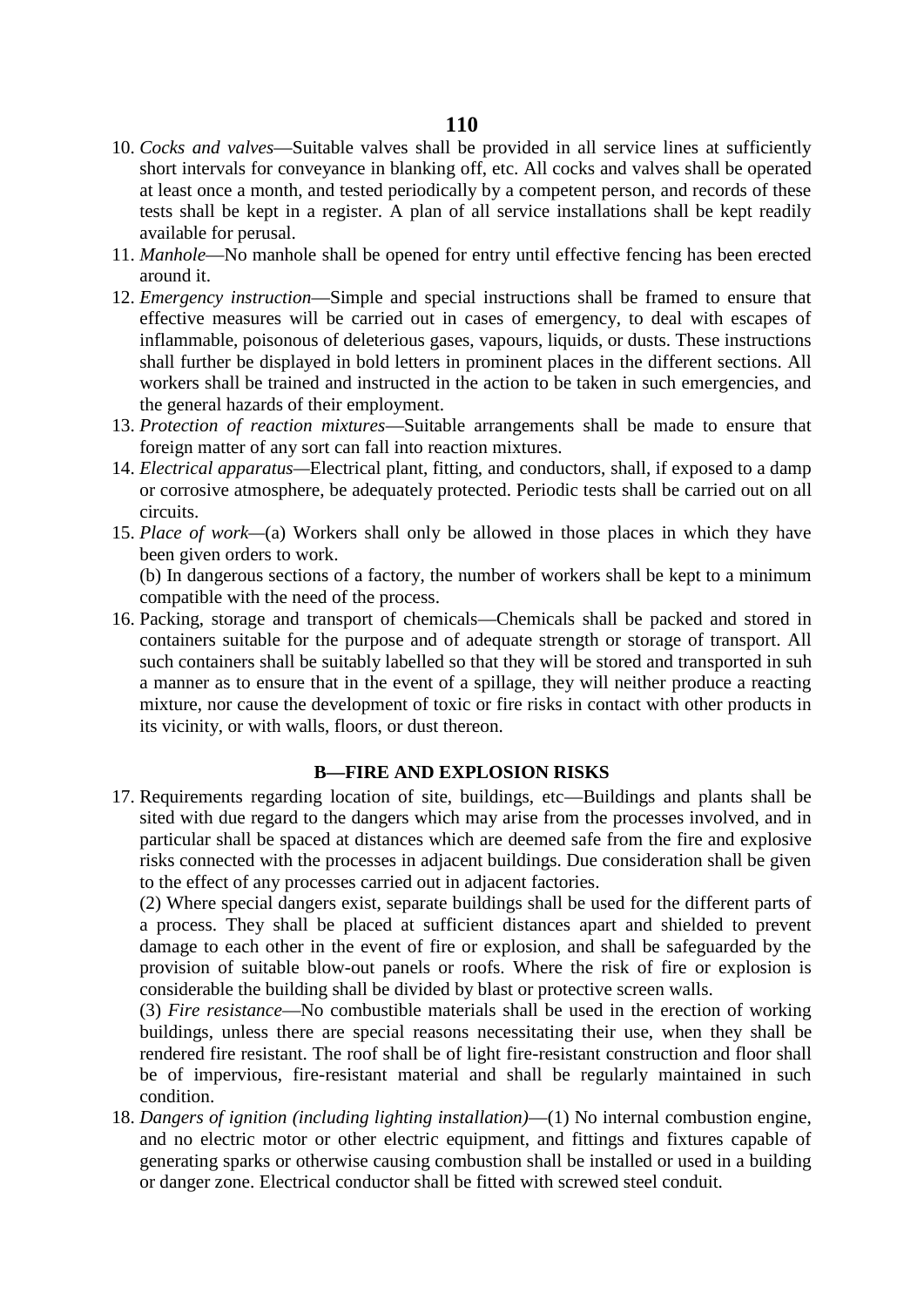(2) All hot exhaust pipes shall be installed outside a building and other hot pipes shall be suitably protected.

(3) Portable electric hand lamps shall not be used unless of an intrinsically safe type, and portable electric tools connected by flexible wires shall not be used, unless of the flame-proof type.

(4) Where an inflammable atmosphere may occur the soles of footwear worn by workers shall have no metal on them, and the wheels of trucks of conveyors shall be of conducting non-sparking materials. Adequate precautions shall be taken to prevent the ignition of explosive or inflammable substance by sparks emitted from locomotives or other vehicles operated in the factory or on public lines.

(5) No electric are lamps, or naked light, fixed or portable, shall be used, and no person shall have in his possession any matches or any apparatus of any kind for producing naked light or spark in or on, or about any part of the factory where there is liability to fire or explosion from inflammable gas, vapour or dust and all incandescent electric lights in such parts shall be in double air-tight glass covers.

(6) Prominent notices in the language understood by the majority of the workers and legible by day and by night, prohibiting smoking, the use of naked light, and the carrying of matches or any apparatus for producing a naked light or spark, shall be affixed at the entrance of every room or place where there is the risk of fire or explosion from inflammable gas, vapour or dust. In the case of illiterate workers, the contents of the notices shall be fully and carefully explained to them when they commence work in the factory for the first time and again when they have completed one work at the factory.

(7) *Non-sparking tools*—A sufficient supply of spades, scrapers and pails made from non sparking material shall be provided for the use of persons employed in cleaning out or removing residues from any chamber, still, tank, or other vessel where an inflammable or explosive danger may occur.

**Note**—The risk is not always obvious and may arise, for example, through the production of hydrogen in acid tanks.

19. *Static electricity*—(1) All machinery and plant, particularly pipe lines and belt drives, on which static electricity is likely to accumulate shall be effectively earthed. Receptacles for inflammable liquids shall have metallic connections to the earthed supply tanks to prevent static sparking. Where necessary, humidity shall be controlled.

(2) Mobile tank wagons shall be earthed during filling and discharge and precautions shall be taken to ensure that earthing is effective before such filling or discharge takes place.

- 20. *Lighting protection*—Lighting protection apparatus shall be fitted where necessary and shall be maintained in good condition.
- 21. *Process heating*—The method of providing heat for a process shall be as safe as possible and where the use of naked flame is necessary, the plant shall be so constructed as prevent any escaping inflammable gas, vapour or dust coming into contact with the flame, or exhaust gases or other hot agency likely to cause ignition. So far as practicable, the heating medium shall be automatically controlled at a pre-determined temperature below the danger temperature.
- 22. *Escape of materials*—(1) Provision shall be made in all plants, sewers, drains, flues, ducts, culverts and buried pipes to prevent the escape and spread of any liquid, gas, vapour, fume or dust likely to give rise to fire or explosion, both during normal working and in the event of accident or emergency.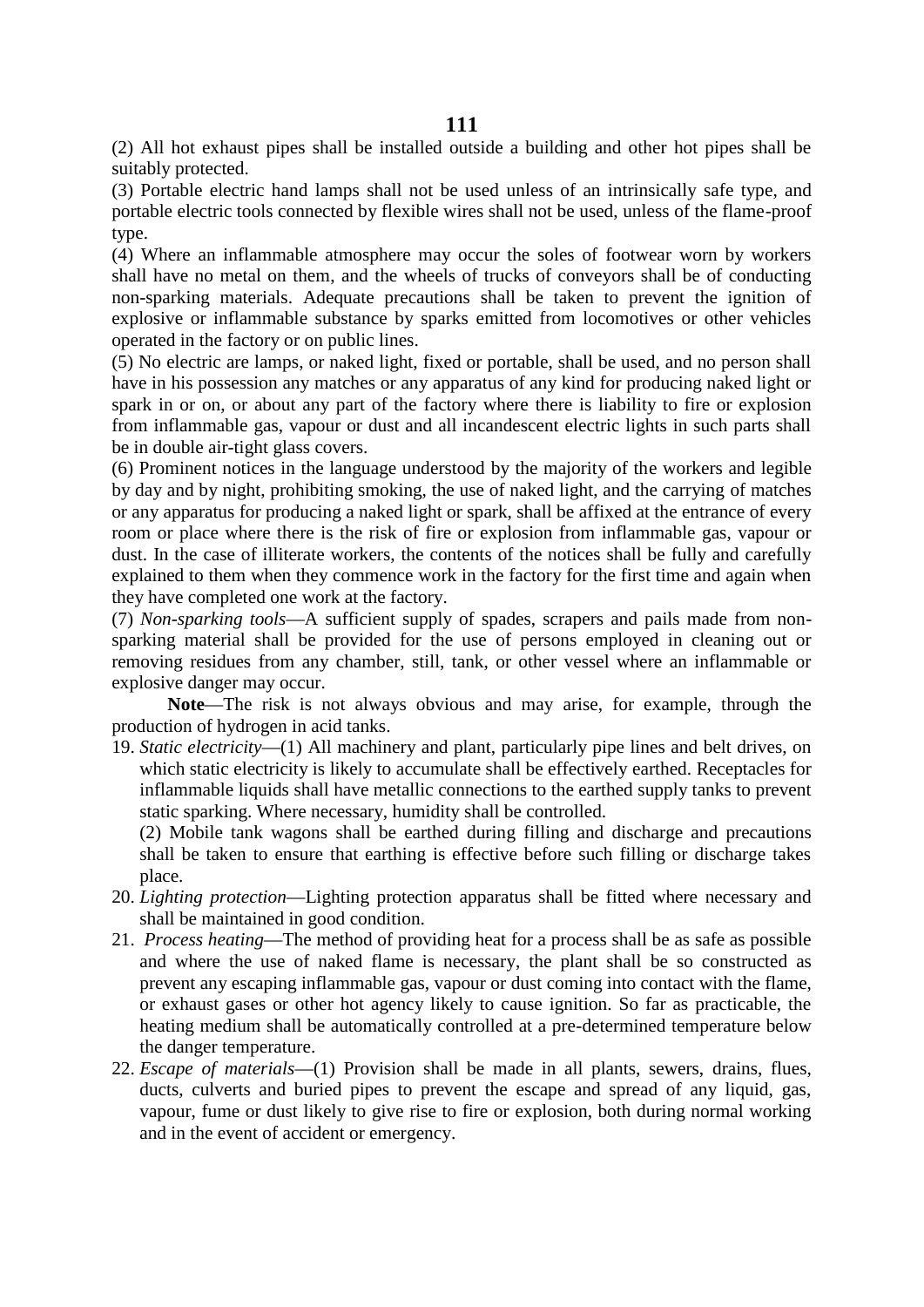(2) If escape occurs, such substances shall be removed expeditiously and efficiently at the point of liberation. The effluents shall be trapped and rendered safe outside the danger area.

- 23. *Leakage of inflammable liquids*—(1) Provision shall be made to confine by means of bund walls, sumps, etc., possible leakages from vessels containing inflammable liquids. (2) Adequate and suitable fixed fire-fighting appliances shall be installed in the vicinity of such vessels.
- 24. *Cleaning of empty container, etc*—(1) All empty containers which have held inflammable liquids, and metal containers which have held sulphuric acid shall be rendered permanently safe as soon as practicable and shall not be repaired or destroyed until such cleaning has been completed.

(2) *Storage of combustible materials*—Combustible and inflammable materials shall not be stored in close proximity to chemicals which are liable to cause ignition.

(3) Rubbish shall be removed from building without delay and placed in special metal containers provided with close fitting lids. The contents shall be removed daily and suitably dealt with Waste products containing inflammable or explosive materials shall not be placed on rubbish heaps but shall be destroyed in an appropriate manner.

- 25. *Installing of pipe lines for inflammable liquids*—All pipe lines for the transport of inflammable liquids shall be protected from breakage, shall be arrange so that there is no risk of mechanical damage from vehicles and shall be so laid that they drain throughout without the collection of deposits at any part. All flanged joints, bends and other connections shall be regularly inspected. Cocks and valves shall be so constructed that explosive residues cannot collect therein. The open and closed positions of all cocks and valves shall be clearly indicated on the outside.
- 26. *Packing of reaction vessels*—Packing and jointing materials for reaction vessels (including covers, manhole covers, and exhaust pipes) and in pipe lines and high or low temperature insulating material shall not contain materials which are combustible or which react with the products of the plant.
- 27. *Safety valves—*Every still and every closed vessel in which gas is evolved or into which gas is passed, and in which the pressure is liable to rise to a dangerous degree, shall have attached to it a pressure gauge, and a proper safety valve or other equally efficient means to relieve the pressure, maintained in good condition. Nothing in these rules shall apply to metal bottles or cylinders used for the transport of compressed gases.
- 28. *Vigorous or delayed reactions—*Suitable provision, such as automatic and distant control shall be made for controlling the effects of unduly vigorous or delayed reactions. Automatic flooding or blanketing shall be provided for in the event of an accident.
- 29. *Examination, testing and repair of plant—*Examination, testing and repair of plant parts which have been in contact with explosive and inflammable materials, or which is under pressure, shall only be carried out under proper supervision.
- 30. *Alarm systems—*(1) Gravity or pressure feed systems of supplying inflammable materials to the various parts of the buildings or plant shall be fitted with alarm systems, automatic cut-offs or other devices to prevent over-charging or otherwise endangering the plant.

(2) The amount of inflammable material taken into a building in bulk containers at any one time shall be kept as low as practicable.

(3) Adequate steps shall be taken to prevent the escape of inflammable and explosive vapours from any container into the atmosphere of any building.

### **112**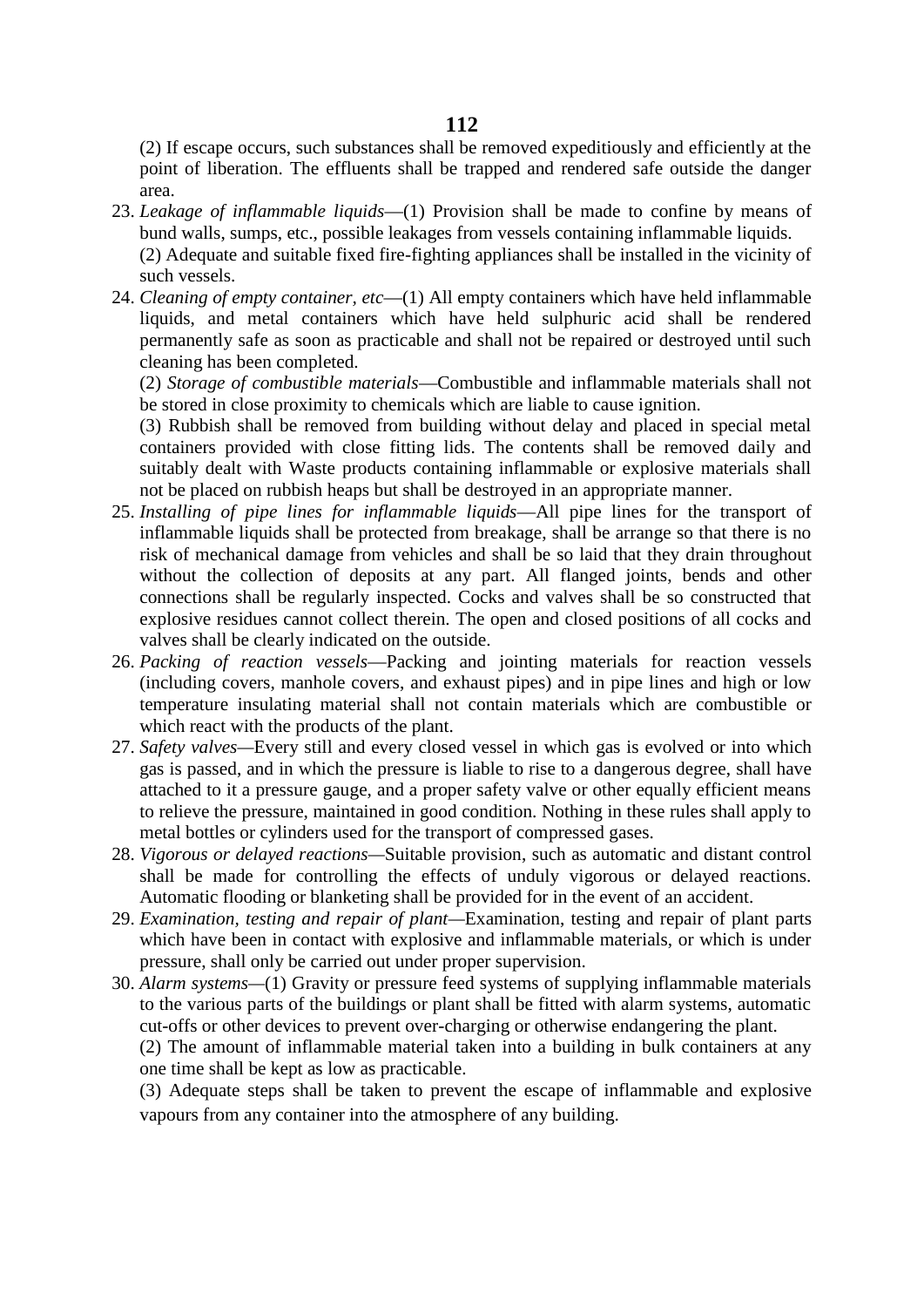# **C—GAS, VAPOUR, FUME OR DUST RISKS**

31. *Escape of gases, etc*.—(1) Effective step shall be taken to prevent the escape of dangerous gases, vapours, fumes or dust from any part of the plant by the total enclosure of the process involved or by the provision of efficient exhaust draught. Effective arrangements shall be made to ensure that in the event of failure of the control measure provided in compliance of the foregoing, the process shall stop immediately.

(2) In the event of any such escape, provision shall be made to trap the materials and render them safe.

32. *Danger due to effluents*—(1) Adequate precautions shall be taken to prevent the mixing of effluents which may cause dangerous or poisonous gases to be evolved.

(2) Effluents which may contain or give rise in the presence of other effluents to such gases shall be provided with independent drainage system to ensure that they may be trapped and rendered safe.

33. *Staging*—(1) Staging shall not be erected over any open vessel unless the vessel is so constructed and ventilated as to prevent the emission of vapour or fumes about such staging

(2) Where such staging is provided to give access to higher levels in large plants, effective means shall be provided at all levels with direct means of access to the outside of the room or building and hence to ground level.

(3) Such staging shall be fitted with suitable handrails and toeboards and the floors and staging shall be impervious and easily cleaned.

- 34. *Instructions as regards risk*—Before commencing work, every worker shall be fully instructed on the properties of the materials they have to handle, and of the dangers arising from any gas, fume, vapour or dust which may be evolved during the process. Workers shall also be instructed in the measures to be taken to deal with such an escape in the event of emergency.
- 35. *Breathing apparatus*—(1) There shall be provided in every factory where dangerous gas or fume is liable to escape sufficient supply of—
	- (a) Breathing apparatus of an approved make for the hazards involved;
	- (b) Oxygen and suitable means of its administration; and
	- (c) Life-belts.
	- (2) The breathing apparatus and other appliances required by this rule shall--
	- i) Be maintained in good order and kept in an ambulance room or in some other place approved in writing by the Chief Inspector; and
	- ii) Be thoroughly inspected once in every month by a competent person, appointed in writing by the occupier, and a record of their condition shall be entered in a book provided for that purpose, which shall be produced when required by an Inspector.

(3) Workers shall be trained, and given a periodic refresher course in the use of breathing apparatus and respirators.

(4) Respirators shall be kept properly labelled in clean dry light-proof cabinets, and if liable to be affected by fumes shall be protected by suitable containers. Respirators shall be dried and cleaned after use and shall be periodically disinfected.

- 36. *Treatment of persons*—In very room or place whenever required in writing by the Chief Inspector there shall be affixed official cautionary notice regarding gasing and burns. Such notice shall be legible by day and by night and shall be printed in the language understood by the majority of the workers.
- 37. *Personal protective equipment*—(1) Suitable protective clothing shall be provided for the use of operatives—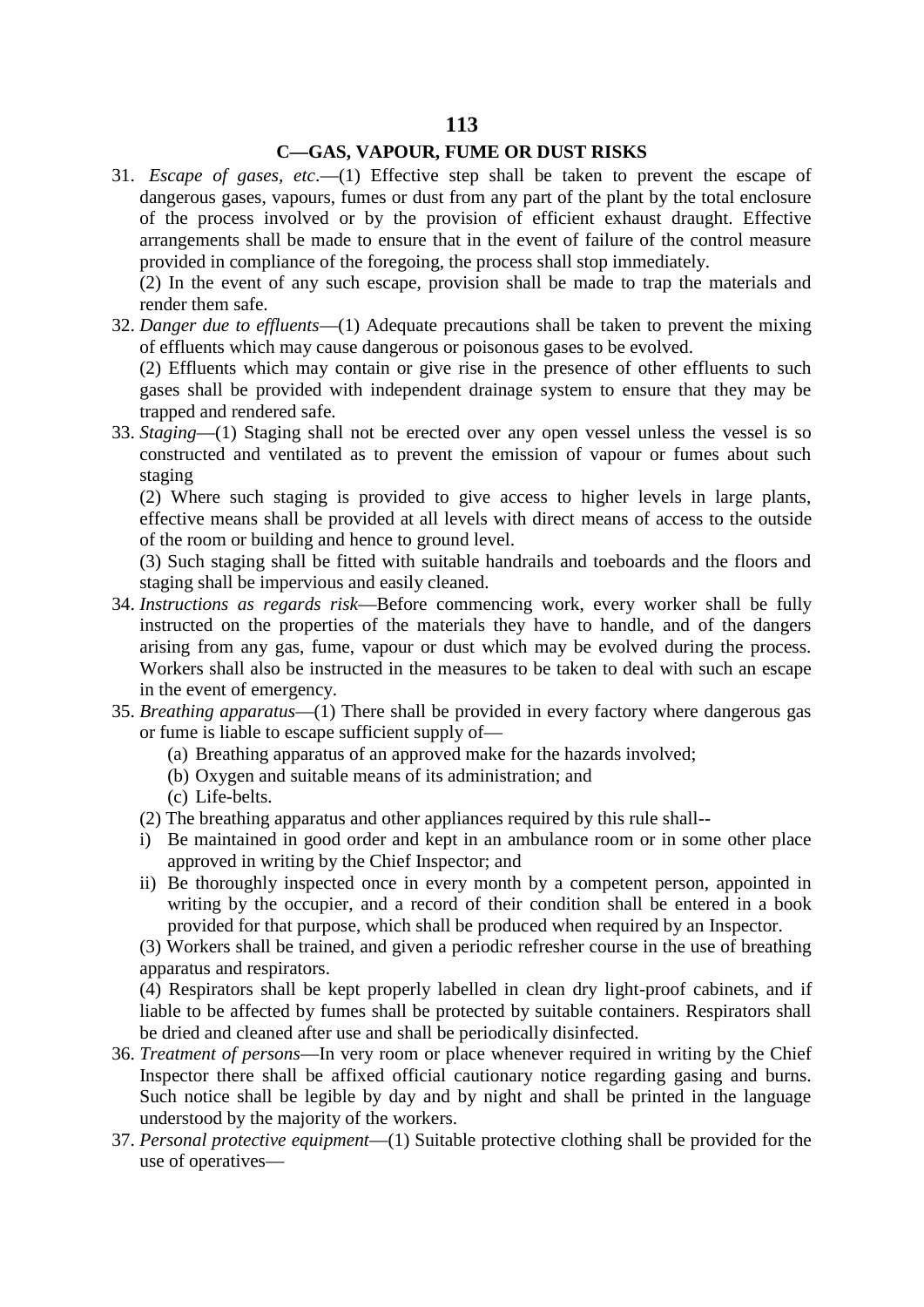- (a) When operating valves or cocks controlling fluids which by their nature, pressure or temperature would be highly dangerous if a blow-out occurred or when cleaning chokes in systems containing such fluids if pressure is likely to exit behind the chokes;
- (b) When there is danger of injury by absorption through the skin during the performance of normal duties or in the event of emergency;
- (c) Whenever there is the risk of injury in handling corrosive substances, hot or cold articles and sharp or rough objects; and
- (d) When there is the risk of poisonous materials being carried away on their clothes.

(2) There shall be provided for the use of all persons employed in the processes specified in Appendix B an adequate supply of suitable protective equipment including gloves, overalls, and protective footwear, and goggles and respirators. Respirators shall be of a type approved in writing by the Chief Inspector.

(3) Protective equipment shall be provided and stored in the appropriate place for use during abnormal conditions or in an emergency.

(4) Arrangements shall be made for the proper and efficient cleaning of all such protective equipments.

- 38. *Cloak-rooms*—There shall be provided and maintained for the use of all persons employed in the processes specified in Schedule II to these rules a suitable cloak room, for clothing put off during working hours and a suitable place separate from the cloak room, for the storage of overalls or working clothes. The accommodation so provided shall be placed in the charge of a responsible person, and shall be kept clean.
- 39. *Special bathing accommodation*—(1) There shall be provided for the use of all persons employed in the processes specified in Appendix C separate sanitary conveniences and sufficient and suitable bathing facilities, which shall be to the satisfaction of the Chief Inspector.

(2) A bath register shall be kept containing the names of all persons employed in these processes and an entry of the date when each person takes a bath.

40. *Entry into vessels*—(1) Before any person enters, for any purpose except that of rescue, any absorber, boiler, culvert, drain, flue, gas purifier, sewer, still, tank, tower, vitriol chamber or other place where there is reason to apprehend the presence of dangerous gas or fume, a responsible person appointed in writing by the occupier for the purpose, shall personally examine such place and shall certify in writing in a book kept for the purpose either that such place is isolated and sealed from every source of such gas or fume and is free from danger, or that it is not so isolated and sealed and free from danger. No person shall enter any such place which is certified not to be so isolated and sealed and free from danger unless he is wearing a breathing apparatus, and (where there are no cross stays or obstructions likely to cause entanglement) a life-belt, the free end of the rope attached to which shall be left with a man outside whose sole duty shall be to keep watch and to draw out the wearer if he appears to be affected by gas or fume. The belt and rope shall be so adjusted and worn that the wearer can be drawn up head foremost through any manhole or opening.

(2) A person entering for the purpose of rescue any such place for which a clearance certificate has not been issued shall wear breathing apparatus and a life-belt in the manner specified in sub-paragraph (1) above.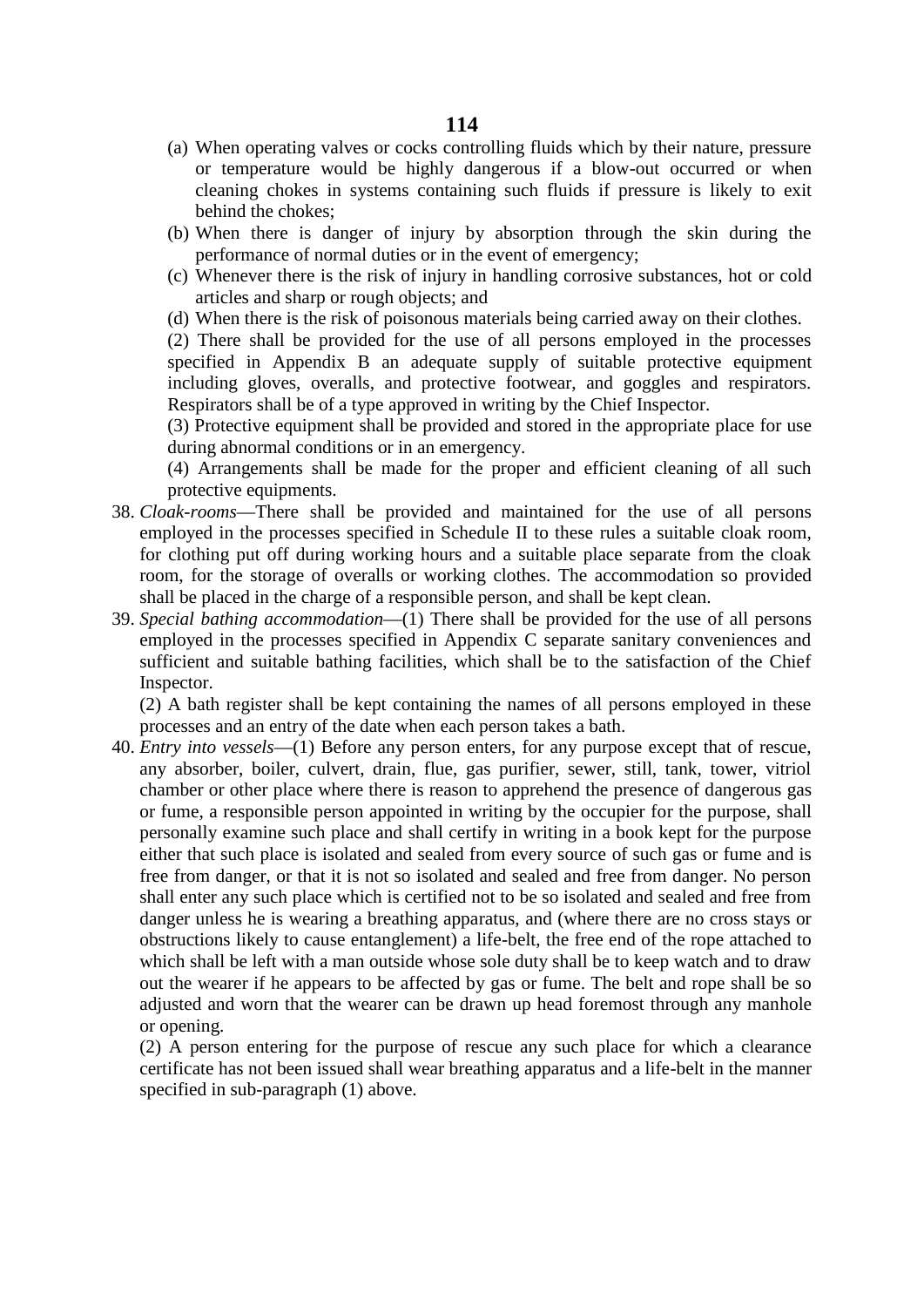- 41. *Examination and repair of plant*—Where poisonous materials are likely to be present the examination and repair of plant and piping shall only be done under the supervision of a competent person, and after the plant and piping has been thoroughly cleaned and ventilated. When opening vessels and breaking joints in pipe lines, respirators, goggles and protective clothing shall be worn to the extent required by the competent person.
- 42. *Storage of acid carboys*—Carboys containing nitric acid or "mixed" acid shall be stored in open-sided sheds detached from other buildings, and placed on a flooring of sandstone, brick, or other suitable inorganic materials. A passageway shall be provided and kept free from obstruction between every four rows of such carboys. An ample supply of water shall be available for washing away spilt acid and all precautions shall be taken to prevent workers being exposed to fumes.

# **RISKS OF CORROSIVE OR DELETERIOUS SUBSTANCES**

- 43. *Buildings*—All buildings and plants shall be sited with due regard to possible dangers from accidental liberation or splashing of corrosive and deleterious liquids, and shall be so designed as to facilitate thorough washing and cleaning. The construction of staging and other parts of buildings shall be carried out with materials impervious and resistant to corrosion so far as practicable.
- 44. *Leakage*—(1) All plants shall be so designed and constructed as to obviate the escape of corrosive liquid. Where necessary, separate buildings, rooms, or protective structures shall be used for the dangerous stages of the process and the buildings shall be so designed as to localise any escape of liquid.

(2) Catch pits, bund walls, or other suitable precautions shall be provided to restrict the serious effects of such leakages. Catch pits shall be placed below joints in pipe lines where there is danger involved to maintenance and other workers from such leakage.

(3) Passages and work-stations shall not be situated directly below any part of plant where there is risk of escape of dangerous liquid. Access to such parts shall, so far as practicable, be prohibited and danger notices shall be affixed at suitable points.

- 45. *Precautions against escape*—Adequate precautions shall be taken to prevent the escape of corrosive or deleterious substances and means shall be provided for rendering safe any such escape.
- 46. *Drainage*—Adequate drainage shall be provided and shall lead to special treatment tanks where deleterious material shall be neutralised or otherwise rendered safe before it is discharged into ordinary drains or sewers.
- 47. *Covering of vessels*—(1) Every fixed vessel or structure containing any dangerous material, and not so covered as to eliminate all reasonable risk of accidental immersion in it of any portion of the body of a worker, shall be so constructed that there is no foothold on the top or the sides.

(2) Such vessel shall, unless its edge is at least 90 cms. above the adjoining ground or platform be securely fenced to a height or at least 90 cms. above such adjoining ground or platform.

(3) No plank or gangway shall be placed across or inside any such vessel, unless such plank or gangway is at least 45 cms. wide, and is securely fenced on both sides by rails spaced at 22.5 cms. apart to a height of at least 90 cms. or by other equally efficient means.

(4) Where such vessels adjoin and the space between them , clear of any surrounding brick or other work, is either less than 45 cms. in width or is 45 cms. or more in width, but is not securely fenced on both sides to a height of at least 90 cms., secure barriers shall be so placed as to prevent passage between them: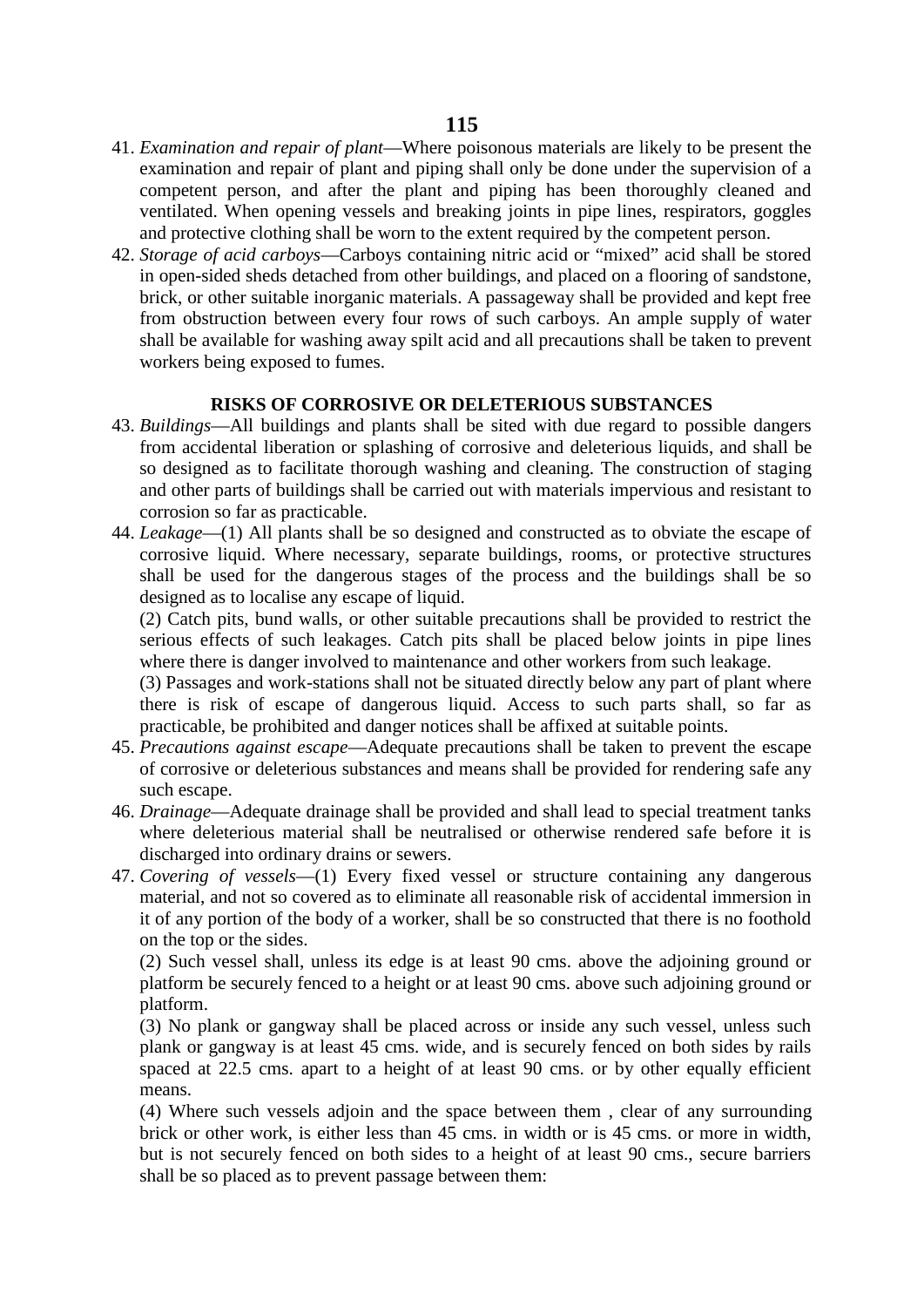Provided that sub-paragraph (2) of this Paragraph shall not apply to—

- i) Saturators used in the manufacture of sulphate of Ammonia, and
- ii) The part of the sides of brine evaporating pans which require raking drawing or filling.
- 48. *Ventilation*—Adequate ventilation shall be provided and maintained at all times in rooms or buildings where dangerous gas, vapour, fume or dust may be evolved.
- 49. *Means of escape*—Adequate means of escape from rooms or buildings in the event of a leakage of corrosive liquids shall be provided and maintained.
- 50. *Treatment of personnel*—(1) In all places strong acids or dangerous corrosive liquids are used there shall be provided for use in an emergency—
	- (a) Adequate and readily accessible means of drenching with cold water for persons, and the clothing of persons, who have become splashed with such liquid;
	- (b) Adequate special arrangements to deal with any person who has been splashed with poisonous material that can be absorbed through the skin;
	- (c) A sufficient number of eye-wash bottles filled with distilled water or other suitable liquid, kept in boxes or cupboards conveniently situated and clearly indicated by a distinctive sign which shall be visible at all times.

(2) Except where the manipulation of such corrosive liquids is so carried on as to prevent risk of personal injury from splashing or otherwise there shall be provided for those who have to manipulate such liquids, sufficient and suitable goggles and gloves or other suitable protection for the eyes and hands. If gloves are provided they shall be collected, examined, and cleansed at the close of the day's work and shall be repaired or renewed when necessary.

51. *Maintenance*—(1) Before any examination or repairs are carried out on plant or pipe lines, a competent person shall issue a clearance certificate permitting such examination or repairs.

(2) Adequate precautions shall be taken to liberate any pocket of gas or liquid which may have been formed in pipe lines, and which may cause corrosive spray at the point where dismantling takes place.

52. *Washing facilities*—(1) There shall be provided and maintained in every factory for the use of employed persons adequate and suitable facilities for washing which shall include soap and nail brushes or other suitable means of cleaning and facilities shall be conveniently accessible and shall be kept in a clean and orderly condition.

(2) If female workers are employed, separate washing facilities shall be provided and so enclosed or screened that the interiors are not visible from any place where persons of the other sex work or pass. The entrance to such facilities shall bear conspicuous notice 'For Women Only' in the language understood by the majority of the workers and shall also be indicated pictorially.

- 53. *Mess-room facilities*—In every factory there shall be provided and maintained for the use of those remaining on the premises during the rest intervals, suitable and adequate mess room or canteen accommodation which shall be furnished with sufficient tables and chairs or benches with back rests and where sufficient drinking water is available.
- 54. *Ambulance Room*—(1) In every factory in which more than 250 persons are employed on the processes to which this Schedule applies there shall be provided and maintained in good order an Ambulance Room.

(2) The Ambulance Room shall be a separate room used only for the purpose of treatment and rest. It shall have a floor space of not less than 90 square meters and smooth, hard and impervious walls and floor, and shall be provided with ample means of natural and artificial lighting. It shall contain all the items shown in Schedule IV.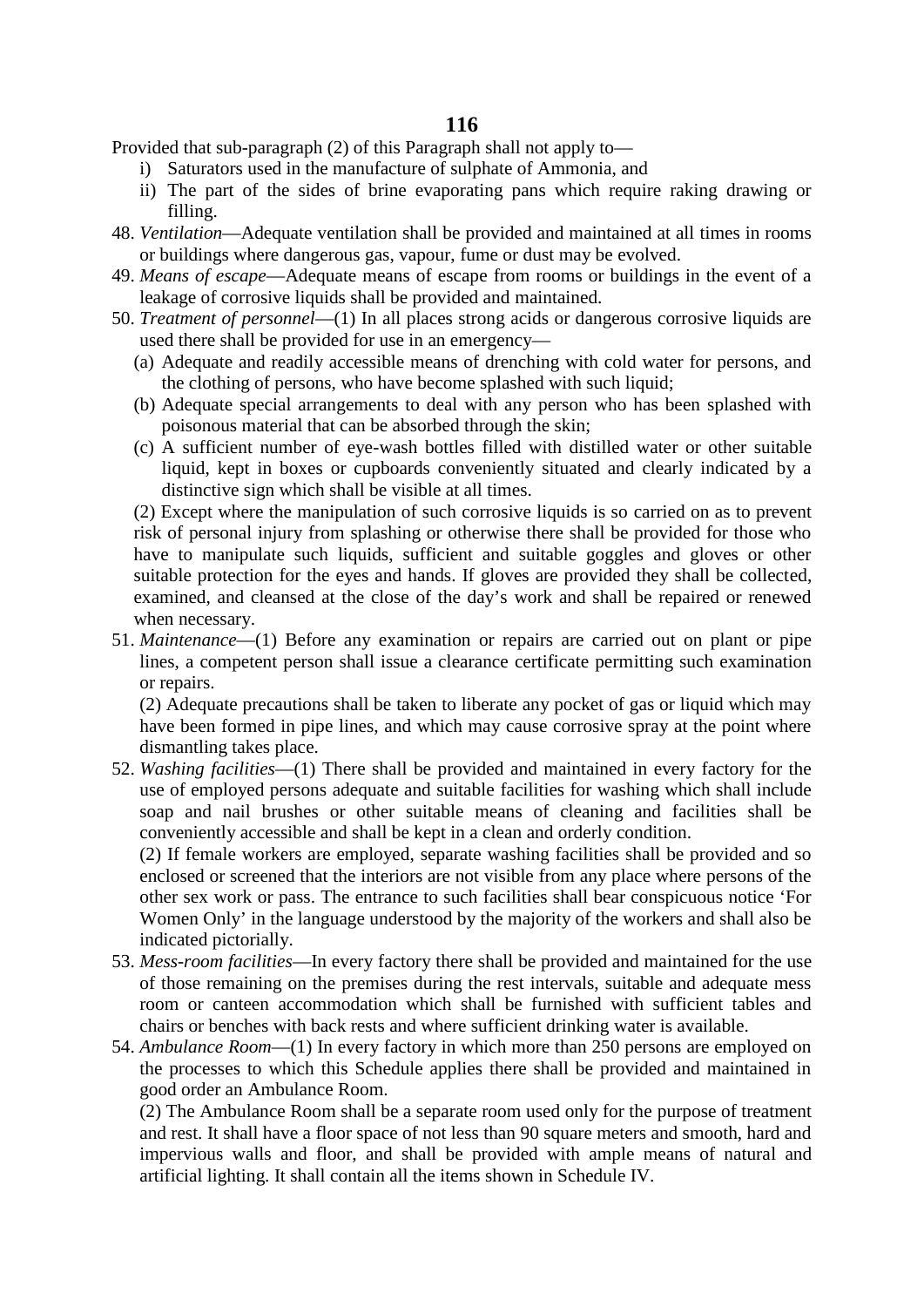(3) Where persons of both sexes are employed, arrangements shall be made at the Ambulance Room for their separate treatment.

(4) The Ambulance Room shall be placed under the charge of a qualified nurse or other person trained in First Aid, who shall always be readily available during working hours and shall keep a record of all cases of accidents of a sickness, treated in the room.

- 55. *Ambulance van*—In every factory there shall be provided and maintained in good condition a suitably constructed ambulance van for the purpose of removal of serious cases of accidents or sickness, unless arrangements have been made with hospital or other place in telephonic communication with the factory for obtaining such a carriage immediately when required.
- 56. *Medical Personnel*—There shall be a whole time Medical Officer in every factory employing 250 persons or more.
- 57. *Medical examination*—(1) Workers engaged in the manufacture processing, formulation or use of the following shall be examined once in three months by the Certifying Surgeon and records maintained;
	- (a) Haxeathyl tetraphosphate;
	- (b) Tetra ethyl pyrophosphate;
	- (c) O. O-diethyl o-p-nitrophenyl thiophosphate (Parathion);
	- (d) Nicotine and nicotine sulphate;
	- (e) Mercury derivatives;
	- (f) Methyl bromide;
	- (g) Cyanides;
	- (h) Arsenical derivatives;
	- (i) Chrome process compounds; and
	- (j) Nitro or amino process compounds.

(2) A Health Register containing the names of all persons employed in the process shall be kept in a form approved by the Chief Inspector.

(3) No person shall be newly employed for more than 14 days without a certificate of fitness granted after examination by the Certifying Surgeon, by a signed entry in the Health Register. (4) Every person so employed shall present himself at the appointed time for examination by the Certifying Surgeon as provided in sub-paragraph: (3) of this Paragraph.

(5) The Certifying Surgeon shall have power of suspension as regards all persons employed and no person after suspension shall be employed without written sanction from the Certifying Surgeon and entered in the Health Register.

58. *Duties of workers*—(1) Every person employed shall—

- (a) Report his foreman, any defect in any fencing, breathing apparatus, appliance or other requisite provided in pursuance of this Schedule as soon as he becomes aware of such defect.
- (b) Use the articles, appliances or accommodation required by this Schedule for the purpose for which they are provided;
- (c) Wear the breathing apparatus and life-belt where required under sub-paragraph 40 (1) and (2).
- (2) Every person employed--
- (a) In a process to which paragraph 37 applies shall wear protective clothing, footwear, respirators, goggles or gloves provided under paragraph 37 shall deposit overalls or suits or working clothing so provided, as well as clothing put off during working hours, to the place provided under paragraph 38;
- (b) In process to which paragraph 39 applies shall carefully wash the hands and face before partaking of any food or leaving the premises; and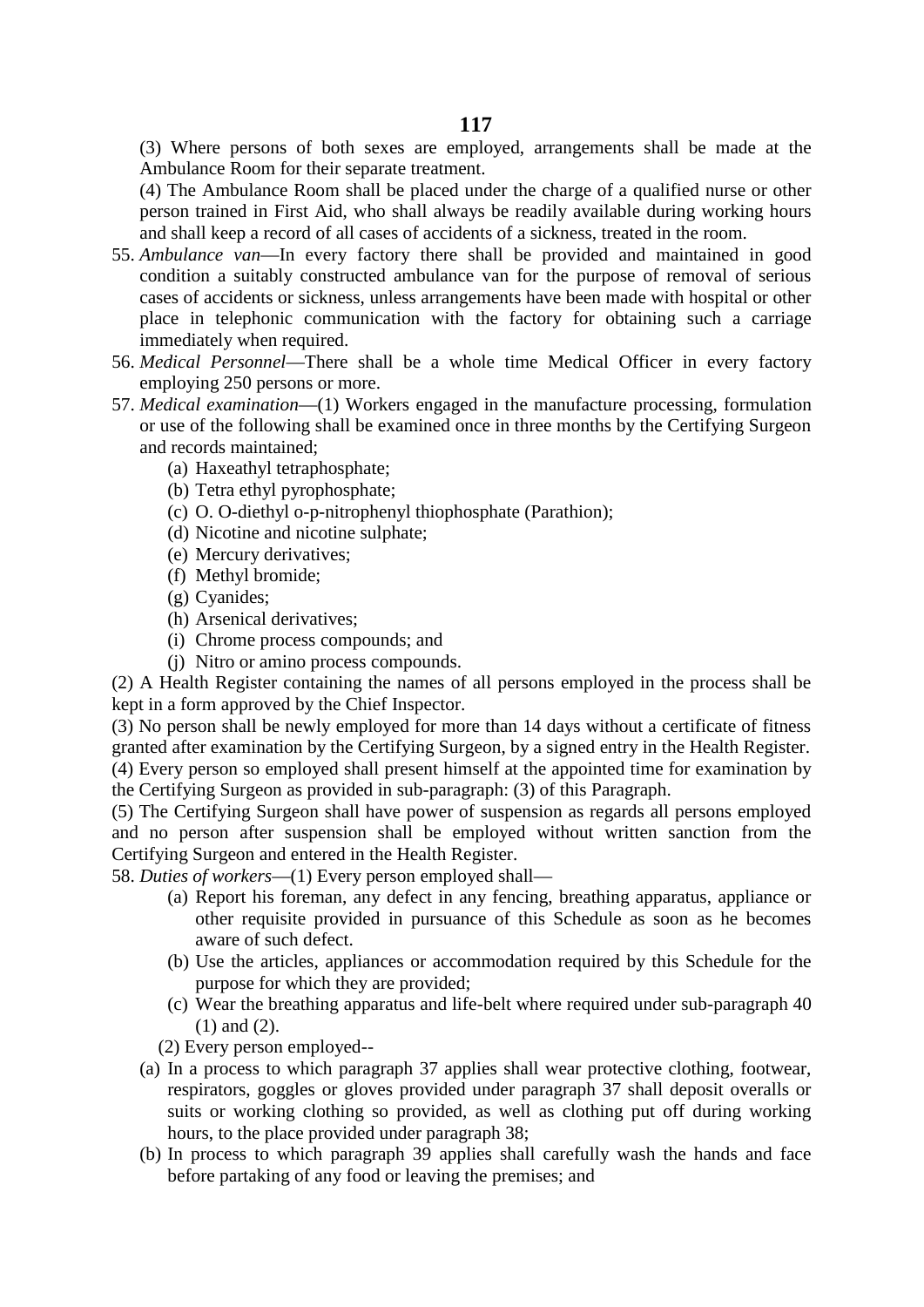(c) In any process to which Part II of the Schedule applies shall use protective appliances supplied in respect of any process in which he is engaged.

(3) No person shall--

- (a) Remove any fencing provided in pursuance of paragraph 47 unless duly authorised;
- (b) Stand on the edge or on the side of any vessel to which paragraph 47 applies;
- (c) Pass or attempt to pass any barrier erected in pursuance of paragraph 47;
- (d) Place across or inside any vessel to which paragraph 47 applies any plank or gangway which does not comply with that paragraph or make use of any such plank or gangway while in such position;
- (e) Take a naked or any lamp or matches or any apparatus for producing a naked light or spark into, or smoke in, any part of the works where there is liability to explosion from inflammable gas vapour or dust;
- (f) Use a metal, spade, scraper or pail when cleaning out or removing the residues from any chamber, still, tank or other vessel which has contained sulphuric acid or hydrochloric acid or other substances which may cause evolution of arseniuretted hydrogen.
- (g) Remove from a First Aid box or cupboard or from the Ambulance Room any First Aid appliance or dressing except for the treatment of injuries in the works.
- 59. *Exemptions*—If the Chief Inspector is satisfied in respect of any factory or any process that, owing to the special conditions or special methods of work, or by reason of the infrequency of the process or for other reasons all or any of the requirements of this Schedule are not necessary for the protection of persons employed in any factory or process, he may, by order in writing which he may in his discretion revoke, exempt such factory or process from all or any of the provisions of this Schedule subject to such conditions as he may by such order prescribe.

#### **PART II**

### **APPLYING TO THE WORKS IN APPENDIX E**

- 60. *Entry of gas, tar or coal tar still*—Before any person enters a gas, tar or coal tar still for any purpose except that of rescue, it shall be completely isolated from adjoining tar stills, by disconnecting either—
	- (a) The pipe leading from the swan neck to the condenser worm; or
	- (b) The waste gas pipe fixed to the worm and/or receiver; and in addition, blank flanges shall be inserted between the disconnected parts, and the pitch discharge pipe or cock at the bottom of the still shall be disconnected.
- 61. *Entry into bleaching powder chambers*—(1) No person shall enter a chamber for the purpose of withdrawing the charge of bleaching unless and until
	- i) The chamber is efficiently ventilated; and
	- ii) The air in the chamber has been tested and found to contain not more than 2.6 grains of free chlorine gas per cubic foot.

(2) A register containing details of all such tests shall be kept in a form approved by the Chief Inspector of Factories.

- 62. *Special precautions for nitro and amino processes*—In a nitro or amino process—
	- (a) If crystallised substances are broken or any liquor agitated by hand means shall be taken to prevent, as far as practicable, the escape of dust or fume into the air of any place in which any person is employed. The handless of all implements used in the operations shall be cleansed daily;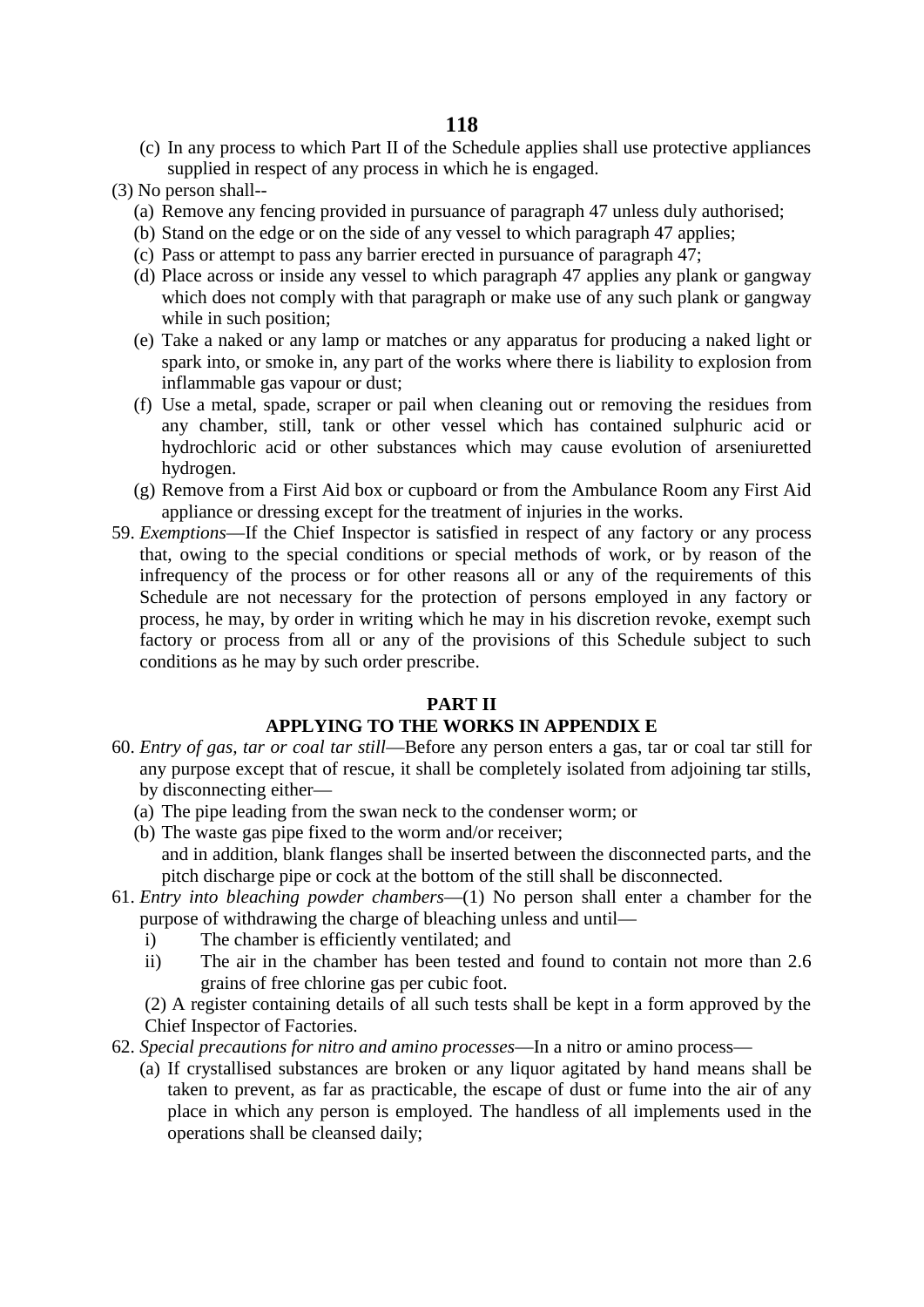- (b) Cartridges shall not be filled by hand except by means of a suitable scoop;
- (c) Every drying stove shall be efficiently ventilated to the outside air in such a manner that hot air from the stove shall not be drawn into any workroom;
- (d) No person shall enter a stove to remove the contains until a free current of air has been passed through it; and
- (e) Every vessel containing nitro or amino derivatives of phenol or of benzene or its homologues shall, if steam is passed into or around it, or if the temperature of the contents be at or above the temperature of boiling water, be covered in such a way that steam or vapour shall be discharged into the open air at a height of not less than 7.6 meters from the ground or the working platform, and at a point where it cannot be blown back again into the workroom.
- 63. *Precautions during caustic grinding, etc*—Every machine used for grinding or crushing caustic shall be enclosed; and where any of the following processes are carried on
	- i) Grinding or crushing of caustic;
	- ii) Packing of ground caustic;
	- iii) Grinding, sieving, evaporation or packing in a chrome process; and
	- iv) Crushing, grinding or mixing of material or cartridge filling in a nitro or amino process;

an efficient exhaust draught shall be provided.

64. *Chlorate manufacture*—(1) Chlorate shall not be crystallised ground on packed except in a room or place not used for any other purpose, the floor of which room or place shall be of cement or other smooth, impervious and incombustible material, and shall be thoroughly cleansed daily.

(2) Wooden vessels shall not be used for the crystallisation of chlorate, or to contain crystallised or ground chlorate; provided that the requirement shall not prohibit the packing of chlorate for sale into wooden casks or other wooden vessels.

- 65. *Restrictions on the employment of young persons and women*—(1) Persons under 18 years of age and women shall not be employed in any process in which hydrofluoric acid fumes of ammonical vapours are given off or in any of the following operations:
	- (a) Evaporation of brine in open pans;
	- (b) Stoving of salt;
	- (c) Work at a furnace where the treatment of zinc ores is carried on; and
	- (d) The cleansing of workrooms where the process mentioned in (c) is carried on.

(2) No person under 18 years of age shall be employed in a chrome process in a nitro or amino process or in a process in which the following materials are used or where the vapour of such materials is given off:

(a) Carbon bisulphide, (b) chloride of sulphur, (c) benzene, (d) carbon tetrachloride, (e) trichloroethylene, (f) any carbon chlorine compound, and (g) any mixture containing any of such materials.

#### **APPENDIX A**

Any works or that of a part of works in which—

- (a) The manufacture or recovery of any of the following is carried on:
	- i) Carbonate, chromate, chlorates, oxides or hydroxides of potassium, sodium, iron, aluminium, cobalt, nickel, arsenic antimony, zinc or magnesium.
	- ii) Ammonia and the hydroxide and salts or ammonium.
	- iii) Sulphurous, sulphuric, nitric, hydrochloric, hydrofluoric, hydriodic, hydrosulphuric, boric, phosphoric, oxalic, arsenious, arsenic, lactic, acetis, tartaric or citric acids and their metallic or organic salts, and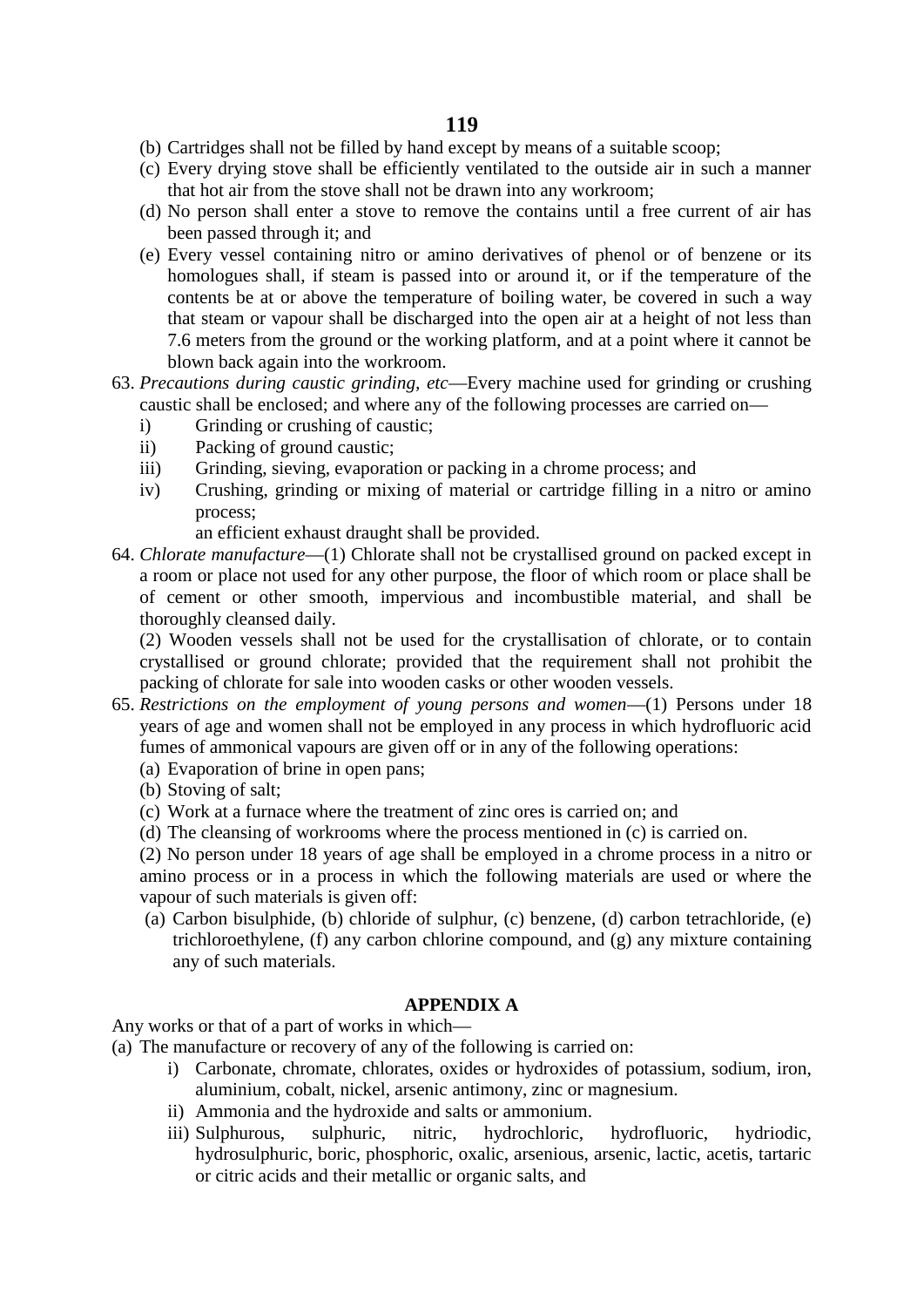- iv) Cyanogens compounds;
- (b) A wet process is carried on
	- i) For the extraction of metal from ore or from any by-product or residual material; or
	- ii) In which electrical energy is used in any process of chemical manufacture;
- (c) Alkali waste or the drainage there from is subject to any chemical process for the recovery of sulphur; or for the utilisation of any constituent of such waste or drainage;
- (d) Carbon bisulphide is made or hydrogen sulphide is evolved by the decomposition of metallic sulphides or hydrogen sulphide is used in the production of such sulphides;
- (e) Bleaching powder is manufactured or chlorine gas is made or is used in any process of chemical manufacture;
- (f) (i) gas tar or coal tar or any compound product or residue of such tars is distilled or is used in any process of chemical manufacture;
	- (ii) synthetic colouring matters or their intermediaries are made;
- (g) Refining if crude shale oil or any process incidental thereto is carried out;
- (h) Nitro acid is used in the manufacture of nitro compounds;
- (i) Explosive are made with the use of nitro compound;
- (j) Phosgene (carbonyl chloride) is manufactured or is used in the process of chemical manufactured; and
- (k) Alipathic or artomatic compounds or their derivatives or substituted derivatives are manufactured or recovered.

# **APPENDIX B**

- 1. A nitro or amino process.
- 2. Grinding raw materials in chrome process.
- 3. The crystal department and the packing in a chrome process.
- 4. Packing in a chrome process.
- 5. Any room or place in which chlorate is crystallised, ground or packed.
- 6. Any room in which caustic is ground or crushed by machinery.
- 7. Bleaching powder chambers, or in packing charges drawn from such chambers.
- 8. Drawing off of molten sulphur from sulphur pots in the process of carbon disulphide manufacture.

### **APPENDIX C**

- 1. A nitro or amino process.
- 2. The crystal department and the packing room in a chrome process.
- 3. The process of distilling gas tar (other than blast furnace tar) and any process of chemical manufacture in which such tar is used.

## **APPENDIX D**

- 1. A glazed sink with hot and cold water always available;
- 2. A table with a smooth top;
- 3. Means for sterilising instruments;
- 4. A couch;
- 5. A stretcher;
- 6. Two buckets or containers with close-fitting lids;
- 7. Two rubber not water bags;
- 8. A kettle and spirit stove or other suitable means of boiling water;
- 9. Twelve plain wooden splints, 900 m.m.\*100 m.m.\*6 m.m.;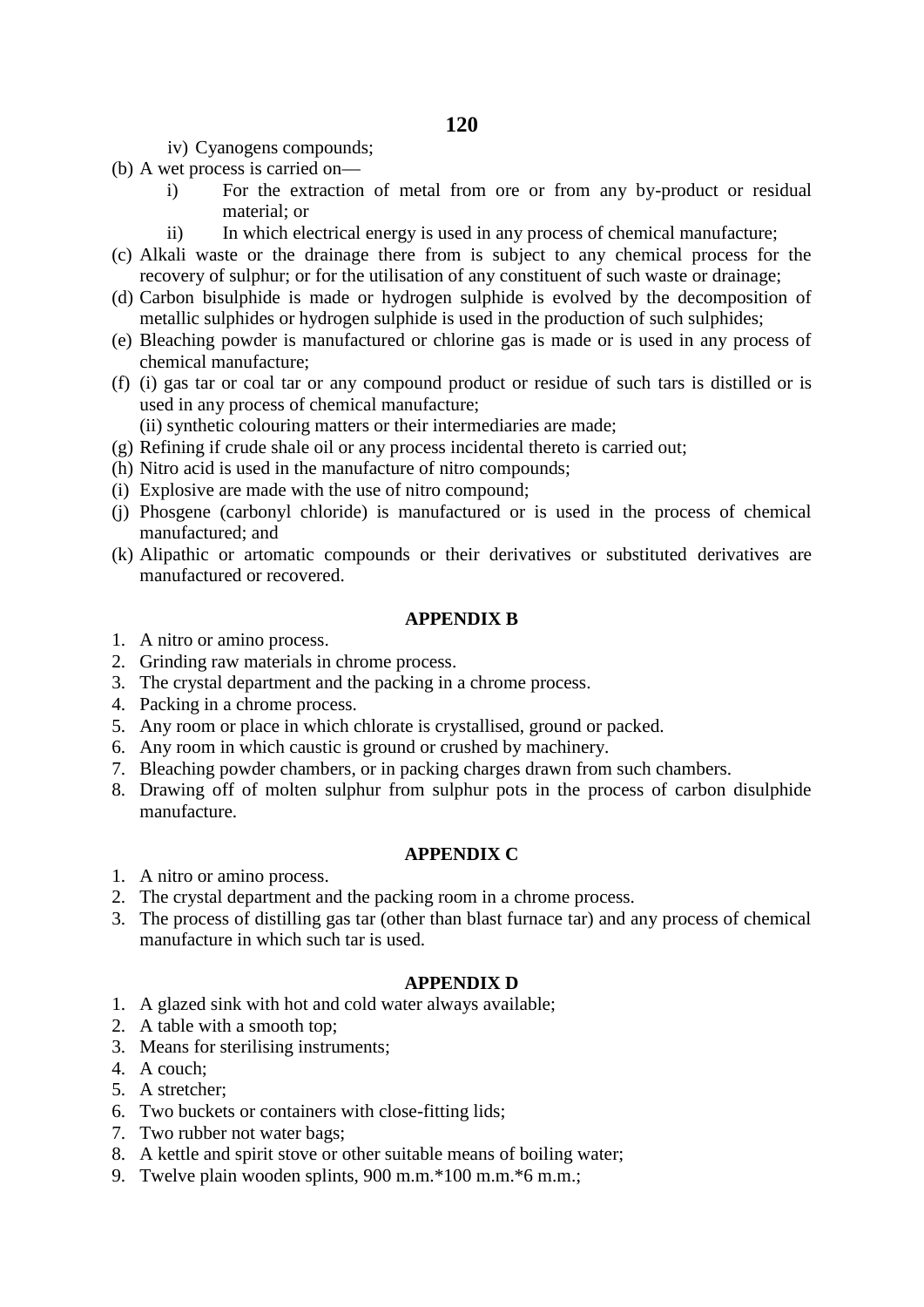- 10. Twelve plain wooden splints, 350 m.m.\*75 m.m.\*6 m.m.;
- 11. Six plain wooden splints, 250 m.m.\*50 m.m.\*12 m.m.;
- 12. Three woollen blankets;
- 13. One pair artery forceps;
- 14. One bottle of brandy;
- 15. Two medium size sponges;
- 16. Three hand towels;
- 17. Two kidney trays;
- 18. Four carbolic soaps;
- 19. Two glass tumblers and two wine glasses;
- 20. Two clinical thermometers;
- 21. Graduated measuring glass with teaspoon;
- 22. One eye bath;
- 23. One bottle (900 gms.) carbolic lotion 1 in 20;
- 24. Two chairs;
- 25. One screen;
- 26. One electric hand torch;
- 27. An adequate supply of anti-tetanus serum;
- 28. Two first aid boxes, each containing (a) 24 small sterilized dressings, (b) 12 medium size sterilized dressings, (c) 12 large size sterilized dressings, (d) 12 large size sterilized burn dressings (e) 12 half once packets sterilized cotton wool, (f) one snake bite lancent, (g) one pair of scissors, (h) two (1 oz.) bottles of potassium permanganate crystals, (i) one (4 oz.) bottle containing a two per cent alcoholic solution of iodine, (j) one (4 oz.) bottle of sal-violatile having the dose and mode of administration indicated on the label, and (k) one copy of the first aid leaflet issued by the Directorate General, Factory Advice Service and Labour Institutes (Government of India) Bombay.

### **APPENDIX E**

- *1. Any works or part thereof in which—*
	- (a) Caustic pots are used;
	- (b) Chlorate or bleaching powder is manufactured;
	- (c) (i) gas tar or coal tar is distilled or is used in any process of chemical manufacture; (ii) a nitro or amino process is carried on;
		- (ii) a chrome process is carried on;
	- (d) Crude shale oil is refined or processes incidental thereto are carried on;
	- (e) Nitric acid is used in the manufacture of nitro compounds;
	- (f) The evaporation of brine in open pans and the stoving of salt are carried on; or
	- (g) The manufacture or recovery of hydrofluoric acid or any of its salts is carried on.

## **SCHEDULE XIII**

# **MANUFACTURE OF ARTICLES FROM REFRACTORY MATERIALS**

- 1. *Application and exemption*—This Schedule shall apply to the following processes—
	- (a) Handling, moving, breaking, crushing, grinding or sieving of any refractory materials, containing not less than 25 per cent total silica for the purpose of manufacture
		- i) Of articles used in the construction of furnaces and flues;
		- ii) Of crucible; and
		- iii) Of compositions or other materials used in the preparation of moulds in which metals are cast; or
		- (b) Any process in the manufacture of refractory bricks as hereinafter defined;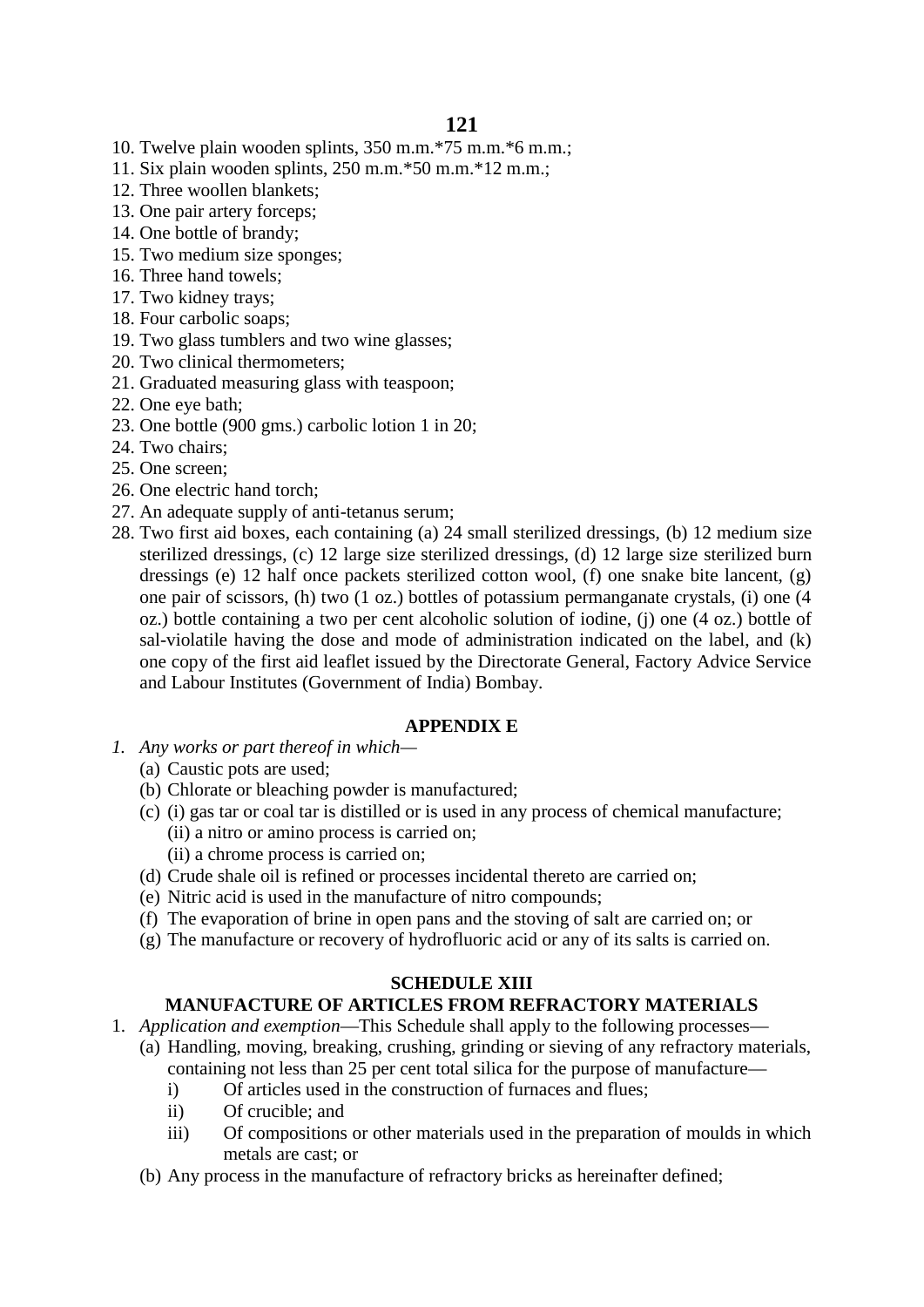Provided that nothing in this Schedule shall apply—

- i) To handling, moving, mixing or sieving of natural sand; or
- ii) To the manipulation of rotten rock in the preparation of moulds, used in metal foundries;

Provided further that if the Chief Inspector of Factories is satisfied in respect of any factory or part thereof that owing to the special conditions of work or otherwise, that any of the requirements of this Schedule can be suspended or relaxed without any danger to the health of the person employed therein, he may by an order in writing grant such suspension or relaxation for such period and on such conditions as he may think fit. Any such order may be revoked at any time.

- 2. *Definitions*—For the purposes of this Schedule—
	- (a) *"refractory materials"* means any refractory material containing not less than 25 per cent total silica;
	- (b) *"refractory brick"* means any brick or article is composed of refractory material and containing not less than 25 per cent total silica; and
	- (c) *"efficient exhaust draught"* means localised ventilation by mechanical means for removal of dust so as t prevent dust from escaping into the air of any place in which work is carried on. No draught shall be deemed to be efficient which fails to remove the dust produced at the point where such dust originates.
- 3. *Refractory material not to be broken*—No refractory material shall be broken in places by material labour unless the process is carried out in the open air:

Provided that where it is not practicable to carry out this process in open air, the process shall be carried out under an efficient exhaust draught.

- 4. *Crushing or grinding of refractory material—*No refractory material unless it is so wet that dust will not be produced, shall be crushed or ground in a stone crushing or in grinding machine unless such machine is provided with--
	- (a) An efficient exhaust draught and efficient dust collecting appliances; or

(b) An efficient water or steam spray:

Provided that every grinding machine wherein any refractory material is ground in dry state, shall be, totally enclosed and connected to a mechanical exhaust system so as to prevent effectively any escape of dust outside the casting of the machine by maintaining a pressure below the atmospheric pressure within the casing of the machine:

Provided further that all processes of crushing and grinding shall be effectively isolated from other processes.

- 5. *Refractory material handling equipment to be enclosed*—All chutes, conveyors, elevators, screens, sieves and mixers used for manipulating refractory material shall, unless the material is so wet that dust will not be produced, be enclosed and be provided with an efficient exhaust draught.
- 6. *Precautions in handling refractory material*—No refractory material so dry as to produce dust shall—
	- (a) Be loaded into any wagon or other receptacle for transport unless it has been placed in a suitable dust-proof container so damped as to preclude dust;
	- (b) Be unloaded from any wagon on other receptacle for transport unless it has been so damped as to preclude dust or unless the work is done under as efficient exhaust; or
	- (c) Be shovelled or racked or otherwise manipulated by means of hand tools in any manufacturing process unless it has been so damped as to preclude dust or unless the work is done under an efficient exhaust draught: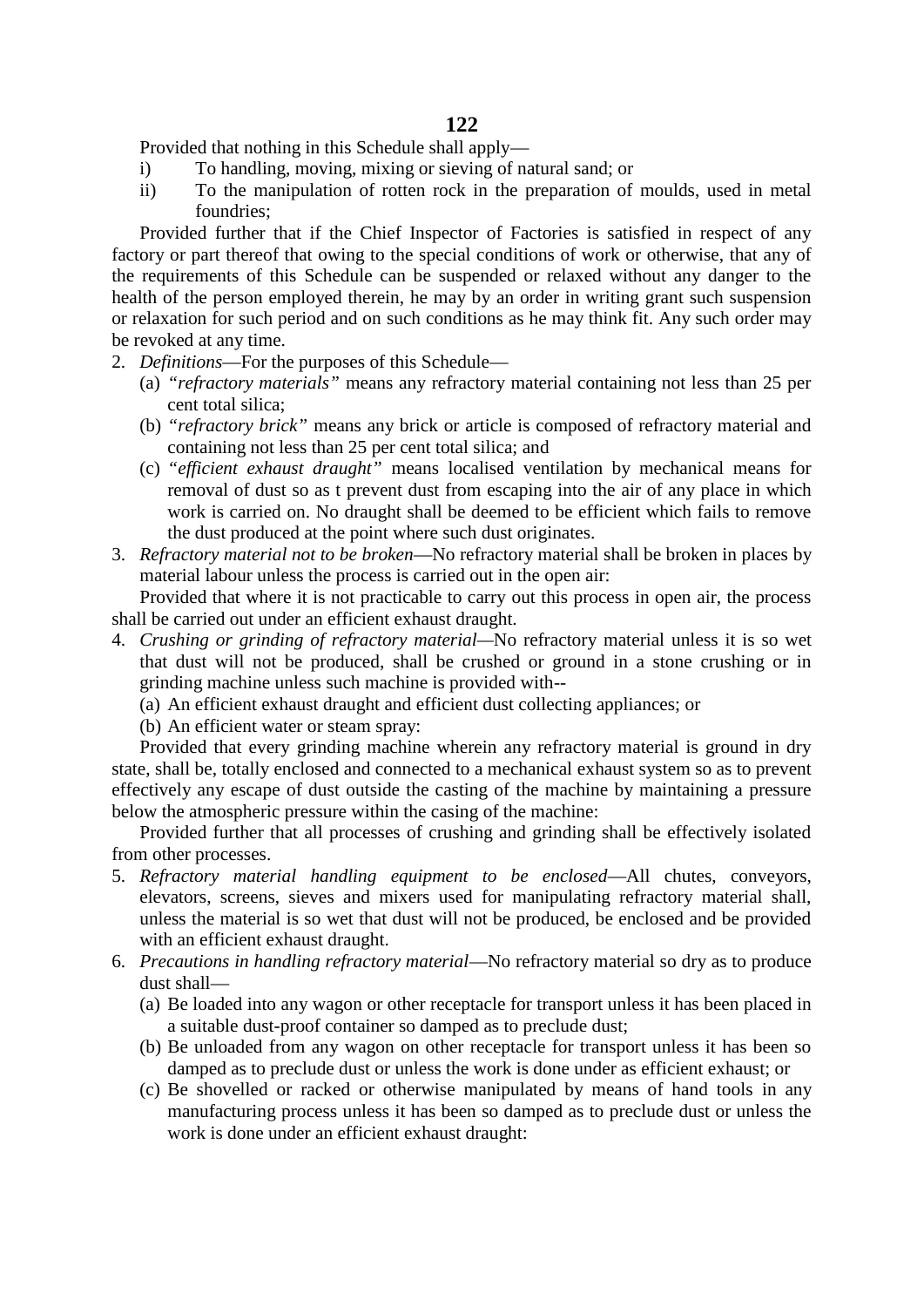Provided that sub-paragraph (b) of this Paragraph shall not apply to refractory material in the form of rock or pebbles before it is manipulated to any manufacturing process.

7. *Maintenance of floor*—(1) The floors of all places where refractory bricks are dried, other than the floors of tunnel ovens or chamber driers not normally entered by persons employed shall, after each lot of refractory bricks has been removed, be carefully cleaned of all debris and the part being cleaned shall be kept damp while the cleaning is being done.

(2) There shall be provided in every such place a constant supply of water laid on under adequate pressure with sufficient connection and a flexible branch pipe and sprinkle to enable water to be supplied direct to every part of the floor.

- 8. *Prohibition of use of drying stove*—No drying stove in which refractory bricks are baked by fires before being placed in the kilns shall be used.
- 9. *Cleaning of floors and suppression of refractory dust*—The surface of every floor or place where persons are liable to pass shall be cleaned of debris of refractory materials once at least during each daily period of any employment or where shifts are worked, once during each shift. Such debris unless it is immediately required for use in the processes, shall be effectively damped and either be placed in covered receptacle, or be otherwise stored in such a manner as to prevent the escape of dust into the air in or near to any place where person is employed.
- 10. *Suppression of refractory dust while drying*—Where plates are used whether portable or forming part of the floor, on which refractory bricks are dried such plates shall be freed from adherent materials only by wet method or by such other method as will prevent the escape of dust into the air.
- 11. *Prohibition of use of refractory dust for moulding*—The dust or powder of refractory materials shall not be used for sprinkling the moulds in refractory brick-making: Provided that nothing in this paragraph shall be deemed to prevent the use of natural

sand for the purpose of sprinkling the moulds.

12. *Workers not to work in refractory dust atmosphere*—No worker shall be allowed to work on any dust process or at any place where dust of any refractory materials is present in the atmosphere:

Provided that in an emergency a worker may be allowed to work at such process or place if he wears a suitable and efficient dust mask or breathing apparatus.

13. *Medical examination*—(1) Every worker employed on any of the process specified in sub-paragraphs (a) and (b) of Paragraph 1 shall be medically examined in such manner and at such intervals as may be specified by any rules made under the Workmen's Compensation Act, 1923 or if no such rule has been framed under the said Act, every such worker shall be medically examined by the Certifying Surgeon before employment on any of the aforesaid processes and at an interval not exceeding six months thereafter.

(2) Subject to sub-paragraph (3), an X-ray examination of the chest of any worker referred to in sub-paragraph (1) shall be carried out--

- (a) If he is already in employment on the date of coming into force on the sub-paragraph within six months of such dates and at an interval of every three years thereafter;
- (b) If he is employed after such date within one month of the date of his employment and at interval of every three years thereafter;

And the result of every such X-ray examination shall be produced before the Certifying Surgeon within a month of the examination.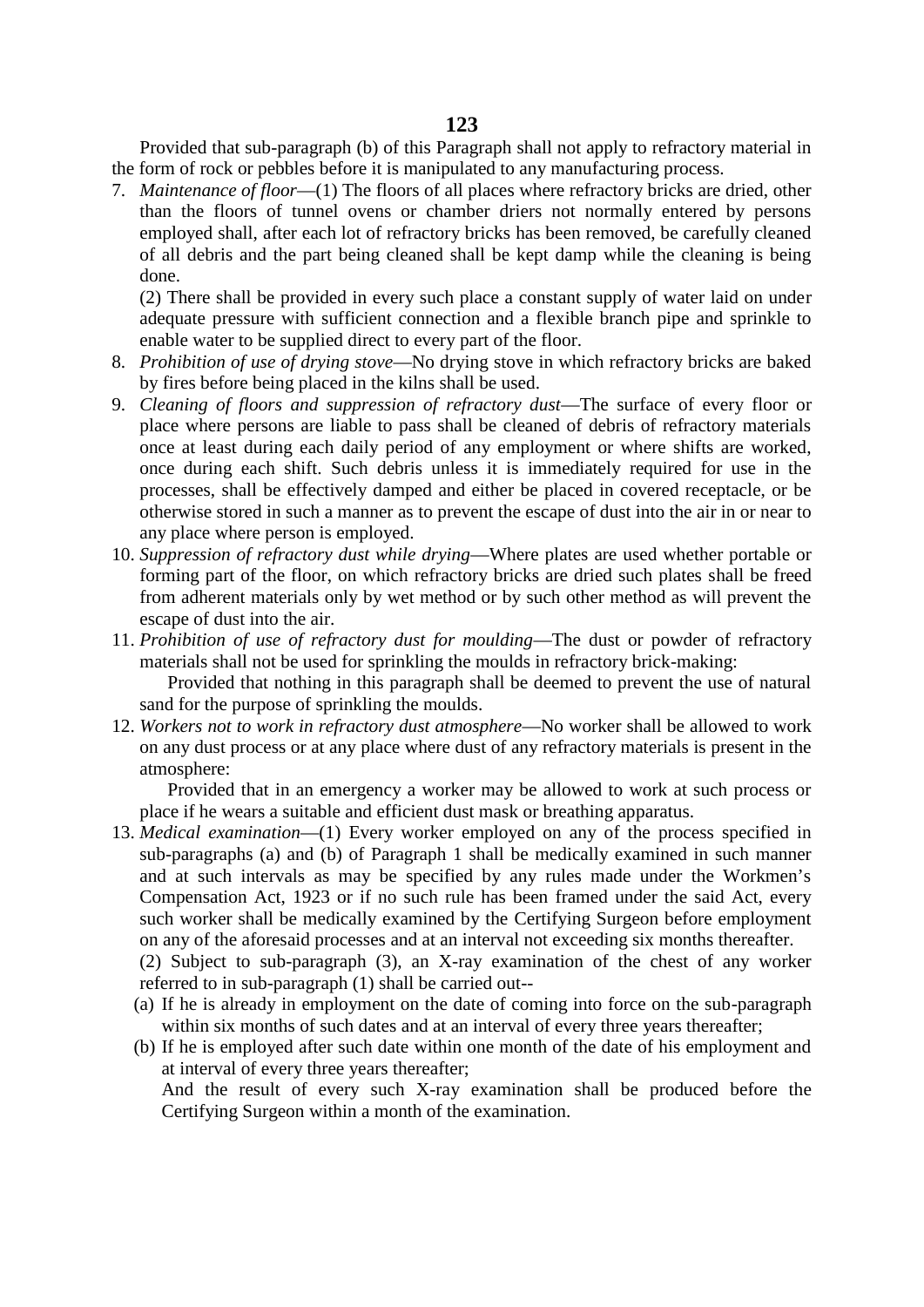(3) If the Certifying Surgeon, during the course of medical examination of any worker under sub-paragraph (1) has reason to suspect on set off of any chest disease, he may direct the manager or the occupier to get an X-ray examination of the worker done and to produce the X-ray plate before him within a specified time and on receipt of such direction the manager or the occupier, as the case may be, shall carry out the direction.

(4) The Certifying Surgeon shall grant to each worker examined a certificate specifying therein whether or not the worker was considered fit to be employed on any of the aforesaid process.

(5) The manager shall maintain a register in which the findings and recommendations of the Certifying Surgeon in respect of every worker and in respect of every medical examination shall be maintained duly signed by the Certifying Surgeon.

(6) A worker not declared fit shall not be employed on any of the aforesaid processes and he shall be employed on only such other process or he shall be subjected to such other examination or treatment as may be directed by the Certifying Surgeon.

(7) No fees shall be charged from any worker for the medical examination and it shall be the responsibility of the occupier and the manager to comply with the provisions of this Schedule.

14. *Time limit for compliance in respect of existing plants*—In case any existing plant or machinery needs alteration, modification or replacement or in case any new plant is required to be installed, to comply with the requirements of this Schedule, such alteration, modification, replacement or installation of the plant or machinery shall be carried on within the period not exceeding one year from the date of publication of this Schedule:

Provided that the Chief Inspector of Factories in consideration of special and exceptional circumstances by an order in writing may extend this period for such reasonable length of time as he may think fit.

#### **SCHEDULE XIV**

# **Handling and processing of asbestos, manufacture of any articles of asbestos and any other process of manufacture or otherwise in which asbestos is used in any form.**

- 1. *Application and exemption*—This Schedule shall apply to factories in which any of the following processes is carried on:
	- (a) Breaking, crushing, disintegrating, opening, grinding, mixing or sieving of asbestos and any other processes involving handling and manipulation of asbestos incidental thereto;
	- (b) All processes in the manufacture of asbestos textiles including preparatory and finishing process;
	- (c) Making of insulation slabs or section, composed wholly or partly asbestos and process incidental thereto;
	- (d) Making or repairing of insulating mattresses, composed wholly or partly asbestos, and processes incidental thereto;
	- (e) Manufacture of asbestos card board and paper;
	- (f) Manufacture of asbestos or cement goods;
	- (g) Application of asbestos by spray method;
	- (h) Sawing, grinding, turning, abrading and polishing, in the dry state, or articles composed wholly or partly of asbestos;
	- (i) Cleaning of any room, vessel, chambers, fixtures or appliance for the collection of asbestos dust: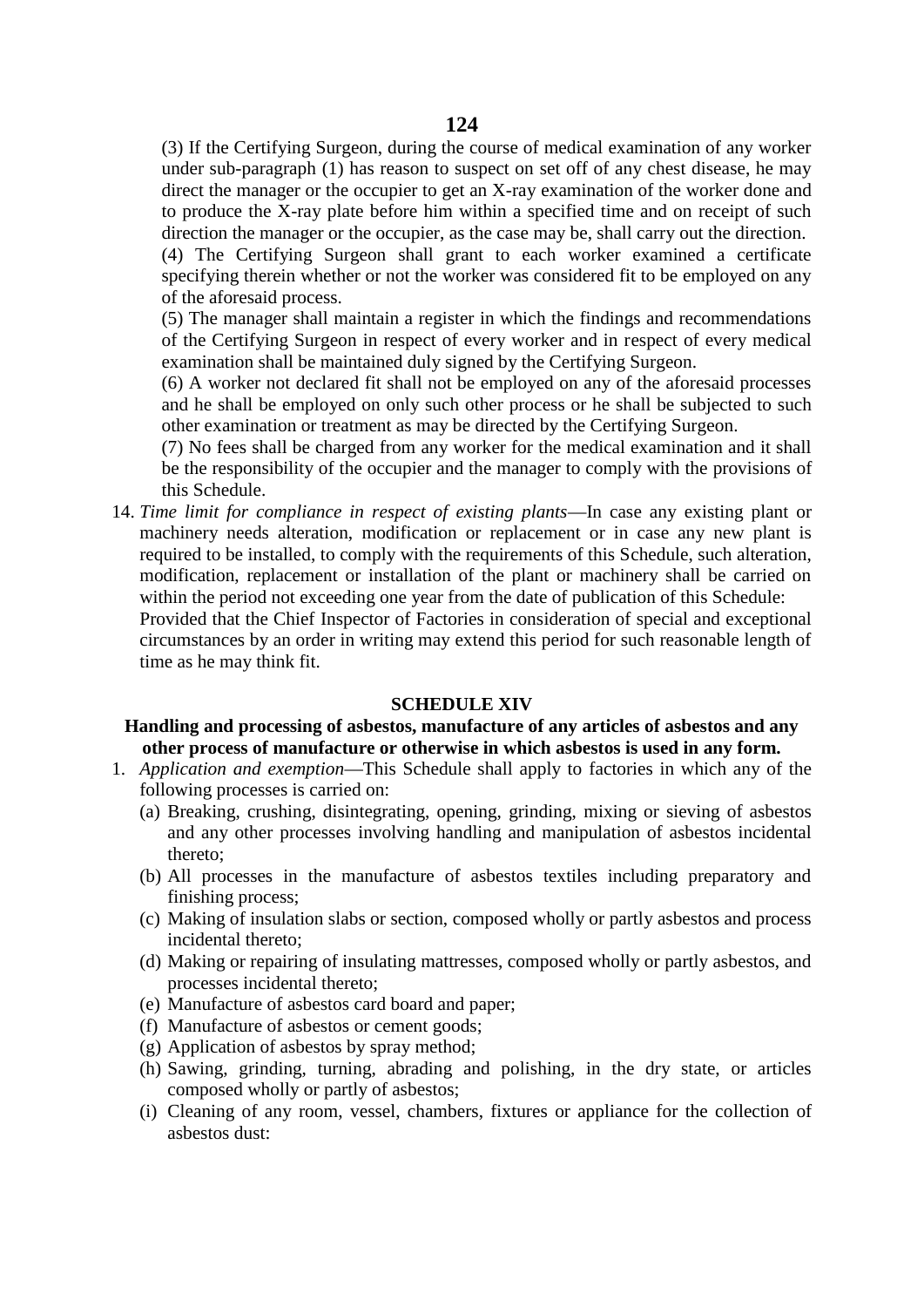Provided that if the Chief Inspector is satisfied that in respect of any factory or workshop of part thereof by reason of the restricted use of asbestos, of the method of working of occasional nature of work, or otherwise all or any of the provisions of this Schedule can be suspended or relaxed without danger to the health of the persons employed therein, he may grant suspension or relaxation in writing under such conditions as he may think fit. Any such certificate may be revoked at any time.

- 2. *Definitions*—For the purposes of this Schedule—
	- (a) '*asbestos*' means any fibrous silicate mineral, and any admixture containing any such mineral, whether crude, crushed or opened;
	- (b) '*asbestos textiles*' means yarn or cloth composed of asbestos or asbestos mixed with any other material;
	- (c) '*preparing*' means crushing, disintegrating and any other process in or incidental to the opening of asbestos;
	- (d) '*approved*' means approved for the time being on writing by the Chief Inspector;
	- (e) '*breathing apparatus*' means a helmet of face place with necessary connection by means of which a person using it breathes air free from dust, or any other approved apparatus.
- 3. *Exhaust draught*—An exhaust draught effected by mechanical means which prevents the escape of asbestos dust into the air of any room in which persons work, shall be provided and maintained for—
	- (a) Manufacturing and conveying machinery, namely:
		- i) Preparing, grinding or dry mixing machines;
		- ii) Carding, card waste-end, ring spinning machines and looms;
		- iii) Machines or other part fed with asbestos; and
		- iv) Machines used for the sawing, grinding, turning, abrading or polishing in the dry state, of articles composed wholly or partly of asbestos;
	- (b) Cleaning and grinding of the cylinders or other part of a carding machine;
	- (c) Chambers, hoppers or other structures into which loose asbestos is delivered or passes;
	- (d) Work benches for asbestos waste sorting or for other manipulation of asbestos by hand;
	- (e) Work places at which the filling or emptying of sacks, skips, or other portable containers, weighing or other process incidental thereto which is effected by hand, is carried on;
	- (f) Sack-cleaning machines;

Provided that this clause shall not apply (i) to a machine or other plant which does not give rise to asbestos dust, or is so enclosed as to prevent escape of asbestos dust into the air of any room in which persons work, or (ii) where the asbestos is so wet or so treated with grease or other material as to prevent the evolution of dust, or (iii) to the making or repairing of insulating mattresses, or (iv) to mixing or blending by hand of asbestos.

4. *Mixing or blending*—(1) Mixing or blending by hand of asbestos shall not be carried on except with an exhaust draught effected by mechanical means so designed and maintained as to ensure as far as practicable the suppression of dust during the processes.

(2) In premises which were constructed or reconstructed after the Schedule comes into force, mixing or blending by hand of asbestos shall not be done except in a special room or place in which to other work is ordinarily carried on.

(3) (a) The making or repairing of insulating mattresses composed wholly or partly of asbestos shall not be carried on in any room in which any work is done.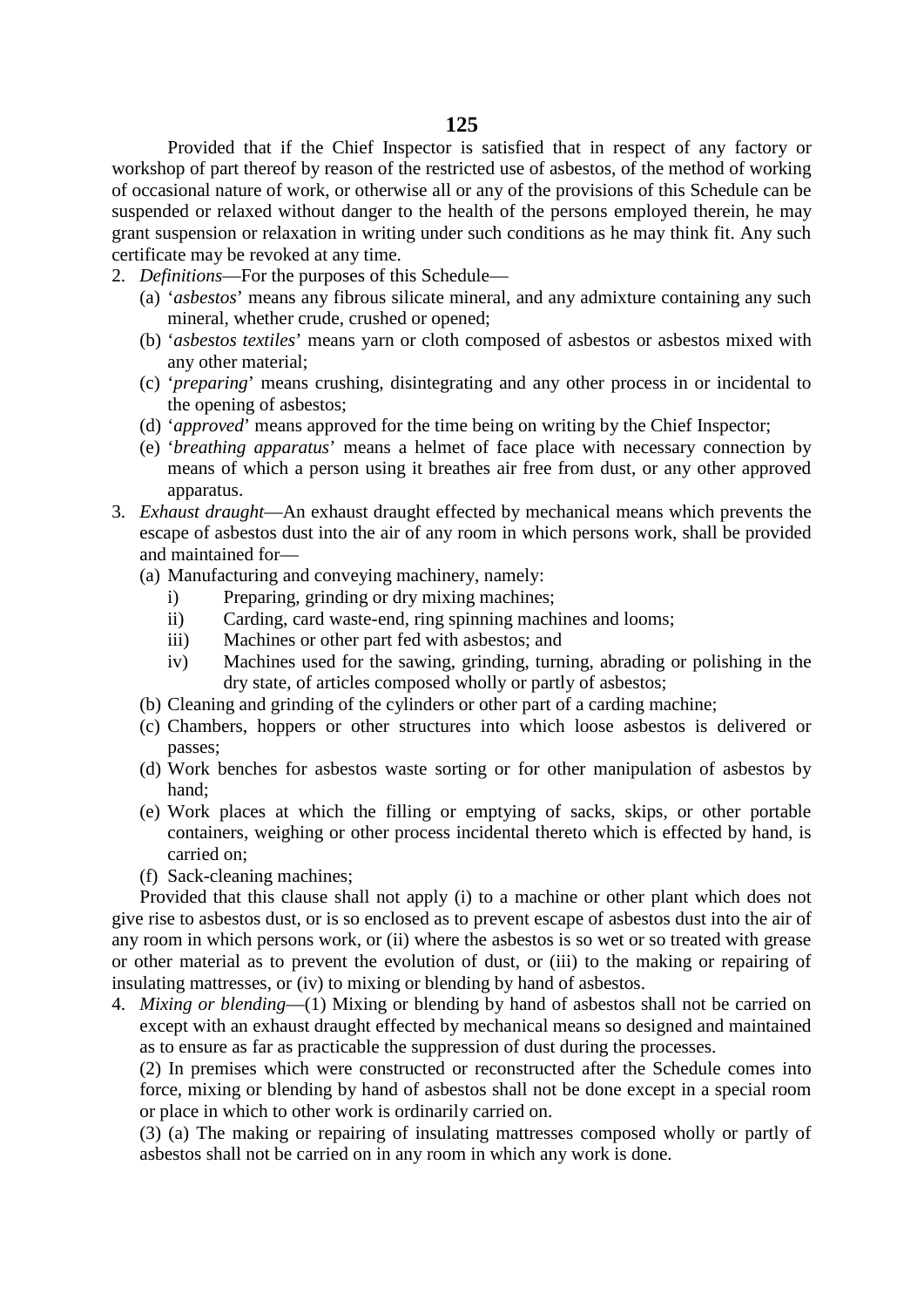(b) In every room in which the making or repairing of insulating mattresses is carried on—

- i. Adequate exhaust and inlet ventilation in accordance with arrangements to be approved in each case shall be provided and maintained;
- ii. No person other than those engaged in filling, beating or levelling shall be present whilst such processes are being carried on and work shall not be resumed in the room after filling, beating or levelling for at least ten minutes;
- iii. The floors and benches shall be kept damped so as to prevent dust arising there from effectively; and
- iv. The covers shall be effectively damped immediately after being cut out and in the case of fibre filled mattresses, shall be kept damp whilst filling, beating or levelling is being carried on.

(4) (a) Storage chambers or bins for loose asbestos shall, in the case of premises constructed or reconstructed after this Schedule comes into force, be effectively separated from any workroom and, in the case of other premises be effectively separated from any workroom in which the asbestos is not required for the purposes carried on in the room.

(b) Chambers or apparatus for dust settling and filtering shall not be allowed in any workroom.

(c) Arrangement shall be made to prevent asbestos dust discharged from exhaust apparatus being drawn into the air of any work-room.

(5) All machinery used in preparing, grinding of asbestos carding, card roller cleaning and grinding, and sack cleaning and all card waste-end machines lattices, elevators, chutes and conveyers shall be so constructed and maintained that dust or debris containing asbestos cannot escape from any part thereof other than dust removed by air exhaust draught provided in accordance with Paragraph 3 of the Schedule.

(6) (a) Cleaning by hand of the cylinders (including the doffer cylinders) of a carding machine, shall not be done whilst any person other than those performing or assisting at the cleaning is present.

(b) After six months from the date on which this Schedule comes into force such cleaning as aforesaid shall not be done by means of hand strickles or other hand tools:

Provided that the Inspector or the Chief Inspector may direct such other measures and precautions to be taken, as may be considered necessary for securing the health of the workers employed on processes and work specified in Paragraph 4.

- 5. *Maintenance of floors and work places*—(1) In every room in which any of the requirements of this Schedule apply—
	- (a) The floors, work benches and plant shall be kept in a clean state and free from asbestos debris and suitable arrangements shall be made for the storage of asbestos not immediately required for use;
	- (b) The floors shall be kept free from any material, plant or other articles not immediately required for the work carried on in the room which would obstruct the proper cleaning of the floor.
	- (2) Every room as aforesaid shall be adequately lighted.
- 6. *Asbestos sack not to be cleaned by hand*—(1) A sack which has contained asbestos shall not be cleaned by hand beating or by a machine, complying with Paragraph 3 and sub paragraph (5) of Paragraph 4.

(2) All sacks used as containers for the purpose of transport of asbestos within the factory shall be constructed of impermeable material and shall be kept in good repair.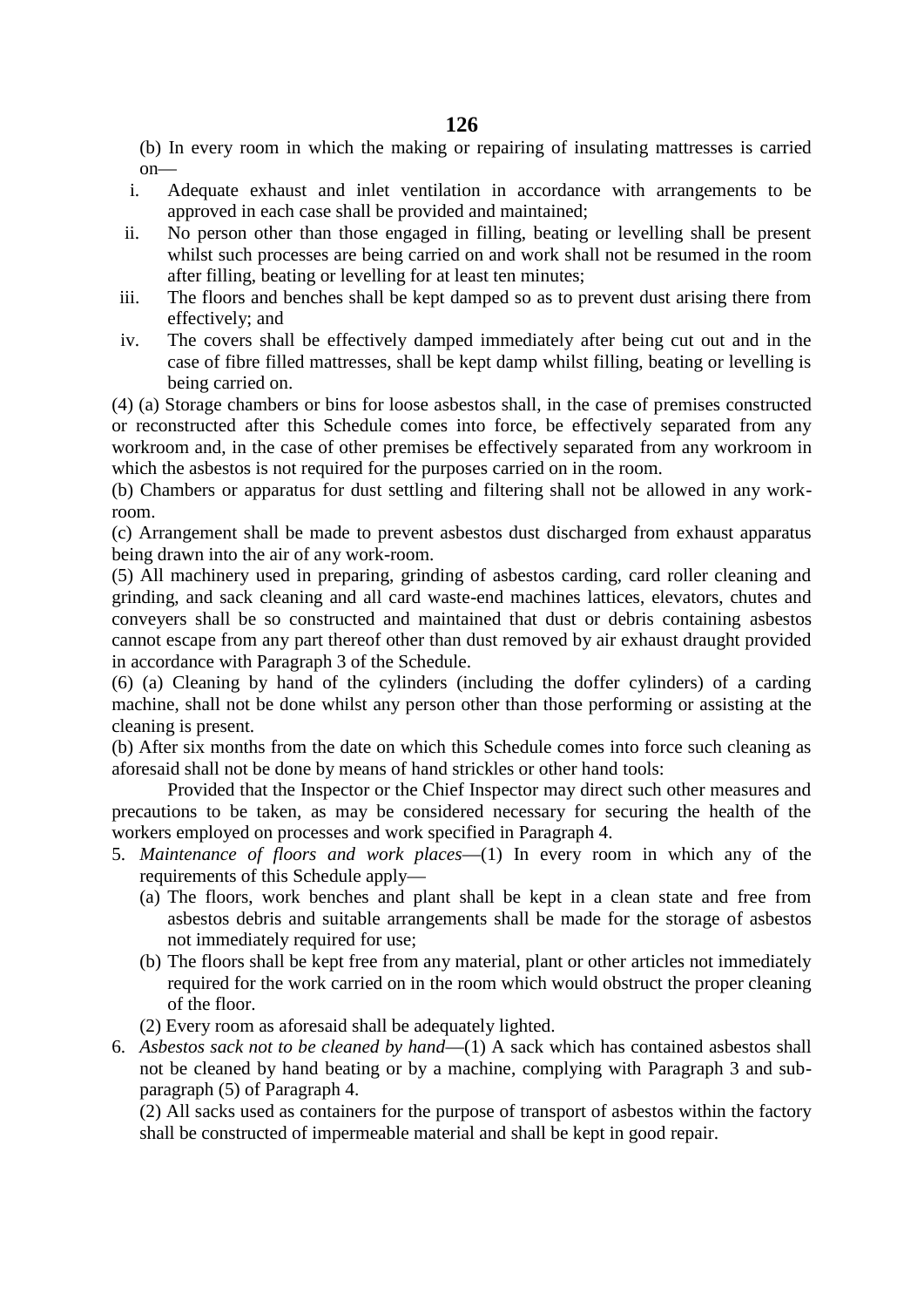7. *Testing of ventilating plant*—(1) All ventilating plants used for the purpose of extracting or suppressing dust as required by this Schedule shall at least once in every six months be thoroughly examined and tested by a competent person and any defect disclosed by such examination and test shall be rectified forthwith.

(2) A register containing particularly of such examination and test and the state of the plant and the repairs or alterations (if any) found to be necessary shall be kept, and shall be available for inspection by an Inspector.

- 8. *Provision of breathing apparatus*—A breathing apparatus shall be provided for every person employed—
	- (a) In chambers containing loose asbestos;
	- (b) In cleaning dust, settling or filtering chambers or apparatus;
	- (c) In cleaning the cylinders, including the doffer cylinders, or other part of the carding machine by means of hand-strikes; and
	- (d) In filling, beating or levelling in the manufacture or repair of insulating mattresses.
- 9. *Protective equipment*—There shall be provided and maintained for the use of all persons employed in the cleaning of dust, settling and filtering chambers, tunnels and ducts, suitable overalls and hand coverings.
- 10. *Prohibition of employment of young persons*—No young person shall be employed in or in connection with the manufacture of insulating mattresses, in mixing or blending of asbestos by hand, in sack cleaning, in chambers of apparatus for dust settling or filtering, in chambers containing loose asbestos, or in stripping or grinding the cylinders including the doffer-cylinders or other part of a carding machine.
- 11. *Medical examination*—(1) No worker shall be employed in any factory on any of the processes specified in paragraph 1, unless he has been medically and radiologically examined by the Certifying Surgeon, has been declared fit and has been granted a certificate of fitness in Form No. 27.

(2) Every worker employed on any of the aforesaid processes on the date on which this Schedule comes into force shall be medically and radiologically examined by the Certifying Surgeon within three months of the said date.

(3) Every worker employed on any of the aforesaid processes shall be medically examined by the Certifying Surgeon at intervals of six months after the first medical examination conducted under sub-paragraphs (1) and (2) and radiologically examined at an interval of 3 years after the first radiological examination conducted under sub paragraphs (1) and (2).

(4) A worker already in employment and declared unfit by the Certifying Surgeon shall not be allowed to work on any of the processes specified in paragraph 1, unless he has been examined again and has been certified to be cured and fit to work on the said process again.

(5) A worker declared to be unfit to work on any of the aforesaid processes, may be employed on such other work or process as may be considered safe and as may be advised by the Certifying Surgeon

Provided that if the Certifying Surgeon declares that a worker has been completely incapacitated and he is not fit to be employed on any process, such worker shall not be allowed to continue to work on any work or process.

(6) The Certifying Surgeon may direct that a worker may be X-rayed or he may be subjected to further examination by a specialist or to any other examination, clinical, pathological or otherwise or that he should undergo a specified treatment and it shall be the responsibility of the occupier or manager to arrange for the specified examination and/or treatment and to bear all expenses thereof or in connection therewith.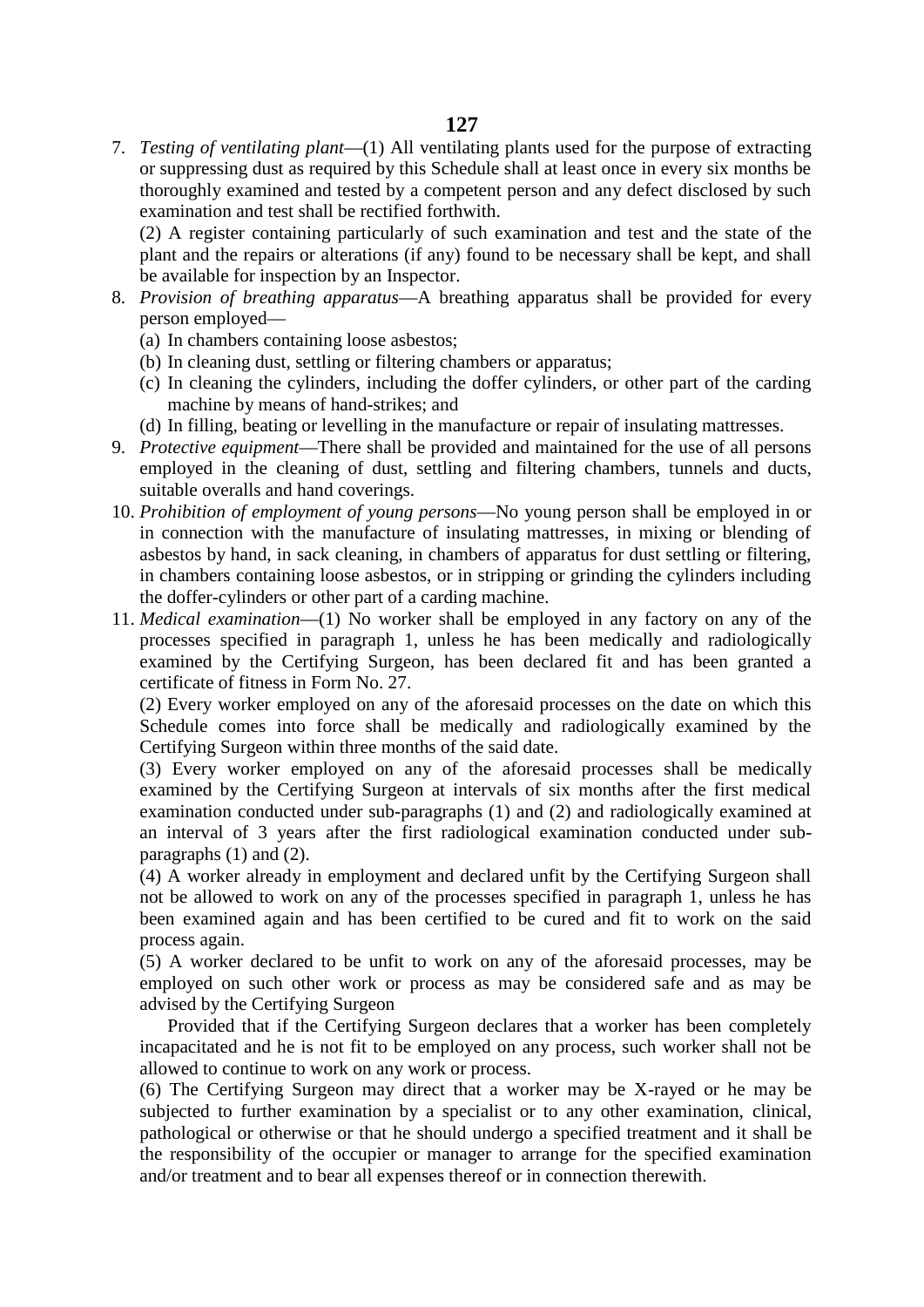(7) The Certifying Surgeon shall after each examination grant a certificate in Form No. 27.

(8) The manager shall maintain all the certificates in a proper register or file and shall produce all the certificates before an Inspector whenever demanded.

(9) The manager shall maintain the details of every medical examination in Form 6 and the register shall be produced before an Inspector whenever demanded.

# **SCHEDULE XV**

# **HANDLING OR MANIPULATING OF CORROSIVE SUBSTANCES**

- 1. *Definitions*—For the purposes of this Schedule—
	- (a) "*corrosive operation*" means an operation of manufacturing, storing, handling, processing, packing, or using any corrosive substance in a factory; and
	- (b) "*corrosive substance"* includes sulphuric acid, nitric acid, hydrochloric acid, carbolic acid, phosphoric acid, liquid chlorine, liquid bromine, bromine, ammonia, sodium hydroxide and potassium hydroxide and a mixture thereof, and any other substances which the State Government by notification in the official Gazette specify to be a corrosive substance.
- 2. *Flooring*—The floor of every workroom of a factory in which corrosive operation is carried on shall be made of any impervious, corrosive and fire resistant material and shall be so constructed as to prevent collection of any corrosive substance. The surface of such flooring shall be smooth and cleaned as often as necessary and maintained in a sound condition.
- 3. *Protective equipment*—(1) The occupier shall provide for the use of all persons employed in any corrosive operation suitable protective wear for hands and feet, suitable aprons, face shields, chemical safety goggles, and respirators. The equipments shall be maintained in good order and shall be kept in clean and hygienic condition by suitably treating to get rid of the ill effects of any absorbed chemicals and by disinfecting. The occupier shall also provide suitable protective creams and other preparations whenever necessary.

(2) The protective equipment and preparations provided shall be used by the persons employed in any corrosive operation.

- 4. *Water facilities*—Where any corrosive operation is carried on, there shall be provided as close to the place of such operation as possible, a source of clean water at a height of 210 centimeters from a pipe of 1.25 centimeters diameter and fitted with a quick acting valve so that in case of injury to the workers by any corrosive substance, the injured part can be thoroughly flooded with water. Whenever necessary, in order to ensure continuous water supply, a storage tank having a minimum length, breadth and height of 210 centimeters, 120 centimeters and 60 centimeters respectively or such dimensions as are approved by the Chief Inspector shall be provided as the sources of clean water.
- 5. *Cautionary notice*—A cautionary notice in the following form and printed in the language which majority of the workers employed understand shall be displayed prominently close to the place where a corrosive operation is carried out and where it can be easily and conveniently read by the workers. If any worker is illiterate, effective steps shall be taken to explain carefully to him the contents of the notice so displayed.

# **Cautionary Notice Danger**

Corrosive substances cause severe burns and vapour thereof may be extremely hazardous. In case of content, immediately flood the part affected with plenty of water of at least 15 minutes.

Get medical attention quickly.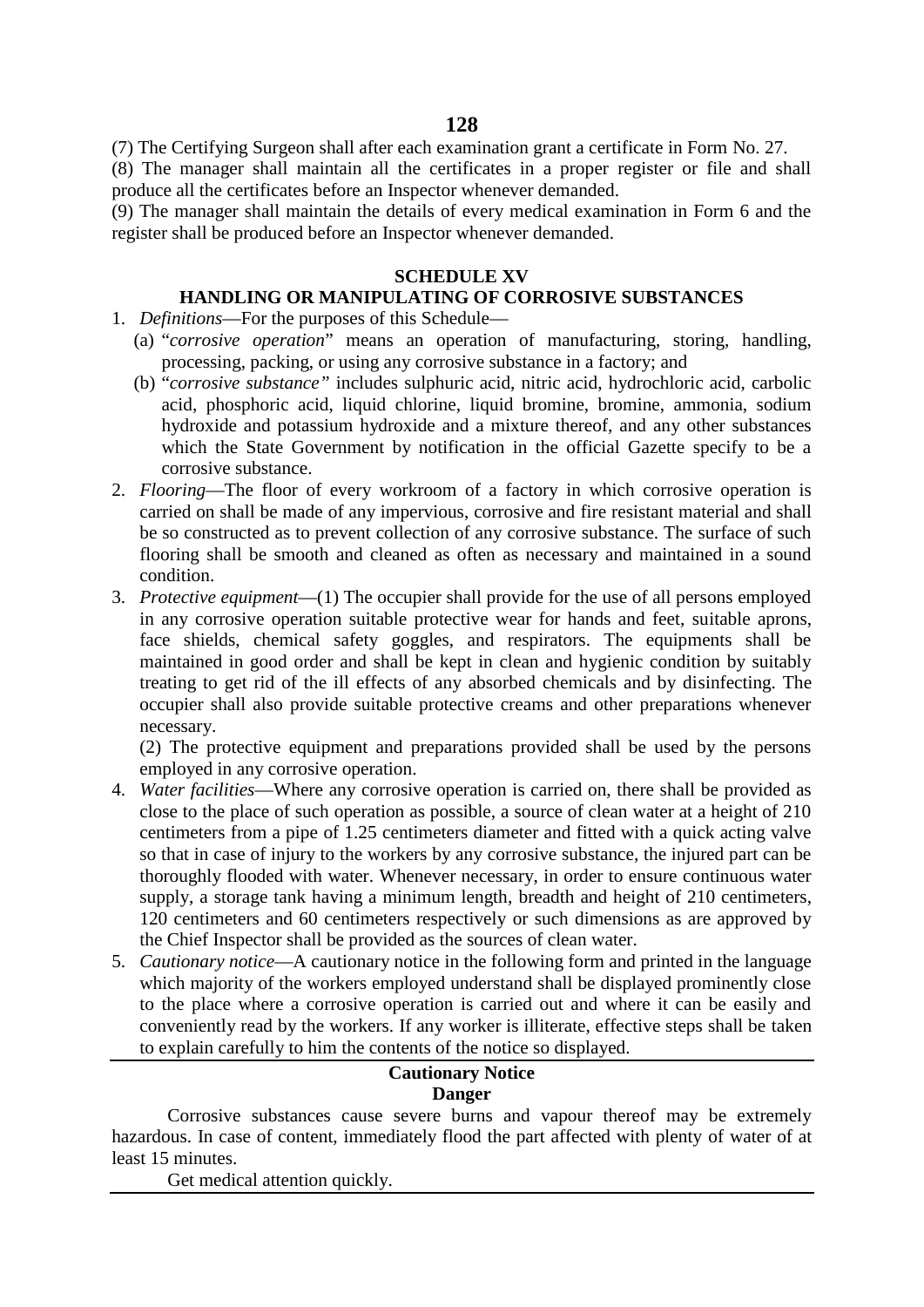6. *Transpor*t—(1) Corrosive substances shall not be filled, moved or carried except in containers and when they are to be transported, they shall be placed in creates of sound construction and of sufficient strength.

(2) A container with a capacity of 11.5 litres or more of a corrosive substance shall be placed in a receptacle or create and then carried by more than one person at a height below the waist line unless a suitable rubber wheeled truck is used of the purpose.

(3) Containers for corrosive substances shall be plainly labelled.

7. *Devices for handling corrosive*—(1) Suitable tilting or lifting device shall be used for emptying jars, carboys and other containers of corrosives.

(2) Corrosive substance shall not handled by bare hands by means of a suitable scoop or other device.

- 8. *Opening of valves*—Valves fitted to containers holding a corrosive substance shall be opened with great care. If they do not work, freely, they shall not be forced open. They shall be opened by a worker suitably trained for the purpose.
- 9. *Cleaning tanks, stills, etc—*(1) In cleaning out or removing residues from stills or other large chambers used for holding any corrosive substance, suitable implements made of wood or other materials shall be used to prevent production of arseniuretted hydrogen (arsine).

(2) Whenever it is necessary for the purpose of cleaning or other maintenance work for any worker to enter a chamber, tank, vat, pit or other confined space where a corrosive substance has been stored, all possible precautions required under Section 36 of the Act shall be taken to ensure the workers' safety.

(3) Whenever possible, before repairs are undertaken to any part of equipment in which a corrosive substance was handled, such equipment or part thereof shall be freed of any adhering corrosive substance by adopting suitable methods.

10. *Storage*—(1) Corrosive substance shall not be stored in the same room with other chemicals, such as turpentine, carbides, metallic powders and combustible materials, the accidental mixing with which may cause a reaction which is either violent or gives rise to toxic fumes and gases.

(2) Pumping or filling overhead tanks, receptacles, vats or other containers for storing corrosive substances shall be so arranged that there is no possibility of any corrosive substances overflowing and causing injury to any person.

(3) Every container having a capacity of twenty litres or more and every pipeline, valve and fitting used for storing or carrying corrosive substances shall be thoroughly examined every year for finding out any defects, and defects so found out shall be removed forthwith. A regular shall be maintained of every examination made and shall be produced before the Inspector whenever required.

11. *Fire extinguishers and fire fighting equipment*—An adequate number of suitable type of fire extinguishers or other fire fighting equipment, depending on the nature of chemicals stored shall be provided. Such extinguishers or other equipment shall be regularly tested and refilled. Clear instructions as to how the extinguishers or other equipment should be used, printed in the language which majority of the workers employed understand, shall be affixed near each extinguisher or other equipment.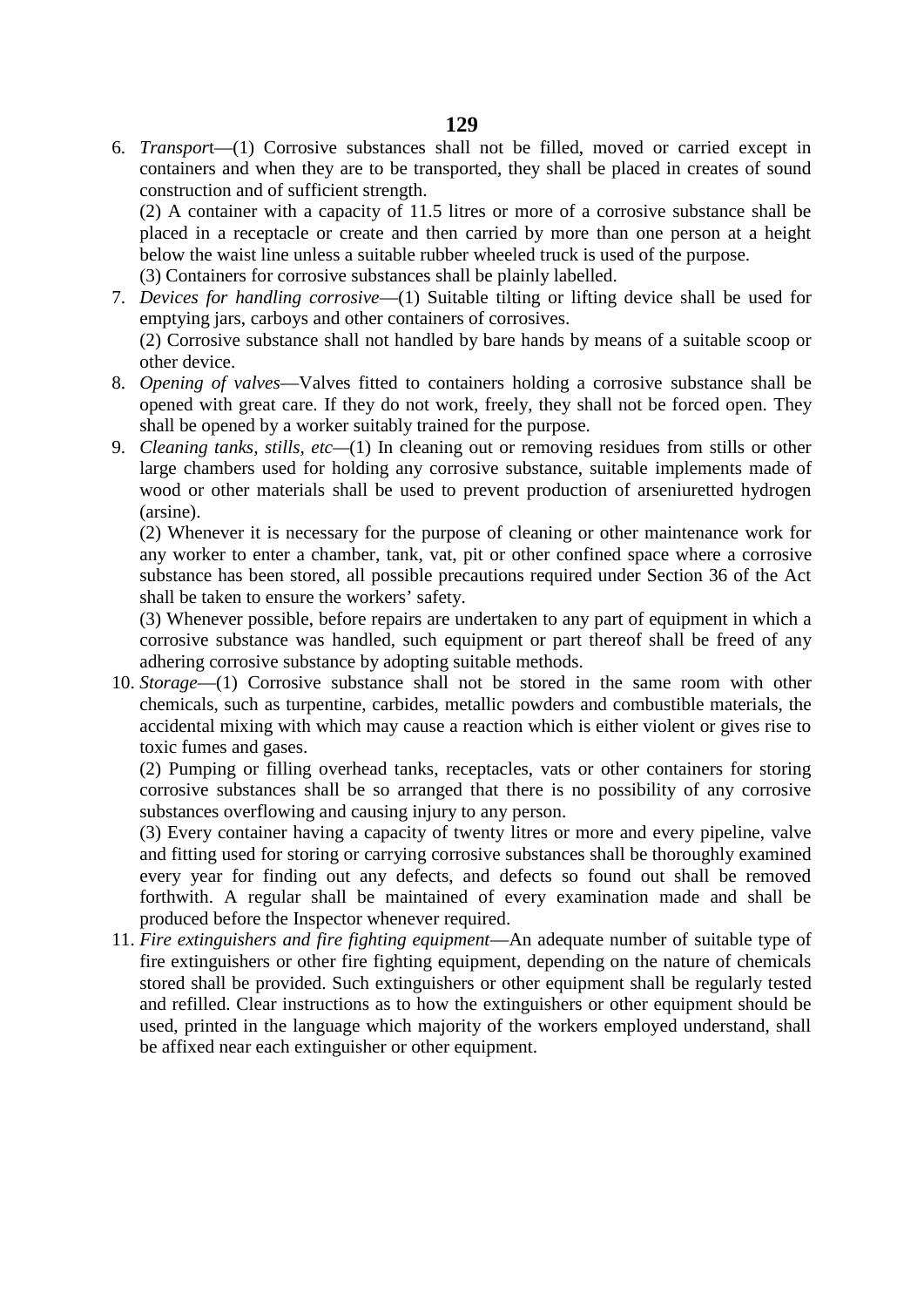12. *Exemption*—If in respect of any factory on an application made by the manager, the Chief Inspector is satisfied that owing to the exceptional circumstances or the frequency of the process or for any other reason to the recorded by him in writing, all or any of the provisions of this Schedule are not necessary for the protection of the persons employed therein he may by a certificate in writing, which he may at any time revoke, exempt the factory from such of the provisions and subject to such conditions as he may specify therein.

#### **SCHEDULE XVI PROCESSING OF CASHEWNUT**

- 1. *Application*—This Schedule shall apply to all factories in which roasting, scrubbing and shelling of cashew nut or extracting oil from cashew nut or cashew nut shells are carried on.
- 2. *Prohibition of employment of women and young person*—No woman or young person shall be employed in any of the processes specified in paragraph 1 except in shelling of roasted cashew nuts.
- 3. *Protective clothing and equipment*—The occupier shall provide and maintain for the use of all persons employed in roasting and scrubbing of cashew nuts or extracting oil from cashew nut shells—
	- (a) Suitable rubber or washable leather gloves;
	- (b) Suitable type of impervious aprons with sleeves to cover body down to knees and shoulders; and
	- (c) Suitable type of footwear to afford protection to feet and legs against cashew nut oil; and for the workers employed in cashew nut shelling either—
	- (d) A protective ointment clothing 10 per cent of shelzac, 55 per cent of alcohol, 10 per cent of sodium perborate, 5 per cent carbitol and 20 per cent talc; or
	- (e) Sufficient quantity of kaolin and coconut oil; and
	- (f) Any other material or equipment which the Chief Inspector of Factories may deem to be necessary for the protection of the workers.
- 4. *Use of Protective clothing and equipment—*Every person employed in processes specified in paragraph 1 shall make use of protective clothing and equipment supplied and arrangements shall be made by the occupier to supervise its use, maintenance and cleanliness.
- 5. *Disposal of shells, ashes or oil of cashew nut—*(1) Shells, ashes or oil of cashew nut shall not be stored in any room in which workers are employed and shall be removed at least twice a day to any pit or enclosed place in the case of shell and ashes and to closed containers kept in a separate room in the case of oil.

(2) No worker shall be allowed to handle shells or oil of cashew nuts without using the protective clothing or equipment provided under paragraph 3 above.

- 6. *Floors of workrooms*—The floor of every workroom in which processes specified in paragraph 1 are carried on, shall be of hard material so as to be smooth and impervious and of even surface and shall be cleaned daily, and spillage of any cashew nut oil in any workroom shall be washed with soap and cleansed immediately.
- 7. *Seating accommodation*—Workers engaged in shelling of cashew nuts shall be provided with adequate seats or work benches which shall be cleansed daily.
- 8. *Mess rooms—*(1) There shall be provided and maintained for the use of all persons employed in processes specified in paragraph 1, as suitable restroom furnished with sufficient tables and chairs or benches.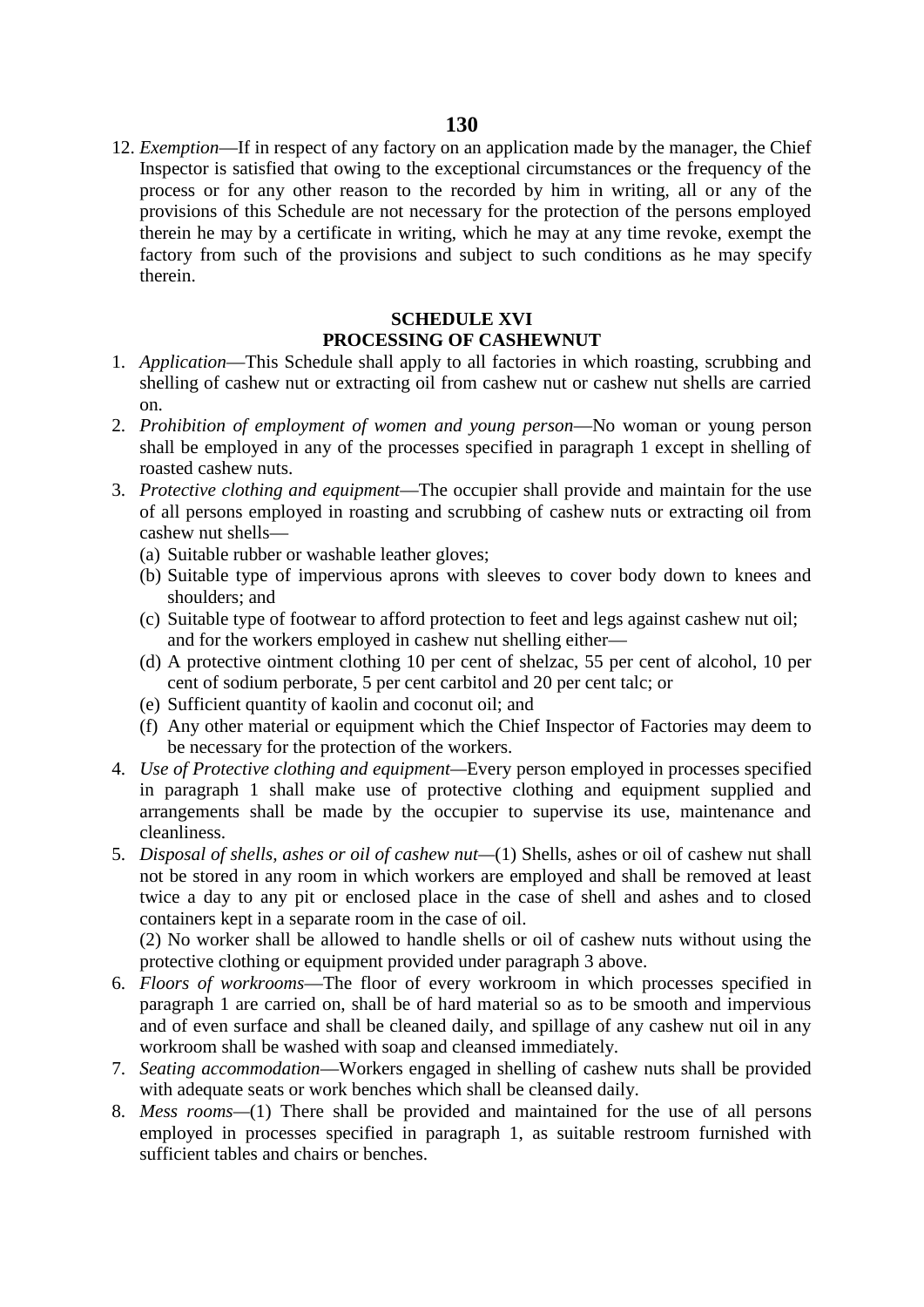(2) Separate lockers shall be provided where food, etc., shall be stored, by workers before it is consumed in the restroom.

- 9. *Food, drinks, etc., prohibited in workrooms*—No food, drink, pan, supari or tobacco shall be brought or consumed by any worker in any room in which processes specified in paragraph 1 are carried out and no person shall remain in any such room during intervals for meal or rest.
- 10. *Washing facilities*—Where roasting, scrubbing and shelling of cashew nuts or extracting oil from cashew nut shells is carried on, there shall be provided and maintained in a clean state and good repair washing facilities, with a sufficient supply of soap, account oil, nail brushes and towels at the scale of one tap or stand pipe for every 10 workers, and the taps or stand pipes shall be spaced not less than 1.2 meters apart.
- 11. *Time allowed for washing*—Before each metal and before the end of the day's work, at least ten minutes, in addition to the regular meal time, shall be allowed for washing to each person employed in processes specified in paragraph 1.
- 12. *Smoke or gas produced by roasting cashew nuts*—Where smoke or gas is produced in the operation of roasting, provision shall be made for removing the smoke or gas through a chimney of sufficient height and capacity or by such other arrangements as may be necessary to prevent the gas or smoke escaping into the air or any place in which workers are employed.
- 13. *Storage of protective equipment*—A suitable room or a portion of the factory suitably partitioned off shall be provided exclusively for the storage of all the protective equipment supplied to the workers and no such equipment shall be stored in any place other than the room or places so provided.
- 14. *Medical examination*—(1) Every person employed in processes specified in paragraph 1 shall be examined by the Certifying Surgeon once in every three months, or at such other intervals as may be specified in writing by the Chief Inspector of Factories on a day of which due notice shall be given to all concerned. The Certifying Surgeon shall examine and certify the workers in the premises of the factory.

(2) Every person employed shall present himself at the appointed time for examination by the Certifying Surgeon as provided in sub-paragraph (1).

(3) A health register in Form 6 containing the names of all persons employed in the process specified in paragraph 1 shall be kept.

(4) The Certifying Surgeon shall record the results of the examination against the name of each worker in the health register.

(5) No person after suspension shall be employed in any process specified in paragraph 1 without the written sanction from the Certifying Surgeon entered in the health register.

(6) The occupier shall appoint a person trained in first aid who shall inspect daily the hands and feet of the persons employed in processes specified in paragraph 1. The occupier shall keep a record of such inspections in a register in a form approved by the Chief Inspector of Factories and any cases of blistering shall be brought to the notice of Certifying Surgeon who shall direct them for treatment as may deem to be necessary.

(7) The first-aid box shall also contain Burrow's solution 1 to 20 and aqueous solution tannic acid 10 per cent for treatment of cases of determatitis.

15. *Exemption*—The Chief Inspector of Factories may grant exemptions from the operation of any of these where he is satisfied that their observance is not necessary for safeguarding the health of the workers.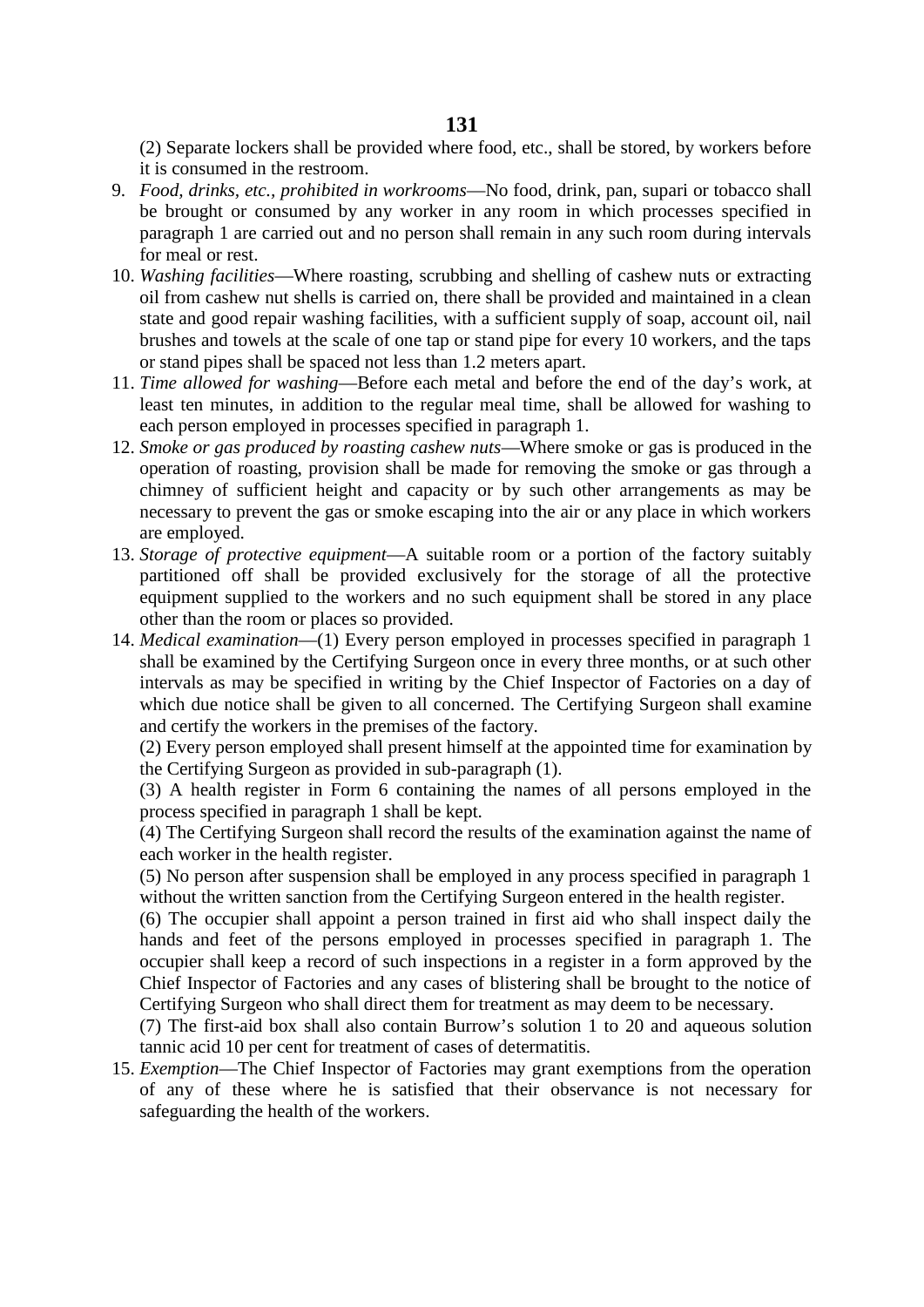## **SCHEDULE XVII**

# **COMPRESSION OF OXYGEN AND HYDROGEN PRODUCED BY ELECTROLYSIS OF WATER**

- 1. *Location of electrolyser plant*—The room in which electrolyser plant is installed shall be separate from the plant for storing and compressing the oxygen and hydrogen and also the electric generator room.
- 2. *Testing of purity*—(1) The purity of oxygen and hydrogen shall be tested by a competent person at least once in every shift at the following posts:
	- i) In the electrolyser room;
	- ii) At the gas holder in-let; and
	- iii) At the suction end of the compressor.

(2) The purity figures shall be entered in a register and signed by the person carrying out such tests:

Provided, however, that if the electrolyser plant is fitted with automatic reorder of purity of oxygen and hydrogen with alarm lights, it shall be sufficient if the purity of the gases is tested at the suction end of the compressor only.

- 3. The oxygen and hydrogen gases shall not be compressed if their purity as determined under paragraph 2 above falls below 98 per cent at any time.
- 4. *Limit switch for gas holder*—The bell of any gas holder shall not be permitted to go within 30 c.m. of its lowest position when empty, and a limit switch shall be fitted of the gas holder in such a manner as to switch off the compressor motor when the limit is reached.
- 5. *Provision of negative pressure switch*—IN addition to the limit switch in the gas holder, a sensitive negative pressure switch shall be provided in or adjacent to the suction main for hydrogen close to the gas holder and between the gas holder and the hydrogen compressor to switch off the compressor motor in the event of the gas holder being emptied to the extent as to cause vacuum.
- 6. *Purity of caustic soda*—The water and caustic soda used for making lye shall be chemically pure within pharmaceutical limits.
- 7. *Precautions against reversal of polarity*—Electrical connections at the electrolyser cells and at the electric generator terminals shall be so constructed as to preclude possibility of wrong connections leading to the reversal of polarity and in addition an automatic device shall be provided to cut off power in the event of reversal of polarity owing to wrong connections either at the switch board or at the electric generator terminals.
- 8. *Colouring of gas pipes*—Oxygen and hydrogen gas pipes shall be painted with distinguishing colours and in the event of leakage at the joints of the hydrogen gas pipe, the pipe after reconnection shall be purged of all air before drawing in hydrogen gas.
- 9. *Use of flame-proof fittings*—All electrical wrong and apparatus in the electrolyser room shall be of flame-proof construction or enclosed in flame-proof fittings, and no naked light or flame shall be allowed to be taken either in the electrolyser room or where compression and filling of the gases is carried on and such warning notices shall be exhibited in prominent places.
- 10. *Prohibition of hot work*—No part of the electrolyser plant and the gas holders and compressor shall be subjected to welding, blazing, soldering or cutting until steps have been taken to remove any explosive substance from that part and render the part safe for such operations and after the completion of such operations no explosive substances shall be allowed to enter that part until the metal has cooled sufficiently to prevent risk of explosion.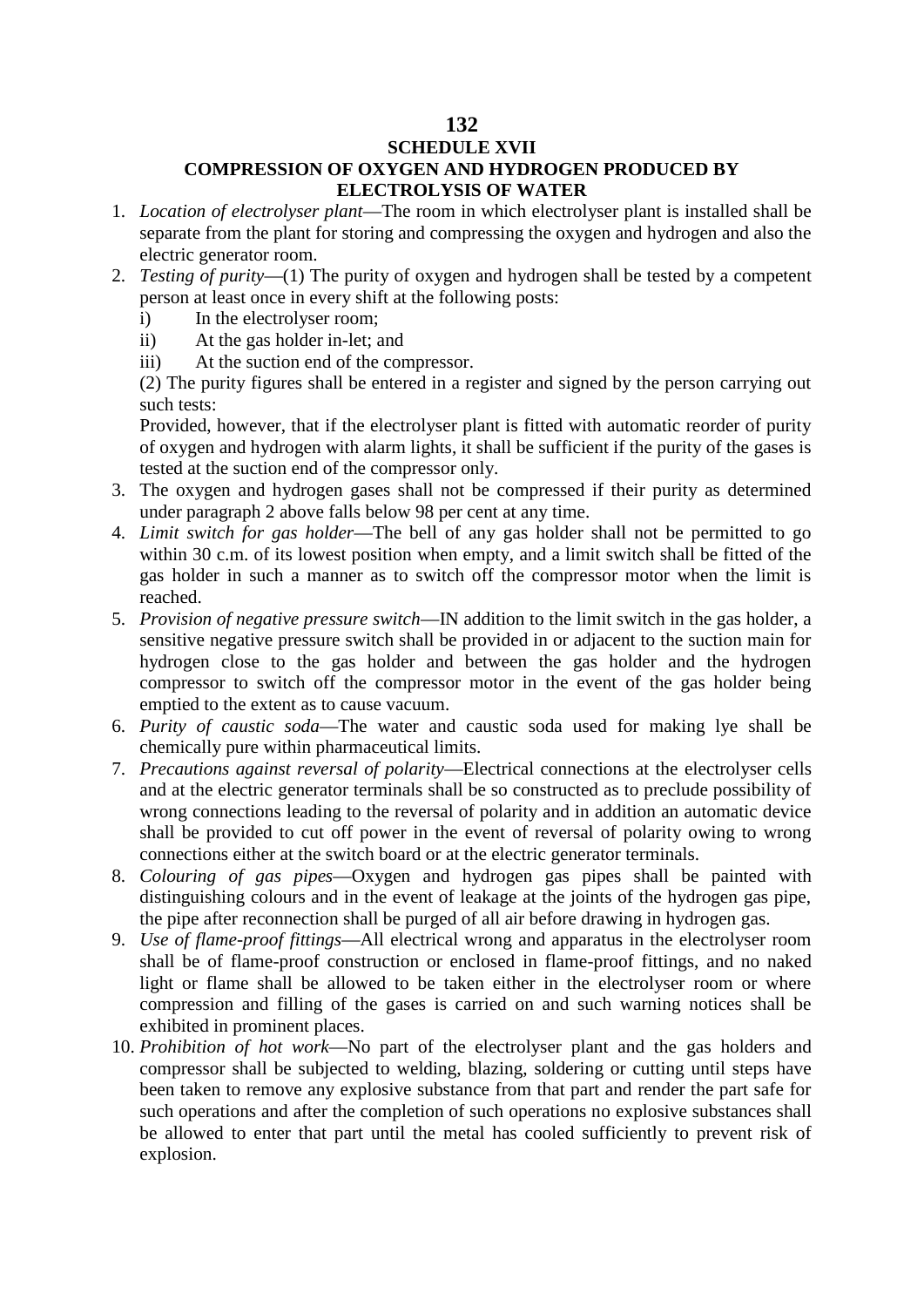- 11. *Repair etc., to be done under supervision*—No work of operation, repair or maintenance shall be undertaken except under the direct supervision of a person who, by his training, experience and knowledge of the necessary precautions against risk of explosion is competent to supervise such work. No electric generator after erection or repairs shall be switched on to the electrolysers unless the same is certified by the competent person under whose direct supervision, erection or repairs are carried on to be in a safe condition and the terminals have been checked for the polarity as required by paragraph 7.
- 12. *Checking of plant*—Every part of the electrolyser plant and the gas holders and compressor shall have a regular schedule of overhaul and checking and every defect noticed shall be rectified forthwith.

#### **SCHEDUKE XVIII**

# **PROCESS OF EXTRACTING OILS AND FATS FROM VEGETABLE AND ANIMAL SOURCES IN SOLVENT EXTRACTION PLANTS**

- 1. *Definitions*—For the purposes of this Schedule—
	- (a) "*solvent extraction plant*" means a plant in which the process of extracting oils and fats from vegetable and animal sources by use of solvents is carried on;
	- (b) "*solvent*" means an inflammable liquid such as pentane, hexane and heptanes is used for recovery of vegetable oils;
	- (c) "*flame-proof enclosure*" as specified to electrical machinery or apparatus means an enclosure that will withstand, when covers or other access doors are properly secured as internal explosion of the flammable gas or vapour which may enter or which may originate inside the enclosure without suffering damage and without communicating internal inflammation or explosion to the external flammable gas or vapour;
	- (d) "*competent person*" for the purpose of this Schedule shall be at least a member of the Institution of Engineers (India) or an Associate Member of the said Institution with 10 years experience in a responsible position as may be approved by the Chief Inspector; Provided that a graduate in mechanical engineering or chemical technology with specialised knowledge of oils and fats and with a minimum experience of 5 years in a solvent extraction plant shall also be considered to a competent person:

Provided further that the State Government may accept any other qualifications if in its opinion they are equivalent to the qualifications aforesaid.

2. *Location and layout*—(1) No solvent extraction plant shall be permitted to be constructed or extended within a distance of 30 meters from the nearest residential locality.

(2) A 1.5 metre high continuous wire fencing shall be provided around the solvent extraction plant up to a minimum distance of 15 metres from the plant.

(3) No person shall be allowed to carry any matches or an open flame or fire inside the area bound by the fencing.

(4) Boiler houses and other building where open flame processes are carried on shall be located at least 30 metres away the solvent extraction plant.

(5) If go downs and preparatory processes are at a distance of less than 30 metres from the solvent extraction plant, there shall be at least 15 metres distance from the plant and as continuous barrier wall of non-combustible materials 1.5 metres high shall be erected at a distance of not less than 15 metres from the solvent extraction plant so that it extends to at least 30 metres of vapour travel around its end from the plant to the possible sources of ignition.

3. *Electrical installations*—(1) All electrical motors and wiring and other electrical equipment installed or housed in solvent extraction plant shall be of flame proof construction.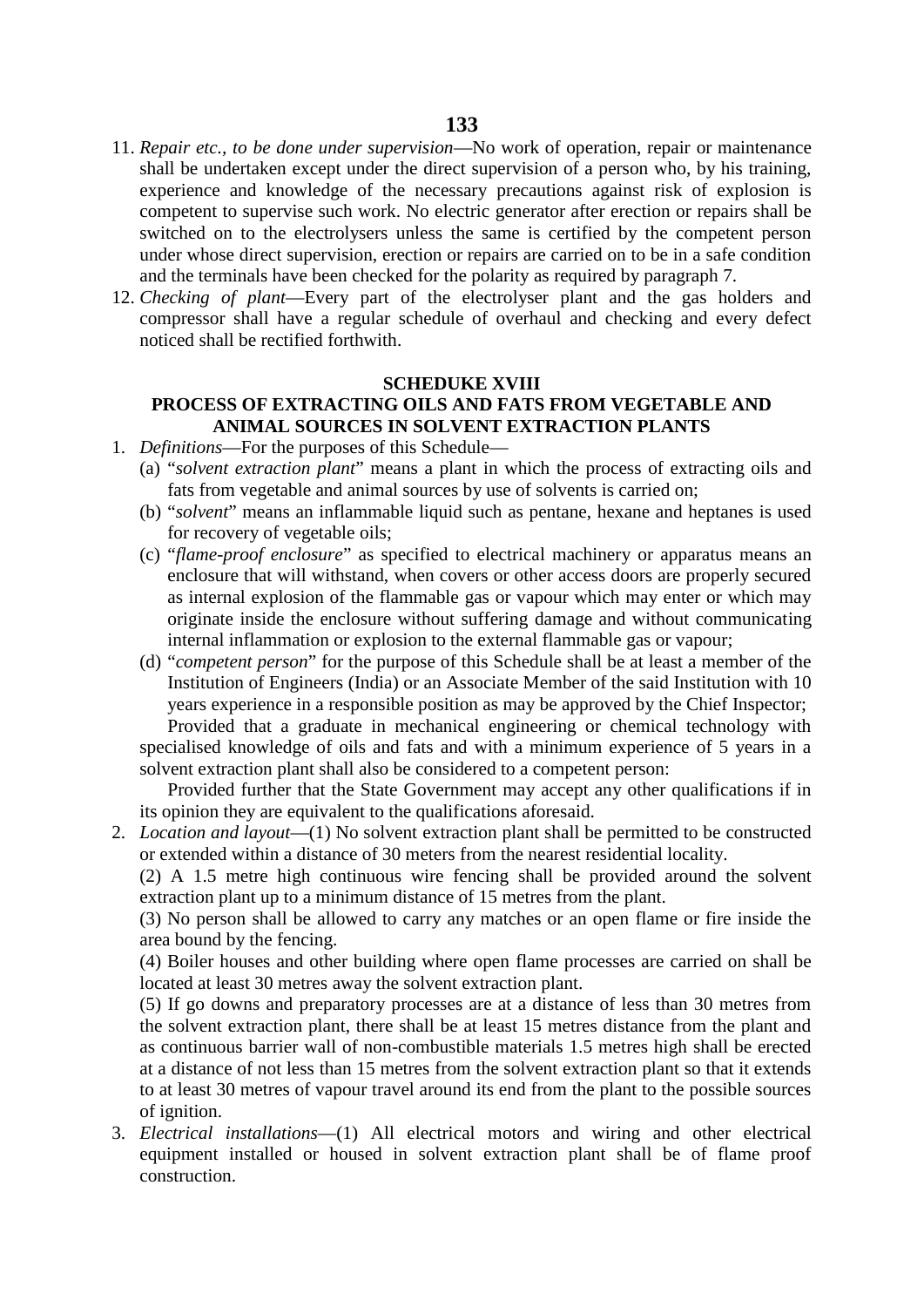(2) All metal parts of the plant and building including various tanks and containers where solvents are stored or are present and all parts of electrical equipment not required to be energised shall be properly bonded together and connected to earth so as to avoid accidental rise in the electrical potential of such parts above the earth potential.

- 4. *Restriction on smoking*—Smoking shall be strictly prohibited within 15 metres' distance from solvent extraction plant. For this purpose, 'No Smoking' signs shall be permanently displayed in the area.
- 5. *Precautions against friction*—(1) All tools and equipments including ladders, chains and other lifting tracks required to be used in solvent extraction plant shall be of non-sparking type.

(2) No machinery or equipment in solvent extraction plant shall be belt driven unless the belt used is of such a type that it does not permit accumulation of static electricity to any dangerous level.

(3) No person shall be allowed to enter and work in the solvent extraction plant if wearing clothes made of nylon or such other fibre that can generate static electrical charge or wearing footwear which is likely to cause sparks by friction.

6. *Fire fighting apparatus*—(1) Adequate number of portable fire extinguishers suitable for use against flammable liquid fires shall be provided in the solvent extraction plant. (2) An automatic water sprays sprinkler system on a wet pipe or open head deluge system

with sufficient supply of storage water, shall be provided over solvent extraction plant and throughout the building housing such plant.

- 7. *Precautions against power failure*—Provision shall be made for automatic cutting off of steam in the event of power failure and also for emergency overhead water supply for feeding water by gravity to condensers which shall come into play automatically with the power failure.
- 8. *Magnetic separators*—Oil cake shall be fed to the extractor by a conveyer through a hopper and a magnetic separator shall be provided to remove any pieces of iron during its transfer.
- 9. *Venting*—(1) Tanks containing solvents shall be protected with emergency venting to relieve excessive internal pressure in the event of fire.

(2) All emergency relief vents shall terminate at least 6 metres above the ground and be so located that vapours will not re-enter the building in which solvent extraction plant is located.

- 10. *Waste water*—Process waste water shall be passed through a flash evaporator to remove any solvent before it is discharged into a sump which should be located within the fenced area but not closer than 8 metres to the fence.
- 11. *Ventilation*—The solvent extraction plant shall be well ventilated and if the plant is housed in a building shall be provided with mechanical ventilation with provision for at beast six air charges per hour.
- 12. *House-keeping*—(1) Solvents shall not be stored in an area covered by a solvent extraction plant except in small quantities which shall be stored in approved safety cans. (2) Waste materials such as oil rags, other waste and absorbants used to wipe off solvent

and paints and oil shall be deposited in approved containers and removed from the premises at least once a day.

(3) Space within the solvent extraction plant and within 15 metres from the plant shall be kept free from any combustible materials and any spills of oil or solvent shall be cleaned up immediately.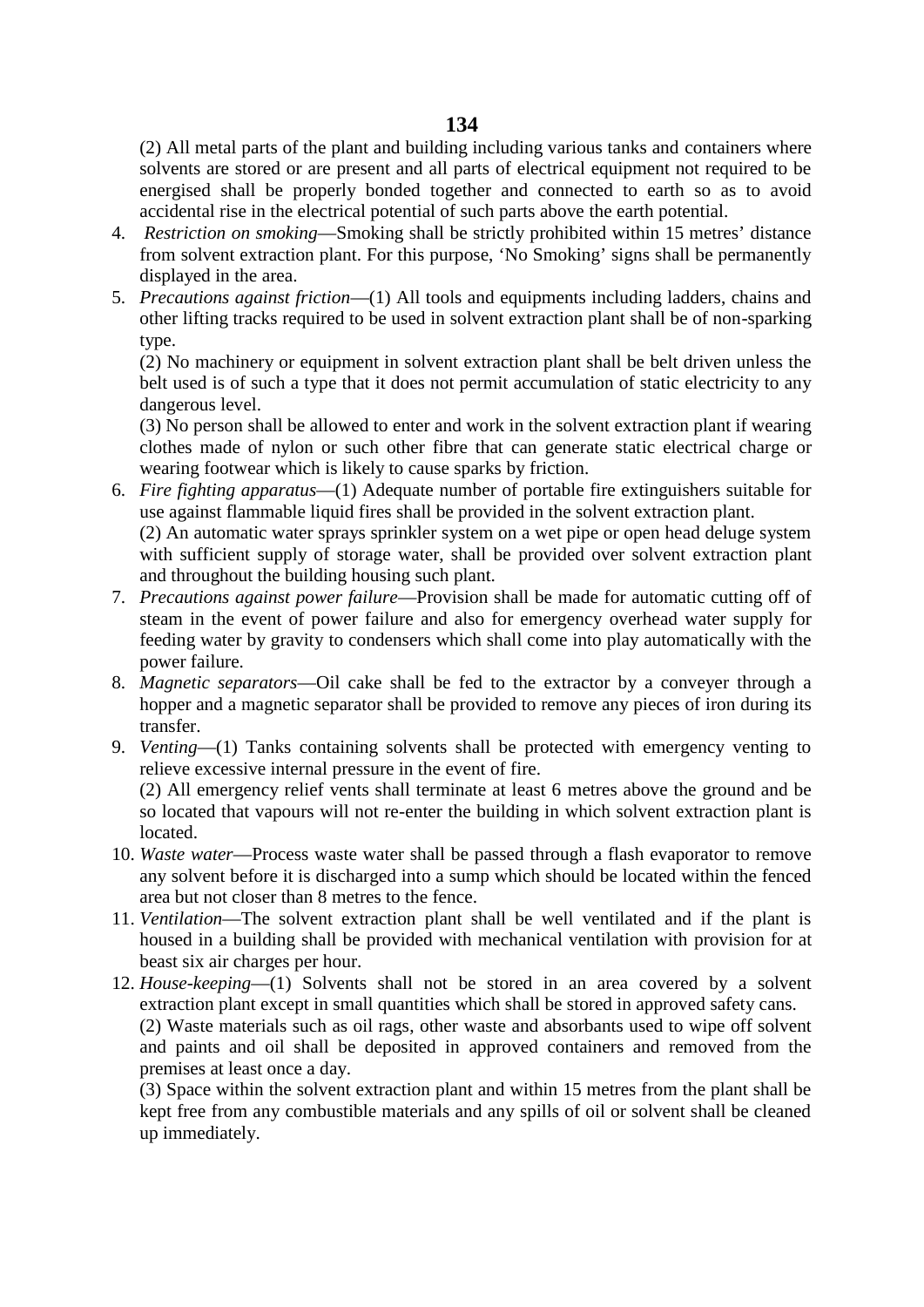13. *Examination and repairs*—(1) The solvent extraction plant shall be examined by the competent person to determine any weakness or corrosion and wear once in every 12 months. Report of such examination shall be supplied to the Inspector with his observation as to whether or not the plant is in safe condition to work.

(2) No repairs shall be carried out to the machinery or plant except under the direct supervision of the competent person.

(3) Facility shall be provided for purging the plant with inert gas or steam before opening for cleaning or repairs and before introducing solvent after repairs.

- 14. *Operating personnel*—The operation of the plant and machinery in the solvent extraction plant shall be in the charge of such duly qualified and trained persons as are certified by the competent person to be fit for the purpose and no other person shall be allowed to operate the plant and machinery.
- 15. *Employment of women and young persons*—No woman or young person shall be employed in the solvent extraction plant.
- 16. Vapour detection—A suitable type of flame-proof and portable combustible gas indicator shall be provided and maintained in good working order and a schedule of routine sampling of atmosphere at various locations as approved by the Chief Inspector shall be drawn out and entered in a register maintained for the purpose.
- 17. Exemption—If in respect of any factory, the Chief Inspector is satisfied that owing to exceptional circumstances or frequency of process or for any other reasons, all or any of the provisions of this Schedule is not necessary for the protection of the workers in the factory, the Chief Inspector may, by a Certificate in writing (which he may in his discretion revoke at any time), exempt such factory from all or any of such provisions subject to conditions, if any, as he may specify therein.

#### **SCHEDULE XIX**

### **MANUFACTURE OR MANIPULATION OF MANGANESE AND ITS COMPOUNDS**

- 1. *Application*—This Schedule shall apply to every factory in which or in any part of which any manganese process is carried on.
- 2. *Definitions*—For the purposes of this Schedule—
	- (a) "*manganese process*" means processing, manufacture or manipulation of manganese or any compound of manganese or any ore or any mixture containing manganese.
	- (b) "*first employment*" means first employment in any manganese process and includes, also re-employment in any manganese process following any cessation of employment for a continuous period exceeding 3 calendar months;
	- (c) "*manipulation*" means mixing, blending, filling, emptying, grinding, sieving, drying, packing, sweeping, or otherwise handling of manganese, or a compound of manganese, or any ore or any mixture containing manganese; and
	- (d) "*efficient exhaust ventilation*" means localised ventilation effected by mechanical means for the removal of dust or fume or mist as its source of origin so as to prevent it from escaping into the atmosphere of any place where any work is carried on. No draught shall be deemed to be efficient which fails to remove the dust or fume or mist at the point where it is generated and fails to prevent it from escaping into and spreading into the atmosphere of a work place.
- 3. *Isolation of a process*—Every manganese process which may give rise to dust, vapour or mist containing manganese shall be carried on in a totally enclosed system or otherwise effectively isolated from other processes so that other plants and processes and other parts of the factory and persons employed on other processes may not be effected by the same.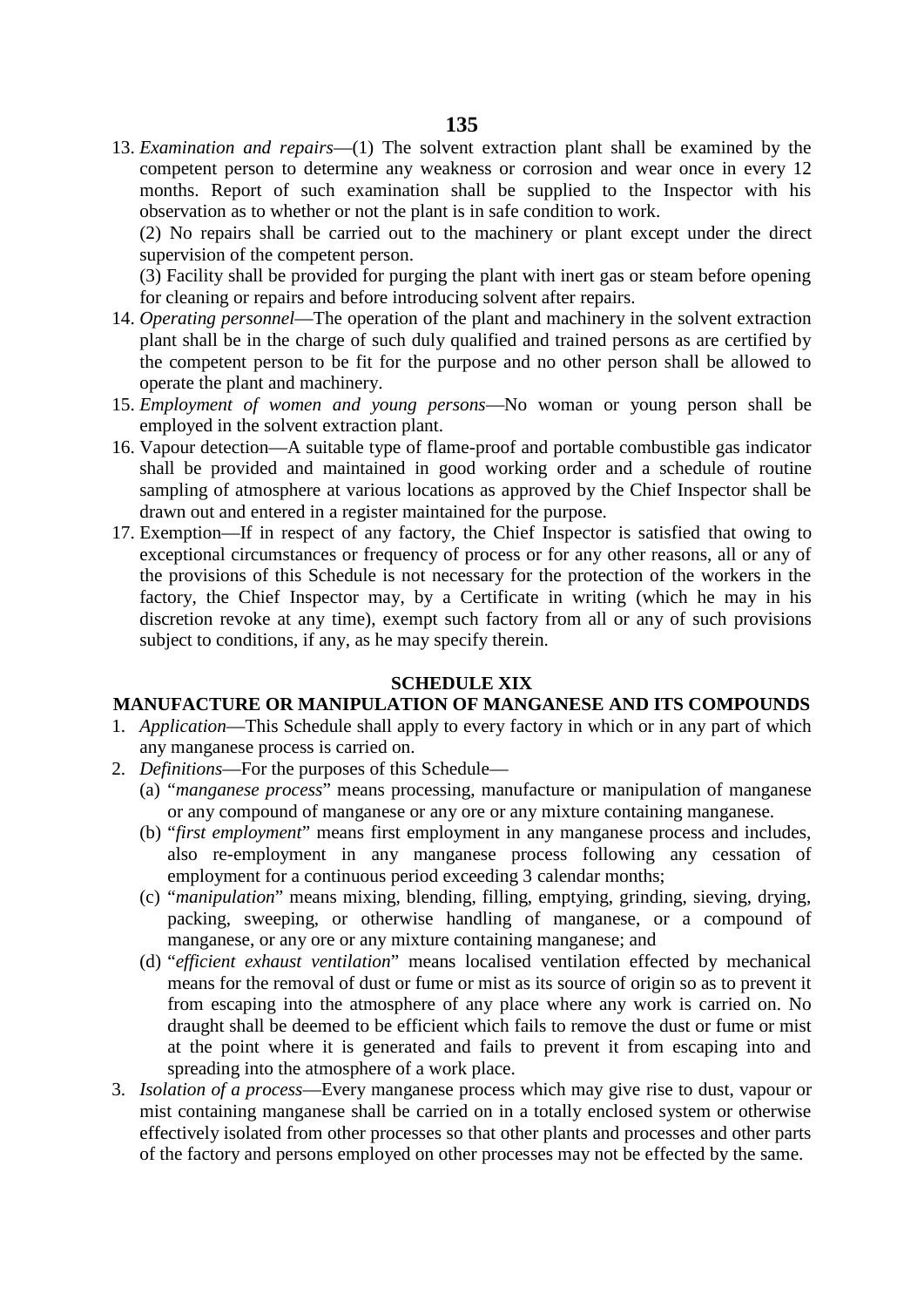- 4. *Ventilation process*—No process in which any dust, vapour or mist containing manganese is generated, shall be carried out except under efficient exhaust ventilation which shall be applied as near to the point of generation as practicable.
- 5. *Personal protective equipment*—(1) The occupier of the factory shall provide and maintain in good and clean condition suitable overalls and head coverings for all persons employed in any manganese process and such overalls and head coverings shall be worn by the persons while working on a manganese process.

(2) The occupier of the factory shall provide suitable respiratory protective equipment for use by workers in emergency to prevent inhalation of dusts, fumes or mists. Sufficient number of complete sets of such equipment shall always be kept near the work place and the same shall be properly maintained and kept always in a condition to be used readily.

(3) The occupier shall provide and maintain for the use of all persons employed, suitable accommodation for the storage and make adequate arrangements for cleaning and maintenance of personal protective equipment.

- 6. *Prohibition relating to women and young persons*—No woman or young person shall be employed or permitted to work in any manganese process.
- 7. *Food, drinks, etc*., *prohibited in the workrooms*—No food, drink, pan and supari or tobacco shall be allowed to be brought into or consumed by any worker in any workroom in which any manganese process is carried on.
- 8. *Messroom*—There shall be provided and maintained for the use of the persons employed in a manganese process a suitable messroom which shall be furnished with sufficient tables and benches and adequate means for warning of food. The messroom shall be placed under the charge of a responsible person and shall be kept clean.
- 9. *Washing facilities*—There all be provided and maintained in clean state and in good condition, for the use of persons employed on manganese process—
	- (a) A wash place undercover, with either
		- i) A trough with a smooth impervious surface fitted with a waste pipe without plug, and of sufficient length to allow at least 60 centimeters for every ten such persons employed at any one time, and having a constant supply of water from taps or jet above the trough at intervals of not more than 60 centimeters; or
		- ii) At least one wash basin for every five such persons employed at any one time, fitted with a waste pipe and plug and having a constant supply of water; and
	- (b) Sufficient supply of soap or other suitable cleaning material and nail brushed and clean towels.
- 10. *Cloakroom*—If the Chief Inspector so requires there shall be provided and maintained for the use of persons employed in manganese process a cloakroom for clothing put off during working hours with adequate arrangements for drying the clothing.
- 11. *Cautionary placard and instructions*—Cautionary notices in the form specified in Appendix and printed in the language of the majority of the workers employed shall be affixed in prominent places in the factory where they can be easily and conveniently be read by the workers and arrangements shall be made by the occupier to instruct periodically all workers employed in a manganese process regarding the health hazards connected with their duties and the best preventive measures and methods to protect themselves. The notices shall always be maintained in a legible condition.
- 12. *Medical examination*—(1) Every person employed in a manganese process shall be medically examined by Certifying Surgeon within 14 days of his first employment and thereafter at intervals of not more than three months.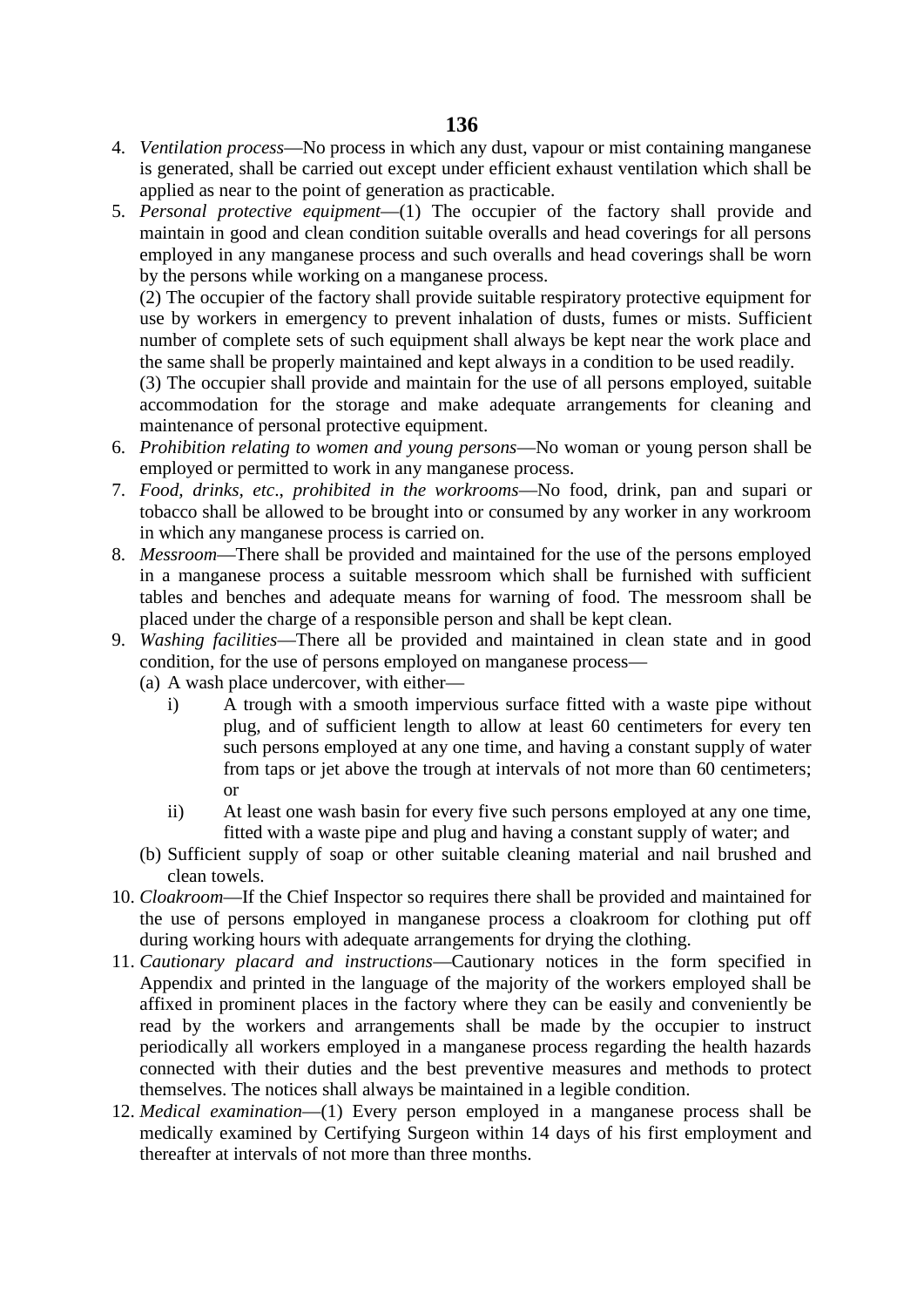(2) If a person medically examined is found fit for employment on a manganese process, the Certifying Surgeon, shall grant a certificate of fitness in Form 26 which shall be kept in the custody of the manager of the factory. The certificate shall be readily produced by the manager whenever required by any Inspector, and the person granted such a certificate shall be provided with a token made of metal with the number of the certificate inscribed thereon and the sad person shall always carry the said token on the person while at work.

(3) If a person is found unfit for work in any manganese process, the Certifying Surgeon shall grant a certificate to that effect and such person shall not be allowed to work in any management process.

(4) (a) If the Certifying Surgeon finds that any worker who had been granted a certificate of fitness at a previous medical examination was no longer fit to be employed on any manganese process, he may revoke the previous certificate and no person whose certificate of fitness has been revoked shall be allowed to work on any manganese process.

(b) The Certifying Surgeon may require such person to be produced before him for fresh medical examination after such period as he may specify in writing on the revoked certificate and in the health register.

(5) If the Certifying Surgeon is of the opinion that a person had become permanently unfit for employment on any manganese process, he shall make an entry to that effect in the certificate and in the health register and no such person shall be allowed to work in any manganese process.

(6) If the Certifying Surgeon is of the opinion that any special expert examination or test is necessary for a proper diagnosis in a doubtful case, he may direct the manager and/or the occupier to get the worker examined by such expert, or to get such tests carried out as may be specified by him and the manager or the occupier as the case may be shall comply with the directions given within a specified time and produce the report of examination or test as the case may be before the Certifying Surgeon.

(7) If the Certifying Surgeon is of the opinion that any person is not fit for employment in any manganese process but is fit to be employed on any other work be may advise the manager or the occupier to employ the said person on such other job as may be safe for him. The Certifying Surgeon may also advise the worker to undergo such treatment as he may consider necessary.

(8) If any person has any doubt regarding the diagnosis or decision of the Certifying Surgeon he may make an appeal to the Chief Inspector of Factories and the Chief Inspector may refer the case to the Medical Inspector of Factories or to a Medical Committee constituted by him for his purpose of which the Medical Inspector of Factories shall be a member. The decision of the Medical Inspector or the Committee as the case may be, shall be final in the matter.

13. *Exemption*—If in respect of any factory, the Chief Inspector is satisfied that owing to any exceptional circumstances, or in frequency of the process, or for any other reason, application of all or any of the provisions of this Schedule is not necessary for the protection of the person employed in such factory he may, by an order in writing which he may at his discretion revoke, exempt such factory from all or any of the provisions of such conditions and for such period as he may specify in the said order.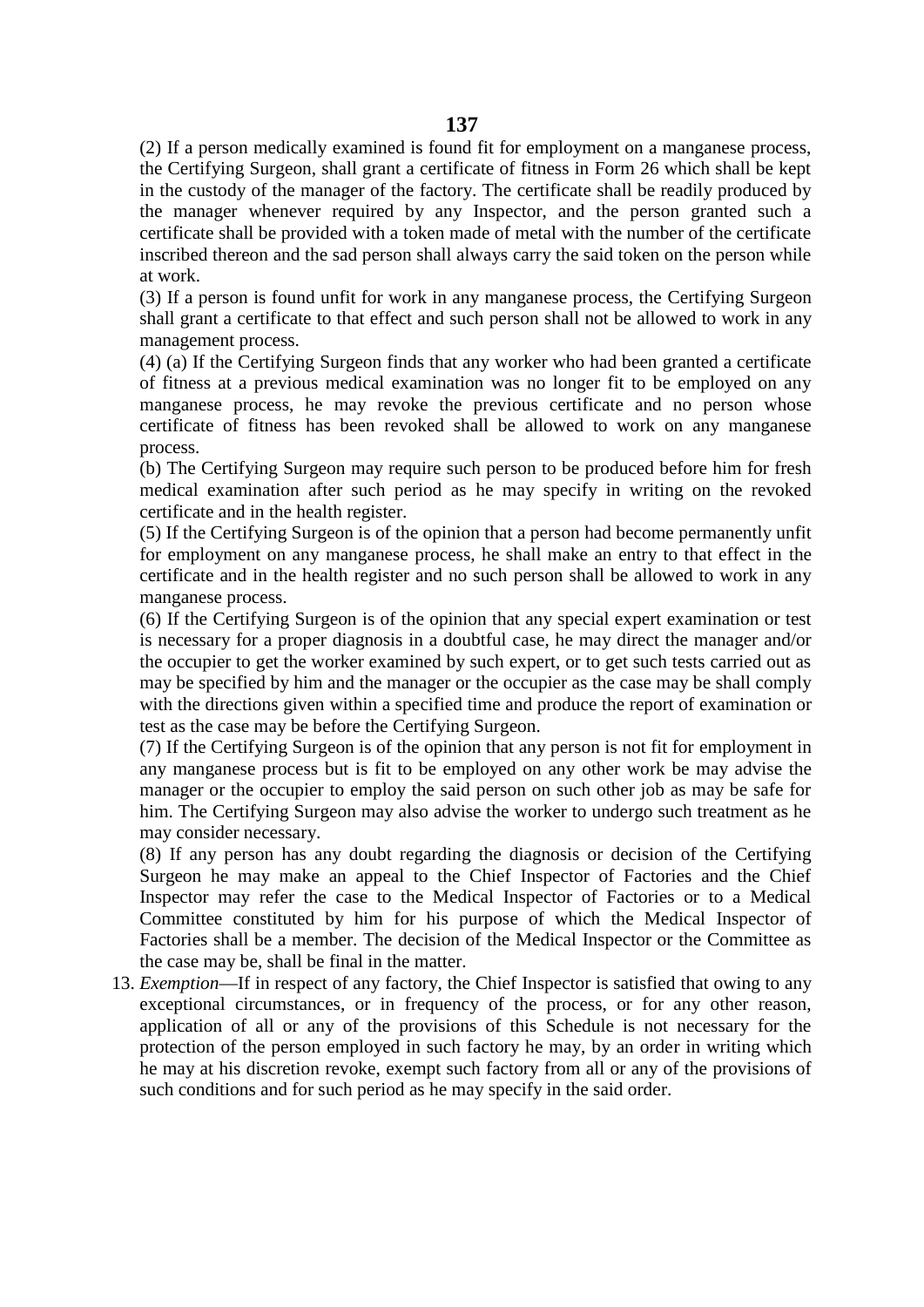## **138 APPENDIX CAUTIONARY NOTICE Manganese and Manganese Compounds**

- 1. Dust fumes and mists of manganese and its compounds are toxic when inhaled or when ingested.
- 2. Do not consume food or drink near the workplace.
- 3. Take a good wash before taking meals.
- 4. Keep the working area clean.
- 5. Use the protective clothing and equipment provided.
- 6. When required to work in situations where dusts, fumes or mists are likely to be inhaled, use respiratory protective equipment provided for the purpose.
- 7. If you get severe head-aches, prolonged sleeplessness or abnormal sensations on the body, report to the manager who would make arrangements for your examination and treatment.

# **SCHEDULE XX**

### **MANUFACTURE OR MANIPULATION OF DANGEROUS PESTICIDES**

- 1. *Application*—This Schedule shall apply in rest of all factories or any part thereof in which the process of manufacture or manipulation of dangerous pesticides hereinafter referred to the said manufacturing process is carried on.
- 2. *Definitions*—For the purposes of this Schedule—
	- (a) "*dangerous pesticides*" means any product proposed or used for controlling, destroying or repelling any post or for preventing growth or mitigating effects of such growth any of its formulations which is considered toxic under and is covered by the Insecticides Act, 1968 and the rules made there under and any product, as may be notified from time to time by the State Government;
	- (b) "*manipulation*" includes mixing, blending, formulating, filling, emptying, packing or otherwise handling;
	- (c) "*efficient exhaust draught*" means localised mechanical ventilation for removal of smoke, gas, vapour, dust, fume, or mist so as to prevent them from escaping into the air of any work room in which work is carried on. No exhaust draught shall be considered efficient if it fails to remove smoke generated at the point where such gas, fume, dust, vapour or mist originates from the process;
	- (d) "*first employment*" shall mean first employment in any manufacturing process to which this Schedule applies and shall also include re-employment in the said manufacturing process following any cessation of employment for a continuous period exceeding three calendar months; and
	- (e) "*suspension*" means suspension from employment in any process wherein a dangerous pesticides is manipulated, by written certificate in health register in Form 25 signed by the Certifying Surgeon who shall be competent to suspend all persons employed in such process.
- 3. *Instruction to workers*—Every worker on his first employment shall be fully instructed on the properties including dangerous properties of the chemicals handled in the said manufacturing process and the hazards involved. The employees shall also be instructed in the measures to be taken to deal with any emergency. Such instructions shall be repeated periodically.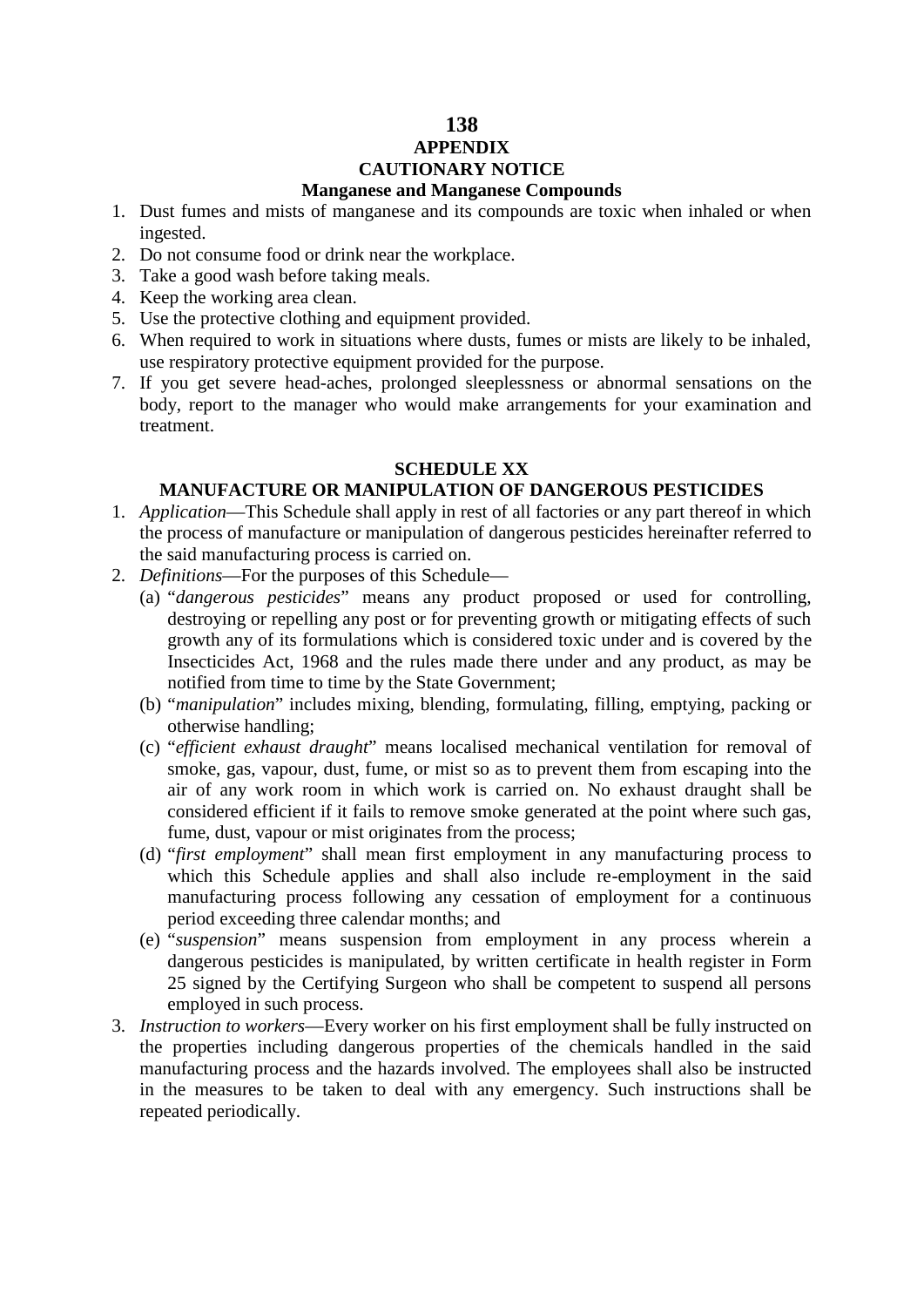- 4. *Cautionary notice and placed*—Cautionary notices and placards in the form specified in Appendix to this Schedule and printed in the language of the majority of the workers shall be displayed in all work places in which said manufacturing process is carried on so that they can be easily and conveniently read by the workers. Arrangements shall be made by the occupier and the manager of the factory to periodically instruct the workers regarding the health hazards arising in the said manufacturing process and methods of protections. Such notices shall include brief instructions regarding the periodical clinical tests required to be undertaken for protecting health of the workers.
- 5. *Prohibition relating to employment of women or young persons*—No woman or young person shall be employed or permitted to work in any room in which the said manufacturing process is carried on or in any room in which dangerous pesticides is stored.
- 6. *Food, drinks, and smoking prohibited*—(1) No food, drink, tobacco, pan or supari shall be brought into or consumed by any worker in any workroom in which the said manufacturing process is carried on.

(2) Smoking shall be prohibited in any workroom in which the said manufacturing process is carried on.

7. *Protective clothing and protective equipment*—(1) Protective clothing consisting of long pants and shirts or overalls with long sleeves and head covering shall be provided for all workers employed in the said manufacturing process.

(2) (a) Protective equipment consisting of rubber gloves, gum boots, rubber aprons, chemical safety goggles and respirators shall be provided for all workers employed in the said manufacturing process.

(b) Gloves, boots, aprons shall be made from synthetic rubber where a pesticide contains oils.

(3) Protective clothing and equipment shall be worn by the workers supplied with such clothing and equipment.

(4) Protective clothing and equipment shall be washed daily from inside and outside if the workers handle pesticides containing nicotine or phosphorus and shall be washed frequently if handling other pesticides.

(5) Protective clothing and equipment shall be maintained in good repair.

8. *Floors and workbenches*—(1) Floors in every work-room where dangerous pesticides are manipulated shall be of cement or other impervious material giving a smooth surface.

(2) Floors shall be maintained in good repair, provided with adequate slope leading to a drain and thoroughly washed once a day with hose pipe.

(3) Work-benches where dangerous pesticides are manipulated shall be made of smooth non-absorbing material preferably stainless steel and shall be cleaned at least once daily.

9. *Spillage and waste*—(1) If a dangerous pesticide during its manipulation spills on the work-bench floor or on the protective clothing worn by a worker, immediate action shall be taken for thorough decontamination of such areas or articles.

(2) Clothes, rags, paper or other material soaked or soiled with a dangerous pesticide shall be deposited in a suitable receptacle with tight fitting cover. Contaminated waste shall be destroyed by burning at least once a week.

(3) Suitable deactivating agents, where available shall be kept in a readily accessible place for use while attending to a spillage.

(4) Easy means of access shall be provided to all parts of the plant for cleaning, maintenance and repairs.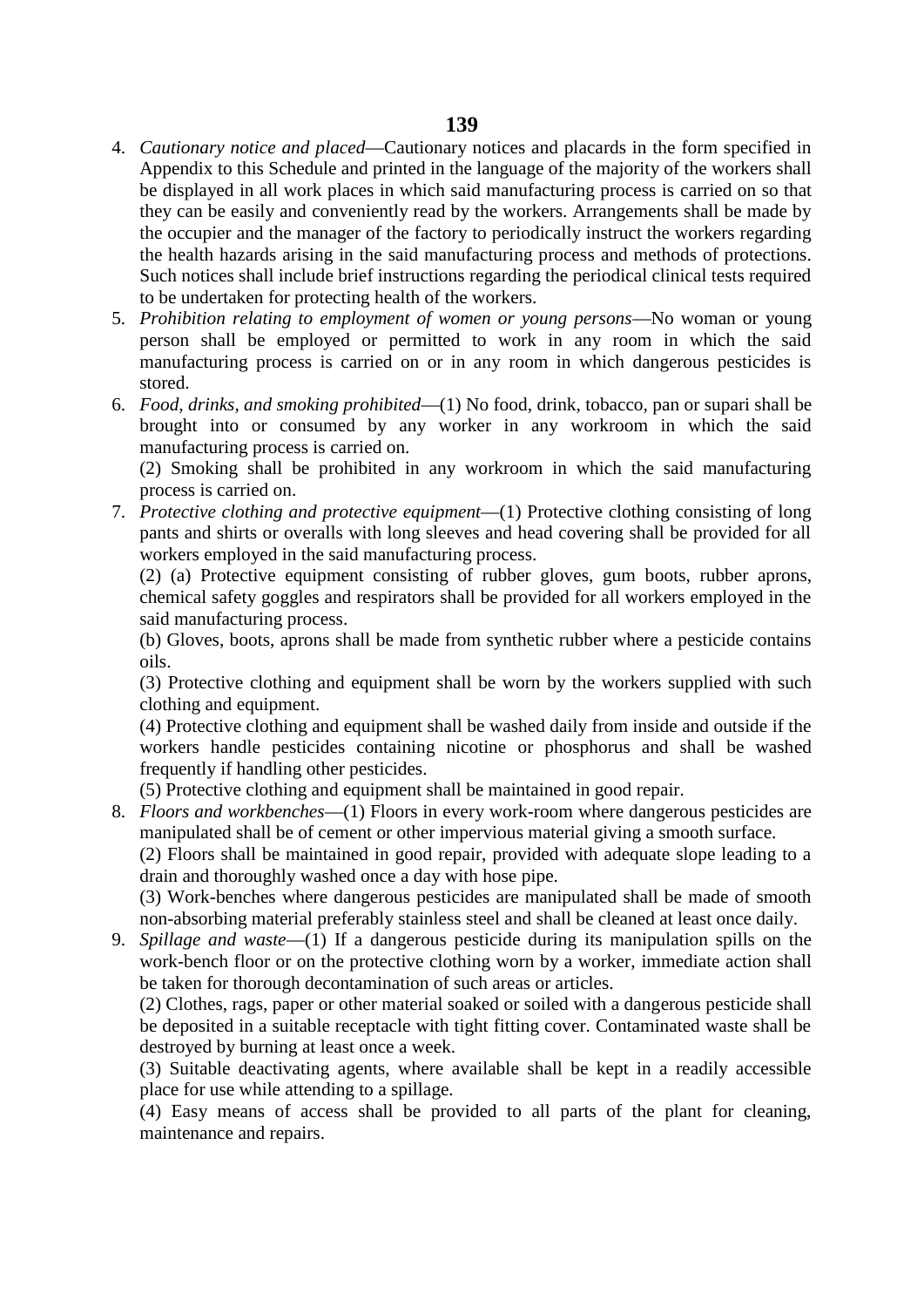- 10. *Empty containers used for dangerous pesticides*—Containers used for dangerous pesticides shall be thoroughly cleaned of their contents used and treated with an inactivating agent before being discarded or destroyed.
- 11. *Manual handling*—(1) A dangerous pesticide shall not be required or allowed to be manipulated by hand except by means of a long handled scoop.

(2) Direct contact of any part of the body with a dangerous pesticide during its manipulation shall be avoided.

12. *Ventilation*—(1) In every work room or areas where a dangerous pesticide is manipulated, adequate ventilation shall be provided at all times by the circulation of fresh air.

(2) Unless the process is completely enclosed, the following operations during manipulation of a dangerous pesticide shall not be undertaken without an efficient exhaust draught:

- (a) Emptying a container holding a dangerous pesticide;
- (b) Blending a dangerous pesticide;
- (c) Preparing a liquid or powder formulation containing a dangerous pesticide; and
- (d) Changing or filling a dangerous pesticide into a container, tank hopper or machine or small sized containers.
- (3) In the event of a failure of the exhaust draught provided on the above operation, the said operations shall be stopped forthwith.
- 13. *Time allowed for washing*—(1) Before each meal and before the end of the day's work at least ten minutes in addition to the regular rest interval shall be allowed for washing to each worker engaged in the manipulation of dangerous pesticide.

(2) Every worker engaged in the manipulation of dangerous pesticides shall have a thorough wash before consuming any food and also at the end of the day's work.

14. *Washing and bathing facilities*—(1) There shall be provided and maintained in a clean state and in good repair, for the use of all workers employed in the factory where the said manufacturing process is carried on, adequate washing and bathing places having a constant supply of water under cover at the rate of one such place for every 5 persons employed.

(2) The washing places shall have standpipes placed at intervals of not less than one metre.

(3) Not less than one half of the total number of washing places shall be provided with bathrooms.

(4) Sufficient supply of clean towels made of suitable material shall be provided:

Provided that such towels shall be supplied individually for each worker if so ordered by the Inspector.

- (5) Sufficient supply of soap and nail brushes shall be provided.
- 15. *Cloakroom*—There shall be provided and maintained for the use of all workers employed in the factory where the said manufacturing process is carried on—
	- (a) A cloakroom for clothing put off during working hours with adequate arrangements for drying clothing, if wet; and
	- (b) Separate and suitable arrangement for the storage of protective clothing provided under paragraph 7.
- 16. *Mess-room*—(1) There shall be provided and maintained for the use of all workers employed in the factory in which the said manufacturing process is carried on and remaining on the premises during the rest intervals, as suitable mess-room which shall be furnished with—
	- (a) Sufficient tables and benches with back rest, and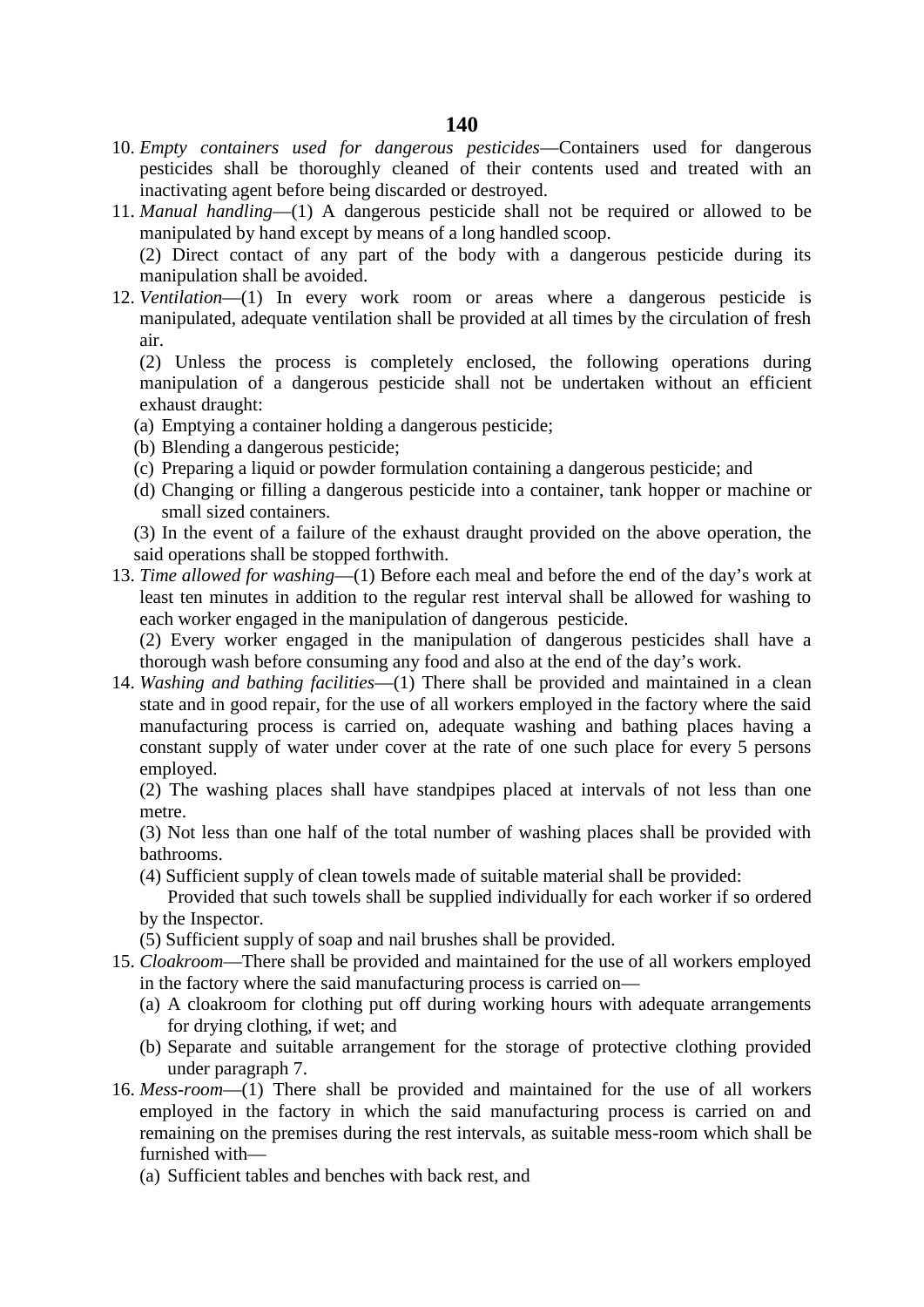(b) Adequate means for warming food.

(2) The mess-room shall be placed under the charge of a responsible person and shall be kept clean.

- 17. *Manipulation not to be undertaken*—Manufacture or manipulation of pesticides shall not be undertaken in any factory unless a certificate regarding its dangerous nature or otherwise is obtained from the Chief Inspector.
- 18. *Medical examination*—(1) Every worker employed in the said manufacturing process shall be examined by the Certifying Surgeon within seven days of the first employment and no worker shall be allowed to work unless certified fit for such employment by the Certifying Surgeon.

(2) Every worker employed in the said manufacturing process shall be re-examined by the Certifying Surgeon at least once in 6 calendar months.

(3) Due notice shall be given to the Certifying Surgeon and the concerned workers regarding the arrangements for examination of workers employed in the said manufacturing process after obtaining the consent regarding the arrangement for the Certifying Surgeon.

(4) Health register in Form 6 containing names of all workers employed in the said manufacturing process shall be examined.

(5) No workers after suspension shall be employed without written sanction from the Certifying Surgeon, entered in or attached to the health register.

19. *Medical facilities*—(1) The occupier shall engage a qualified medical practitioner approved by the Chief Inspector who shall examine and when necessary treat on the premises of the factory, all workers who are employed in the said manufacturing process, for effects of excessive absorption of the dangerous pesticides at least once a week.

(2) The occupier shall make necessary arrangements to ensure quick availability of qualified medical practitioner in emergency.

(3) The occupier shall provide medicines and antidotes and other equipment required for treatment of excessive absorption of dangerous pesticides.

(4) Records of such examinations and treatments and tests shall be maintained in a form approved by the Chief Inspector and shall be made available to the Inspector.

(5) The Chief Inspector may order suitable clinical test or tests to be carried out at specified intervals in respect of workers in any factory where such manufacturing process is carried on. Charges for such test or tests shall be borne by the employer.

(6) Every worker in any factory where the said manufacturing process is carried on shall undergo the prescribed examinations, tests and treatments.

20. *Exemption* –If in respect of any factory the Chief Inspector is satisfied that owing to the exceptional circumstances or the frequency of the said manufacturing process or any other reason which he shall record in writing all or for any of the provisions of this schedule are not necessary for protection of the workers employed in the factory, he may give a certificate in writing exempt such factory, from all or any of the provisions on such condition as he may specify therein. Such certificate may at any time be revoked by the Chief Inspector after recording his reasons there for.

# **CAUTIONARY NOTICE INSECTICIDES AND PESTICIDES**

- 1. Chemicals handled in this plant are poisonous substances.
- 2. Smoking, eating food or drinking, chewing, tobacco in this area is prohibited. No food stuff or drink shall be brought in this area.
- 3. Some of these chemicals may be absorbed through skin and may cause poisoning.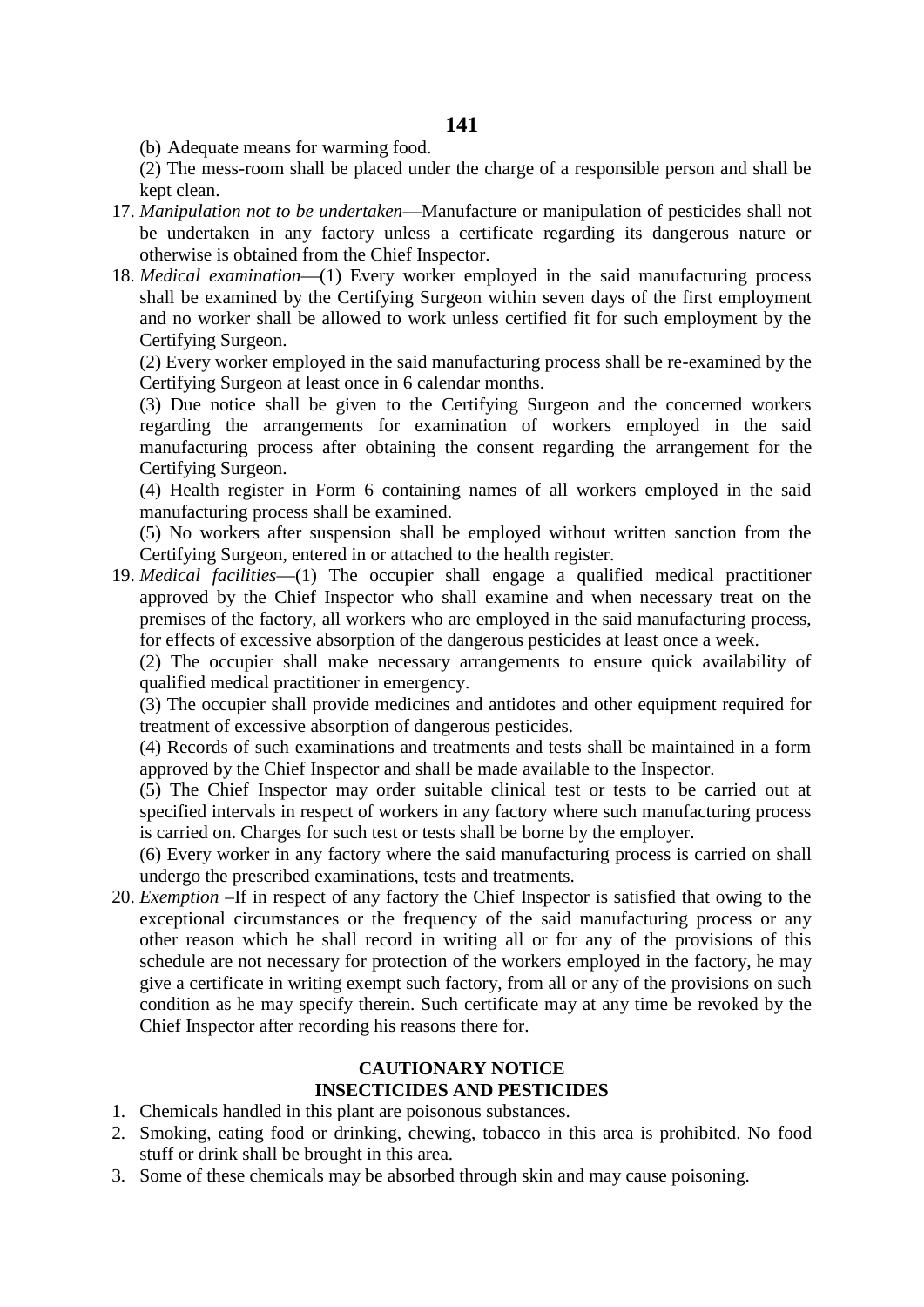- 4. A good wash shall be taken before meals.
- 5. A good bath shall be taken at the end of the shift.
- 6. Protective clothing and equipment supplied shall be used while working in this area.
- 7. Containers of pesticides shall not be used for keeping food stuffs.
- 8. Spillage of the chemicals on any part of the body or on the floor or work-bench shall be immediately washed away with water.
- 9. Clothing contaminated due to splashing shall be removed immediately.
- 10. Scrupulous cleanliness shall be maintained in this area.
- 11. Do not handle pesticides with bare hand, use scoops provided with handles.
- 12. In case of sickness like nausea, vomiting, giddiness, the manager should be informed who will make necessary arrangements for treatment.
- 13. All workers shall report for the prescribed medical tests regularly to protest their own health.

# **SCHEDULE XXI**

# **MANUFACTURE, HANDLING AND USAGE OF BENZENE AND SUBSTANCES CONTAINING BENZENE**

- 1. *Application*—Thus Schedule shall apply in respect of factories or parts thereof in which benzene or substances containing benzene arte manufactured handed or used.
- 2. *Definitions*—For the purposes of this Schedule—
	- (a) "*Substance containing benzene*" means substances wherein benzene content exceeds one per cent by volume;
	- (b) "*Substitute*" means a chemical which is harmless or less harmful than benzene and can be used in place of benzene;
	- (c) "*Enclosed system*" means a system which will not allow escape of benzene vapours to the working atmosphere; and
	- (d) "*Efficient exhaust draught*" means localised ventilation effected by mechanical means for removal of gases, vapours and dusts or fumes so as to prevent them for escaping into the air of any workroom. No draught shall be deemed to be efficient if it fails to remove smoke generated at the point where such gases, vapour, fumes or dusts originate.
- 3. *Prohibition and substitution*—(1) Benzene or substances containing benzene shall not be used as a solvent or dilute unless the process in which it is used is carried on in an enclosed system or unless the process is carried on in a manner which is considered equally safe as if it were carried out in an enclosed system.

(2) Where suitable substitutes are available, they shall be used instead of benzene or substances containing benzene. This provision, however, shall not apply to the following processes:

- (a) Production of benzene;
- (b) Process where benzene is used for chemical synthesis; and
- (c) Motor spirits (used as fuel).

(3) The Chief Inspector may, subject to confirmation by the State Government permit exemption from the percentage laid down in sub-paragraph 2(a) also from the provisions of sub-paragraph (2) of this paragraph temporarily under conditions and within limits of time to be determined after consultation with the employees and workers concerned.

4. *Protection against inhalation*—(1) The process involving the use of benzene or substances containing benzene shall, as far as practicable, be carried out in an enclosed system.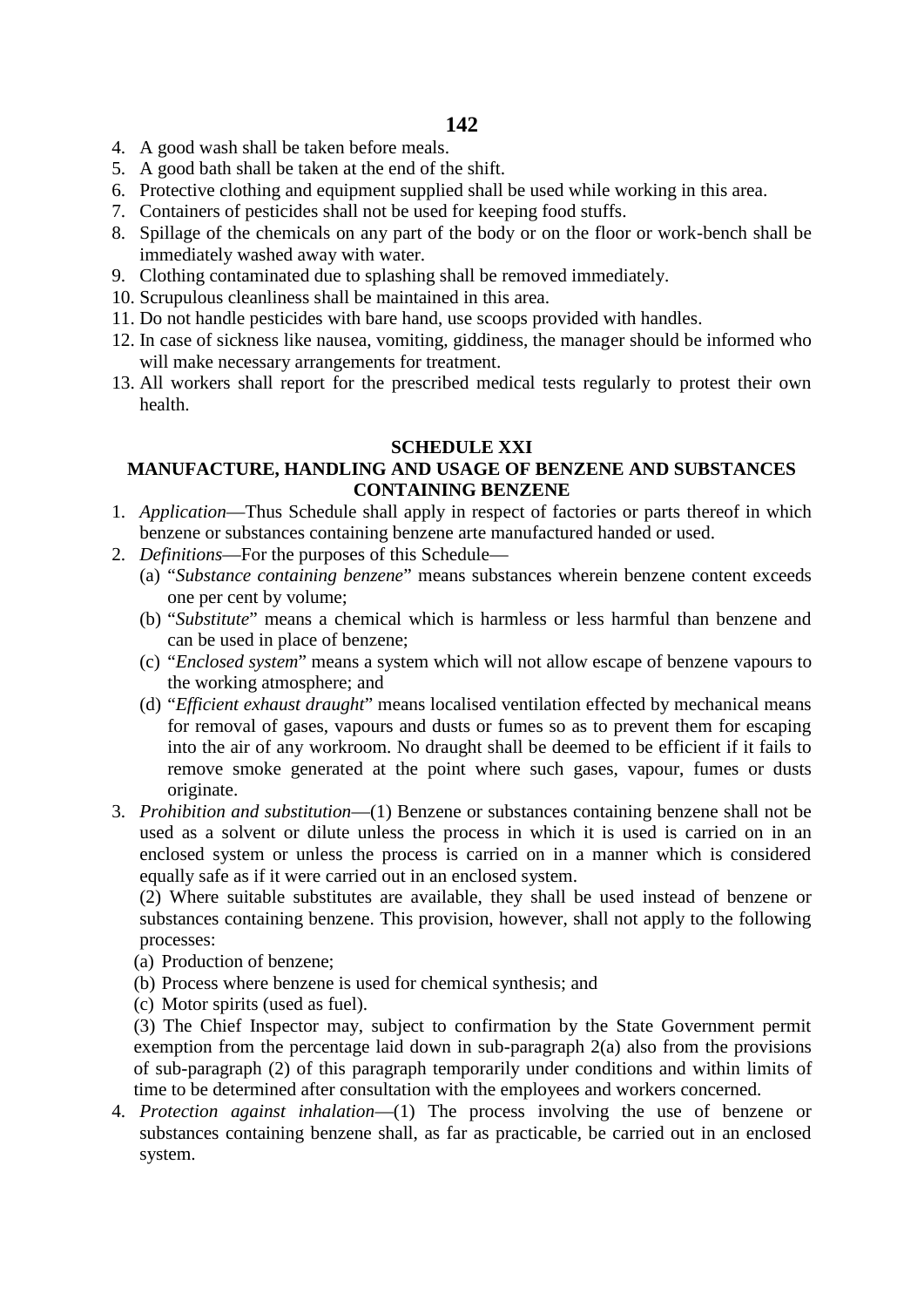(2) Where, however, it is not practicable to carry out the process in an enclosed system, the workroom in which benzene or substances containing benzene are used shall be equipped with an efficient exhaust draught or other means for the removal of benzene vapours to prevent their escape into the air of the workroom so that the concentration of benzene in the air does not exceed 25 parts per million by volume or 80 milligrams per cubic meter.

(3) Air analysis for the measurement of concentration of benzene vapours in air shall be carried out every 8 hours or at such intervals as may be directed by the Chief Inspector at places where process involving use of benzene is carried on and result of such analysis shall be recorded in register specially maintained for this purpose. If the concentrations of benzene vapours in air as measured by air analysis exceed 25 parts per million by volume or 80 milligrams per cubic meter, the Manager shall forthwith report the concentration to the Chief Inspector stating the reason for such increase.

(4) Workers who for social reasons are likely to the exposed to concentration of benzene in the air of the workroom exceeding the maximum referred to in sub-paragraph (2) shall be provided with respirators or face masks. The duration of such exposure shall be limited as far as possible.

5. *Measures against skin contact*—(1) Workers who are likely to come in contract with liquid benzene or liquid substance containing benzene shall be provided with suitable gloves, aprons, boots and where necessary vapour tight chemical goggles, made of material not affected by benzene of its vapours.

(2) The protective wear referred to in sub-paragraph (1) shall be maintained in good condition and inspected regularly.

- 6. *Prohibition relating to employment of women and young person*—No women or young person shall be employed or permitted to work in any workroom involving exposure to benzene or substances containing benzene.
- 7. *Labelling*—Every container holding benzene or substances containing benzene shall have the word "Benzene" and approved danger symbols clearly visible on it and shall also display information on benzene content, warning about toxicity and warning about in flammability of the chemical.
- 8. *Improper use of benzene—*(1) The use of benzene or substances containing benzene by workers for cleaning their hands on their work clothing shall be prohibited.
	- (2) Workers shall be instructed on the possible dangers arising from such misuse.
- 9. *Prohibitions of consuming food, etc., in workrooms*—No worker shall allowed to store or consume food or drink in the workroom in which benzene or substances containing benzene are manufactured, handled or used. Smoking and chewing tobacco or pan shall be prohibited in such workrooms.
- 10. *Instructions as regards risks*—Every worker on his first employment shall be fully instructed on the properties of benzene or substances containing benzene which he has to handle and of the dangers involved. Workers shall also be instructed on the measures to be taken do deal with in an emergency.
- 11. *Cautionary notices*—Cautionary notice in the form specified in Appendix and printed in the language easily read and understood by the majority of the workers shall be displayed at prominent places in the workrooms where benzene or substances containing benzene are manufactured, handled or used.
- 12. *Washing facilities, cloakroom and mess-room—*In factories in which benzene or substances containing benzene are manufactured, handled or used, the occupier shall provide and maintain in a clean state and in good repair—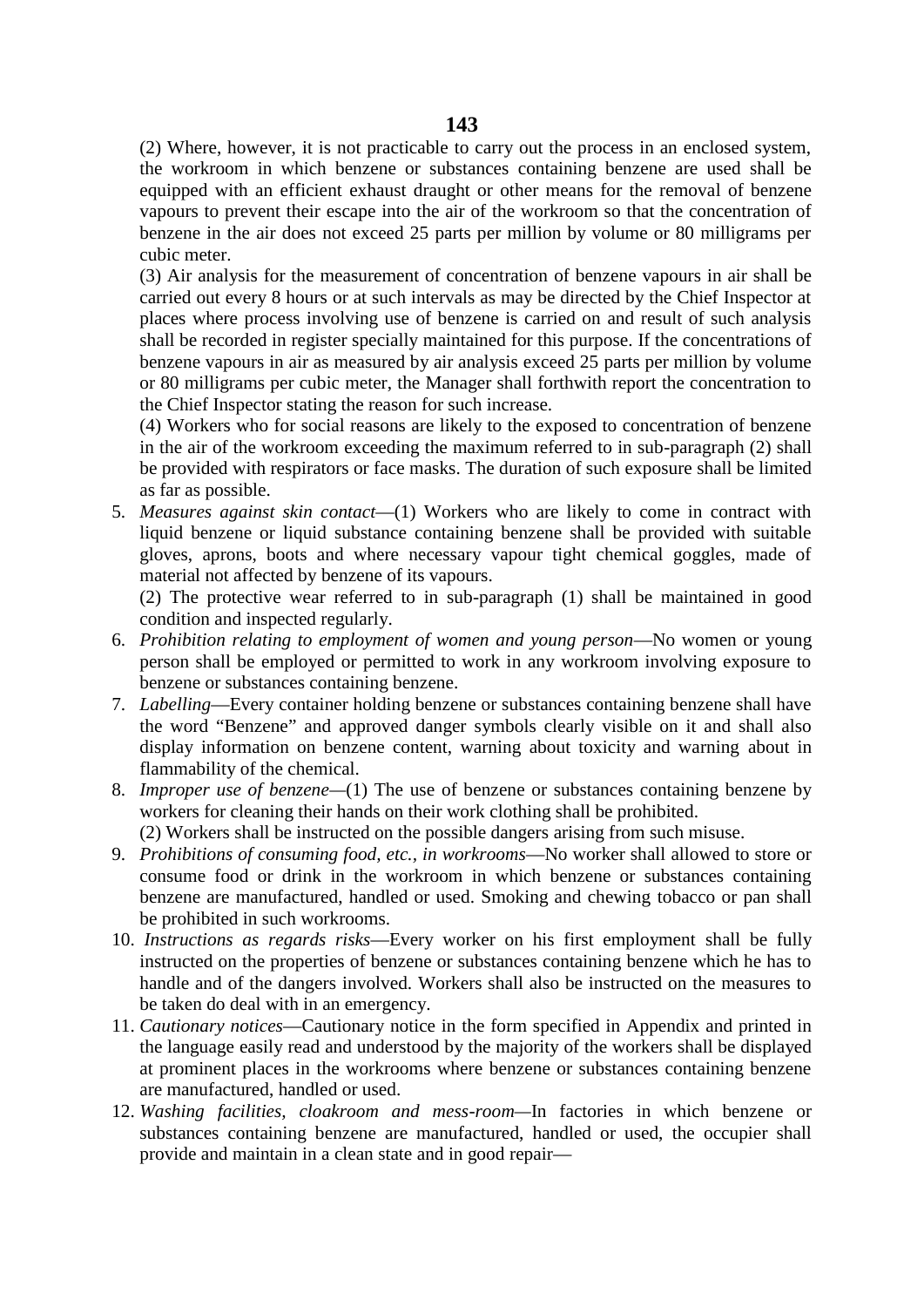- (a) Washing facilities under cover, of the standard of at least one tap for every 10 persons having constant supply of water with soap and a clean towel provided individually to each worker if so ordered by the Inspector;
- (b) A cloakroom with lockers for each worker, having two compartments—one for street clothing and one for work-clothing; and
- (c) A mess-room furnished with tables and benches with means for warming food; provided that where a canteen or other proper arrangements exist for the workers to take their meals, the requirements of mess-room shall be dispensed with.
- 13. *Medical Examination*—(1) Every worker who is to be employed in processes involving use of benzene or substances containing benzene, shall undergo—
	- (a) A thorough pre-employment medical examination including a blood test for fitness for employment by a Certifying Surgeon; and
	- (b) Periodical medical examination including blood test and other biological test at intervals of every 6 months by the factory medical officer with the assistance of a laboratory.

(2) Certificates of pre-employment medical examination and periodical examination including tests, shall be entered in a health register in Form No. 6, which shall be produced on demand by an Inspector.

(3) (a) If the factory medical officer on examination at any time is of the opinion that any worker has developed signs or symptoms of benzene exposure, he shall makes a record of his findings in the said register and inform the manager in writing.

(b) On receipt of the information from the factory medical officer, the manager of the factory shall send the workers so found exposed to the Certifying Surgeon who shall, after satisfying himself with the findings of the factory medical officer and conducting necessary examinations, issue order of temporary shifting of the workers or suspension of the workers in the process.

(4) The medical examination shall be arranged by the occupier or manager of the factory and the worker so examined shall not bear any expenses for it.

### **APPENDIX CAUTIONARY NOTICE Benzene and substances containing benzene**

- 1. *Hazards*:
	- (a) Benzene and substances containing benzene are harmful;
	- (b) Prolonged or repeated breathing of benzene vapour may result in acute or chronic poisoning;
	- (c) Benzene can also be absorbed through skin which may cause skin and other diseases.
- 2. *Preventive measures*:
	- (a) Avoid breathing of benzene vapours;
	- (b) Avoid prolonged or repeated contact of benzene with the skin;
	- (c) Remove benzene soaked or wet clothing promptly;
	- (d) If at any time you are exposed to high concentration of benzene vapours and exhibit signs and symptoms such as dizziness, difficulty in breathing, excessive excitation and losing of consciousness immediately inform your factory manager;
	- (e) Keep all the containers of benzene closed;
	- (f) Handle, use and process benzene and substances containing benzene carefully in order to prevent their spillage on floor;
	- (g) Maintain good housekeeping.
- 3. *Protective equipment*—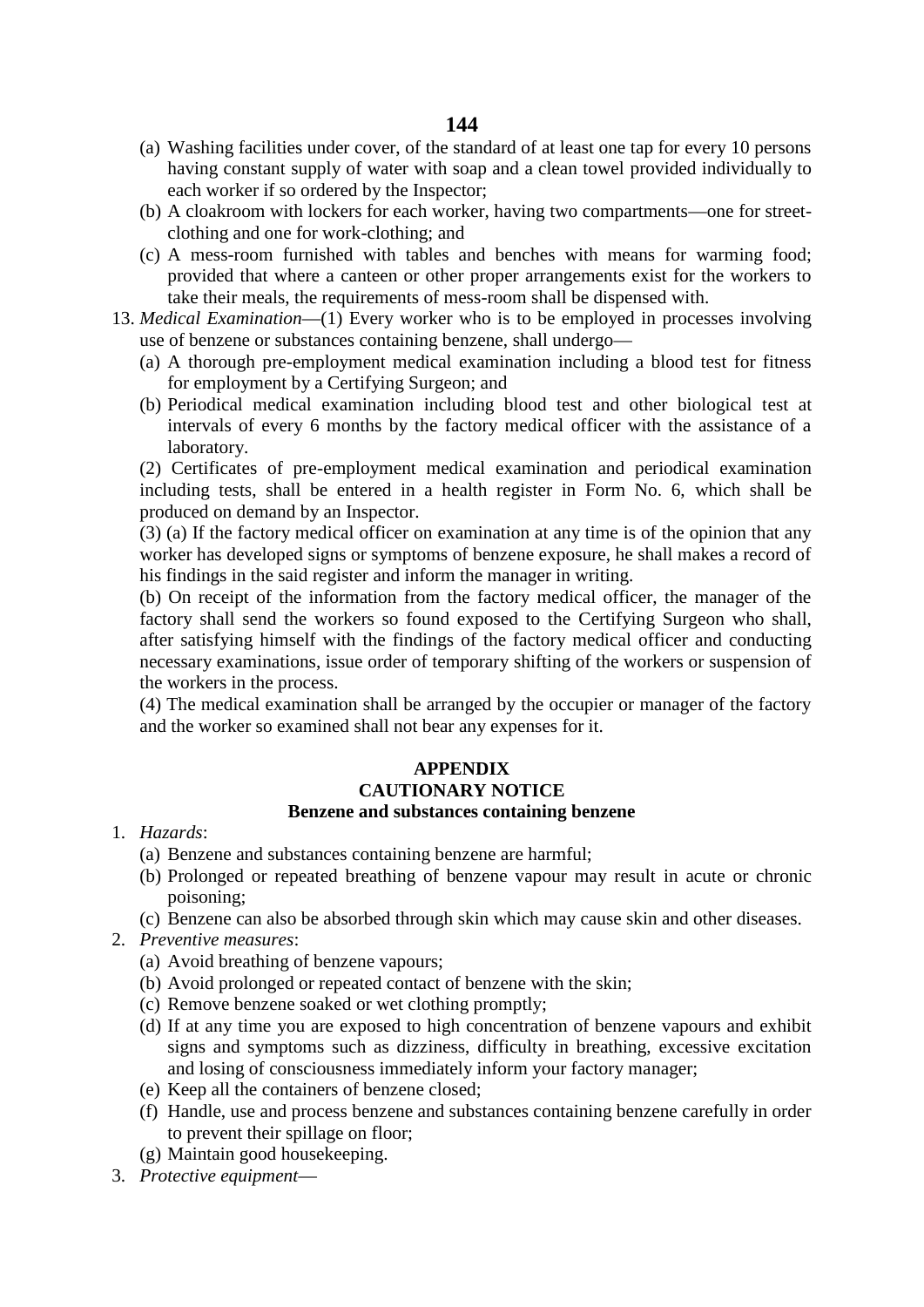- (a) Use respiratory protective equipment in places where benzene vapours are present in high concentration;
- (b) In emergency, use self generating oxygen mask or oxygen or air cylinder masks;
- (c) Wear hand gloves, aprons, goggles and gum boots to avoid contact of benzene with your skin and body parts.
- 4. *First-aid measures in case of acute benzene poisoning*:
	- (a) Remove the clothing immediately if it is wetted with benzene;
	- (b) If liquid benzene enters eyes, flash thoroughly for at least 15 minutes with clean running water and immediately secure medical attention;
	- (c) In case of unusual exposure to benzene vapour, call a physician immediately. Until he arrives, do the following
		- i) If the exposed person is conscious—
			- (a) Move him to fresh air in open;
			- (b) Lay down without a pillow and keep him quiet and warm;
		- ii) If the exposed person is unconscious—
			- (a) Lay him down preferably on the left side with the head low;
			- (b) Remove any false teeth, chewing gum, tobacco or other foreign objects which may be in his mouth;
			- (c) Provide him artificial respiration in case difficulty is being experienced in breathing;
			- (d) In case of shallow breathing or cyanosis (blueness of skin, lips, ears, finger-nail, beds); he should be provided with medical oxygen or oxygen carbon dioxide mixture. If needed, he should be given artificial respiration. Oxygen should be administered by a trained person only.

### **SCHEDULE XXII**

## **MANUFACTURING PROCESS OR OPERATIONS IN CARBON DISULPHIDE PLANTS**

- 1. *Application*—This Schedule shall apply to all electric furnaces in which carbon disulphide is generated and all other plants where carbon disulphide after generation is considered refined and stored. This Schedule is in addition to and not in derogation of any of the provisions of the Act and rules made there under.
- 2. *Construction, installation and operation*—(1) The buildings in which electric furnaces are installed and carbon disulphide after generation is condensed and refined be segregated from other parts of the factory and shall be of open type to ensure optimum ventilation and the plant layout shall be such that only a minimum number of workers are exposed to the risk of any fire or explosion at any one time.

(2) Every electric furnace and every plant in which carbon disulphide is condensed, refined and stored with all their fittings and attachments shall be of good construction, sound material and of adequate strength to sustain the internal pressure to which the furnace or the plant may be subjected to and shall be so designed that carbon disulphide liquid and gas are in closed system during their normal working.

(3) The electric furnace supports shall be firmly grouted about 60 centimeters in concrete or by other effective means.

(4) Every electric furnace shall be installed and operated according to manufacturer's instructions and these instructions shall be clearly imparted to the personnel in-charge of construction and operation.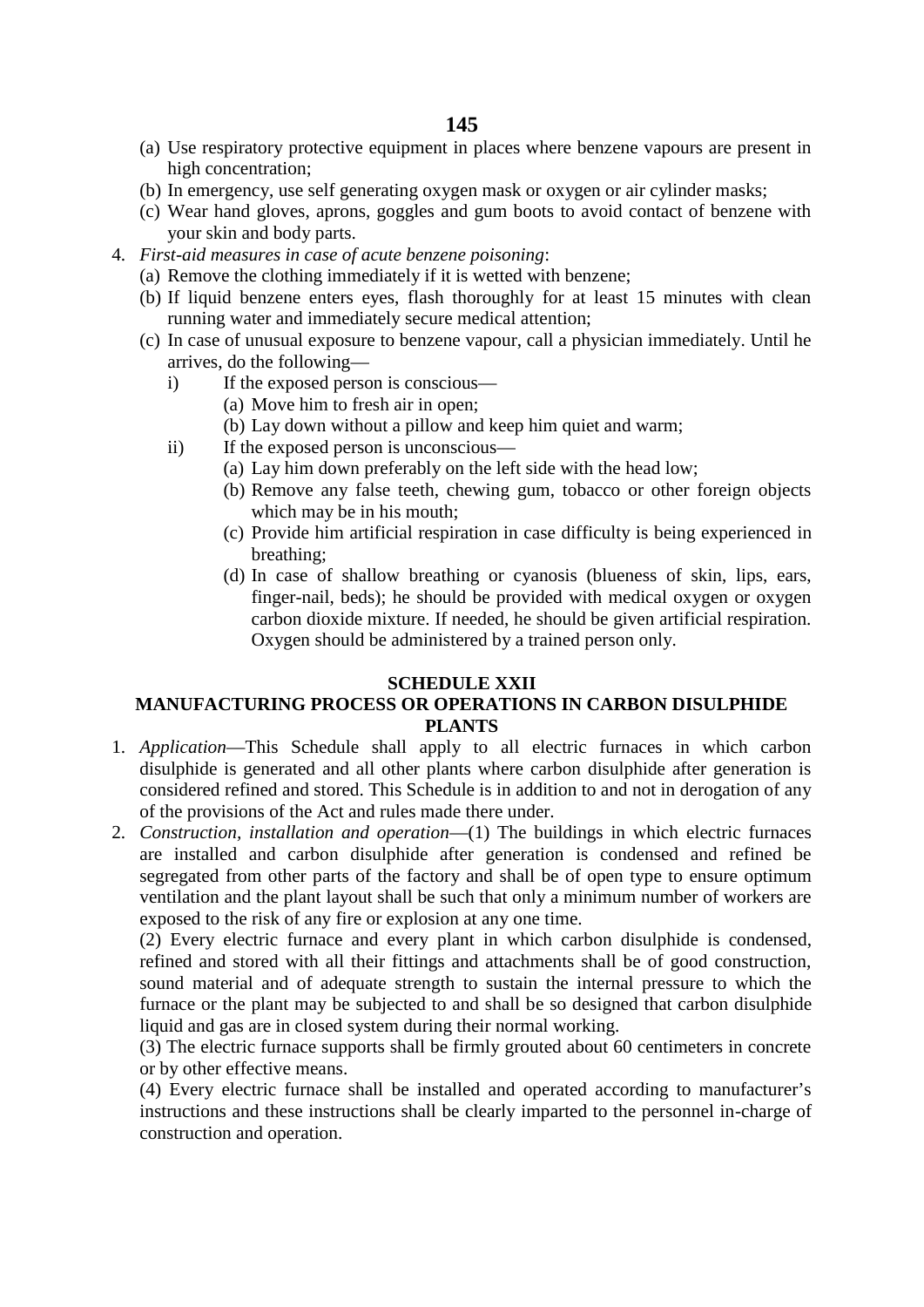(5) The instructions regarding observance of correct furnace temperature, sulphur dose, admissible current or power consumption and periodical checking of charcoal level shall be strictly complied with.

3. *Electrodes*—(1) Where upper ring electrodes made of steel are used in the electric furnace, they shall be of streamless tube construction and shall have arrangement for being connected to cooling water system through a siphon built in the electrodes or through a positive pressure water pump.

(2) The arrangement for cooling water referred to in sub-paragraph (1) shall be connected with automatic alarm system which will be actuated in the event of interruption of cooling water in the electrodes and give visible and audible alarm signals in the control room and simultaneous stop power supply for the furnace operation and to stop the further supply of water. The alarm system and the actuating device shall be checked every day.

- 4. *Maintenance of charcoal level*—When any electric furnace is in operation, it shall be ensured that the electrodes are kept covered with charcoal bed.
- 5. *Charcoal separator*—A cyclone type of charcoal separator shall be fitted on the off-take pipe between the electric furnace and sulphur separator to prevent entry of pieces of charcoal into the condenser and piping.
- 6. *Rupture disc and safety seal—*(1) At least two rupture discs of adequate size which shall below off at a pressure twice the maximum operating pressure shall be provided on each furnace and shall be mounted directly on the top of the furnace or each through an independent pipe as close as possible to the furnace.

(2) A safety water seal shall be provided and tapped from a point between the charcoal separator and the sulphur separator.

- 7. *Pyrometer and manometers*—(1) Each electric furnace shall be fitted with adequate number of pyrometers to give an indication of the temperature as correctly as reasonably practicable at various points in the furnace. The dials for reading temperature shall be located in the control room.
	- (2) Manometers or any other suitable devices shall be provided for indicating pressure-
		- a) In the off-take pipe before and after the sulphur separator; and
		- b) In primary and secondary condenser.
- 8. *Check valves*—All piping carrying carbon disulphide shall be fitted with check valves at suitable positions so as to prevent gas from flowing back into any electric furnace in the event of its shut down.
- 9. *Inspection and maintenance of furnace*—(1) Every electric furnace shall be inspected internally by a competent person—
	- (a) Before being placed in service after installation;
	- (b) Before being placed in service after reconstruction or repairs; and
	- (c) Periodically every time the furnace is opened for cleaning or de-ashing or for replacing electrodes.
	- (2) When an electric furnace is down for cleaning or de-ashing
		- a) The brick lining shall be checked for continuity and any part found defective removed.
		- b) After removal of any part of the lining referred to in (a) the condition of the shell shall be closely inspected; and
		- c) Any plates forming shell found corroded to the extent that safety of the furnace is endangered shall be replaced.
- 10. *Maintenance of records*—The following hourly records shall be maintained in a log book—
	- (a) Manometer reading at the points specified in sub-paragraph 7(2);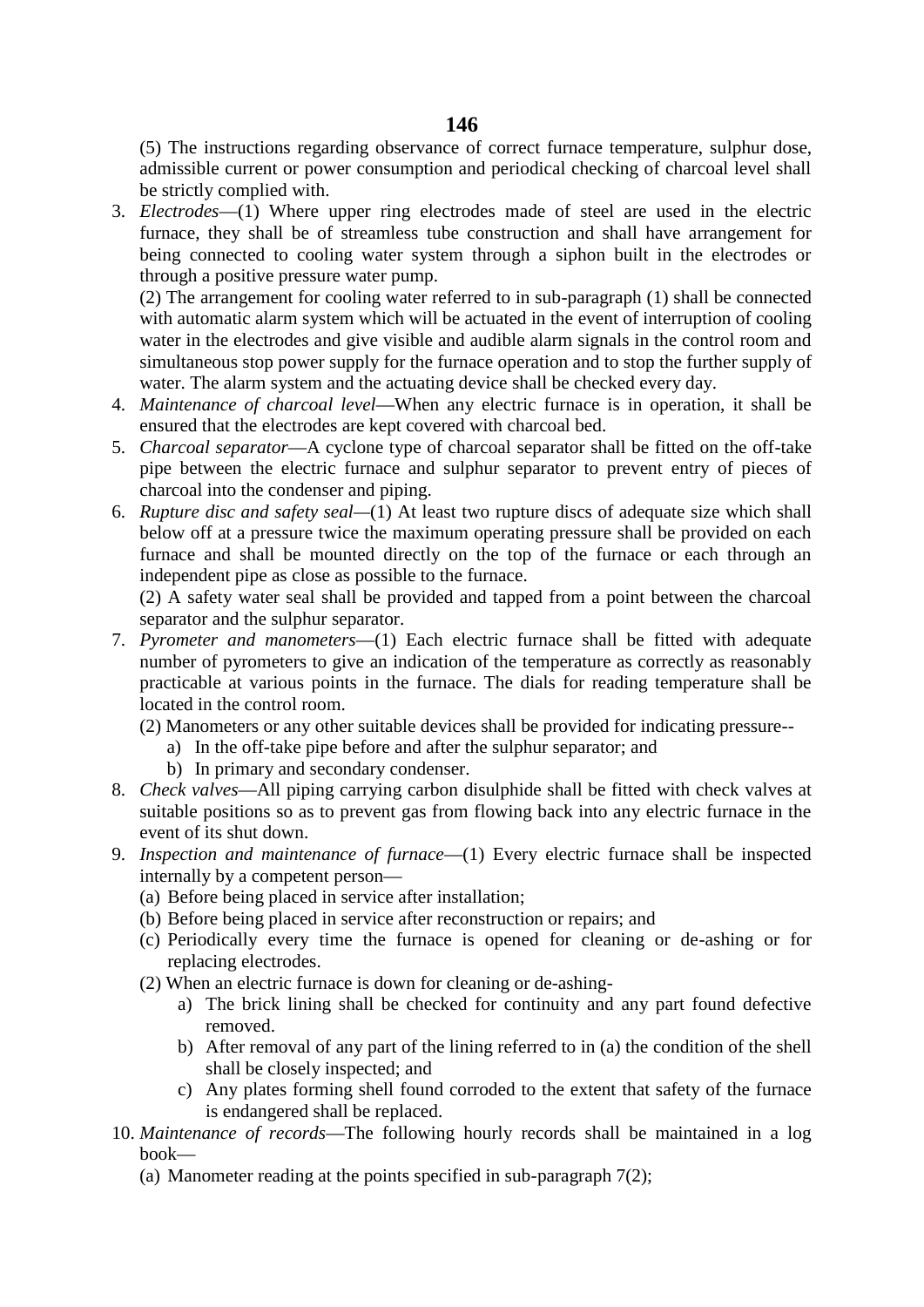- (b) Gas temperature indicated by pyrometers and all other vital points near the sulphur separator and primary and secondary condensers;
- (c) Water temperature and flow of water through the siphon in the electrodes; and
- (d) Primary and secondary voltages and current and energy consumed.
- 11. *Electrical apparatus, wiring and fittings*—All buildings in which carbon disulphide is refined or stored shall be provided with electrical apparatus, wiring and fittings which shall afford adequate protection from fire and explosion.
- 12. *Prohibition relating to smoking*—No person shall smoke or carry matches, fine or naked light or other means of producing a naked light or spark in buildings in which carbon disulphide is refined or stored, and a notice in the language understood by a majority of the workers shall be posted in the plant prohibiting smoking and carrying or matches, fire or naked light or other means of producing naked light or spark into such rooms.
- 13. *Means of escape*—Adequate means of escape shall be provided and maintained to enable persons to move to a safe as quickly as possible in case of an emergency. At least two independent staircase of adequate width shall be provided in every building housing the furnaces at reasonable intervals at opposite ends. These shall always be kept clear of all obstructions and so designed as to afford easy passage.
- 14. *Warning in case of fire*—There shall be adequate arrangements for giving warnings in case of fire or explosion which shall operate on electricity and in case of failure of electricity, by some mechanical means.
- 15. *Fire*-*fighting equipment*—(1) Adequate number of suitable fire extinguishers or other fire extinguishers equipment shall be kept in constant readings for dealing with risks involved and depending on the amount and nature of materials stored.

(2) Clear instructions as to how the extinguishers or other equipment should be used printed in the language which the majority of the workers employed understand, shall be affixed to each extinguisher or other equipment and the personnel trained in their use.

16. *Bulk sulphur*—(1) Open or semi enclosed spaces for storage of bulk sulphur shall be sited with due regard to the dangers which may arise from sparks given off by nearly locomotives, etc., and precautions shall be taken to see that flames, smoking and matches and other sources of ignition do not come in contact with the clouds of dust arising during bending of bulk sulphur.

(2) All enclosures for bulk sulphur shall be of non-combustible construction, adequately ventilated and so designed as to provide a minimum of ledges on which dust may lodge.

(3) The bulk sulphur in the enclosures shall be handled in such a manner as to minimise the formation of dust clouds and no flame, smoking and matches or other sources of ignition shall be employed during handling and non-sparking tools shall be used whenever sulphur is shovelled or otherwise removed by hand.

(4) No repairs involving flames, heat or use of hand or power tools shall be made in the enclosure where bulk sulphur is stored.

- 17. *Liquid sulphur*—Open flames, electric sparks and other sources of ignition, including smoking and matches, shall be excluded from the vicinity of molten sulphur.
- 18. *Training and supervision*—(1) All electric furnaces and all plants in which carbon disulphide is condensed, refined or stored shall be under adequate supervision at all times while the furnaces and plant are in operation.

(2) Worker in-charge of operation and maintenance of electric furnace and plants shall be properly qualified and adequately trained.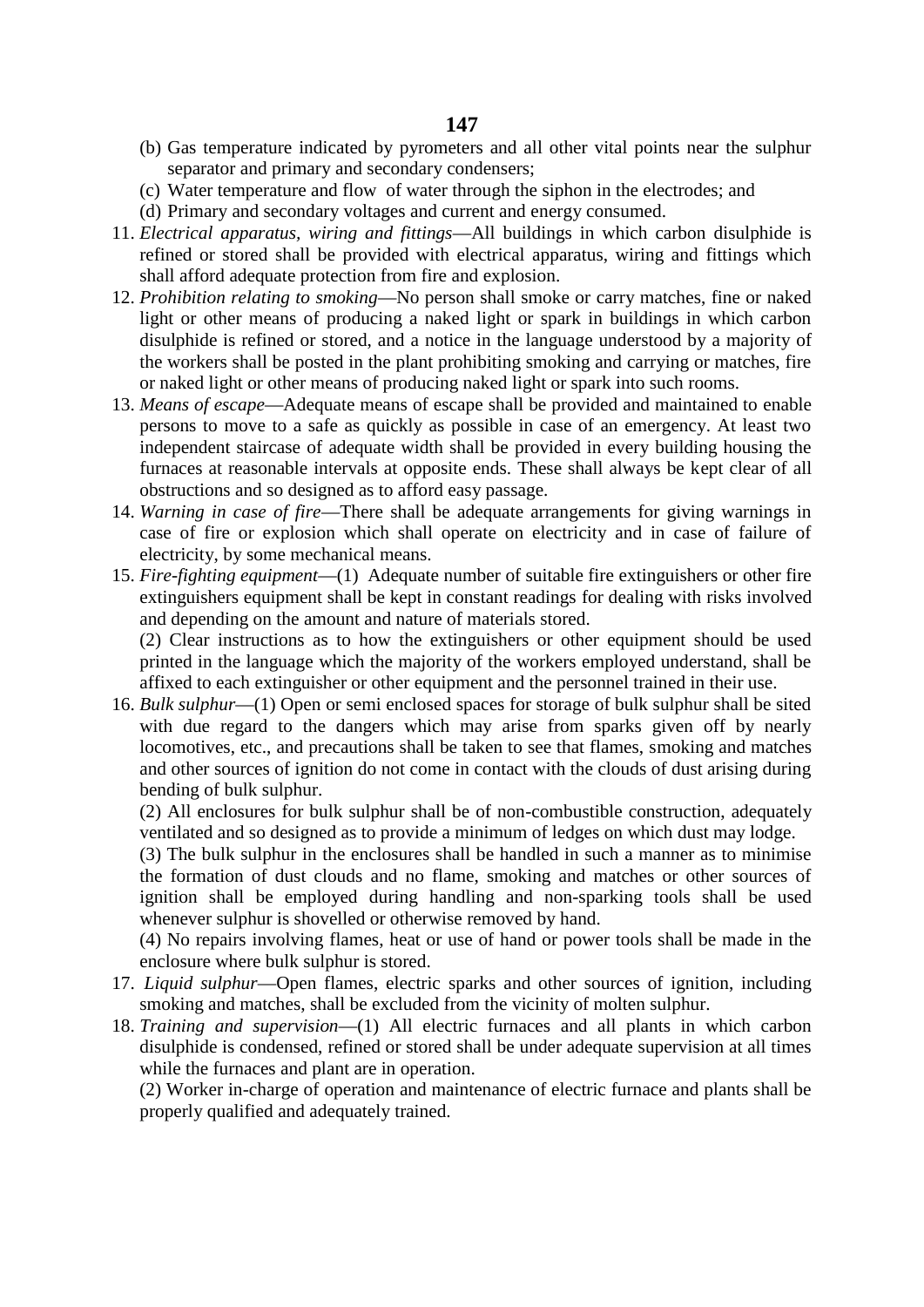19. *Washing facilities*—(1) The occupier shall provide and maintain in a clean state and in good repair, for the use of all persons employed wash place cover with at least one tap or stand pipe, having a constant supply to clean water for every five such persons, the taps of stand pipes being spaced not less than 120 centimeters apart with a sufficient supply of soap and clean towels; provided that towels shall be supplied individually to each worker if so ordered by the Inspector.

(2) All the workers employed in the sulphur storage, handling and melting operations shall be provided with a nail brush.

- 20. *Personal protective equipment*—(1) Suitable goggles and protective clothing consisting of overalls without pockets, gloves and footwear shall be provided for the use of operatives—
	- (a) When operating valves or cocks controlling fluids etc.;
	- (b) Drawing off of molten sulphur pot; and
	- (c) Handling charcoal or sulphur.

(2) Suitable respiratory protective equipment shall be provided and stored in the appropriate place for use during abnormal conditions or in an emergency.

Arrangements shall be made for proper and efficient cleaning of all such protective equipment.

- 21. *Cloakrooms*—There shall be provided and maintained for the use of all persons employed in the processes a suitable cloakroom for clothing put off during working hours and suitable place separate from the cloakroom for the storage or overalls or working clothes. The accommodation so provided shall be placed in the charge of a responsible person and shall be kept clean.
- 22. *Unauthorised persons*—Only maintenance and repair personnel, persons directly connected with the plant operation and those accompanied by authorised persons shall be admitted into the plant.

#### **SCHEDULE XXIII**

## **MANUFACTURE OR MANIPULATION OF CARCINOGENIC DYE INTERMEDIATES**

- 1. *Applications*—This Schedule shall apply in respect of all factories or any part thereof where processes in which the substances mentioned in paragraph 3 and 4 are formed, manufactured, handled, or used and the processes incidental thereto in the course of which these substances are formed, are carried on. The process indicated in this paragraph shall be referred to hereinafter as "the said processes", and such a reference shall mean any or all the processes described in this paragraph.
- 2. *Definitions*—For the purposes of this Schedule the following definitions shall apply, unless the context otherwise requires—
	- (a) "*controlled substances*" means chemical substances mentioned in paragraph 4 of this Schedule;
	- (b) "*first employment*" means first employment in the said processes and also re employment in such processes following any cessation of employment for a continuous period exceeding three calendar months;
	- (c) "*efficient exhaust draught*" means localised ventilation effected by mechanical means for the removal of gas vapour, dust or fume so as to prevent them from escaping into the air of any place in which work is carried on. No draught, shall be deemed to be efficient which fails to remove smoke generated at the point where such gas, vapour, fume or dust originates; and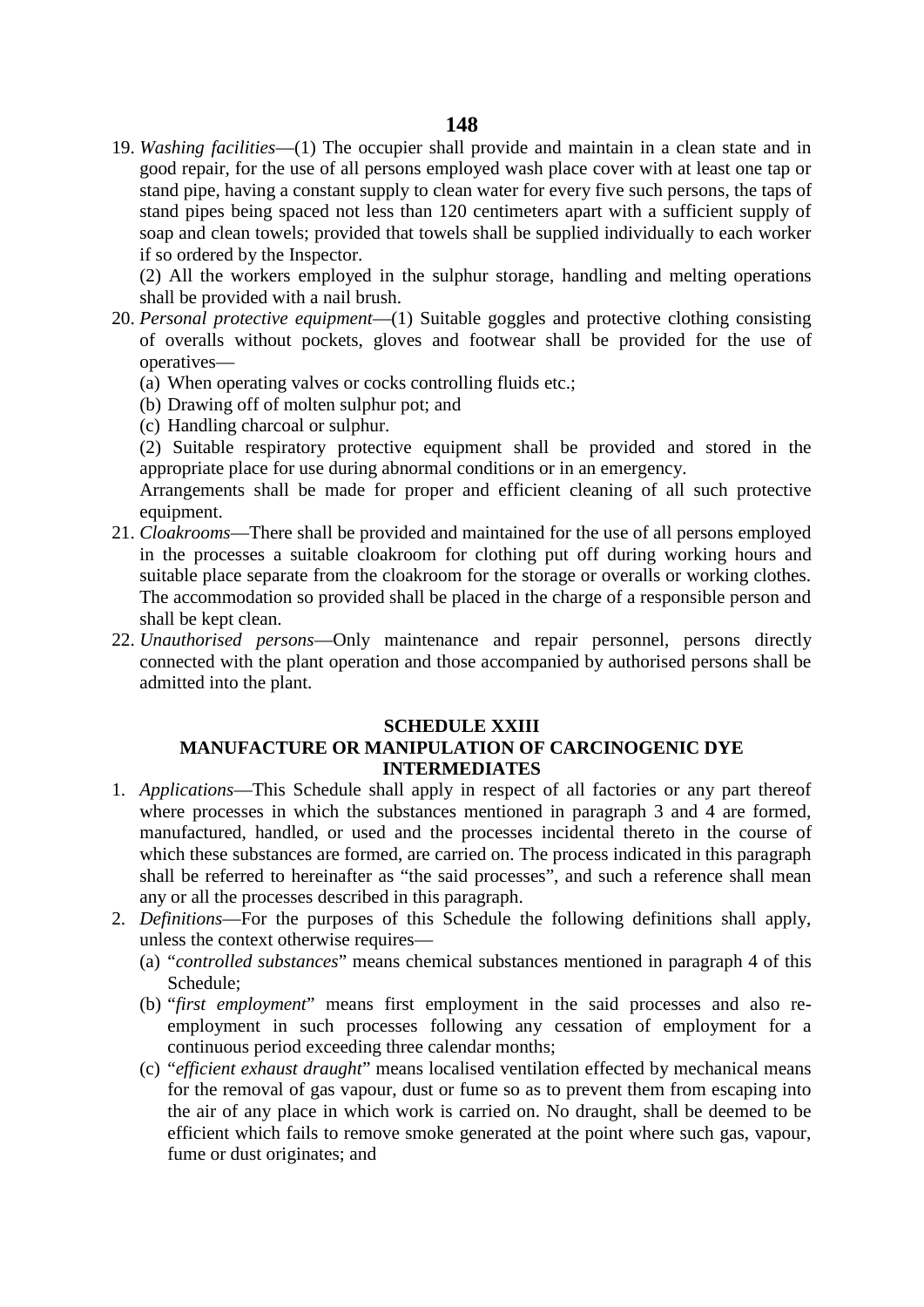- (d) "*prohibited substances*" means chemical substances mentioned in paragraph 3 of this Schedule.
- 3. *Prohibited substances*—For the purposes of this Schedule, the following chemical substance shall be classified as "prohibited substance" except when these substances are present or are formed as a by-product of a chemical reaction in a total concentration not exceeding one per cent;
	- (a) Beta-naphthylamine and its salt;
	- (b) Benzidine and its salts;
	- (c) 4-amino dephenyl and its salts;
	- (d) 4 nitro diphenyl and its salts; and
	- (e) Substance containing of these compounds.
- 4. *Controlled substances*—For the purposes of this Schedule, the following chemical substances shall be classified as "controlled substances:
	- (a) Alpha-napthylamine or alpha-naphthylamine containing not more than onr per cent of beta-napthylamine either as by-product of chemical reaction or otherwise, and its salts;
	- (b) Ortho-tolidine and its salts;
	- (c) Dianisidine and its salts;
	- (d) Dichlorobenzidine and its salts;
	- (e) Auramine; and
	- (f) Magneta.
- 5. *Prohibition of employment*—No person shall be employed in the said processes in any factory in which any prohibited substance is formed manufactured processes, handled, or used except as exempted by the Chief Inspector as stipulated in paragraph 23.
- 6. *Requirements for processing or handling controlled substances*—(1) Where any of the controlled substances referred to in paragraph 4 are formed, manufactured, processed, handled or used, all practical steps shall be taken to prevent inhalation, or absorption of the said controlled substance by the workers while engaged in the processing that substance, and its storage or transport within the plant, or in cleaning or maintenance of the concerned equipment, plant, machinery and storage areas.

(2) As far as possible all operations shall be carried out in a totally enclosed system. Wherever such enclosure is not possible, efficient exhaust draught shall be applied at the point where the controlled substances are likely to escape into the atmosphere during the process.

(3) The controlled substances shall be received in the factory in tightly closed containers and shall be kept so except when these substances are in process or in use. The controlled substances shall leave the factory only in tightly closed containers of appropriate type. Al the containers shall be plainly labelled to indicate the containers.

- 7. *Personal protective equipment*—(1) The following items of personal protective equipment shall be provided and issued to every worker employed in the said processes:
	- (a) Long trousers and shirts or overalls with full sleeves and head coverings. The shirts or overalls shall cover the neck completely; and
	- (b) Rubber gum-boots.

(2) The following items of personal protective equipment shall be provided in sufficient numbers for use by workers employed in the said process when there is danger of injury during performance of normal duties or in the event of emergency:

- a) Rubber hand gloves;
- b) Rubber aprons; and
- c) Airline respirators or other suitable respiratory protective equipment.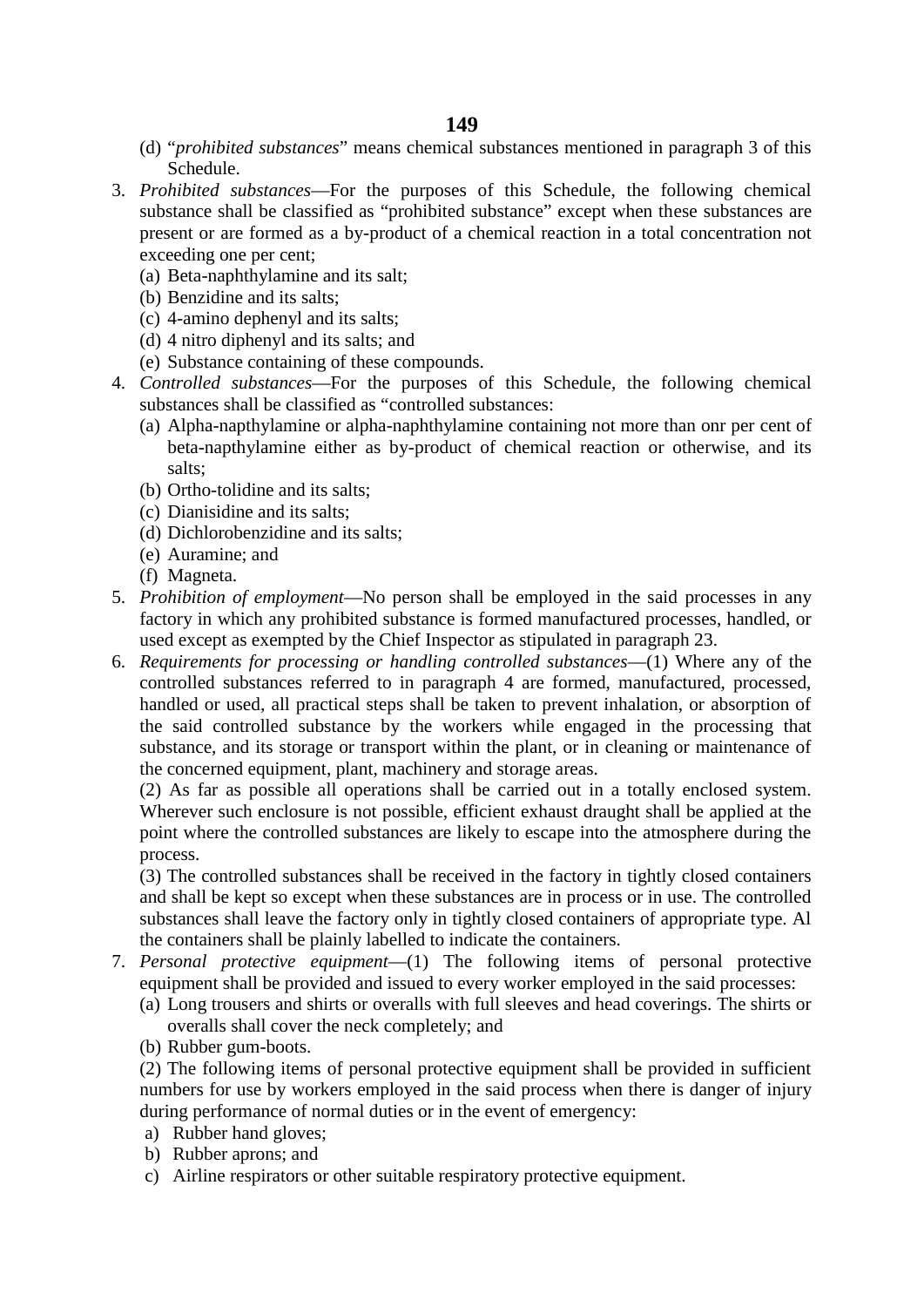(3) It shall be the responsibility of the manager to maintain all items of personal protective equipment in a clean and hygienic condition and in good repair.

- 8. *Prohibition relating to employment of women and young persons*—No woman or young person shall be employed or permitted to work in any room in which the said processes are carried on.
- 9. *Floors of workroom—*The floor of every workroom in which the said processes are carried on shall be (a) smooth and impervious to water; provided that asphalt or tar shall not be used in the composition of the floor, (b) maintained in a state of good repairs, (c) with a suitable slope for easy draining and provided with gutters, and (d) thoroughly washed daily with the drain water being let into a sewer through a closed channel.
- 10. *Disposal of empty containers—*Empty containers used for holding controlled substances shall be thoroughly cleaned of their contents and treated with an inactivating agent before being discarded.
- 11. *Manual handling—*Controlled substances shall not be allowed to be mixed, emptied or handled except by means of a scoop with a handle. Such scoop shall be thoroughly cleaned daily.
- 12. *Instructions regarding risk*—Every worker on his first employment in the said processes shall be fully instructed on the properties of the toxic chemicals to which he is likely to be exposed to, of the dangers involved and the precautions to be taken. Workers shall also be instructed on the measures to be taken to deal with an emergency.
- 13. *Cautionary placards*—Cautionary placard in the form specified in Appendix attached to this Schedule and printed in the language of the majority of the workers employed in the said processes shall be affixed in prominent places frequented by them in the factory, where the placards can be easily and conveniently read. Arrangements shall be made by the manager to instruct periodically all such workers regarding the precautions contained in the cautionary placards.
- 14. *Obligations of the workers*—It shall be the duty of the person employed in the processes to submit themselves for the medical examination including exfoliative cytology of urine by the Certifying Surgeon or the qualified medical practitioners as provided for under these rules.
- 15. *Washing and bathing facilities*—(1) The following washing and bathing facilities shall be provided and maintained in a clean state and in good repair for the use of all workers employed in the said process—
	- (a) A wash place under cover having constant supply of water and provided with clean towels, soap and nail brushes and with at least one stand pipe for every five such workers;
	- (b) Fifty per cent of the stand pipes provided under Clause (a) shall be located in bathrooms where both hot and cold water shall be made available during the working hours of the factory and for one hour thereafter;
	- (c) The washing and bathing facilities shall be in close proximity of the area housing and the said processes;
	- (d) A clean towel shall be provided individually to each worker; and
	- (e) In addition to taps mentioned under Clause (a), one stand pipe in which warm water is made available, shall be provided on each floor.

(2) Arrangement shall be made to wash factory uniforms and other work clothes every day.

16. *Food, drinks, etc., prohibited in workroom*—No worker shall consume food, drink, pan, supari ot tobacco or shall smoke in any workroom in which the said processes are carried on and no worker shall remain in any such work room during intervals for meals or rest.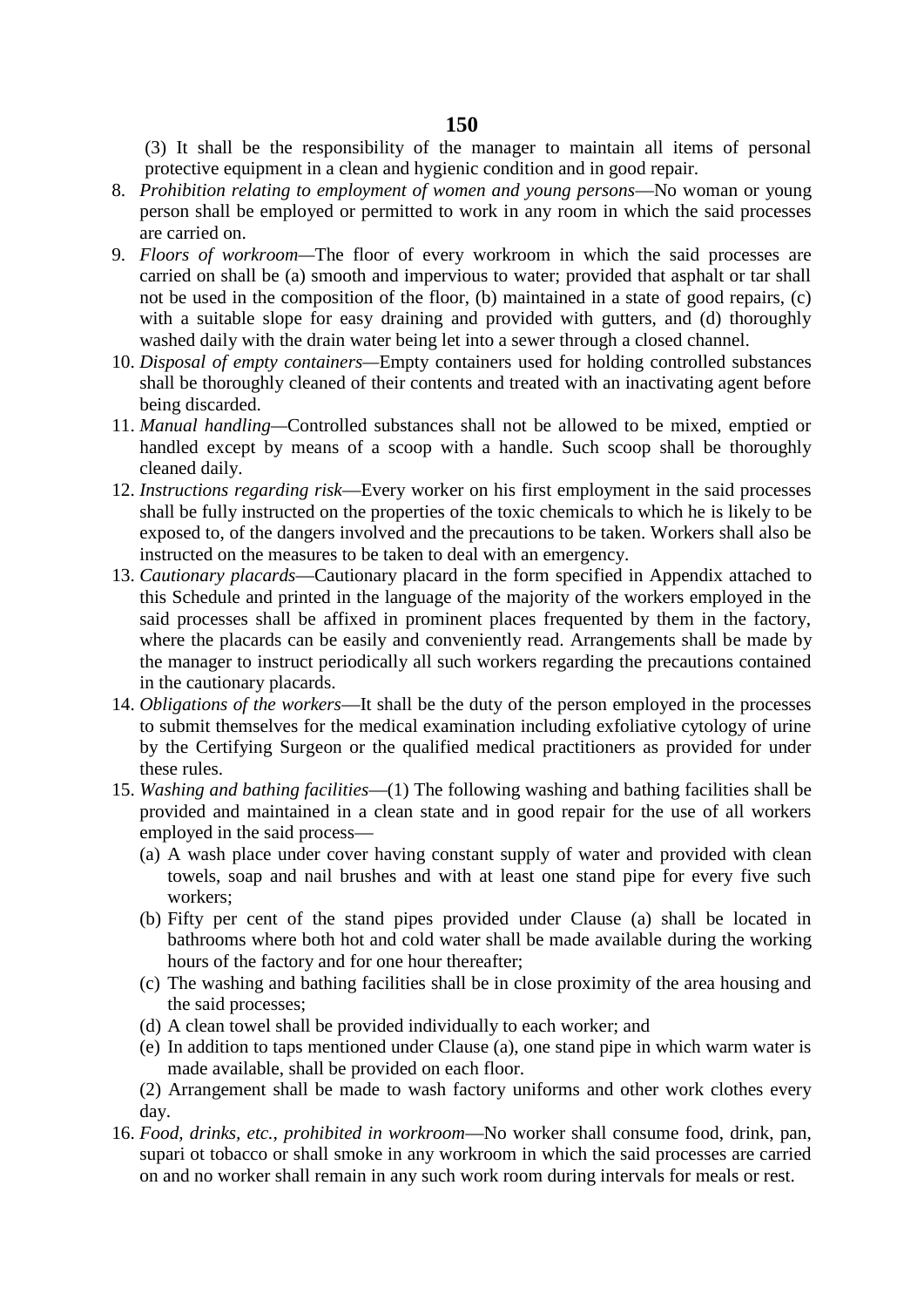- 17. *Cloakroom*—There shall be provided and maintained in a clean state and in good repair for the use of the workers employed in the said processes (a) a cloakroom with lockers having two compartments—one for street clothes and the other for work clothes, (b) a place separate from the locker room and the mess-room, for the storage of protective equipment provided under paragraph 7. The accommodation so provided shall be under the care of a responsible person and shall be kept clean.
- 18. *Mess*-*room*—There shall be provided and maintained for the use of workers employed in the said processes who remain on the premises during the meal intervals, a mess-room which shall be furnished with tables and benches and provided with suitable means for warming food.
- 19. *Time allowed for washing—*Before the end of each shift 30 minutes shall be allowed for bathing for each worker who is employed in the said processes. Further, at least 10 minutes shall be allowed for washing before each meal in addition to the regular time allowed for meals.
- 20. *Restriction on age of persons employed*—No water under the age of 40 years shall be engaged in the factory in the said processes for the first time after the date on which the Schedule comes into force.
- 21. *Medical examination*—(1) Every worker employed in the said processes shall be examined by a Certifying Surgeon within 14 days of his first employment. Such examination shall includes tests which the Certifying Surgeon may consider appropriate and shall include exfoliate cytology of the urine. No worker shall be allowed to work after 14 days of his first employment in the factory unless certified fit for such employment by the Certifying Surgeon.

(2) Every worker employed in the said processes shall be re-examined by the Certifying Surgeon, at least once in every six calendar months. Such examination shall include tests which the Certifying Surgeon may consider appropriate but shall include exfoliate cytology of the urine.

(3) A person medically examined under sub-paragraph (1) shall be granted by the Certifying Surgeon a certificate of fitness in Form 28. Record of each re-examination carried out under sub-paragraph (2) shall be entered in the certificate. The certificate shall be kept in the custody of the manager of the factory.

(4) The record of each examination carried out as referred to in sub-paragraphs (1) and (2) including the nature and the results of the tests shall be entered by the Certifying Surgeon in a health register in Form 29.

(5) The certificate of fitness and the health register shall be kept readily available for inspection by any Inspector.

(6) If at any time the Certifying Surgeon is of the opinion that a person is no longer fit for employment in the said processes or any other work on the ground that continuance therein would damage to his health, he shall make a record of his findings in the said certificate and the health register. The entry of his findings in those documents should also include the period for which he considers that said person is unfit for work in the said processes or in any work as the case may be.

(7) No person who has been found unfit to work as said in sub-paragraph (6) shall be re employed or permitted to work unless the Certifying Surgeon, after further examinations, again certifies him to fit for employment.

22. *Medical facilities*—(1) The occupier of every factory in which the said processes are carried on shall engage a qualified medical practitioner for medical surveillance of the workers employed in such processes. His appointment shall be subject to approval of the Chief Inspector of Factories.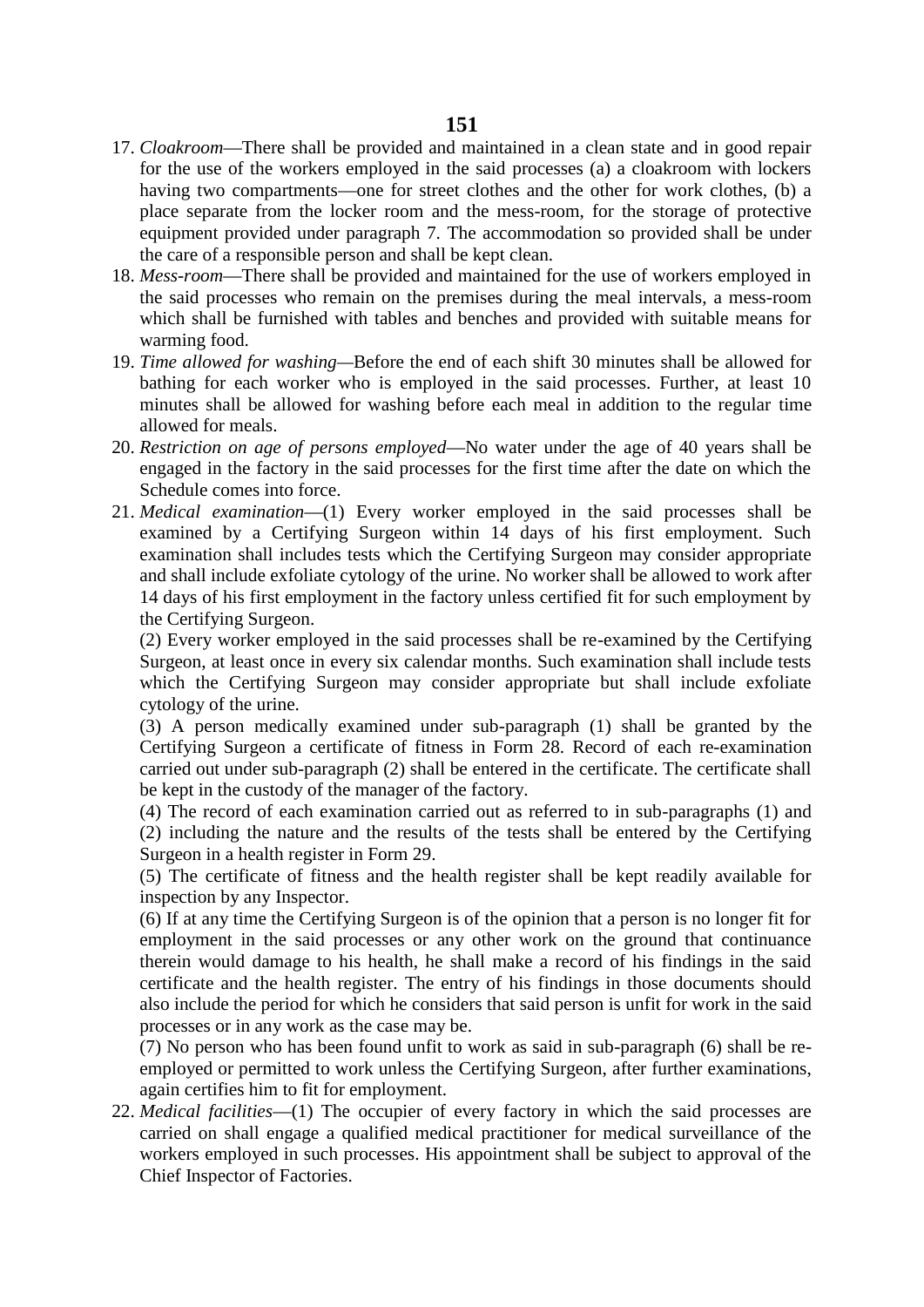(2) The occupier shall provide to him all the necessary facilities for the purpose referred to in sub-paragraph (1).

(3) A record of medical examination and appropriate tests carried out by the qualified medical practitioner shall be maintained in a Form approved by the Chief Inspector.

23. *Examinations*—Prohibited substances—(1) The Chief Inspector may by a certificate in writing (which he may at his discretion revoke at any time) subject to such conditions, if any, as may be specified therein, exempt any process in the course of which any of the prohibited substances is formed processes, manufactured, handled, or used, from the provision of paragraph 5 if he is satisfied that the process is carried out in a totally enclosed and hermetically sealed system in such a manner that the prohibited substance is not removed from the system except in quantities not greater than that required for the purpose of control of the process or such purposes as is necessary to ensure that the product is free from any of the prohibited substances.

(2) The Chief Inspector may allow the manufacture, handling or use of benzidine hydrochloride; provided that all the processes in connection with it are carried out in a totally enclosed system in such a manner that no prohibited substances other than benzidine hydrochloride is removed there from except in quantities not greater than that required for the purpose of control of the processes or such purposes as is necessary to ensure that the product is free from prohibited substances and that adequate steps are taken to ensure that benzidine hydrochloride is, except while not in a totally enclosed system kept with not less than one part of water to two parts of benzidine hydrochloride at all times.

24. *Exemptions*—General—If in respect of any factory, the Chief Inspector is satisfied that owing to the exceptional circumstances or infrequency of the processes or for any other reason all or any of the provision of this Schedule is not necessary for the protection of the workers in the factory, the Chief Inspector may, by a certificate in writing (which he may in his discretion revoke at any time), exempt such factory from all or any of such provisions subject to such conditions, if any, as he may specify therein.

## **APPENDIX CAUTIONARY PLACARD/NOTICE Carcinogenic dye intermediates**

- 1. Dye intermediates which are nitro amino derivatives or aromatic hydrocarbon are toxic. You have to handle these chemicals frequently in this factory.
- 2. Use the various items of protective wear to safeguard your own health.
- 3. Maintain scrupulous cleanliness at all times. Thoroughly wash hands and feet before taking meals. It is essential to take a bath before leaving the factory.
- 4. Wash off any chemical falling on your body with soap and water. If splashed with a solution of the chemical, remove the contaminated clothing immediately. These chemicals are known to produce cyanosis. Contact the medical officer or appointed doctor immediately and get his advice.
- 5. Handle the dye intermediates only with a long handled scoop, never with have hands.
- 6. Alcoholic drink should be avoided as they enhance the risk of poisoning by the chemicals.
- 7. Keep your food and drinks away from work place. Consuming food, drinks or tobacco in any form at the place of work is prohibited.
- 8. Serious effects from work with toxic chemicals may follow after many years. Great care must be taken to maintain absolute cleanliness of body, clothes, machinery and equipment.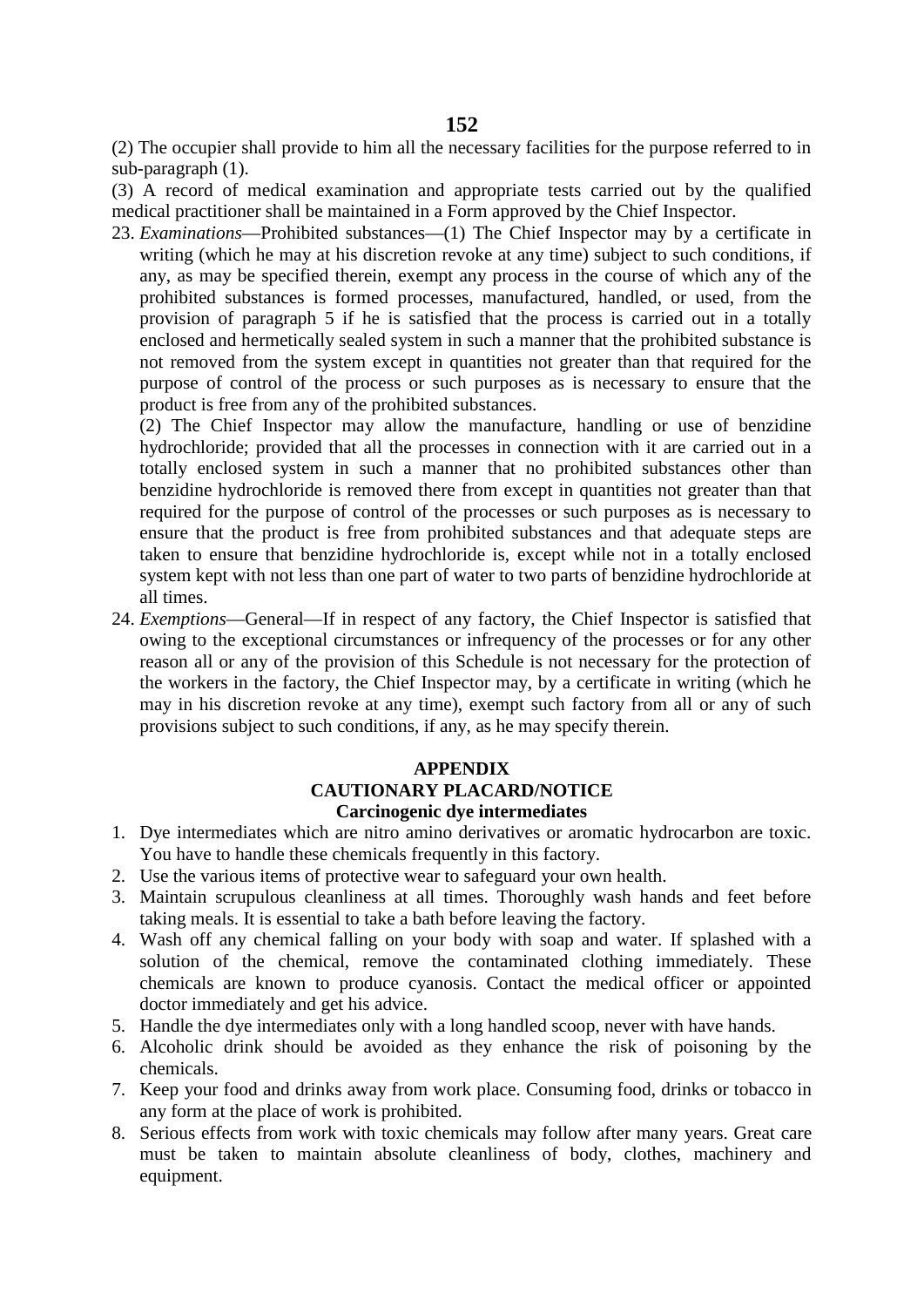117. **Notification of accidents and dangerous occurrences**—(1) When any accident which results in the death of any person or which results in such bodily injury to any person as is likely to cause his death, or any dangerous occurrence specified in the Schedule annexed hereto takes place in a factory the manager of the factory shall forthwith send a notice thereof by telephone, special messenger or telegram to the Inspector and the Chief Inspector.

(2) When any accident or any dangerous occurrence specified in the Schedule annexed hereto which results in the death of any person or which results in such bodily injury to any person as is likely to cause his death, takes place in a factory, notice as mentioned in sub-rule (1) shall be sent also to--

- a) The District Magistrate or Sub-Divisional Officer;
- b) The Officer-in-charge of the nearest police station; and
- c) The relatives of the injured or deceased person.

(3) Any notice given as required under sub-Rr. (1) and (2) shall be confirmed by the manager of the factory to the authorities mentioned in those sub-rules within 12 hours of the accident or the dangerous occurrence by sending a written in Form 30 in the case of an accident or dangerous occurrence causing death or bodily injury to any person and in Form 31 in the case of dangerous occurrence which has not resulted in and bodily injury to any person.

(4) When any accident or any dangerous occurrence specified in the Schedule takes place in a factory and its causes such bodily injury to any person as prevent the person injured from working for a period of 48 hours or more immediately following the accident of the dangerous occurrence, as the case may be, the manager of the factory shall send a report thereof to the Inspector in Form 18 within 24 hours after the expiry of 48 hours from the times of the accident or the dangerous occurrence:

Provided that if in the case of an accident or dangerous occurrence, death occurs of any person injured by such accident or dangerous occurrence after the notices and reports referred to in the foregoing sub-rules have been sent, the manager of the factory shall forthwith send a notice thereof by telephone, special messenger or telegram to the authorities and persons mentioned in sub-rules (1) and (2) and also have this information confirmed in writing within 12 hours of the death:

Provided further that, if the period of disability from working for 48 hours or more referred to in sub-rule (4) does not occur immediately following the accident, or the dangerous occurrence, but later, or occurs in more than one spell the report referred to shall be sent to the Inspector in the prescribed Form 31 within 24 hours immediately following the hour when the actual total period of disability from working resulting from the accident or the dangerous occurrence becomes 48 hours.

#### **SCHEDULE**

The following classes of dangerous occurrences, whether or not they are attended by personal injury or disablement:

- 1. Bursting of a plant used for containing or supplying steam under pressure greater than atmospheric pressure.
- 2. Collapse or failure of a crane, derrick, winch, hoist or other appliances used in raising or lowering persons or goods, or any part thereof, or the overturning of a crane.
- 3. Explosion, fire, bursting out leakage or escape of any molten metal, or hot liquor or gas causing bodily injury to any person or damage to any room or place in which persons are employed, or fire in rooms of cotton pressing factories when a cotton opener is in use.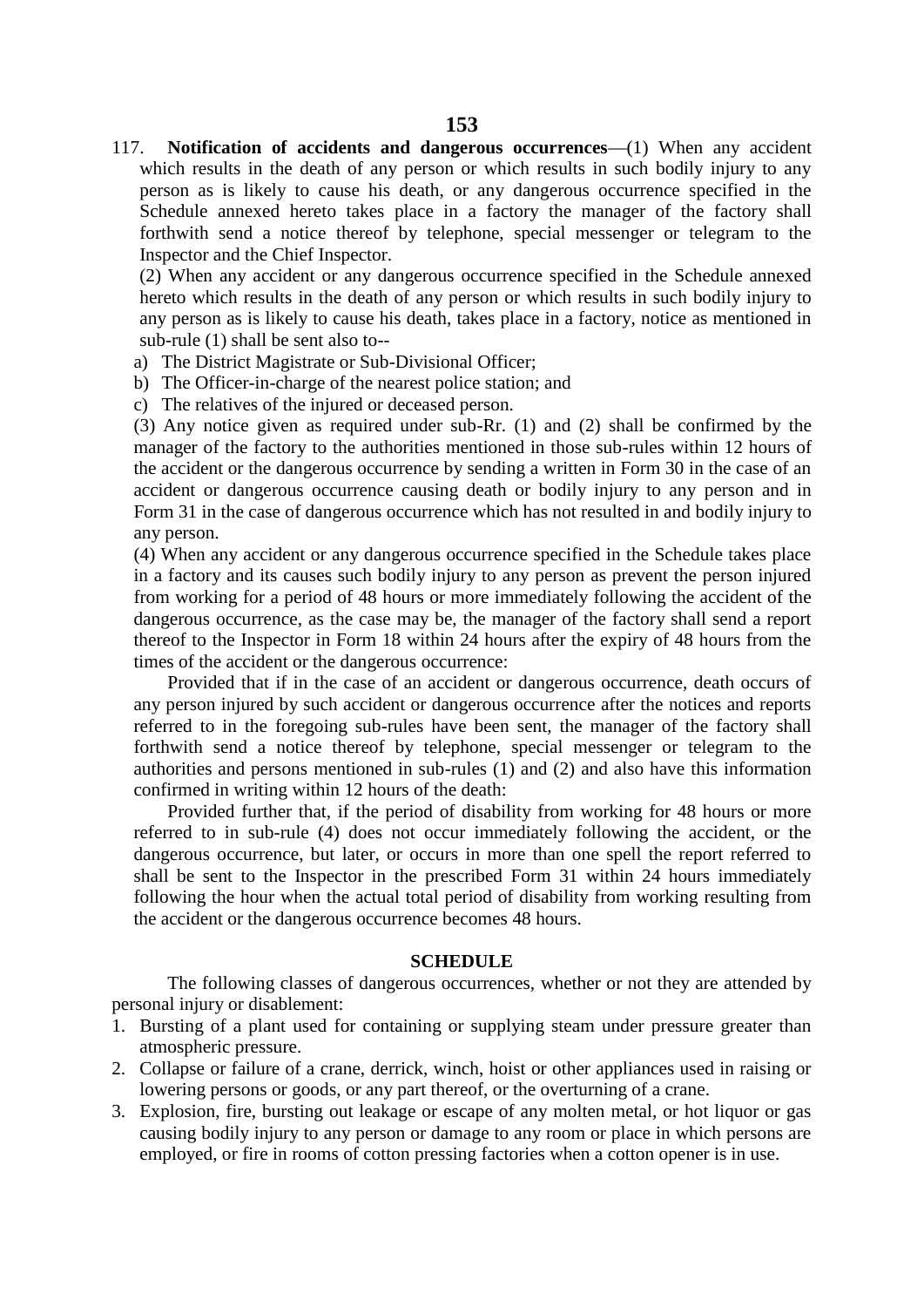- 4. Explosion of a receiver or container used for the storage at a pressure greater than atmospheric pressure of any gas or gases (including air) or any liquid or solid resulting from the compression of gas.
- 5. Collapse or subsidence of any floor, gallery, roof, bridge, tunnel, chimney, wall, building or any other structure.
- 118. **Notice of poisoning or disease**—A notice in Form No. 32 should be sent forthwith both to the Chief Inspector and to the Certifying Surgeon, by the manager of a factory in which there occurs as case of lead, phosphorus, mercury, manganese, arsenic, carbon disulphide or benzene poisoning; or of poisoning by nitrous fumes, or by halogens or halogen derivatives of the hydrocarbons of the aliphatic series; or of chrome ulceration, anthrax, cilicosis, toxic anaemia, toxic jaundice, primary opitheliomatous cancer of the skin or of pathological manifestations due to radium or other radio-active substances or X-rays.

#### **COMMENTS**

#### *This rule has been prescribed under Section 89 of the Factories Act.*

# **CHAPTER X**

## **SUPPLEMENTAL**

119. **Procedure in appeals**—(1) An appeal presented under Section 107 shall lie to the Chief Inspector, or in cases where the order appealed against is an order passed by that officer, to the State Government or to such authority as the State Government may appoint in this behalf and shall be in the form of a memorandum setting forth concisely the grounds of objection to the order and bearing court-fee stamps in accordance with Article 11 of Schedule II to the Court Fees Act, 1870, and shall be accompanied by a copy of the order appealed against.

(2) *Appointment of assessors*—On receipt of the memorandum of appeal, the appellate authority shall, if it thinks fit or if the appellant has requested that the appeal should be heard with the aid of assessors, call upon the body declared under sub-rule (3) to be representative of the industry concerned, to appoint an assessor within a period of 14 days. If an assessor is nominated by such body, the appellate authority shall appoint a second assessor itself. It shall then fix a date for the hearing of the appeal and shall give due notice of such date to the appellant and to the Inspector whose order is appealed against, and shall call upon the two assessors to appear upon such date to assist in the hearing of the appeal.

(3) The following shall be the body for the purpose of sub-rule (2), viz,--

### The Meghalaya Industrial Association.

(4) *Remuneration of assessors*—An assessor appointed in accordance with the provisions of sub-rule (2) and (3) shall receive for the hearing of the appeal, a fee to fixed by the appellate authority, subject to a maximum of fifty rupees per diem. He shall also receive the actual travelling expense. The fees and travelling expense shall be paid to the assessor by State Government but where assessors have been appointed at the request of the appellant and the appeal has been decided wholly or partly against him the appellate authority may direct that the fees and travelling expenses of the assessors shall be paid in whole in part by the appellant.

### **COMMENTS**

*This rule has been framed under Section 107(1) of the Factories Act.*

120. **Display of notice**—The abstract of the Act and of the rules required to be displayed in every factory shall be in Form No. 33.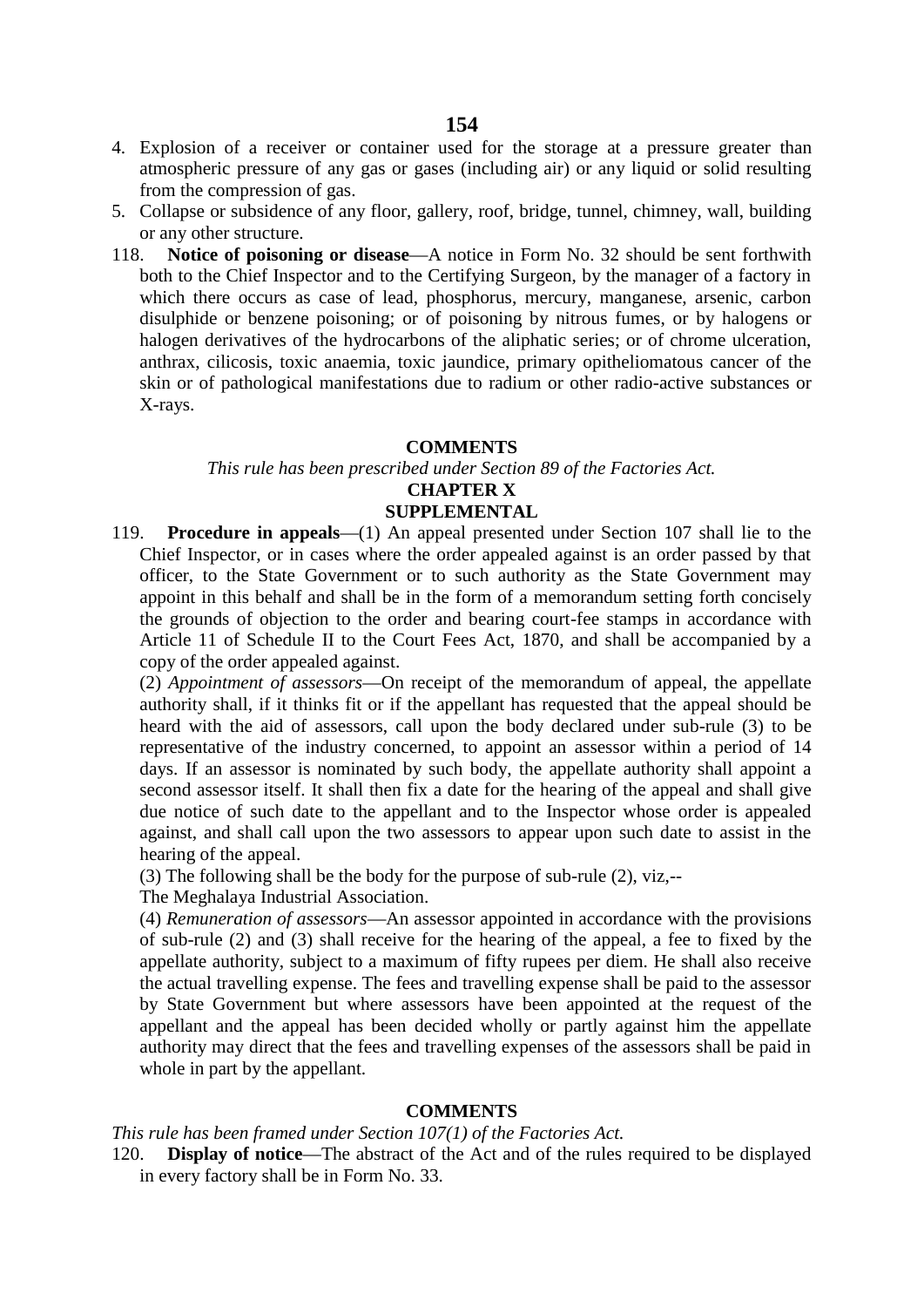## **155 COMMENTS**

### *This rule has been framed under Section 108 of the Factories Act.*

- 121. **Returns**—The Manager of every factory shall furnish to the Inspector or other officer appointed by the State Government in this behalf the following returns in the form and within the due dates specified below:
- (a) Annual return in Form 34, in duplicate, on or before the  $31<sup>st</sup>$  January of each year; and
- (b) Half-yearly return in Form 35, in duplicate, on or before the  $15<sup>th</sup>$  July of each year.
- 122. **Service of notice**—The despatch by post under registered cover of any notice or order shall be deemed sufficient service on the occupier, owner or manager of a factory of such notice or order.
- 123. **Information required by the Inspector**—The occupier, owner or manager of a factory shall furnish any information that an Inspector may require for the purpose of satisfying himself whether any provision of the Act has been complied with or whether any order of an Inspector has been duly carried out. Any demand by an Inspector of any such information, if made during the course of an inspection, shall be complied forthwith if the information is available in the factory, or if made in writing, shall be complied with, within seven days of the receipt thereof.
- 124. **Muster-roll**—The manager of every factory shall maintain a muster-roll of all workers employed in the factory in Form No. 36 showing (a) the name of each worker, (b) the nature of his work, and (c) the daily attendance of the worker:
	- Provided that, if the daily attendance is noted in the Register of Adult Worker in Form No. 17, or the particulars required under this rule as noted in any other register a separate muster-roll required under this rule need not be maintained.
- 125. **Register of accidents and dangerous occurrences**—The Manager of every factory shall maintain a Register of all accidents and dangerous occurrences which occur in the factory in Form No. 37.
- 126. **Maintenance of Inspection Book**—The Manager of every factory shall maintain a bound inspection book and shall produce it when so required by the Inspector of Certifying Surgeon.
- 127. **Information regarding closure of factories**—The occupier or Manager of every factory shall report to the Inspector any intended closure of the factory or any section or department thereof immediately it is decided to do so, intimating the reason for the closure, the number of workers on the register on the date of report, the number of workers likely to be affected by the closure and the probable period of the closure. Intimation should also be sent to the Inspector as soon as the factory or the section or department of the factory, as the case may be, starts working again.
- 128. (a) The Meghalaya Factory Rules (Assam Factory Rules, 1950) as adapted by the Meghalaya are hereby repealed.

(b) Notwithstanding such repeal any decision given order issued or action taken or whatsoever done under the Rules repealed shall be valid and shall be deemed always to have been given, issued, taken or done under the corresponding provisions of these Rules.

# **FORM No. 1**

## **[Prescribed under Rule 4 (1-A)]**

## **Application for permission to construct, extend or take into use any building as a**

#### **factory**

- 1. Applicant's name, calling and address........................
- 2. Full name and postal address of factory.........................
- 3. Situation of the factory—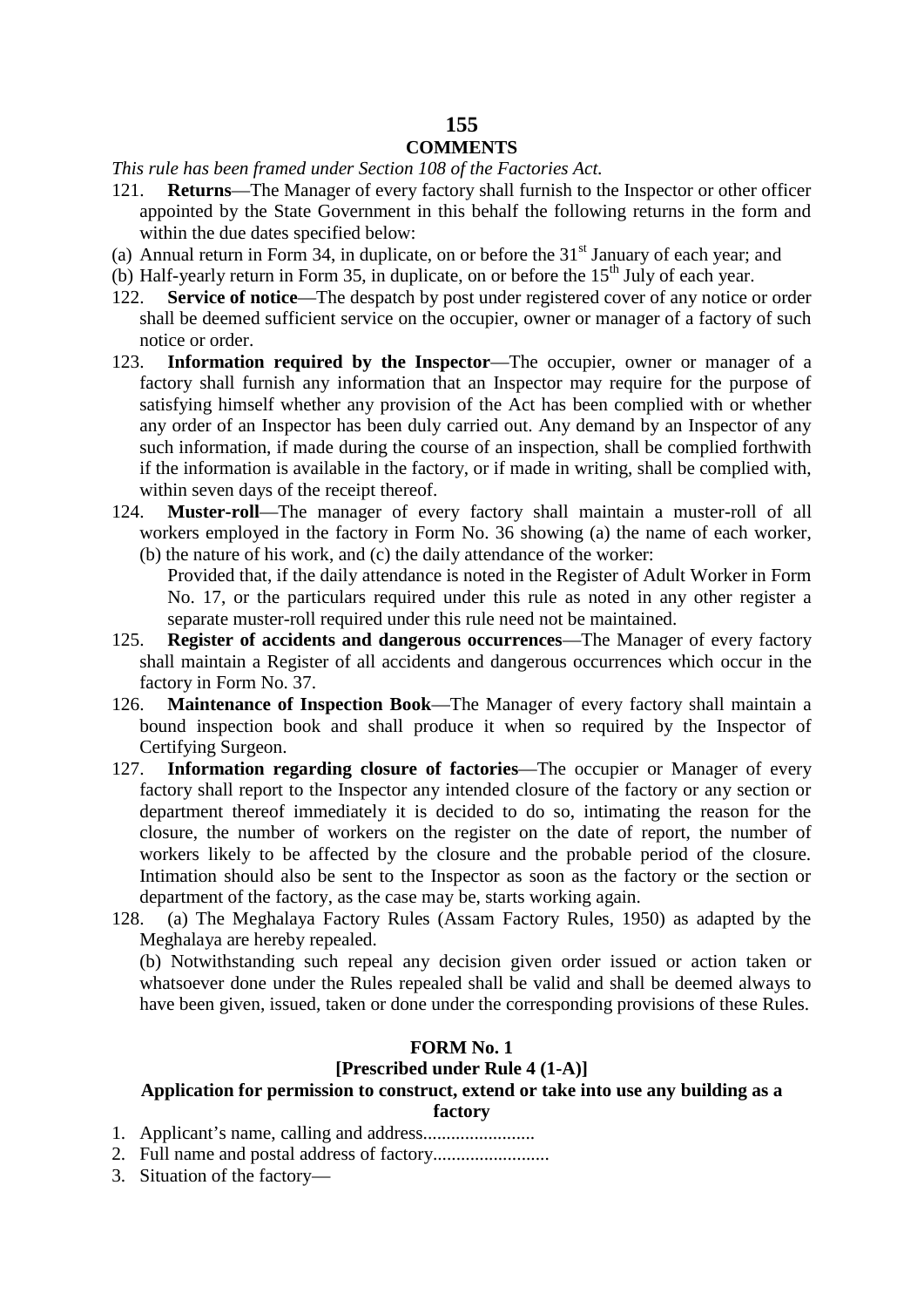- (a) Province..................
- (b) District...........................
- (c) Town or village...................
- (d) Nearest Police Station.........................
- (e) Nearest Railway Station or Steamer ghat..........................
- 4. Particulars of plant to be installed..........................

Signature of applicant Date...........................

Note—This application shall be accompanied by the following documents:

- (a) A flow chart of the manufacturing process supplemented by a brief description of the process in its various stages;
- (b) Plans, in duplicate, drawn to scale, showing
	- i) The site of the factory and immediate surrounding including adjacent buildings and other structures, roads, drains, etc; and
	- ii) The plant, elevation and necessary cross-section of the various buildings, indicating all relevant details relating to natural lighting, ventilation and means of escape in case of fire. The plans shall also clearly indicate the position of plant and machinery, aisles and passageways; and
- (c) Such other particulars as the Chief Inspector of Factories may require.

#### **FORM No. 2**

## **[Prescribed under Rules 5, 8(2) and (14)]**

### **Application for registration and grant or renewal of licence for the year................. and notice of occupation specified in Sections 6 and 7 (To be submitted in triplicate)**

- 1. (a) Full name of the factory.................
- (b) Factory licence No., if already registered before...............
- 2. (a) Full postal address and situation of the factory.................. (b) Full address to which communication relating to the factory should be sent..................
- 3. Nature of manufacturing process/processes
	- a) Carried on in the factory during the last 12 months (in the case of the factories already in existence).............
	- b) To be carried on the factory during the next 12 months (in the case of all the factories)..........................
- 4. Names and values of principal products manufactured during the last 12 months (in the case of factories already in existence)...........

#### Name

Value

- 1. .............................. 2. .............................. 3. .............................. .............................. .............................. ..............................
- 5. (a) Maximum number of workers proposed to be employed on any one day during the year.........................
	- (b) Maximum number of workers employed on any one day during the last 12 months (in the case of factories already in existence)...................
	- (c) Number of workers to be ordinarily employed in the factory......................
- 6. (a) Nature and total amount of power (K.W.) (i) installed or (ii) proposed to be installed....................
	- (b) Maximum amount of power (K.W.) proposed to be used............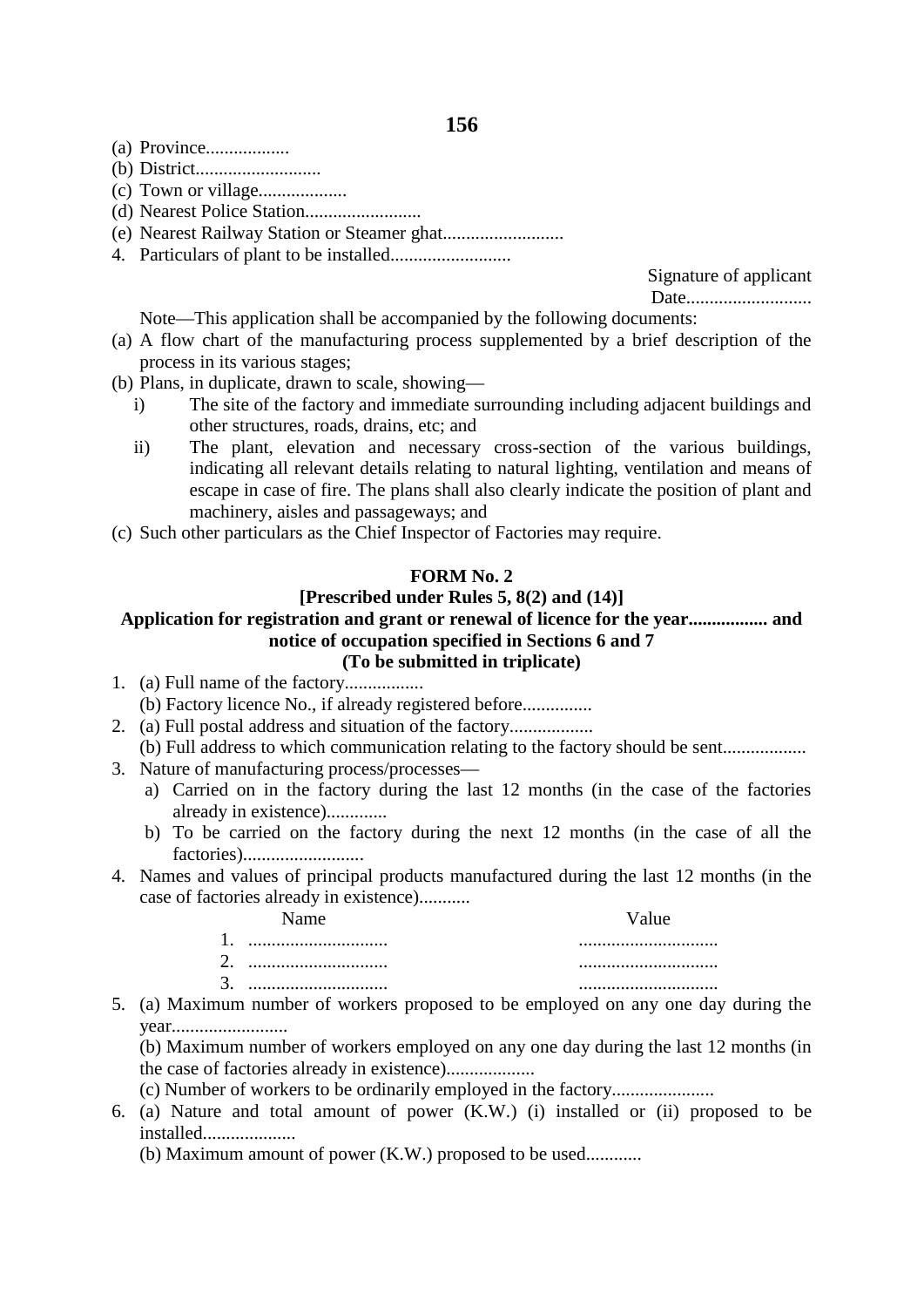- 7. Full name and residential address of the person who shall be the manager of the factory for the purpose of the Act...............
- 8. Full name and residential address of the occupier, that is
	- a) The proprietor of the factory in case of private firm or proprietary concern............
	- b) The directors in case of a public limited liability Company or Firm.................
	- c) (i) the managing agent in case a managing agent is employed.................... (ii) the directors of the above managing agent............
	- d) Shareholders in case of a private company where no managing agent is employed or.................
	- e) The Chief Administrative Head in case of a Government or local fund factory...............
- 9. Full name and address of the owner of the premises or building (including the precints thereof) referred to in Section 93..............
- 10. In the case of a factory constructed or extended after date of the commencement of the rules—
	- (a) Reference No. and date of approval of the plans for site whether for old or new building and for construction or extension of a factory by the State Government/Chief Inspector.......................
	- (b) Reference No. and date of approval of the arrangements, if any, made for the disposal or trade waste and effluents and the name of the authority granting such approval..............
- 11. (a) Amount of fee paid Rs..................(Rupees................)
	- (b) in case of payment in treasury-
		- i) Name of Treasury;
		- ii) Date of payment; and
		- iii) Challan No. (challan to be enclosed).
	- (c) In case of transmission by crossed cheque-
		- i) Name of nationalised bank;
		- ii) Crossed cheque number; and
		- iii) Date of cheque...........(crossed cheque drawn in favour of the Chief Inspector of Factories to be enclosed).
	- (d) In case of transmission by cross postal order--
	- i) Name of post office;
	- ii) Crossed postal order number; and
		- iv) Date of postal order (crosses postal order drawn in favour of the Chief Inspector of Factories to be enclosed).

Date..................... Signature of occupier Date..................... Signature of Manager

**Notes**—1. This form should be completed in ink in block letter or types.

2. If power is not used at the time of filling up this form, bur is introduced letter, the fact should be communicated to the Chief Inspector of Factories immediately.

3. If any of the persons named against Item 8 is minor, the fact should be clearly stated.

4. In the case of a factory where under the provision to sub-sections (1) and (2) of Section 100, a person has been nominated as the occupier, information required in Item 8 should be supplied only in respect of that person.

5. In the case of a Factory where a managing agent or agents have been appointed as occupier under the Indian Companies Act, 1956 (1 of 1956) information required in Item 8 should be supplied only in respect of that person or persons.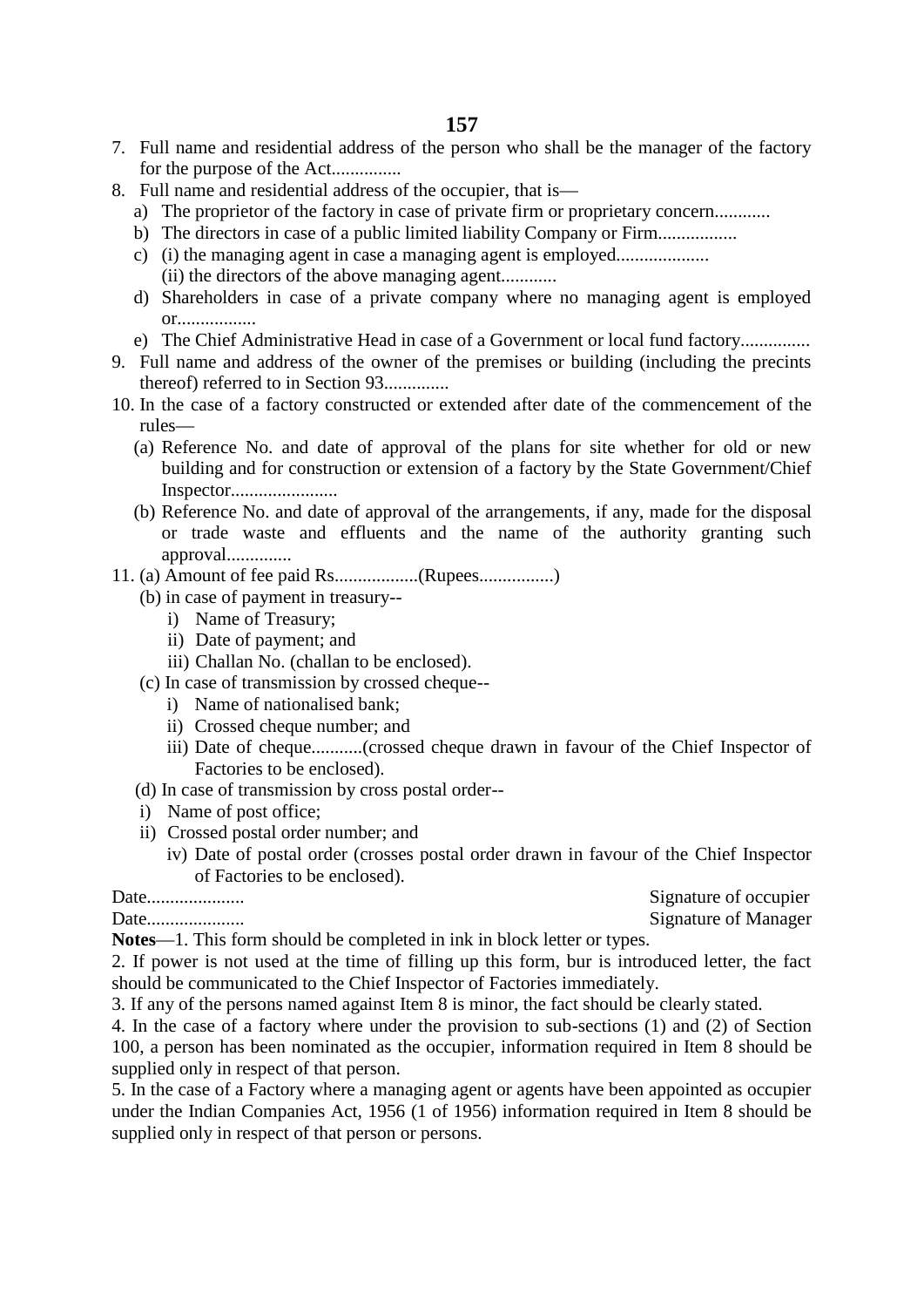## **158 FORM No. 3** [Prescribed under Rule 6 (1)] **Licence to work a Factory**

Registration No........................ Fee Rs.................... Serial No................. Licence is hereby granted to .....................................................valid only for the premises described below for use as a factory employing not more than .............................. persons on any one day during the year and using motive power not exceeding ........................ K.W., subject to the provisions of the Factories Act, 1948, and the rules made there under. This licence shall remain in force till the  $31<sup>st</sup>$  day of December, 20.... Date.................... Signature of Chief Inspector of Factories **Description of the licensed premises** This licensed premises shown on Plan No..................................dated..........................are situated in...................... and consist of.......................... **Renewals** Date of renewal Date of expiry Signature of licensing authority

# **FORM No. 4 [Prescribed under Rule 15] Notice of change of Manager**

- 1. (a) Name of factory........................ (b) Current licence number of factory..................
- 2. Postal address of factory..............
- 3. Name of outgoing manager.......................
- 4. (a) Name of new manager.......................... (b) Residential address....................... (c) Telephone number.......................
- 5. Date of appointment of new manager....................

Signature of new Manager Signature of occupier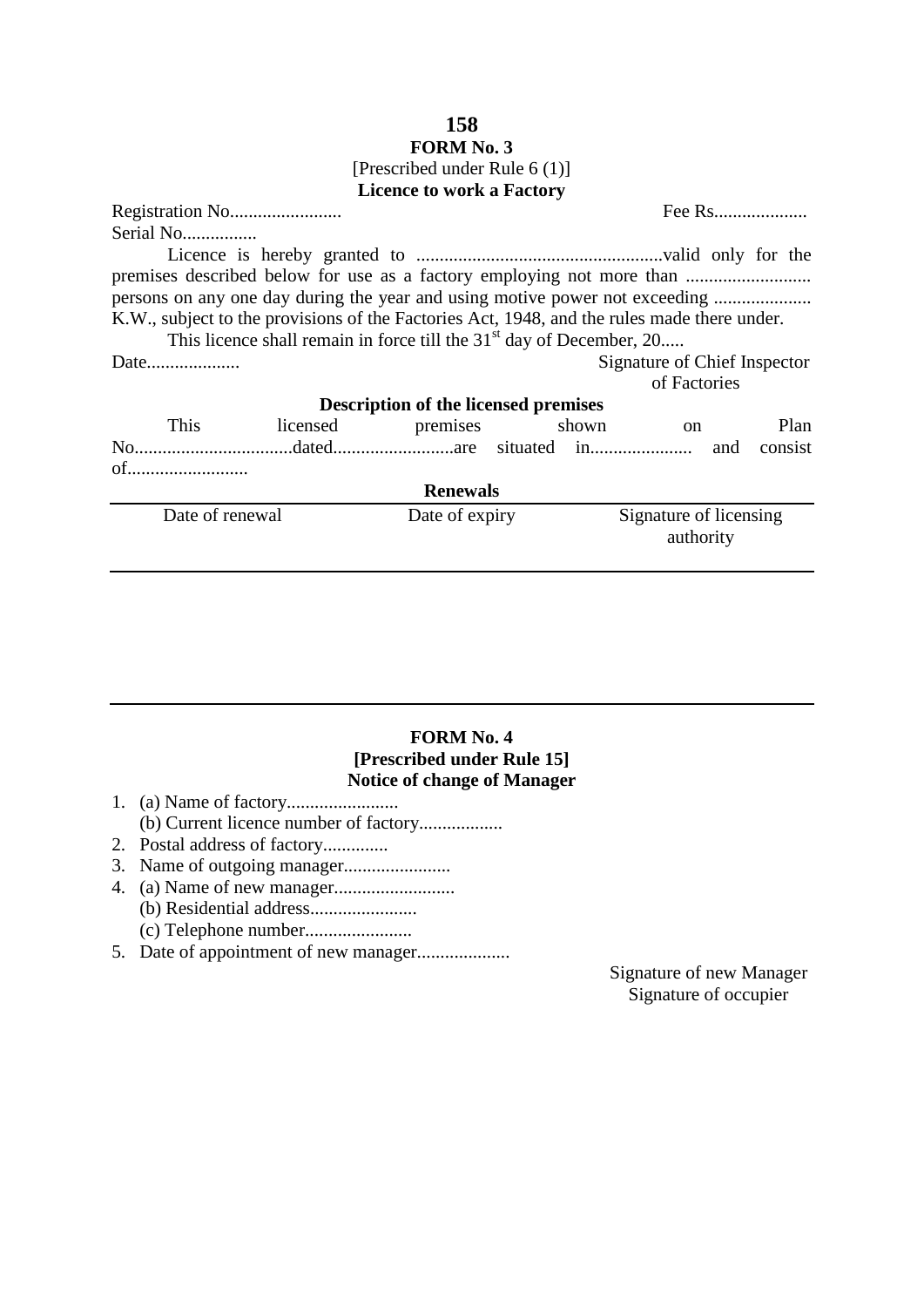### **FORM No. 5 [Prescribed under Rule 18 (2)] Certificate of Fitness**

| 1. | Serial No.                                                      | .        |          | Serial No.                                           |
|----|-----------------------------------------------------------------|----------|----------|------------------------------------------------------|
|    | Date                                                            | $\cdots$ |          |                                                      |
| 2. | Name<br>of<br>person                                            | $\cdots$ |          | I hereby certify that I have personally examined     |
|    | examined                                                        |          |          | (name)son/daughter ofresiding                        |
| 3. | Father's name                                                   |          |          | at who is desirous being employed in a               |
| 4. | <b>Sex</b>                                                      | .        | $\cdots$ | factory, and that his/her age as nearly as can be of |
| 5. | Residence                                                       | $\cdots$ | $\cdots$ | ascertained<br>from<br>examination,<br>my            |
| 6. | Date of<br>birth,<br>if<br>available<br>and/or<br>certified age | $\cdots$ | $\cdots$ | employment in factory as an adult/child.             |
| 7. | Physical fitness                                                | $\cdots$ |          |                                                      |
| 8. | Descriptive marks                                               |          |          |                                                      |
| 9. | Reason for-                                                     | $\cdots$ |          |                                                      |
|    |                                                                 |          |          |                                                      |
|    | $(1)$ refusal<br>of<br>certificate                              |          |          |                                                      |
|    |                                                                 |          |          |                                                      |
|    | (2) certificate<br>being<br>revoked                             | $\cdots$ |          |                                                      |
|    | Signature or left hand                                          |          |          | Signature of left hand thumb impression of the       |
|    | thumb impression of                                             |          |          | person examined                                      |
|    | the person examined                                             |          |          |                                                      |
|    | Initial of Certifying<br>Surgeon                                |          |          | Signature of Certifying Surgeon                      |

**Note**—In Case of physical disability the exact details of the cause of physical disability should be clearly stated.

### **FORM No. 6**

[Prescribed under Rule 18 (5): Paragraph 22 (2) of Schedule III; Paragraph 1 (e) and 11 of Schedule IV; Paragraph 10 (2) of Schedule X; Paragraph 11 (9) of Schedule XIV; Paragraph 14 (3) of Schedule XVI; Paragraph 18 of Schedule XX; and Paragraph 13 (2) of Schedule XXI to Rule 116]

#### **Health Register**

| Name of Certifying Surgeon: |                                           |                                                     |
|-----------------------------|-------------------------------------------|-----------------------------------------------------|
|                             | $From  \dots  \dots  \dots  \dots  \dots$ | $T$ o                                               |
|                             | From                                      | <u>To</u>                                           |
|                             |                                           | $To$ . The set of $\mathbb{R}^n$                    |
|                             |                                           | $T_{\Omega_{1},\ldots,\ldots,\ldots,\ldots,\ldots}$ |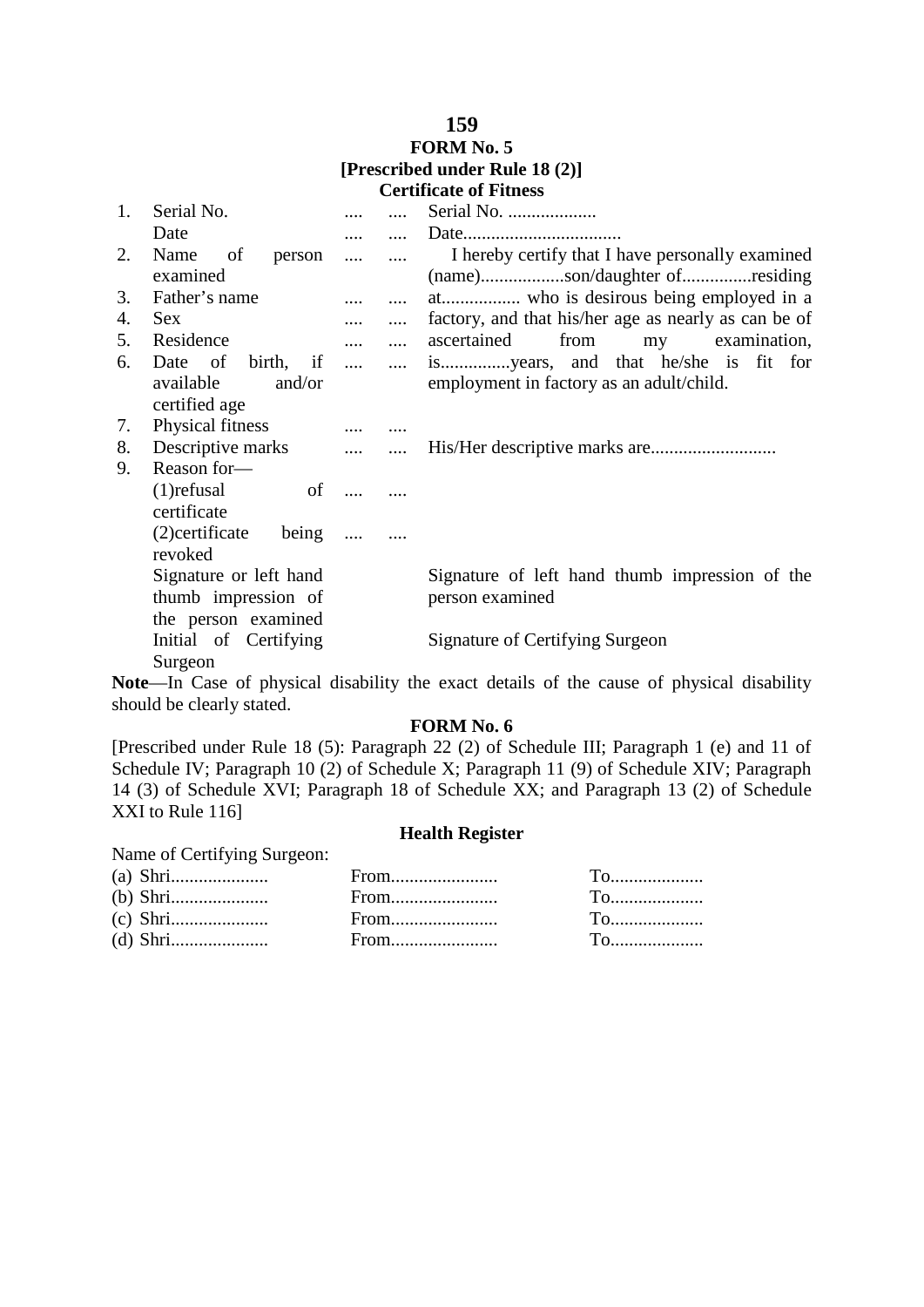|       |                |              |                |                           | TVV          |         |          |             |         |
|-------|----------------|--------------|----------------|---------------------------|--------------|---------|----------|-------------|---------|
| Seria | Work           | Name         | Se             | Age                       | Date of      | Date    | Reason   | Nature of   | Raw     |
| 1 No. | s No.          | of           | $\mathbf X$    | (last                     | employmen    | of      | for      | job or      | materia |
|       |                | worke        |                | birt                      | t on present | leavin  | leaving, | occupatio   | 1 or by |
|       |                | $\mathbf{r}$ |                | $\boldsymbol{\mathrm{h}}$ | work         | g or    | transfer | $\mathbf n$ | product |
|       |                |              |                | day)                      |              | transfe | or       |             | handed  |
|       |                |              |                |                           |              | r to    | discharg |             |         |
|       |                |              |                |                           |              | other   | e        |             |         |
|       |                |              |                |                           |              | works   |          |             |         |
|       | $\overline{2}$ | 3            | $\overline{4}$ | 5                         | 6            | 7       | 8        | 9           | 10      |
|       |                |              |                |                           |              |         |          |             |         |
|       |                |              |                |                           |              |         |          |             |         |
|       |                |              |                |                           |              |         |          |             |         |
|       |                |              |                |                           |              |         |          |             |         |
|       |                |              |                |                           |              |         |          |             |         |

| Dates of Medical<br>Examination by<br>Certifying Surgeon | If suspended<br>from work, state<br>period of | Recertified fit to<br>resume duly | If certificate<br>of unfitness<br>or suspension | Signature<br>with date<br>of |
|----------------------------------------------------------|-----------------------------------------------|-----------------------------------|-------------------------------------------------|------------------------------|
|                                                          | suspension with                               | signature of                      | issued to                                       | Certifying                   |
| <b>Result of Medical</b><br>Examination                  | detailed reasons                              | Certifying<br>Surgeon             | worker                                          | Surgeon                      |
| 11                                                       | 12                                            | 13                                | 14                                              | 15                           |
|                                                          |                                               |                                   |                                                 |                              |

**Notes**—(1) Detailed summary of reasons for transfer or discharge should be stated in Column 8.

(2) The result of medical examination should be expressed as fit/unfit/suspended in Column 11.

### **FORM No. 7**

[Prescribed under Rules 19, 52 and 84 (8) (b)]

**Record of lime washing, painting, etc.**

| Parts of   | Parts        | Treatment,          | ິ              | Date on which lime-washing,        |      |   |  |
|------------|--------------|---------------------|----------------|------------------------------------|------|---|--|
| Factory,   | limewashed,  | <i>i.e.</i> whether |                | painting, varnishing or oiling was |      |   |  |
| e.g., Name | painted,     | limewashed,         |                | carried out                        |      |   |  |
| of room    | varnished or | painted,            | Date           | Month                              | Year |   |  |
|            | oiled, e.g., | varnished or        |                |                                    |      |   |  |
|            | walls,       | oiled               |                |                                    |      |   |  |
|            | ceilings,    |                     |                |                                    |      |   |  |
|            | wood         |                     |                |                                    |      |   |  |
|            | works, etc   |                     |                |                                    |      |   |  |
|            | 2            | 3                   | $\overline{A}$ | 5                                  | 6    | 7 |  |
|            |              |                     |                |                                    |      |   |  |
|            |              |                     |                |                                    |      |   |  |
|            |              |                     |                |                                    |      |   |  |

Signature of Manager Date...........................

# **160**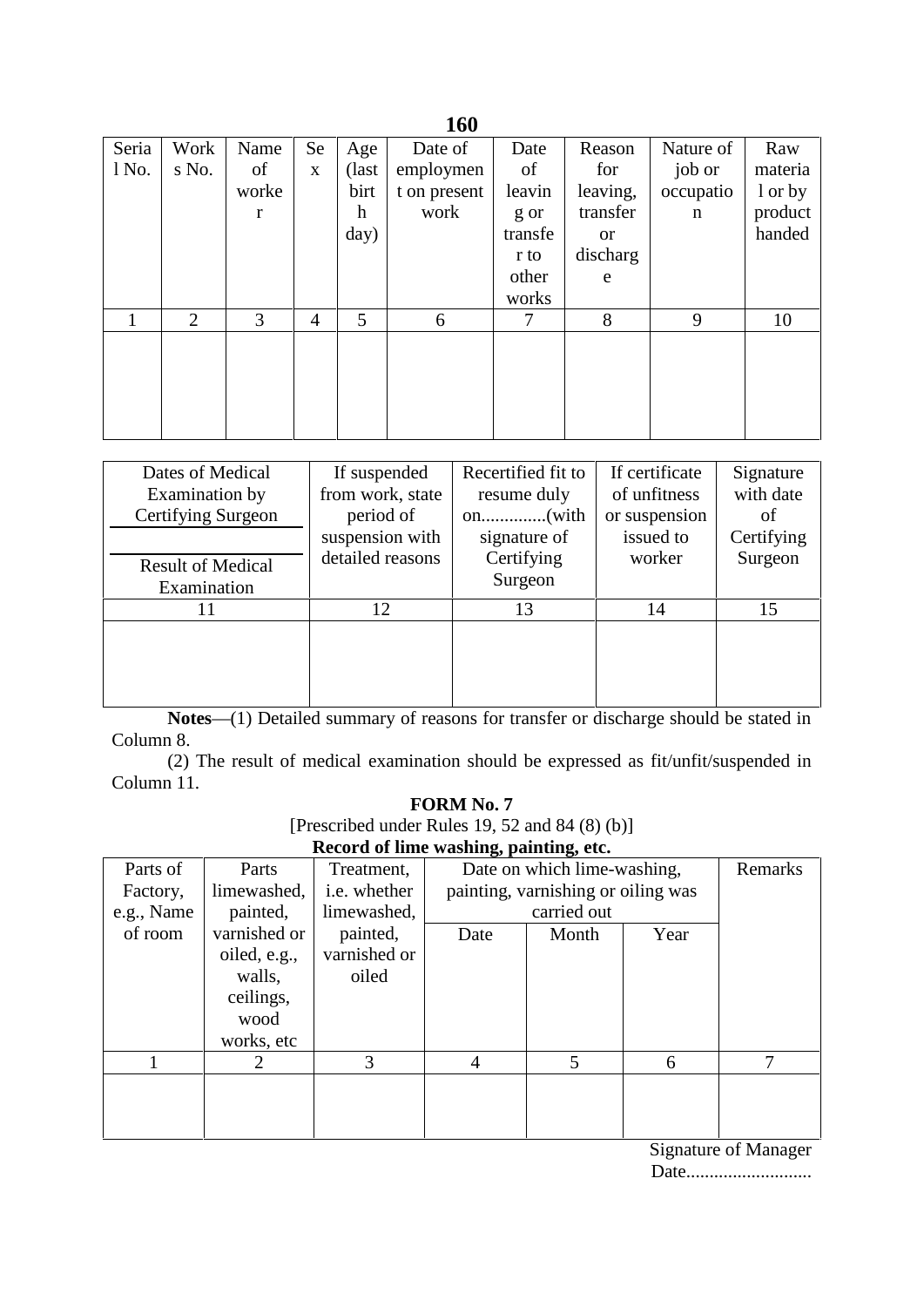## **161 FORM No. 8** [Prescribed under Rule 27] **Humidity Register**

Department.........................

Distinctive mark or No.....................

Hygrometer

Position in Department......................

*Readings of Hygrometer*

|                  |                |                 |                | Readings of Hygrometer |                                    |                |               |           |         |
|------------------|----------------|-----------------|----------------|------------------------|------------------------------------|----------------|---------------|-----------|---------|
| Date             | Year           | Between 7 and 9 |                | Between 11             |                                    | Between 4      |               | If no     | Remarks |
| Month            |                |                 | a.m.           |                        | a.m. and 2 p.m.<br>(but not in the |                | p.m. and 5.30 | humidity, |         |
|                  |                |                 |                |                        |                                    |                |               | insert    |         |
|                  |                |                 |                |                        |                                    | p.m.           |               |           |         |
|                  |                |                 |                | rest interval)         |                                    |                |               | none      |         |
|                  |                | Dry             | Wet            | Dry                    | Wet                                | Dry            | Wet           |           |         |
|                  |                | bulb            | bulb           | bulb                   | bulb                               | bulb           | bulb          |           |         |
| $\mathbf{1}$     | $\overline{2}$ | 3               | $\overline{4}$ | 5                      | 6                                  | $\overline{7}$ | 8             | 9         | $10\,$  |
| 1 <sup>st</sup>  |                |                 |                |                        |                                    |                |               |           |         |
| 2 <sup>nd</sup>  |                |                 |                |                        |                                    |                |               |           |         |
| $3^{\text{rd}}$  |                |                 |                |                        |                                    |                |               |           |         |
| $4^{th}$         |                |                 |                |                        |                                    |                |               |           |         |
|                  |                |                 |                |                        |                                    |                |               |           |         |
| $5^{\text{th}}$  |                |                 |                |                        |                                    |                |               |           |         |
| $6^{\rm th}$     |                |                 |                |                        |                                    |                |               |           |         |
| 7 <sup>th</sup>  |                |                 |                |                        |                                    |                |               |           |         |
| $8^{\rm th}$     |                |                 |                |                        |                                    |                |               |           |         |
| 9 <sup>th</sup>  |                |                 |                |                        |                                    |                |               |           |         |
| $10^{\rm th}$    |                |                 |                |                        |                                    |                |               |           |         |
| $11^{th}$        |                |                 |                |                        |                                    |                |               |           |         |
|                  |                |                 |                |                        |                                    |                |               |           |         |
| $12^{th}$        |                |                 |                |                        |                                    |                |               |           |         |
| $13^{th}$        |                |                 |                |                        |                                    |                |               |           |         |
| $14^{th}$        |                |                 |                |                        |                                    |                |               |           |         |
| $15^{\text{th}}$ |                |                 |                |                        |                                    |                |               |           |         |
| $16^{th}$        |                |                 |                |                        |                                    |                |               |           |         |
| 17 <sup>th</sup> |                |                 |                |                        |                                    |                |               |           |         |
| $18^{\rm th}$    |                |                 |                |                        |                                    |                |               |           |         |
| 19 <sup>th</sup> |                |                 |                |                        |                                    |                |               |           |         |
| $20^{\text{th}}$ |                |                 |                |                        |                                    |                |               |           |         |
|                  |                |                 |                |                        |                                    |                |               |           |         |
| $21^{st}$        |                |                 |                |                        |                                    |                |               |           |         |
| $22^{nd}$        |                |                 |                |                        |                                    |                |               |           |         |
| $23^{rd}$        |                |                 |                |                        |                                    |                |               |           |         |
| $24^{\text{th}}$ |                |                 |                |                        |                                    |                |               |           |         |
| $25^{\text{th}}$ |                |                 |                |                        |                                    |                |               |           |         |
| 26 <sup>th</sup> |                |                 |                |                        |                                    |                |               |           |         |
| $27^{\rm th}$    |                |                 |                |                        |                                    |                |               |           |         |
| $28^{\rm th}$    |                |                 |                |                        |                                    |                |               |           |         |
|                  |                |                 |                |                        |                                    |                |               |           |         |
| $29^{\rm th}$    |                |                 |                |                        |                                    |                |               |           |         |
| $30^{\rm th}$    |                |                 |                |                        |                                    |                |               |           |         |
| 31 <sup>st</sup> |                |                 |                |                        |                                    |                |               |           |         |

Certified that the above entries are correct

Signature and designation of the person taking the readings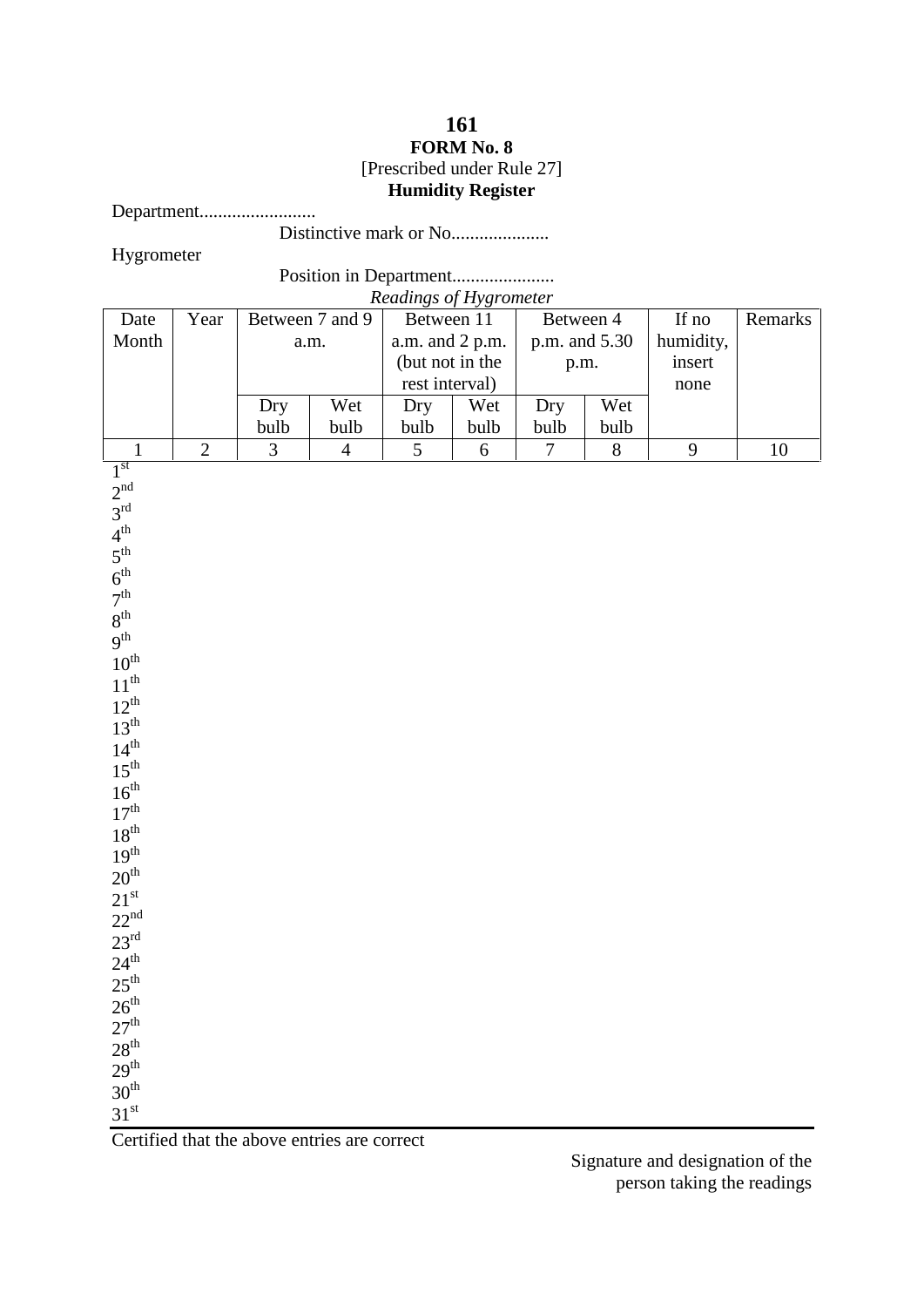# **FORM No. 9**

## [Prescribed under Rule 59]

# **Register of workers employed for work on or near machinery in motion**

- 1. Name of workers......................
- 2. Serial No. as in the register of workers under Section 62...............
- 3. Father's name...............
- 4. Date of birth and age................
- 5. Nature of work....................
- 6. Qualification, if any, or period of service on similar work............
- 7. Date when tight fitting clothing was provided...................
- 8. Remarks...............

I certify that the above-mentioned worker whose signature or left-hand thumb-impression is given below is a properly trained male adult workers who is competent to mount on ship belts, lubricate or do other adjusting operations on the machinery installed in many factory while they are in motion.

Date.....................

Signature of Occupier

Signature of left-hand thumb impression of worker.

## **FORM No. 10**

# [Prescribed under Rule 1 (1)]

#### **Report of examination of hoists and lifts**

Occupier (or owner) of premises..................

Address..............

- 1. (a) Type of hoist or lift an identification No. or description................ (b) Date of construction or reconstruction (if ascertainable)...................
- 2. Are all parts of the hoist or lift of good mechanical construction, sound material and adequate strength (so far as ascertainable)?...................
- 3. Are the following parts of the hoist or lift properly maintained and in good working order? If not, state what defects have been found—
	- (a) Enclosure or lift way................
	- (b) Landing gates and cage gates..............
	- (c) Interlocks and the landing gates and cage gates...............
	- (d) Other gate fastenings................
	- (e) Cage and platform and fittings guides, buffers, interior of the hoistway of liftway...............
	- (f) Overrunning devices................
	- (g) Suspension ropes or chain and their attachments...............
	- (h) Safety are i.e., arrangements for preventing fall of platform or cage brakes..............
	- (i) Brakes.............
	- (j) Worm or spur gearing...............
	- (k) Other electrical equipment................
	- (l) Other parts..................
- 4. What parts (if any) were inaccessible?.............
- 5. Repairs, renewal or alterations (if any) required and the period within which they should be executed...............
- 6. Maximum safe working load subject to repairs, renewals or alteration (if any) specified in Item 5...................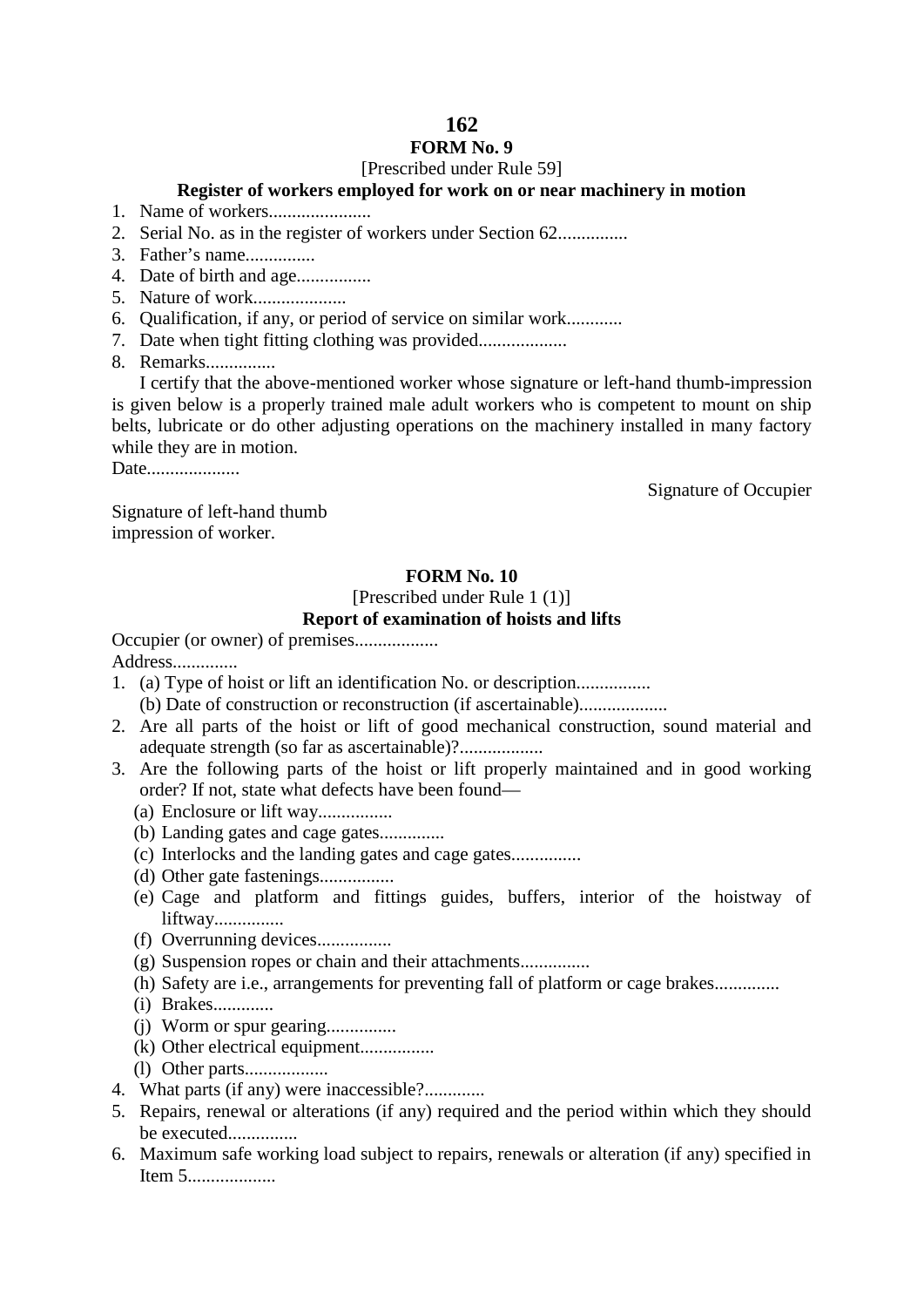7. Other particulars.............

I/We certify that on (date)...............I/we thoroughly examined this hoist of lift and that the above is a correct report of the result.

> Signature **Oualification** Address

Date...................

If employed by a company or association, name and address of the company or association.

### **FORM No. 11**

[Prescribed under Rule 63 (9) (b)]

#### **Report of examination or test of pressure vessel or plant**

- 1. Name of occupier (or Factory)..............
- 2. Situation and address of factory................
- 3. Name, description and distinctive number of pressure vessel or plant.............
- 4. Name and address of manufacturer and reference to their test certificate or certificate of competent person................
- 5. Nature of process in which pressure vessel or plant is used...........
- 6. Particulars of pressure vessel or plant
	- (a) Date of construction..............
	- (b) Thickness of walls.................
	- (c) Date on which the pressure vessel or plant was first taken into use...........
	- (d) Maximum permissible working pressure recommended by the manufacturer..............
	- (e) Design pressure, if known.................
	- (f) Brief history of pressure vessel or plant, indicating whether the examiner has seen the last previous report..............
- 7. Date of last hydraulic test (if any) and pressure applied............
- 8. Is be pressure vessel or plant in open, or otherwise exposed to weather or to damp?...........
- 9. What parts (if any) were inaccessible?.................
- 10. What examination and test were made? (specify pressure if hydraulic test was carried out)..............
- 11. Condition of pressure vessel or plant (state any defects materially affecting the maximum permissible working pressure or the safe working of the pressure vessel or plant) External...............
	-
- 12. Are the required fittings and appliances provide in accordance with the rules for?............
- 13. (a) Are all fittings and appliances properly maintained in good condition?................ (b) Have the pressure settings been checked and corrected?............
- 14. (a) Repairs (in any) required................ (b) Period within which the repairs should be executed.............. (c) any other condition which the person making the examination thinks it necessary for
	- securing safe working................
- 15. Maximum permissible working pressure, calculated from dimensions and from the thickness and other date ascertained by the present examination, due allowance being made for conditions of workings if unusual, or exceptionally severe (state minimum thickness of walls measured during the examination)............
- 16. Where repairs affecting the maximum permissible working pressure are required, state the working pressure—

Internal................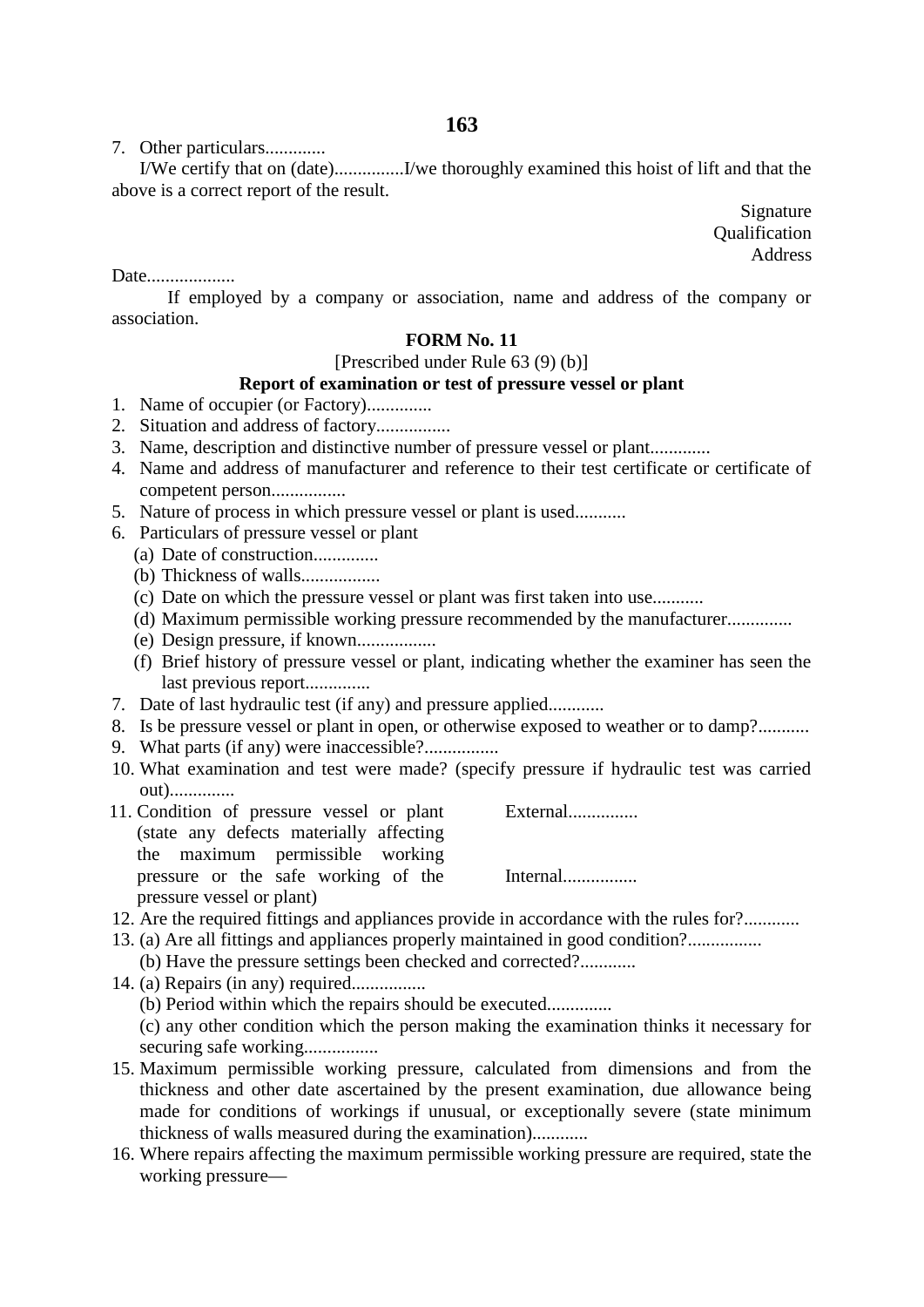(a) Before the expiration of the period specified in item 14..............

- (b) After the expiration of such period if the required repairs have not been completed.......
- (c) After the completion of the required repairs............
- 17. Other observations.................

I certify that on (date)..............the pressure vessel or plant described above was thoroughly cleaned and (so far as its construction permits) made accessible for thorough examination and for such test as were necessary for thorough examination and that on the said, date, 1 thoroughly examined this pressure vessel or plant, including its fittings, and that the above is a true report of any examination.

If employed by a Company or Association, give name and address of the Company or Association

Signature................................. Qualification........................... Address................................... Date.........................................

|                                                                    |      | $\Gamma$ rescribed under Nuit 04 (8) (D) |           |              |              |  |  |  |  |  |  |
|--------------------------------------------------------------------|------|------------------------------------------|-----------|--------------|--------------|--|--|--|--|--|--|
| <b>Register of examination of gasholders</b>                       |      |                                          |           |              |              |  |  |  |  |  |  |
| Distinguishing<br>Particulars of manufacture<br>Maker's<br>Date of |      |                                          |           |              |              |  |  |  |  |  |  |
| number or letter                                                   | name | manufacture                              | Number of | Maximum      | Pressure     |  |  |  |  |  |  |
| of gasholder                                                       |      |                                          | lift      | capacity in  | thrown by    |  |  |  |  |  |  |
|                                                                    |      |                                          |           | cubic meters | gasholder    |  |  |  |  |  |  |
|                                                                    |      |                                          |           |              | when full of |  |  |  |  |  |  |
|                                                                    |      |                                          |           |              | gas          |  |  |  |  |  |  |
|                                                                    | ◠    |                                          |           |              | 6            |  |  |  |  |  |  |
|                                                                    |      |                                          |           |              |              |  |  |  |  |  |  |
|                                                                    |      |                                          |           |              |              |  |  |  |  |  |  |
|                                                                    |      |                                          |           |              |              |  |  |  |  |  |  |

| <b>FORM No. 12</b>                    |  |
|---------------------------------------|--|
| [Prescribed under Rule $64(8)(b)$ ]   |  |
| Register of evemination of gesholders |  |

|             |                              | Particulars of examination carried out | Particulars of repairs | Remarks  |             |    |
|-------------|------------------------------|----------------------------------------|------------------------|----------|-------------|----|
|             | under Rule $63$ (4) and $95$ |                                        |                        |          |             |    |
| Method of   | Date of                      | Name and                               | Nature of              | Date of  | By whom     |    |
| examination | examinat                     | designation of                         | repairs                | repairs  | repairs are |    |
| used        | ion                          | the person                             |                        | and      | carried     |    |
|             |                              | making this                            |                        | painting | out         |    |
|             |                              | examination                            |                        |          |             |    |
| 7           | 8                            | 9                                      | 10                     | 11       | 12          | 13 |
|             |                              |                                        |                        |          |             |    |
|             |                              |                                        |                        |          |             |    |
|             |                              |                                        |                        |          |             |    |
|             |                              |                                        |                        |          |             |    |

### **FORM No. 13**

[Prescribed under Rule 64 (8) (c)]

## **Report of examination of water-sealed gasholder**

- 1. Name of occupier (or factory)................
- 2. Situation and address of factory....................
- 3. Name, description, distinguishing number or letter and type of gas holder........................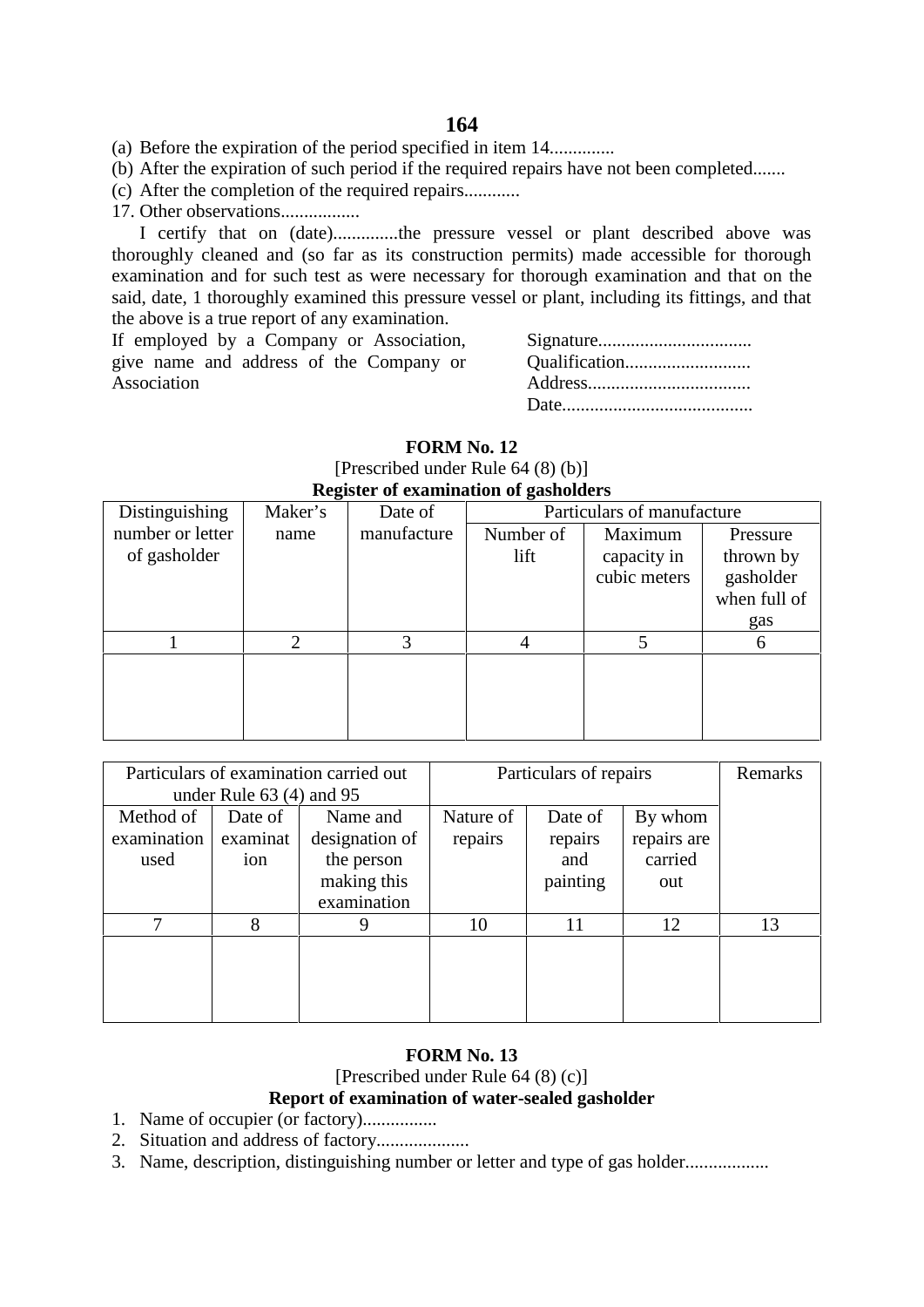- 4. Name and address of the manufacture.....................
- 5. (a) Number of lifts......................
	- (b) Maximum capacity in cubic meters.................
	- (c) Pressure thrown by holder when full of gas...........
- 6. Particulars of gas to be stored in the holder.....................
- 7. Particulars as to the condition of—
	- (a) Crown................
	- (b) Side sheeting, including grips and cups.....................
	- (c) Guiding mechanism (soller carriage, rollers, pins, guide rails or ropes)...............
	- (d) Tanks........................and
	- (e) Other structure, if any (columns, framing and being)...............
- 8. Particulars as to the position of the lifts at the time of examination....................
- 9. Particulars as to whether the tank and lift were found sufficiently levelled for safe working and if not, as to the steps taken to remedy the defect...................
- 10. Date of examination and by whom it was carried out....................
- 11. Condition of vessel—
	- (a) External.......................
	- (b) Internal........................
- 12. (a) Are all fittings and appliances properly maintained and in good condition?
	- (b) Repairs, if any, required and period within which they should be executed.........
	- (c) Any other condition which the persons making the examination thinks it necessary for securing safe working...............
- 13. Other observation....................

If certify that on (date).....................the gasholder described above was thoroughly examined and such of the test as were necessary made on the same day and that the above is true report of my examination.

If employed by a company or association, name and address of the company or association.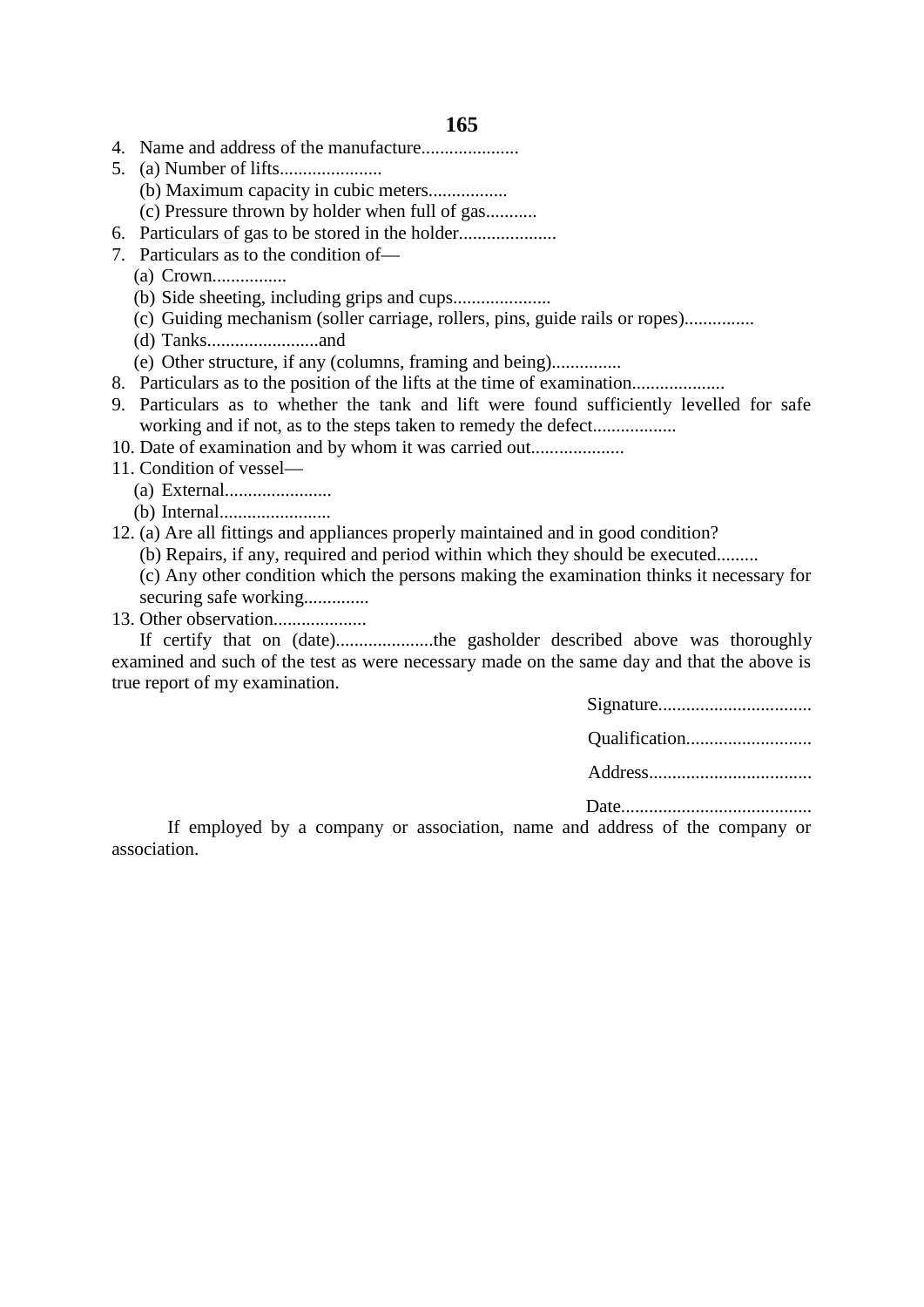# **166 FORM No. 14** [Prescribed under Rule 98 (4) (a)]

|  |  |  | <b>Register of Compensatory Holidays</b> |  |  |
|--|--|--|------------------------------------------|--|--|
|--|--|--|------------------------------------------|--|--|

| Serial | No. in | Name | Group          | No.         | Year |         |       | Weekly rest days lost due to the |            |
|--------|--------|------|----------------|-------------|------|---------|-------|----------------------------------|------------|
| No.    | the    |      | <b>or</b>      | $\&$        |      |         |       | exempting order in               |            |
|        | regist |      | relay          | date        |      |         |       |                                  |            |
|        | er of  |      | No.            | of ex-      |      |         |       |                                  |            |
|        | worke  |      |                | empti       |      |         |       |                                  |            |
|        | rs     |      |                | ng<br>order |      |         |       |                                  |            |
|        |        |      |                |             |      | January | April | July to                          | October to |
|        |        |      |                |             |      | to      | to    | Septemb                          | December   |
|        |        |      |                |             |      | March   | June  | er                               |            |
|        | 2      | 3    | $\overline{4}$ | 5           | 6    | 7       | 8     | 9                                | 10         |
|        |        |      |                |             |      |         |       |                                  |            |
|        |        |      |                |             |      |         |       |                                  |            |
|        |        |      |                |             |      |         |       |                                  |            |
|        |        |      |                |             |      |         |       |                                  |            |

|            | Date of compensatory holiday given in |           | Lost rest    | Remarks     |    |
|------------|---------------------------------------|-----------|--------------|-------------|----|
| January to | April to June                         | July to   | days carried |             |    |
| March      |                                       | September | December     | to the next |    |
|            |                                       |           |              | year        |    |
|            | 12                                    | 13        | 14           | 15          | 16 |
|            |                                       |           |              |             |    |
|            |                                       |           |              |             |    |
|            |                                       |           |              |             |    |
|            |                                       |           |              |             |    |

## **FORM No. 15**

[Prescribed under Rule 99] **Overtime muster roll for exempted worker—Month ending.........20...........** No. in the register of adult workers Name of ex-empted worker Department Date on which overtime has been worked Extent of overtime on each occasion Total overtime worked of production in case of piece workers Normal hours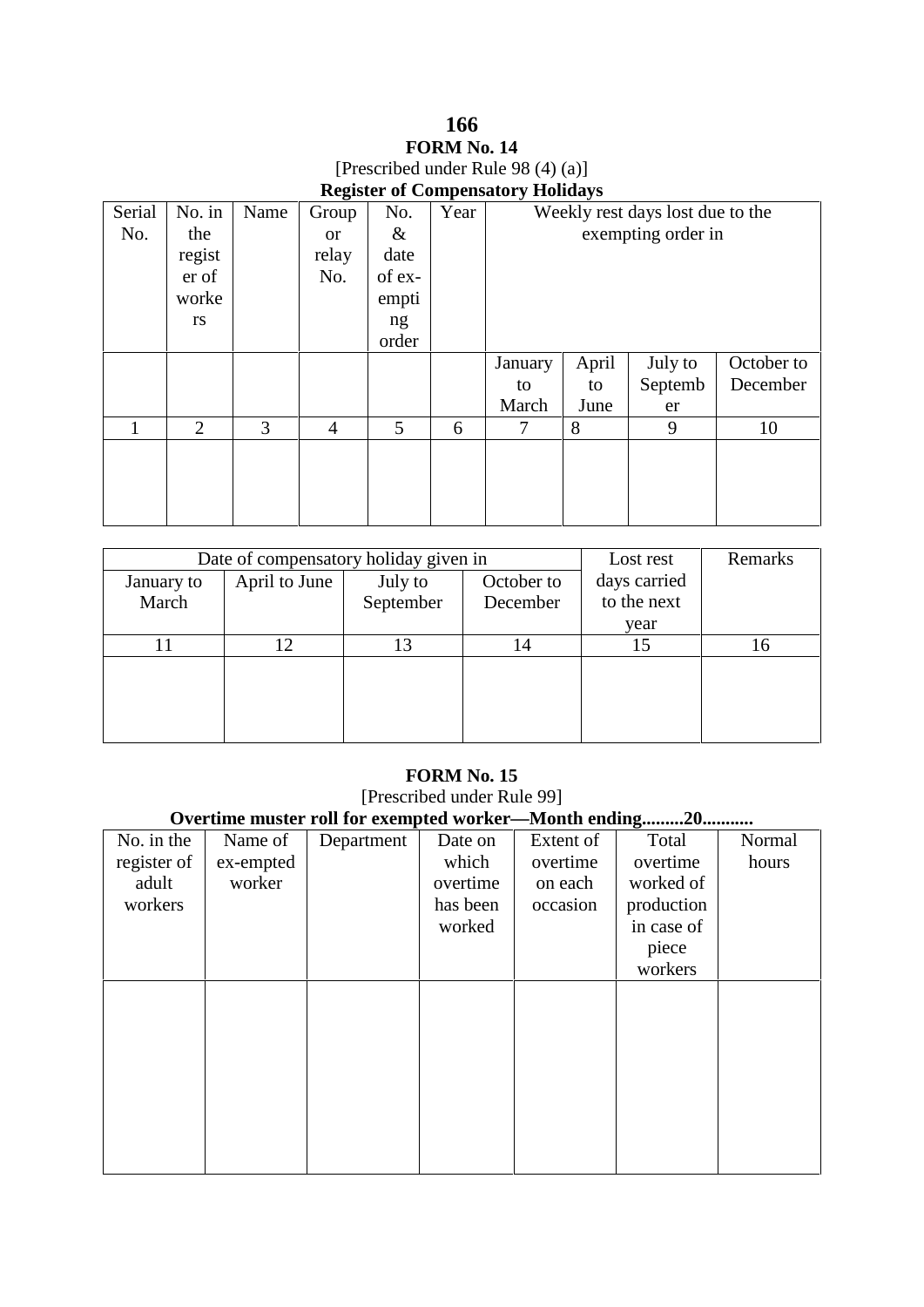|                                                                         |                         |                    | 107                  |                   |                                                  |         |
|-------------------------------------------------------------------------|-------------------------|--------------------|----------------------|-------------------|--------------------------------------------------|---------|
| Normal<br>rate of pay<br>for piece<br>work or<br>rate o pay<br>per hour | Overtime<br>rate of pay | Normal<br>earnings | Overtime<br>earnings | Total<br>earnings | Date on<br>which<br>overtime<br>payments<br>made | Remarks |
|                                                                         |                         |                    |                      |                   |                                                  |         |

# **FORM No. 16**

# [Prescribed under Rule 100] **Notice of periods of work for adult workers**

Name of factory..........................Plane............................District.......................

| Period of work  |   |                              |   |   |   |   | Men |   |   |   |   |   |  |
|-----------------|---|------------------------------|---|---|---|---|-----|---|---|---|---|---|--|
| Groups          |   | Total number of men employed |   |   |   |   |     |   |   |   |   |   |  |
| Relays          |   | D<br>B<br>A                  |   |   |   |   |     |   |   |   |   |   |  |
|                 | 1 | $\overline{2}$               | 3 | 1 | 2 | 3 | 1   | 2 | 3 | 1 | 2 | 3 |  |
| On working days |   |                              |   |   |   |   |     |   |   |   |   |   |  |
| From            |   |                              |   |   |   |   |     |   |   |   |   |   |  |
| To              |   |                              |   |   |   |   |     |   |   |   |   |   |  |
| From            |   |                              |   |   |   |   |     |   |   |   |   |   |  |
| To              |   |                              |   |   |   |   |     |   |   |   |   |   |  |
| From            |   |                              |   |   |   |   |     |   |   |   |   |   |  |
| To              |   |                              |   |   |   |   |     |   |   |   |   |   |  |
| On partial      |   |                              |   |   |   |   |     |   |   |   |   |   |  |
| working days    |   |                              |   |   |   |   |     |   |   |   |   |   |  |
| From            |   |                              |   |   |   |   |     |   |   |   |   |   |  |
| $To$            |   |                              |   |   |   |   |     |   |   |   |   |   |  |
| From            |   |                              |   |   |   |   |     |   |   |   |   |   |  |
| To              |   |                              |   |   |   |   |     |   |   |   |   |   |  |

# **167**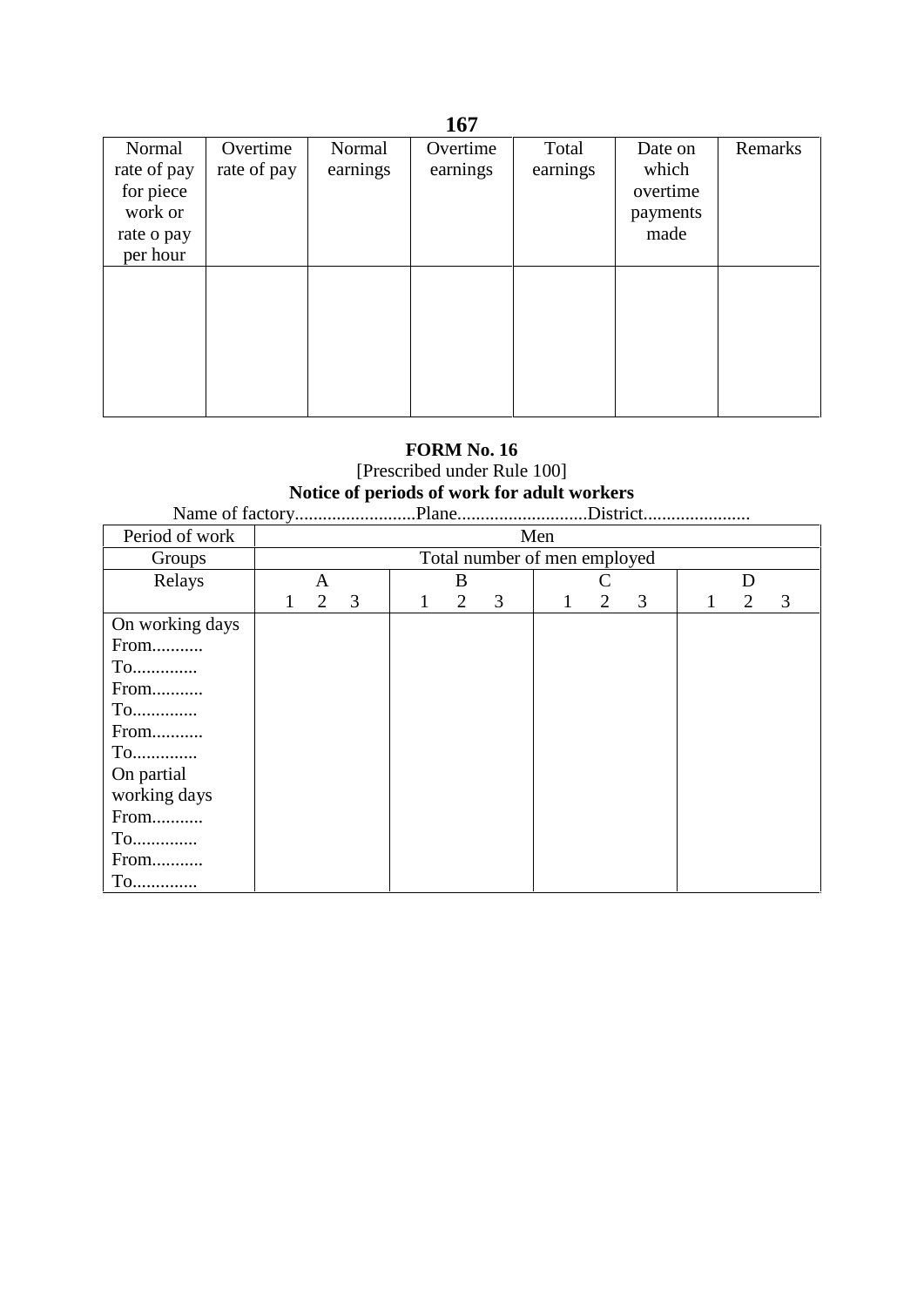| Period of  |   |   | Women |              |                |                                |              |   |   |              |                | Description of group |        | Remarks |  |
|------------|---|---|-------|--------------|----------------|--------------------------------|--------------|---|---|--------------|----------------|----------------------|--------|---------|--|
| work       |   |   |       |              |                |                                |              |   |   |              |                |                      |        |         |  |
| Groups     |   |   |       |              |                | Total number of women employed |              |   |   |              |                |                      | Group  | Nature  |  |
| Relay      |   | E |       |              | $\mathbf{F}$   |                                |              | G |   |              | H              |                      | letter | of work |  |
|            | 1 | 2 | 3     | $\mathbf{1}$ | $\overline{2}$ | $\mathfrak{Z}$                 | $\mathbf{1}$ | 2 | 3 | $\mathbf{1}$ | $\overline{2}$ | 3                    |        |         |  |
| On working |   |   |       |              |                |                                |              |   |   |              |                |                      |        |         |  |
| days       |   |   |       |              |                |                                |              |   |   |              |                |                      |        |         |  |
| From       |   |   |       |              |                |                                |              |   |   |              |                |                      |        |         |  |
| $To$       |   |   |       |              |                |                                |              |   |   |              |                |                      |        |         |  |
| From       |   |   |       |              |                |                                |              |   |   |              |                |                      |        |         |  |
| To         |   |   |       |              |                |                                |              |   |   |              |                |                      |        |         |  |
| From       |   |   |       |              |                |                                |              |   |   |              |                |                      |        |         |  |
| $To$       |   |   |       |              |                |                                |              |   |   |              |                |                      |        |         |  |
| On partial |   |   |       |              |                |                                |              |   |   |              |                |                      |        |         |  |
| working    |   |   |       |              |                |                                |              |   |   |              |                |                      |        |         |  |
| days       |   |   |       |              |                |                                |              |   |   |              |                |                      |        |         |  |
| From       |   |   |       |              |                |                                |              |   |   |              |                |                      |        |         |  |
| $To$       |   |   |       |              |                |                                |              |   |   |              |                |                      |        |         |  |
| From       |   |   |       |              |                |                                |              |   |   |              |                |                      |        |         |  |
| $To$       |   |   |       |              |                |                                |              |   |   |              |                |                      |        |         |  |

Date on which this notice is first exhibited

Signature of Manager Date..................

## **FORM No. 17** [Prescribed under Rule 101] **Register of Adult Workers**

| requier of from workers |        |                |        |                |        |       |                |            |                   |        |
|-------------------------|--------|----------------|--------|----------------|--------|-------|----------------|------------|-------------------|--------|
|                         | Serial | Name           | Resid  | Father'        | Nature | Lette | No.            |            | No and date of    | Remark |
|                         | No.    |                | ential | s name         | of     | r of  | of             |            | certificate if an | S      |
|                         |        |                | addres |                | work   | grou  | relay,         |            | adolescent        |        |
|                         |        |                | S      |                |        | p as  | if             | No of      | Token             |        |
|                         |        |                |        |                |        | in    | worki          | certificat | No.               |        |
|                         |        |                |        |                |        | For   | ng in          | e and      | giving            |        |
|                         |        |                |        |                |        | m 11  | shifts         | date       | reference         |        |
|                         |        |                |        |                |        |       |                |            | to the            |        |
|                         |        |                |        |                |        |       |                |            | certificate       |        |
|                         | 1      | $\overline{2}$ | 3      | $\overline{4}$ | 5      | 6     | $\overline{7}$ | 8          | 9                 | 10     |
|                         |        |                |        |                |        |       |                |            |                   |        |
|                         |        |                |        |                |        |       |                |            |                   |        |
|                         |        |                |        |                |        |       |                |            |                   |        |
|                         |        |                |        |                |        |       |                |            |                   |        |
|                         |        |                |        |                |        |       |                |            |                   |        |
|                         |        |                |        |                |        |       |                |            |                   |        |
|                         |        |                |        |                |        |       |                |            |                   |        |
|                         |        |                |        |                |        |       |                |            |                   |        |
|                         |        |                |        |                |        |       |                |            |                   |        |
|                         |        |                |        |                |        |       |                |            |                   |        |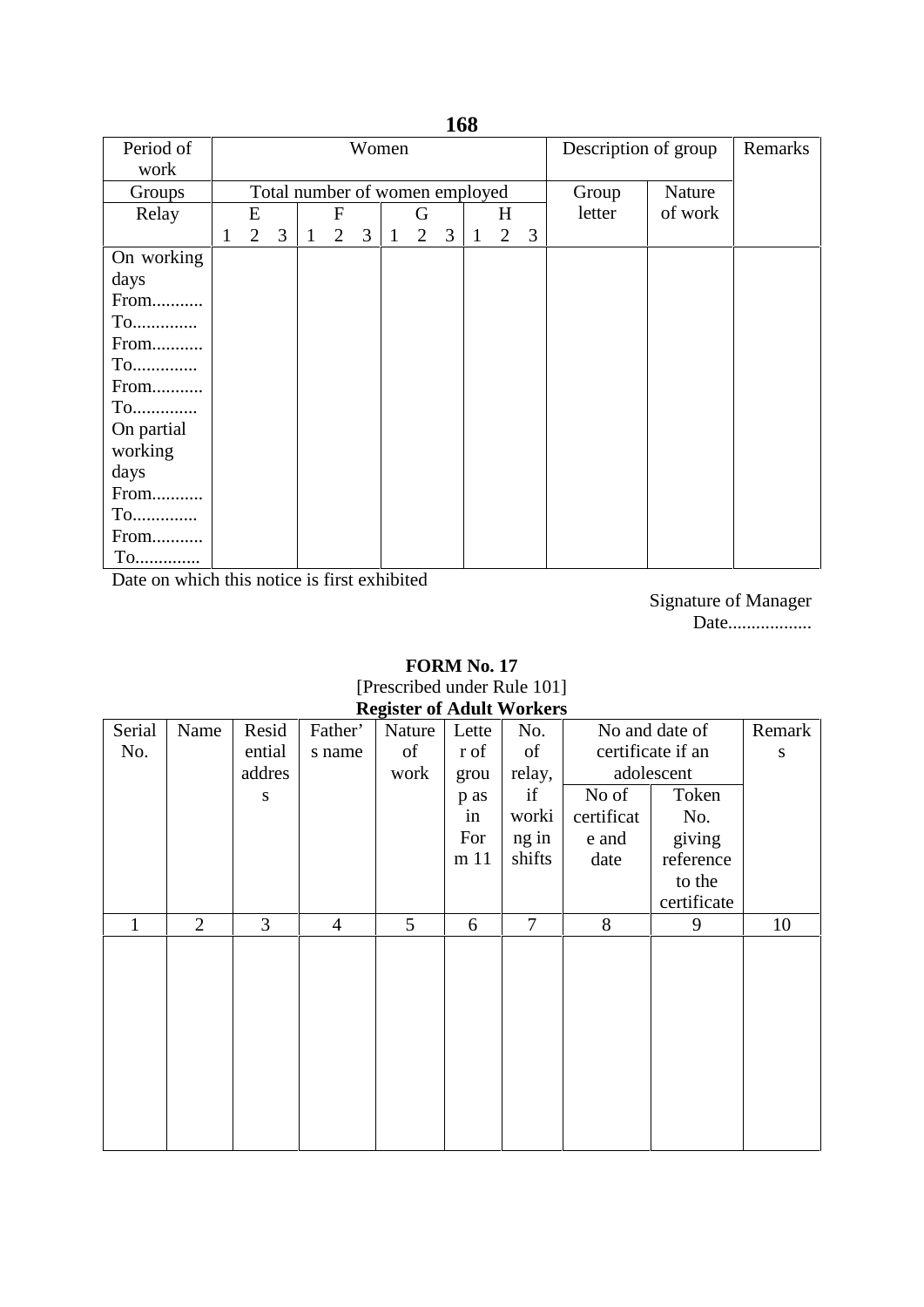## **169 FORM No. 18** [Prescribed under Rule 106] **Notice of periods of work for child workers** Name of factory....................Place.....................District........................

| Period of<br>work |   |                    |   | Children                          |   |                |                 | Description of Group | Remarks |
|-------------------|---|--------------------|---|-----------------------------------|---|----------------|-----------------|----------------------|---------|
| Group             |   |                    |   | Total number of children employed |   |                | Group<br>letter | Nature of<br>works   |         |
| Relays            | A | B<br>$\mathcal{C}$ |   |                                   |   |                |                 |                      |         |
|                   | 1 | $\overline{2}$     | 1 | $\overline{2}$                    | 1 | $\overline{2}$ |                 |                      |         |
| From              |   |                    |   |                                   |   |                | A               |                      |         |
| To                |   |                    |   |                                   |   |                | B               |                      |         |
|                   |   |                    |   |                                   |   |                | $\mathbf C$     |                      |         |

Date on which this notice in first exhibited

Signature of Manager Date...................

## **FORM No. 19** [Prescribed under Rule 107] **Register of Child Workers**

|              | Register of China Workers |                |                 |         |           |                |        |        |          |  |  |  |  |
|--------------|---------------------------|----------------|-----------------|---------|-----------|----------------|--------|--------|----------|--|--|--|--|
| Seri         | Nam                       | Resident       | Father          | Date of | No. of    | Token          | Letter | No. of | Remar    |  |  |  |  |
| al           | ${\bf e}$                 | ial            | $\cdot_{\rm s}$ | first   | certifica | No.            | of     | relay, | $\rm ks$ |  |  |  |  |
| No.          |                           | address        | name            | employm | te and    | giving         | Grou   | if     |          |  |  |  |  |
|              |                           |                |                 | ent     | its date  | referenc       | ps as  | worki  |          |  |  |  |  |
|              |                           |                |                 |         |           | e to           | in     | ng in  |          |  |  |  |  |
|              |                           |                |                 |         |           | certifica      | Form   | shifts |          |  |  |  |  |
|              |                           |                |                 |         |           | te             | No.    |        |          |  |  |  |  |
|              |                           |                |                 |         |           |                | 18     |        |          |  |  |  |  |
| $\mathbf{1}$ | $\overline{2}$            | $\overline{3}$ | $\overline{4}$  | 5       | 6         | $\overline{7}$ | 8      | 9      | 10       |  |  |  |  |
|              |                           |                |                 |         |           |                |        |        |          |  |  |  |  |
|              |                           |                |                 |         |           |                |        |        |          |  |  |  |  |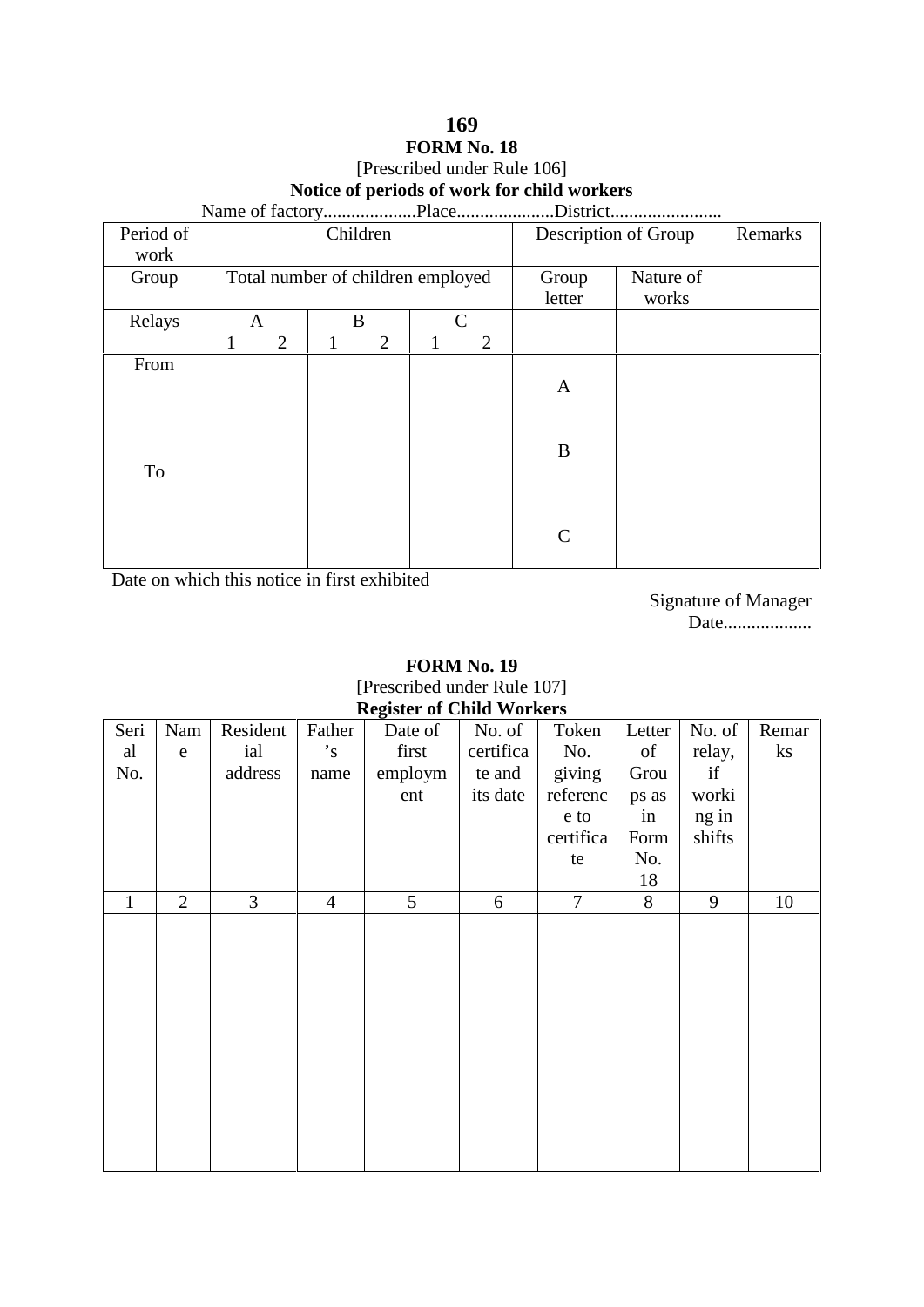## **170 FORM No. 20** [Prescribed under Rule 108] **Register of Leave with Wages** Part I-Adults Part II-Children

Factory: Name of worker:

| Department.  |                 |         |                 |               |               |                    | Father's name: |
|--------------|-----------------|---------|-----------------|---------------|---------------|--------------------|----------------|
| Serial       | Serial No.      | Date    |                 |               | Interruptions |                    |                |
| No.          | in the          | of      |                 |               |               |                    |                |
|              | register of     | entry   |                 |               |               |                    |                |
|              | adult/child     | into    |                 |               |               |                    |                |
|              | workers         | service |                 |               |               |                    |                |
|              |                 |         | <b>Sickness</b> | Authoris      | Lockout or    | Involuntar         | Others         |
|              |                 |         | and             | ed leave      | legal strike  | y                  |                |
|              |                 |         | accident        |               |               | unemploy           |                |
|              |                 |         |                 |               |               | ment               |                |
| $\mathbf{1}$ | $\overline{2}$  | 3       | $\overline{4}$  | 5             | 6             | 7                  | 8              |
|              |                 |         |                 |               |               |                    |                |
|              |                 |         |                 |               |               |                    |                |
|              |                 |         |                 |               |               |                    |                |
|              |                 |         |                 |               |               |                    |                |
|              |                 |         |                 |               |               |                    |                |
| Leave        | Whether leave   |         | Date from       | Wages for     |               | Discharged worker  | Remarks        |
| due with     | not desired     |         | which the       | leave paid in |               |                    |                |
| effect       | during the next |         | worker is       |               |               |                    |                |
| from         | 12 months       |         | allowed         |               |               |                    |                |
|              |                 |         | leave           |               |               |                    |                |
|              |                 |         |                 |               | Date          | Date and           |                |
|              |                 |         |                 |               | of            | amount of          |                |
|              |                 |         |                 |               | discha        | payment            |                |
|              |                 |         |                 |               | rge           | made in<br>lieu of |                |
|              |                 |         |                 |               |               |                    |                |
| 9            | 10              |         | 11              | 12            | 13            | leave due<br>14    | 15             |
|              |                 |         |                 |               |               |                    |                |
|              |                 |         |                 |               |               |                    |                |
|              |                 |         |                 |               |               |                    |                |
|              |                 |         |                 |               |               |                    |                |
|              |                 |         |                 |               |               |                    |                |

**Note**—Separate page shall be allotted to each worker.

**FORM No. 21** [Prescribed under Rule 109 (1)] **Leave Book** Part I-Adults Part II-Children

Factory: Name of worker: Name of worker: Name of worker: Name of worker: Name of worker: Name: Name: Name: Name: Name: Name: Name: Name: Name: Name: Name: Name: Name: Name: Name: Name: Name: Name: Name: Name: Name: Name: N Father's name: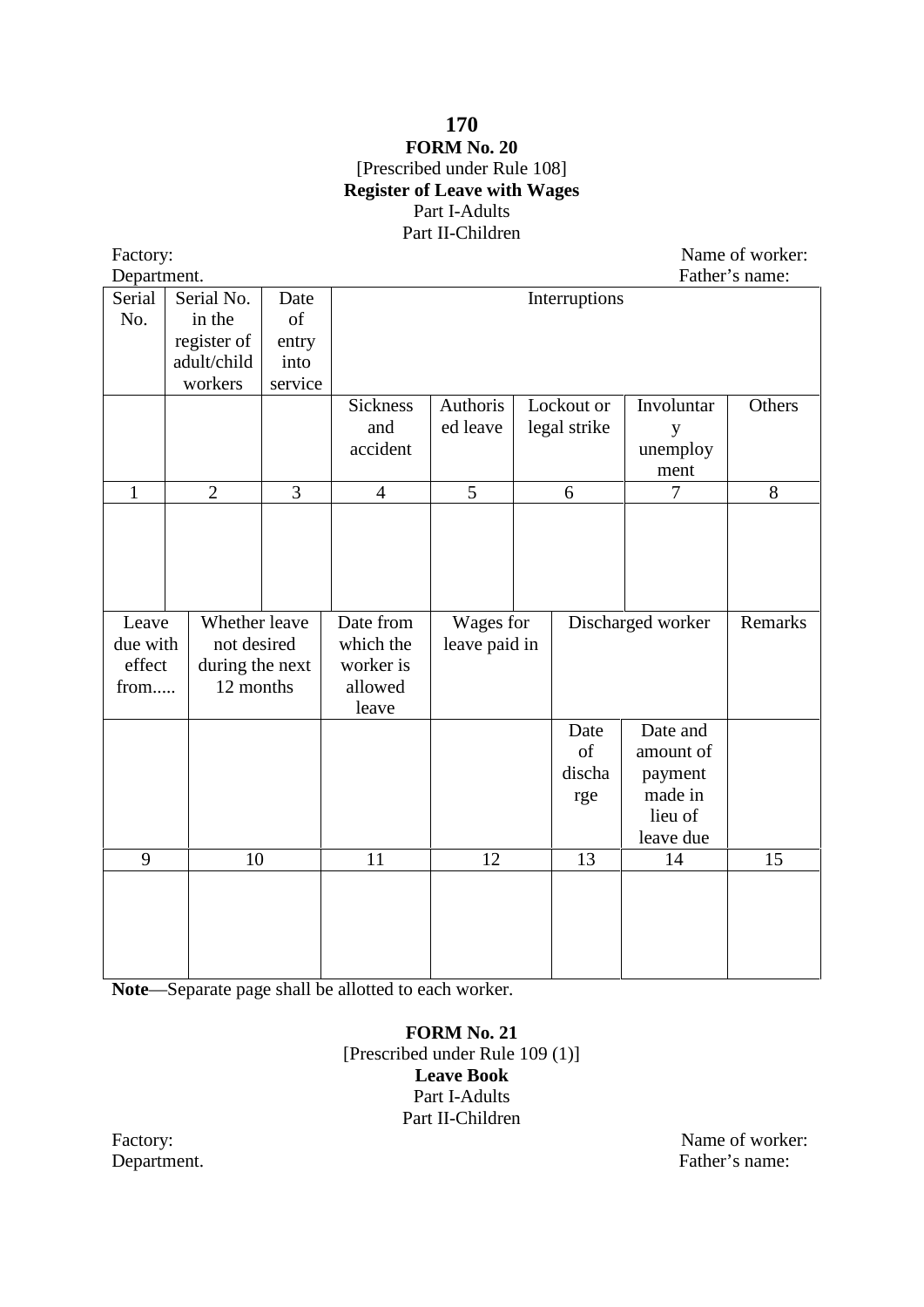| Serial       | Serial No.     |                |  |                |            |               |                   |         |  |  |  |
|--------------|----------------|----------------|--|----------------|------------|---------------|-------------------|---------|--|--|--|
|              |                | Date of        |  |                |            | Interruptions |                   |         |  |  |  |
| No.          | in the         | entry          |  |                |            |               |                   |         |  |  |  |
|              | register of    | into           |  |                |            |               |                   |         |  |  |  |
|              | adult/child    | service        |  |                |            |               |                   |         |  |  |  |
|              | workers        |                |  |                |            |               |                   |         |  |  |  |
|              |                |                |  | Sickness       | Authorised | Lockout       | Involuntary       | Others  |  |  |  |
|              |                |                |  | and            | leave      | or legal      | unemployment      |         |  |  |  |
|              |                |                |  | accident       |            | strike        |                   |         |  |  |  |
| $\mathbf{1}$ | $\overline{2}$ | $\overline{3}$ |  | $\overline{4}$ | 5          | 6             | $\overline{7}$    | 8       |  |  |  |
|              |                |                |  |                |            |               |                   |         |  |  |  |
|              |                |                |  |                |            |               |                   |         |  |  |  |
| Leave        | Whether        |                |  | Date from      | Wages for  |               | Discharged worker | Remarks |  |  |  |
| due with     | leave not      |                |  | which the      | leave paid |               |                   |         |  |  |  |
| effect       | desired        |                |  | worker is      | in         |               |                   |         |  |  |  |
| from         | during the     |                |  | allowed leave  |            |               |                   |         |  |  |  |
|              | next 12        |                |  |                |            |               |                   |         |  |  |  |
|              | months         |                |  |                |            |               |                   |         |  |  |  |
|              |                |                |  |                |            | Date of       | Date and          |         |  |  |  |
|              |                |                |  |                |            | discharge     | amount of         |         |  |  |  |
|              |                |                |  |                |            |               | payment           |         |  |  |  |
|              |                |                |  |                |            |               | made in           |         |  |  |  |
|              |                |                |  |                |            |               | lieu of           |         |  |  |  |
|              |                |                |  |                |            |               |                   |         |  |  |  |
|              |                |                |  |                |            |               | leave due         |         |  |  |  |
| 9            | 10             |                |  | 11             | 12         | 13            | 14                | 15      |  |  |  |
|              |                |                |  |                |            |               |                   |         |  |  |  |
|              |                |                |  |                |            |               |                   |         |  |  |  |
|              |                |                |  |                |            |               |                   |         |  |  |  |

**Note**—This leave book shall be made out separately for each worker on thick bound sheets.

# **FORM No. 22**

[Prescribed under Rule 114]

## **Nomination for payment of pay due for period of holidays in the event of death of worker**

I herby require that in the event of my death before resuming work, the balance of my pay dye for the period of holidays shall be paid to.........................who is my.......and resides at....... Witnesses:

Attested:

Signature: Name....................... Designation.................. Address........................... Particulars of worker such as serial No. in the register of adult/child worker, section or department, etc.

- Signature............................
- Name........................
- Designation..........................

Address......................

Signature or left hand Thumb-impression of worker Date.................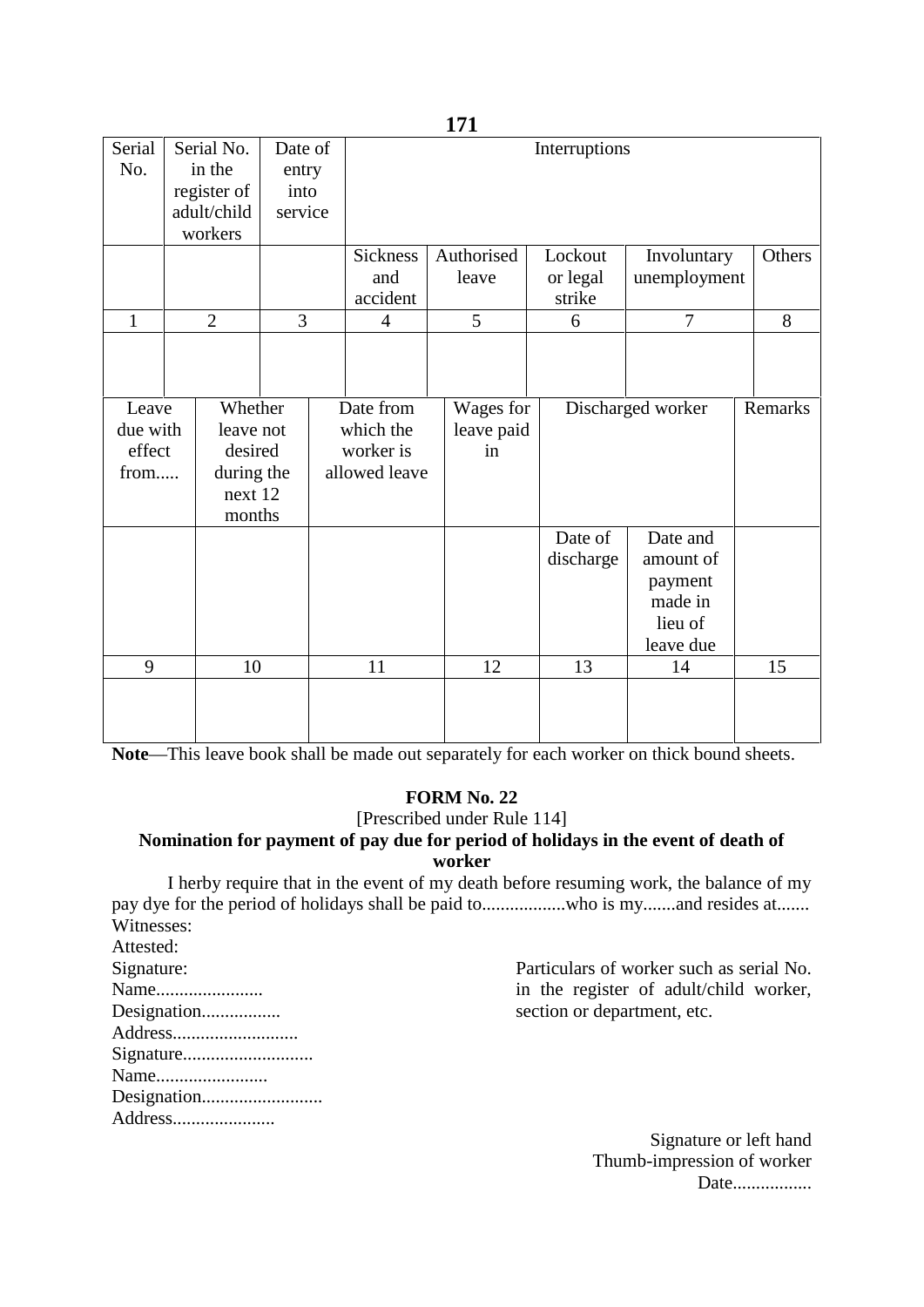### **FORM No. 23** [Prescribed under paragraph 8 (1) of Schedule II to Rule 116] **Certificate of fitness**

Serial No..............

Date..................

I hereby certify that I have personally examined Shri..............son of Shri................residing at..................who is desirous of being employed as......................... the...............and that his age, as nearly as can be ascertained from my examination is.................year, and that he is, in my opinion, fit for employment in...................

His descriptive marks are: Signature of left hand thumb-

impression of the person examined

#### Signature of Certifying Surgeon

|                     |                   |                    | ັ                |
|---------------------|-------------------|--------------------|------------------|
| I certify that I    | I extend this     | Signature of       | None of symptoms |
| examined the person | certificate until | Certifying Surgeon |                  |
| mentioned above on  |                   |                    |                  |
|                     |                   |                    |                  |
|                     |                   |                    |                  |
|                     |                   |                    |                  |
|                     |                   |                    |                  |
|                     |                   |                    |                  |

## **FORM No. 24**

[Prescribed under paragraph 9 (2) of Schedule II to Rule 116] **Health Register**

| Serial No. | Department of works | of worker<br>Name | last birth day<br>Age at | Date of employment on<br>present works | <b>Health Register</b><br>transfer (which reasons<br>Date of leaving or<br>for discharge or<br>transfer) | Nature of job or<br>occupation | Raw material or by<br>product handled | examination with<br>(fit/unfit)<br>Date of weekly<br>results | Nature of symptoms | Signature of registered<br>medical practitioner |  |
|------------|---------------------|-------------------|--------------------------|----------------------------------------|----------------------------------------------------------------------------------------------------------|--------------------------------|---------------------------------------|--------------------------------------------------------------|--------------------|-------------------------------------------------|--|
| 1          | 2                   | 3                 | 4                        | 5                                      | 6                                                                                                        | 7                              | 8                                     | 9                                                            | 10                 | 11                                              |  |
|            |                     |                   |                          |                                        |                                                                                                          |                                |                                       |                                                              |                    |                                                 |  |

## **FORM No. 25**

## [Prescribed under paragraph 7 (2) of Schedule V to Rule 116] **Report of examination and test of dust extrication or suspension system**

- 1. Description of system
- 2. Hood—
	- (a) Serial No. of hood
	- (b) Contamination captured

Design value Actual value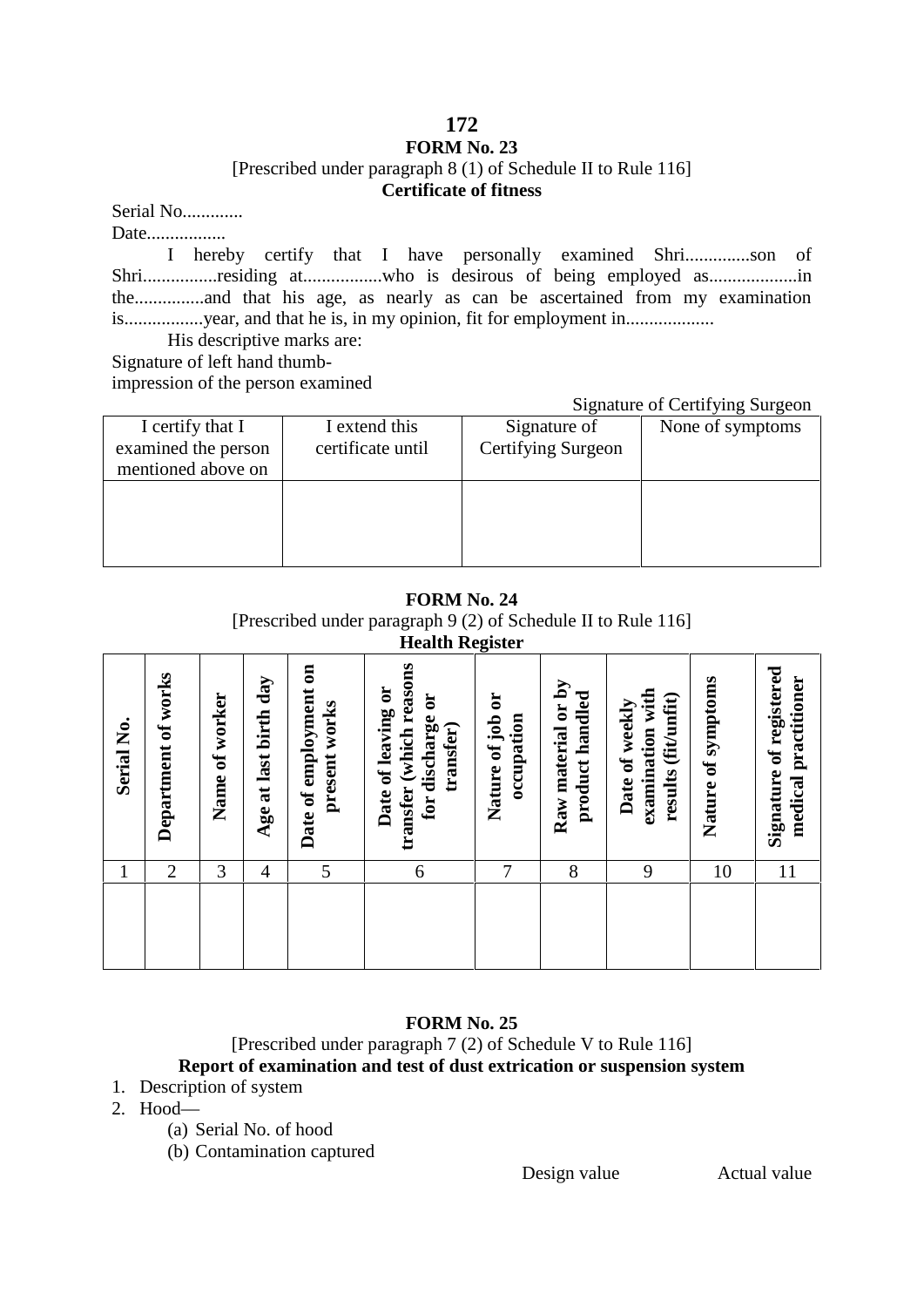- (c) Capture velocities (at points to be specified)
- (d) Volume exhausted at hood
- (e) Hood static pressure
- 3. Total pressure drop at—
	- (a) Joints
	- (b) Other points of system (to be specified)
- 4. Transport velocity in duct (at points along ducts to be specified)
- 5. Air cleaning device—
	- (a) Type used
	- (b) Velocity at inlet
	- (c) Static pressure at inlet
	- (d) Velocity at outlet
	- (e) Static pressure at outlet
- 6. Fan—
	- (a) Type used
	- (b) Volume handled
	- (c) Static pressure
	- (d) Pressure drop at outlet of fan
- 7. Fan motor—
	- (a) Type
	- (b) Speed and power in kilowatts
- 8. Particulars of defects, if any, disclosed during test in any of the above components

I certify that on (date)................the above dust extraction system was thoroughly cleaned and (so far as its construction permits) made accessible for thorough examination. I further certify that on the said date, I thoroughly examined the above dust extraction system including its components and fittings and that the above is a true report of my examination.

| Signature     |  |
|---------------|--|
| Qualification |  |
| Address       |  |

Date...............

If employed by a company or association, name and address of the company or association.

#### **FORM No. 26**

[Prescribed under Schedule VI to Rule 94] **Special certificate of fitness**

# Serial No...................

Date..................

I hereby certify that I have personally examined..............son of................residings at.................who is desirous of being employed as...................in the...............and that his age, as nearly as can be ascertained from my examination is.................year, and that he is, in my opinion, fit for employment at work involving the use of....................

His descriptive marks are:

Signature of left hand thumb-

impression of person examined

Signature of Certifying Surgeon Date.................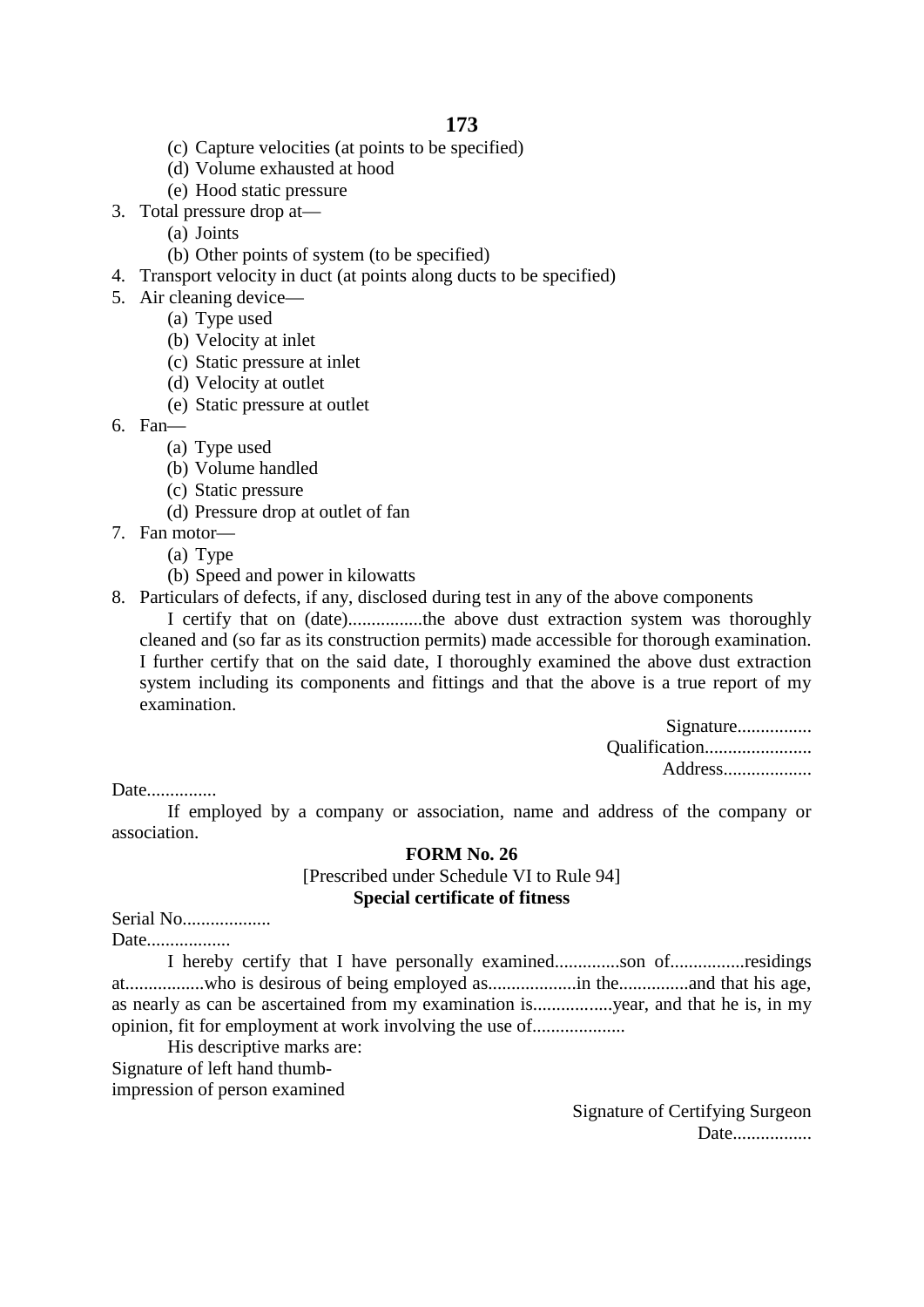| I certify that I    | I extend this     | Signature of       | Note of symptoms of |
|---------------------|-------------------|--------------------|---------------------|
| examined the person | certificate until | Certifying Surgeon | lead poisoning (if  |
| mentioned above on  |                   |                    | any)                |
|                     |                   |                    |                     |
|                     |                   |                    |                     |
|                     |                   |                    |                     |
|                     |                   |                    |                     |

## **FORM No. 27**

#### [Prescribed under paragraph 11 (1) and (7) of Schedule XIV to Rule 116] **Certificate of fitness for dangerous operations**

1. Serial No. 2. Name of person examined 3. Father's name 4. Sex 5. Address 6. Name of factory in which employed/ in 2. He is fit to be employed and may be which wishes to be employed 7. Process of department in which 3. He may be produced for further employed/wishes to be employed 8. Whether certificate granted 9. Whether declared unfit and certificate 5. He is advised treatment.................... refused 10. Reference No. of previous certificate 6. The serial No. of the previous certificate granted or refused Signature of left hand thumb impression of person examined Signature of Certifying Surgeon 1. Serial No. I certify that I have personally examined (name).........son of (father's name).............residing at (address)...........who is desirous of being employed as..............in (name of factory)..................in (department and process)....................and that as nearly as can be ascertained from my examination, is fit/unfit for employment at the above noted factory. employed on some other non-hazardous operation such as.................. examination after a period of................ 4. He is advised following further examination..................... is.................................. Signature or left hand thumb impression of person examined Signature of Certifying Surgeon **Note**—1. The counterfoil should be retained by the Certifying Surgeon and maintained in a bound book or in a file.

2. The paragraph which does not apply may be cancelled.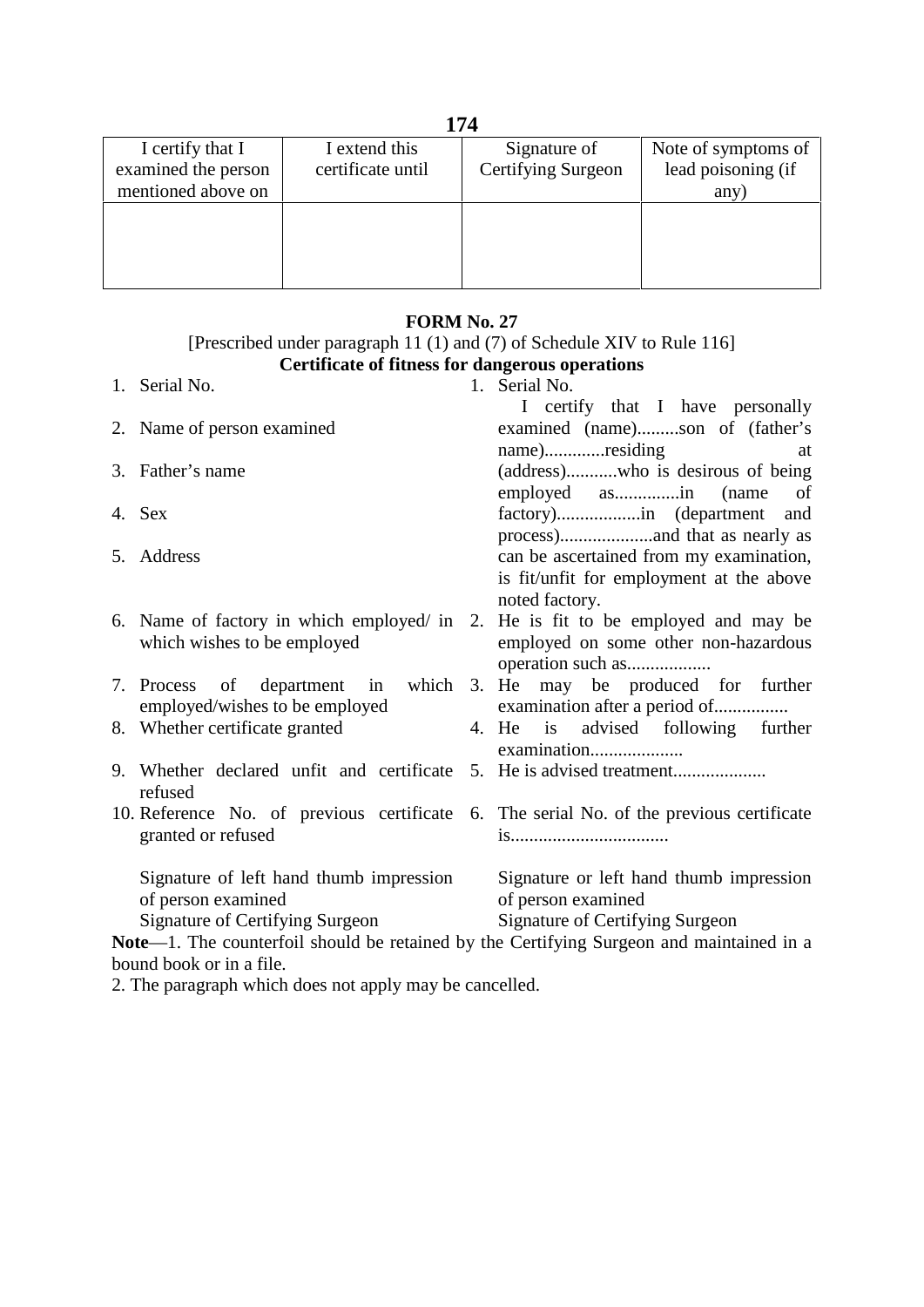# **FORM No. 28**

[Prescribed under paragraph 21 (3) of Schedule XXXI to Rule 116]

## **Certificate of fitness**

Serial No.

In certify that I have personally examined (name)..............son of (father's name)................residing at (address)..................who is desirous of being employed as (designation)...................in (process, department and factory)................and that his age, as nearly as can be ascertained from my examination is.................year, and that he is, in my opinion, fit/unfit for employment in the above mentioned factory as mentioned above.

2. He may be produced for further examination after a period of...................... 3. The serial No. of the previous certificate is.........................

> Signature of left hand thumbimpression of person examined Signature of Certifying Surgeon

Date...................

| that $I \mid I$<br>certify | this<br>extend                                                                                                                            | Signs and symptoms | Signature<br>the<br>of |
|----------------------------|-------------------------------------------------------------------------------------------------------------------------------------------|--------------------|------------------------|
| examined the person        | certificate until $(ii)$                                                                                                                  | observed<br>during | Certifying Surgeon     |
| mentioned above on         | certificate is not<br>extended, the period<br>for which the worker<br>considered unfit<br><b>1S</b><br>work is<br>for<br>to<br>mentioned. | examination        |                        |
|                            |                                                                                                                                           |                    |                        |

#### **FORM No. 29** [Prescribed under paragraph 21 (4) of Schedule II to Rule 116] **Health Register**

| <b>Health Registel</b> |                                 |                      |                |                                     |                                                 |                                                                                                    |                                       |                                                                                       |  |
|------------------------|---------------------------------|----------------------|----------------|-------------------------------------|-------------------------------------------------|----------------------------------------------------------------------------------------------------|---------------------------------------|---------------------------------------------------------------------------------------|--|
| Seria<br>1 No.         | Departm<br>ents/wor<br>$\rm ks$ | Name<br>of<br>worker | Sex            | Age<br>(at<br>last<br>birth<br>day) | Date of<br>employm<br>ent on<br>present<br>work | Date of<br>leaving or<br>transfer to<br>other work<br>with reasons<br>for discharge<br>or transfer | Nature<br>of job or<br>occupati<br>on | Raw<br>materials,<br>products<br>or by<br>product<br>likely to<br>be<br>exposed<br>to |  |
|                        | $\overline{2}$                  | 3                    | $\overline{4}$ | $5\overline{)}$                     | 6                                               | 7                                                                                                  | 8                                     | 9                                                                                     |  |
|                        |                                 |                      |                |                                     |                                                 |                                                                                                    |                                       |                                                                                       |  |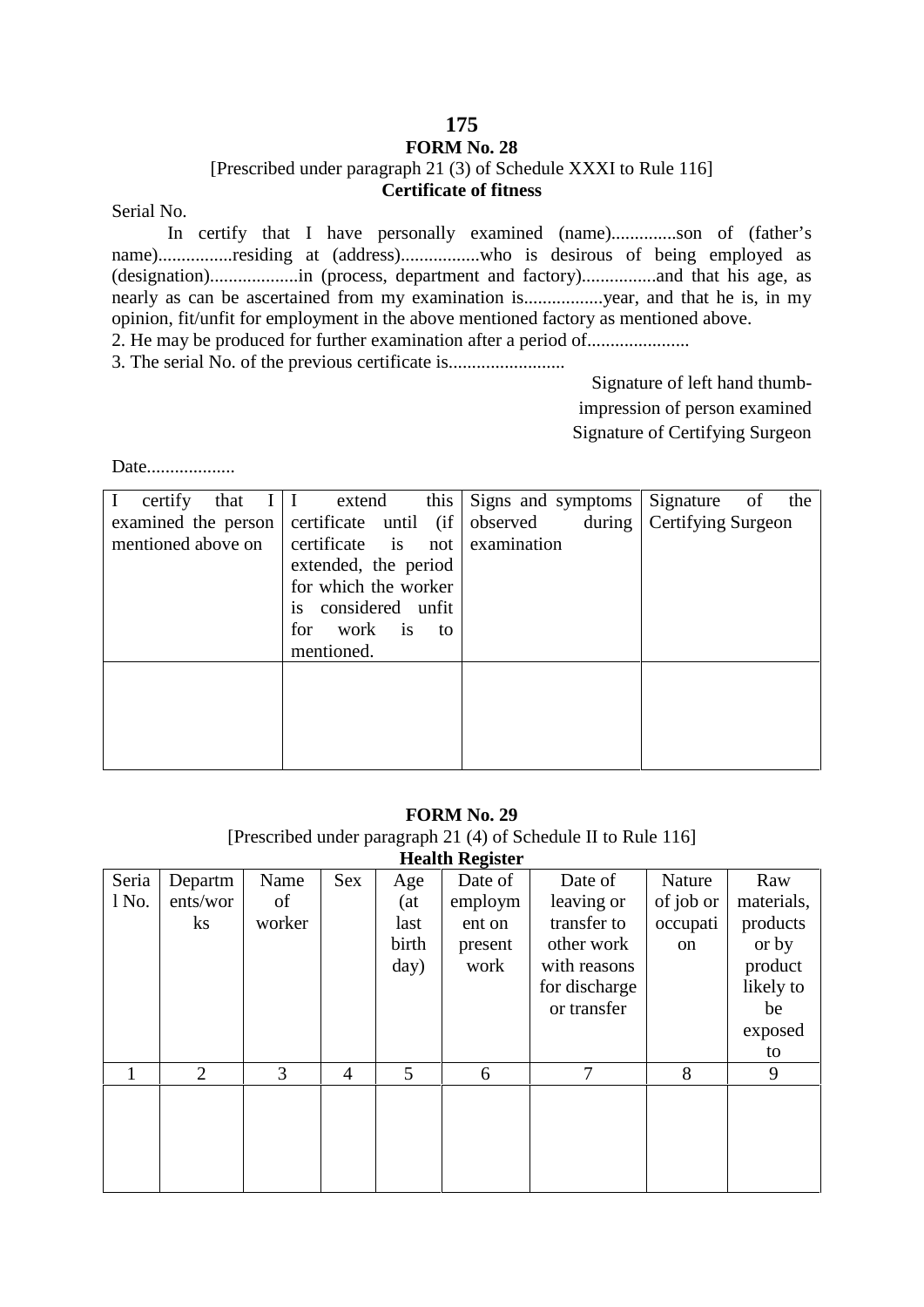| Date of medical     |                  | Signs and | Natur         | If declared | Whether     | $Re-$      | Signatur |          |
|---------------------|------------------|-----------|---------------|-------------|-------------|------------|----------|----------|
| examination and the |                  |           | symptoms      | e of        | unfit for   | certificat | certifie | e of the |
| result thereof      |                  |           | observed      | test        | work, state | e of       | d fit to | Certifyi |
| Date                | Result<br>Fit or |           | during        | and         | period of   | unfitness  | resume   | ng       |
|                     |                  | unfit     | examinati     | result      | suspension  | issued to  | duly on  | Surgeon  |
|                     |                  |           | <sub>on</sub> | thereo      | with        | the        |          | date.    |
|                     |                  |           |               | f           | reasons in  | worker     |          |          |
|                     |                  |           |               |             | detail      |            |          |          |
| 10                  | 11               | 12        | 13            | 14          | 15          | 16         | 17       | 18       |
|                     |                  |           |               |             |             |            |          |          |
|                     |                  |           |               |             |             |            |          |          |
|                     |                  |           |               |             |             |            |          |          |
|                     |                  |           |               |             |             |            |          |          |
|                     |                  |           |               |             |             |            |          |          |

#### **FORM No. 30**

#### **Report of accident or dangerous occurrence resulting in death or bodily injury** E.S.I.C. Employer's Code No:

E.S.I.C. Insurance No. of the injured person

- 1. Name of occupier (or factory) employer........................
- 2. Address of works/premises where the accident or dangerous occurrence took place.....................
- 3. Nature of industry........................
- 4. Branch or department and exact place where the accident or dangerous occurrence took place..........................
- 5. Name and address of the injured person...........................
- 6. (a) Sex.....................
	- (b) Age (at the last birth day)...........................
	- (c) Occupation of the injured person..........................
- 7. Local E.S.I.C. office to which the injured person is attached.................
- 8. Date, shift and hour of accident or dangerous occurrence......................
- 9. (a) Hour at which the injured person stated work on the day of accident or dangerous occurrence..................

(b) Whether wages in full or part are payable to him for the day of the accident or dangerous occurrence.....................

- 10. (a) Cause of nature of accident or dangerous occurrence....................
	- (b) If caused by machinery-
		- i. Give the name of machine and the part of causing the accident or dangerous occurrence......................
		- ii. State whether it was moved by mechanical power at the time of accident or dangerous occurrence...................

(c) State exactly what the injured person was doing at the time of accident of dangerous occurrence.......................

(d) In your opinion, was the injured person at the time of accident or dangerous occurrence—

- i. Acting in contravention of provisions of any law applicable to him; or
- ii. Acting in contravention of any orders given by or on behalf of his employer; or
- iii. Acting without instructions from his employer;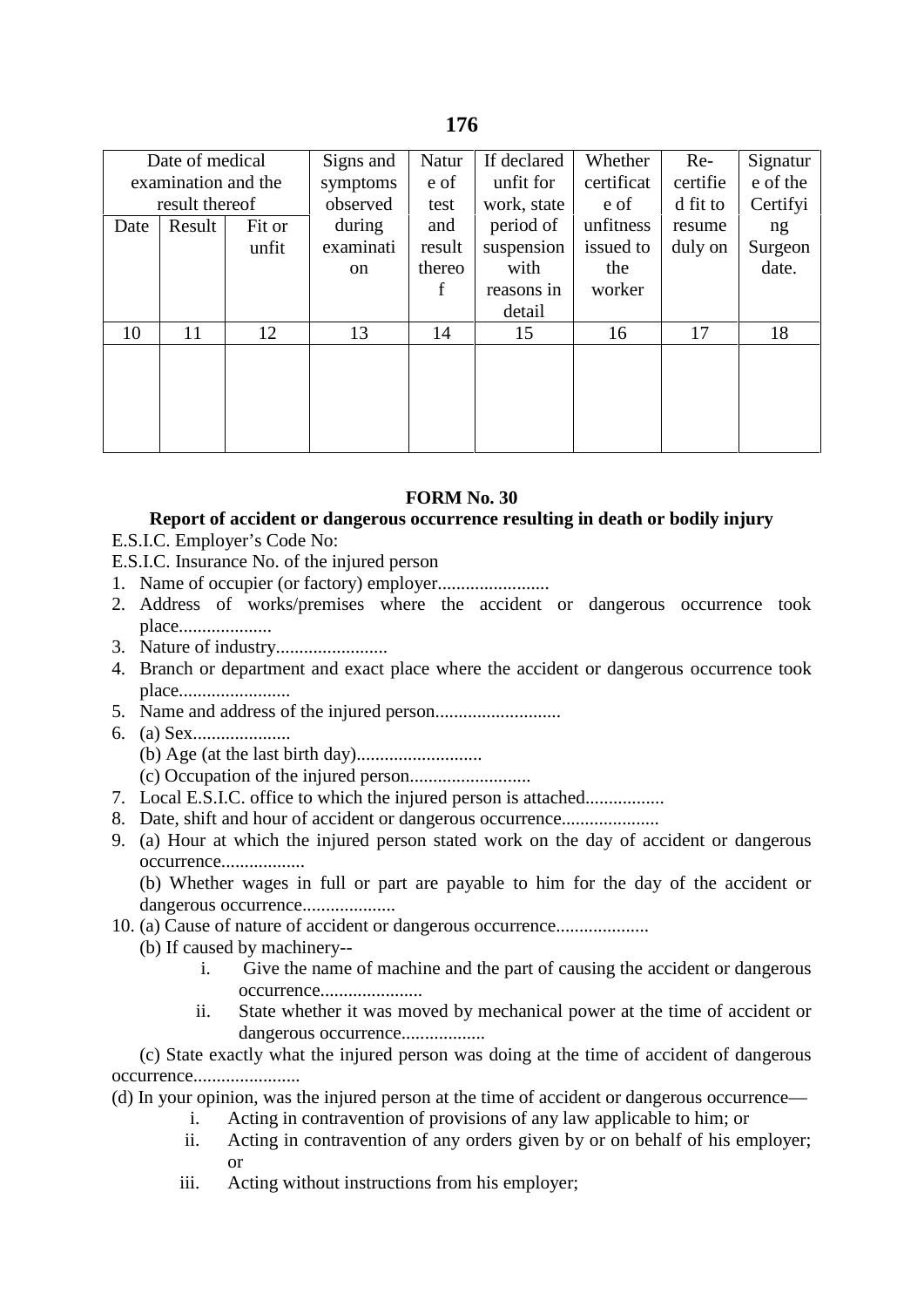(e) In case reply to (d) (i), (ii) or (iii) is in the affirmative, state whether the act was done for the purpose of and in connection with the employer's trade or business.................

- 11. In case the accident or dangerous occurrence took place which travelling in the employer's transport, state whether—
	- (a) The injured person was travelling a passenger to or from his place of work;
	- (b) The injured person was travelling with the express or implied permission of his employer;
	- (c) The transport being operated by or on behalf of the employer or some other person by whom it is provided in pursuance of arrangements made with the employer; and
	- (d) The vehicle is being/ not being operated in the ordinary course of public transport service.
- 12. In case the accident or dangerous occurrence took while meeting emergency state—
	- (a) Its nature; and
	- (b) Whether the injured person at the time of accident or dangerous occurrence was employed for the purpose of his employer's trade or business in or about the premises at which the accident or dangerous occurrence took place.
- 13. Describe briefly how the accident or dangerous occurrence took place...............
- 14. Name and addresses of witnesses.......................
- 15. (a) Nature and extent of injury (e.g., fatal, loss of finger, fracture of leg, scaled, scratch followed by sepsis, etc.)..........................

(b) Location of injury (e.g., right leg, left hand, left eye etc.).....................

- 16. (a) If the accident or dangerous occurrence not fatal, state whether the injured person was disabled for more than 48 hours....................
	- (b) Date and hour of return to work......................
- 17. (a) Physician, dispensary or hospital from whom or in which the injured person received or is receiving treatment......................
- (b) Name of dispensary/panel doctor elected by the injured person......................
- 18. (a) Has the injured person died......................
	- (b) If so, date of death...........................

I certify that to the best of my knowledge and belief the above particulars are correct in every respect.

Signature of Manager/Employer

Name, designation and address of Manager/Employer

Date of despatch of report

(This space is to be completed by the Inspector of Factories)

District:

Date of receipt

Number of the accident or

dangerous occurrence

Other particulars (e.g., fatal, leg injury, arm injury,

etc,)

Causation.

Date of investigation Results of investigation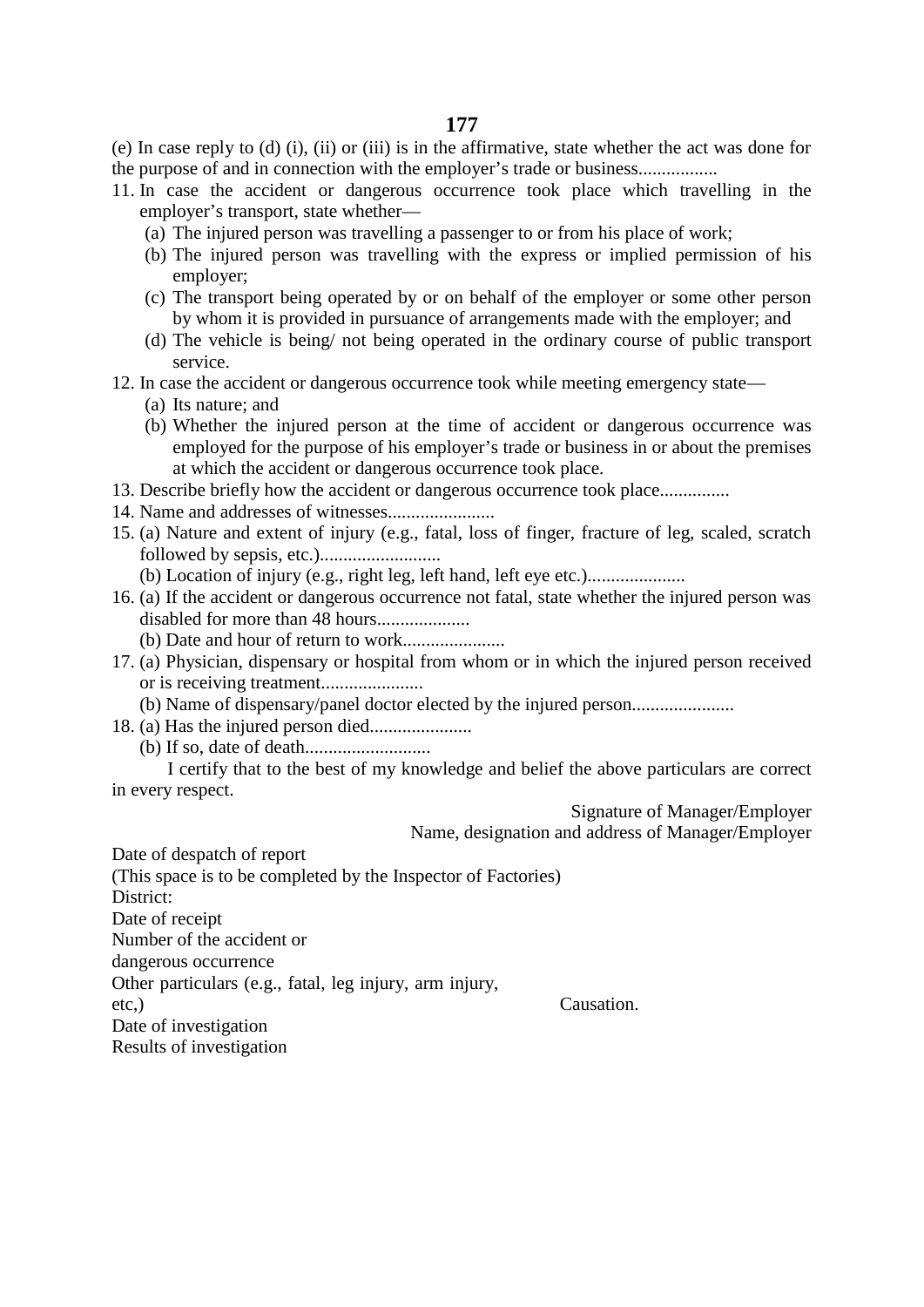#### **FORM 31**

#### [Prescribed under Rule 117 (3)]

### **Report of dangerous occurrence which does not result in death or bodily injury**

- 1. Name and address of factory.....................
- 2. Name of occupier.........................
- 3. Name of Manager........................
- 4. Nature of industry.......................
- 5. Branch or department and exact places where the dangerous occurrence took place...........
- 6. Date and hour of dangerous occurrence...................
- 7. Nature of dangerous occurrence (state exactly what happened).................. I certify that to the best of any knowledge and belief the above particulars are correct

in every respect.

Signature of manager Name, designation and address of Manager Date of despatch of report

(To be completed by the Inspector of Factories)

District

Date of receipt

Number of the dangerous occurrence

Date of the dangerous occurrence

Causation.

Date of investigation

Result of investigation

### **FORM 32**

[Prescribed under Rule 118]

#### **Notice of poisoning or disease**

[See Instruction on reverse]\*

- 1. Name of factory.....................
- 2. Address of factory.....................
- 3. Address of office of occupier......................
- 4. Residential address.....................
- 5. Nature of Industry.........................
- 6. (a) Name of patient.................
	- (b) Address of patient.................
	- (c) Address of patient.................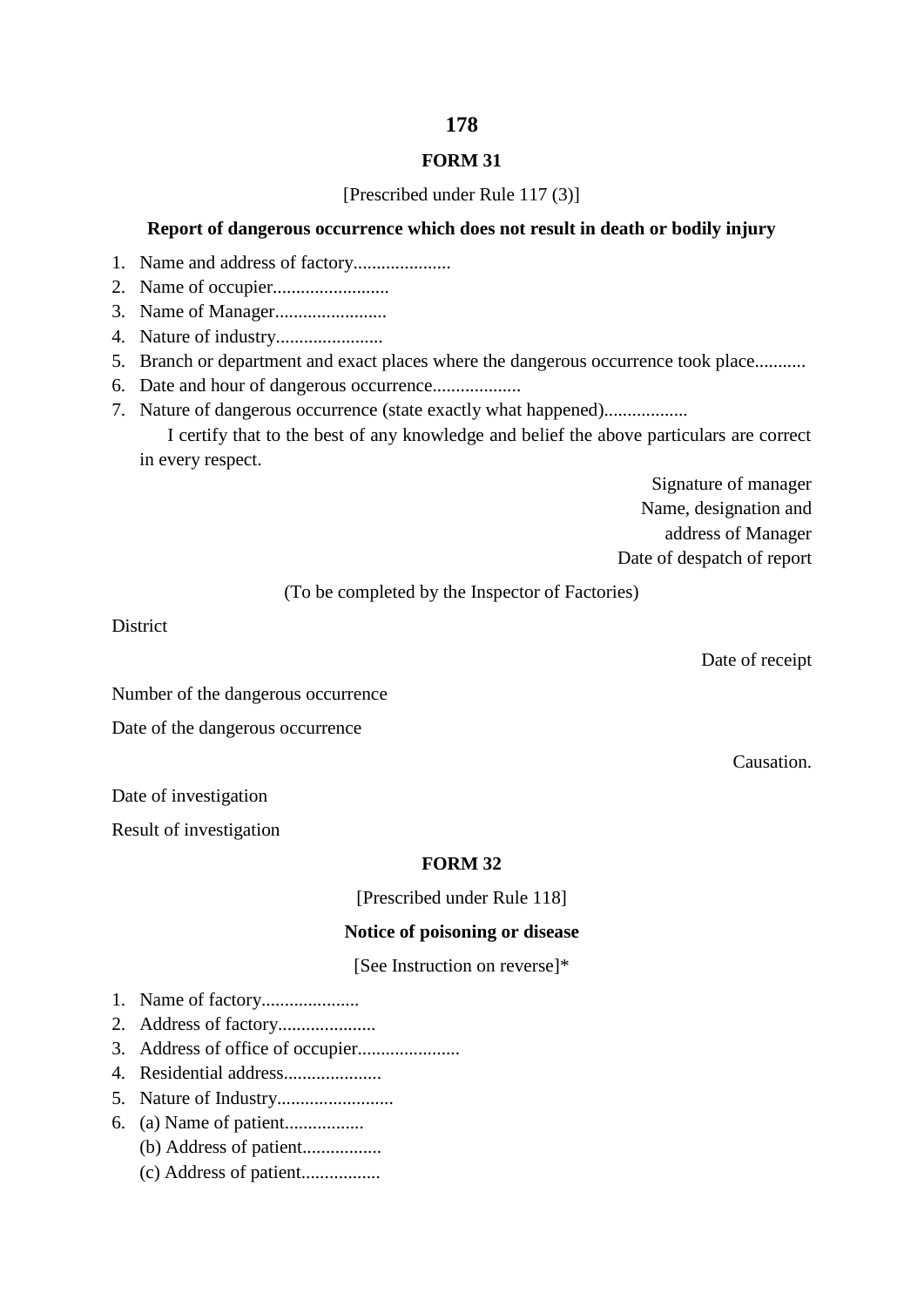- 7. Precise occupation of patient....................
- 8. Nature of Poisoning or Disease from which patient is suffering................
- 9. Has the case been reported to the Certifying Surgeon?

Date...............

Signature of Manager.......................

To be filled in by

the Chief Inspector

Number of case............

Remarks.................

\*Notice of poisoning or disease.

Extract from the Factories Act, 1948 (S. 88).

Where any worker in a factory contracts any disease specified in the schedule, the manager of the factory shall send a notice thereof to such authorities, and in such form and within such time, as may be prescribed.

## **SCHEDULE**

### **List of notifiable diseases**

- 1. Lead poisoning, including poisoning by any preparation of lead or their sequelae.
- 2. Lead tetra-ethyl poisoning
- 3. Phosphorus poisoning or it sequelae.
- 4. Mercury poisoning or it sequelae.
- 5. Manganese poisoning or its sequelae.
- 6. Arsenic poisoning or its sequelae.
- 7. Poisoning by nitrous fumes.
- 8. Carbon bisulphide poisoning.
- 9. Benzene poisoning, including poisoning by any of its homologues, their nitro, or amino derivatives or its sequelae.
- 10. Chrome ulceration or its sequelae.
- 11. Anthrax.
- 12. Silicosis.
- 13. Poisoning by halogens or halogen derivatives of the hydrocarbons of the aliphatic series.
- 14. Pathological manifestation due to—
	- (a) Radium or other radio-active substances; and
	- (b) X-rays.
- 15. Primary epitheliomatious cancer of skin.
- 16. Toxic anaemia.
- 17. Toxic jaundice due to poisonous substances.
- 18. Oil cane or dermatitis due to mineral oils and compounds containing minerals oil base.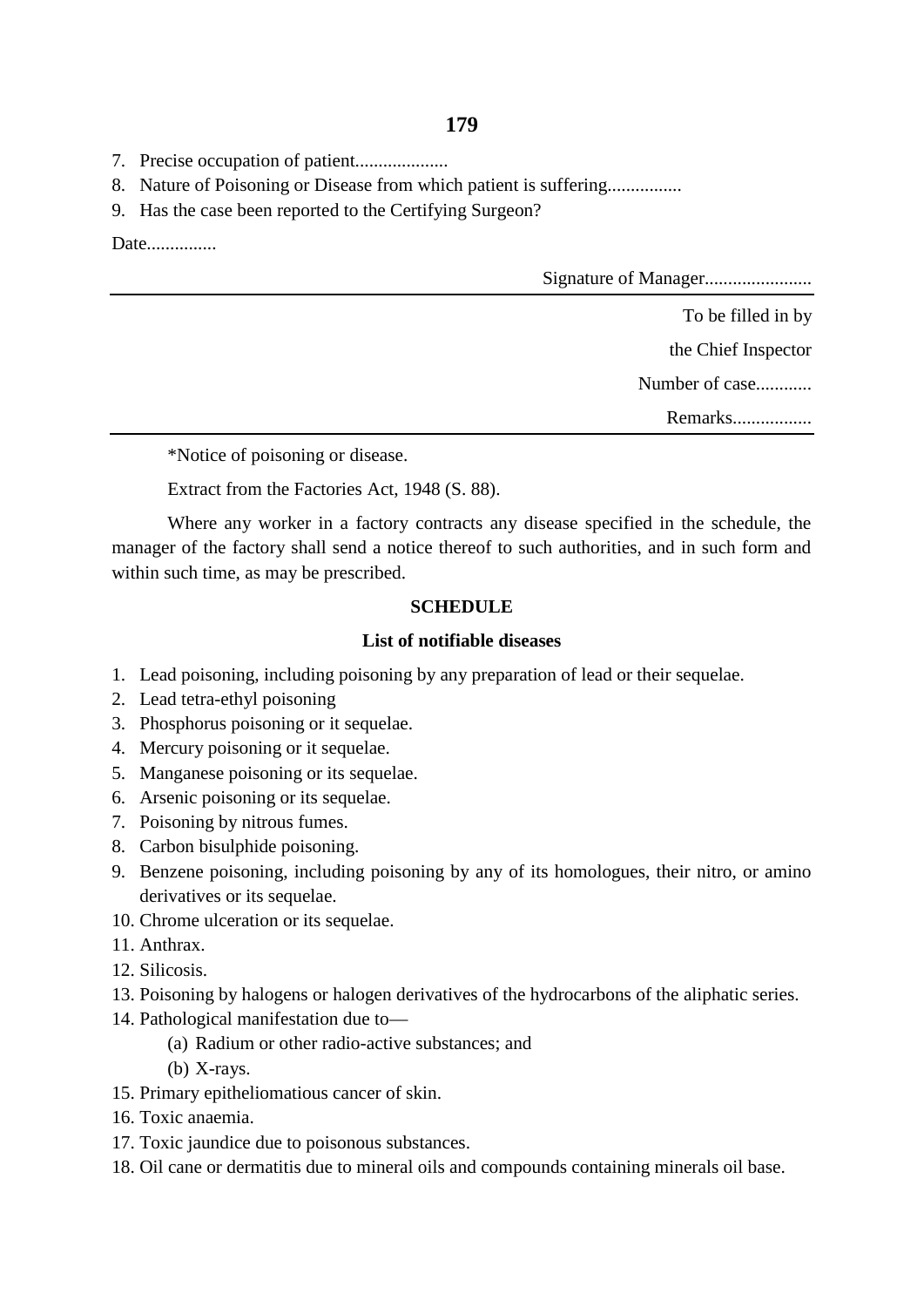- 19. Byssinosis.
- 20. Asbestosis
- 21. Occupational or contact dermatitis caused by direct contact with chemicals and paints. These are of two types, that is, primary irritants and allergic sensitizers.
- 22. Noise induced hearing loss (exposure to high noise levels).

# **Extract from the Meghalaya Factories Rules, 1980 (Rule 118)**

A notice in Form 32 should be sent forthwith both to the Chief Inspector and to Certifying Surgeon, by the manager of factory in which there occurs a case of lead, phosphorus, mercury, manganese, arsenic, carbon bisulphide or benzene poisoning; or of poisoning by nitrous fumes or by halogens or halogen derivatives of the hydrocarbons of aliphatic series; or of chrome ulceration, anthrax, silicosis, toxic anaemia, toxic jaundice, primary epitheliomatous, cancer of skin, or if pathological manifestations due to radium or other radio-active substances or X-rays.

# **FORM No.33**

## [Prescribed under Rule 120]

## **Abstract of the Factories Act, 1948 and the Meghalaya Factories Rules, 1980**

(To be affixed in conspicuous and convenient place at or near the main entrance to the factory)

*Interpretation*—1. "Factory" means any premises including the precincts thereof—

- i. Whereon ten or more workers at work in, or were working on any day of the preceding twelve months, and in any part of which a manufacturing process is being carried on with the aid of power, or is ordinarily so carried on, or
- ii. Whereon twenty or more workers are working, or were working on any day of the preceding twelve months, and in any part of which a manufacturing process is being carried on without the aid of power, or is ordinarily so carried on,

but does not include a mine subject to the operation of the Indian Mines Act, 1923 (IV of 1923), or a mobile unit belonging to the armed forces of the Union, a railway running shed or a hotel, restaurant or eating place.

*Explanation*—For computing the number of workers for the purpose of this clause al the workers in different relays in a day shall be taken into account.

2. "*Worker*" means a person employed directly or through any agency (including a contractor) with or without the knowledge of the principal employer, whether for renumeration or not, in any manufacturing process, or in cleaning any part of the machinery or premises used for a manufacturing process, or in any other kind of work incidental to or connected with, the manufacturing process, or the subject of the manufacturing processes.

3. "*Manufacturing process*" means any process for—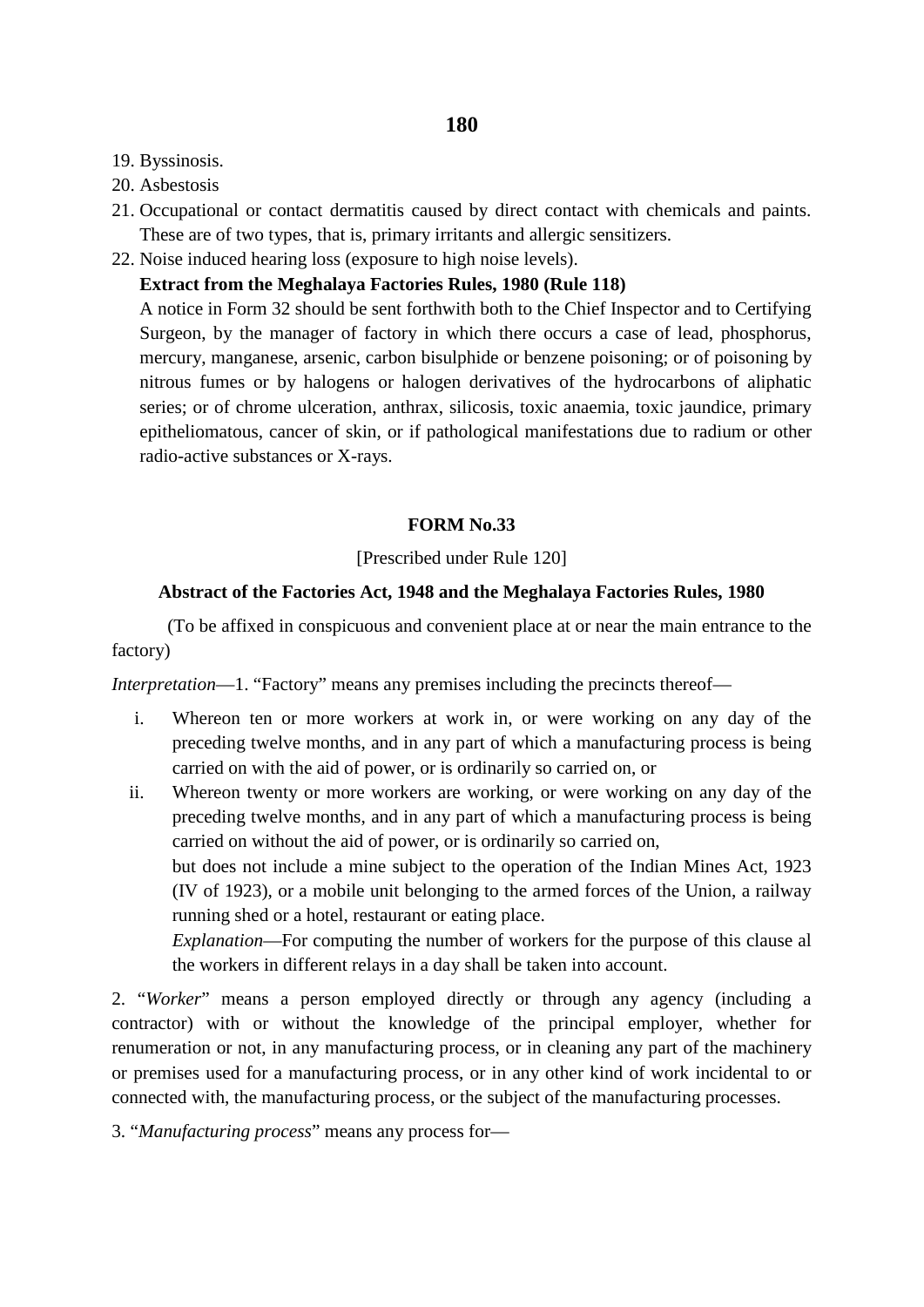- i. Making, altering, repairing, ornamenting, finishing, packing, oiling, washing, cleaning breaking up, demolishing, or otherwise treating or adopting any article or substances with a view to its use, sale, transport, delivery or disposal; or
- ii. Pumping oil, water or sewage, or any other substance; or
- iii. Generating, transforming or transmitting power; or
- iv. Composing types of printing, printing by letter press, lithography, photogravure or other similar process or book-binding; or
- v. Constructing, reconstructing, repairing, refitting, furnishing or breaking up ships or vessels; or
- vi. Preserving or storing any article in cold storage.

# **WORKING HOURS, HOLIDAYS, INTERVALS FOR REST ETC**.

4. *Hours of work for adults [Section 51 and 54]—*No adult worker shall be required, or allowed to work in a factory for more than 48 hours in a week and for more than 9 hours in any day.

5. *Relaxation of hours of work (Adults) [Section 64]*—Ordinary limits of working hours of adults may relaxed in certain special cases, e.g., workers engaged on urgent repairs; in work in the nature of preparatory or complementary work which must necessarily be carried on outside the limits laid down for the general working of the factory, in work which is necessarily so intermittent that the intervals during which they do not work while on duty ordinarily amount t more than the intervals for rest; in work which for technical reasons must be carried on continuously throughout the day in making or supplying articles of prime necessity which must be made or supplied every day, in a manufacturing process which cannot be carried on except during fixed seasons, or at times dependent on the irregular action of natural forces, in engine rooms or boiler houses or in attending to power plant or transmission machinery; in the printing of newspapers, which are held up on account of the break-down of machinery; in the loading or unloading of railway wagons of lorries or trucks; and in any work which is notified by the State Government in the official Gazette as a work of national importance.

Except in the case of urgent repairs, the relaxation shall not exceed the following limits of work inclusive of overtime:

- i) The total number of hours of work on any day shall not exceed ten;
- ii) The spread over inclusive of intervals for rest shall not exceed 12 hours in any one day.
- iii) The total number of hours of work in a week, including overtime, shall not exceed sixty;
- iv) The total number of hours of overtime work shall not exceed 50 for any one quarter.

6. *Payment for overtime [Section 59]*—Where a worker is in factory for more than 9 hours in any or for more than 48 hours in any week he shall in respect of overtime work, be entitled to wages at the rate of twice his ordinary rate of wages.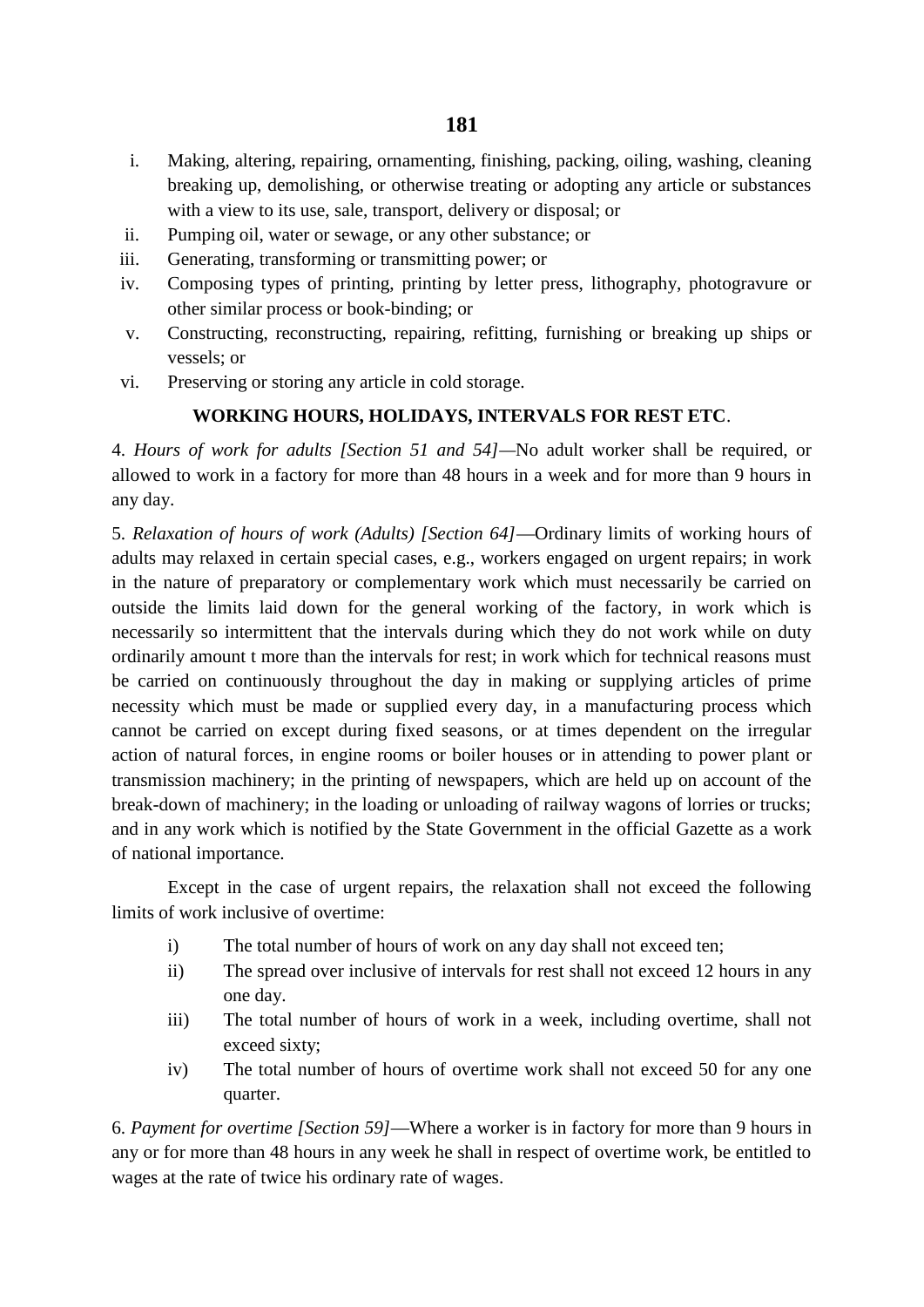7. *Exemption of supervisory staff [Section 64, Chapter VI, other than the provisions of Cl. (b) of sub-S (1) of S. 66 and of that sub-section of the Act]—*Working hours of adult does not apply to persons holding positions of supervision or management or employed in a confidential position in a factory:

Provided that where the ordinary rate of wages of such persons does not exceed rupees seven hundred and fifty per month, they are entitled to extra wages in respect of overtime work under S. 59.

8. *Weekly Holiday (Adult) [Section 52]*—No adult worker shall be required or allowed to work in a factory on the first day of the week, unless—

- (a) He has, or will have, a holidays for a whole day on one of the three days immediately before or after the said day, and
- (b) The manager of the factory has, before the said or the substituted day under Cl. (a) whichever is earlier
	- i) Delivered a notice at the office of the Inspector of his intention to require the worker to work on the said day and of the day which is to be substituted, and
	- ii) Displayed a notice to the effect in the factory:

Provided that no substitution shall be made which will result in any worker working for more than ten days consecutively without a holiday for a whole day.

9. *Compensatory holidays [Section 53]—*Where a worker in a factory, as a result of exemption from the ordinary provision relating to weekly holiday is deprived of any of the weekly holidays, he shall be allowed, within the month in which the holidays were due to him or within the two months immediately following the month, compensatory holidays of equal number to be holidays so lost.

10. *Intervals for rest (Adults) [Section 55 and 56]—*The periods of work of adult workers in a factory each day shall be so fixed that no period shall exceed 5 hours and that no worker shall work for more than 5 hours before he has had an intervals for rest of at least half an hour and that inclusive of his intervals for rest they shall not spread over more than 10 ½ hours in any day or, with permission of the Chief Inspector in writing, 12 hours.

11. *Prohibition of double employment [Section 60, 71 and 99]—*No child or except in certain circumstances, an adult worker shall be required or allowed to work in any factory on any day on which he has already been working in any other factory.

If a child works in a factory on any day on which he has already been working in another factory, the parent or graduation of the child or the person having custody of or control over him or obtaining any direct benefit from his wages shall be punishable with fine, which may extend to Rule 50 unless it appears to the court that child so worked without the consent or connivance of such parent, guardian or person.

12. *Prohibition of employment of children under S. 14 [Section 67]—*No child who has not completed his fourteenth year shall be required or allowed to work in any factory.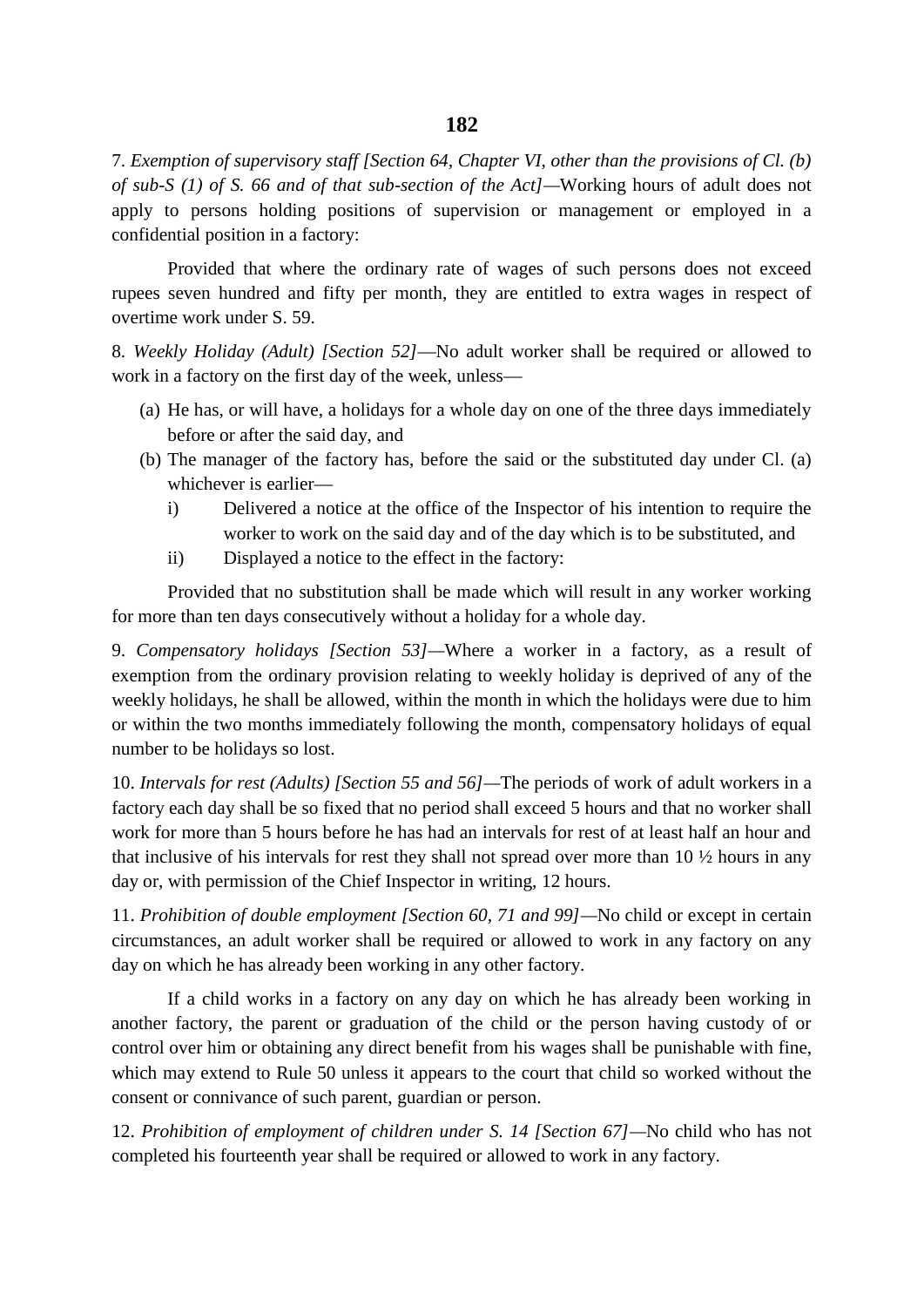13. *Hours of work for children [Section 71]—*No child shall be employed or permitted to work in any factory for more than 4 ½ hours in any day during the period of at least twelve consecutive hours which shall include the interval 10 p.m. and 6 a.m. The periods to work of all children employed in a factory shall be limited to two shifts which shall not overlap or spread over more than 5 hours each and each child shall be employed in only one the relays.

The provisions relating to weekly holidays shall also apply to child workers and no exemption from this provision may be granted in respect of any child.

14. *Prohibition of employment of women [Section 66]—*No woman shall be required or allowed to work any factory except between the hours of 6 a.m. and 7 p.m. The State Government may vary these limits or exempt this restriction in case of women working in fish curing or fish canning factories.

# **LEAVE WITH WAGES**

15. *Leave with wages [Section 79 and 83 and Rules]—*Every worker who has worked for a period of 240 days or more in a factory during a calendar year shall be allowed during the subsequent calendar year leave with wages for a number of days calculated at the rate of—

- i. If an adult, one day for every twenty days of work performed by him during the previous calendar year:
- ii. If a child, one day for every 15 days of work performed by him during the previous calendar year

*Explanation 1*—For the purpose of this sub-section—

- (a) Any days of lay off by agreement or contract or as permissible under the standing orders;
- (b) In the case of female worker, maternity leave for any number of days not exceeding twelve weeks; and
- (c) The leave earned in the year prior to that in which the leave is enjoyed;

shall be deemed to be days on which the worker has worked in a factory for the purpose of computation of the period of 240 days or more, but he shall not earn leave for these days.

*Explanation 2*—The leave admissible under the sub-section shall be exclusive of all holidays whether occurring during or at either end of the period of leave.

For the leave allowed to him, a worker shall be paid at a rate equal to the daily average of his total full time earnings, for the days on which he actually worked during the months immediately preceding the leave exclusive of any overtime earnings, and bonus, but inclusive of dearness allowance and the cash equivalent of any advantage accruing through the concessional sale to the worker of foodgrains and others articles.

A worker whose service commence otherwise than on the first day of January shall be entitled to leave with wages at the rate indicate above, if he has worked for two-thirds of the total number of days in the remainder of the calendar year.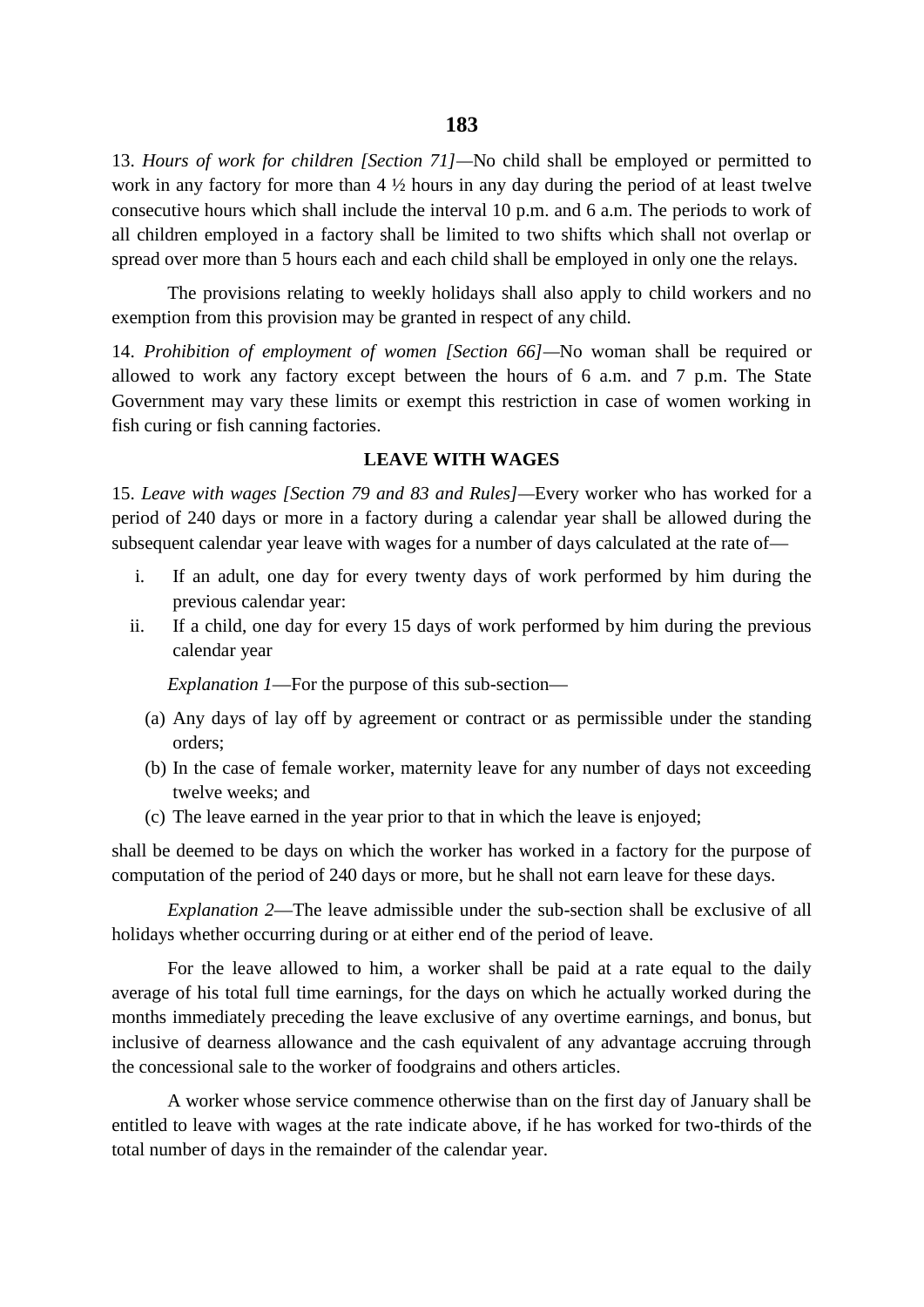If a worker is discharged or dismissed from service or quits his employment or is superannuated or dies while in service during the course of the calendar year, he or his heir nominees, as the case may be, shall be entitled to wages in lieu of the quantum of leave to which he was entitled immediately before the discharge, dismissal, quitting of employment, super-annuation or death, calculated at the rates specified above, even if he had not worked for the entire period specified above. Such payment shall be made—

- i) Whether the worker is discharged or dismissed or quit employment, before the expiry of the second working day from the day of such discharge, dismissal or quitting; and
- ii) Where the worker is superannuated or dies which is in service, before the expiry of two months from the date of such superannuation or death.

If the employment of a worker who is entitled to leave with wages is terminated by the occupier before he has taken the entire leave (to which he is entitled) or if having applied and having not been granted such have, the worker quits his employment before he has taken the leave, the occupier of the factory shall pay him the amount payable in respect of the leave not taken, and such payment shall be made before the expiry of the second working day after the day on which his employment is terminated and a worker who quits his employment, on or before the next pay day.

The Manager shall maintain a Leave with Wages Register in the prescribed Form No. 20 and shall provide each worker with a book called the 'Leave Book' in the prescribed Form No. 21. The Leave Book shall be the property of the worker and the Manager or his agent shall not demand it except to make entries of the dates of holidays or interruption in service and shall not keep it for more than a week at a time. If a worker loses his Leave Book, the Manager shall provide him with another copy on payment of two annas and shall complete it from his record.

#### **HEALTH**

16. *Cleanliness [Section 11]—*Except in cases specially exempted all inside walls and partitions, all ceilings or tops of rooms and all wall-sides and tops of passage and stair cases in a factory shall be kept white-washed or colour-washed. The white-washing or colour washing shall be carried out at least once in every period of fourteen months. The floors of every workroom shall be cleaned at least once in every week by washing or using disinfectant, where necessary or by some other effective method.

17. *Disposal of wastes and effluents [Section 12]—*Effective arrangements shall be made in every factory for the treatment of wastes and effluents due to the manufacturing process carried on therein so as to render them innocuous and for their disposal.

18. *Ventilation and temperature [Section 13]—*Effective and suitable provision shall be made in every factory for securing and maintaining in every workroom adequate ventilation by the circulation of fresh air and such a temperature as will secure to workers therein reasonable conditions of comfort and prevent injury to health.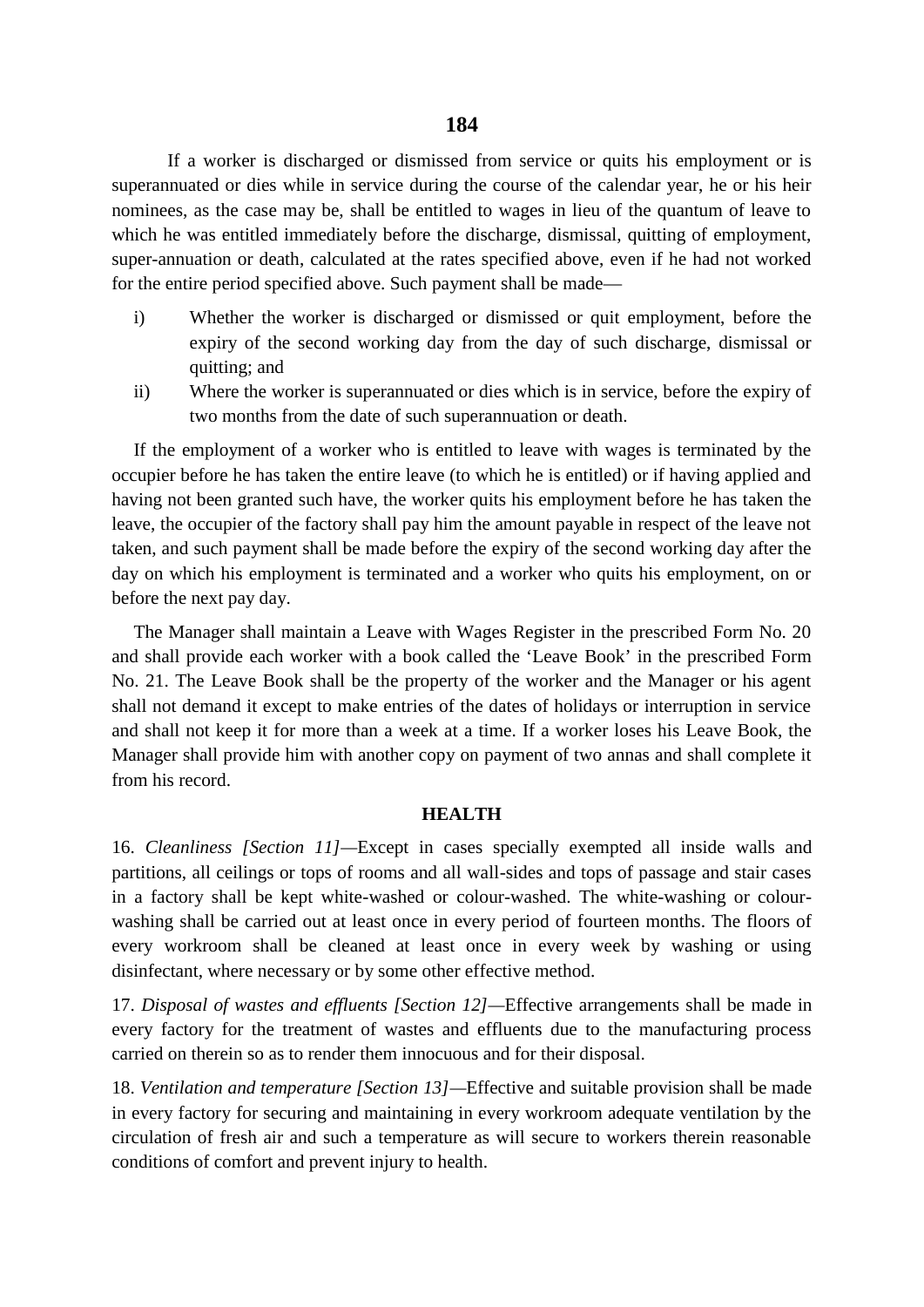19. *Overcrowding [Section 16]—*Unless exemption has been granted, there shall be in every workroom of a factory in existence on the date of commencement of this Act at least 350 cubic feet and for a factory built after the commencement of this Act at least 500 cubic feet of space for every worker employed and for this purpose no account shall be taken of any space which is more than 14 feet above the level of the floor of the room.

20. *Lighting [Section 17]—*In every part of a factory where workers are working or passing, there shall be provided and maintained sufficient and suitable lighting, natural or artificial or both.

21. *Drinking water [Section 18 and Rules]—*In every factory effective arrangements shall be made to provide and maintain at suitable points, conveniently situate for all workers employed therein, a sufficient supply of wholesome drinking water.

In every factory wherein more than 250 workers are ordinarily employed the drinking water shall, during the hot weather, be cooled by ice or other effective methods. The cooled drinking water shall be supplied in every canteen, lunch-room and rest-room also conveniently accessible points throughout the factory.

22. *Latrines and urinals [Section 19 and Rules]—*In every factory sufficient latrine and urinal accommodation of the prescribed type (separate enclosed accommodation for male and female workers) shall be provided conveniently situated and accessible to worker at all times while they are at the factory. Every latrine shall be under cover and so partitioned off as to secure privacy and shall have a proper door and fastenings. Sweepers shall be employed whose primary duty it would be to keep clean latrines, urinals and washing places.

23. *Spittoons [Section 20]—*In every factory there shall be provided a sufficient number of spittoons of the type prescribe in convenient places and they shall be maintained in a clean and hygienic condition. No person shall spit within the premises of a factory except in the spittoons provided for the purpose. Whoever spits in contradiction of this provision shall be punishable with fine not exceeding five rupees.

# **SAFETY**

24. *Fencing of machinery [Section 21]—*In every factory dangerous parts of machines e.g., every moving part of a prime mover and every flywheel connected to a prime mover, etc., shall be securely fenced by the safeguards of substantial construction which shall be construction maintained and kept in position while the parts of machinery they are fencing are in motion or in use.

25. *Work on or near machinery in motion [Section 22]—*No woman or young person or child shall be allowed in any factory to clean, lubricate or adjust any part of a prime mover or any transmission machinery while the prime mover or any transmission machinery is in motion, or to clean, lubricate or adjust any part of machine if the cleaning, lubrication or adjustment thereof would expose the women or young person to risk of injury from any moving part either of that machine or of any adjacent machinery.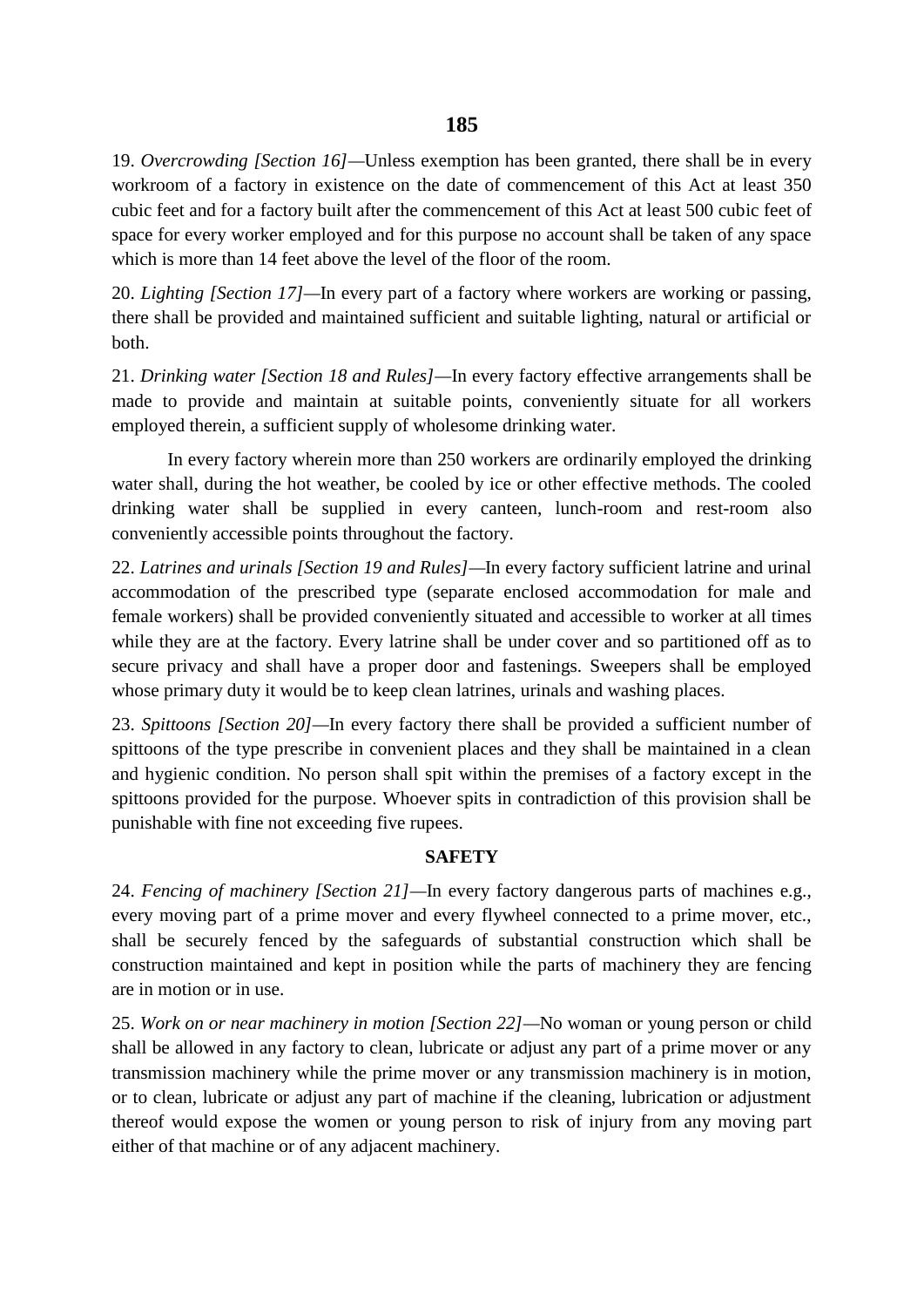26. *Employment of young persons on dangerous machine [Section 23]—*No young person shall work at any machine declared to be dangerous unless he has been fully instructed as to the dangerous arising in connection with the machine and the precautions to be observed and has received sufficient training in work at the machine or is under adequate supervision by person who has a thorough knowledge and experience of the machine.

27. *Casing of new machinery [Section 26]—*In all machinery driven by power installed in any factory after the commencement of this Act every set screw, bolt or key on any revolving shaft, spindle, wheel or pinion shall be so sunk, encased or otherwise effectively guarded as to prevent danger; and spur, worm and other toothed or friction gearing which does not require frequent adjustment while in motion shall be completely encased, unless it is so situated as to be as safe as it would be if it were completely encased.

Whoever sells or lets on hire or as agent of a seller or hirer, causes or procures to be solid or let on hire, for use in a factory any machinery driven by power which does not comply with these provisions or any rules made under this section, shall be punishable with imprisonment for a term which may extend to three months or with fine which may extend to five hundred rupees or with both.

28. *Prohibition of employment of women and children near cotton openers [Section 27]—*No woman or child shall be employed in any part of a factory for pressing cotton in which a cotton opener is at work.

29. *Excessive weight [Section 34 and Rules]—*No woman or young person shall, unaided by another person, lift, carry or move by hand or on head, any material, article, tool or appliance exceeding the maximum limit in weight set and in the following schedule:

|   | Maximum weight of material article, tool or<br>appliance |
|---|----------------------------------------------------------|
| . | 30 Kilograms                                             |
|   | 30 Kilograms                                             |
|   | 20 Kilograms                                             |
|   | 16 Kilograms                                             |
|   | 14 Kilograms                                             |
|   |                                                          |

# **SCHEDULE**

30. *Protection of eyes [Section 35 and Rules]—*Effective screens or suitable goggles shall be provided for the protection of person employed in or in the immediate vicinity of processes which involve risk of injury to the eyes from particles of fragments or thrown off in the course of the process or which involve risk of injury to the eyes by reason of exposure to excessive light, infra-red or ultra-violet radiations.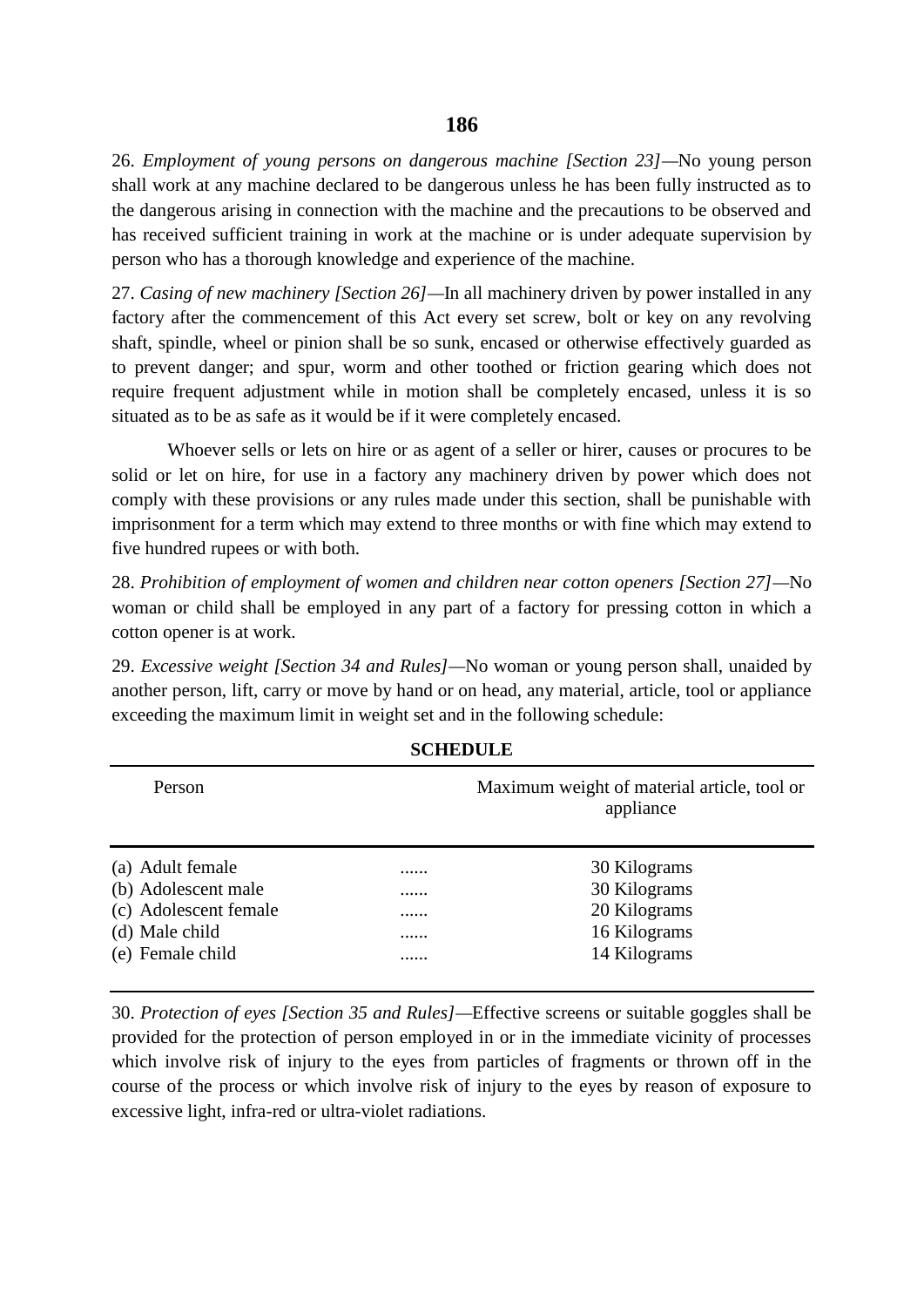31. *Precaution in case of fire [Section 38 and Rules]—*Every factory shall be provided with adequate means of escape in case of fire for the persons employed therein. The doors affording exist from any room shall, unless they are of the sliding type, be constructed to open outwards. Every window, door or other exit affording a means of escape in case of fire, other than means of exit in ordinary use, shall be distinctively marked.

Effective and clearly audible means of giving warning in case of fire to every person employed in the factory shall be provided. Effective measures shall be taken to ensure that wherein more than twenty workers are ordinarily employed in any place above the ground floor, or wherein explosive or highly inflammable material are used or stored, all the workers are familiar with the means of escape in case of fire and have been adequately trained in the routine to be followed in such case.

## **WELFARE**

32. *Washing facilities [Section 42 and Rules]—*In every factory adequate and suitable facilities for washing shall be provided and maintained for the use of workers therein. Such facilities shall include soap and nail brushes or other suitable means of cleaning and the facilities shall be conveniently accessible and shall be kept in a clean and orderly condition.

If female workers are employed separate shall be provided and so enclosed or screened that the interiors are not visible from any place where persons of the other sex work or pass.

33. *Facilities for storing and drying clothing [Section 43 and Rules]*—In the case of certain dangerous operations, e.g. lead processes, liming and tanning raw hides and skins, etc., suitable places for keeping clothing not worn during working hours and for drying of wet clothing shall be provided and maintained.

34. *Facilities for sitting [Section 44]*—In every factory suitable arrangements for sitting shall be provided and maintained for at workers obliged to work in a standing position in order that they may take advantage of any opportunities for rest which may occur in the course of their work.

35. *First aid and ambulance room [Section 45]—*There shall, in every factory, be provided and maintained so as to be readily accessible during all working hours, first=-aid boxes or cupboards equipped with the prescribed contents. Each box and cupboards shall be kept in the charge of separate responsible persons who holds a certificate in first-aid treatment recognised by State Government who shall always be available during the working hours of the factory.

In every factory wherein more than 500 workers are ordinarily employed there shall be provided and maintained an ambulance room of the prescribed size and containing the prescribed equipment and in charge of such medical and nursing staff as may be prescribed and those facilities shall always be readily available during the working hours of the factory.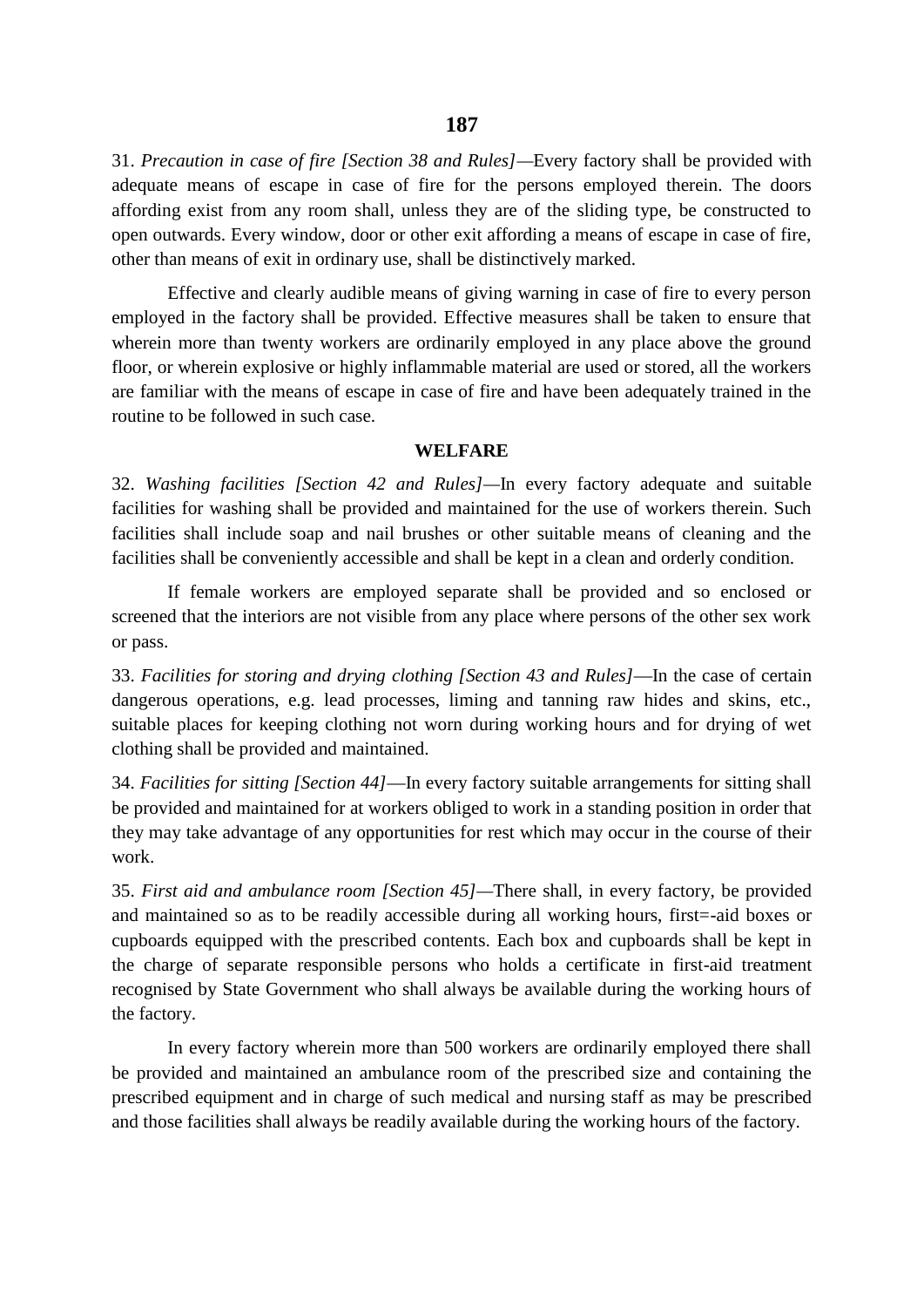36. *Canteens [Section 46 and Rules]—*In specified factories wherein more than 250 workers ordinarily employed, a canteen or canteens shall be provided and maintained by the occupier for use of worker. Food, drink and other items served in the canteen shall be sold on a non profit basis and the prices charged shall be subject to the approval of a Canteen Managing Committee which shall be appointed by the Manager and shall consist of an equal number of persons nominate by the occupier and elected by the workers. The number of elected workers shall be in the proportion of 1 for every 1,000 workers employed in the factory: provided that in no case shall there be more than 5 or less than 2 workers on the Committee. The Committee shall be consulted time to time on the quality and quantity of foodstuffs to be served in the canteen, the arrangements of the menus, etc. where the canteen is managed by cooperative society it is not necessary to appoint a Canteen Managing Committee and the prices to be charged may include a margin of profit up to a maximum of 5% of its working capital.

37. *Shelters, rest room and lunch room [Section 47]—*In every factory wherein more than 150 workers are ordinarily employed, adequate and suitable shelters and rest rooms and suitable lunch room, with provision for drinking water, where workers can eat meals brought by them, shall be provided and maintained for the use of the workers.

38. *Creches [Section 48 and Rules]—*In every factory wherein more than 50 women workers are ordinarily employed there shall be provided and maintained a suitable room or rooms for the use of children under the age of six years of such women. The crèche shall be adequately furnished and equipped and in particular there shall be one suitable cot or a cradle with the necessary bedding for each child, at least one chair or equivalent seating accommodation for the use mother while she is feeding or attending to her child and a sufficient supply of suitable toys for older children.

There shall be in or adjoining the crèche a suitable wash-room for the washing of the children and their clothing. An adequate supply of clean clothes, soap and clean towels shall be made available for each child while it is in the crèche. At least half a pint of clean pure milk shall be available for each child on every day it is accommodated in the crèche and the mother of such a child be allowed in the course of her daily work suitable intervals to feed the child. For children above two years of age, there shall be provided, in addition, an adequate supply of wholesome refreshment. A suitably fenced and shady open air playground shall also be provided for the older children.

39. *Welfare Officer [Section 49]—*In every factory wherein 500 or more workers are ordinarily employed, the occupier shall employ in the factory such number of welfare Officers as my be prescribed.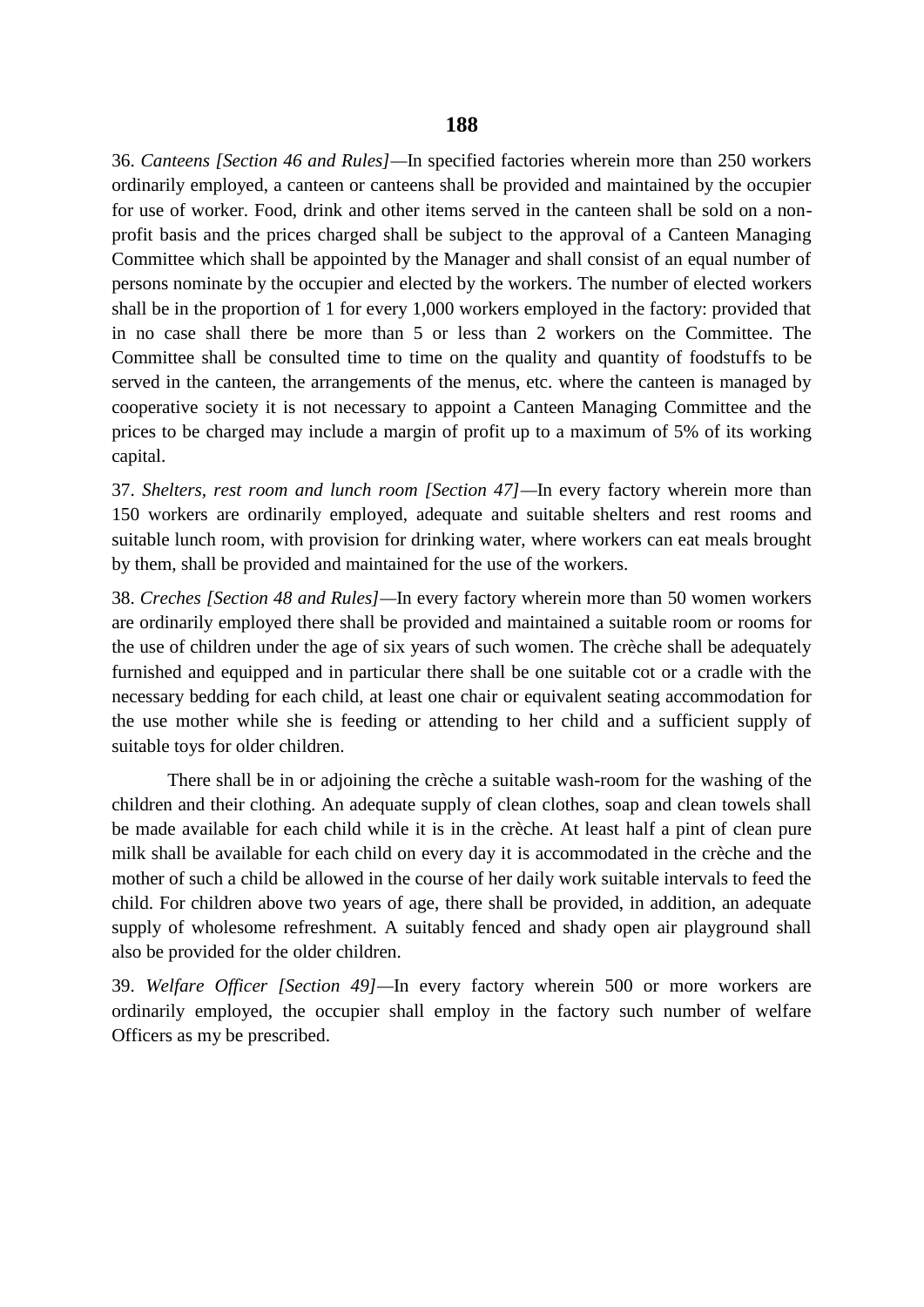# **SPECIAL PROVISIONS**

40. *Dangerous operations [Section 87 and Rules]—*Employment of women, adolescents and children is prohibited or restricted in certain operations, declared to be dangerous, e.g. electroplating, manufacture and repair of electric accumulators, glass manufacture, grinding or glazing of metals; manufacture and treatment of lead and certain compounds of lead, sand blasting etc.

41. *Notice of accidents [Section 88 and Rules]—*When an accident occurs which results in the death of any person or which results in such bodily injury to any person as is likely to cause his death, or any dangerous occurrence specified in the schedule annexed hereto takes places in a factory, the manager of the factory shall forthwith send a notice thereof by telephone, special messenger or telegram to the inspector and the Chief Inspector. When any accident or any dangerous occurrence specified in the schedule annexed hereto, which results in the death of any person or which results in such bodily injury to any person as is likely to cause his death, takes place in a b, forthwith notice shall be sent also to the District Magistrate or Sub divisional Officer, to the officer-in-charge of the nearest police station; and to the relative of the injured or deceased person.

#### **SCHEDULE**

- 1. Bursting of a plant used for containing or supplying steam under pressure greater than atmospheric pressure.
- 2. Collapse or failure of crane, derrick, which, hoist or other appliance used in raising or lowering person or goods, or any part thereof or the overturning of a crane.
- 3. Explosion, bursting out, leakage or escape of any matter, metal, or hot liquor or gas fire causing bodily injury to any person or damage to any room or place in which persons are employed or fire in rooms of cotton pressing factories where a cotton opener is in use.
- 4. Explosion of a receiver or container used for the storage at a pressure greater than atmospheric pressure of any gas or gases (including air) or any liquid or solid resulting from the compression of gas;
- 5. Collapse or subsidence of any floor, gallery, roof, bridge, tunes, chimney, wall building or any other structure.

42. *Notice of certain diseases [Section 89 and Rules]—*Where any worker in a factory contracts any of the following diseases the Manager of the factory shall send notice thereof forthwith both to the Chief Inspector and Certifying Surgeon:

Lead, phosphorus, mercury, manganese, arsenic, carbon bisulphide, or benzene poisoning or poisoning by nitrous fumes or by halogens or halogen derivatives of the hydro carbons of the alipathic series, or of chrome ulceration anthrax, silicosis, toxic anaemia, toxic jaundice, primary epitheliomatious cancer of the skin or pathological manifestation due to radium or other radio-active substances or X-rays.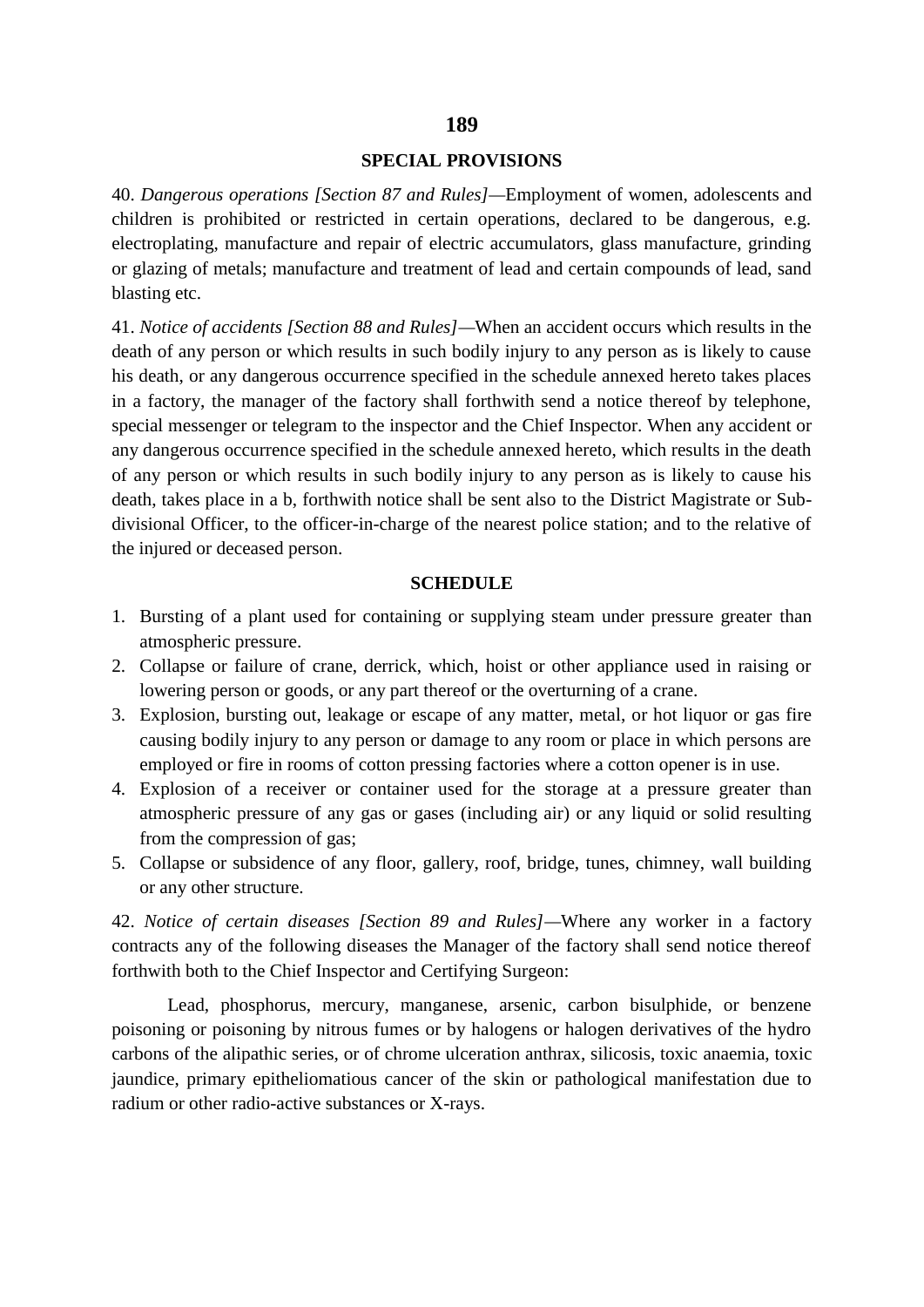43. *No charge for facilities and conveniences [Section 114]—*No fee or charge shall be realised from any worker in respect of any arrangements or facilities to be provided or any equipment or appliances to be supplied by the occupier under the provision of the Act.

44. *Powers of Inspectors [Section 9 and 821]—*Inspectors have power to inspect factories any time and may require the production of registers, certificate, etc., prescribed under the Act and the Rules.

Any Inspector may institute proceedings on behalf of nay worker to recover any sum required to be paid by an employer under the provisions relating to leave with wages, which the employer has not paid.

45. *Obligation of workers [Section 97 and 111]—*No worker in a factory—

- i. Shall wilfully interfere with or misuse any appliance, convenience or other than provided in a factory for the purpose of securing the health, safety or welfare of workers therein;
- ii. Shall wilfully without any reasonable cause do anything likely to endanger himself or others, and
- iii. Shall wilfully neglect to make use of any appliance or other thing provided in the factory for the purpose of securing the health or safety of the workers therein.

If any worker employed in a factory contravenes any of these provisions or any rule or order made there under, he shall be punishable with imprisonment for a term which may extend to three months, or with fine which may extend to Rule 100, or with both.

If any worker employed in a factory contravenes any of these provisions of the Act or any rules or orders made there under imposing any duty or liability on workers he shall be punishable with fine which may extend to Rs. 20.

46. *Certificate of fitness [Section 68, 70 and 98]—*No child who has completed his fourteenth year or an adolescent shall be required or allowed to work in any factory unless a certificate of fitness granted with reference to him is in the custody of the Manager of the factory and such child or adolescent carries, while he is at work a token giving a reference to such certificate. Any fee payable for such a certificate shall be paid by the occupier and shall not be recoverable from the young person, his parent or guardian.

An adolescent who have been granted a certificate of fitness to work in a factory as an adult and who while at work in a factory carries a token giving reference to the certificate shall be deemed to an adult for all the purpose of the provisions of the Act relating to the working hour of adults and the employment of young persons. An adolescent who has not been granted a certificate of fitness to work in a factory as an adult shall, notwithstanding, his age, be deemed to be a child for all the purpose of the Act.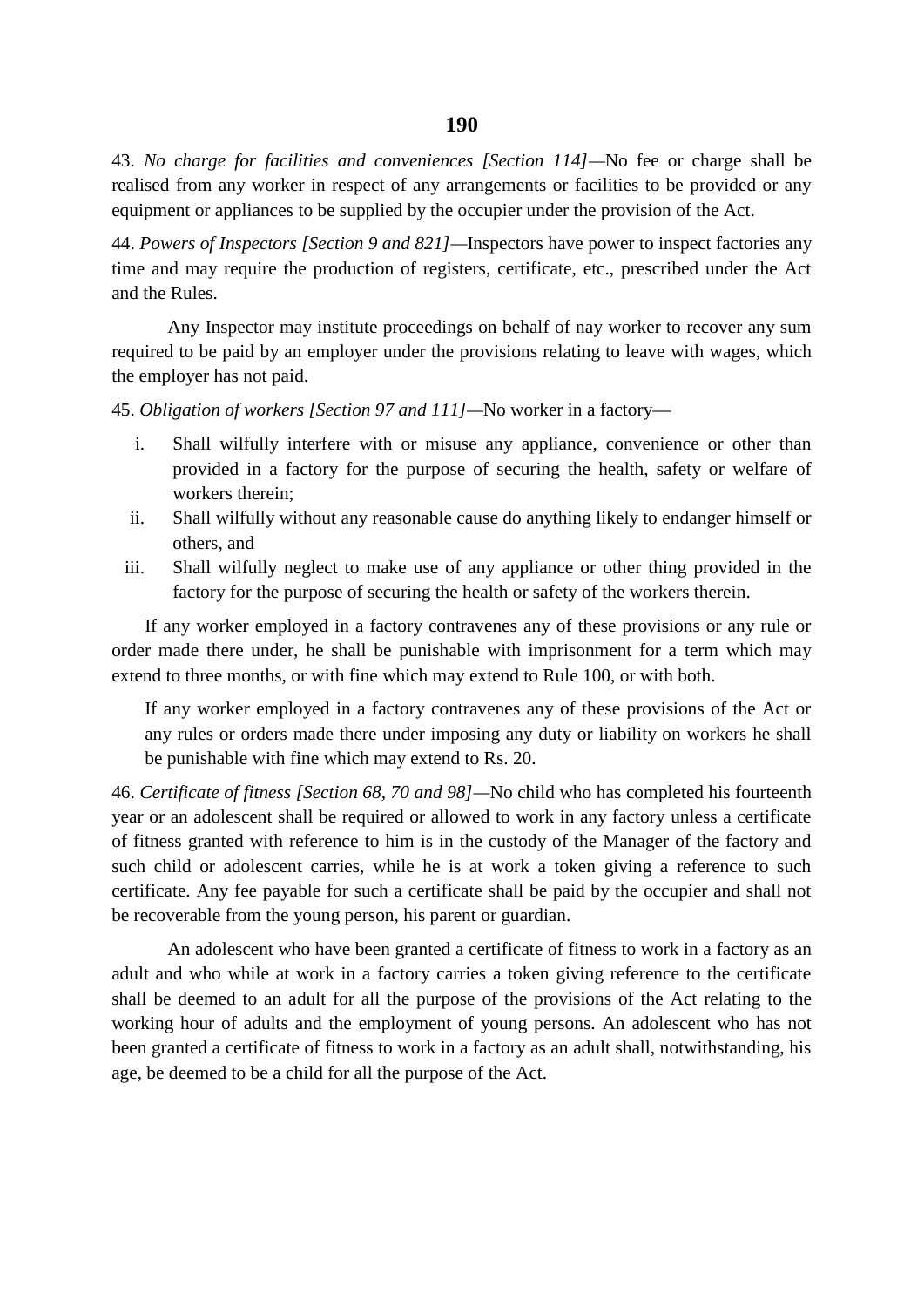Whoever knowingly use or attempts to use, as a certificate of fitness granted to himself, a certificate granted to another adolescent to work in a factory as an adult, or who having procured such a certificate knowingly allows it to be used, or an attempt to use it to be made, by another person, shall be punishable with imprisonment for a tern which may extend to one month or with fine which may extend to Rs. 50 or with both.

47. *Registers notices and returns [Section 61, 62, 63, 72, 73, 74 and 110 and Rules]—*A register of adult workers in the prescribed Form No. 17 and a register of child worker in the prescribed Form No. 19 shall be maintained by the Manager of every factory.

A notice of period of work for adults and a notice of periods of work for children in the prescribed Forms No. 16 and 18 shall be correctly maintained and displayed in every factory. No adult worker or child shall be required or allowed to work in any factory otherwise than in accordance with their respective notices of period of work displayed in the factory.

The owners, occupiers or Managers of factories shall submit the prescribed periodical returns to the Inspector regularly.

#### **FORM No. 34**

[Prescribed under Rule 121 (a)]

## **Annual Return**

*For the year ending 31<sup>st</sup> December, 19..............* 

- 1. Registration No of Factory.....................
- 2. Name of Factory..................
- 3. Name of occupier......................
- 4. Name of the manager.....................
- 5. District....................
- 6. Full postal address of Factory....................
- 7. Nature of industry.....................

## *Number of workers and particulars of employment*

- 8. Average number of workers employed daily (*see* Explanatory Note).......................
	- (a) Adults
		- i. Men
		- ii. Women
	- (b) Adolescent
		- i. Male
		- ii. Female
	- (c) Children
		- i. Male
		- ii. Female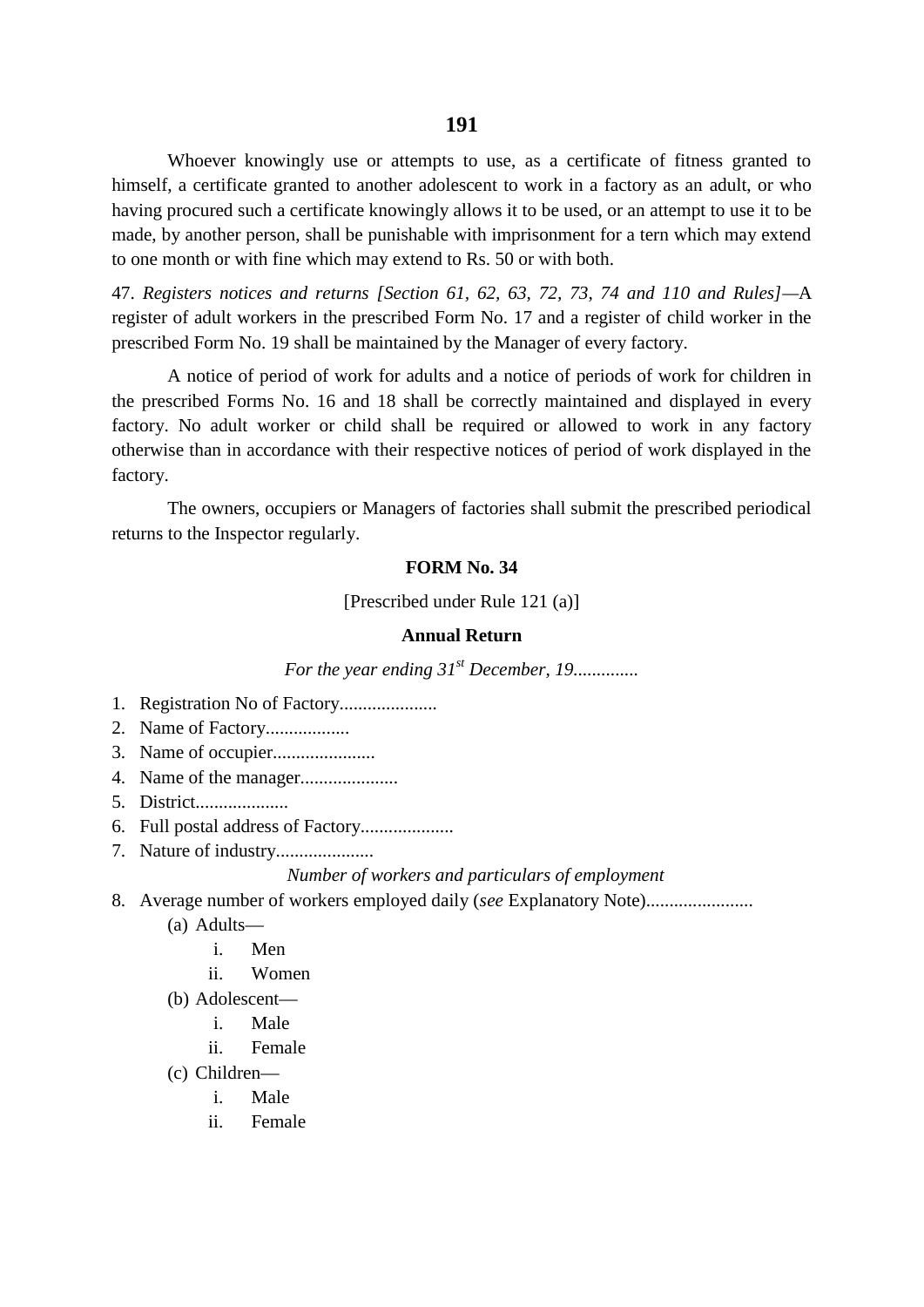- 9. Normal hours worked per week (*see* Explanatory Note)
	- (a) Men
	- (b) Women
	- (c) Children
- 10. Number of days worked in the year...............
- 11. Total number of man-hours worked including overtime—
- 12. (a) Does the factory carry out any process or operation declared as dangerous under S. 87? (*see* rule...............of Factories Rule, 19......)

(b) If so, state average daily number of worker employed in such dangerous operation i.e.,--

- i. Manufacture of aerated water and processes incidental thereto (Schedule I);
- ii. Electrolytic plating or oxidation of mental articles by use of an electrolyte containing chromic acid or other chromium compound (Schedule II);
- iii. Manufacture and repair of electric accumulators (Schedule III).
- iv. Glass manufacture (Schedule IV);
- v. Grinding or glazing of metals (Schedule V);
- vi. Manufacture and treatment of lead and certain compounds of lead (Schedule VI)
- vii. Generating petrol gas from petrol (Schedule VII);
- viii. Cleaning or smoothing, roughening, etc., of articles by a jet of sand, metal shot of grit, or other abrasive propelled by a blast of compressed air or steam (Schedule VIII);
- ix. Liming and tanning of raw hides and skins and processes incidental thereto (Schedule IX);
- x. Certain lead processes carried on in printing presses and type foundries (Schedule  $X$ :
- xi. Manufacture of pottery (Schedule XI);
- xii. All manufacture and processes incidental thereto carried on in chemical works (Schedule XII);
- xiii. Manufacture of articles from refractory material (Schedule XIII);
- xiv. Handling and processing of asbestos, manufacturing of any articles of asbestos and any other process of manufacture or otherwise in which asbestos is used in any form (Schedule XIV);
- xv. Handling or manipulation of corrosive substances (Schedule XV);
- xvi. Processing of cashewnut (Schedule XVI);
- xvii. Compression of oxygen and hydrogen produce by the electrolysis of water (Schedule XVII);
- xviii. Processes of extracting oils and fats from vegetables and animal sources in solvent extraction plants (Schedule XVIII);
	- xix. Manufacture or manipulation of manganese and its compounds (Schedule XIX);
	- xx. Manufacture or manipulation of dangerous pesticides (Schedule XX);
	- xxi. Manufacture, handling and usage of benzene and substances containing benzene(Schedule XXI);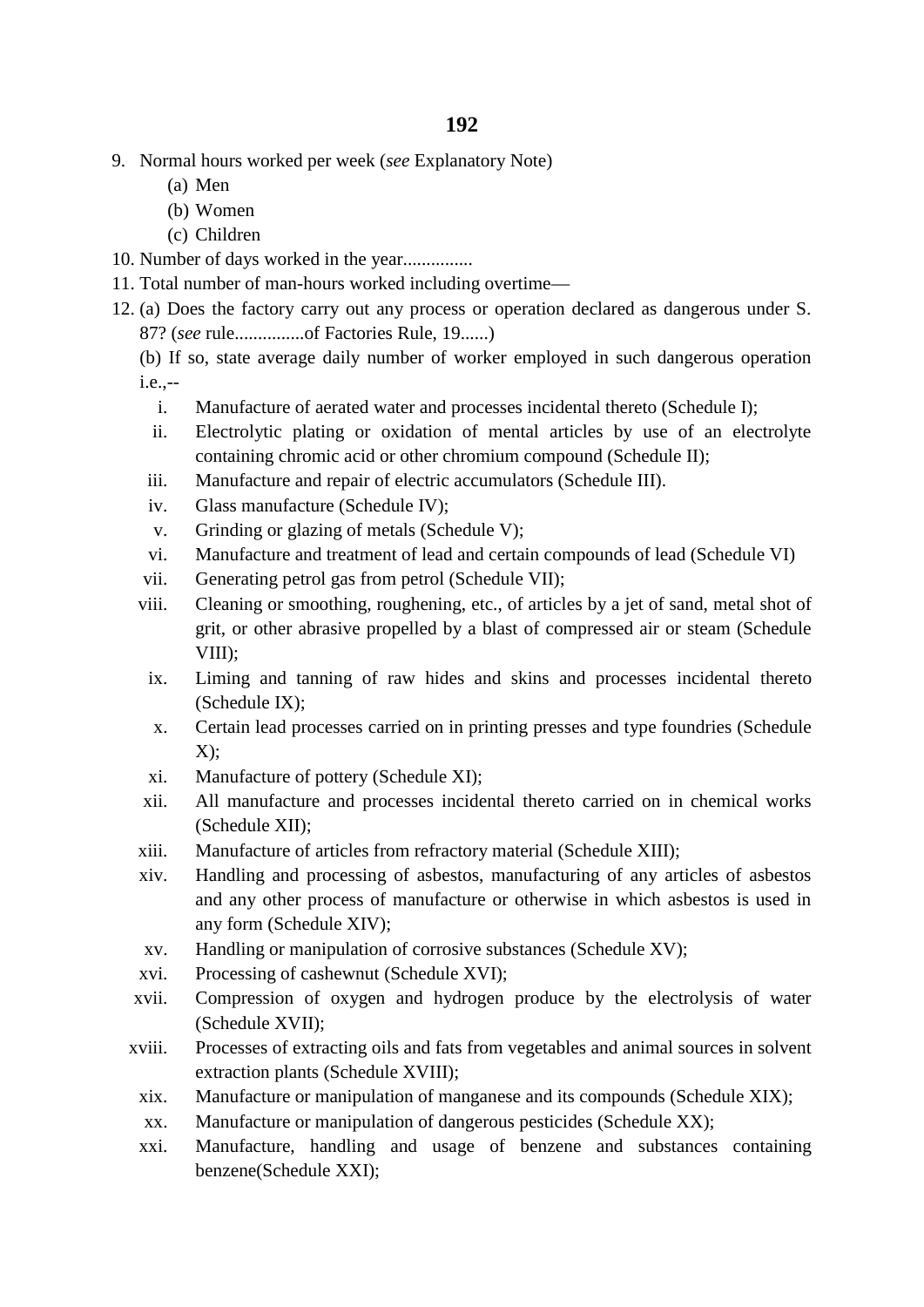- xxii. Manufacturing process or operations in carbon disulphide plants ((Schedule XXII); and
- xxiii. Manufacture or manipulation of carcinogenic dye intermediate (Schedule XXIII);
- 13. Total number of workers employed during the year—
	- (a) Men
	- (b) Women
	- (c) Children

14. Number of workers who have entitled to annual leave with wages during the year—

- (a) Men
- (b) Women
- (c) Children

15. Number of workers who were granted leave during the year—

- (a) Men
- (b) Women
- (c) Children
- 16. (a) Number of workers who were discharge or dismissed from the service or whose services were terminated during the year.........................
	- (b) Number of such workers as were paid wages in lieu of leave..............

# **Canteen**

- 17. Number of canteens providing—
	- (a) Cooked food and refreshments.......
	- (b) Cooked food only..........
	- (c) Refreshments and tea only........
	- $(d)$  Tea only..........
- 18. Is the canteen run and managed departmentally or through a contractor?
- 19. Please state if a common canteen is being shared with some other factory.

# **Rest rooms or shelters and lunch rooms**

- 20. (a) Number of rest rooms or shelters provided.............
	- (b) Number of lunch rooms provided....................

# **Crèches**

- 21. Number of crèches provided.............
- 22. Approximate average daily attendance of children at the crèches...........
- 23. (a) Total number of accidents (see Explanatory Note)
	- i. Fatal..........
	- ii. Non-fatal............

(b) Accidents in which workers returned to work during the year to which this returns relates--

- i. Accidents (persons injured) occurring during the year in which injured workers returned to work during the same year—
	- (aa) Number of accidents.............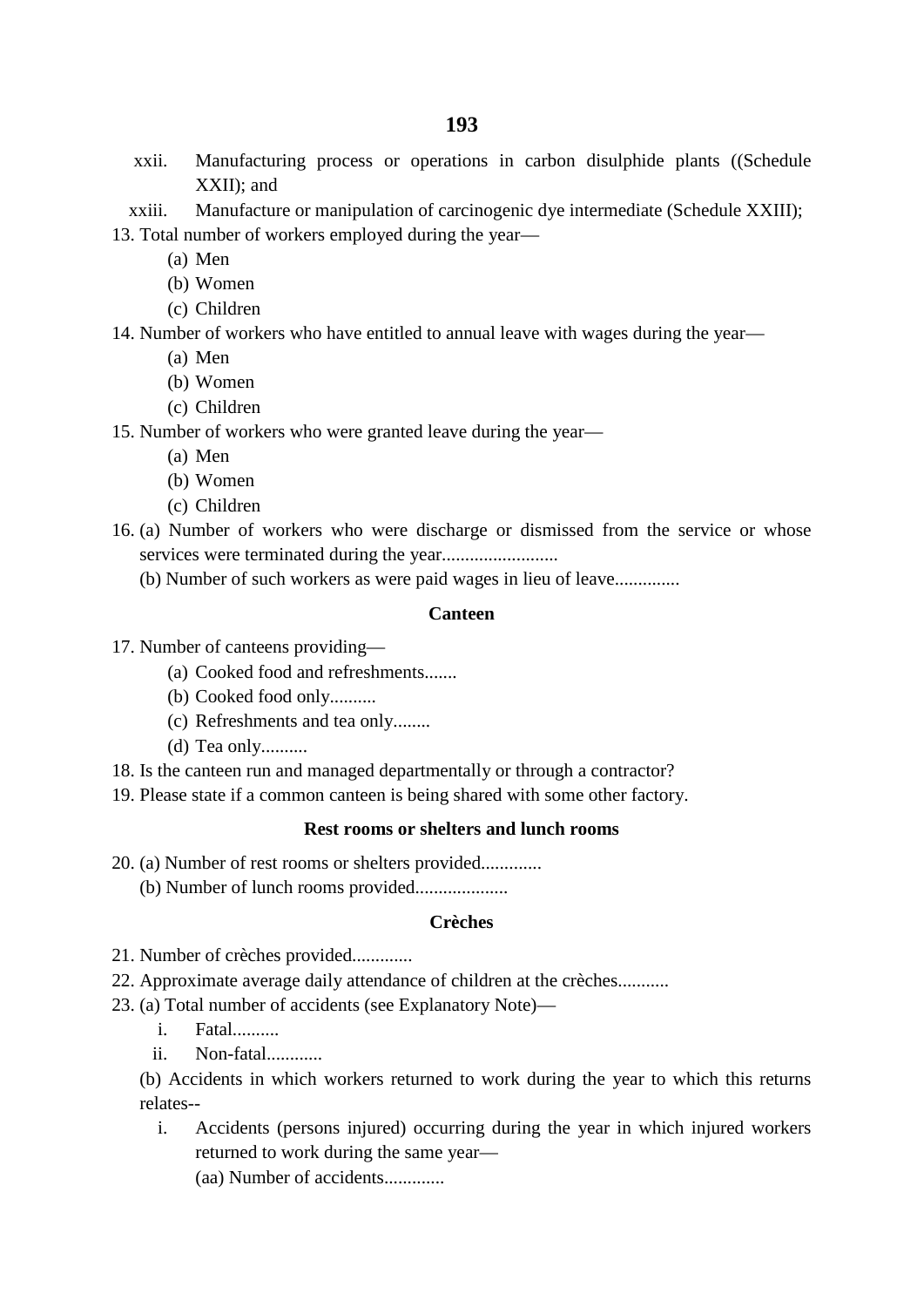(bb) Man-days lost due to accidents...........

- ii. Accidents (persons injured) occurring in the previous year in which injured workers returned to work during the year to which this return relates— (aa) Number of accidents..............
	- (bb) Man-days lost due to accidents...........

(c) Accidents in which workers did not return to work during the year to which this return relates--

- i) Number of accidents..............
- ii) Man-days lost due to accidents...........

# **Suggestion scheme**

24. (a) Is a suggestion scheme in operation in factory?

(b) If so, the number of suggestions--

- i) Receive during the year...........
- ii) Accepted during the year.........

(c) Amount awarded in cash prizes during the year--

- i) Total amount awarded:
- ii) Value of the maximum cash prize awarded:
- iii) Value of the minimum cash prize awarded:

Certified that the information furnished above is, to the best of my knowledge and belief, correct.

Signature of the Manager

# Date.............

# *Explanatory Notes:*

1. The average daily number should be calculated by dividing the aggregate number of attendance on working days by the number of working days in the year.

In reckoning attendance, attendance by temporary as well as permanent employees should be counted, and all employees should be include, whether they are employed directly or under contractors. Attendance on separate shift (e.g. night and day shifts) should be counted separately. Days on which the manufacturing processes were not carried on should not be treated as working days. Partial attendance for less than half a shift on a working day should be ignored, while attendance for half a shift or more on such day should be treated as full attendance.

- 2. For seasonal factories, the average number of workers employed during the working season and the off-season should be given separately. Similarly the number of days worked and average number of man-hours worked per week during the working and off season should be given separately.
- 3. Normal hours worked per week means the actual hours worked excluding intervals.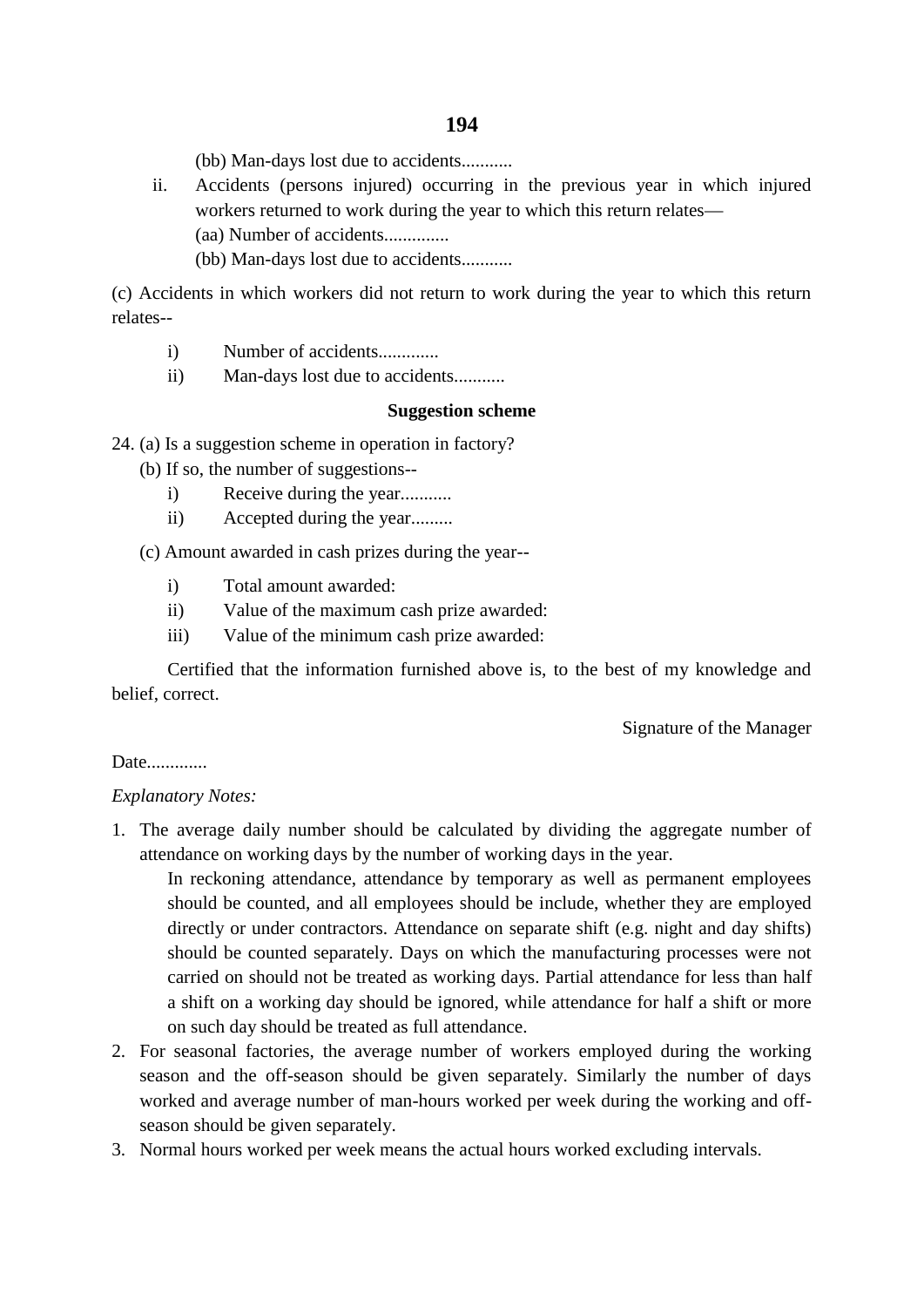- 4. Every person killed or injured should be treated as one separate accident. If in one occurrence six persons were injured or killed it should be counted as six accidents.
- 5. In item 23 (a), the number accidents which took place during the year should be given. Only those accidents which prevented workmen from working for 48 hours or more, and which were fatal, should be included.

#### **FORM No. 35**

#### **Half-yearly Return**

For the half-year ending 30th June, 10.........../31st December, 19............

- 1. Registration No. of factory............
- 2. Name of Factory..............
- 3. Name of Occupier.............
- 4. Name of Manager..............
- 5. District...........
- 6. Postal Address of factory........
- 7. Nature of Industry.........
- 8. Average number of workers employed daily (See Explanatory Note)—

| Adult:       | $\rm i)$   | Men    |
|--------------|------------|--------|
|              | $\rm ii)$  | Women  |
| Adolescents: | $\rm i)$   | Male   |
|              | $\rm ii)$  | Female |
| Children:    | $\ddot{1}$ | Male   |
|              | $\rm ii)$  | Female |

9. Number of days worked during the half-year ending 30th June, 19........./31st December, 19.........

Signature of Manager

Date..............

\*The average daily number should be calculated by dividing the aggregate number of attendances on working days by the number of working days during the half year. In reckoning attendances, attendances by temporary as well as permanent employee should be counted, and all employee should be included, whether they are employed directly or under contractors. Attendances on separate shift (e.g. night and day shifts) should be counted separately. Days on which the factory was closed, for whatever cause, and days on which the manufacturing processes were not carried on should not be treated as working days.